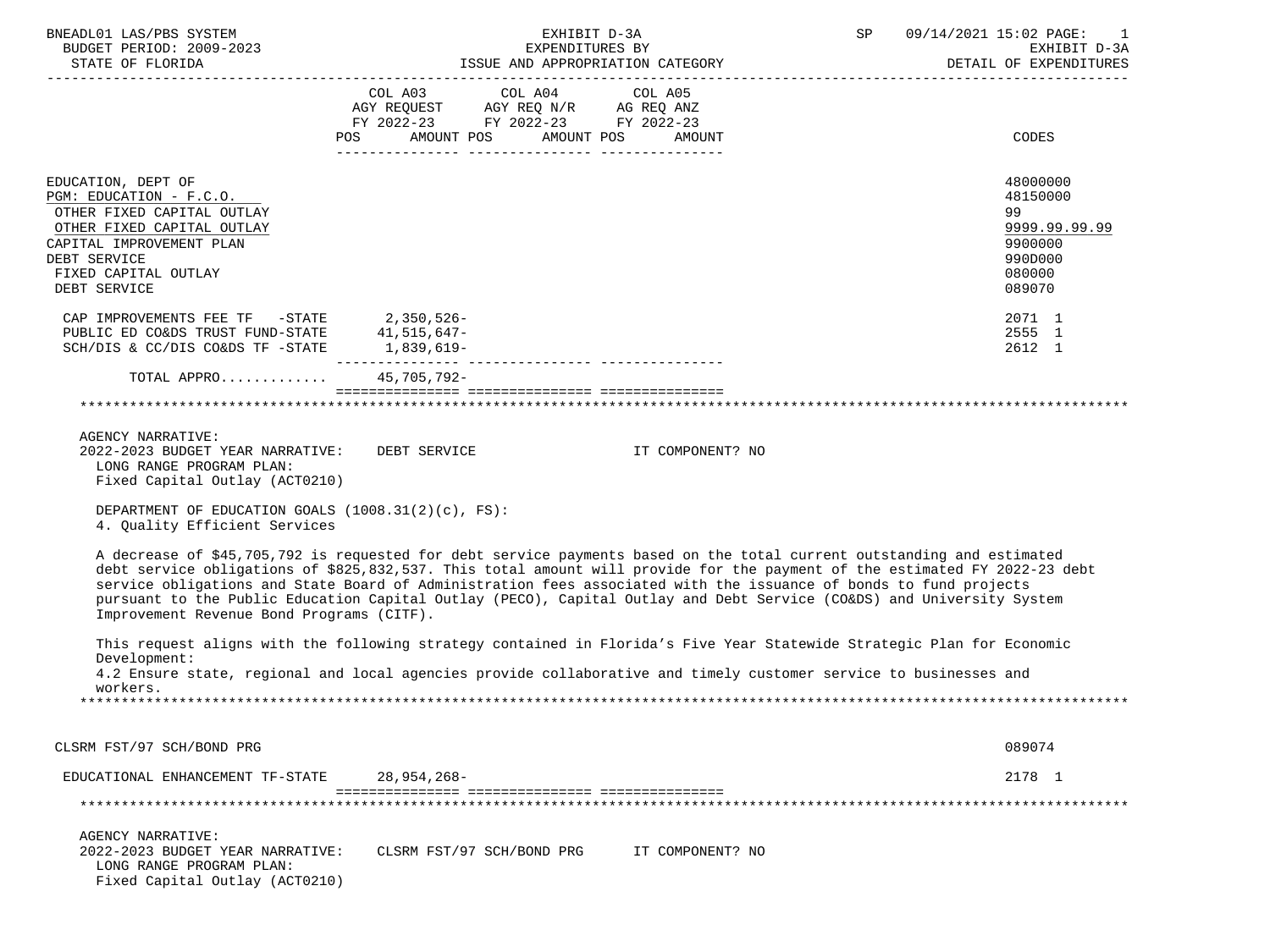| BNEADL01 LAS/PBS SYSTEM<br>BUDGET PERIOD: 2009-2023                                                                                                   | EXHIBIT D-3A<br>EXPENDITURES BY                                                                                                                                                                                                                                                                                                                                                                                                                       | SP 09/14/2021 15:02 PAGE:<br>EXHIBIT D-3A<br>DETAIL OF EXPENDITURES |
|-------------------------------------------------------------------------------------------------------------------------------------------------------|-------------------------------------------------------------------------------------------------------------------------------------------------------------------------------------------------------------------------------------------------------------------------------------------------------------------------------------------------------------------------------------------------------------------------------------------------------|---------------------------------------------------------------------|
|                                                                                                                                                       | COL A03 COL A04 COL A05<br>AGY REQUEST AGY REQ N/R AG REQ ANZ<br>FY 2022-23 FY 2022-23 FY 2022-23                                                                                                                                                                                                                                                                                                                                                     |                                                                     |
|                                                                                                                                                       | AMOUNT POS<br>AMOUNT POS<br>POS<br>AMOUNT                                                                                                                                                                                                                                                                                                                                                                                                             | CODES                                                               |
| EDUCATION, DEPT OF<br>PGM: EDUCATION - F.C.O.<br>OTHER FIXED CAPITAL OUTLAY<br>OTHER FIXED CAPITAL OUTLAY<br>CAPITAL IMPROVEMENT PLAN<br>DEBT SERVICE |                                                                                                                                                                                                                                                                                                                                                                                                                                                       | 48000000<br>48150000<br>99<br>9999.99.99.99<br>9900000<br>990D000   |
| DEPARTMENT OF EDUCATION GOALS $(1008.31(2)(c), FS)$ :<br>4. Quality Efficient Services                                                                |                                                                                                                                                                                                                                                                                                                                                                                                                                                       |                                                                     |
|                                                                                                                                                       | A decrease of \$28,954,268 in the Educational Enhancement Trust Fund is requested for debt service payments<br>based on total funding of \$0 to provide for the payment of the FY 2022-23 program obligations. The program<br>obligations include estimated debt service requirements and State Board of Administration fees.                                                                                                                         |                                                                     |
| Development:<br>workers.                                                                                                                              | This request aligns with the following strategy contained in Florida's Five Year Statewide Strategic Plan for Economic<br>4.2 Ensure state, regional and local agencies provide collaborative and timely customer service to businesses and                                                                                                                                                                                                           |                                                                     |
| CLS SZ RDCT-LOT CAP OUTLAY                                                                                                                            |                                                                                                                                                                                                                                                                                                                                                                                                                                                       | 089090                                                              |
| EDUCATIONAL ENHANCEMENT TF-STATE 740,346-                                                                                                             |                                                                                                                                                                                                                                                                                                                                                                                                                                                       | 2178 1                                                              |
|                                                                                                                                                       |                                                                                                                                                                                                                                                                                                                                                                                                                                                       |                                                                     |
| AGENCY NARRATIVE:<br>LONG RANGE PROGRAM PLAN:<br>Fixed Capital Outlay (ACT0210)                                                                       | 2022-2023 BUDGET YEAR NARRATIVE: CLS SZ RDCT-LOT CAP OUTLAY IT COMPONENT? NO                                                                                                                                                                                                                                                                                                                                                                          |                                                                     |
| DEPARTMENT OF EDUCATION GOALS $(1008.31(2)(c), FS)$ :<br>4. Ouality Efficient Services                                                                |                                                                                                                                                                                                                                                                                                                                                                                                                                                       |                                                                     |
|                                                                                                                                                       | A decrease of \$740,346 in the the Educational Enhancement Trust Fund is requested for debt service payments based on<br>total funding of \$127,915,436, to provide for the payment of the FY 2022-23 program obligations. The program obligations<br>include estimated debt service requirements and State Board of Administration fees associated with the issuance of bonds<br>to provide funding for class size reduction project appropriations. |                                                                     |
| Development:                                                                                                                                          | This request aligns with the following strategy contained in Florida's Five Year Statewide Strategic Plan for Economic<br>4.2 Ensure state, regional and local agencies provide collaborative and timely customer service to businesses and                                                                                                                                                                                                           |                                                                     |
| workers.<br>**********************************                                                                                                        |                                                                                                                                                                                                                                                                                                                                                                                                                                                       |                                                                     |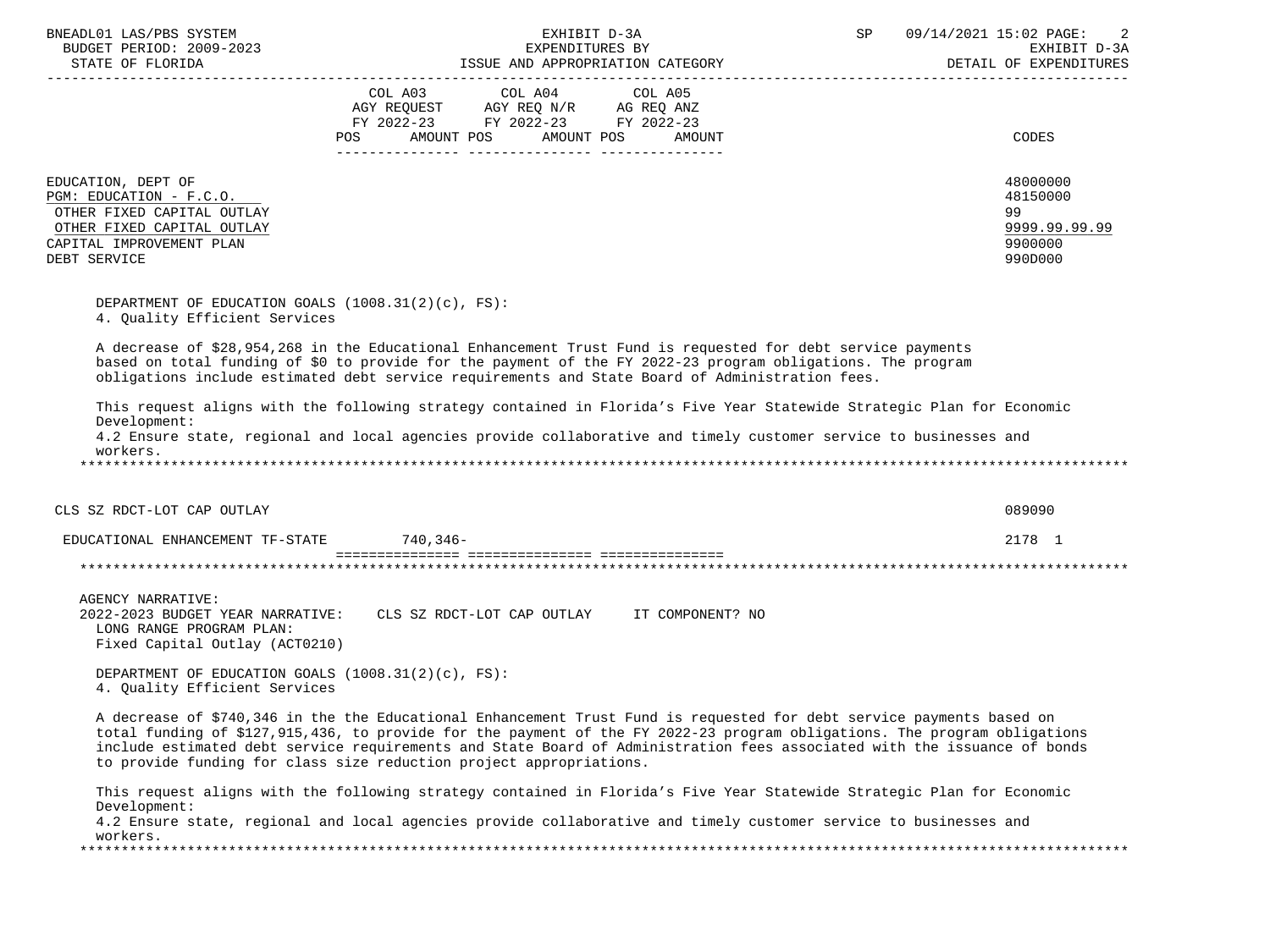| BNEADL01 LAS/PBS SYSTEM<br>BUDGET PERIOD: 2009-2023                                                                                                                                                     | EXHIBIT D-3A<br>EXPENDITURES BY                                                                                                                                                                                                                                                                                                                                                                                                            | $\operatorname{SP}$ | 09/14/2021 15:02 PAGE:<br>3<br>EXHIBIT D-3A<br>DETAIL OF EXPENDITURES                 |
|---------------------------------------------------------------------------------------------------------------------------------------------------------------------------------------------------------|--------------------------------------------------------------------------------------------------------------------------------------------------------------------------------------------------------------------------------------------------------------------------------------------------------------------------------------------------------------------------------------------------------------------------------------------|---------------------|---------------------------------------------------------------------------------------|
|                                                                                                                                                                                                         | COL A03 COL A04 COL A05<br>AGY REQUEST AGY REQ N/R AG REQ ANZ<br>FY 2022-23 FY 2022-23 FY 2022-23<br>AMOUNT POS<br>AMOUNT POS<br>POS<br>AMOUNT                                                                                                                                                                                                                                                                                             |                     | CODES                                                                                 |
| EDUCATION, DEPT OF<br>PGM: EDUCATION - F.C.O.<br>OTHER FIXED CAPITAL OUTLAY<br>OTHER FIXED CAPITAL OUTLAY<br>CAPITAL IMPROVEMENT PLAN<br>DEBT SERVICE<br>FIXED CAPITAL OUTLAY<br>EDUCATIONAL FACILITIES |                                                                                                                                                                                                                                                                                                                                                                                                                                            |                     | 48000000<br>48150000<br>99<br>9999.99.99.99<br>9900000<br>990D000<br>080000<br>089093 |
| EDUCATIONAL ENHANCEMENT TF-STATE 1,814                                                                                                                                                                  |                                                                                                                                                                                                                                                                                                                                                                                                                                            |                     | 2178 1                                                                                |
|                                                                                                                                                                                                         |                                                                                                                                                                                                                                                                                                                                                                                                                                            |                     |                                                                                       |
| <b>AGENCY NARRATIVE:</b><br>LONG RANGE PROGRAM PLAN:<br>Fixed Capital Outlay (ACT0210)<br>DEPARTMENT OF EDUCATION GOALS $(1008.31(2)(c), FS)$ :<br>4. Quality Efficient Services                        | 2022-2023 BUDGET YEAR NARRATIVE: EDUCATIONAL FACILITIES THE COMPONENT? NO                                                                                                                                                                                                                                                                                                                                                                  |                     |                                                                                       |
|                                                                                                                                                                                                         | An increase of \$1,814 is requested in the Educational Enhancement Trust Fund for debt service payments based on<br>total funding of \$6,647,049, to provide for the payment of the FY 2022-23 program obligations. The amount includes<br>estimated debt service requirements and State Board of Administration fees associated with the issuance of bonds to<br>fund authorized projects of the Florida colleges and state universities. |                     |                                                                                       |
|                                                                                                                                                                                                         | This request aligns with the following strategy contained in Florida's Five Year Statewide Strategic Plan for Economic                                                                                                                                                                                                                                                                                                                     |                     |                                                                                       |
| Development:<br>workers.                                                                                                                                                                                | 4.2 Ensure state, regional and local agencies provide collaborative and timely customer service to businesses and                                                                                                                                                                                                                                                                                                                          |                     |                                                                                       |
|                                                                                                                                                                                                         |                                                                                                                                                                                                                                                                                                                                                                                                                                            |                     |                                                                                       |
| TOTAL: DEBT SERVICE<br>TOTAL ISSUE 75,398,592-                                                                                                                                                          |                                                                                                                                                                                                                                                                                                                                                                                                                                            |                     | 990D000                                                                               |
| ESTIMATED EXPENDITURES - FIXED<br>CAPITAL OUTLAY<br>FIXED CAPITAL OUTLAY<br>DEBT SERVICE                                                                                                                |                                                                                                                                                                                                                                                                                                                                                                                                                                            |                     | 990I000<br>080000<br>089070                                                           |
| CAP IMPROVEMENTS FEE TF<br>-STATE<br>PUBLIC ED CO&DS TRUST FUND-STATE<br>SCH/DIS & CC/DIS CO&DS TF -STATE                                                                                               | 14,395,937<br>840,629,358<br>16,513,034                                                                                                                                                                                                                                                                                                                                                                                                    |                     | 2071 1<br>2555 1<br>2612 1                                                            |
| TOTAL APPRO                                                                                                                                                                                             | 871,538,329                                                                                                                                                                                                                                                                                                                                                                                                                                |                     |                                                                                       |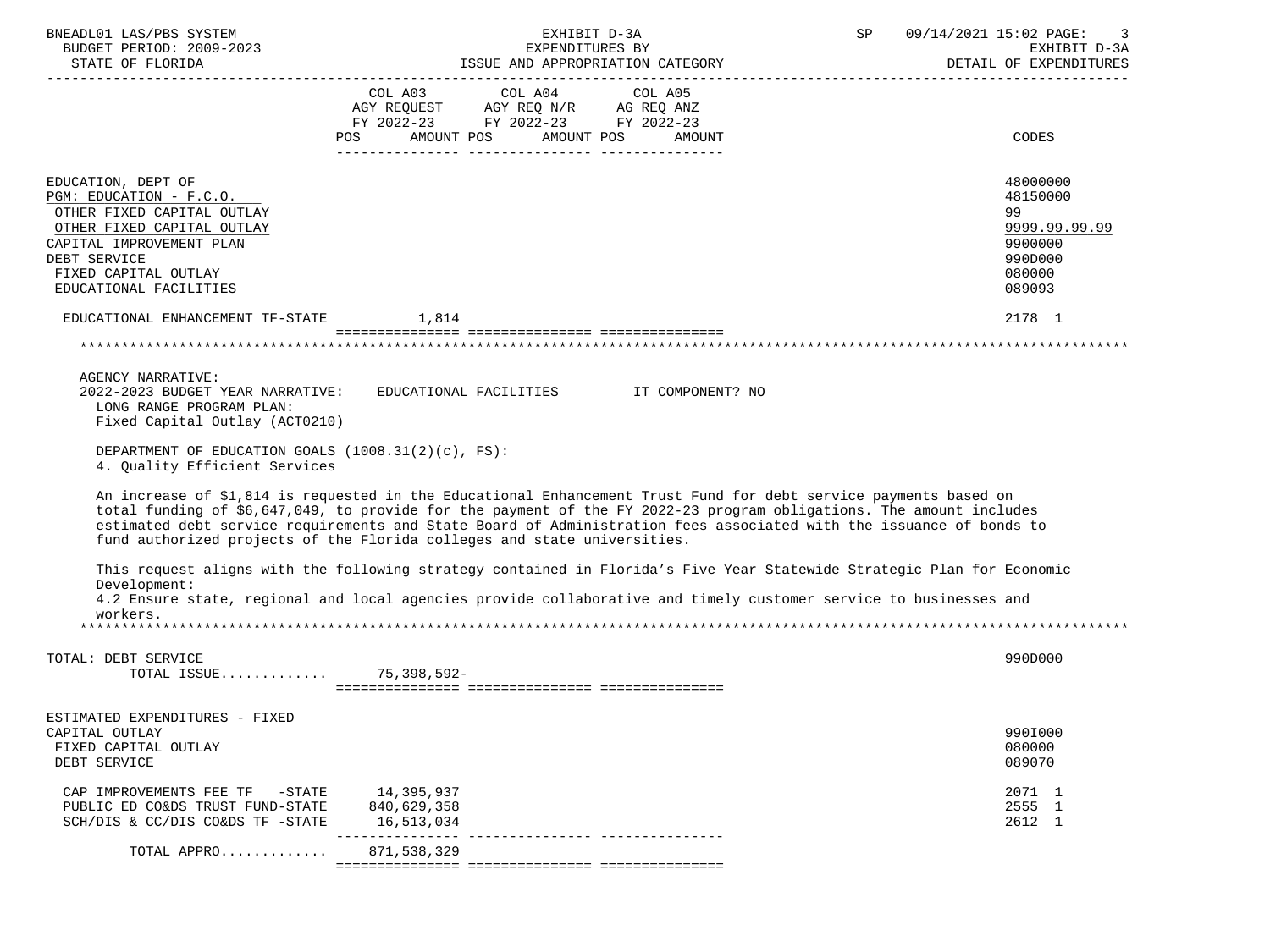| BNEADL01 LAS/PBS SYSTEM<br>BUDGET PERIOD: 2009-2023<br>STATE OF FLORIDA                                                                                                                   | EXHIBIT D-3A<br>EXPENDITURES BY<br>ISSUE AND APPROPRIATION CATEGORY                                                                                                                                                                                          | SP<br>09/14/2021 15:02 PAGE:<br>EXHIBIT D-3A<br>DETAIL OF EXPENDITURES |
|-------------------------------------------------------------------------------------------------------------------------------------------------------------------------------------------|--------------------------------------------------------------------------------------------------------------------------------------------------------------------------------------------------------------------------------------------------------------|------------------------------------------------------------------------|
|                                                                                                                                                                                           | COL A03 COL A04<br>COL A05<br>AGY REQUEST AGY REQ N/R AG REQ ANZ<br>FY 2022-23 FY 2022-23 FY 2022-23<br>AMOUNT POS<br>AMOUNT POS<br>POS FOR THE POST OF THE POST OF THE POST OF THE POST OF THE POST OF THE POST OF THE POST OF THE POST OF THE PO<br>AMOUNT | CODES                                                                  |
| EDUCATION, DEPT OF<br>PGM: EDUCATION - F.C.O.<br>OTHER FIXED CAPITAL OUTLAY<br>OTHER FIXED CAPITAL OUTLAY<br>CAPITAL IMPROVEMENT PLAN<br>ESTIMATED EXPENDITURES - FIXED<br>CAPITAL OUTLAY |                                                                                                                                                                                                                                                              | 48000000<br>48150000<br>99<br>9999.99.99.99<br>9900000<br>990I000      |
| FIXED CAPITAL OUTLAY<br>CLSRM FST/97 SCH/BOND PRG                                                                                                                                         |                                                                                                                                                                                                                                                              | 080000<br>089074                                                       |
| EDUCATIONAL ENHANCEMENT TF-STATE 28,954,268                                                                                                                                               |                                                                                                                                                                                                                                                              | 2178 1                                                                 |
| G/A-SCHOOL DIST/CC                                                                                                                                                                        |                                                                                                                                                                                                                                                              | 089075                                                                 |
| SCH/DIS & CC/DIS CO&DS TF $-$ STATE 112,000,000                                                                                                                                           |                                                                                                                                                                                                                                                              | 2612 1                                                                 |
| CLS SZ RDCT-LOT CAP OUTLAY                                                                                                                                                                |                                                                                                                                                                                                                                                              | 089090                                                                 |
| EDUCATIONAL ENHANCEMENT TF-STATE 128,655,782                                                                                                                                              |                                                                                                                                                                                                                                                              | 2178 1                                                                 |
| EDUCATIONAL FACILITIES                                                                                                                                                                    |                                                                                                                                                                                                                                                              | 089093                                                                 |
| EDUCATIONAL ENHANCEMENT TF-STATE 6,645,235                                                                                                                                                |                                                                                                                                                                                                                                                              | 2178 1                                                                 |
| TOTAL: ESTIMATED EXPENDITURES - FIXED<br>CAPITAL OUTLAY                                                                                                                                   |                                                                                                                                                                                                                                                              | 990I000                                                                |
| TOTAL ISSUE 1147,793,614                                                                                                                                                                  |                                                                                                                                                                                                                                                              |                                                                        |
| MAINTENANCE AND REPAIR<br>FIXED CAPITAL OUTLAY<br>MAINT/REPAIR/RENOV/REMODEL                                                                                                              |                                                                                                                                                                                                                                                              | 990M000<br>080000<br>089000                                            |
| PUBLIC ED CO&DS TRUST FUND-STATE                                                                                                                                                          | 293, 732, 950 293, 732, 950                                                                                                                                                                                                                                  | 2555 1                                                                 |
|                                                                                                                                                                                           |                                                                                                                                                                                                                                                              |                                                                        |
| AGENCY NARRATIVE:<br>2022-2023 BUDGET YEAR NARRATIVE:<br>LONG RANGE PROGRAM PLAN:<br>Fixed Capital Outlay (ACT0210)                                                                       | MAINT/REPAIR/RENOV/REMODEL<br>IT COMPONENT? NO                                                                                                                                                                                                               |                                                                        |
| DEPARTMENT OF EDUCATION GOALS (1008.31(2)(c), FS):<br>1. Highest Student Achievement<br>2. Seamless Articulation and Maximum Access                                                       |                                                                                                                                                                                                                                                              |                                                                        |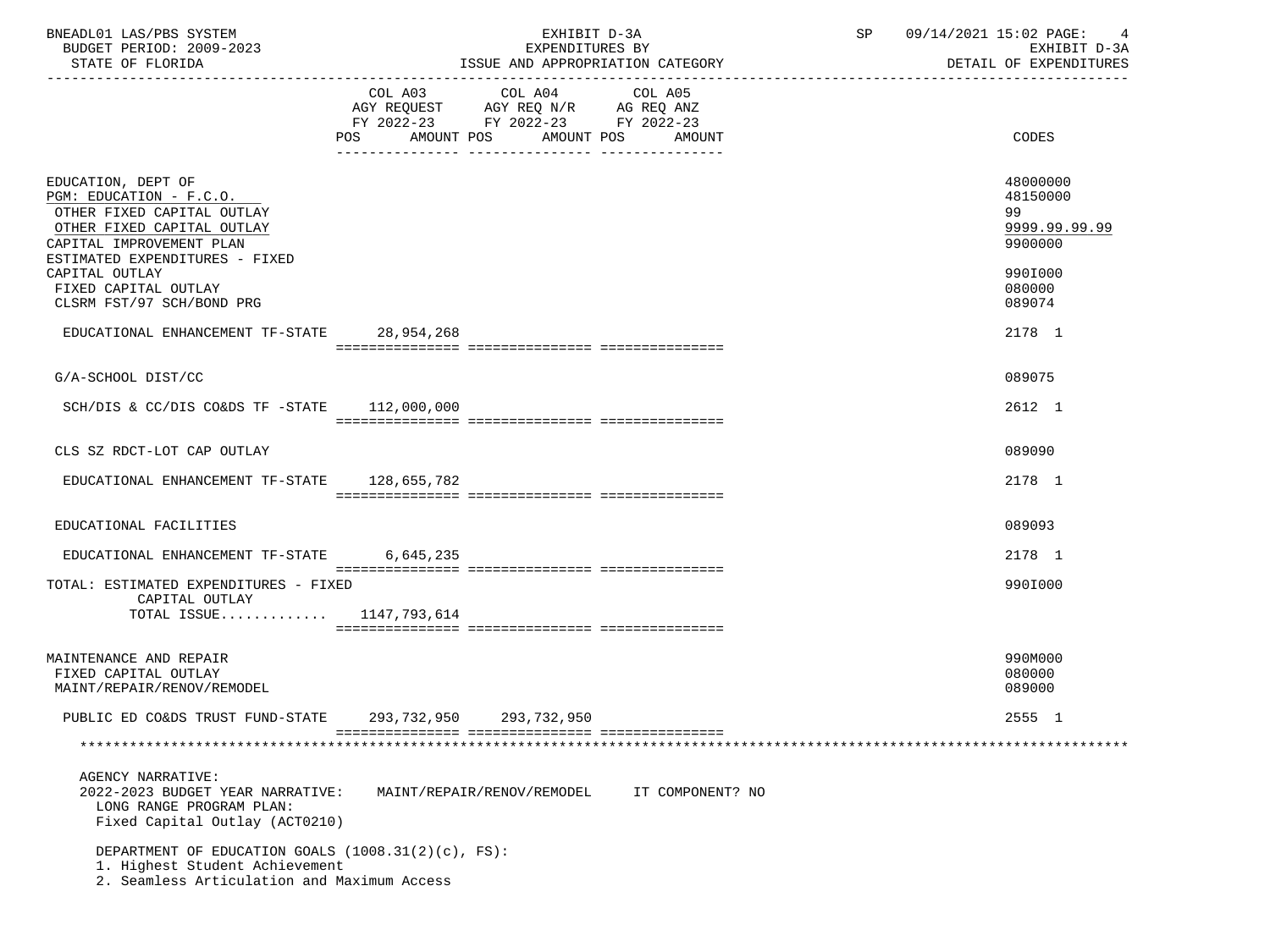| BNEADL01 LAS/PBS SYSTEM<br>BUDGET PERIOD: 2009-2023<br>STATE OF FLORIDA                                                                                         | EXHIBIT D-3A<br>EXPENDITURES BY<br>ISSUE AND APPROPRIATION CATEGORY                                                                               | 09/14/2021 15:02 PAGE:<br><b>SP</b> | $5^{\circ}$<br>EXHIBIT D-3A<br>DETAIL OF EXPENDITURES       |
|-----------------------------------------------------------------------------------------------------------------------------------------------------------------|---------------------------------------------------------------------------------------------------------------------------------------------------|-------------------------------------|-------------------------------------------------------------|
|                                                                                                                                                                 | COL A04 COL A05<br>COL A03<br>AGY REOUEST<br>AGY REQ N/R AG REQ ANZ<br>FY 2022-23 FY 2022-23 FY 2022-23<br>AMOUNT POS AMOUNT POS<br>POS<br>AMOUNT |                                     | CODES                                                       |
| EDUCATION, DEPT OF<br>PGM: EDUCATION - F.C.O.<br>OTHER FIXED CAPITAL OUTLAY<br>OTHER FIXED CAPITAL OUTLAY<br>CAPITAL IMPROVEMENT PLAN<br>MAINTENANCE AND REPAIR |                                                                                                                                                   | 99                                  | 48000000<br>48150000<br>9999.99.99.99<br>9900000<br>990M000 |

3. Skilled Workforce and Economic Development

4. Quality Efficient Services

 Requested is \$293,732,950 in nonrecurring Public Education Capital Outlay Trust Fund (PECO) funds for the remodeling, renovation, maintenance, repair and site improvements of educational facilities. Allocations will be made to public schools, state colleges, universities and charter schools as follows:

 \$ 23,871,095 - K-12 Public Schools \$ 39,833,358 - Florida College System \$ 39,162,638 - State University System \$190,865,859 - Charter Schools

 PECO funding is based on estimated available revenues. Allocations to public schools, state colleges and universities are determined by a statutory formula that considers building age and value. Disbursements of cash occur monthly to over 100 K-20 education agencies for maintenance, repair, renovation and remodeling projects.

Approximately 606 eligible charter schools received a monthly distribution during FY 2020-21 for capital outlay purposes.

 This request aligns with the following strategy contained in Florida's Five Year Statewide Strategic Plan for Economic Development: 4.2 Ensure state, regional and local agencies provide collaborative and timely customer service to businesses and workers. \*\*\*\*\*\*\*\*\*\*\*\*\*\*\*\*\*\*\*\*\*\*\*\*\*\*\*\*\*\*\*\*\*\*\*\*\*\*\*\*\*\*\*\*\*\*\*\*\*\*\*\*\*\*\*\*\*\*\*\*\*\*\*\*\*\*\*\*\*\*\*\*\*\*\*\*\*\*\*\*\*\*\*\*\*\*\*\*\*\*\*\*\*\*\*\*\*\*\*\*\*\*\*\*\*\*\*\*\*\*\*\*\*\*\*\*\*\*\*\*\*\*\*\*\*\*\*

| EDUCATION CAPITAL PROJECTS<br>FIXED CAPITAL OUTLAY<br>SUS CAPITAL IMPVE FEE PROJ                                                                                      | 990R000<br>080000<br>080595 |
|-----------------------------------------------------------------------------------------------------------------------------------------------------------------------|-----------------------------|
| 44,700,000<br>44,700,000<br>CAP IMPROVEMENTS FEE TF<br>-STATE                                                                                                         | 2071 1                      |
|                                                                                                                                                                       |                             |
| AGENCY NARRATIVE:<br>2022-2023 BUDGET YEAR NARRATIVE:<br>SUS CAPITAL IMPVE FEE PROJ<br>IT COMPONENT? NO<br>LONG RANGE PROGRAM PLAN:<br>Fixed Capital Outlay (ACT0210) |                             |
| DEPARTMENT OF EDUCATION GOALS $(1008.31(2)(c), FS)$ :<br>4. Ouality Efficient Services                                                                                |                             |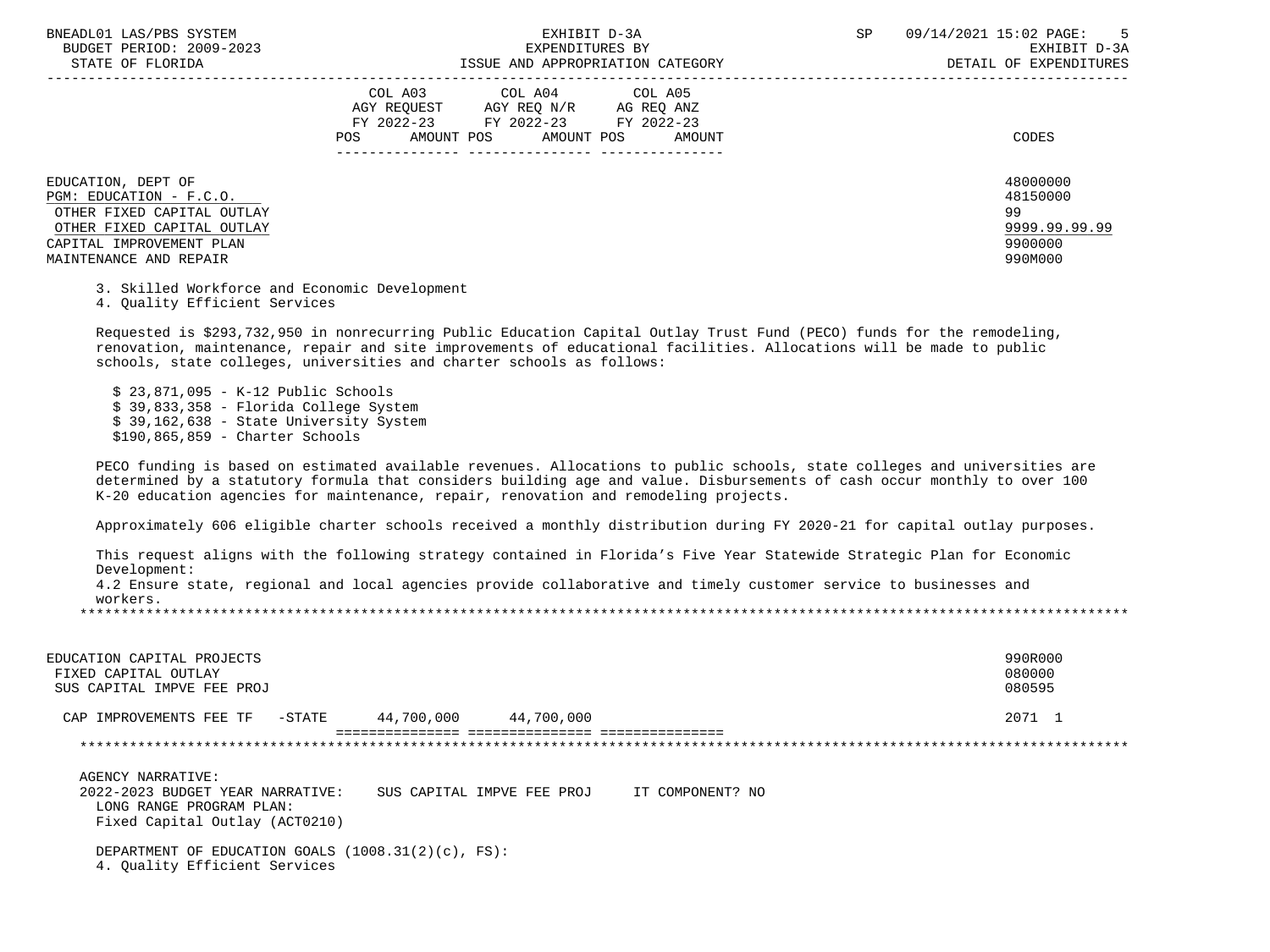| BNEADL01 LAS/PBS SYSTEM<br>EXHIBIT D-3A<br>EXPENDITURES BY<br>BUDGET PERIOD: 2009-2023<br>STATE OF FLORIDA<br>ISSUE AND APPROPRIATION CATEGORY                                                                           |                                                                                                                                                                                                                                                                                                                                                                                                                                                                       |                   | SP | 09/14/2021 15:02 PAGE:<br>6<br>EXHIBIT D-3A<br>DETAIL OF EXPENDITURES |
|--------------------------------------------------------------------------------------------------------------------------------------------------------------------------------------------------------------------------|-----------------------------------------------------------------------------------------------------------------------------------------------------------------------------------------------------------------------------------------------------------------------------------------------------------------------------------------------------------------------------------------------------------------------------------------------------------------------|-------------------|----|-----------------------------------------------------------------------|
|                                                                                                                                                                                                                          | COL A03 COL A04<br>AGY REQUEST AGY REQ N/R AG REQ ANZ<br>FY 2022-23 FY 2022-23 FY 2022-23<br>AMOUNT POS<br>AMOUNT POS<br>POS                                                                                                                                                                                                                                                                                                                                          | COL A05<br>AMOUNT |    | CODES                                                                 |
| EDUCATION, DEPT OF<br>PGM: EDUCATION - F.C.O.<br>OTHER FIXED CAPITAL OUTLAY<br>OTHER FIXED CAPITAL OUTLAY<br>CAPITAL IMPROVEMENT PLAN<br>EDUCATION CAPITAL PROJECTS                                                      |                                                                                                                                                                                                                                                                                                                                                                                                                                                                       |                   |    | 48000000<br>48150000<br>99<br>9999.99.99.99<br>9900000<br>990R000     |
|                                                                                                                                                                                                                          | The Board of Governors met on September 1, 2021 to approve \$44,700,000 for construction projects at state universities.                                                                                                                                                                                                                                                                                                                                              |                   |    |                                                                       |
| Development:                                                                                                                                                                                                             | This request aligns with the following strategy contained in Florida's Five Year Statewide Strategic Plan for Economic                                                                                                                                                                                                                                                                                                                                                |                   |    |                                                                       |
| workers.                                                                                                                                                                                                                 | 4.2 Ensure state, regional and local agencies provide collaborative and timely customer service to businesses and                                                                                                                                                                                                                                                                                                                                                     |                   |    |                                                                       |
|                                                                                                                                                                                                                          |                                                                                                                                                                                                                                                                                                                                                                                                                                                                       |                   |    |                                                                       |
| SURVEY REC NEEDS/P.SCHOOLS                                                                                                                                                                                               |                                                                                                                                                                                                                                                                                                                                                                                                                                                                       |                   |    | 089001                                                                |
| PUBLIC ED CO&DS TRUST FUND-STATE 8, 128, 636 8, 128, 636                                                                                                                                                                 |                                                                                                                                                                                                                                                                                                                                                                                                                                                                       |                   |    | 2555 1                                                                |
|                                                                                                                                                                                                                          |                                                                                                                                                                                                                                                                                                                                                                                                                                                                       |                   |    |                                                                       |
| <b>AGENCY NARRATIVE:</b><br>2022-2023 BUDGET YEAR NARRATIVE:<br>LONG RANGE PROGRAM PLAN:<br>Fixed Capital Outlay (ACT0210)                                                                                               | SURVEY REC NEEDS/P.SCHOOLS                                                                                                                                                                                                                                                                                                                                                                                                                                            | IT COMPONENT? NO  |    |                                                                       |
| DEPARTMENT OF EDUCATION GOALS $(1008.31(2)(c), FS)$ :<br>1. Highest Student Achievement<br>2. Seamless Articulation and Maximum Access<br>3. Skilled Workforce and Economic Development<br>4. Quality Efficient Services |                                                                                                                                                                                                                                                                                                                                                                                                                                                                       |                   |    |                                                                       |
|                                                                                                                                                                                                                          | Requested is \$8,128,636 in nonrecurring Public Education Capital Outlay Trust Fund (PECO) funds for capital outlay<br>needs at the university developmental research schools. These funds are the equivalent of the revenues generated by the<br>non-voted capital outlay discretionary millage in the district within which the school is located.                                                                                                                  |                   |    |                                                                       |
|                                                                                                                                                                                                                          | Funds distributed to a university developmental research school are to be expended on needed projects as supported by an<br>educational plant survey under the rules of the State Board of Education. University developmental research schools<br>complete an education plant survey identifying the need for the construction of new educational facilities, as well as<br>major additions, renovations or repair necessary to extend the useful life of buildings. |                   |    |                                                                       |
| Development:<br>workers.                                                                                                                                                                                                 | This request aligns with the following strategy contained in Florida's Five Year Statewide Strategic Plan for Economic<br>4.2 Ensure state, regional and local agencies provide collaborative and timely customer service to businesses and                                                                                                                                                                                                                           |                   |    |                                                                       |
|                                                                                                                                                                                                                          |                                                                                                                                                                                                                                                                                                                                                                                                                                                                       |                   |    |                                                                       |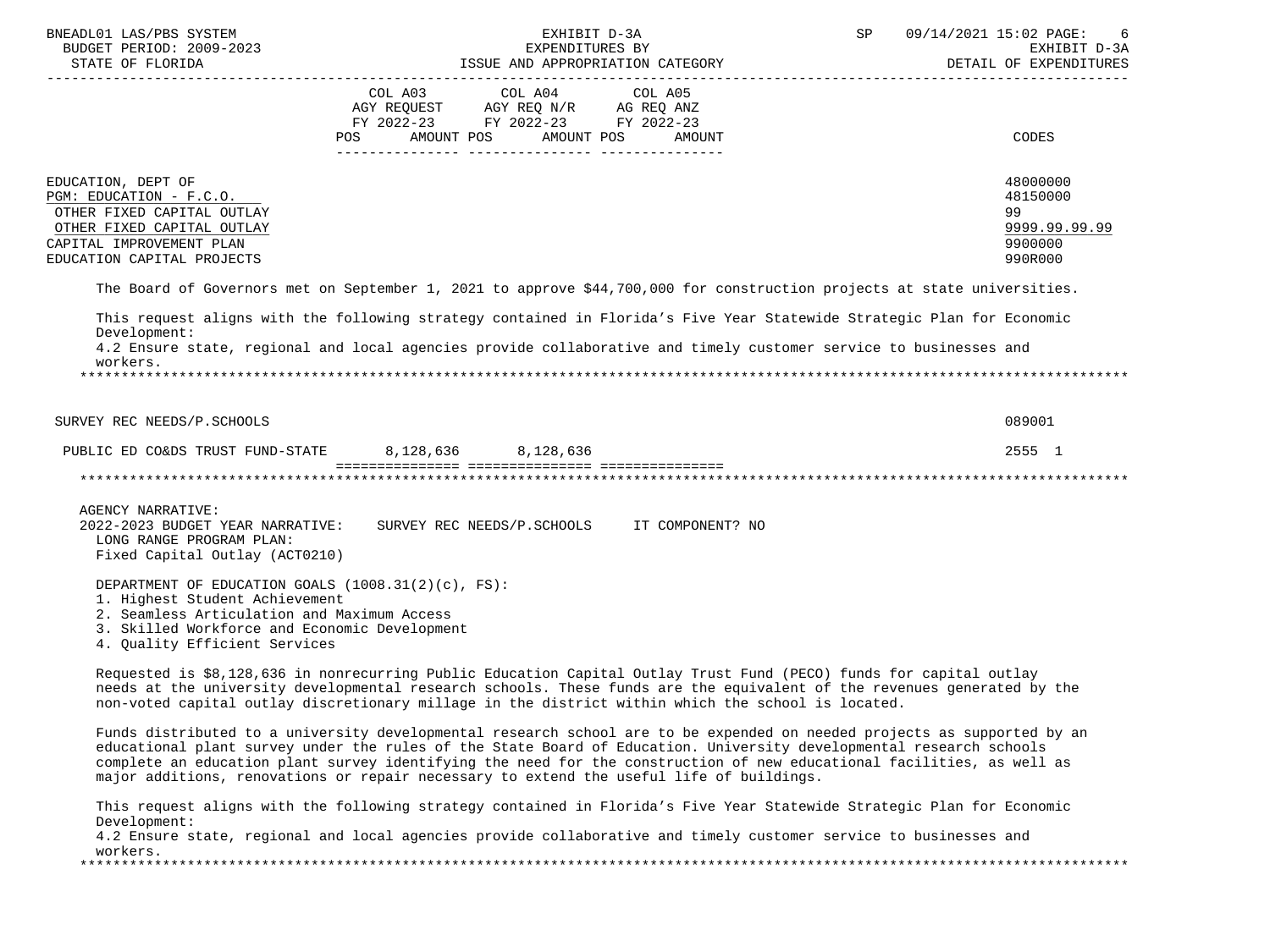| BNEADL01 LAS/PBS SYSTEM<br>BUDGET PERIOD: 2009-2023                                                                                                                                                                                                                                                         | EXHIBIT D-3A<br>EXPENDITURES BY                                                                                                                                                                                                                                                                                                                                                                                                                                                                                                                                                        |                  | SP | 09/14/2021 15:02 PAGE:<br>7<br>EXHIBIT D-3A<br>DETAIL OF EXPENDITURES                 |
|-------------------------------------------------------------------------------------------------------------------------------------------------------------------------------------------------------------------------------------------------------------------------------------------------------------|----------------------------------------------------------------------------------------------------------------------------------------------------------------------------------------------------------------------------------------------------------------------------------------------------------------------------------------------------------------------------------------------------------------------------------------------------------------------------------------------------------------------------------------------------------------------------------------|------------------|----|---------------------------------------------------------------------------------------|
|                                                                                                                                                                                                                                                                                                             | COL A03 COL A04 COL A05<br>$\begin{tabular}{lllllll} \bf AGY & \bf REQUEST & \bf AGY & \bf REQ & \tt N/R & \tt AG & \tt REQ & \tt ANZ \\ \bf FY & \tt 2022-23 & \tt FY & \tt 2022-23 & \tt FY & \tt 2022-23 \\ \end{tabular}$<br>POS AMOUNT POS AMOUNT POS                                                                                                                                                                                                                                                                                                                             | AMOUNT           |    | CODES                                                                                 |
| EDUCATION, DEPT OF<br>PGM: EDUCATION - F.C.O.<br>OTHER FIXED CAPITAL OUTLAY<br>OTHER FIXED CAPITAL OUTLAY<br>CAPITAL IMPROVEMENT PLAN<br>EDUCATION CAPITAL PROJECTS<br>FIXED CAPITAL OUTLAY<br>FL COLLEGE SYS PROJECTS                                                                                      |                                                                                                                                                                                                                                                                                                                                                                                                                                                                                                                                                                                        |                  |    | 48000000<br>48150000<br>99<br>9999.99.99.99<br>9900000<br>990R000<br>080000<br>089006 |
| PUBLIC ED CO&DS TRUST FUND-STATE 8,644,845 8,644,845                                                                                                                                                                                                                                                        |                                                                                                                                                                                                                                                                                                                                                                                                                                                                                                                                                                                        |                  |    | 2555 1                                                                                |
|                                                                                                                                                                                                                                                                                                             |                                                                                                                                                                                                                                                                                                                                                                                                                                                                                                                                                                                        |                  |    |                                                                                       |
| AGENCY NARRATIVE:<br>LONG RANGE PROGRAM PLAN:<br>Fixed Capital Outlay (ACT0210)<br>DEPARTMENT OF EDUCATION GOALS $(1008.31(2)(c), FS)$ :<br>1. Highest Student Achievement<br>2. Seamless Articulation and Maximum Access<br>3. Skilled Workforce and Economic Development<br>4. Quality Efficient Services | 2022-2023 BUDGET YEAR NARRATIVE: FL COLLEGE SYS PROJECTS IT COMPONENT? NO<br>Requested is \$8,644,845 in nonrecurring Public Education Capital Outlay Trust Fund (PECO) funds for renovation,                                                                                                                                                                                                                                                                                                                                                                                          |                  |    |                                                                                       |
|                                                                                                                                                                                                                                                                                                             | remodeling and new construction projects for the 28 Florida colleges. The appropriation is the primary source of<br>capital outlay funding for the Florida colleges to provide educational facilities that meet the educational needs of the<br>students. The amount allocated to the Florida College System's PECO projects is based on a five-year average of fixed<br>capital outlay appropriations to each level of public education. The calculations for the allocation are based upon<br>revenue projections adopted at the August 3, 2021, PECO Revenue Estimating Conference. |                  |    |                                                                                       |
| Development:                                                                                                                                                                                                                                                                                                | This request aligns with the following strategy contained in Florida's Five Year Statewide Strategic Plan for Economic<br>4.2 Ensure state, regional and local agencies provide collaborative and timely customer service to businesses and                                                                                                                                                                                                                                                                                                                                            |                  |    |                                                                                       |
| workers.                                                                                                                                                                                                                                                                                                    |                                                                                                                                                                                                                                                                                                                                                                                                                                                                                                                                                                                        |                  |    |                                                                                       |
| SUS PROJECTS                                                                                                                                                                                                                                                                                                |                                                                                                                                                                                                                                                                                                                                                                                                                                                                                                                                                                                        |                  |    | 089007                                                                                |
| PUBLIC ED CO&DS TRUST FUND-STATE                                                                                                                                                                                                                                                                            | 62,116,191<br>62,116,191                                                                                                                                                                                                                                                                                                                                                                                                                                                                                                                                                               |                  |    | 2555 1                                                                                |
|                                                                                                                                                                                                                                                                                                             |                                                                                                                                                                                                                                                                                                                                                                                                                                                                                                                                                                                        |                  |    |                                                                                       |
| <b>AGENCY NARRATIVE:</b><br>2022-2023 BUDGET YEAR NARRATIVE:<br>LONG RANGE PROGRAM PLAN:<br>Fixed Capital Outlay (ACT0210)                                                                                                                                                                                  | SUS PROJECTS                                                                                                                                                                                                                                                                                                                                                                                                                                                                                                                                                                           | IT COMPONENT? NO |    |                                                                                       |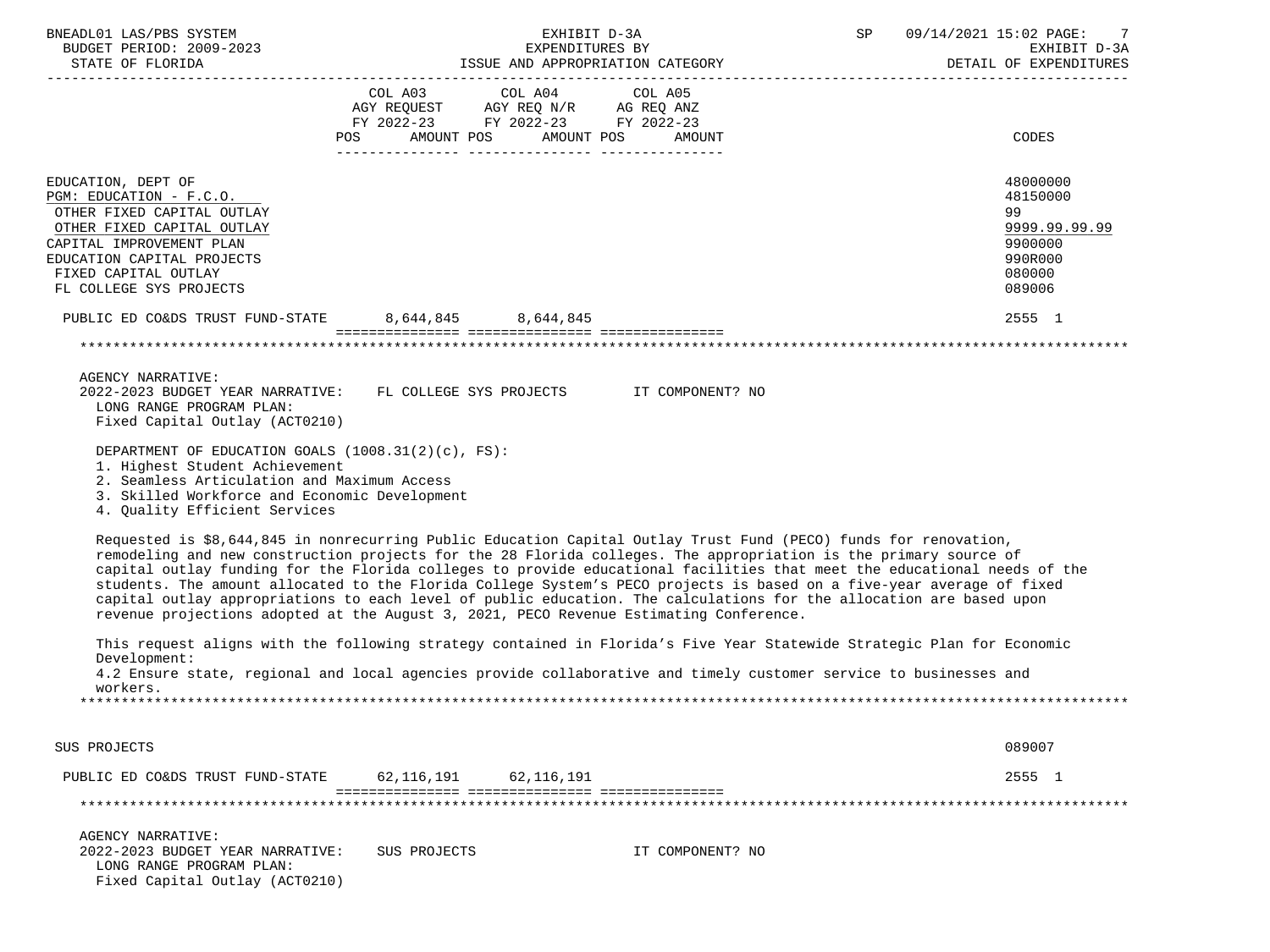| BNEADL01 LAS/PBS SYSTEM |                  |                          |
|-------------------------|------------------|--------------------------|
|                         |                  | BUDGET PERIOD: 2009-2023 |
|                         | גרד סתות החמידים |                          |

|                                                                                                                                                                     | COL A03<br>COL A04<br>COL A05<br>AG REQ ANZ<br>AGY REOUEST<br>AGY REQ N/R<br>FY 2022-23 FY 2022-23<br>FY 2022-23<br>AMOUNT POS<br>AMOUNT<br>POS<br>AMOUNT POS | CODES                                                             |
|---------------------------------------------------------------------------------------------------------------------------------------------------------------------|---------------------------------------------------------------------------------------------------------------------------------------------------------------|-------------------------------------------------------------------|
| EDUCATION, DEPT OF<br>PGM: EDUCATION - F.C.O.<br>OTHER FIXED CAPITAL OUTLAY<br>OTHER FIXED CAPITAL OUTLAY<br>CAPITAL IMPROVEMENT PLAN<br>EDUCATION CAPITAL PROJECTS |                                                                                                                                                               | 48000000<br>48150000<br>99<br>9999.99.99.99<br>9900000<br>990R000 |

DEPARTMENT OF EDUCATION GOALS (1008.31(2)(c), FS):

- 1. Highest Student Achievement
- 2. Seamless Articulation and Maximum Access
- 3. Skilled Workforce and Economic Development
- 4. Quality Efficient Services

 Requested is \$62,116,191 in nonrecurring Public Education Capital Outlay Trust Fund (PECO) funds for fixed capital outlay projects at state universities. The appropriation from the Public Education Capital Outlay (PECO) fund is the primary source of capital outlay funding for the state universities to provide educational facilities that meet the educational needs of the students. The amount allocated for State University System PECO projects is based on a five-year average of fixed capital appropriations to each level of public education. The calculations for the allocation are based upon revenue projections adopted at the August 3, 2021, PECO Revenue Estimating Conference.

 This request aligns with the following strategy contained in Florida's Five Year Statewide Strategic Plan for Economic Development:

 4.2 Ensure state, regional and local agencies provide collaborative and timely customer service to businesses and workers.

\*\*\*\*\*\*\*\*\*\*\*\*\*\*\*\*\*\*\*\*\*\*\*\*\*\*\*\*\*\*\*\*\*\*\*\*\*\*\*\*\*\*\*\*\*\*\*\*\*\*\*\*\*\*\*\*\*\*\*\*\*\*\*\*\*\*\*\*\*\*\*\*\*\*\*\*\*\*\*\*\*\*\*\*\*\*\*\*\*\*\*\*\*\*\*\*\*\*\*\*\*\*\*\*\*\*\*\*\*\*\*\*\*\*\*\*\*\*\*\*\*\*\*\*\*\*\*

| FSDB-CAPITAL PROJECTS                                                                                               |                       |                                             |                  | 089238 |
|---------------------------------------------------------------------------------------------------------------------|-----------------------|---------------------------------------------|------------------|--------|
| PUBLIC ED CO&DS TRUST FUND-STATE                                                                                    | 8,856,970             | 8,856,970<br>issas assessassassassa assessa |                  | 2555 1 |
|                                                                                                                     |                       |                                             |                  |        |
| AGENCY NARRATIVE:<br>2022-2023 BUDGET YEAR NARRATIVE:<br>LONG RANGE PROGRAM PLAN:<br>Fixed Capital Outlay (ACT0210) | FSDB-CAPITAL PROJECTS |                                             | IT COMPONENT? NO |        |
|                                                                                                                     |                       |                                             |                  |        |

 DEPARTMENT OF EDUCATION GOALS (1008.31(2)(c), FS): 4. Quality Efficient Services

 Requested is \$8,856,970 in nonrecurring Public Education Capital Outlay Trust Fund (PECO) funds to fund preventative maintenance and the demolition, design and new construction of Gregg Hall at the Florida School for the Deaf and the Blind.

 \$3,195,345 - Preventative Maintenance: The funds will be used to correct conditions that directly affect the educational mission of the school and will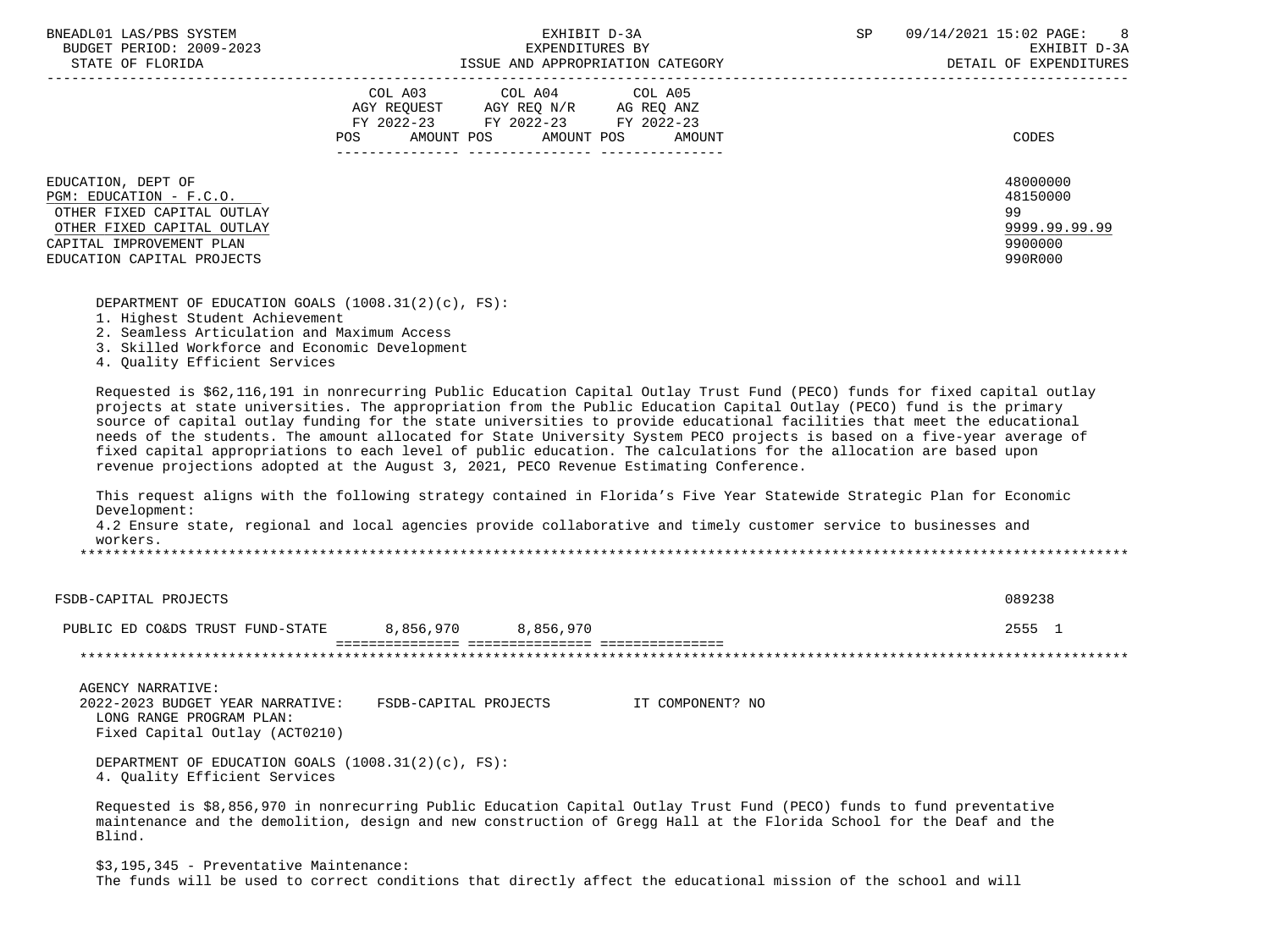| BNEADL01 LAS/PBS SYSTEM<br>EXPENDITURES BI<br>BUDGET PERIOD: 2009-2023<br>CENTER OF FLORIDA                                                                                                                                                                                                                                                                      | EXHIBIT D-3A                                                                                                                          | SP | 09/14/2021 15:02 PAGE:<br>9<br>EXHIBIT D-3A<br>DETAIL OF EXPENDITURES |
|------------------------------------------------------------------------------------------------------------------------------------------------------------------------------------------------------------------------------------------------------------------------------------------------------------------------------------------------------------------|---------------------------------------------------------------------------------------------------------------------------------------|----|-----------------------------------------------------------------------|
|                                                                                                                                                                                                                                                                                                                                                                  | COL A03 COL A04 COL A05<br>AGY REQUEST AGY REQ N/R AG REQ ANZ<br>FY 2022-23 FY 2022-23 FY 2022-23<br>POS AMOUNT POS AMOUNT POS AMOUNT |    | <b>CODES</b>                                                          |
| EDUCATION, DEPT OF<br>PGM: EDUCATION - F.C.O.<br>OTHER FIXED CAPITAL OUTLAY<br>OTHER FIXED CAPITAL OUTLAY<br>CAPITAL IMPROVEMENT PLAN<br>EDUCATION CAPITAL PROJECTS                                                                                                                                                                                              |                                                                                                                                       |    | 48000000<br>48150000<br>99<br>9999.99.99.99<br>9900000<br>990R000     |
| be used for preventative maintenance contracts that cannot be executed in-house. These preventative<br>service contracts, as well as the in-house work orders, extend the building component replacement life of the<br>campus facilities.                                                                                                                       |                                                                                                                                       |    |                                                                       |
| \$5,661,625 - Gregg Hall - Demolition, Design and New Construction:<br>The funds will be used for the demolition, design and new construction of Gregg Hall. Gregg Hall serves as a<br>dormitory for female students. The building no longer meets the adequacy of a dormitory and the remodeling<br>and renovation cost exceeds the practical replacement cost. |                                                                                                                                       |    |                                                                       |
| This request aligns with the following strategy contained in Florida's Five Year Statewide Strategic Plan for Economic<br>Development:<br>4.2 Ensure state, regional and local agencies provide collaborative and timely customer service to businesses and<br>workers.                                                                                          |                                                                                                                                       |    |                                                                       |
| PUBLIC BROADCASTING PROJS                                                                                                                                                                                                                                                                                                                                        |                                                                                                                                       |    | 089542                                                                |
| PUBLIC ED CO&DS TRUST FUND-STATE 5,020,408 5,020,408                                                                                                                                                                                                                                                                                                             |                                                                                                                                       |    | 2555 1                                                                |
|                                                                                                                                                                                                                                                                                                                                                                  |                                                                                                                                       |    |                                                                       |
| AGENCY NARRATIVE:<br>2022-2023 BUDGET YEAR NARRATIVE: PUBLIC BROADCASTING PROJS IT COMPONENT? NO<br>LONG RANGE PROGRAM PLAN:<br>Fixed Capital Outlay (ACT0210)                                                                                                                                                                                                   |                                                                                                                                       |    |                                                                       |
| DEPARTMENT OF EDUCATION GOALS (1008.31(2)(c), FS):<br>4. Quality Efficient Services                                                                                                                                                                                                                                                                              |                                                                                                                                       |    |                                                                       |
| Requested is \$5,020,408 in nonrecurring Public Education Capital Outlay Trust Fund (PECO) funds for public broadcasting<br>stations to correct health and safety issues, correct building deficiencies and project renovations. The following<br>projects are included in the request:                                                                          |                                                                                                                                       |    |                                                                       |

WDNA-FM, Miami is a public broadcasting service located in Miami and serves the surrounding communities.

 \$13,294 - Replace Leaking HVAC Air Handler: This project is to replace the office HVAC air handler. The current unit is twenty-years old and has begun to frequently leak. The leaks pose significant risk of mildew and mold.

WEDU-TV, Tampa/St. Petersburg is a public broadcasting station located in Tampa, serving more than 5 million people in 16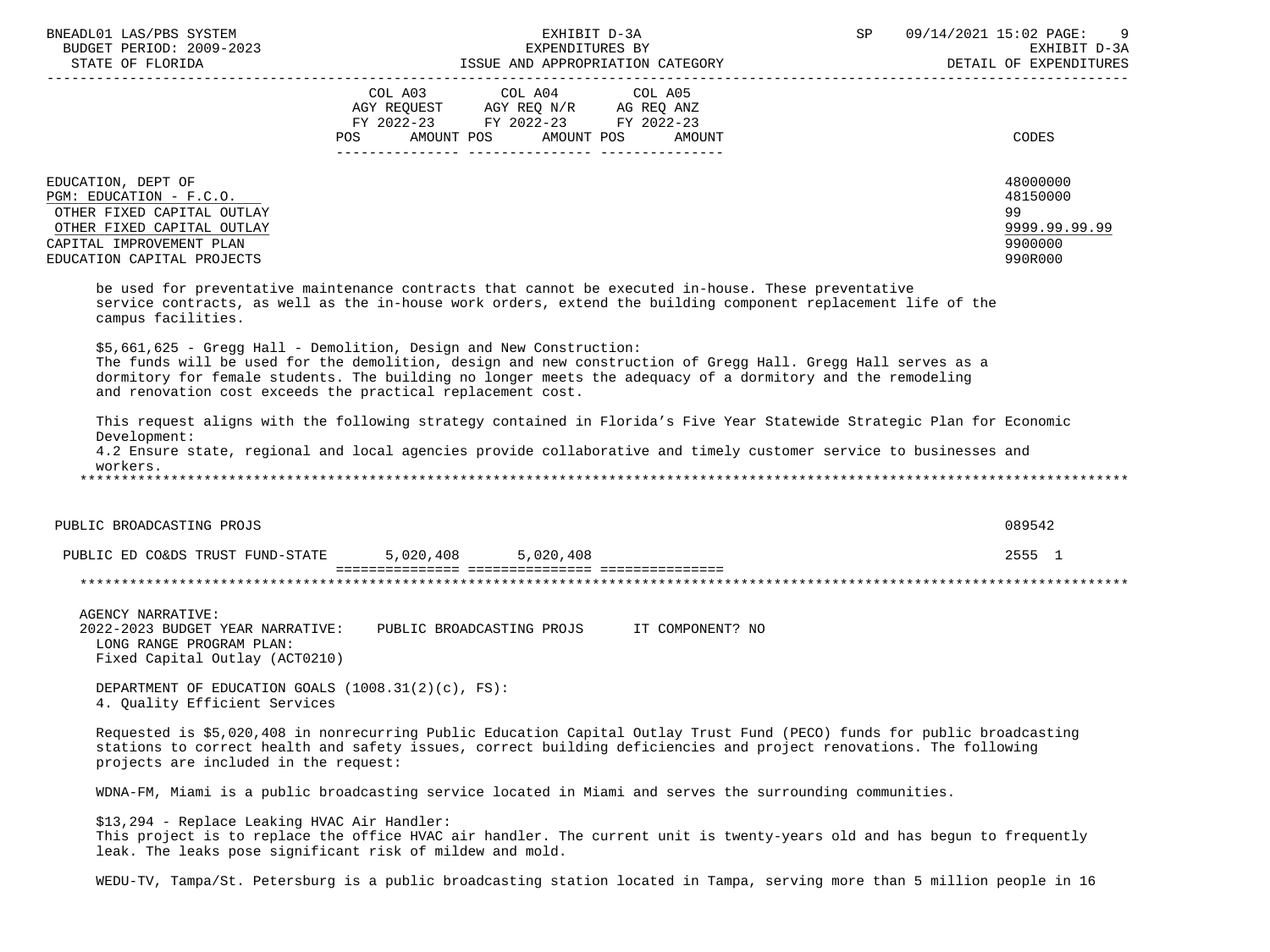| BNEADL01 LAS/PBS SYSTEM<br>BUDGET PERIOD: 2009-2023<br>STATE OF FLORIDA                                                                                             | EXHIBIT D-3A<br>EXPENDITURES BY<br>ISSUE AND APPROPRIATION CATEGORY                                                                                                    | SP<br>09/14/2021 15:02 PAGE: 10<br>EXHIBIT D-3A<br>DETAIL OF EXPENDITURES |
|---------------------------------------------------------------------------------------------------------------------------------------------------------------------|------------------------------------------------------------------------------------------------------------------------------------------------------------------------|---------------------------------------------------------------------------|
|                                                                                                                                                                     | COL A04 COL A05<br>COL A03<br>AGY REOUEST AGY REO N/R AG REO ANZ<br>FY 2022-23 FY 2022-23 FY 2022-23<br>AMOUNT POS AMOUNT POS AMOUNT<br>POS FOR THE POST OF THE STREET | CODES                                                                     |
| EDUCATION, DEPT OF<br>PGM: EDUCATION - F.C.O.<br>OTHER FIXED CAPITAL OUTLAY<br>OTHER FIXED CAPITAL OUTLAY<br>CAPITAL IMPROVEMENT PLAN<br>EDUCATION CAPITAL PROJECTS |                                                                                                                                                                        | 48000000<br>48150000<br>99<br>9999.99.99.99<br>9900000<br>990R000         |

counties.

\$307,559 - Replace Mildewed and Unhealthy Ceiling Tiles:

 WEDU uses a 42-year-old state-owned facility constructed in the late 1970's. This project is for the removal and replacement of approximately 14,000 square feet of old, damaged, acoustical ceiling tiles in the facility lobby, hallways, master control, production space and office areas. The ceiling tile replacement project will protect the broadcast and production studio equipment, employees and visitors from the exposure of dust, mildew, mold and fungus.

 WEFS-TV, Cocoa is a public television station licensed to Eastern Florida State College in Cocoa, Florida, serving the Eastern Central Florida market.

\$130,450 - Reinforce Unsafe Tower Guide Cables and Cable Anchors - Phase 2:

 This project is for the reinforcement of guide cables and cable anchors of a 300-foot tower. The full tower inspection, analysis and mapping was completed. The analysis concluded that the tower anchors and cable system is overstressed and needs safety upgrades.

\$49,000 - Upgrade Corroded Electrical Grounding Connections - Phase 2:

 Over the past 20 years the grounding connections between the station's broadcast equipment, tower bridge and satellite downlinks have become corroded. Electrical arcing and shocking has been detected in the equipment, transmitter rooms and master control. The safety hazard needs to be fixed by upgrading the grounding and lightning protection for the tower, cabling bridge, and satellite antennas to protect the tower structure from damage. The analysis and design for the grounding has been completed. The funding needed is to finalize the project.

\$110,000 - Replace Inefficient HVAC System:

 This project is to replace the outdated, leaky HVAC unit and prevent more damage of offices and equipment. The unit has been repaired multiple times and is no longer efficient. The replacement of the unit will also help protect the building from mildew and mold.

 WGCU-TV/FM, Ft. Myers/Naples is a broadcast service that covers approximately 12 counties in South and Southwest Florida with a population base of around 1.7 million Floridians.

## \$60,212 - Replace Obsolete Backup Generator:

 This project is to replace the existing 25-year old emergency backup generator, subbase fuel tank and associated enclosure fencing so that critical and life-saving information can be provided to the citizens of southwest Florida. The existing generator is past its life expectancy, requires frequent and costly repairs to maintain operation, and has issues with reliability.

 WJCT-TV/FM, Jacksonville, located at 100 Festival Park Avenue in Jacksonville, Florida, is licensed to the community and governed by a Board of Trustees and guided by a Community Advisory Board.

\$166,311 - Resurface Damaged Studio Floor: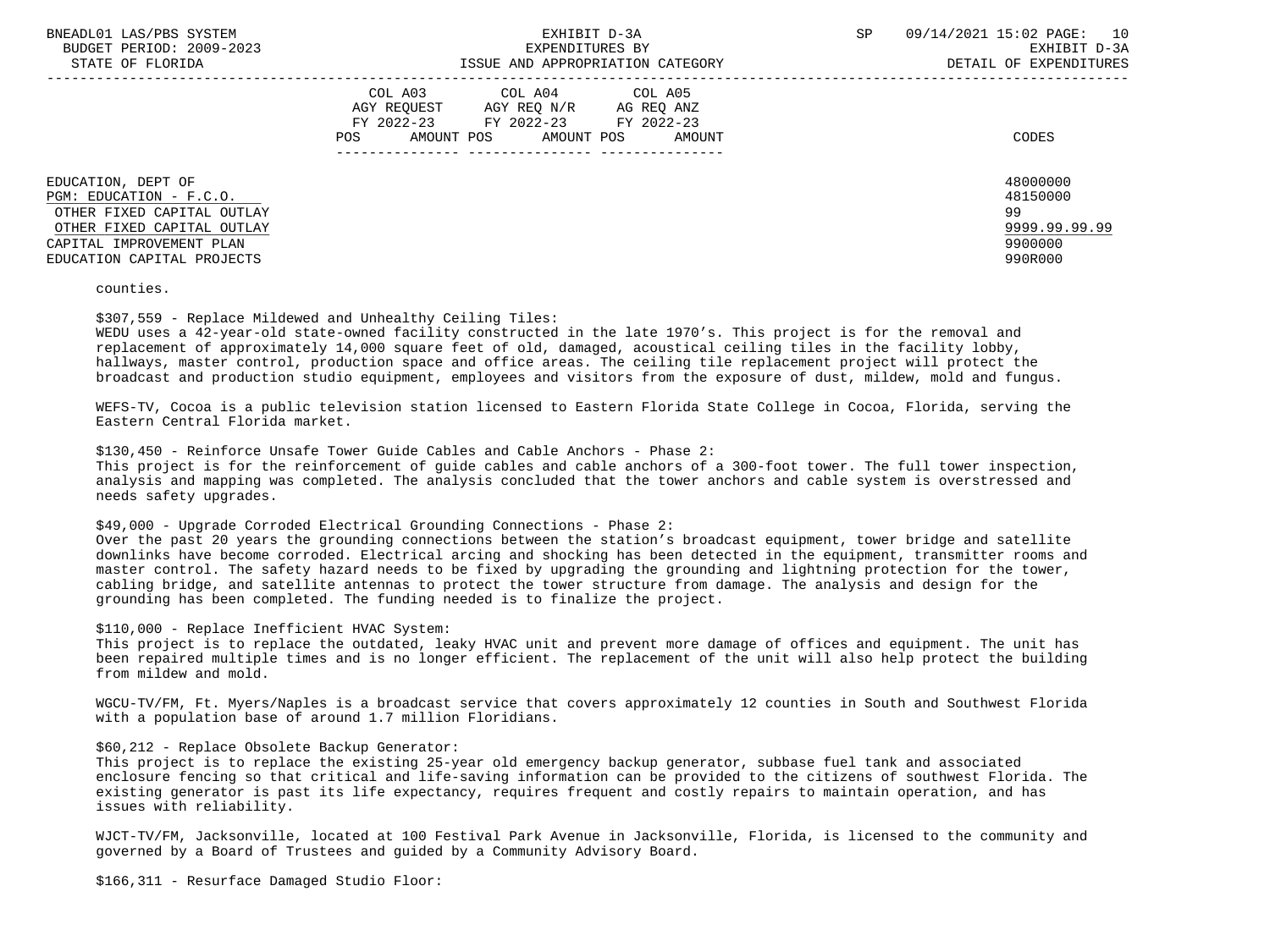| BNEADL01 LAS/PBS SYSTEM<br>BUDGET PERIOD: 2009-2023<br>STATE OF FLORIDA                                   | EXHIBIT D-3A<br>EXPENDITURES BY<br>ISSUE AND APPROPRIATION CATEGORY                                                                               | 09/14/2021 15:02 PAGE: 11<br>SP<br>EXHIBIT D-3A<br>DETAIL OF EXPENDITURES |
|-----------------------------------------------------------------------------------------------------------|---------------------------------------------------------------------------------------------------------------------------------------------------|---------------------------------------------------------------------------|
|                                                                                                           | COL A03<br>COL A04 COL A05<br>AGY REOUEST AGY REO N/R AG REO ANZ<br>FY 2022-23 FY 2022-23<br>FY 2022-23<br>AMOUNT POS AMOUNT POS<br>POS<br>AMOUNT | CODES                                                                     |
| EDUCATION, DEPT OF<br>PGM: EDUCATION - F.C.O.<br>OTHER FIXED CAPITAL OUTLAY<br>OTHER FIXED CAPITAL OUTLAY |                                                                                                                                                   | 48000000<br>48150000<br>99<br>9999.99.99.99                               |
| CAPITAL IMPROVEMENT PLAN<br>EDUCATION CAPITAL PROJECTS                                                    |                                                                                                                                                   | 9900000<br>990R000                                                        |

 This project is to resurface a damaged studio floor in the main studio. The concrete floor needs to be resurfaced with a self-levelling liquid filler. This will ensure the safe operation of heavy equipment and a level floor for staff and guests to walk across safely.

WKGC-FM, Panama City is a public radio station located at Gulf Coast State College.

\$187,000 - Replace Failing Main Generator, Transfer Switch, and Fuel Tank:

 This project is to replace the aged and failing generator, transfer switch and fuel tank. The tower and generator is located at the Bay County Emergency Operations Center (EOC) in Southport. During extreme weather events, WKGC employees shelter at the EOC with local officials and broadcast 24/7, directly from that facility. During Hurricane Michael, the station was the only broadcaster left on the air, and the generator ran for weeks. A new generator is imperative to WKGC's ability to disseminate pertinent information to our community.

 \$50,000 - Replace Failing Generator and Transfer Switch at Auxiliary Transmission Site: This project is to replace the aged, failing generator and transfer switch at auxiliary transmitting site. WKGC has outgrown the generator's capacity, resulting in the generator's questionable reliability. The transfer switch is corroded and is about to fall off the wall. WKGC's auxiliary tower and generator are located on the campus of Gulf Coast State College. An auxiliary generator would ensure WKGC's ability to disseminate pertinent information to our community.

 WMFE-FM, Orlando, serving the counties of Orange, Brevard, Seminole, Flagler, Lake, Osceola, Sumter and Volusia, is a Federal Emergency Alert System LP-2 broadcasting station. WMFE covers news and information during hurricanes and other emergencies. As an LP-2 station, they are responsible for relaying emergency information to other radio and TV stations in each of those counties. The station is also part of the Florida Public Radio Emergency Network (FPREN).

 \$449,827 - Repair and Refurbish Failing Lift (Sanitation) Station - Phase 2: This project is for the repair and refurbishment of the lift station. The project will include repair of one waste discharge pipe, removal of all existing components in the waste vat, cleaning and coating of the vat interior, and replacement of all components, including the lift station control panel, both pumps/macerators, and all hardware. Currently, due to a break in one of the discharge pipes, only one pump can be operated. This is a phase 2 request since the station has the funding for planning and engineering design.

 WMNF-FM, Tampa/St. Petersburg, operates a facility owned by the Nathan B. Stubblefield Foundation, Inc., a nonprofit organization established solely to operate the station.

## \$741,830 - Replace End-of-Life HVAC System - Phase 2:

 This project is to replace the entire HVAC (heating, ventilating, and air conditioning) system that is at the end of its useful life and update the HVAC ductwork. The current system is over 17 years old and no longer efficient or supported by the manufacturer. Previous funding in Fiscal Year 2020-21 was granted to replace the chiller/condenser, install web-based software, and establish an air handler unit service for the HVAC system. This last phase will complete the replacement of the HVAC system.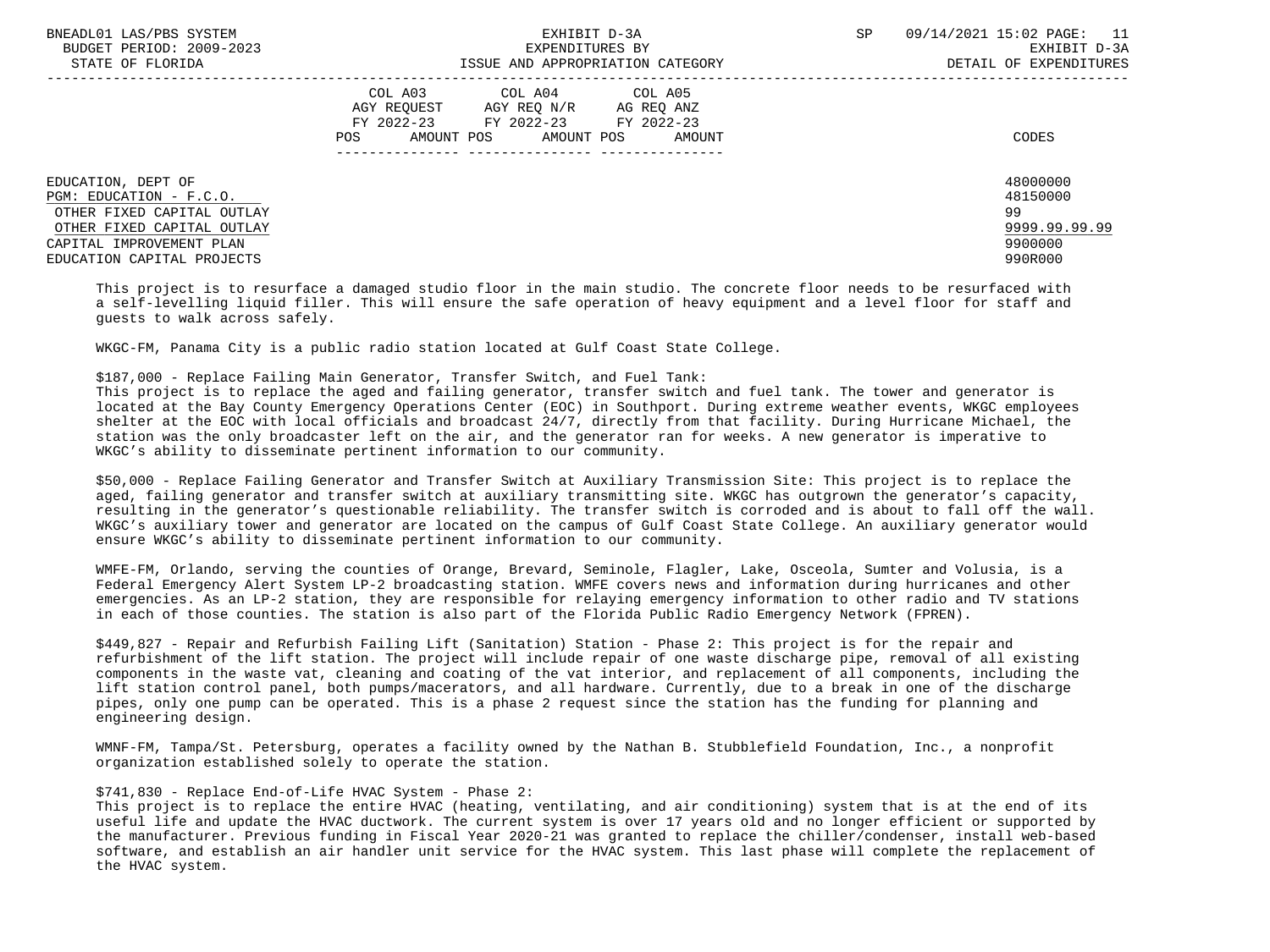| BNEADL01 LAS/PBS SYSTEM<br>BUDGET PERIOD: 2009-2023<br>STATE OF FLORIDA | EXHIBIT D-3A<br>EXPENDITURES BY<br>ISSUE AND APPROPRIATION CATEGORY                                                                               | <b>SP</b> | 09/14/2021 15:02 PAGE: 12<br>EXHIBIT D-3A<br>DETAIL OF EXPENDITURES |
|-------------------------------------------------------------------------|---------------------------------------------------------------------------------------------------------------------------------------------------|-----------|---------------------------------------------------------------------|
|                                                                         | COL A03 COL A04 COL A05<br>AGY REOUEST<br>AGY REO N/R<br>AG REQ ANZ<br>FY 2022-23 FY 2022-23 FY 2022-23<br>AMOUNT POS AMOUNT POS<br>AMOUNT<br>POS |           | CODES                                                               |
| EDUCATION, DEPT OF                                                      |                                                                                                                                                   |           | 48000000                                                            |
| PGM: EDUCATION - F.C.O.<br>OTHER FIXED CAPITAL OUTLAY                   |                                                                                                                                                   |           | 48150000<br>99                                                      |
| OTHER FIXED CAPITAL OUTLAY                                              |                                                                                                                                                   |           | 9999.99.99.99                                                       |
|                                                                         |                                                                                                                                                   |           |                                                                     |
| CAPITAL IMPROVEMENT PLAN                                                |                                                                                                                                                   |           | 9900000                                                             |
| EDUCATION CAPITAL PROJECTS                                              |                                                                                                                                                   |           | 990R000                                                             |

 WQCS-FM, Fort Pierce is located on the main campus of its licensee, Indian River State College. The radio station is the Emergency Alert System Priority 1 station for the region, serving Martin, St. Lucie, Indian River and Okeechobee counties, as well as northern Palm Beach County and south Brevard County. WQCS broadcasts local, state, and national news, as well as a variety of information and music programs.

\$183,725 - Replace Lift (Sanitation) Station and Repair Damaged Restrooms:

 This project is to install a new, more efficient lift station and repair and replace previously damaged, outdated, and non-ADA compliant fixtures and equipment in the restrooms. The lift station has failed on several occasions, causing sewage backup into the restrooms. By completing these necessary repairs in one project, it will prevent the need for extensive renovation a second time to address the ADA issues, which would increase the costs substantially.

 WUCF-TV, Orlando is a public television station that provides the Central Florida Region with the Warning, Alert, Response Network (WARN) cell phone emergency alerting system coverage in addition to the State of Florida television Emergency Alert System (EAS).

## \$500,000 - Purchase and Install Emergency Backup Transmitter:

 This project is for the engineering design, purchasing and installation of an emergency backup transmitter system. The 24-hour operation of WUCF is essential and required by federal law to ensure the health and safety of the Central Florida community.

 WUFT-TV/FM, Gainesville/Ocala operates the Florida Public Radio Emergency Network (FPREN) from the facilities of the public broadcasting stations operated by the University of Florida and located in Gainesville, Florida. FPREN provides live and produced content to all public media in the state of Florida including markets such as Miami, Tampa, Orlando, Jacksonville, Tallahassee, Ft. Myers and Pensacola. FPREN serves as the primary conduit for hurricane, tropical storm and other emergency-related messaging for Florida's public radio stations.

## \$1,242,000 - Update FPREN Storm Center Infrastructure - Phase 4:

 This project is for phase four of the WUFT/FPREN hurricane hardening and facility resiliency project and is needed to provide air conditioning, UPS power, emergency generator power, plumbing, and fire protection so that the station will be able to function for a number of days independent of regular operating systems. The hurricane hardening and facility resiliency project is designed to ensure that the WUFT/FPREN Weimer Hall facility provides the infrastructure for personnel to be safe during a hurricane, while meeting this mission-critical work for the state of Florida, and for all of the building and technical infrastructure to be resilient and able to withstand a catastrophic event while continuing to provide this critical information. Prior phases of this project have funded improvements in the infrastructure (both physical and technical systems) that supports WUFT and FPREN's work in public safety for all of the non-commercial, public stations that cover the State of Florida.

 WUSF-FM, Tampa/St. Petersburg is the primary NPR station in West Central Florida, which serves the cities of Tampa, St. Petersburg and Sarasota, reaching nearly 325,000 weekly listeners. WUSF-FM was founded in 1963 as a public service of the University of South Florida (USF) and it is part of WUSF Public Media, a department of USF.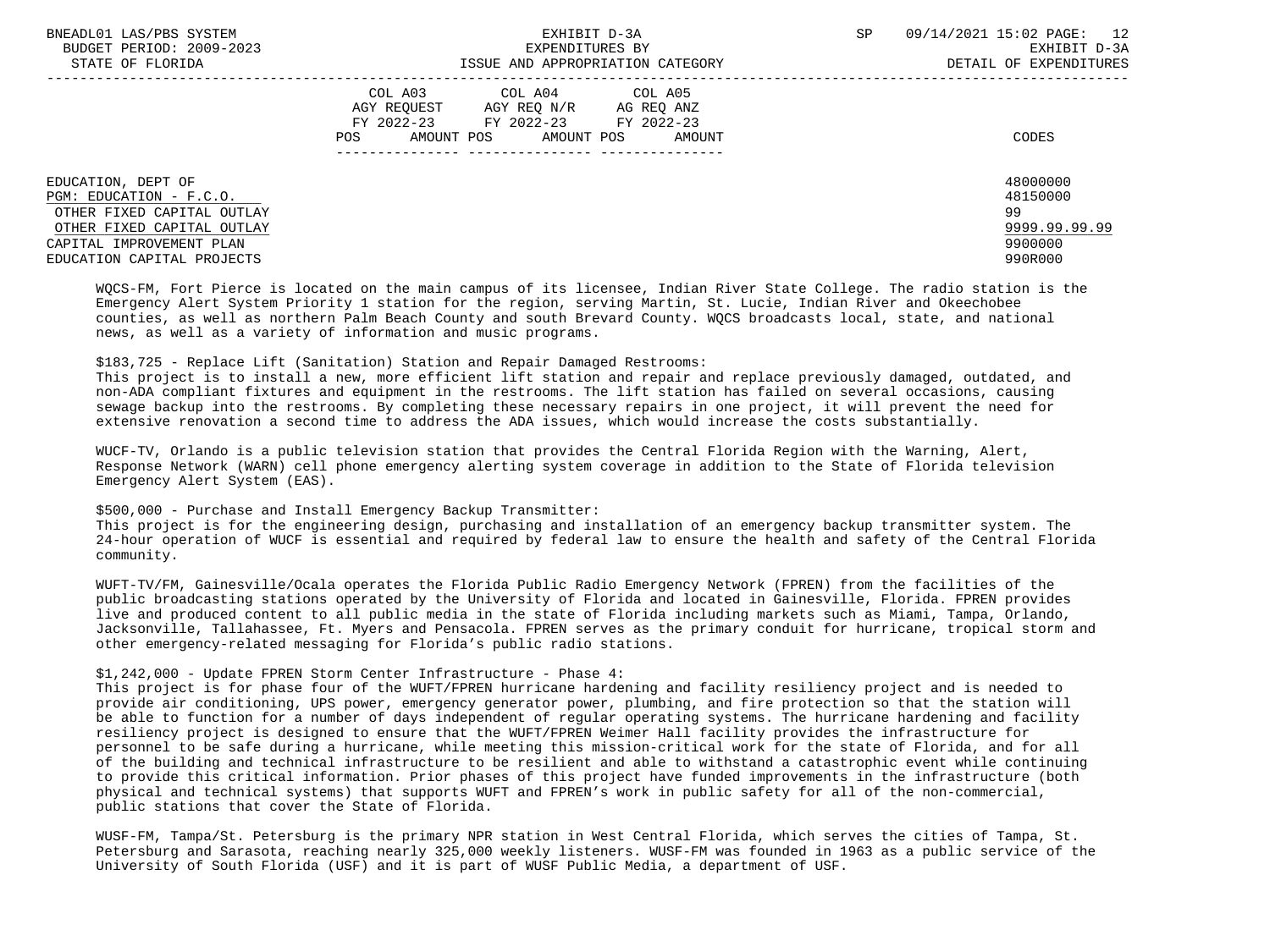| BNEADL01 LAS/PBS SYSTEM<br>BUDGET PERIOD: 2009-2023<br>STATE OF FLORIDA                                                                                             | EXHIBIT D-3A<br>EXPENDITURES BY<br>ISSUE AND APPROPRIATION CATEGORY                                                                                        | 09/14/2021 15:02 PAGE: 13<br><b>SP</b><br>EXHIBIT D-3A<br>DETAIL OF EXPENDITURES |
|---------------------------------------------------------------------------------------------------------------------------------------------------------------------|------------------------------------------------------------------------------------------------------------------------------------------------------------|----------------------------------------------------------------------------------|
|                                                                                                                                                                     | COL A03<br>COL A05<br>COL A04<br>AGY REO N/R AG REO ANZ<br>AGY REOUEST<br>FY 2022-23 FY 2022-23<br>FY 2022-23<br>AMOUNT POS<br>POS<br>AMOUNT POS<br>AMOUNT | CODES                                                                            |
| EDUCATION, DEPT OF<br>PGM: EDUCATION - F.C.O.<br>OTHER FIXED CAPITAL OUTLAY<br>OTHER FIXED CAPITAL OUTLAY<br>CAPITAL IMPROVEMENT PLAN<br>EDUCATION CAPITAL PROJECTS |                                                                                                                                                            | 48000000<br>48150000<br>99<br>9999.99.99.99<br>9900000<br>990R000                |

\$40,000 - Repair and Modernize Unreliable Passenger Elevator:

 This project is to repair and modernize the unreliable passenger elevator that is 30 years old. The elevator transports staff, visitors and equipment from the first to the second floor in the building. The project may include replacing the motor, cables, ropes, hydraulics, electronics, safety gear and other components.

\$314,200 - Overhaul Obsolete Electrical Systems at FM Transmitter Site:

 This project is to replace the main electrical distribution box with a proper distribution panel and convert two electrical services that feed the building into one 20B service. Also, the generator will be converted to supply 20B voltage and the transfer switch will be replaced. The current obsolete systems place WUSF-FM employees at risk of working in an unsafe environment because of fire risk caused by faulty electrical wiring.

 WUWF-FM, Pensacola was founded in 1981 as a public service of the University of West Florida and serves Escambia, Santa Rosa, and Okaloosa counties.

\$475,000 - Replace Obsolete Backup Generator and Transfer Switch:

 This project is for the acquisition and installation of a new stand-alone generator and transfer switch to provide backup power to operate WUWF-FM's primary broadcast facility, backup transmitter, and studios. This critically needed equipment will assure that WUWF-FM could effectively and continually broadcast during an emergency as part of the Florida Public Radio Emergency Network (FPREN) or during any grid-linked power outage. This equipment also will provide an uninterruptable power source to assure essential employees are able to work in a safe, well-lit, and air-conditioned environment, particularly in times of crisis such as during hurricanes. This new equipment will replace existing equipment that is 29 yearsold, obsolete, and nearly impossible to maintain because replacement parts are no longer available. It is prone to failure both before and during operation. It is also undersized and unable to support the facility's HVAC system, creating a serious health deficiency.

 This request aligns with the following strategy contained in Florida's Five Year Statewide Strategic Plan for Economic Development:

 4.2 Ensure state, regional and local agencies provide collaborative and timely customer service to businesses and workers.

\*\*\*\*\*\*\*\*\*\*\*\*\*\*\*\*\*\*\*\*\*\*\*\*\*\*\*\*\*\*\*\*\*\*\*\*\*\*\*\*\*\*\*\*\*\*\*\*\*\*\*\*\*\*\*\*\*\*\*\*\*\*\*\*\*\*\*\*\*\*\*\*\*\*\*\*\*\*\*\*\*\*\*\*\*\*\*\*\*\*\*\*\*\*\*\*\*\*\*\*\*\*\*\*\*\*\*\*\*\*\*\*\*\*\*\*\*\*\*\*\*\*\*\*\*\*\*

| TOTAL: EDUCATION CAPITAL PROJECTS   |                          | 990R000       |
|-------------------------------------|--------------------------|---------------|
| TOTAL ISSUE 137,467,050 137,467,050 |                          |               |
|                                     |                          |               |
| TOTAL: OTHER FIXED CAPITAL OUTLAY   |                          | 9999.99.99.99 |
| BY FUND TYPE                        |                          |               |
| TRUST FUNDS                         | 1503,595,022 431,200,000 | 2000          |
|                                     |                          |               |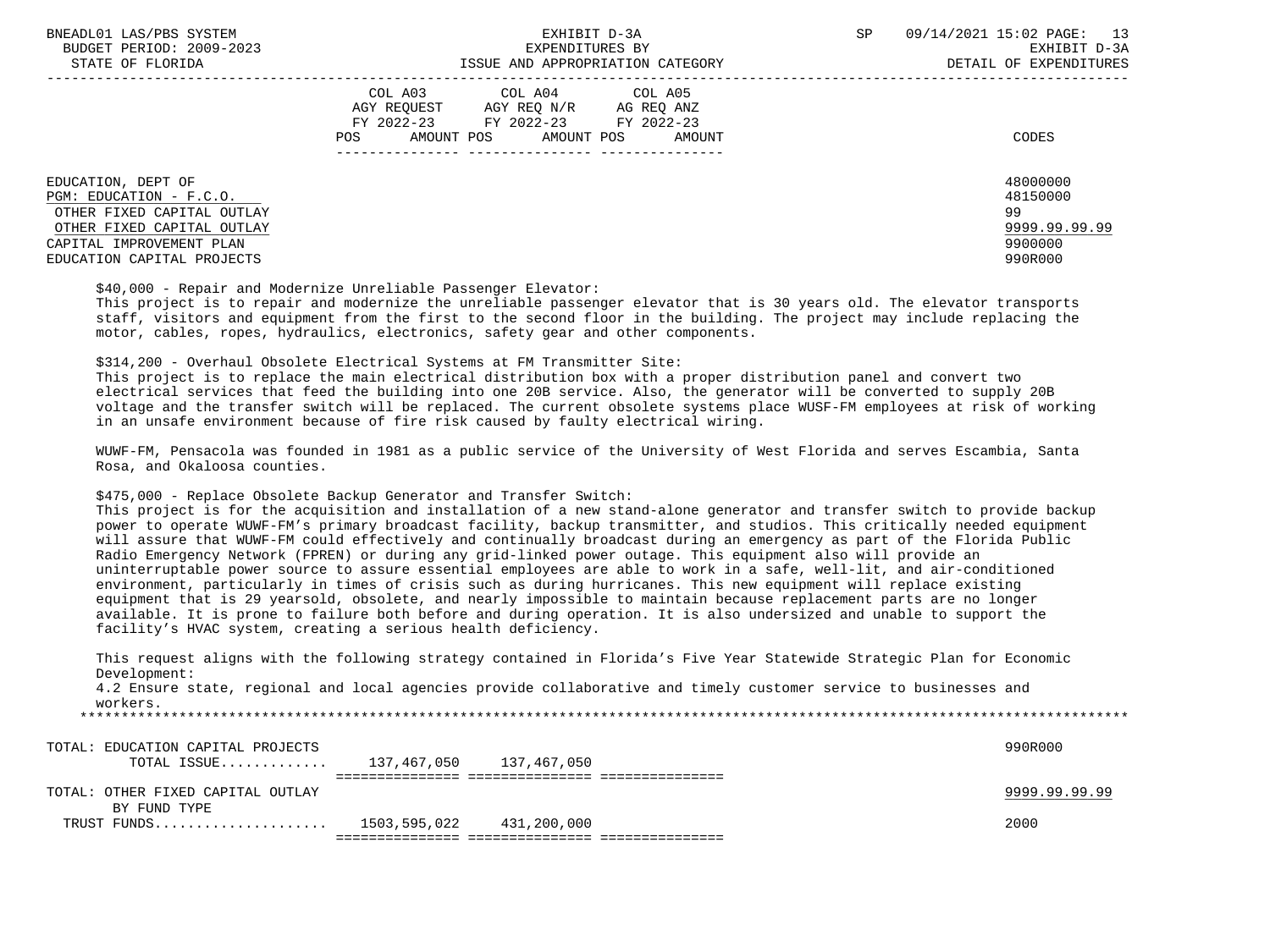| BNEADL01 LAS/PBS SYSTEM<br>BUDGET PERIOD: 2009-2023                                                                                                                                              |                                       | EXHIBIT D-3A<br>EXPENDITURES BY                                                                                                  | 09/14/2021 15:02 PAGE: 14<br>SP<br>EXHIBIT D-3A                             |
|--------------------------------------------------------------------------------------------------------------------------------------------------------------------------------------------------|---------------------------------------|----------------------------------------------------------------------------------------------------------------------------------|-----------------------------------------------------------------------------|
| STATE OF FLORIDA                                                                                                                                                                                 |                                       | ISSUE AND APPROPRIATION CATEGORY                                                                                                 | DETAIL OF EXPENDITURES                                                      |
|                                                                                                                                                                                                  | COL A03                               | COL A04<br>COL A05<br>AGY REQUEST AGY REQ N/R AG REQ ANZ<br>FY 2022-23 FY 2022-23 FY 2022-23<br>POS AMOUNT POS AMOUNT POS AMOUNT | CODES                                                                       |
|                                                                                                                                                                                                  |                                       |                                                                                                                                  |                                                                             |
| EDUCATION, DEPT OF<br>VOCATIONAL REHAB<br>ECONOMIC OPPORTUNITIES<br>WORKFORCE SERVICES<br>ESTIMATED EXPENDITURES<br>ESTIMATED EXPENDITURES - OPERATIONS<br>SALARY RATE<br>SALARY RATE 37,034,973 |                                       |                                                                                                                                  | 48000000<br>48160000<br>11<br>1102.00.00.00<br>1000000<br>1001000<br>000000 |
| SALARIES AND BENEFITS                                                                                                                                                                            |                                       |                                                                                                                                  | 010000                                                                      |
| GENERAL REVENUE FUND                                                                                                                                                                             | $-STATE$ 153,466<br>-MATCH 10,910,212 |                                                                                                                                  | 1000 1<br>1000 2                                                            |
| TOTAL GENERAL REVENUE FUND                                                                                                                                                                       | 11,063,678                            |                                                                                                                                  | 1000                                                                        |
| ADMINISTRATIVE TRUST FUND -FEDERL 238,106                                                                                                                                                        |                                       |                                                                                                                                  | 2021 3                                                                      |
| FEDERAL REHABILITATION TF -FEDERL 41,471,787                                                                                                                                                     |                                       |                                                                                                                                  | 2270 3                                                                      |
| TOTAL POSITIONS 884.00<br>TOTAL APPRO 52,773,571                                                                                                                                                 |                                       |                                                                                                                                  |                                                                             |
| OTHER PERSONAL SERVICES                                                                                                                                                                          |                                       |                                                                                                                                  | 030000                                                                      |
| FEDERAL REHABILITATION TF -FEDERL 1,509,817                                                                                                                                                      |                                       |                                                                                                                                  | 2270 3                                                                      |
| <b>EXPENSES</b>                                                                                                                                                                                  |                                       |                                                                                                                                  | 040000                                                                      |
| GENERAL REVENUE FUND -STATE<br>FEDERAL REHABILITATION TF -FEDERL 12,708,851                                                                                                                      | 6,686                                 |                                                                                                                                  | 1000 1<br>2270 3                                                            |
| TOTAL APPRO 12,715,537                                                                                                                                                                           |                                       |                                                                                                                                  |                                                                             |
| AID TO LOCAL GOVERNMENTS<br>G/A-ADULT DISABILITY FNDS                                                                                                                                            |                                       |                                                                                                                                  | 050000<br>050798                                                            |
| GENERAL REVENUE FUND<br>$-$ STATE<br>$-MATCH$                                                                                                                                                    | 3,234,922<br>4,021,645                |                                                                                                                                  | 1000 1<br>1000 2                                                            |
| TOTAL GENERAL REVENUE FUND                                                                                                                                                                       | -------<br>7,256,567                  |                                                                                                                                  | 1000                                                                        |
| TOTAL APPRO                                                                                                                                                                                      | 7,256,567                             |                                                                                                                                  |                                                                             |
|                                                                                                                                                                                                  |                                       |                                                                                                                                  |                                                                             |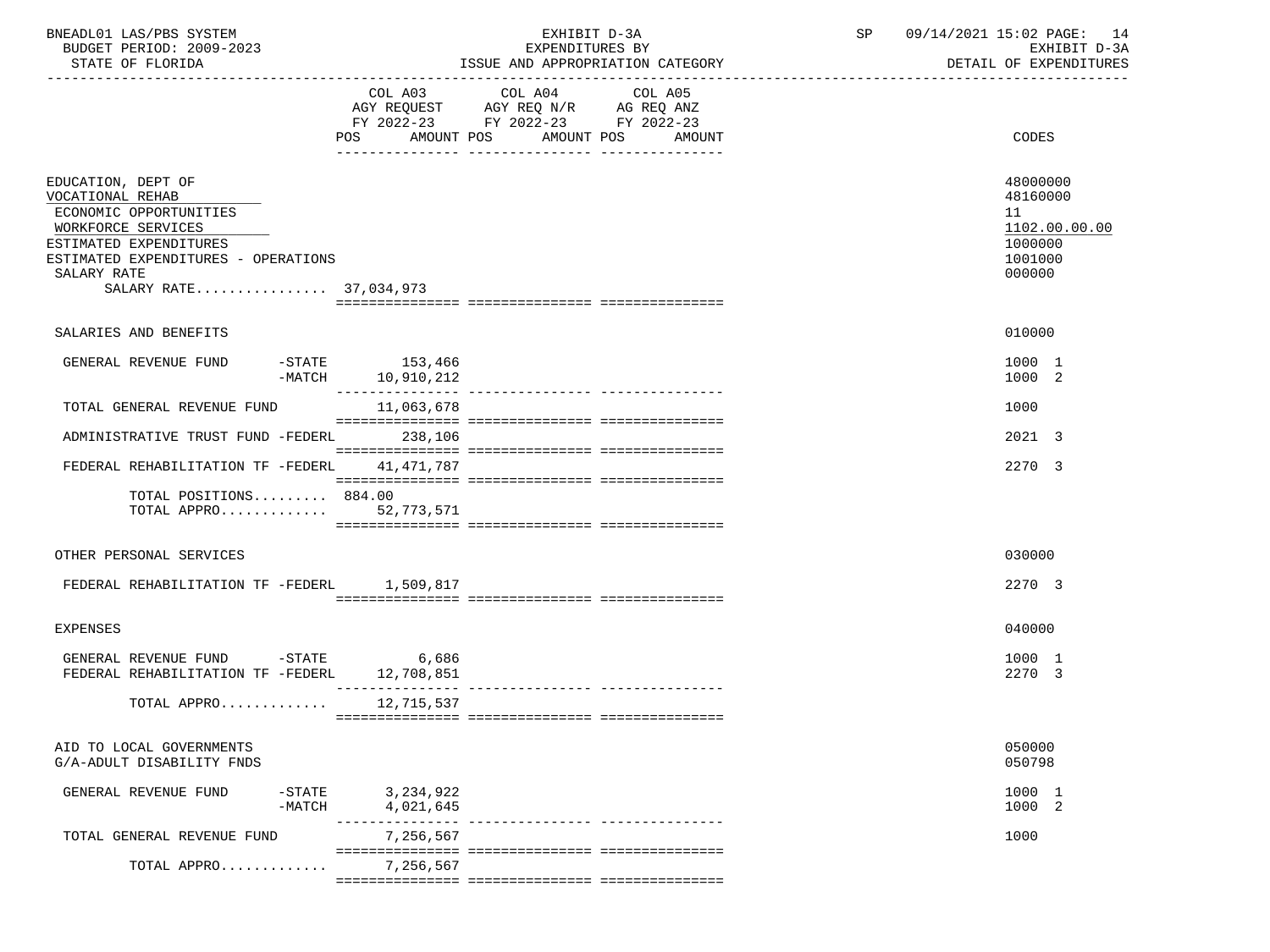| BNEADL01 LAS/PBS SYSTEM<br>BUDGET PERIOD: 2009-2023<br>STATE OF FLORIDA                                                                                                             |                                                                                                                                                                                                                                                                                                                                                                                                                                                                                        | EXHIBIT D-3A<br>EXPENDITURES BY<br>ISSUE AND APPROPRIATION CATEGORY                                                                      | SP | 09/14/2021 15:02 PAGE: 15<br>EXHIBIT D-3A<br>DETAIL OF EXPENDITURES         |
|-------------------------------------------------------------------------------------------------------------------------------------------------------------------------------------|----------------------------------------------------------------------------------------------------------------------------------------------------------------------------------------------------------------------------------------------------------------------------------------------------------------------------------------------------------------------------------------------------------------------------------------------------------------------------------------|------------------------------------------------------------------------------------------------------------------------------------------|----|-----------------------------------------------------------------------------|
|                                                                                                                                                                                     |                                                                                                                                                                                                                                                                                                                                                                                                                                                                                        | COL A03 COL A04<br>COL A05<br>AGY REQUEST AGY REQ N/R AG REQ ANZ<br>FY 2022-23 FY 2022-23 FY 2022-23<br>POS AMOUNT POS AMOUNT POS AMOUNT |    | CODES                                                                       |
| EDUCATION, DEPT OF<br>VOCATIONAL REHAB<br>ECONOMIC OPPORTUNITIES<br>WORKFORCE SERVICES<br>ESTIMATED EXPENDITURES<br>ESTIMATED EXPENDITURES - OPERATIONS<br>OPERATING CAPITAL OUTLAY |                                                                                                                                                                                                                                                                                                                                                                                                                                                                                        |                                                                                                                                          |    | 48000000<br>48160000<br>11<br>1102.00.00.00<br>1000000<br>1001000<br>060000 |
| FEDERAL REHABILITATION TF -FEDERL 80,986                                                                                                                                            |                                                                                                                                                                                                                                                                                                                                                                                                                                                                                        |                                                                                                                                          |    | 2270 3                                                                      |
| SPECIAL CATEGORIES<br>CONTRACTED SERVICES                                                                                                                                           |                                                                                                                                                                                                                                                                                                                                                                                                                                                                                        |                                                                                                                                          |    | 100000<br>100777                                                            |
| GENERAL REVENUE FUND                                                                                                                                                                | $-$ STATE 444, 415<br>-MATCH 723,423                                                                                                                                                                                                                                                                                                                                                                                                                                                   |                                                                                                                                          |    | 1000 1<br>1000 2                                                            |
| TOTAL GENERAL REVENUE FUND                                                                                                                                                          | 1,167,838                                                                                                                                                                                                                                                                                                                                                                                                                                                                              |                                                                                                                                          |    | 1000                                                                        |
| FEDERAL REHABILITATION TF -FEDERL 16,608,886                                                                                                                                        |                                                                                                                                                                                                                                                                                                                                                                                                                                                                                        |                                                                                                                                          |    | 2270 3                                                                      |
| GRANTS AND DONATIONS TF -MATCH 1,500,000                                                                                                                                            |                                                                                                                                                                                                                                                                                                                                                                                                                                                                                        |                                                                                                                                          |    | 2339 2                                                                      |
| TOTAL APPRO 19,276,724                                                                                                                                                              |                                                                                                                                                                                                                                                                                                                                                                                                                                                                                        |                                                                                                                                          |    |                                                                             |
| G/A-INDEPENDENT LIVING SRV                                                                                                                                                          |                                                                                                                                                                                                                                                                                                                                                                                                                                                                                        |                                                                                                                                          |    | 101694                                                                      |
| GENERAL REVENUE FUND $-$ STATE 1,682,004<br>FEDERAL REHABILITATION TF $-$ FEDERL 5,087,789                                                                                          | $\begin{array}{cccccccccc} \multicolumn{2}{c}{} & \multicolumn{2}{c}{} & \multicolumn{2}{c}{} & \multicolumn{2}{c}{} & \multicolumn{2}{c}{} & \multicolumn{2}{c}{} & \multicolumn{2}{c}{} & \multicolumn{2}{c}{} & \multicolumn{2}{c}{} & \multicolumn{2}{c}{} & \multicolumn{2}{c}{} & \multicolumn{2}{c}{} & \multicolumn{2}{c}{} & \multicolumn{2}{c}{} & \multicolumn{2}{c}{} & \multicolumn{2}{c}{} & \multicolumn{2}{c}{} & \multicolumn{2}{c}{} & \multicolumn{2}{c}{} & \mult$ |                                                                                                                                          |    | 1000 1<br>2270 3                                                            |
| TOTAL APPRO                                                                                                                                                                         | 6,769,793                                                                                                                                                                                                                                                                                                                                                                                                                                                                              |                                                                                                                                          |    |                                                                             |
| PURCHASED CLIENT SERVICES                                                                                                                                                           |                                                                                                                                                                                                                                                                                                                                                                                                                                                                                        |                                                                                                                                          |    | 102933                                                                      |
| GENERAL REVENUE FUND -MATCH 31,226,986<br>FEDERAL REHABILITATION TF -FEDERL                                                                                                         | 106,287,217                                                                                                                                                                                                                                                                                                                                                                                                                                                                            |                                                                                                                                          |    | 1000 2<br>2270 3                                                            |
| TOTAL APPRO                                                                                                                                                                         | 137,514,203                                                                                                                                                                                                                                                                                                                                                                                                                                                                            |                                                                                                                                          |    |                                                                             |
| RISK MANAGEMENT INSURANCE                                                                                                                                                           |                                                                                                                                                                                                                                                                                                                                                                                                                                                                                        |                                                                                                                                          |    | 103241                                                                      |
| FEDERAL REHABILITATION TF -FEDERL                                                                                                                                                   | 440,448                                                                                                                                                                                                                                                                                                                                                                                                                                                                                |                                                                                                                                          |    | 2270 3                                                                      |
|                                                                                                                                                                                     |                                                                                                                                                                                                                                                                                                                                                                                                                                                                                        |                                                                                                                                          |    |                                                                             |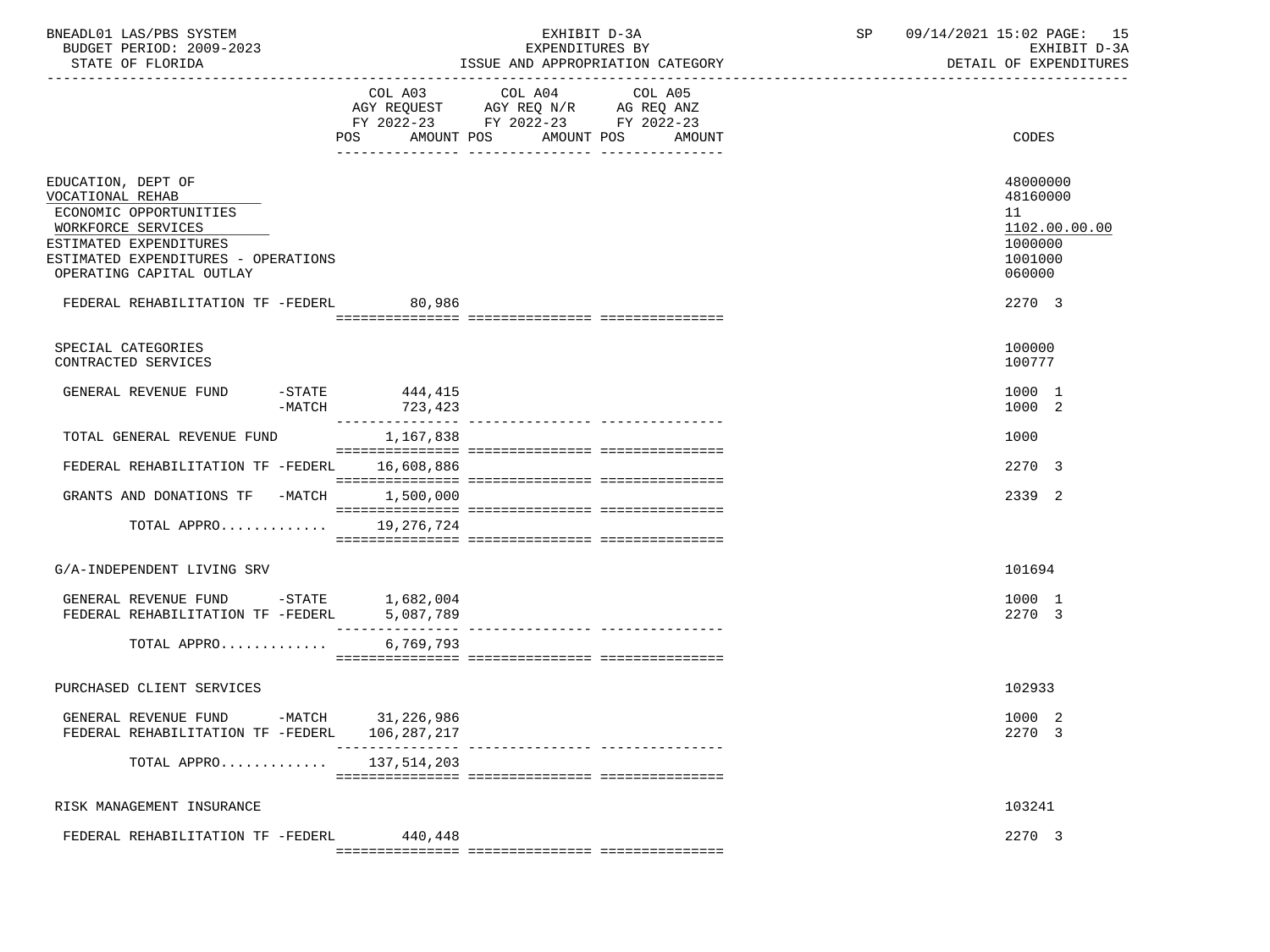| BNEADL01 LAS/PBS SYSTEM<br>BUDGET PERIOD: 2009-2023<br>STATE OF FLORIDA                                                                                                                                    |                                   | EXHIBIT D-3A<br>EXPENDITURES BY<br>ISSUE AND APPROPRIATION CATEGORY                                                                                                              | SP 09/14/2021 15:02 PAGE: 16<br>EXHIBIT D-3A<br>DETAIL OF EXPENDITURES<br>_______________________________ |
|------------------------------------------------------------------------------------------------------------------------------------------------------------------------------------------------------------|-----------------------------------|----------------------------------------------------------------------------------------------------------------------------------------------------------------------------------|-----------------------------------------------------------------------------------------------------------|
|                                                                                                                                                                                                            |                                   | COL A03 COL A04<br>COL A05<br>AGY REQUEST AGY REQ N/R AG REQ ANZ<br>FY 2022-23 FY 2022-23 FY 2022-23<br>POS AMOUNT POS AMOUNT POS AMOUNT<br>--- --------------- ---------------- | CODES                                                                                                     |
| EDUCATION, DEPT OF<br>VOCATIONAL REHAB<br>ECONOMIC OPPORTUNITIES<br>WORKFORCE SERVICES<br>ESTIMATED EXPENDITURES<br>ESTIMATED EXPENDITURES - OPERATIONS<br>SPECIAL CATEGORIES<br>TENANT BROKER COMMISSIONS |                                   |                                                                                                                                                                                  | 48000000<br>48160000<br>11<br>1102.00.00.00<br>1000000<br>1001000<br>100000<br>105084                     |
| FEDERAL REHABILITATION TF -FEDERL 97,655                                                                                                                                                                   |                                   |                                                                                                                                                                                  | 2270 3                                                                                                    |
| TR/DMS/HR SVCS/STW CONTRCT                                                                                                                                                                                 |                                   |                                                                                                                                                                                  | 107040                                                                                                    |
| GENERAL REVENUE FUND -MATCH 62,162<br>ADMINISTRATIVE TRUST FUND -FEDERL<br>FEDERAL REHABILITATION TF -FEDERL                                                                                               | 956<br>228,796<br>_______________ |                                                                                                                                                                                  | 1000 2<br>2021 3<br>2270 3                                                                                |
| TOTAL APPRO                                                                                                                                                                                                | 291,914                           |                                                                                                                                                                                  |                                                                                                           |
| DATA PROCESSING SERVICES<br>OTHER DATA PROCESSING SVCS                                                                                                                                                     |                                   |                                                                                                                                                                                  | 210000<br>210014                                                                                          |
| GENERAL REVENUE FUND -MATCH 154,316<br>FEDERAL REHABILITATION TF -FEDERL                                                                                                                                   | 515,762                           |                                                                                                                                                                                  | 1000 2<br>2270 3                                                                                          |
| TOTAL APPRO                                                                                                                                                                                                | 670,078                           |                                                                                                                                                                                  |                                                                                                           |
| EDU TECH/INFORMATION SRVCS                                                                                                                                                                                 |                                   |                                                                                                                                                                                  | 210020                                                                                                    |
| FEDERAL REHABILITATION TF -FEDERL 236,976                                                                                                                                                                  |                                   |                                                                                                                                                                                  | 2270 3                                                                                                    |
| NORTHWEST REGIONAL DC                                                                                                                                                                                      |                                   |                                                                                                                                                                                  | 210023                                                                                                    |
| FEDERAL REHABILITATION TF -FEDERL                                                                                                                                                                          | 278,290                           |                                                                                                                                                                                  | 2270 3                                                                                                    |
| TOTAL: ESTIMATED EXPENDITURES - OPERATIONS<br>TOTAL POSITIONS 884.00<br>TOTAL ISSUE<br>TOTAL SALARY RATE 37,034,973                                                                                        | 239,912,559                       |                                                                                                                                                                                  | 1001000                                                                                                   |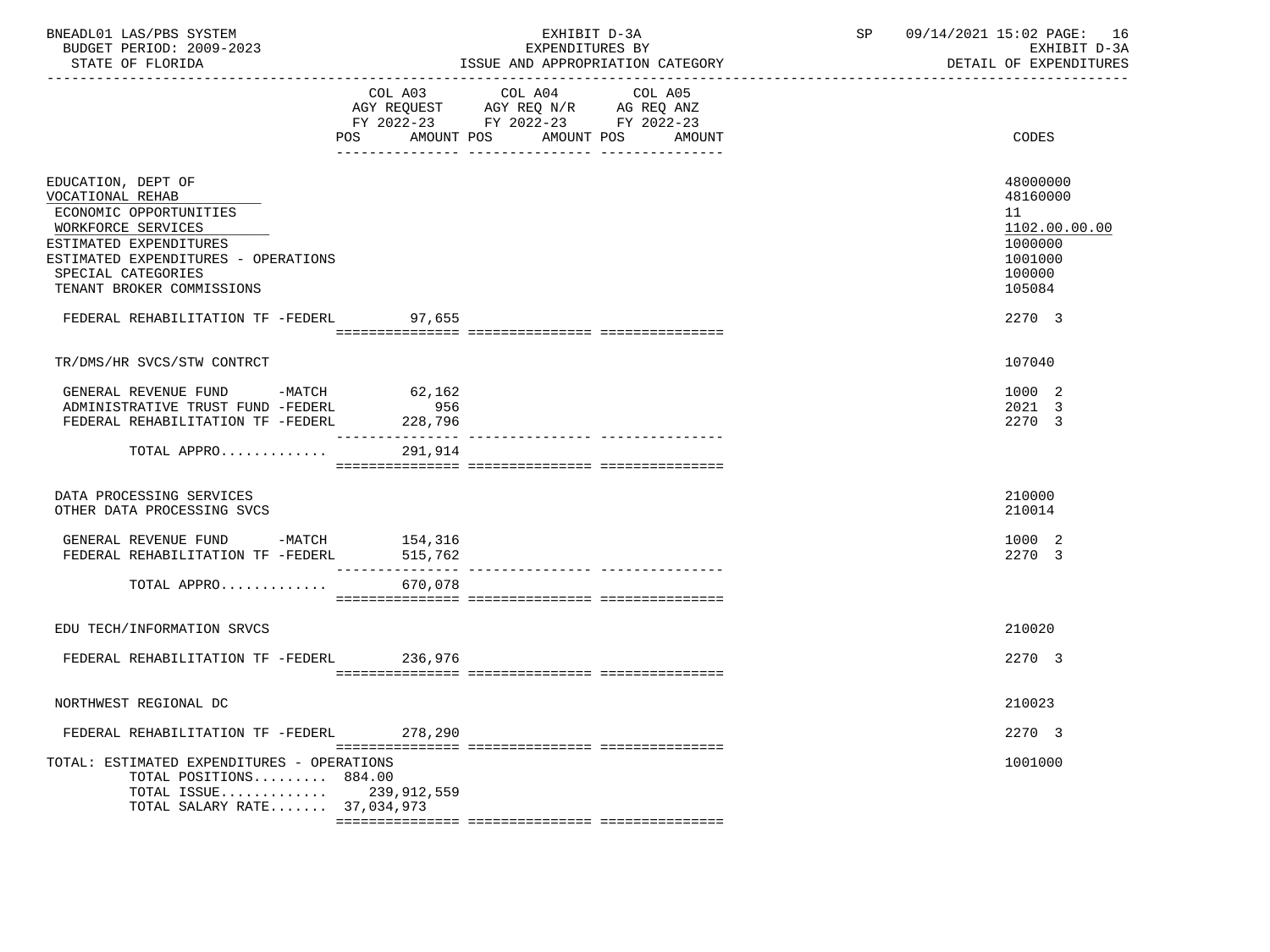| BNEADL01 LAS/PBS SYSTEM<br>BUDGET PERIOD: 2009-2023<br>STATE OF FLORIDA                                                                                                              |                          | EXHIBIT D-3A<br>EXPENDITURES BY<br>ISSUE AND APPROPRIATION CATEGORY                                                          | SP | 09/14/2021 15:02 PAGE: 17<br>EXHIBIT D-3A<br>DETAIL OF EXPENDITURES |
|--------------------------------------------------------------------------------------------------------------------------------------------------------------------------------------|--------------------------|------------------------------------------------------------------------------------------------------------------------------|----|---------------------------------------------------------------------|
|                                                                                                                                                                                      | <b>POS</b><br>AMOUNT POS | COL A03 COL A04<br>COL A05<br>AGY REQUEST AGY REQ N/R AG REQ ANZ<br>FY 2022-23 FY 2022-23 FY 2022-23<br>AMOUNT POS<br>AMOUNT |    | CODES                                                               |
| EDUCATION, DEPT OF<br>VOCATIONAL REHAB<br>ECONOMIC OPPORTUNITIES<br>WORKFORCE SERVICES<br>ESTIMATED EXPENDITURES<br>SALARY INCREASES FOR FY 2021-22 -<br>STATE EMPLOYEE MINIMUM WAGE |                          |                                                                                                                              |    | 48000000<br>48160000<br>11<br>1102.00.00.00<br>1000000              |
| INCREASE - EFFECTIVE 7/1/2021<br>SALARY RATE<br>SALARY RATE 252,782                                                                                                                  |                          |                                                                                                                              |    | 1001030<br>000000                                                   |
| SALARIES AND BENEFITS                                                                                                                                                                |                          |                                                                                                                              |    | 010000                                                              |
| $-$ STATE<br>GENERAL REVENUE FUND                                                                                                                                                    | 872<br>$-MATCH$ 61,872   |                                                                                                                              |    | 1000 1<br>1000 2                                                    |
| TOTAL GENERAL REVENUE FUND                                                                                                                                                           | 62,744                   |                                                                                                                              |    | 1000                                                                |
| ADMINISTRATIVE TRUST FUND -FEDERL 1,346                                                                                                                                              |                          |                                                                                                                              |    | 2021 3                                                              |
| FEDERAL REHABILITATION TF -FEDERL 235,118                                                                                                                                            |                          |                                                                                                                              |    | 2270 3                                                              |
| TOTAL APPRO                                                                                                                                                                          | 299,208                  |                                                                                                                              |    |                                                                     |
| OTHER PERSONAL SERVICES                                                                                                                                                              |                          |                                                                                                                              |    | 030000                                                              |
| FEDERAL REHABILITATION TF -FEDERL 38,933                                                                                                                                             |                          |                                                                                                                              |    | 2270 3                                                              |
| DATA PROCESSING SERVICES<br>EDU TECH/INFORMATION SRVCS                                                                                                                               |                          |                                                                                                                              |    | 210000<br>210020                                                    |
| FEDERAL REHABILITATION TF -FEDERL                                                                                                                                                    | 241                      |                                                                                                                              |    | 2270 3                                                              |
| TOTAL: SALARY INCREASES FOR FY 2021-22 -<br>STATE EMPLOYEE MINIMUM WAGE<br>INCREASE - EFFECTIVE 7/1/2021<br>TOTAL ISSUE<br>TOTAL SALARY RATE 252,782                                 | 338,382                  |                                                                                                                              |    | 1001030                                                             |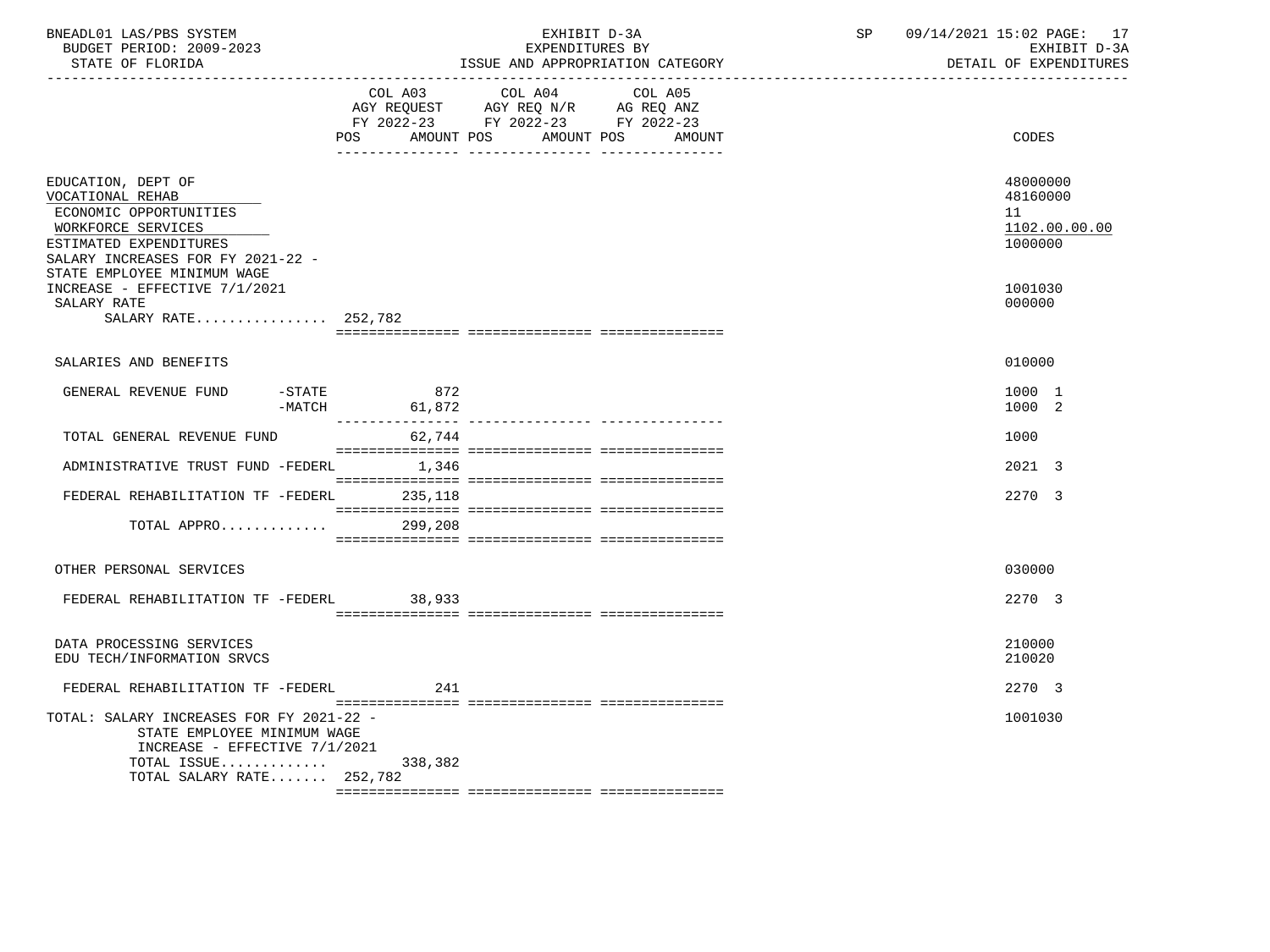| BNEADL01 LAS/PBS SYSTEM<br>BUDGET PERIOD: 2009-2023<br>STATE OF FLORIDA                                                                                                           |                        | EXHIBIT D-3A<br>EXPENDITURES BY<br>ISSUE AND APPROPRIATION CATEGORY                                                                   | SP | 09/14/2021 15:02 PAGE: 18<br>EXHIBIT D-3A<br>DETAIL OF EXPENDITURES |
|-----------------------------------------------------------------------------------------------------------------------------------------------------------------------------------|------------------------|---------------------------------------------------------------------------------------------------------------------------------------|----|---------------------------------------------------------------------|
|                                                                                                                                                                                   |                        | COL A03 COL A04 COL A05<br>AGY REQUEST AGY REQ N/R AG REQ ANZ<br>FY 2022-23 FY 2022-23 FY 2022-23<br>POS AMOUNT POS AMOUNT POS AMOUNT |    | CODES                                                               |
| EDUCATION, DEPT OF<br>VOCATIONAL REHAB<br>ECONOMIC OPPORTUNITIES<br>WORKFORCE SERVICES<br>ESTIMATED EXPENDITURES<br>FLORIDA RETIREMENT SYSTEM<br>ADJUSTMENT - FY 2021-22 - NORMAL |                        |                                                                                                                                       |    | 48000000<br>48160000<br>11<br>1102.00.00.00<br>1000000              |
| COST AND UNFUNDED ACTUARIAL<br>LIABILITY<br>SALARIES AND BENEFITS                                                                                                                 |                        |                                                                                                                                       |    | 1001070<br>010000                                                   |
| GENERAL REVENUE FUND<br>$-$ STATE                                                                                                                                                 | 870<br>$-MATCH$ 61,692 |                                                                                                                                       |    | 1000 1<br>1000 2                                                    |
| TOTAL GENERAL REVENUE FUND                                                                                                                                                        | 62,562                 |                                                                                                                                       |    | 1000                                                                |
| ADMINISTRATIVE TRUST FUND -FEDERL 1,343                                                                                                                                           |                        |                                                                                                                                       |    | 2021 3                                                              |
| FEDERAL REHABILITATION TF -FEDERL                                                                                                                                                 | 234,440                |                                                                                                                                       |    | 2270 3                                                              |
| TOTAL APPRO                                                                                                                                                                       | 298,345                |                                                                                                                                       |    |                                                                     |
| DATA PROCESSING SERVICES<br>EDU TECH/INFORMATION SRVCS                                                                                                                            |                        |                                                                                                                                       |    | 210000<br>210020                                                    |
| FEDERAL REHABILITATION TF -FEDERL                                                                                                                                                 | 475                    |                                                                                                                                       |    | 2270 3                                                              |
| TOTAL: FLORIDA RETIREMENT SYSTEM<br>ADJUSTMENT - FY 2021-22 - NORMAL<br>COST AND UNFUNDED ACTUARIAL<br>LIABILITY                                                                  |                        |                                                                                                                                       |    | 1001070                                                             |
| TOTAL ISSUE                                                                                                                                                                       | 298,820                |                                                                                                                                       |    |                                                                     |
| CASUALTY INSURANCE PREMIUM<br>ADJUSTMENT<br>SPECIAL CATEGORIES<br>RISK MANAGEMENT INSURANCE                                                                                       |                        |                                                                                                                                       |    | 1001090<br>100000<br>103241                                         |
| FEDERAL REHABILITATION TF -FEDERL                                                                                                                                                 | $2,782-$               |                                                                                                                                       |    | 2270 3                                                              |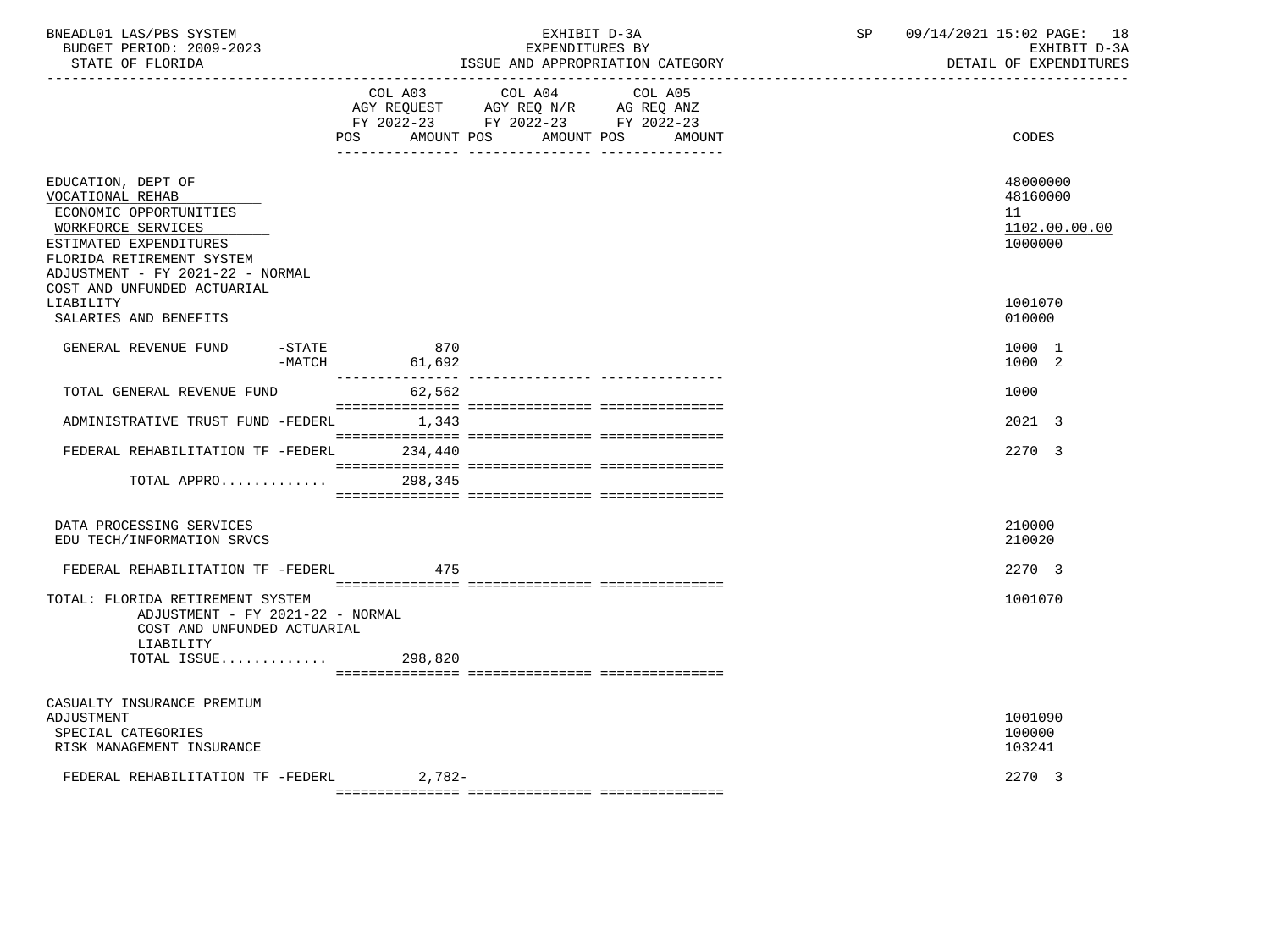| BNEADL01 LAS/PBS SYSTEM<br>BUDGET PERIOD: 2009-2023<br>STATE OF FLORIDA<br>------------------                                                                                                                          |           | EXHIBIT D-3A<br>EXPENDITURES BY<br>ISSUE AND APPROPRIATION CATEGORY |                                                                                           |         | SP | 09/14/2021 15:02 PAGE: 19<br>EXHIBIT D-3A<br>DETAIL OF EXPENDITURES                   |
|------------------------------------------------------------------------------------------------------------------------------------------------------------------------------------------------------------------------|-----------|---------------------------------------------------------------------|-------------------------------------------------------------------------------------------|---------|----|---------------------------------------------------------------------------------------|
|                                                                                                                                                                                                                        |           | POS AMOUNT POS AMOUNT POS AMOUNT                                    | COL A03 COL A04<br>AGY REQUEST AGY REQ N/R AG REQ ANZ<br>FY 2022-23 FY 2022-23 FY 2022-23 | COL A05 |    | CODES                                                                                 |
| EDUCATION, DEPT OF<br>VOCATIONAL REHAB<br>ECONOMIC OPPORTUNITIES<br>WORKFORCE SERVICES<br>ESTIMATED EXPENDITURES<br>REALLOCATION OF HUMAN RESOURCES<br>OUTSOURCING<br>SPECIAL CATEGORIES<br>TR/DMS/HR SVCS/STW CONTRCT |           |                                                                     |                                                                                           |         |    | 48000000<br>48160000<br>11<br>1102.00.00.00<br>1000000<br>1005900<br>100000<br>107040 |
| GENERAL REVENUE FUND -MATCH<br>ADMINISTRATIVE TRUST FUND -FEDERL<br>FEDERAL REHABILITATION TF -FEDERL                                                                                                                  |           | 4,738-<br>$73-$<br>17,439-                                          |                                                                                           |         |    | 1000 2<br>2021 3<br>2270 3                                                            |
| TOTAL APPRO                                                                                                                                                                                                            |           | $22,250-$                                                           |                                                                                           |         |    |                                                                                       |
| NONRECURRING EXPENDITURES<br>FLORIDIANS WITH DISABILITIES GET<br>BACK TO WORK<br>AID TO LOCAL GOVERNMENTS<br>G/A-ADULT DISABILITY FNDS                                                                                 |           |                                                                     |                                                                                           |         |    | 2100000<br>2103005<br>050000<br>050798                                                |
| GENERAL REVENUE FUND                                                                                                                                                                                                   |           | -STATE 260,000-                                                     |                                                                                           |         |    | 1000 1                                                                                |
| INCLUSIVE TRANSITION AND EMPLOYMENT<br>MANAGEMENT PROGRAM (ITEM)<br>AID TO LOCAL GOVERNMENTS<br>G/A-ADULT DISABILITY FNDS                                                                                              |           |                                                                     |                                                                                           |         |    | 2103011<br>050000<br>050798                                                           |
| GENERAL REVENUE FUND                                                                                                                                                                                                   | $-$ STATE | 400,000-                                                            |                                                                                           |         |    | 1000 1                                                                                |
| COMMUNITY TRANSITION SERVICES FOR<br>ADULTS WITH DISABILITIES<br>SPECIAL CATEGORIES<br>G/A-INDEPENDENT LIVING SRV                                                                                                      |           |                                                                     |                                                                                           |         |    | 2103015<br>100000<br>101694                                                           |
| GENERAL REVENUE FUND                                                                                                                                                                                                   |           | $-STATE$ 450,000-                                                   |                                                                                           |         |    | 1000 1                                                                                |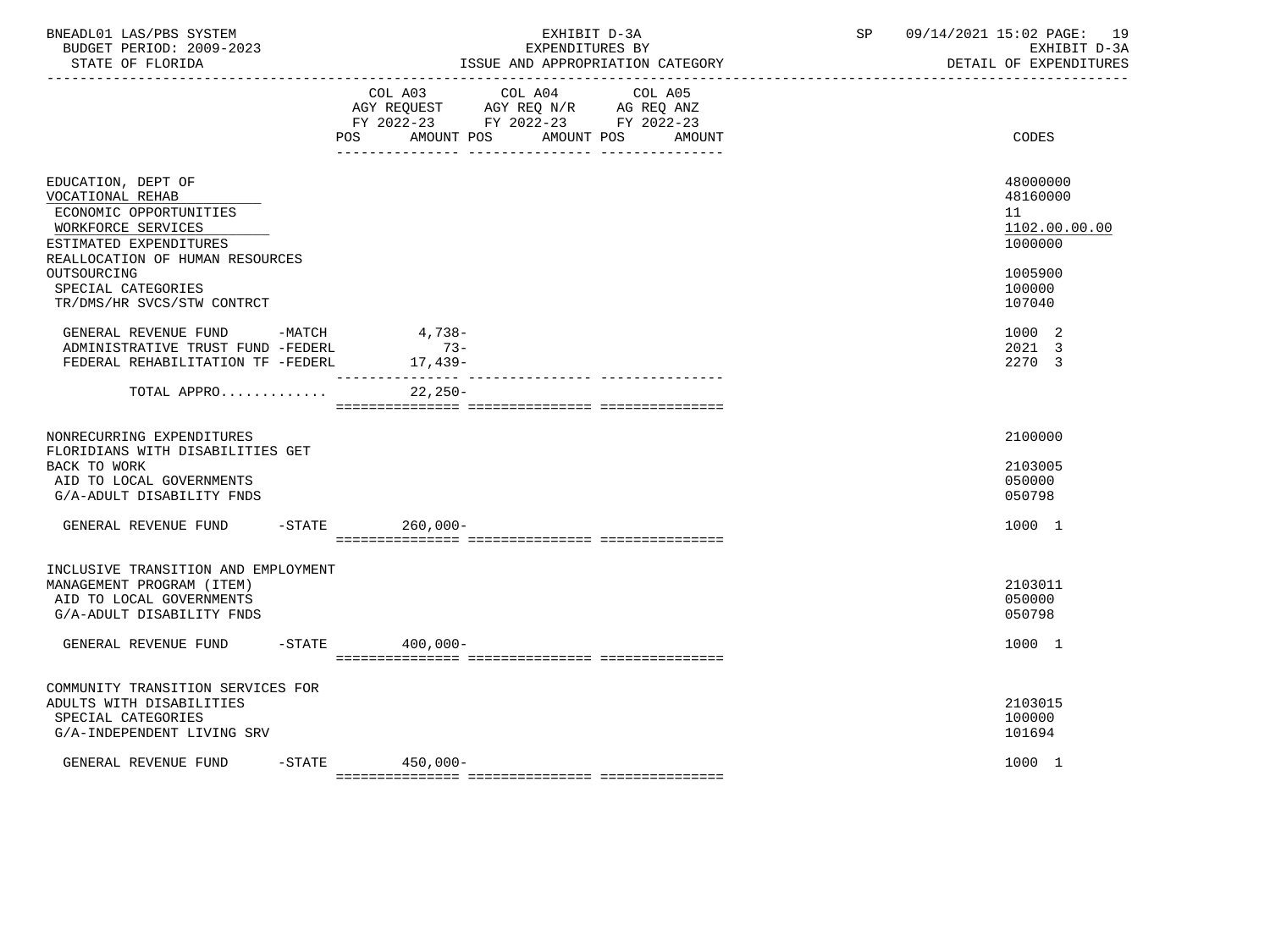| BNEADL01 LAS/PBS SYSTEM<br>BUDGET PERIOD: 2009-2023<br>STATE OF FLORIDA                                                                                                                                        |           | EXHIBIT D-3A<br>EXPENDITURES BY<br>ISSUE AND APPROPRIATION CATEGORY                      |                                  |                   | SP | 09/14/2021 15:02 PAGE:<br>20<br>EXHIBIT D-3A<br>DETAIL OF EXPENDITURES                |
|----------------------------------------------------------------------------------------------------------------------------------------------------------------------------------------------------------------|-----------|------------------------------------------------------------------------------------------|----------------------------------|-------------------|----|---------------------------------------------------------------------------------------|
|                                                                                                                                                                                                                |           | COL A03<br>AGY REQUEST AGY REQ N/R AG REQ ANZ<br>FY 2022-23 FY 2022-23 FY 2022-23<br>POS | COL A04<br>AMOUNT POS AMOUNT POS | COL A05<br>AMOUNT |    | CODES                                                                                 |
| EDUCATION, DEPT OF<br>VOCATIONAL REHAB<br>ECONOMIC OPPORTUNITIES<br>WORKFORCE SERVICES<br>NONRECURRING EXPENDITURES<br>BOCA RATON HABILITATION CENTER<br>AID TO LOCAL GOVERNMENTS<br>G/A-ADULT DISABILITY FNDS |           |                                                                                          |                                  |                   |    | 48000000<br>48160000<br>11<br>1102.00.00.00<br>2100000<br>2103062<br>050000<br>050798 |
| GENERAL REVENUE FUND                                                                                                                                                                                           |           | $-$ STATE<br>$200,000-$                                                                  |                                  |                   |    | 1000 1                                                                                |
| ARC BROWARD SKILLS TRAINING -<br>ADULTS WITH DISABILITIES<br>AID TO LOCAL GOVERNMENTS<br>G/A-ADULT DISABILITY FNDS                                                                                             |           |                                                                                          |                                  |                   |    | 2103127<br>050000<br>050798                                                           |
| GENERAL REVENUE FUND                                                                                                                                                                                           |           | -STATE 350,000-                                                                          |                                  |                   |    | 1000 1                                                                                |
| BRIDGING THE GAP IN EMPLOYMENT OF<br>YOUNG ADULTS WITH UNIQUE ABILITIES<br>AID TO LOCAL GOVERNMENTS<br>G/A-ADULT DISABILITY FNDS                                                                               |           |                                                                                          |                                  |                   |    | 2103146<br>050000<br>050798                                                           |
| GENERAL REVENUE FUND                                                                                                                                                                                           |           | $-$ STATE<br>$200,000 -$                                                                 |                                  |                   |    | 1000 1                                                                                |
| THE WOW CENTER OF MIAMI<br>AID TO LOCAL GOVERNMENTS<br>G/A-ADULT DISABILITY FNDS                                                                                                                               |           |                                                                                          |                                  |                   |    | 2103608<br>050000<br>050798                                                           |
| GENERAL REVENUE FUND                                                                                                                                                                                           |           | -STATE 250,000-                                                                          |                                  |                   |    | 1000 1                                                                                |
| JACKSONVILLE SCHOOL FOR AUTISM -<br>STRATEGIES AND TECHNIQUES FOR<br>EFFECTIVE PRACTICE (STEP) PROGRAM<br>AID TO LOCAL GOVERNMENTS<br>G/A-ADULT DISABILITY FNDS                                                |           |                                                                                          |                                  |                   |    | 2103869<br>050000<br>050798                                                           |
| GENERAL REVENUE FUND                                                                                                                                                                                           | $-$ STATE | 250,000-                                                                                 |                                  |                   |    | 1000 1                                                                                |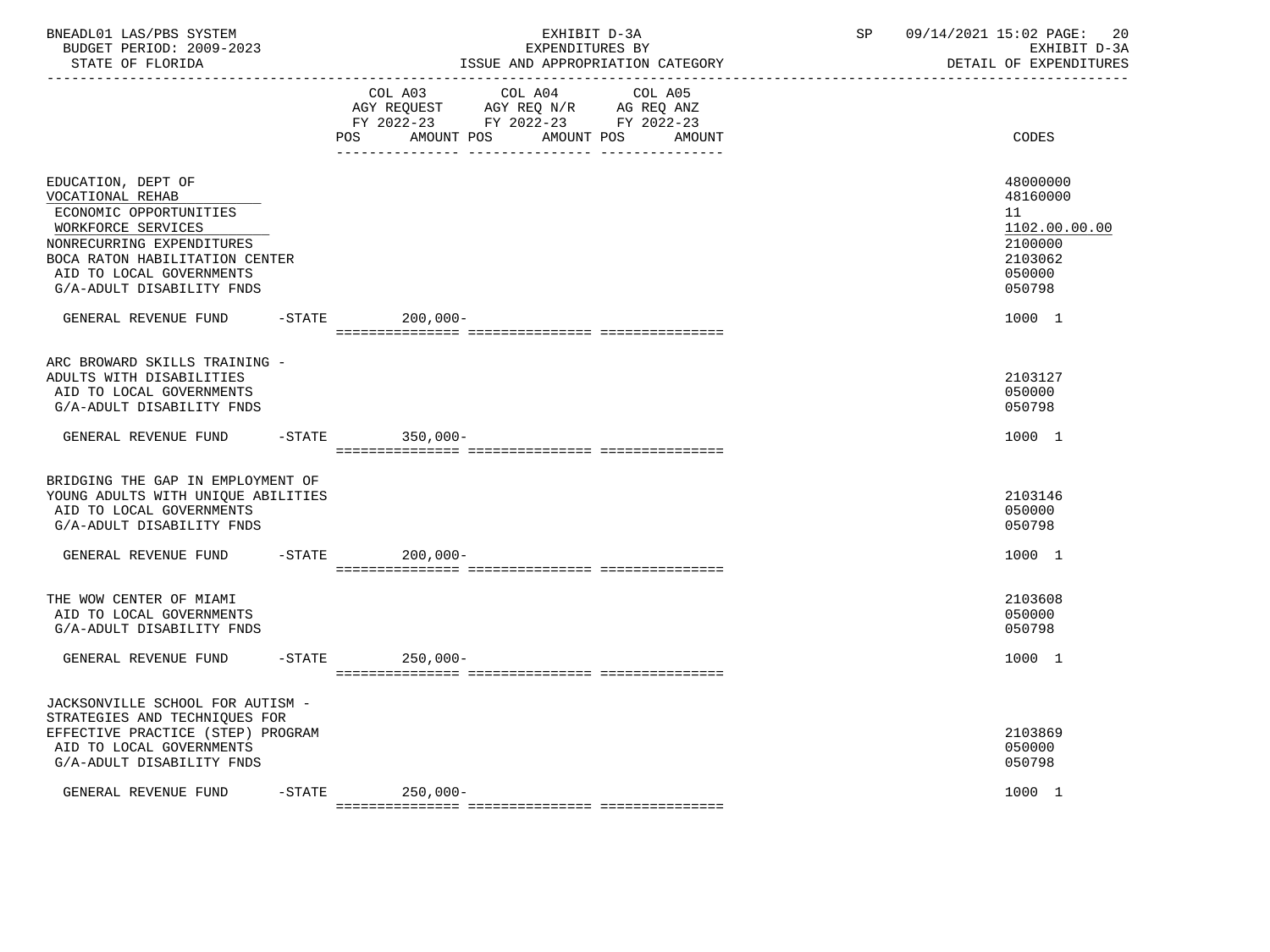| BNEADL01 LAS/PBS SYSTEM<br>BUDGET PERIOD: 2009-2023<br>STATE OF FLORIDA                                                                                                                                                                          | EXHIBIT D-3A<br>EXPENDITURES BY<br>ISSUE AND APPROPRIATION CATEGORY                                                                                                                                                               |        | SP | 09/14/2021 15:02 PAGE:<br>-21<br>EXHIBIT D-3A<br>DETAIL OF EXPENDITURES<br>---------------------------- |
|--------------------------------------------------------------------------------------------------------------------------------------------------------------------------------------------------------------------------------------------------|-----------------------------------------------------------------------------------------------------------------------------------------------------------------------------------------------------------------------------------|--------|----|---------------------------------------------------------------------------------------------------------|
|                                                                                                                                                                                                                                                  | COL A03 COL A04 COL A05<br>$\begin{tabular}{lllllll} AGY & \texttt{REQUEST} & \texttt{AGY REQ} & \texttt{N/R} & \texttt{AG REQ} & \texttt{ANZ} \end{tabular}$<br>FY 2022-23 FY 2022-23 FY 2022-23<br>POS<br>AMOUNT POS AMOUNT POS | AMOUNT |    | CODES                                                                                                   |
| EDUCATION, DEPT OF<br>VOCATIONAL REHAB<br>ECONOMIC OPPORTUNITIES<br>WORKFORCE SERVICES<br>NONRECURRING EXPENDITURES<br>BREVARD ACHIEVEMENT CENTER -<br>BREVARD ADULTS WITH DISABILITIES<br>AID TO LOCAL GOVERNMENTS<br>G/A-ADULT DISABILITY FNDS |                                                                                                                                                                                                                                   |        |    | 48000000<br>48160000<br>11<br>1102.00.00.00<br>2100000<br>2103870<br>050000<br>050798                   |
| GENERAL REVENUE FUND -STATE                                                                                                                                                                                                                      | $199,714-$                                                                                                                                                                                                                        |        |    | 1000 1                                                                                                  |
| TOTAL: WORKFORCE SERVICES<br>BY FUND TYPE                                                                                                                                                                                                        |                                                                                                                                                                                                                                   |        |    | 1102.00.00.00                                                                                           |
| GENERAL REVENUE FUND<br>TRUST FUNDS                                                                                                                                                                                                              | 50,181,091<br>187,783,924                                                                                                                                                                                                         |        |    | 1000<br>2000                                                                                            |
| TOTAL POSITIONS 884.00<br>TOTAL PROG COMP 237,965,015<br>TOTAL SALARY RATE 37,287,755                                                                                                                                                            |                                                                                                                                                                                                                                   |        |    |                                                                                                         |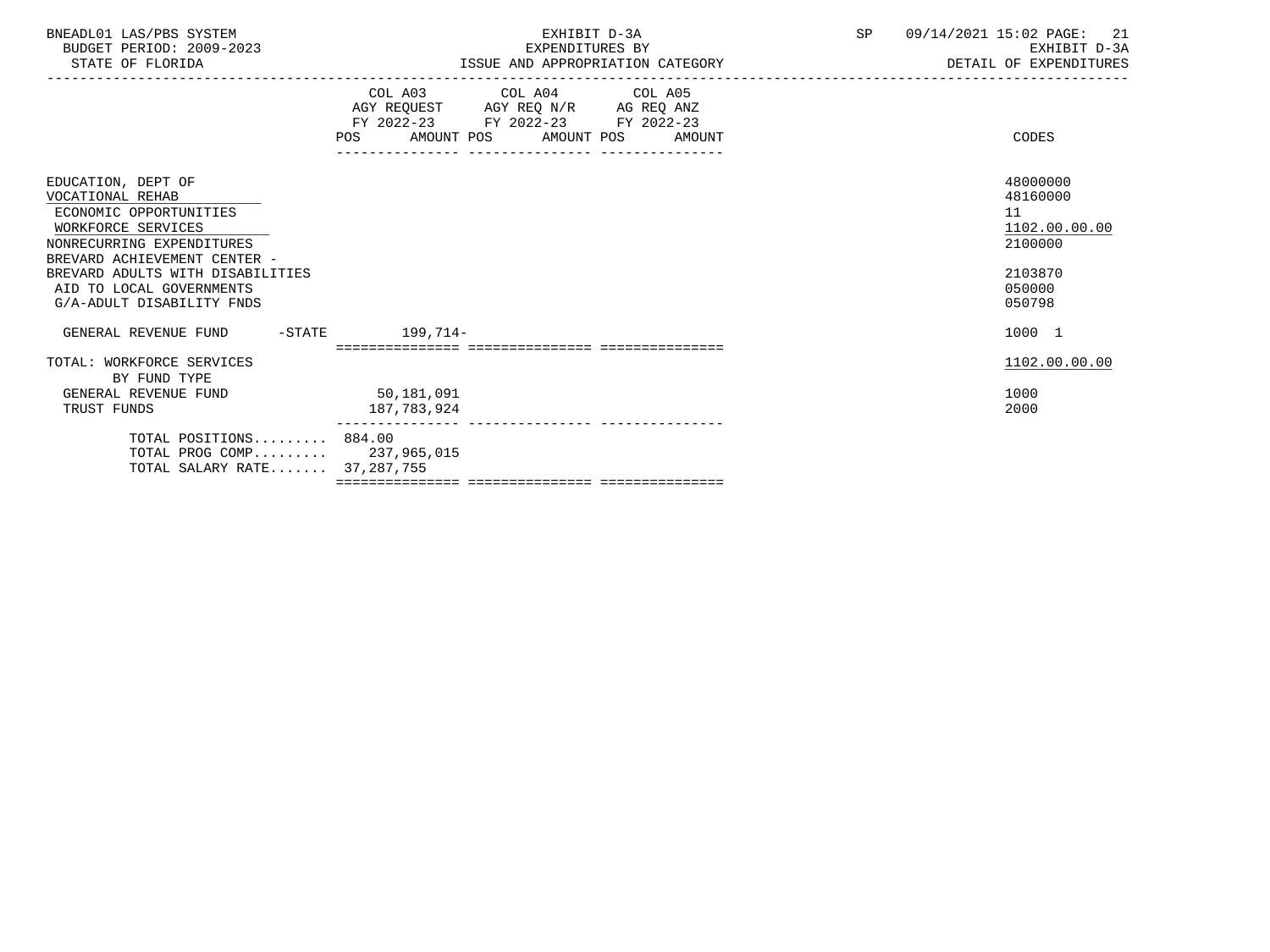| BNEADL01 LAS/PBS SYSTEM<br>BUDGET PERIOD: 2009-2023<br>STATE OF FLORIDA                                                                                                                                         |                                                  | EXHIBIT D-3A<br>EXPENDITURES BY<br>ISSUE AND APPROPRIATION CATEGORY | SP | 09/14/2021 15:02 PAGE:<br>-22<br>EXHIBIT D-3A<br>DETAIL OF EXPENDITURES     |
|-----------------------------------------------------------------------------------------------------------------------------------------------------------------------------------------------------------------|--------------------------------------------------|---------------------------------------------------------------------|----|-----------------------------------------------------------------------------|
|                                                                                                                                                                                                                 | POS AMOUNT POS AMOUNT POS AMOUNT                 | COL A03 COL A04 COL A05                                             |    | CODES                                                                       |
| EDUCATION, DEPT OF<br>BLIND SERVICES, DIV OF<br>HEALTH AND HUMAN SERVICES<br>SERVICES/MOST VULNERABLE<br>ESTIMATED EXPENDITURES<br>ESTIMATED EXPENDITURES - OPERATIONS<br>SALARY RATE<br>SALARY RATE 10,816,197 |                                                  |                                                                     |    | 48000000<br>48180000<br>13<br>1304.00.00.00<br>1000000<br>1001000<br>000000 |
| SALARIES AND BENEFITS                                                                                                                                                                                           |                                                  |                                                                     |    | 010000                                                                      |
| GENERAL REVENUE FUND                                                                                                                                                                                            | $-STATE$ 2,422,338<br>$-MATCH$ 2,409,984         |                                                                     |    | 1000 1<br>1000 2                                                            |
| TOTAL GENERAL REVENUE FUND                                                                                                                                                                                      | ____________<br>4,832,322                        |                                                                     |    | 1000                                                                        |
| ADMINISTRATIVE TRUST FUND -FEDERL 384,690                                                                                                                                                                       |                                                  |                                                                     |    | 2021 3                                                                      |
| FEDERAL REHABILITATION TF -FEDERL 10,731,302                                                                                                                                                                    |                                                  |                                                                     |    | 2270 3                                                                      |
| TOTAL POSITIONS 289.75<br>TOTAL APPRO $15,948,314$                                                                                                                                                              |                                                  |                                                                     |    |                                                                             |
| OTHER PERSONAL SERVICES                                                                                                                                                                                         |                                                  |                                                                     |    | 030000                                                                      |
| GENERAL REVENUE FUND<br>-MATCH                                                                                                                                                                                  | $-$ STATE $146,281$<br>5,716<br>________________ |                                                                     |    | 1000 1<br>1000 2                                                            |
| TOTAL GENERAL REVENUE FUND                                                                                                                                                                                      | 151,997                                          |                                                                     |    | 1000                                                                        |
| FEDERAL REHABILITATION TF -FEDERL                                                                                                                                                                               | 305,701                                          |                                                                     |    | 2270 3                                                                      |
| GRANTS AND DONATIONS TF -STATE 10,441                                                                                                                                                                           |                                                  |                                                                     |    | 2339 1                                                                      |
| TOTAL APPRO                                                                                                                                                                                                     | 468,139                                          |                                                                     |    |                                                                             |
| <b>EXPENSES</b>                                                                                                                                                                                                 |                                                  |                                                                     |    | 040000                                                                      |
| $-$ STATE<br>GENERAL REVENUE FUND<br>$-MATCH$                                                                                                                                                                   | 163,291<br>251,900                               |                                                                     |    | 1000 1<br>1000 2                                                            |
| TOTAL GENERAL REVENUE FUND                                                                                                                                                                                      | 415,191                                          |                                                                     |    | 1000                                                                        |
| ADMINISTRATIVE TRUST FUND -FEDERL                                                                                                                                                                               | 40,774                                           |                                                                     |    | 2021 3                                                                      |
| FEDERAL REHABILITATION TF -FEDERL                                                                                                                                                                               | 2,473,307                                        |                                                                     |    | 2270 3                                                                      |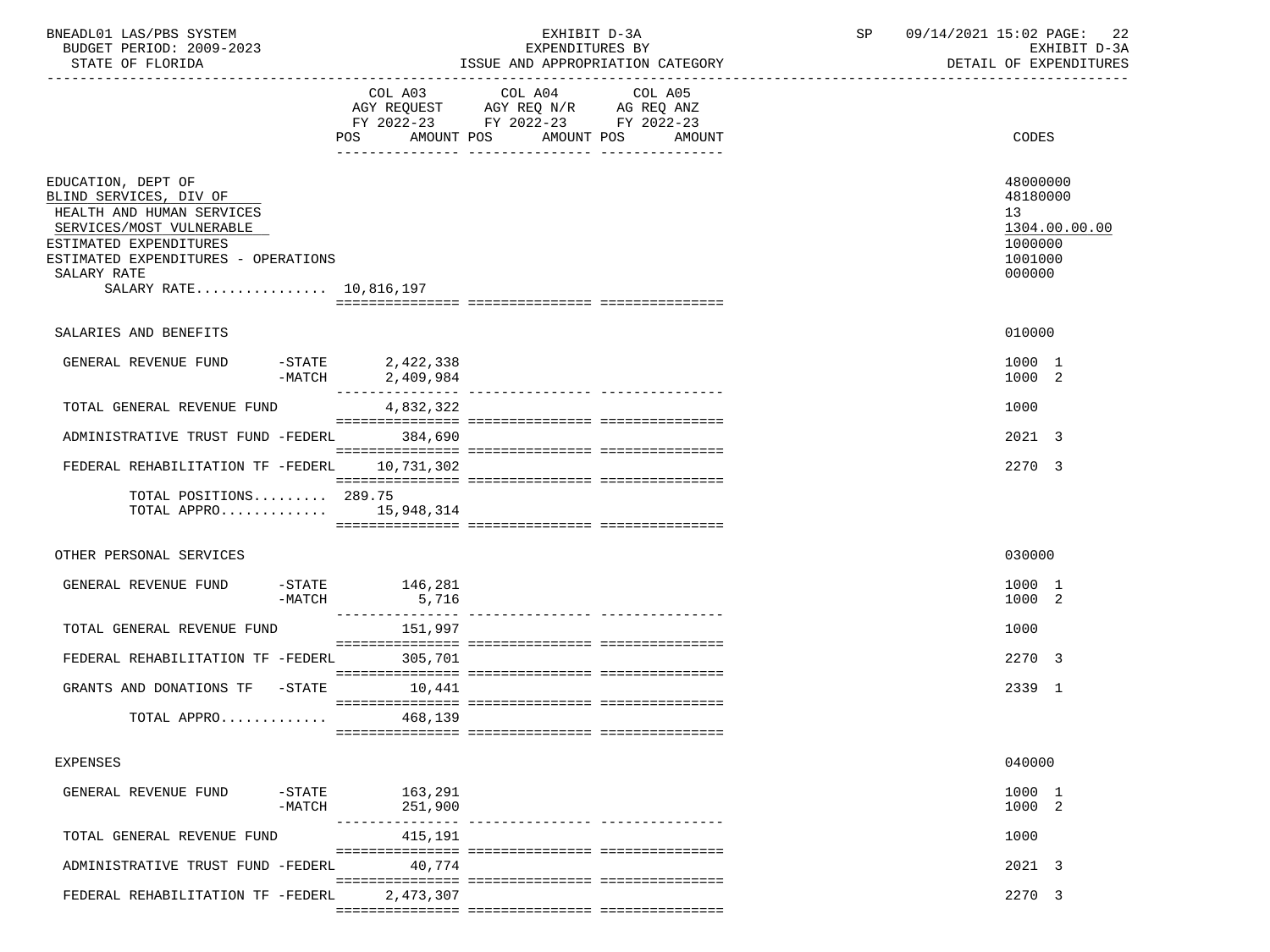| BNEADL01 LAS/PBS SYSTEM<br>BUDGET PERIOD: 2009-2023<br>STATE OF FLORIDA                                                                                                                                                                    |                             | EXHIBIT D-3A<br>EXPENDITURES BY<br>ISSUE AND APPROPRIATION CATEGORY                                                                         | 09/14/2021 15:02 PAGE: 23<br>SP<br>DETAIL OF EXPENDITURES                             | EXHIBIT D-3A |  |
|--------------------------------------------------------------------------------------------------------------------------------------------------------------------------------------------------------------------------------------------|-----------------------------|---------------------------------------------------------------------------------------------------------------------------------------------|---------------------------------------------------------------------------------------|--------------|--|
|                                                                                                                                                                                                                                            |                             | COL A03 COL A04<br>COL A05<br>AGY REQUEST AGY REQ N/R AG REQ ANZ<br>FY 2022-23 FY 2022-23 FY 2022-23<br>POS AMOUNT POS AMOUNT POS<br>AMOUNT | <b>CODES</b>                                                                          |              |  |
| EDUCATION, DEPT OF<br>BLIND SERVICES, DIV OF<br>HEALTH AND HUMAN SERVICES<br>SERVICES/MOST VULNERABLE<br>ESTIMATED EXPENDITURES<br>ESTIMATED EXPENDITURES - OPERATIONS<br>EXPENSES<br>GRANTS AND DONATIONS TF -STATE 44,395<br>TOTAL APPRO | 2,973,667                   |                                                                                                                                             | 48000000<br>48180000<br>13<br>1304.00.00.00<br>1000000<br>1001000<br>040000<br>2339 1 |              |  |
| AID TO LOCAL GOVERNMENTS<br>G/A-COMM REHAB FACILITIES                                                                                                                                                                                      |                             |                                                                                                                                             | 050000<br>050252                                                                      |              |  |
| GENERAL REVENUE FUND -MATCH 847,347<br>FEDERAL REHABILITATION TF -FEDERL                                                                                                                                                                   | 4,100,913                   |                                                                                                                                             | 1000 2<br>2270 3                                                                      |              |  |
| TOTAL APPRO                                                                                                                                                                                                                                | 4,948,260                   |                                                                                                                                             |                                                                                       |              |  |
| OPERATING CAPITAL OUTLAY                                                                                                                                                                                                                   |                             |                                                                                                                                             | 060000                                                                                |              |  |
| GENERAL REVENUE FUND -STATE 54,294<br>FEDERAL REHABILITATION TF -FEDERL 235,198<br>TOTAL APPRO                                                                                                                                             | ________________<br>289,492 | --------------- ---------------                                                                                                             | 1000 1<br>2270 3                                                                      |              |  |
| FOOD PRODUCTS                                                                                                                                                                                                                              |                             |                                                                                                                                             | 070000                                                                                |              |  |
| FEDERAL REHABILITATION TF -FEDERL 200,000                                                                                                                                                                                                  |                             |                                                                                                                                             | 2270 3                                                                                |              |  |
| SPECIAL CATEGORIES<br>ACQUISITION/MOTOR VEHICLES                                                                                                                                                                                           |                             |                                                                                                                                             | 100000<br>100021                                                                      |              |  |
| FEDERAL REHABILITATION TF -FEDERL                                                                                                                                                                                                          | 100,000                     |                                                                                                                                             | 2270 3                                                                                |              |  |
| G/A-CLIENT SERVICES                                                                                                                                                                                                                        |                             |                                                                                                                                             | 100486                                                                                |              |  |
| $-$ STATE<br>GENERAL REVENUE FUND<br>$-MATCH$                                                                                                                                                                                              | 4,715,725<br>5,537,177      |                                                                                                                                             | 1000 1<br>1000 2                                                                      |              |  |
| TOTAL GENERAL REVENUE FUND                                                                                                                                                                                                                 | 10,252,902                  | ---------------- ---------------                                                                                                            | 1000                                                                                  |              |  |
| FEDERAL REHABILITATION TF -FEDERL                                                                                                                                                                                                          | 12,481,496                  |                                                                                                                                             | 2270 3                                                                                |              |  |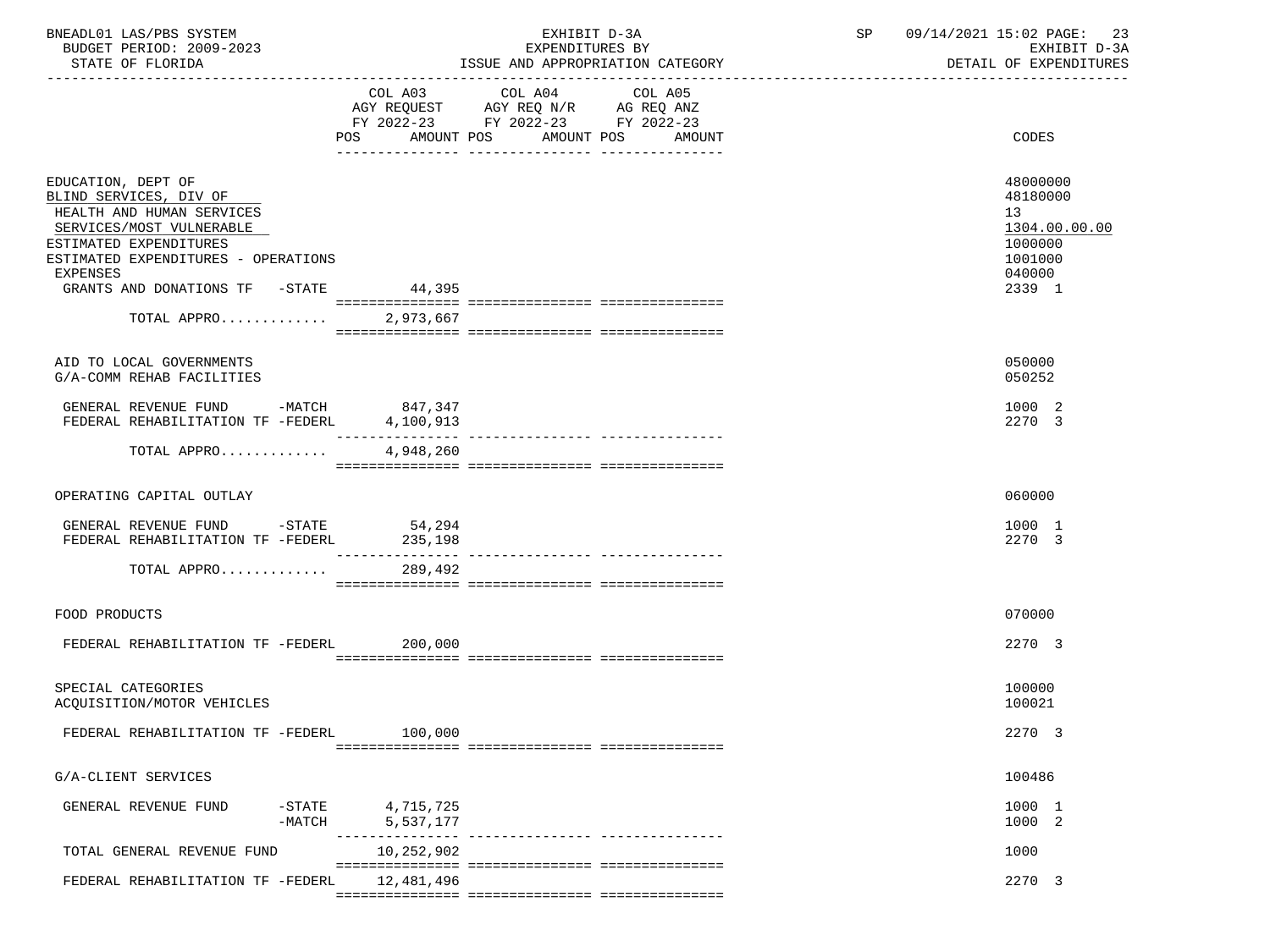| BNEADL01 LAS/PBS SYSTEM<br>BUDGET PERIOD: 2009-2023<br>STATE OF FLORIDA                                                                                                                                                                                       |                           | EXHIBIT D-3A<br>EXPENDITURES BY<br>ISSUE AND APPROPRIATION CATEGORY                                                                         | 09/14/2021 15:02 PAGE:<br>SP<br>-24<br>EXHIBIT D-3A<br>DETAIL OF EXPENDITURES                   |
|---------------------------------------------------------------------------------------------------------------------------------------------------------------------------------------------------------------------------------------------------------------|---------------------------|---------------------------------------------------------------------------------------------------------------------------------------------|-------------------------------------------------------------------------------------------------|
|                                                                                                                                                                                                                                                               |                           | COL A03 COL A04<br>COL A05<br>AGY REQUEST AGY REQ N/R AG REQ ANZ<br>FY 2022-23 FY 2022-23 FY 2022-23<br>POS AMOUNT POS AMOUNT POS<br>AMOUNT | CODES                                                                                           |
| EDUCATION, DEPT OF<br>BLIND SERVICES, DIV OF<br>HEALTH AND HUMAN SERVICES<br>SERVICES/MOST VULNERABLE<br>ESTIMATED EXPENDITURES<br>ESTIMATED EXPENDITURES - OPERATIONS<br>SPECIAL CATEGORIES<br>G/A-CLIENT SERVICES<br>GRANTS AND DONATIONS TF -STATE 252,746 |                           |                                                                                                                                             | 48000000<br>48180000<br>13<br>1304.00.00.00<br>1000000<br>1001000<br>100000<br>100486<br>2339 1 |
| TOTAL APPRO 22,987,144                                                                                                                                                                                                                                        |                           |                                                                                                                                             |                                                                                                 |
| CONTRACTED SERVICES                                                                                                                                                                                                                                           |                           |                                                                                                                                             | 100777                                                                                          |
| GENERAL REVENUE FUND<br>$-MATCH$                                                                                                                                                                                                                              | $-STATE$ 16,742<br>39,398 |                                                                                                                                             | 1000 1<br>1000 2                                                                                |
| TOTAL GENERAL REVENUE FUND                                                                                                                                                                                                                                    | 56,140                    |                                                                                                                                             | 1000                                                                                            |
| FEDERAL REHABILITATION TF -FEDERL 875,000<br>TOTAL APPRO                                                                                                                                                                                                      | 931,140                   |                                                                                                                                             | 2270 3                                                                                          |
|                                                                                                                                                                                                                                                               |                           |                                                                                                                                             |                                                                                                 |
| G/A-INDEPENDENT LIVING SRV                                                                                                                                                                                                                                    |                           |                                                                                                                                             | 101694                                                                                          |
| FEDERAL REHABILITATION TF -FEDERL 35,000                                                                                                                                                                                                                      |                           |                                                                                                                                             | 2270 3                                                                                          |
| RISK MANAGEMENT INSURANCE                                                                                                                                                                                                                                     |                           |                                                                                                                                             | 103241                                                                                          |
| GENERAL REVENUE FUND                                                                                                                                                                                                                                          | $-STATE$ 70,768           |                                                                                                                                             | 1000 1                                                                                          |
| FEDERAL REHABILITATION TF -STATE<br>-FEDERL                                                                                                                                                                                                                   | 67,701<br>186,803         |                                                                                                                                             | 2270 1<br>2270 3                                                                                |
| TOTAL FEDERAL REHABILITATION TF                                                                                                                                                                                                                               | 254,504                   |                                                                                                                                             | 2270                                                                                            |
| TOTAL APPRO                                                                                                                                                                                                                                                   | 325,272                   |                                                                                                                                             |                                                                                                 |
| LIBRARY SERVICES                                                                                                                                                                                                                                              |                           |                                                                                                                                             | 104011                                                                                          |
| GENERAL REVENUE FUND<br>-STATE<br>$-$ STATE<br>GRANTS AND DONATIONS TF                                                                                                                                                                                        | 89,735<br>100,000         |                                                                                                                                             | 1000 1<br>2339 1                                                                                |
|                                                                                                                                                                                                                                                               |                           |                                                                                                                                             |                                                                                                 |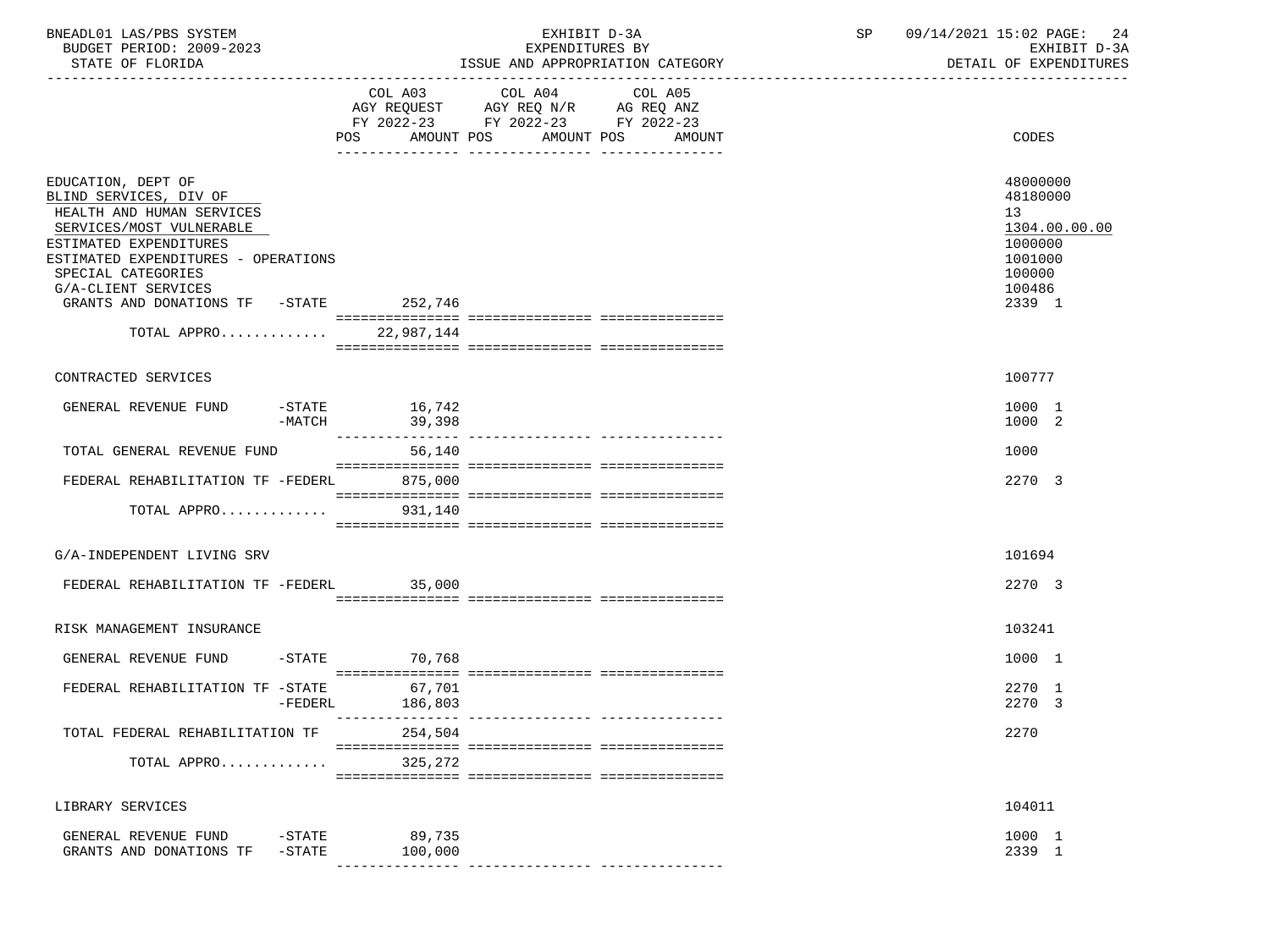| BNEADL01 LAS/PBS SYSTEM<br>BUDGET PERIOD: 2009-2023                                                                                                                                                                                     |                          | EXHIBIT D-3A<br>EXPENDITURES BY                                                                   | 09/14/2021 15:02 PAGE: 25<br>SP<br>EXHIBIT D-3A                                       |
|-----------------------------------------------------------------------------------------------------------------------------------------------------------------------------------------------------------------------------------------|--------------------------|---------------------------------------------------------------------------------------------------|---------------------------------------------------------------------------------------|
| STATE OF FLORIDA                                                                                                                                                                                                                        |                          | ISSUE AND APPROPRIATION CATEGORY                                                                  | DETAIL OF EXPENDITURES                                                                |
|                                                                                                                                                                                                                                         |                          | COL A03 COL A04 COL A05<br>AGY REQUEST AGY REQ N/R AG REQ ANZ<br>FY 2022-23 FY 2022-23 FY 2022-23 |                                                                                       |
|                                                                                                                                                                                                                                         |                          | POS AMOUNT POS AMOUNT POS<br>AMOUNT                                                               | CODES                                                                                 |
| EDUCATION, DEPT OF<br>BLIND SERVICES, DIV OF<br>HEALTH AND HUMAN SERVICES<br>SERVICES/MOST VULNERABLE<br>ESTIMATED EXPENDITURES<br>ESTIMATED EXPENDITURES - OPERATIONS<br>SPECIAL CATEGORIES<br>LIBRARY SERVICES<br>TOTAL APPRO 189,735 |                          |                                                                                                   | 48000000<br>48180000<br>13<br>1304.00.00.00<br>1000000<br>1001000<br>100000<br>104011 |
|                                                                                                                                                                                                                                         |                          |                                                                                                   |                                                                                       |
| VEND STANDS-EQUIP & SUPP                                                                                                                                                                                                                |                          |                                                                                                   | 104095                                                                                |
| FEDERAL REHABILITATION TF -FEDERL 6,177,345<br>GRANTS AND DONATIONS TF -MATCH 595,000                                                                                                                                                   | ________________         |                                                                                                   | 2270 3<br>2339 2                                                                      |
| TOTAL APPRO                                                                                                                                                                                                                             | 6,772,345                |                                                                                                   |                                                                                       |
| TENANT BROKER COMMISSIONS                                                                                                                                                                                                               |                          |                                                                                                   | 105084                                                                                |
| FEDERAL REHABILITATION TF -FEDERL 18,158                                                                                                                                                                                                |                          |                                                                                                   | 2270 3                                                                                |
| TR/DMS/HR SVCS/STW CONTRCT                                                                                                                                                                                                              |                          |                                                                                                   | 107040                                                                                |
| GENERAL REVENUE FUND -STATE<br>ADMINISTRATIVE TRUST FUND -FEDERL<br>FEDERAL REHABILITATION TF -FEDERL                                                                                                                                   | 3,590<br>2,790<br>89,409 |                                                                                                   | 1000 1<br>2021 3<br>2270 3                                                            |
| TOTAL APPRO                                                                                                                                                                                                                             | 95,789                   |                                                                                                   |                                                                                       |
| DATA PROCESSING SERVICES<br>OTHER DATA PROCESSING SVCS                                                                                                                                                                                  |                          |                                                                                                   | 210000<br>210014                                                                      |
| FEDERAL REHABILITATION TF -FEDERL                                                                                                                                                                                                       | 686,842                  |                                                                                                   | 2270 3                                                                                |
| EDU TECH/INFORMATION SRVCS                                                                                                                                                                                                              |                          |                                                                                                   | 210020                                                                                |
| FEDERAL REHABILITATION TF -FEDERL                                                                                                                                                                                                       | 234,325                  |                                                                                                   | 2270 3                                                                                |
| NORTHWEST REGIONAL DC                                                                                                                                                                                                                   |                          |                                                                                                   | 210023                                                                                |
| FEDERAL REHABILITATION TF -FEDERL                                                                                                                                                                                                       | 320,398                  |                                                                                                   | 2270 3                                                                                |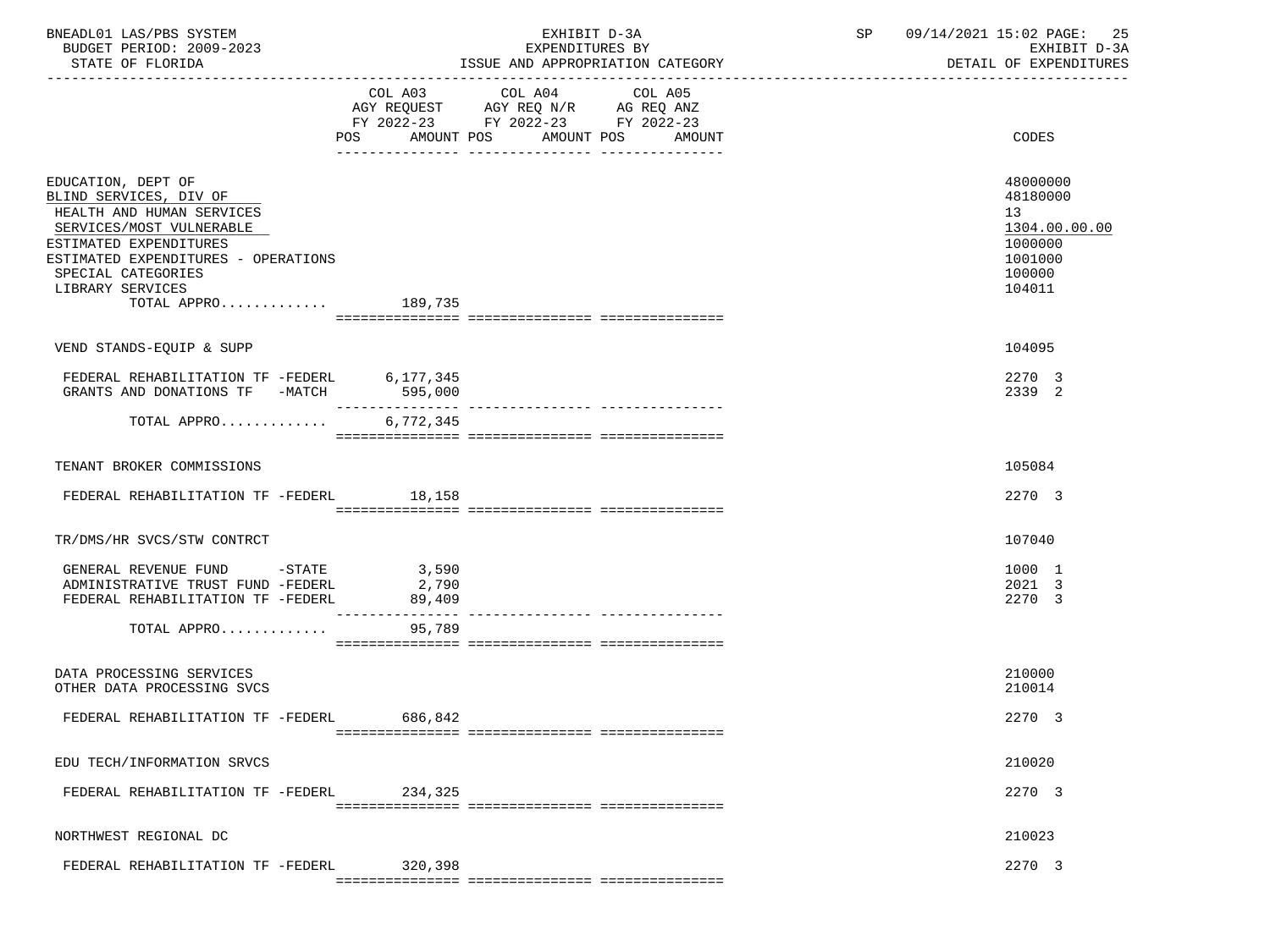| BNEADL01 LAS/PBS SYSTEM<br>BUDGET PERIOD: 2009-2023<br>STATE OF FLORIDA                                                                                                |                                | EXHIBIT D-3A<br>EXPENDITURES BY<br>ISSUE AND APPROPRIATION CATEGORY                                                                      | SP 09/14/2021 15:02 PAGE: 26<br>EXHIBIT D-3A<br>DETAIL OF EXPENDITURES |                                                                   |  |
|------------------------------------------------------------------------------------------------------------------------------------------------------------------------|--------------------------------|------------------------------------------------------------------------------------------------------------------------------------------|------------------------------------------------------------------------|-------------------------------------------------------------------|--|
|                                                                                                                                                                        |                                | COL A03 COL A04<br>COL A05<br>AGY REQUEST AGY REQ N/R AG REQ ANZ<br>FY 2022-23 FY 2022-23 FY 2022-23<br>POS AMOUNT POS AMOUNT POS AMOUNT |                                                                        | <b>CODES</b>                                                      |  |
| EDUCATION, DEPT OF<br>BLIND SERVICES, DIV OF<br>HEALTH AND HUMAN SERVICES<br>SERVICES/MOST VULNERABLE<br>ESTIMATED EXPENDITURES<br>ESTIMATED EXPENDITURES - OPERATIONS |                                |                                                                                                                                          |                                                                        | 48000000<br>48180000<br>13<br>1304.00.00.00<br>1000000<br>1001000 |  |
| TOTAL: ESTIMATED EXPENDITURES - OPERATIONS<br>TOTAL POSITIONS 289.75<br>TOTAL ISSUE 57,524,020<br>TOTAL SALARY RATE 10,816,197                                         |                                |                                                                                                                                          |                                                                        | 1001000                                                           |  |
| SALARY INCREASES FOR FY 2021-22 -<br>STATE EMPLOYEE MINIMUM WAGE<br>INCREASE - EFFECTIVE 7/1/2021<br>SALARY RATE<br>SALARY RATE 257,106                                |                                |                                                                                                                                          |                                                                        | 1001030<br>000000                                                 |  |
| SALARIES AND BENEFITS                                                                                                                                                  |                                |                                                                                                                                          |                                                                        | 010000                                                            |  |
| GENERAL REVENUE FUND<br>$-MATCH$                                                                                                                                       | $-STATE$ 46, 272<br>46,033     |                                                                                                                                          |                                                                        | 1000 1<br>1000 2                                                  |  |
| TOTAL GENERAL REVENUE FUND                                                                                                                                             | 92,305                         |                                                                                                                                          |                                                                        | 1000                                                              |  |
| ADMINISTRATIVE TRUST FUND -FEDERL                                                                                                                                      | 7,342                          |                                                                                                                                          |                                                                        | 2021 3                                                            |  |
| FEDERAL REHABILITATION TF -FEDERL 204,990                                                                                                                              |                                |                                                                                                                                          |                                                                        | 2270 3                                                            |  |
| TOTAL APPRO                                                                                                                                                            | 304,637                        |                                                                                                                                          |                                                                        |                                                                   |  |
| OTHER PERSONAL SERVICES                                                                                                                                                |                                |                                                                                                                                          |                                                                        | 030000                                                            |  |
| GENERAL REVENUE FUND<br>$-$ STATE<br>$-MATCH$                                                                                                                          | 3,772<br>147<br>-------------- |                                                                                                                                          |                                                                        | 1000 1<br>1000 2                                                  |  |
| TOTAL GENERAL REVENUE FUND                                                                                                                                             | 3,919                          |                                                                                                                                          |                                                                        | 1000                                                              |  |
| FEDERAL REHABILITATION TF -FEDERL                                                                                                                                      | 7,883                          |                                                                                                                                          |                                                                        | 2270 3                                                            |  |
| -STATE<br>GRANTS AND DONATIONS TF                                                                                                                                      | 269                            |                                                                                                                                          |                                                                        | 2339 1                                                            |  |
| TOTAL APPRO                                                                                                                                                            | 12,071                         |                                                                                                                                          |                                                                        |                                                                   |  |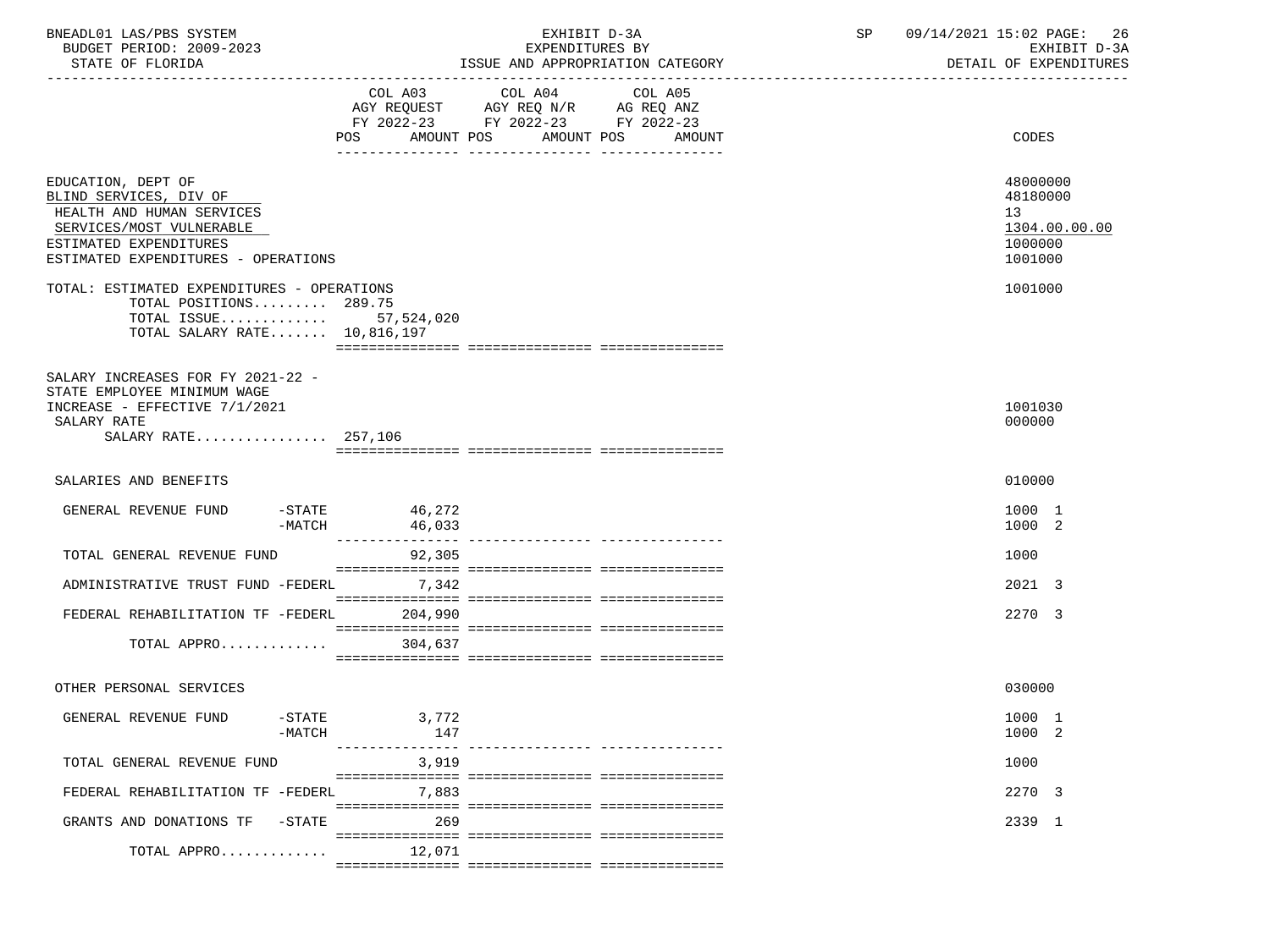| BNEADL01 LAS/PBS SYSTEM<br>BUDGET PERIOD: 2009-2023                                                                                                                                                                                  |                                                                                                                        | EXHIBIT D-3A<br>EXPENDITURES BY  | 09/14/2021 15:02 PAGE: 27<br>SP<br>EXHIBIT D-3A                   |
|--------------------------------------------------------------------------------------------------------------------------------------------------------------------------------------------------------------------------------------|------------------------------------------------------------------------------------------------------------------------|----------------------------------|-------------------------------------------------------------------|
| STATE OF FLORIDA                                                                                                                                                                                                                     |                                                                                                                        | ISSUE AND APPROPRIATION CATEGORY | DETAIL OF EXPENDITURES                                            |
|                                                                                                                                                                                                                                      | COL A03 COL A04<br>AGY REQUEST AGY REQ N/R AG REQ ANZ<br>FY 2022-23 FY 2022-23 FY 2022-23<br>POS AMOUNT POS AMOUNT POS | COL A05<br>AMOUNT                | CODES                                                             |
| EDUCATION, DEPT OF<br>BLIND SERVICES, DIV OF<br>HEALTH AND HUMAN SERVICES<br>SERVICES/MOST VULNERABLE<br>ESTIMATED EXPENDITURES<br>SALARY INCREASES FOR FY 2021-22 -<br>STATE EMPLOYEE MINIMUM WAGE<br>INCREASE - EFFECTIVE 7/1/2021 |                                                                                                                        |                                  | 48000000<br>48180000<br>13<br>1304.00.00.00<br>1000000<br>1001030 |
| DATA PROCESSING SERVICES<br>EDU TECH/INFORMATION SRVCS                                                                                                                                                                               |                                                                                                                        |                                  | 210000<br>210020                                                  |
| FEDERAL REHABILITATION TF -FEDERL 238                                                                                                                                                                                                |                                                                                                                        |                                  | 2270 3                                                            |
| TOTAL: SALARY INCREASES FOR FY 2021-22 -<br>STATE EMPLOYEE MINIMUM WAGE<br>INCREASE - EFFECTIVE $7/1/2021$<br>TOTAL ISSUE $316,946$<br>TOTAL SALARY RATE 257,106                                                                     |                                                                                                                        |                                  | 1001030                                                           |
| FLORIDA RETIREMENT SYSTEM<br>ADJUSTMENT - FY 2021-22 - NORMAL<br>COST AND UNFUNDED ACTUARIAL<br>LIABILITY<br>SALARIES AND BENEFITS                                                                                                   |                                                                                                                        |                                  | 1001070<br>010000                                                 |
| GENERAL REVENUE FUND<br>-MATCH                                                                                                                                                                                                       | -STATE 13,351<br>13,282                                                                                                |                                  | 1000 1<br>1000 2                                                  |
| TOTAL GENERAL REVENUE FUND                                                                                                                                                                                                           | 26,633                                                                                                                 |                                  | 1000                                                              |
| ADMINISTRATIVE TRUST FUND -FEDERL 2,118                                                                                                                                                                                              |                                                                                                                        |                                  | 2021 3                                                            |
| FEDERAL REHABILITATION TF -FEDERL                                                                                                                                                                                                    | 59,147                                                                                                                 |                                  | 2270 3                                                            |
| TOTAL APPRO 87,898                                                                                                                                                                                                                   |                                                                                                                        |                                  |                                                                   |
| DATA PROCESSING SERVICES<br>EDU TECH/INFORMATION SRVCS                                                                                                                                                                               |                                                                                                                        |                                  | 210000<br>210020                                                  |
| FEDERAL REHABILITATION TF -FEDERL                                                                                                                                                                                                    | 469                                                                                                                    |                                  | 2270 3                                                            |
| TOTAL: FLORIDA RETIREMENT SYSTEM<br>ADJUSTMENT - FY 2021-22 - NORMAL<br>COST AND UNFUNDED ACTUARIAL<br>LIABILITY                                                                                                                     |                                                                                                                        |                                  | 1001070                                                           |
| TOTAL ISSUE                                                                                                                                                                                                                          | 88,367                                                                                                                 |                                  |                                                                   |
|                                                                                                                                                                                                                                      |                                                                                                                        |                                  |                                                                   |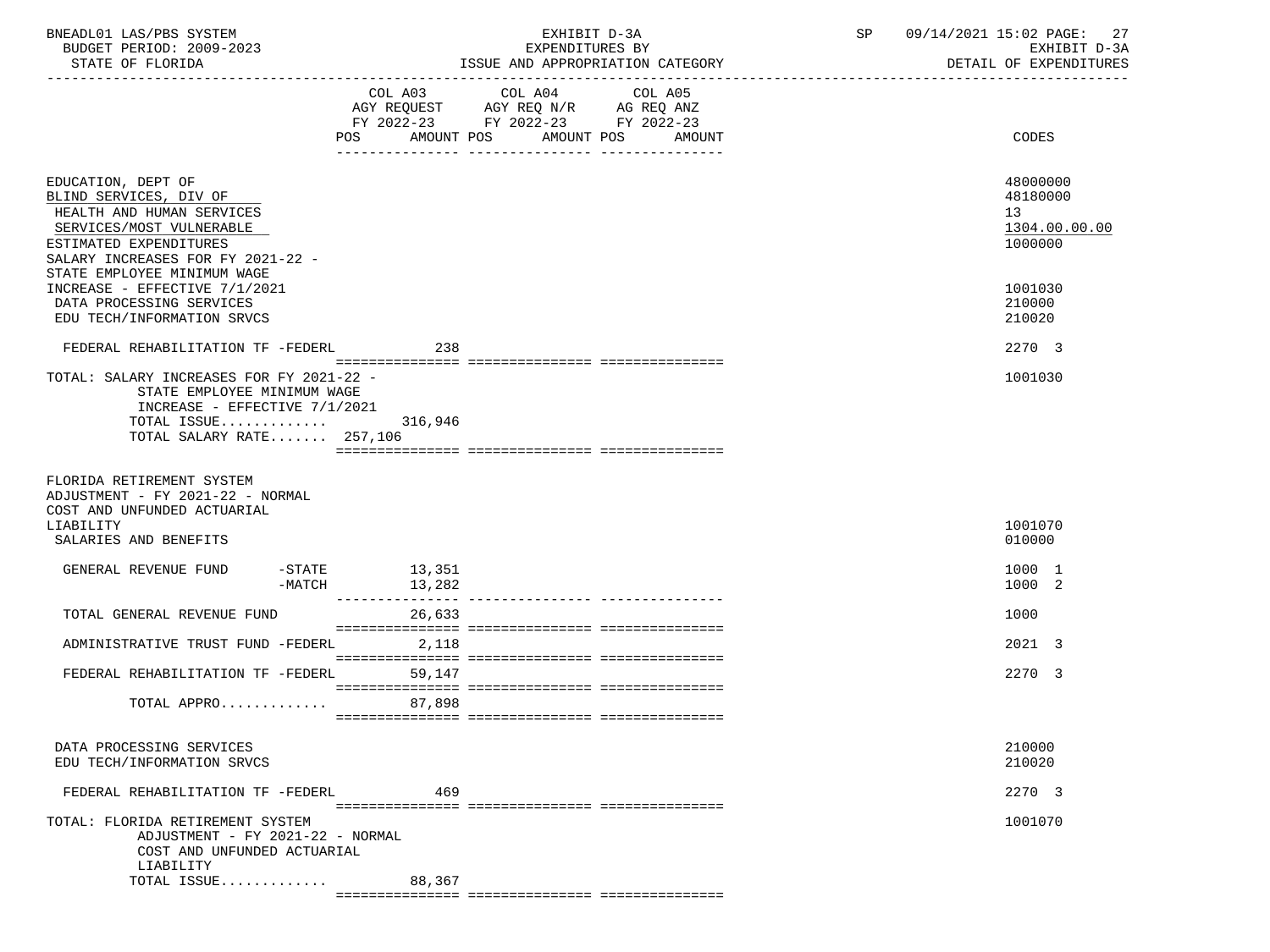| BNEADL01 LAS/PBS SYSTEM<br>BUDGET PERIOD: 2009-2023                                                                                                                                                                            | EXHIBIT D-3A<br>EXPENDITURES BY                                                                                                          | 09/14/2021 15:02 PAGE: 28<br>SP<br>EXHIBIT D-3A                                       |
|--------------------------------------------------------------------------------------------------------------------------------------------------------------------------------------------------------------------------------|------------------------------------------------------------------------------------------------------------------------------------------|---------------------------------------------------------------------------------------|
| STATE OF FLORIDA                                                                                                                                                                                                               | ISSUE AND APPROPRIATION CATEGORY                                                                                                         | DETAIL OF EXPENDITURES                                                                |
|                                                                                                                                                                                                                                | COL A03 COL A04<br>COL A05<br>AGY REQUEST AGY REQ N/R AG REQ ANZ<br>FY 2022-23 FY 2022-23 FY 2022-23<br>POS AMOUNT POS AMOUNT POS AMOUNT | CODES                                                                                 |
| EDUCATION, DEPT OF<br>BLIND SERVICES, DIV OF<br>HEALTH AND HUMAN SERVICES<br>SERVICES/MOST VULNERABLE<br>ESTIMATED EXPENDITURES<br>CASUALTY INSURANCE PREMIUM<br>ADJUSTMENT<br>SPECIAL CATEGORIES<br>RISK MANAGEMENT INSURANCE |                                                                                                                                          | 48000000<br>48180000<br>13<br>1304.00.00.00<br>1000000<br>1001090<br>100000<br>103241 |
| FEDERAL REHABILITATION TF -FEDERL 63,626-                                                                                                                                                                                      |                                                                                                                                          | 2270 3                                                                                |
| REALLOCATION OF HUMAN RESOURCES<br>OUTSOURCING<br>SPECIAL CATEGORIES<br>TR/DMS/HR SVCS/STW CONTRCT<br>GENERAL REVENUE FUND -STATE<br>ADMINISTRATIVE TRUST FUND -FEDERL<br>FEDERAL REHABILITATION TF -FEDERL                    | $274-$<br>$213-$<br>$6,818-$                                                                                                             | 1005900<br>100000<br>107040<br>1000 1<br>2021 3<br>2270 3                             |
| TOTAL APPRO                                                                                                                                                                                                                    | 7,305-                                                                                                                                   |                                                                                       |
| NONRECURRING EXPENDITURES<br>FLORIDA ASSOCIATION OF AGENCIES<br>SERVING THE BLIND<br>SPECIAL CATEGORIES<br>G/A-CLIENT SERVICES<br>GENERAL REVENUE FUND -STATE 400.000-                                                         |                                                                                                                                          | 2100000<br>2103001<br>100000<br>100486<br>1000 1                                      |
|                                                                                                                                                                                                                                |                                                                                                                                          |                                                                                       |
| LIGHTHOUSE FOR THE BLIND - COLLIER<br>SPECIAL CATEGORIES<br>G/A-CLIENT SERVICES                                                                                                                                                |                                                                                                                                          | 2103136<br>100000<br>100486                                                           |
| GENERAL REVENUE FUND<br>$-$ STATE                                                                                                                                                                                              | $90,000 -$                                                                                                                               | 1000 1                                                                                |
| TOTAL: SERVICES/MOST VULNERABLE<br>BY FUND TYPE<br>GENERAL REVENUE FUND<br>TRUST FUNDS                                                                                                                                         | 16,406,869<br>40,961,533<br>---------------- ----------------                                                                            | 1304.00.00.00<br>1000<br>2000                                                         |
| TOTAL POSITIONS 289.75<br>TOTAL PROG COMP<br>TOTAL SALARY RATE 11,073,303                                                                                                                                                      | 57,368,402                                                                                                                               |                                                                                       |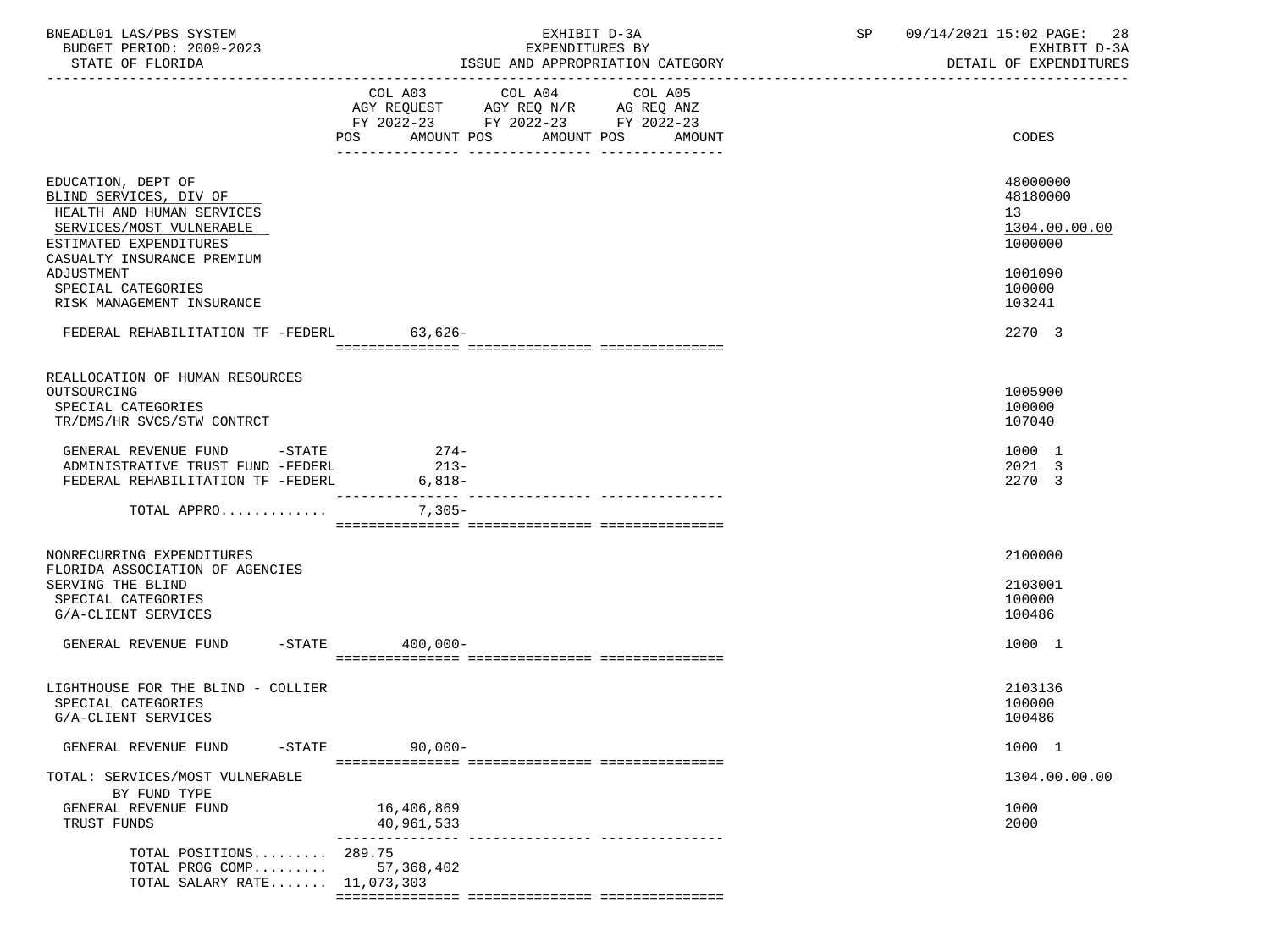| BUDGET PERIOD: 2009-2023<br>STATE OF FLORIDA<br>-------------------                                                                                                                                           |           |                      | EXHIBIT D-3A<br>EXPENDITURES BY<br>ISSUE AND APPROPRIATION CATEGORY                                                          | SP | 09/14/2021 15:02 PAGE:<br>-29<br>EXHIBIT D-3A<br>DETAIL OF EXPENDITURES               |
|---------------------------------------------------------------------------------------------------------------------------------------------------------------------------------------------------------------|-----------|----------------------|------------------------------------------------------------------------------------------------------------------------------|----|---------------------------------------------------------------------------------------|
|                                                                                                                                                                                                               |           | POS<br>AMOUNT POS    | COL A03 COL A04<br>COL A05<br>AGY REQUEST AGY REQ N/R AG REQ ANZ<br>FY 2022-23 FY 2022-23 FY 2022-23<br>AMOUNT POS<br>AMOUNT |    | CODES                                                                                 |
| EDUCATION, DEPT OF<br>PGM: PRIVATE COLLEGES/UNIV<br>EDUCATION<br>PRIVATE COLLEGES & UNIV<br>ESTIMATED EXPENDITURES<br>ESTIMATED EXPENDITURES - OPERATIONS<br>SPECIAL CATEGORIES<br>G/A-MED TRG/SIMULATION LAB |           |                      |                                                                                                                              |    | 48000000<br>48190000<br>03<br>0305.05.00.00<br>1000000<br>1001000<br>100000<br>100842 |
| GENERAL REVENUE FUND                                                                                                                                                                                          | $-STATE$  | 3,500,000            |                                                                                                                              |    | 1000 1                                                                                |
| G/A-HIST BLK PRIV COLLEGES                                                                                                                                                                                    |           |                      |                                                                                                                              |    | 101157                                                                                |
| GENERAL REVENUE FUND -STATE 31,421,685                                                                                                                                                                        |           |                      |                                                                                                                              |    | 1000 1                                                                                |
| G/A-PRIVATE COLL & UNIV                                                                                                                                                                                       |           |                      |                                                                                                                              |    | 102130                                                                                |
| GENERAL REVENUE FUND -STATE 8,750,000                                                                                                                                                                         |           |                      |                                                                                                                              |    | 1000 1                                                                                |
| EFFECTIVE ACCESS GRANT                                                                                                                                                                                        |           |                      |                                                                                                                              |    | 104125                                                                                |
| GENERAL REVENUE FUND                                                                                                                                                                                          |           | $-STATE$ 114,861,630 |                                                                                                                              |    | 1000 1                                                                                |
| TOTAL: ESTIMATED EXPENDITURES - OPERATIONS<br>TOTAL ISSUE $158,533,315$                                                                                                                                       |           |                      |                                                                                                                              |    | 1001000                                                                               |
| NONRECURRING EXPENDITURES<br>INTERNATIONAL INSTITUTE OF<br>ORTHOTICS AND PROSTHETICS -<br>ORTHOTIC AND PROSTHETICS                                                                                            |           |                      |                                                                                                                              |    | 2100000                                                                               |
| SUSTAINABLE EXPANSION<br>SPECIAL CATEGORIES<br>G/A-PRIVATE COLL & UNIV                                                                                                                                        |           |                      |                                                                                                                              |    | 2103042<br>100000<br>102130                                                           |
| GENERAL REVENUE FUND                                                                                                                                                                                          | $-$ STATE | 750,000-             |                                                                                                                              |    | 1000 1                                                                                |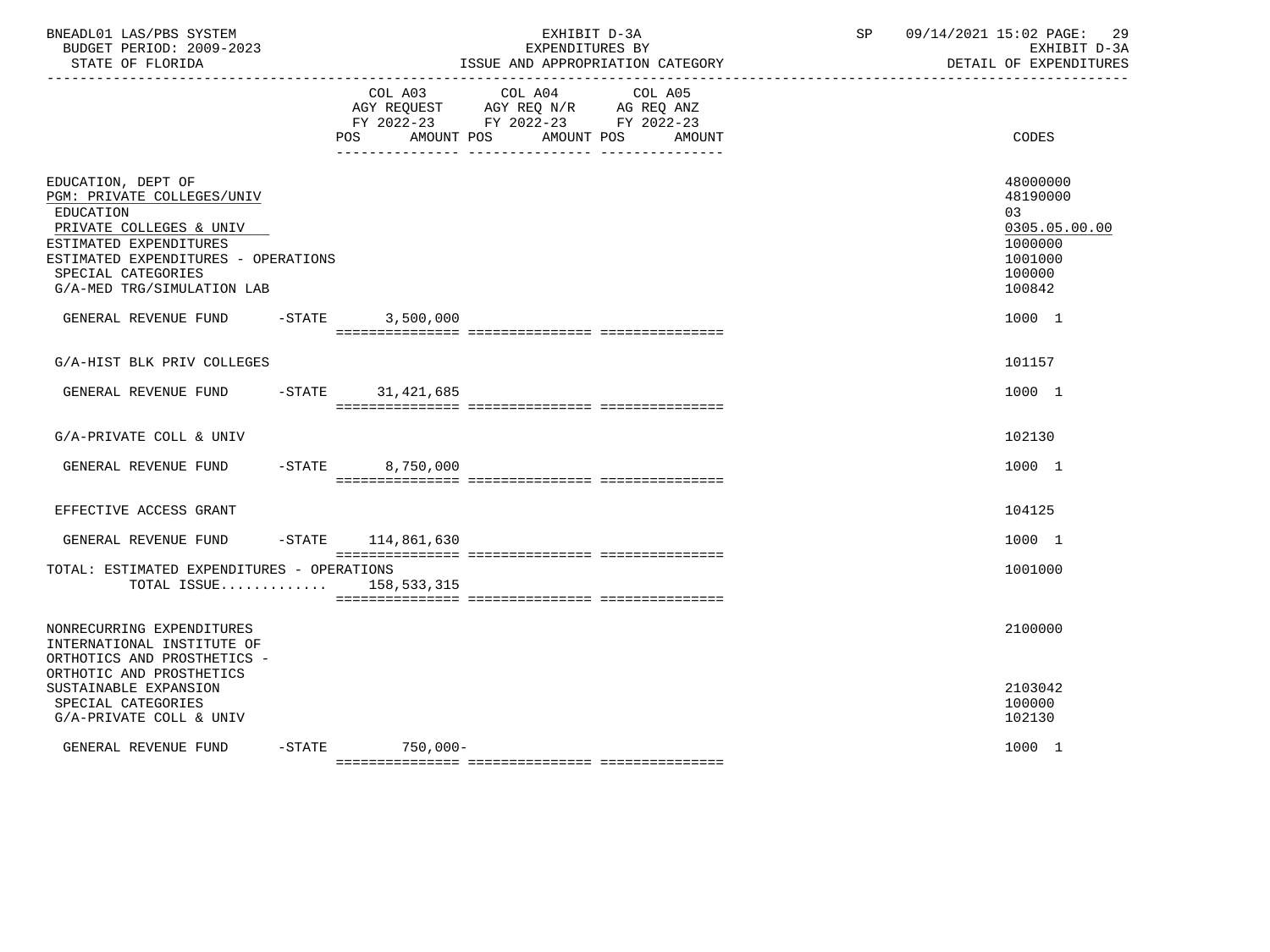| BNEADL01 LAS/PBS SYSTEM<br>BUDGET PERIOD: 2009-2023<br>STATE OF FLORIDA<br>. _ _ _ _ _ _ _ _ _ _ _ _ _ _ _ _ _                                                                        |           | EXHIBIT D-3A<br>EXPENDITURES BY<br>ISSUE AND APPROPRIATION CATEGORY |                                                                                           |                                 | 09/14/2021 15:02 PAGE:<br>SP<br>DETAIL OF EXPENDITURES |                                                         |  |
|---------------------------------------------------------------------------------------------------------------------------------------------------------------------------------------|-----------|---------------------------------------------------------------------|-------------------------------------------------------------------------------------------|---------------------------------|--------------------------------------------------------|---------------------------------------------------------|--|
|                                                                                                                                                                                       |           | POS<br>AMOUNT POS                                                   | COL A03 COL A04<br>AGY REQUEST AGY REQ N/R AG REQ ANZ<br>FY 2022-23 FY 2022-23 FY 2022-23 | COL A05<br>AMOUNT POS<br>AMOUNT |                                                        | CODES                                                   |  |
| EDUCATION, DEPT OF<br>PGM: PRIVATE COLLEGES/UNIV<br>EDUCATION<br>PRIVATE COLLEGES & UNIV<br>NONRECURRING EXPENDITURES<br>REALIGNMENT OF FUNDING FROM<br>RECURRING TO NONRECURRING FOR |           |                                                                     |                                                                                           |                                 |                                                        | 48000000<br>48190000<br>0.3<br>0305.05.00.00<br>2100000 |  |
| EFFECTIVE ACCESS TO STUDENT<br>EDUCATION GRANTS - ADD<br>SPECIAL CATEGORIES<br>EFFECTIVE ACCESS GRANT                                                                                 |           |                                                                     |                                                                                           |                                 |                                                        | 2103086<br>100000<br>104125                             |  |
| GENERAL REVENUE FUND -STATE 33,918,699-                                                                                                                                               |           |                                                                     |                                                                                           |                                 |                                                        | 1000 1                                                  |  |
| VETO FLORIDA INSTITUTE OF<br>TECHNOLOGY - FLORIDA TECH - RESTORE<br>LAGOON INFLOW RESEARCH PROJECT<br>(SENATE FORM 1510) (HB 2197)<br>SPECIAL CATEGORIES<br>G/A-PRIVATE COLL & UNIV   |           |                                                                     |                                                                                           |                                 |                                                        | 2103157<br>100000<br>102130                             |  |
| GENERAL REVENUE FUND                                                                                                                                                                  | $-$ STATE | 921,500                                                             |                                                                                           |                                 |                                                        | 1000 1                                                  |  |
| VETO INTERNATIONAL INSTITUTE OF<br>ORTHOTICS AND PROSTHETICS<br>SUSTAINABLE EXPANSION (SENATE FORM<br>1265) (HB 3503)<br>SPECIAL CATEGORIES<br>G/A-PRIVATE COLL & UNIV                |           |                                                                     |                                                                                           |                                 |                                                        | 2103159<br>100000<br>102130                             |  |
| GENERAL REVENUE FUND                                                                                                                                                                  |           | -STATE 750,000                                                      |                                                                                           |                                 |                                                        | 1000 1                                                  |  |
| EMBRY-RIDDLE - CENTER OF AEROSPACE<br>RESILIENCE<br>SPECIAL CATEGORIES<br>G/A-PRIVATE COLL & UNIV                                                                                     |           |                                                                     |                                                                                           |                                 |                                                        | 2103263<br>100000<br>102130                             |  |
| GENERAL REVENUE FUND                                                                                                                                                                  | $-$ STATE | 750,000-                                                            |                                                                                           |                                 |                                                        | 1000 1                                                  |  |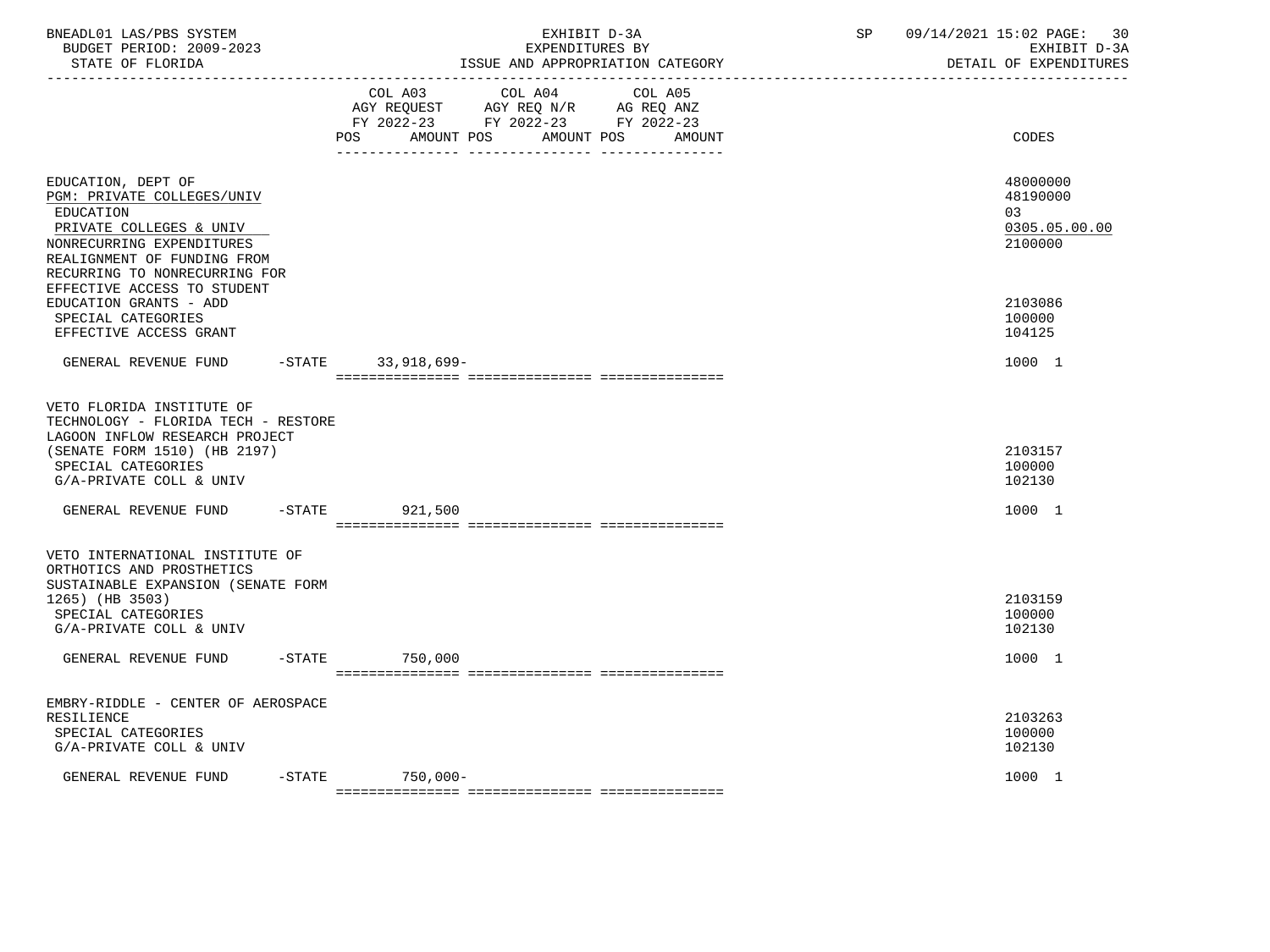| BNEADL01 LAS/PBS SYSTEM<br>BUDGET PERIOD: 2009-2023<br>STATE OF FLORIDA                                                                                                           |           |                                                                                                                | EXHIBIT D-3A<br>EXPENDITURES BY<br>ISSUE AND APPROPRIATION CATEGORY |                   | SP | 09/14/2021 15:02 PAGE:<br>31<br>EXHIBIT D-3A<br>DETAIL OF EXPENDITURES |
|-----------------------------------------------------------------------------------------------------------------------------------------------------------------------------------|-----------|----------------------------------------------------------------------------------------------------------------|---------------------------------------------------------------------|-------------------|----|------------------------------------------------------------------------|
|                                                                                                                                                                                   |           | COL A03 COL A04<br>AGY REQUEST AGY REQ N/R AG REQ ANZ<br>FY 2022-23 FY 2022-23 FY 2022-23<br>AMOUNT POS<br>POS | AMOUNT POS                                                          | COL A05<br>AMOUNT |    | CODES                                                                  |
| EDUCATION, DEPT OF<br>PGM: PRIVATE COLLEGES/UNIV<br>EDUCATION<br>PRIVATE COLLEGES & UNIV<br>NONRECURRING EXPENDITURES<br>FLORIDA TECH - RESTORE LAGOON<br>INFLOW RESEARCH PROJECT |           |                                                                                                                |                                                                     |                   |    | 48000000<br>48190000<br>03<br>0305.05.00.00<br>2100000<br>2103265      |
| SPECIAL CATEGORIES<br>G/A-PRIVATE COLL & UNIV                                                                                                                                     |           |                                                                                                                |                                                                     |                   |    | 100000<br>102130                                                       |
| GENERAL REVENUE FUND                                                                                                                                                              |           | -STATE 921,500-                                                                                                |                                                                     |                   |    | 1000 1                                                                 |
| FLORIDA TECH - BIOMEDICAL AEROSPACE<br>MANUFACTURING MULTIPLIER (BAMX)<br>SPECIAL CATEGORIES<br>G/A-PRIVATE COLL & UNIV                                                           |           |                                                                                                                |                                                                     |                   |    | 2103276<br>100000<br>102130                                            |
| GENERAL REVENUE FUND                                                                                                                                                              | $-STATE$  | $2,000,000-$                                                                                                   |                                                                     |                   |    | 1000 1                                                                 |
| SAINT LEO UNIVERSITY - ROBOTICS<br>BACHELOR'S DEGREE AND<br>MICRO-CREDENTIALS PROGRAM<br>SPECIAL CATEGORIES<br>G/A-PRIVATE COLL & UNIV                                            |           |                                                                                                                |                                                                     |                   |    | 2103278<br>100000<br>102130                                            |
| GENERAL REVENUE FUND                                                                                                                                                              | $-STATE$  | $1,000,000-$                                                                                                   |                                                                     |                   |    | 1000 1                                                                 |
| WORKLOAD<br>EFFECTIVE ACCESS TO STUDENT<br>EDUCATION (EASE) WORKLOAD<br>SPECIAL CATEGORIES<br>EFFECTIVE ACCESS GRANT                                                              |           |                                                                                                                |                                                                     |                   |    | 3000000<br>3005710<br>100000<br>104125                                 |
| GENERAL REVENUE FUND                                                                                                                                                              | $-$ STATE | 1,127,877                                                                                                      |                                                                     |                   |    | 1000 1                                                                 |
|                                                                                                                                                                                   |           |                                                                                                                |                                                                     |                   |    |                                                                        |
| AGENCY ISSUE NARRATIVE:<br>2022-2023 BUDGET YEAR NARRATIVE:<br>LONG RANGE PROGRAM PLAN:<br>Effective Access to Student Education Program (ACT1962)                                |           |                                                                                                                |                                                                     | IT COMPONENT? NO  |    |                                                                        |
| DEPARTMENT OF EDUCATION GOALS $(1008.31(2)(c), FS)$ :<br>2. Seamless Articulation and Maximum Access<br>3. Skilled Workforce and Economic Development                             |           |                                                                                                                |                                                                     |                   |    |                                                                        |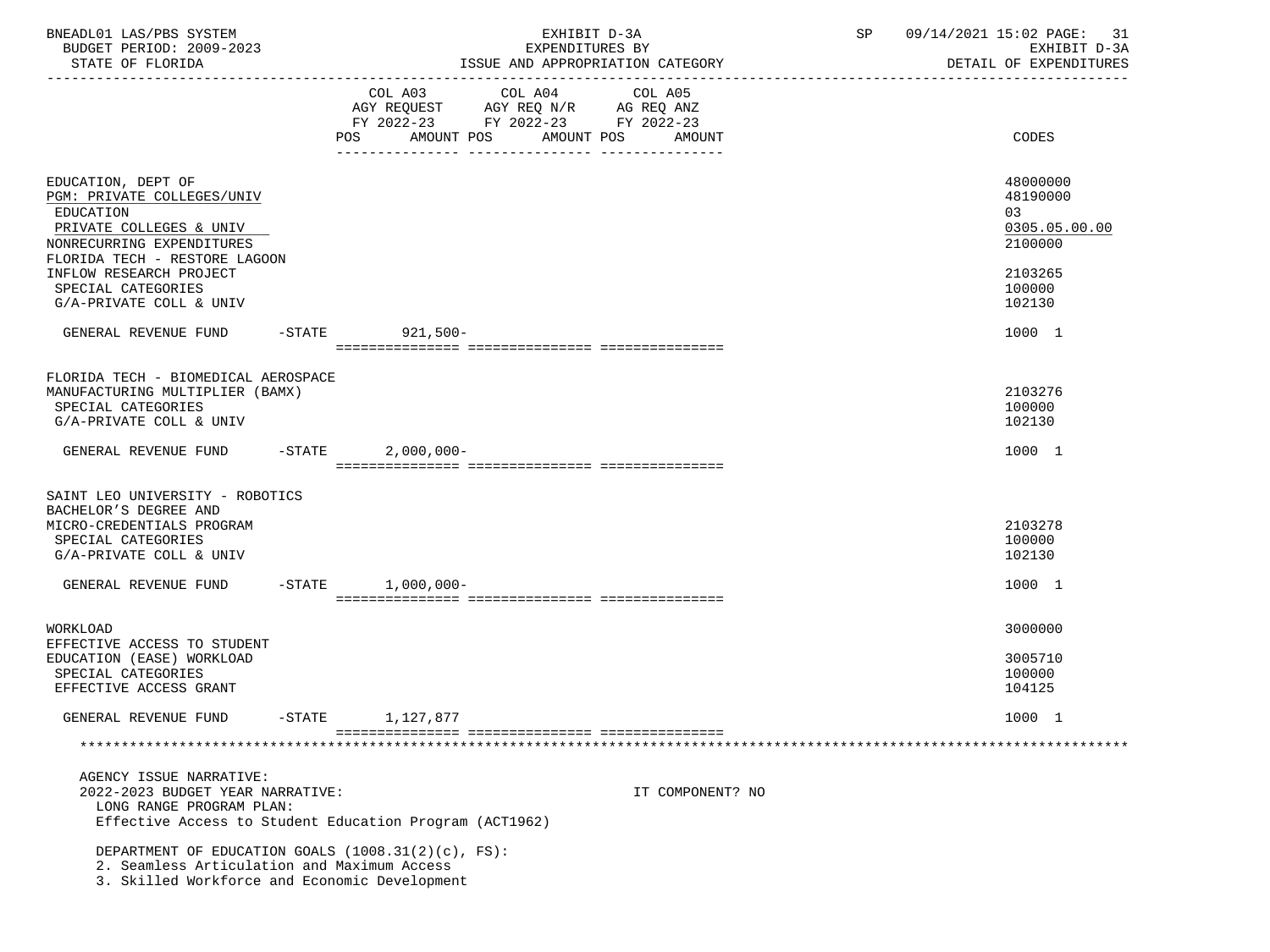| BNEADL01 LAS/PBS SYSTEM<br>BUDGET PERIOD: 2009-2023<br>STATE OF FLORIDA                                                                                          | EXHIBIT D-3A<br>EXPENDITURES BY<br>ISSUE AND APPROPRIATION CATEGORY                                                                               | 09/14/2021 15:02 PAGE: 32<br>SP<br>EXHIBIT D-3A<br>DETAIL OF EXPENDITURES         |
|------------------------------------------------------------------------------------------------------------------------------------------------------------------|---------------------------------------------------------------------------------------------------------------------------------------------------|-----------------------------------------------------------------------------------|
| EDUCATION, DEPT OF<br>PGM: PRIVATE COLLEGES/UNIV<br>EDUCATION<br>PRIVATE COLLEGES & UNIV<br>WORKLOAD<br>EFFECTIVE ACCESS TO STUDENT<br>EDUCATION (EASE) WORKLOAD | COL A03 COL A04 COL A05<br>AGY REQUEST AGY REQ N/R AG REQ ANZ<br>FY 2022-23 FY 2022-23<br>FY 2022-23<br>AMOUNT POS<br>AMOUNT POS<br>POS<br>AMOUNT | <b>CODES</b><br>48000000<br>48190000<br>03<br>0305.05.00.00<br>3000000<br>3005710 |
|                                                                                                                                                                  |                                                                                                                                                   |                                                                                   |

 An increase of \$1,127,877 is requested in recurring General Revenue funds due to the projected increase of 397 students based on the August 10, 2021, State Financial Aid Estimating Conference at \$2,841 award per student.

 This request aligns with the following strategy contained in Florida's Five Year Statewide Strategic Plan for Economic Development

 1.2 Provide a comprehensive pre-K through post-secondary education to prepare students for becoming successful workers, entrepreneurs and leaders.

\*\*\*\*\*\*\*\*\*\*\*\*\*\*\*\*\*\*\*\*\*\*\*\*\*\*\*\*\*\*\*\*\*\*\*\*\*\*\*\*\*\*\*\*\*\*\*\*\*\*\*\*\*\*\*\*\*\*\*\*\*\*\*\*\*\*\*\*\*\*\*\*\*\*\*\*\*\*\*\*\*\*\*\*\*\*\*\*\*\*\*\*\*\*\*\*\*\*\*\*\*\*\*\*\*\*\*\*\*\*\*\*\*\*\*\*\*\*\*\*\*\*\*\*\*\*\*

| RESTORE NONRECURRING APPROPRIATION<br>RESTORE NONRECURRING EFFECTIVE |           |            |            | 5300000                     |
|----------------------------------------------------------------------|-----------|------------|------------|-----------------------------|
| ACCESS GRANT (EASE)<br>SPECIAL CATEGORIES<br>EFFECTIVE ACCESS GRANT  |           |            |            | 5300310<br>100000<br>104125 |
| GENERAL REVENUE FUND                                                 | $-$ STATE | 33,918,699 | 33,918,699 | 1000 1                      |
|                                                                      |           |            |            |                             |

 AGENCY ISSUE NARRATIVE: 2022-2023 BUDGET YEAR NARRATIVE: IT COMPONENT? NO LONG RANGE PROGRAM PLAN: Effective Access to Student Education Program (ACT1962)

 DEPARTMENT OF EDUCATION GOALS (1008.31(2)(c), FS): 2. Seamless Articulation and Maximum Access 3. Skilled Workforce and Economic Development

 The restoration of \$33,918,699 in nonrecurring General Revenue funds is requested for an additional 11,939 students at an average award of \$2,841 (award amount may be prorated if more students are determined eligible).

 This request aligns with the following strategy contained in Florida's Five Year Statewide Strategic Plan for Economic Development:

 1.2 Provide a comprehensive pre-K through post-secondary education to prepare students for becoming successful workers, entrepreneurs and leaders. \*\*\*\*\*\*\*\*\*\*\*\*\*\*\*\*\*\*\*\*\*\*\*\*\*\*\*\*\*\*\*\*\*\*\*\*\*\*\*\*\*\*\*\*\*\*\*\*\*\*\*\*\*\*\*\*\*\*\*\*\*\*\*\*\*\*\*\*\*\*\*\*\*\*\*\*\*\*\*\*\*\*\*\*\*\*\*\*\*\*\*\*\*\*\*\*\*\*\*\*\*\*\*\*\*\*\*\*\*\*\*\*\*\*\*\*\*\*\*\*\*\*\*\*\*\*\*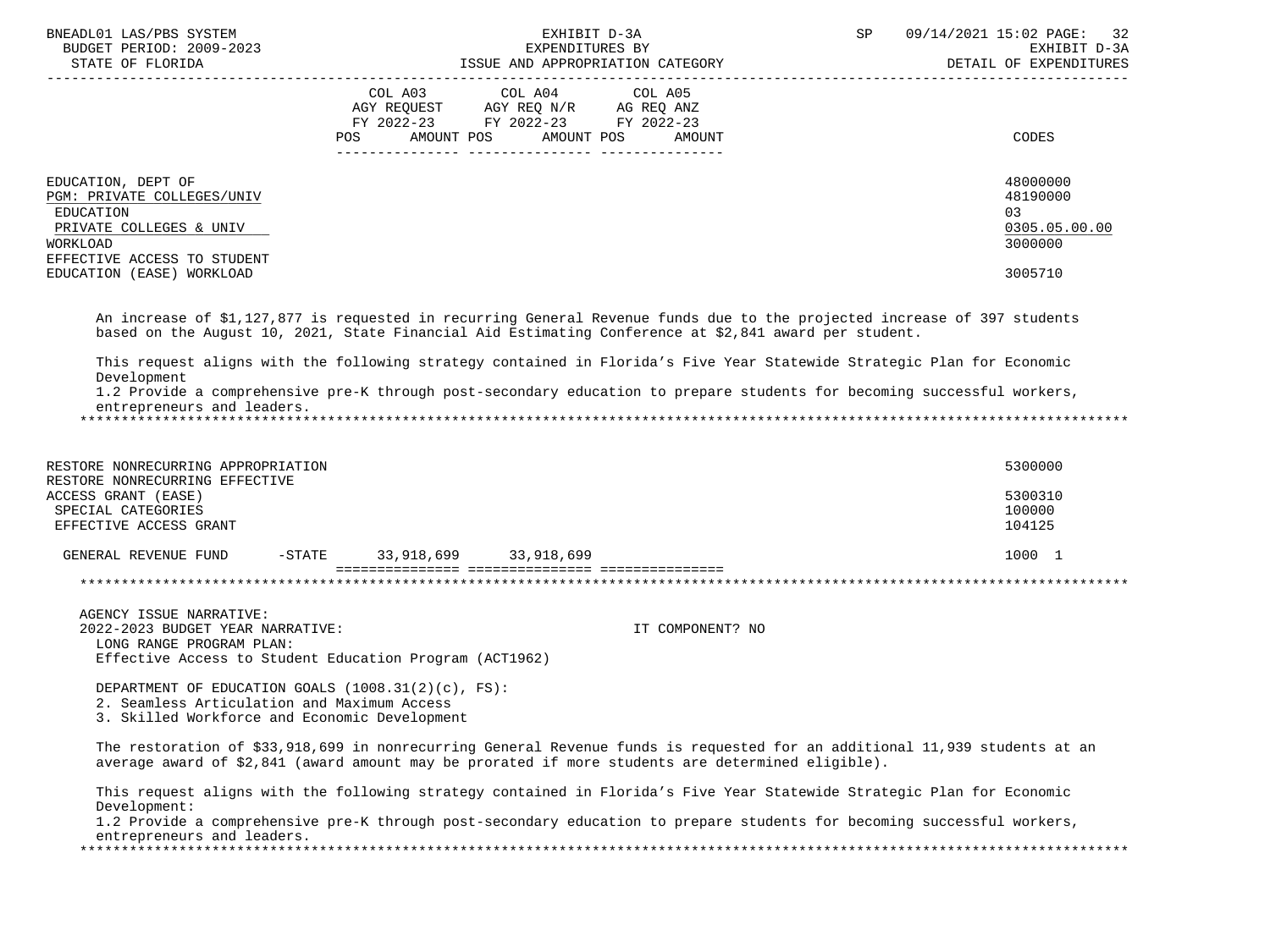| BNEADL01 LAS/PBS SYSTEM<br>BUDGET PERIOD: 2009-2023<br>STATE OF FLORIDA                       | EXHIBIT D-3A<br>EXPENDITURES BY<br>ISSUE AND APPROPRIATION CATEGORY |                                                                                                                                   |  | SP | 09/14/2021 15:02 PAGE: 33<br>EXHIBIT D-3A<br>DETAIL OF EXPENDITURES |  |
|-----------------------------------------------------------------------------------------------|---------------------------------------------------------------------|-----------------------------------------------------------------------------------------------------------------------------------|--|----|---------------------------------------------------------------------|--|
|                                                                                               |                                                                     | COL A03 COL A04 COL A05<br>AGY REQUEST AGY REQ N/R AG REQ ANZ<br>FY 2022-23 FY 2022-23 FY 2022-23<br>AMOUNT POS AMOUNT POS AMOUNT |  |    | CODES                                                               |  |
| EDUCATION, DEPT OF<br>PGM: PRIVATE COLLEGES/UNIV<br>EDUCATION<br>PRIVATE COLLEGES & UNIV      |                                                                     |                                                                                                                                   |  |    | 48000000<br>48190000<br>03<br>0305.05.00.00                         |  |
| TOTAL: PRIVATE COLLEGES & UNIV<br>BY FUND TYPE<br>GENERAL REVENUE FUND 155,911,192 33,918,699 |                                                                     |                                                                                                                                   |  |    | 0305.05.00.00<br>1000                                               |  |
|                                                                                               |                                                                     |                                                                                                                                   |  |    |                                                                     |  |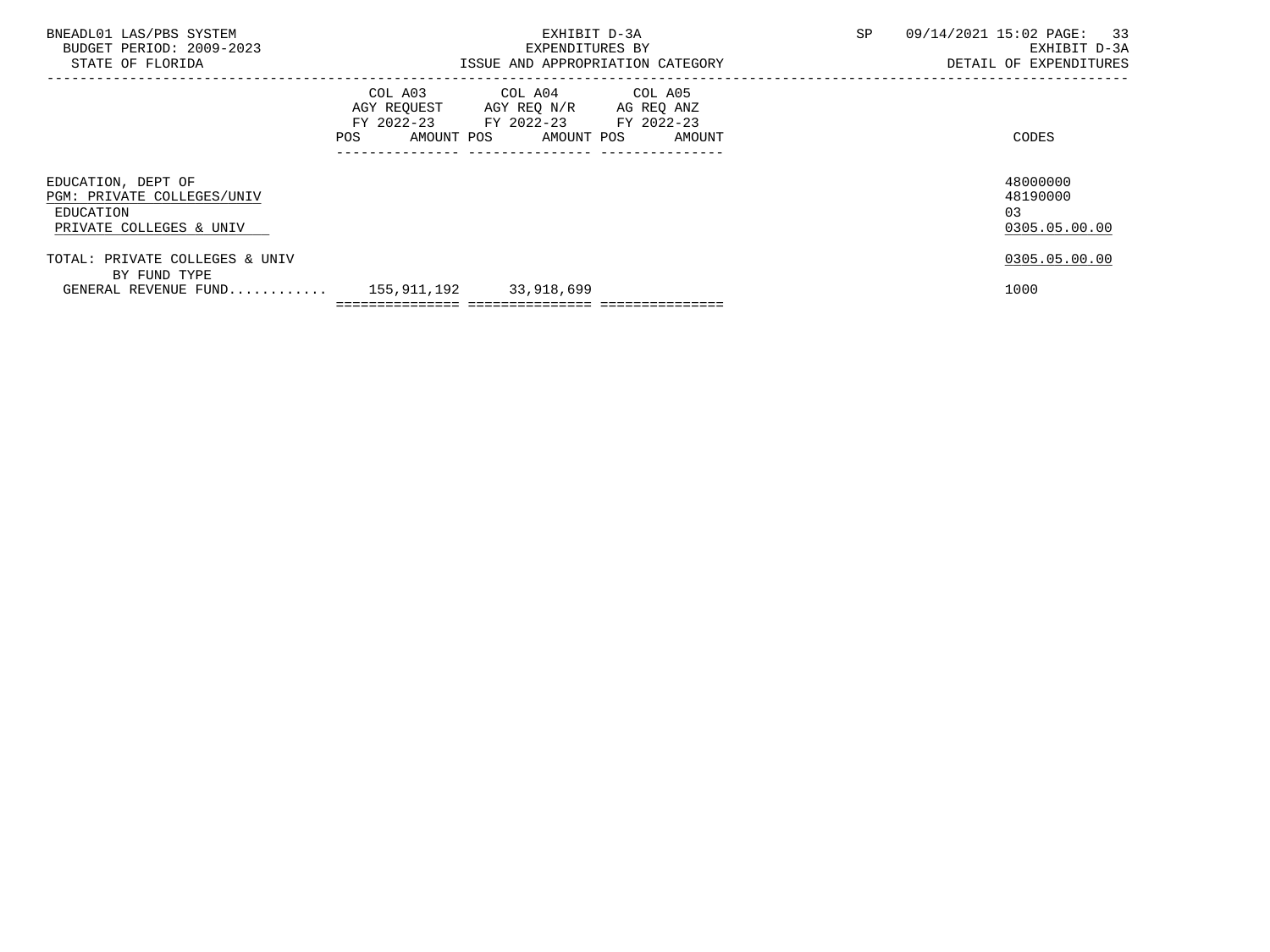| BNEADL01 LAS/PBS SYSTEM<br>BUDGET PERIOD: 2009-2023<br>STATE OF FLORIDA                                                                                                                                                                        |                              | EXHIBIT D-3A<br>EXPENDITURES BY<br>ISSUE AND APPROPRIATION CATEGORY                                                  | SP | 09/14/2021 15:02 PAGE: 34<br>EXHIBIT D-3A<br>DETAIL OF EXPENDITURES                               |
|------------------------------------------------------------------------------------------------------------------------------------------------------------------------------------------------------------------------------------------------|------------------------------|----------------------------------------------------------------------------------------------------------------------|----|---------------------------------------------------------------------------------------------------|
|                                                                                                                                                                                                                                                | COL A03<br>AMOUNT POS<br>POS | COL A04<br>COL A05<br>AGY REQUEST AGY REQ N/R AG REQ ANZ<br>FY 2022-23 FY 2022-23 FY 2022-23<br>AMOUNT POS<br>AMOUNT |    | <b>CODES</b>                                                                                      |
| EDUCATION, DEPT OF<br>OFC/STUDENT FIN ASSISTANCE<br>PGM: STU FIN AID PGM/STATE<br>EDUCATION<br>SCHOLARSHIPS/FINANCIAL AST<br>ESTIMATED EXPENDITURES<br>ESTIMATED EXPENDITURES - OPERATIONS<br>SPECIAL CATEGORIES<br>G/A-FL BRIGHT FUTURES/PROG |                              |                                                                                                                      |    | 48000000<br>48200000<br>48200200<br>03<br>0308.00.00.00<br>1000000<br>1001000<br>100000<br>100373 |
| EDUCATIONAL ENHANCEMENT TF-STATE                                                                                                                                                                                                               | 623,261,360                  |                                                                                                                      |    | 2178 1                                                                                            |
| G/A-BENACQUISTO SCH PROG                                                                                                                                                                                                                       |                              |                                                                                                                      |    | 100474                                                                                            |
| GENERAL REVENUE FUND                                                                                                                                                                                                                           | -STATE 34,258,620            |                                                                                                                      |    | 1000 1                                                                                            |
| FGIC-MATCHING GRANT PROG                                                                                                                                                                                                                       |                              |                                                                                                                      |    | 100572                                                                                            |
| GENERAL REVENUE FUND                                                                                                                                                                                                                           | -STATE 10,617,326            |                                                                                                                      |    | 1000 1                                                                                            |
| PREPAID TUITION SCHOLARSHP                                                                                                                                                                                                                     |                              |                                                                                                                      |    | 101105                                                                                            |
| GENERAL REVENUE FUND<br>$-$ STATE                                                                                                                                                                                                              | 7,000,000                    |                                                                                                                      |    | 1000 1                                                                                            |
| FLORIDA ABLE, INC.                                                                                                                                                                                                                             |                              |                                                                                                                      |    | 101110                                                                                            |
| GENERAL REVENUE FUND                                                                                                                                                                                                                           | $-STATE$ 1,770,000           |                                                                                                                      |    | 1000 1                                                                                            |
| G/A-MINORITY TCHR SCHLRSHP                                                                                                                                                                                                                     |                              |                                                                                                                      |    | 102598                                                                                            |
| GENERAL REVENUE FUND                                                                                                                                                                                                                           | $-STATE$<br>917,798          |                                                                                                                      |    | 1000 1                                                                                            |
| G/A-NRSG STDNT REIMB/SCHSP                                                                                                                                                                                                                     |                              |                                                                                                                      |    | 105401                                                                                            |
| NURS STDNT LOAN FORGIVE TF-STATE 1,233,006                                                                                                                                                                                                     |                              |                                                                                                                      |    | 2505 1                                                                                            |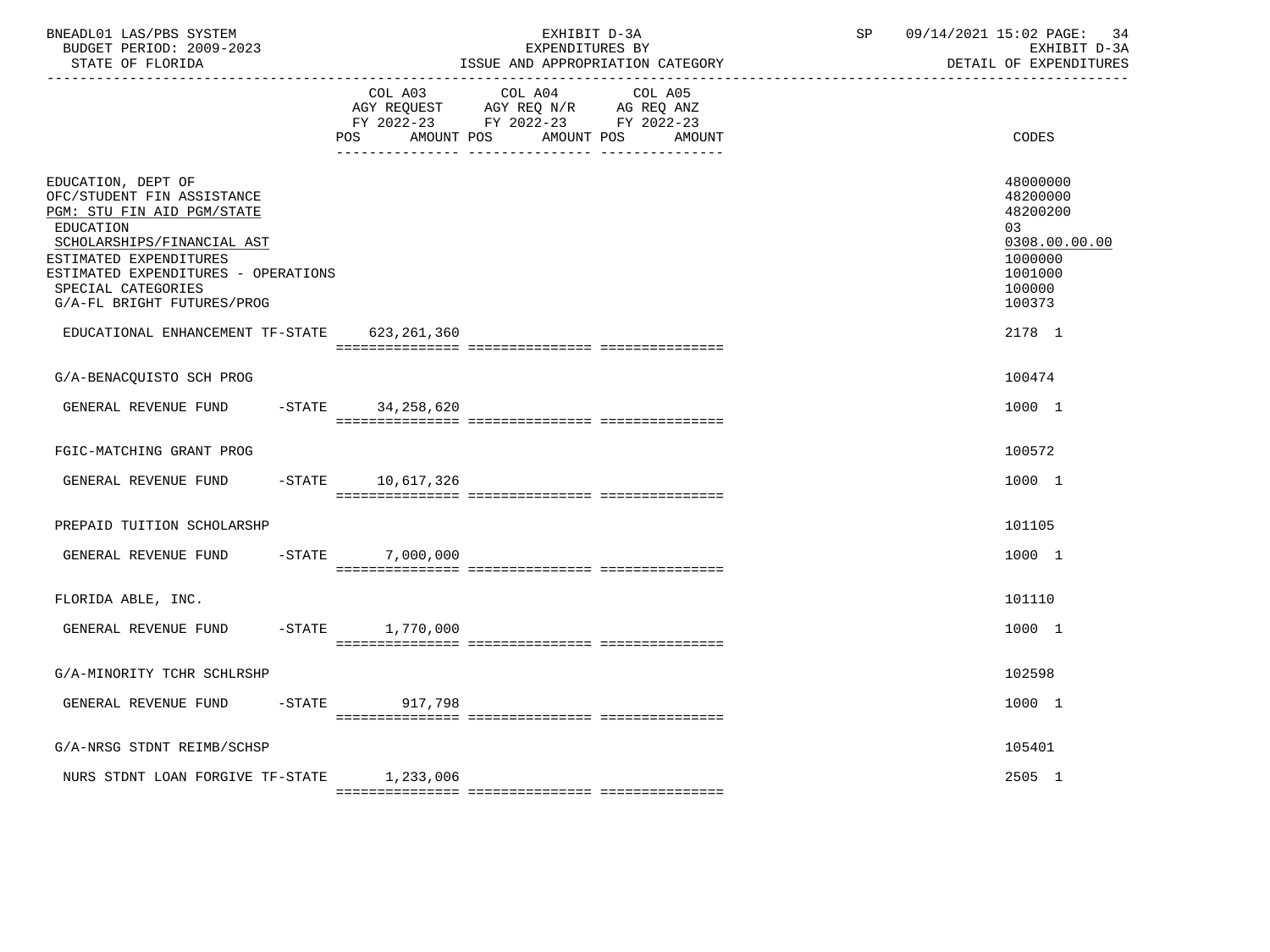| BNEADL01 LAS/PBS SYSTEM  | EXHIBIT D-3A                     | 09/14/2021 15:02 PAGE: 35 |
|--------------------------|----------------------------------|---------------------------|
| BUDGET PERIOD: 2009-2023 | EXPENDITURES BY                  | EXHIBIT D-3A              |
| STATE OF FLORIDA         | ISSUE AND APPROPRIATION CATEGORY | DETAIL OF EXPENDITURES    |

|                                                                                                                                                                                                                                                      | COL A03                                                                                                                      | COL A04<br>COL A05<br>AGY REQUEST AGY REQ N/R AG REQ ANZ |                                                                                                   |
|------------------------------------------------------------------------------------------------------------------------------------------------------------------------------------------------------------------------------------------------------|------------------------------------------------------------------------------------------------------------------------------|----------------------------------------------------------|---------------------------------------------------------------------------------------------------|
|                                                                                                                                                                                                                                                      | AMOUNT POS<br>POS FOR THE POST OF THE STATE STATE STATE STATE STATE STATE STATE STATE STATE STATE STATE STATE STATE STATE ST | FY 2022-23 FY 2022-23 FY 2022-23<br>AMOUNT POS<br>AMOUNT | CODES                                                                                             |
| EDUCATION, DEPT OF<br>OFC/STUDENT FIN ASSISTANCE<br>PGM: STU FIN AID PGM/STATE<br>EDUCATION<br>SCHOLARSHIPS/FINANCIAL AST<br>ESTIMATED EXPENDITURES<br>ESTIMATED EXPENDITURES - OPERATIONS<br>FINANCIAL ASSISTANCE PAYMT<br>M MCLEOD BETHUNE SCHOLAR |                                                                                                                              |                                                          | 48000000<br>48200000<br>48200200<br>03<br>0308.00.00.00<br>1000000<br>1001000<br>110000<br>110094 |
| GENERAL REVENUE FUND -STATE<br>ST ST FIN ASSIST TF -STATE                                                                                                                                                                                            | 160,500<br>160,500                                                                                                           |                                                          | 1000 1<br>2240 1                                                                                  |
| TOTAL APPRO                                                                                                                                                                                                                                          | 321,000                                                                                                                      |                                                          |                                                                                                   |
| STUDENT FINANCIAL AID                                                                                                                                                                                                                                |                                                                                                                              |                                                          | 110096                                                                                            |
| GENERAL REVENUE FUND -STATE 199,232,620<br>EDUCATIONAL ENHANCEMENT TF-STATE                                                                                                                                                                          | 84,574,856                                                                                                                   |                                                          | 1000 1<br>2178 1                                                                                  |
| TOTAL APPRO                                                                                                                                                                                                                                          | 283,807,476                                                                                                                  |                                                          |                                                                                                   |
| JOSE MARTI SCH CHALL GRANT                                                                                                                                                                                                                           |                                                                                                                              |                                                          | 110246                                                                                            |
| GENERAL REVENUE FUND $-$ STATE 50,000<br>ST ST FIN ASSIST TF $-$ STATE 74,000                                                                                                                                                                        |                                                                                                                              |                                                          | 1000 1<br>2240 1                                                                                  |
| TOTAL APPRO                                                                                                                                                                                                                                          | 124,000                                                                                                                      |                                                          |                                                                                                   |
| G/A-DUAL ENROLL SCH PROGAM                                                                                                                                                                                                                           |                                                                                                                              |                                                          | 110250                                                                                            |
| GENERAL REVENUE FUND -STATE 15,550,000                                                                                                                                                                                                               |                                                                                                                              |                                                          | 1000 1                                                                                            |
| TRANSFER/FL EDUCATION FUND                                                                                                                                                                                                                           |                                                                                                                              |                                                          | 110350                                                                                            |
| GENERAL REVENUE FUND                                                                                                                                                                                                                                 | $-STATE$ 3,500,000                                                                                                           |                                                          | 1000 1                                                                                            |
| TOTAL: ESTIMATED EXPENDITURES - OPERATIONS<br>TOTAL ISSUE                                                                                                                                                                                            | 982,360,586                                                                                                                  |                                                          | 1001000                                                                                           |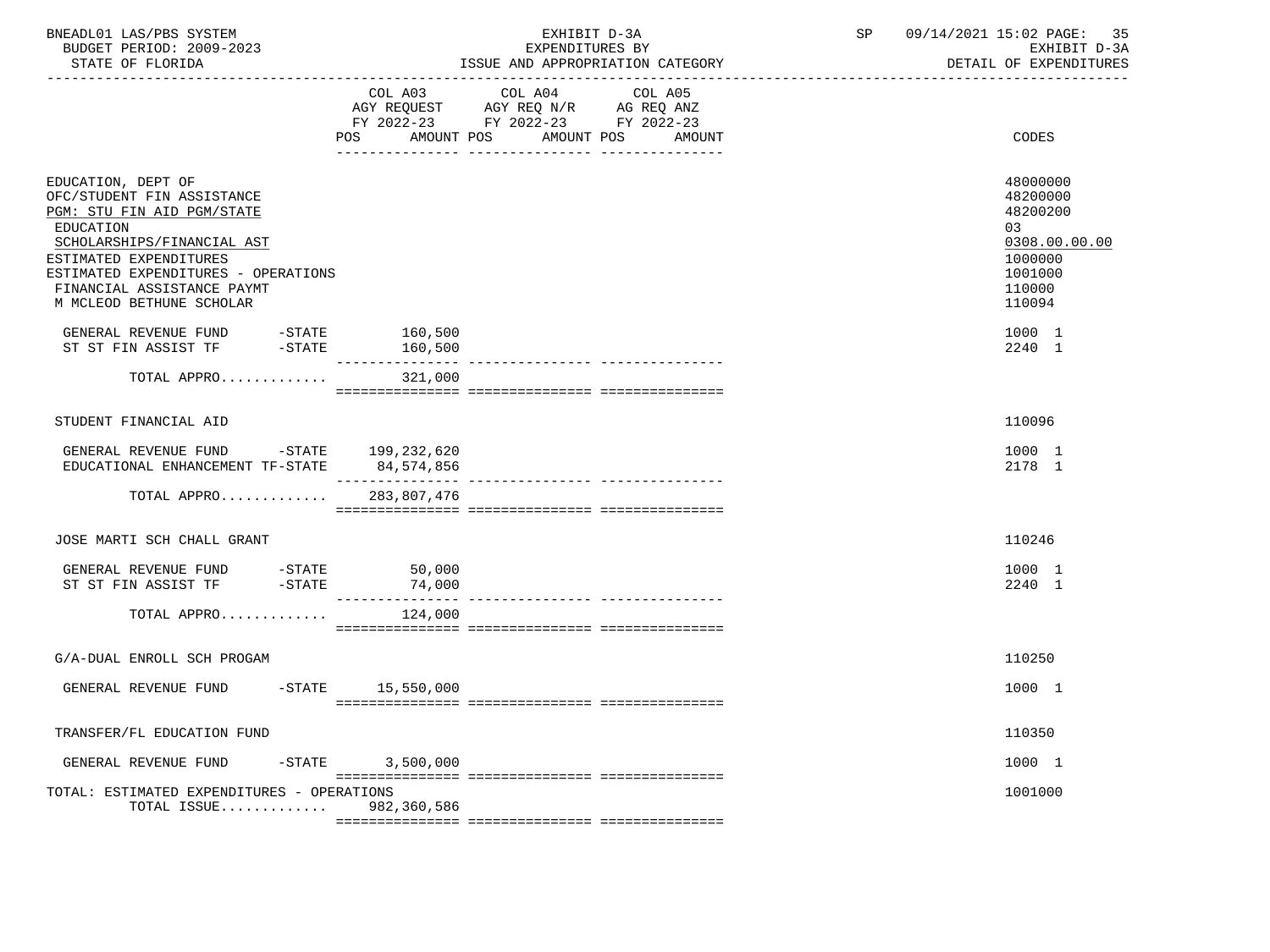| BNEADL01 LAS/PBS SYSTEM<br>BUDGET PERIOD: 2009-2023<br>STATE OF FLORIDA                                                                                                                                                                         |     | EXHIBIT D-3A<br>EXPENDITURES BY                                                                                                                                                                                                                                                                                                                                                                                                                                                    | ISSUE AND APPROPRIATION CATEGORY | SP | 09/14/2021 15:02 PAGE:<br>36<br>EXHIBIT D-3A<br>DETAIL OF EXPENDITURES                  |
|-------------------------------------------------------------------------------------------------------------------------------------------------------------------------------------------------------------------------------------------------|-----|------------------------------------------------------------------------------------------------------------------------------------------------------------------------------------------------------------------------------------------------------------------------------------------------------------------------------------------------------------------------------------------------------------------------------------------------------------------------------------|----------------------------------|----|-----------------------------------------------------------------------------------------|
|                                                                                                                                                                                                                                                 | POS | $\begin{tabular}{lllllllllllll} &\multicolumn{4}{c}{\text{COL A03}} &\multicolumn{4}{c}{\text{COL A04}} &\multicolumn{4}{c}{\text{COL A05}} \\ \multicolumn{4}{c}{\text{AGY REQUEST}} &\multicolumn{4}{c}{\text{AGY REQ NN}} &\multicolumn{4}{c}{\text{AG REQ ANZ}} \\ \multicolumn{4}{c}{\text{FGY REQ ANZ}} &\multicolumn{4}{c}{\text{AG REQ ANZ}} &\multicolumn{4}{c}{\text{FGY A022--23}} &\multicolumn{4}{c}{\text{FY 2022--23}} &\multicolumn{4}{c$<br>AMOUNT POS AMOUNT POS | AMOUNT                           |    | CODES                                                                                   |
| EDUCATION, DEPT OF<br>OFC/STUDENT FIN ASSISTANCE<br>PGM: STU FIN AID PGM/STATE<br>EDUCATION<br>SCHOLARSHIPS/FINANCIAL AST<br>NONRECURRING EXPENDITURES<br>FLORIDA COLLEGE TO CONGRESS<br>OPPORTUNITY SCHOLARSHIPS<br>FINANCIAL ASSISTANCE PAYMT |     |                                                                                                                                                                                                                                                                                                                                                                                                                                                                                    |                                  |    | 48000000<br>48200000<br>48200200<br>03<br>0308.00.00.00<br>2100000<br>2103166<br>110000 |
| STUDENT FINANCIAL AID                                                                                                                                                                                                                           |     |                                                                                                                                                                                                                                                                                                                                                                                                                                                                                    |                                  |    | 110096                                                                                  |
| GENERAL REVENUE FUND -STATE 250,000-                                                                                                                                                                                                            |     |                                                                                                                                                                                                                                                                                                                                                                                                                                                                                    |                                  |    | 1000 1                                                                                  |
| VETO FLORIDA COLLEGE TO CONGRESS<br>OPPORTUNITY SCHOLARSHIPS (SENATE<br>FORM 2079) (HB 2893)<br>FINANCIAL ASSISTANCE PAYMT<br>STUDENT FINANCIAL AID<br>GENERAL REVENUE FUND -STATE 250,000                                                      |     |                                                                                                                                                                                                                                                                                                                                                                                                                                                                                    |                                  |    | 2103194<br>110000<br>110096<br>1000 1                                                   |
| WORKLOAD<br>BENACQUISTO SCHOLARSHIP PROGRAM<br>SPECIAL CATEGORIES<br>G/A-BENACQUISTO SCH PROG                                                                                                                                                   |     |                                                                                                                                                                                                                                                                                                                                                                                                                                                                                    |                                  |    | 3000000<br>3000030<br>100000<br>100474                                                  |
| GENERAL REVENUE FUND -STATE 390,461-                                                                                                                                                                                                            |     |                                                                                                                                                                                                                                                                                                                                                                                                                                                                                    |                                  |    | 1000 1                                                                                  |
|                                                                                                                                                                                                                                                 |     |                                                                                                                                                                                                                                                                                                                                                                                                                                                                                    |                                  |    |                                                                                         |
| AGENCY ISSUE NARRATIVE:<br>2022-2023 BUDGET YEAR NARRATIVE:<br>LONG RANGE PROGRAM PLAN:<br>Benacquisto Scholarship Program (ACT2036)                                                                                                            |     |                                                                                                                                                                                                                                                                                                                                                                                                                                                                                    | IT COMPONENT? NO                 |    |                                                                                         |
| DEPARTMENT OF EDUCATION GOALS (1008.31(2)(c), FS):<br>1. Highest Student Achievement<br>2. Seamless Articulation and Maximum Access<br>3. Skilled Workforce and Economic Development                                                            |     |                                                                                                                                                                                                                                                                                                                                                                                                                                                                                    |                                  |    |                                                                                         |
| A decrease of \$390,461 is requested in General Revenue funds due to a projected decrease of 15 students based on the                                                                                                                           |     |                                                                                                                                                                                                                                                                                                                                                                                                                                                                                    |                                  |    |                                                                                         |

August 10, 2021, Student Financial Aid Estimating Conference.

 This request aligns with the following strategy contained in Florida's Five Year Statewide Strategic Plan for Economic Development:

1.2 Provide a comprehensive pre-K through post-secondary education to prepare students for becoming successful workers,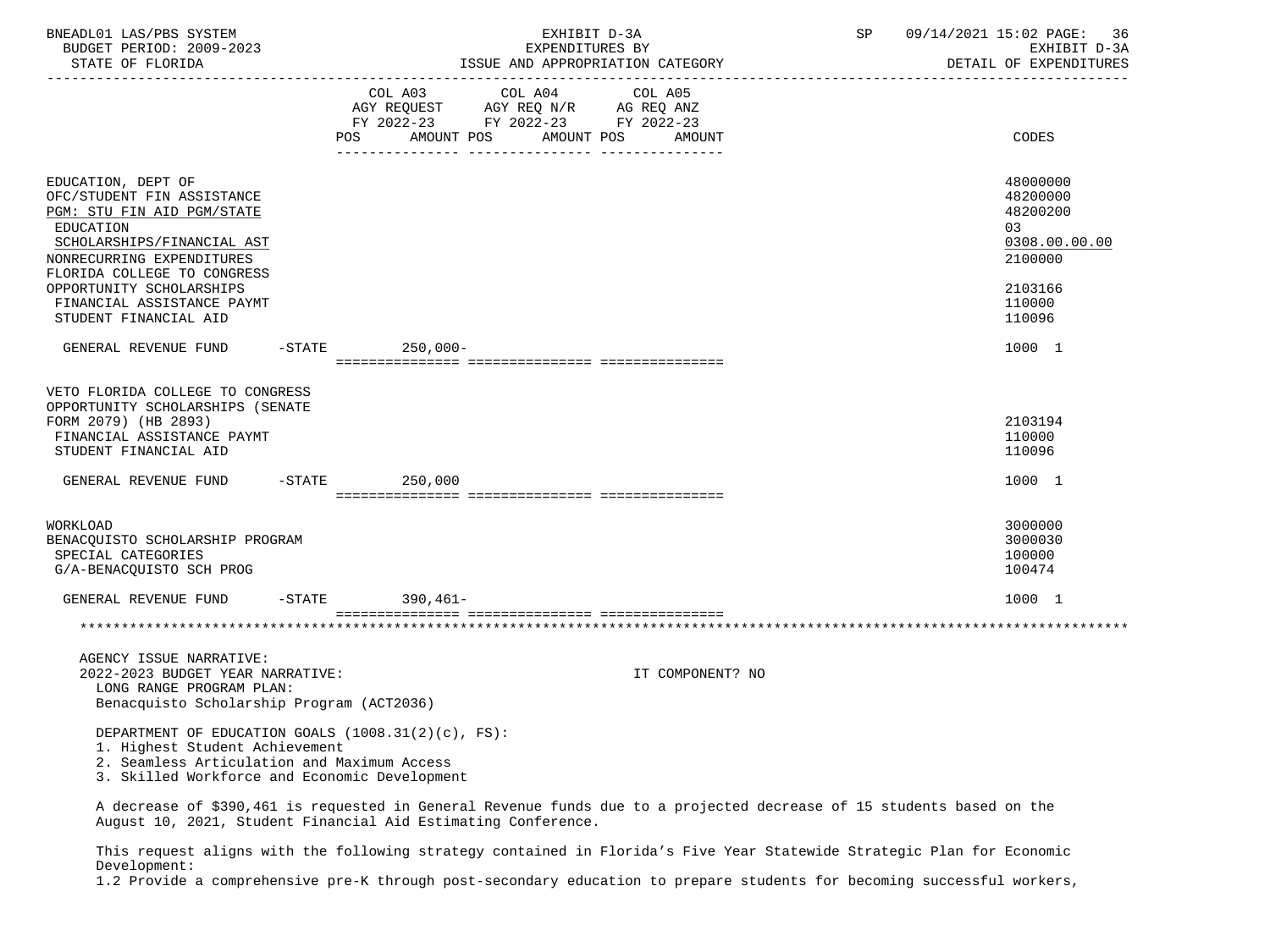| BNEADL01 LAS/PBS SYSTEM<br>BUDGET PERIOD: 2009-2023                                                                                                                                                                       |                                                               | EXPENDITURES BY | EXHIBIT D-3A     | SP | 09/14/2021 15:02 PAGE: 37<br>EXHIBIT D-3A<br>DETAIL OF EXPENDITURES |
|---------------------------------------------------------------------------------------------------------------------------------------------------------------------------------------------------------------------------|---------------------------------------------------------------|-----------------|------------------|----|---------------------------------------------------------------------|
|                                                                                                                                                                                                                           |                                                               |                 |                  |    |                                                                     |
|                                                                                                                                                                                                                           | COL A03 COL A04 COL A05<br>AGY REQUEST AGY REQ N/R AG REQ ANZ |                 |                  |    |                                                                     |
|                                                                                                                                                                                                                           | FY 2022-23 FY 2022-23 FY 2022-23                              |                 |                  |    |                                                                     |
|                                                                                                                                                                                                                           | POS AMOUNT POS AMOUNT POS AMOUNT                              |                 |                  |    | <b>CODES</b>                                                        |
| EDUCATION, DEPT OF                                                                                                                                                                                                        |                                                               |                 |                  |    | 48000000                                                            |
| OFC/STUDENT FIN ASSISTANCE                                                                                                                                                                                                |                                                               |                 |                  |    | 48200000                                                            |
| PGM: STU FIN AID PGM/STATE                                                                                                                                                                                                |                                                               |                 |                  |    | 48200200                                                            |
| EDUCATION                                                                                                                                                                                                                 |                                                               |                 |                  |    | 03                                                                  |
| SCHOLARSHIPS/FINANCIAL AST                                                                                                                                                                                                |                                                               |                 |                  |    | 0308.00.00.00                                                       |
| WORKLOAD                                                                                                                                                                                                                  |                                                               |                 |                  |    | 3000000                                                             |
| BENACOUISTO SCHOLARSHIP PROGRAM                                                                                                                                                                                           |                                                               |                 |                  |    | 3000030                                                             |
| entrepreneurs and leaders.                                                                                                                                                                                                |                                                               |                 |                  |    |                                                                     |
| FLORIDA'S BRIGHT FUTURES                                                                                                                                                                                                  |                                                               |                 |                  |    |                                                                     |
| SCHOLARSHIP PROGRAM                                                                                                                                                                                                       |                                                               |                 |                  |    | 3000050                                                             |
| SPECIAL CATEGORIES                                                                                                                                                                                                        |                                                               |                 |                  |    | 100000                                                              |
| G/A-FL BRIGHT FUTURES/PROG                                                                                                                                                                                                |                                                               |                 |                  |    | 100373                                                              |
| EDUCATIONAL ENHANCEMENT TF-STATE 21, 223, 804-                                                                                                                                                                            |                                                               |                 |                  |    | 2178 1                                                              |
|                                                                                                                                                                                                                           |                                                               |                 |                  |    |                                                                     |
| AGENCY ISSUE NARRATIVE:                                                                                                                                                                                                   |                                                               |                 |                  |    |                                                                     |
| 2022-2023 BUDGET YEAR NARRATIVE:                                                                                                                                                                                          |                                                               |                 | IT COMPONENT? NO |    |                                                                     |
| LONG RANGE PROGRAM PLAN:                                                                                                                                                                                                  |                                                               |                 |                  |    |                                                                     |
| Florida Bright Futures Scholarship (ACT 2014)                                                                                                                                                                             |                                                               |                 |                  |    |                                                                     |
| DEPARTMENT OF EDUCATION GOALS $(1008.31(2)(c), FS)$ :<br>3. Skilled Workforce and Economic Development                                                                                                                    |                                                               |                 |                  |    |                                                                     |
| A decrease of \$21,223,804 is requested in recurring Educational Enhancement Trust Fund funds due to a projected decrease<br>of 2,193 students based on the August 10, 2021, Student Financial Aid Estimating Conference. |                                                               |                 |                  |    |                                                                     |
| This request aligns with the following strategy contained in Florida's Five Year Statewide Strategic Plan for Economic<br>Development:                                                                                    |                                                               |                 |                  |    |                                                                     |
| 1.2 Provide a comprehensive pre-K through post-secondary education to prepare students for becoming successful<br>workers, entrepreneurs and leaders.                                                                     |                                                               |                 |                  |    |                                                                     |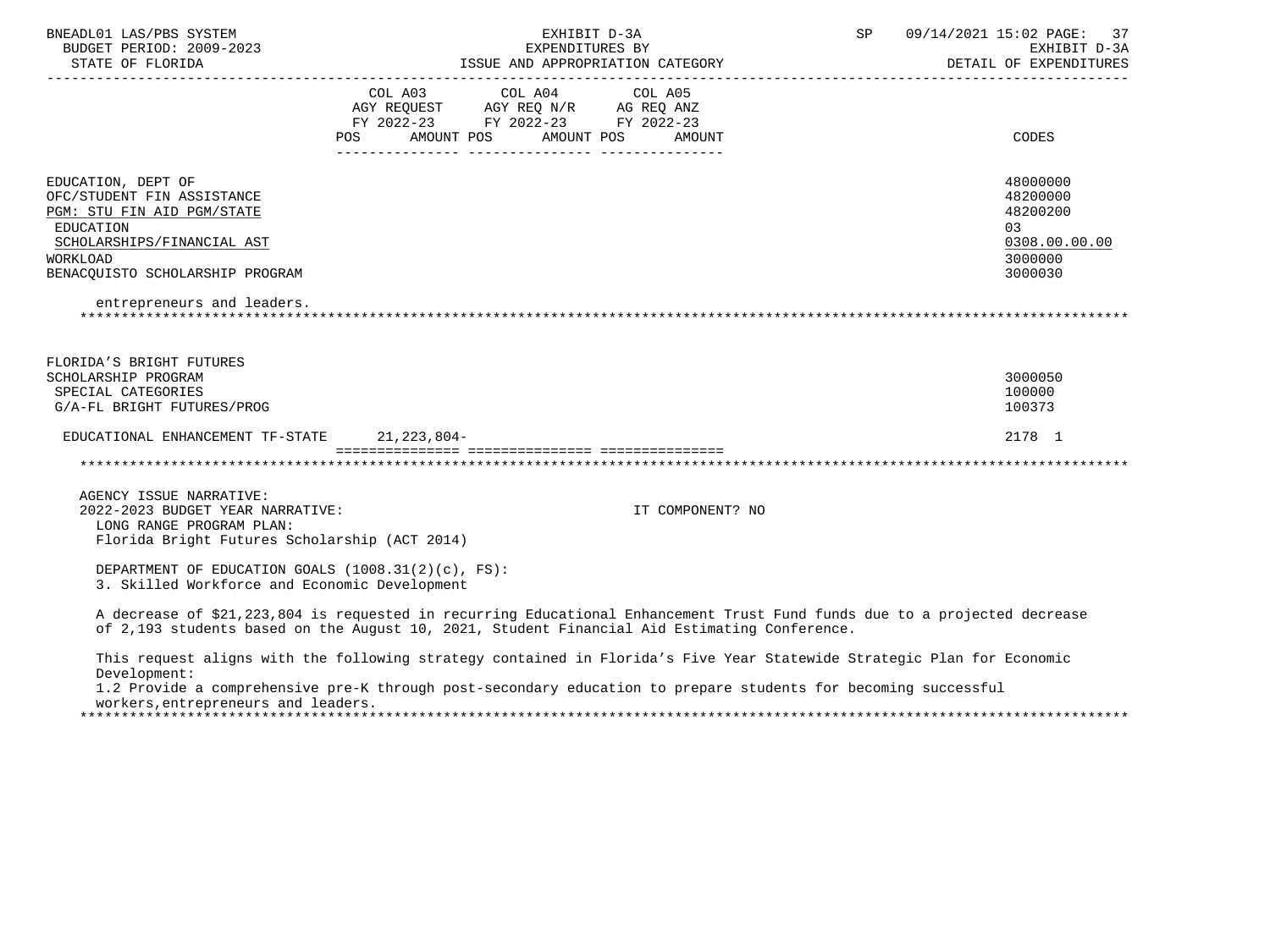| BNEADL01 LAS/PBS SYSTEM<br>BUDGET PERIOD: 2009-2023                                                                                                                                                                                                                             | EXHIBIT D-3A<br>EXPENDITURES BY                                                                                                                                                                                                                                                                                                                                                  | SP               | 09/14/2021 15:02 PAGE: 38<br>EXHIBIT D-3A<br>DETAIL OF EXPENDITURES                               |
|---------------------------------------------------------------------------------------------------------------------------------------------------------------------------------------------------------------------------------------------------------------------------------|----------------------------------------------------------------------------------------------------------------------------------------------------------------------------------------------------------------------------------------------------------------------------------------------------------------------------------------------------------------------------------|------------------|---------------------------------------------------------------------------------------------------|
|                                                                                                                                                                                                                                                                                 | FY 2022-23 FY 2022-23 FY 2022-23<br>AMOUNT POS AMOUNT POS<br>POS                                                                                                                                                                                                                                                                                                                 | AMOUNT           | CODES                                                                                             |
| EDUCATION, DEPT OF<br>OFC/STUDENT FIN ASSISTANCE<br>PGM: STU FIN AID PGM/STATE<br>EDUCATION<br>SCHOLARSHIPS/FINANCIAL AST<br>WORKLOAD<br>STUDENT FINANCIAL AID<br>FINANCIAL ASSISTANCE PAYMT<br>STUDENT FINANCIAL AID                                                           |                                                                                                                                                                                                                                                                                                                                                                                  |                  | 48000000<br>48200000<br>48200200<br>03<br>0308.00.00.00<br>3000000<br>3000060<br>110000<br>110096 |
| GENERAL REVENUE FUND                                                                                                                                                                                                                                                            | -STATE 1,197,380                                                                                                                                                                                                                                                                                                                                                                 |                  | 1000 1                                                                                            |
|                                                                                                                                                                                                                                                                                 |                                                                                                                                                                                                                                                                                                                                                                                  |                  |                                                                                                   |
| AGENCY ISSUE NARRATIVE:<br>2022-2023 BUDGET YEAR NARRATIVE:<br>LONG RANGE PROGRAM PLAN:<br>Florida Work Experience Program (ACT2020)<br>Postsecondary Student Assistance Grant (ACT2038)<br>Private Student Assistance Grant (ACT2042)<br>Rosewood Family Scholarship (ACT2046) | Children and Spouses of Deceased/Disabled Veterans (ACT2006)<br>Florida Student Assistance Grants for Public Full and Part-Time Students (ACT2044)<br>Honorably Discharged Graduate Assistance Program (ACT2050)<br>Florida Public Postsecondary Career Education Grant (ACT2064)                                                                                                | IT COMPONENT? NO |                                                                                                   |
| DEPARTMENT OF EDUCATION GOALS (1008.31(2)(c), FS):<br>2. Seamless Articulation and Maximum Access                                                                                                                                                                               |                                                                                                                                                                                                                                                                                                                                                                                  |                  |                                                                                                   |
| Florida Farmworker Scholarships                                                                                                                                                                                                                                                 | An increase of \$1,197,380 in recurring General Revenue is based on the State Financial Estimating Conference as of August<br>10,2021 to account for growth in Florida Student Assistance Grant - Public Full & Part - Time, Florida Student Assistance<br>Grant - Private, Florida Student Assistance Grant - Postsecondary, Children/Spouses of Deceased/Disabled Veterans and |                  |                                                                                                   |
| Development:                                                                                                                                                                                                                                                                    | This request aligns with the following strategy contained in Florida's Five Year Statewide Strategic Plan for Economic                                                                                                                                                                                                                                                           |                  |                                                                                                   |

 1.2 Provide a comprehensive pre-K through post-secondary education to prepare students for becoming successful workers, entrepreneurs and leaders.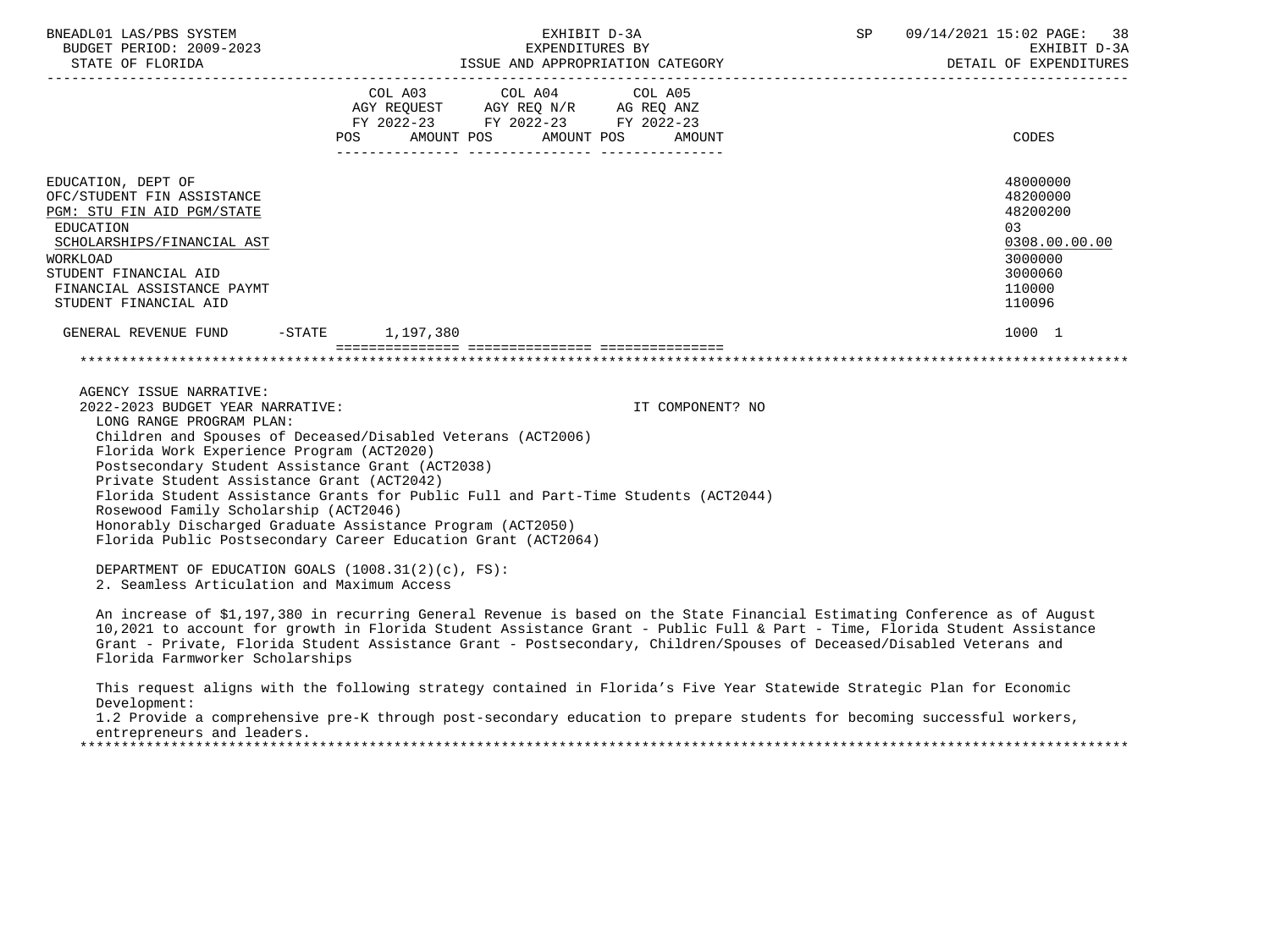| BNEADL01 LAS/PBS SYSTEM<br>BUDGET PERIOD: 2009-2023<br>STATE OF FLORIDA                                                                                                      | EXHIBIT D-3A<br>EXPENDITURES BY<br>ISSUE AND APPROPRIATION CATEGORY                                                                                                                                                                                  | 09/14/2021 15:02 PAGE: 39<br>SP<br>EXHIBIT D-3A<br>DETAIL OF EXPENDITURES |
|------------------------------------------------------------------------------------------------------------------------------------------------------------------------------|------------------------------------------------------------------------------------------------------------------------------------------------------------------------------------------------------------------------------------------------------|---------------------------------------------------------------------------|
|                                                                                                                                                                              | COL A03<br>COL A04<br>COL A05<br>AGY REQUEST AGY REQ N/R AG REQ ANZ<br>FY 2022-23 FY 2022-23 FY 2022-23<br>POS AMOUNT POS AMOUNT POS<br>AMOUNT                                                                                                       | <b>CODES</b>                                                              |
| EDUCATION, DEPT OF<br>OFC/STUDENT FIN ASSISTANCE<br>PGM: STU FIN AID PGM/STATE<br><b>EDUCATION</b><br>SCHOLARSHIPS/FINANCIAL AST<br>WORKLOAD<br>MINORITY TEACHER SCHOLARSHIP |                                                                                                                                                                                                                                                      | 48000000<br>48200000<br>48200200<br>03<br>0308.00.00.00<br>3000000        |
| PROGRAM INCREASE<br>SPECIAL CATEGORIES<br>G/A-MINORITY TCHR SCHLRSHP                                                                                                         |                                                                                                                                                                                                                                                      | 3000070<br>100000<br>102598                                               |
| GENERAL REVENUE FUND                                                                                                                                                         | $-STATE$ 582, 202                                                                                                                                                                                                                                    | 1000 1                                                                    |
|                                                                                                                                                                              |                                                                                                                                                                                                                                                      |                                                                           |
| AGENCY ISSUE NARRATIVE:<br>2022-2023 BUDGET YEAR NARRATIVE:<br>LONG RANGE PLAN:<br>MINORITY TEACHER SCHOLARSHIPS (ACT2028)                                                   | IT COMPONENT? NO                                                                                                                                                                                                                                     |                                                                           |
| DEPARTMENT OF EDUCATION GOALS $(1008.31(2)(c), FS)$ :<br>2. Seamless Articulation and Maximum Access                                                                         |                                                                                                                                                                                                                                                      |                                                                           |
| need in this program.                                                                                                                                                        | An increase of \$582,202 is requested in recurring General Revenue funds due to the addition of 4 institutions from state<br>approved participants. This coupled with increased demand across the other 37 existing institutions has shown increased |                                                                           |
| Development:                                                                                                                                                                 | This request aligns with the following strategy contained in Florida's Five Year Statewide Strategic Plan for Economic                                                                                                                               |                                                                           |
| entrepreneurs and leaders                                                                                                                                                    | 1.2 Provide a comprehensive pre-K through post-secondary education to prepare students for becoming successful workers,                                                                                                                              |                                                                           |
| TOTAL: SCHOLARSHIPS/FINANCIAL AST                                                                                                                                            |                                                                                                                                                                                                                                                      | 0308.00.00.00                                                             |
| BY FUND TYPE<br>GENERAL REVENUE FUND<br>TRUST FUNDS                                                                                                                          | 274,445,985<br>688,079,918                                                                                                                                                                                                                           | 1000<br>2000                                                              |
| TOTAL PROG COMP 962,525,903                                                                                                                                                  |                                                                                                                                                                                                                                                      |                                                                           |
|                                                                                                                                                                              |                                                                                                                                                                                                                                                      |                                                                           |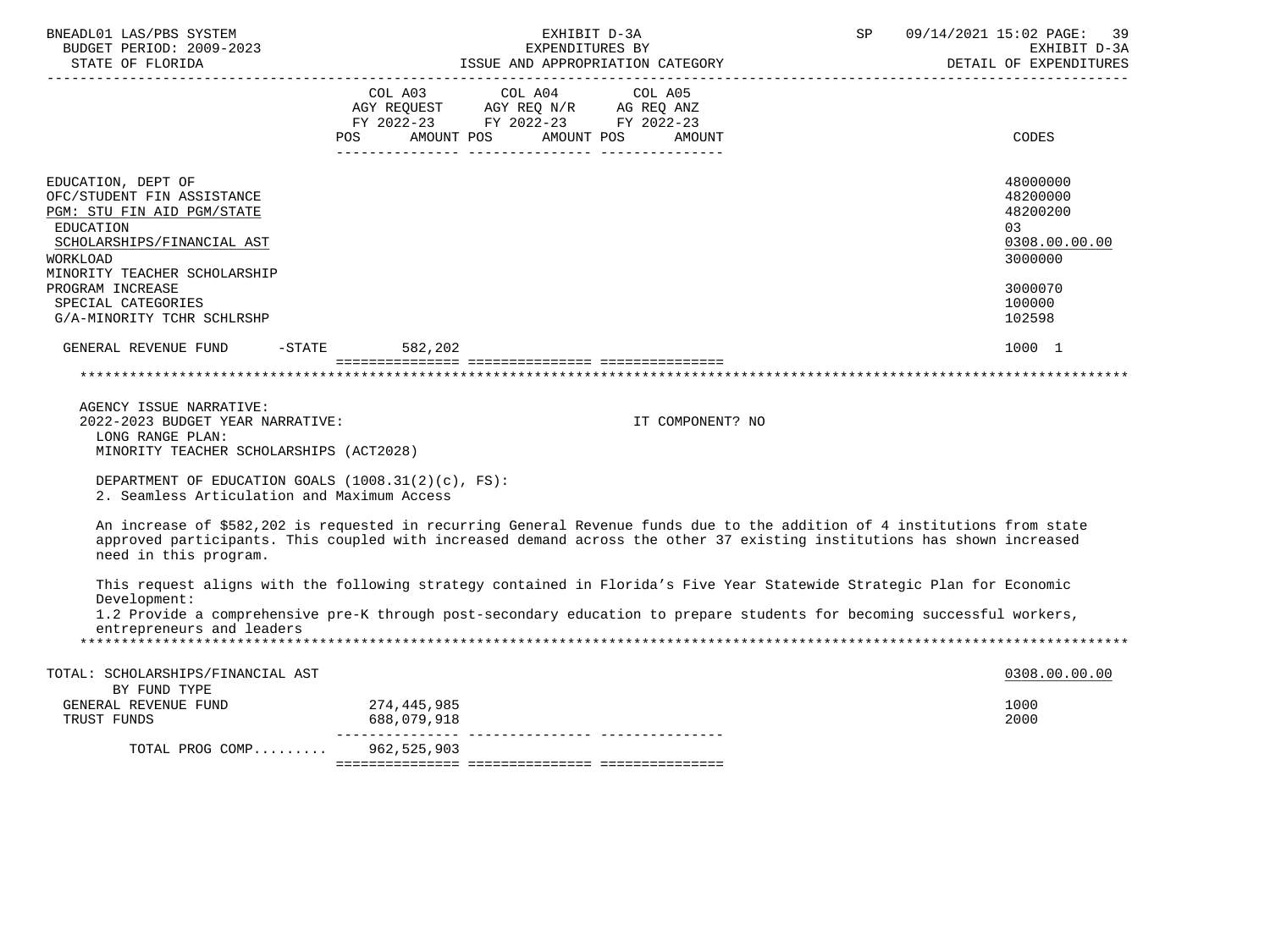| BNEADL01 LAS/PBS SYSTEM  | EXHIBIT D-3A                     | 09/14/2021 15:02 PAGE: 40 |
|--------------------------|----------------------------------|---------------------------|
| BUDGET PERIOD: 2009-2023 | EXPENDITURES BY                  | EXHIBIT D-3A              |
| STATE OF FLORIDA         | ISSUE AND APPROPRIATION CATEGORY | DETAIL OF EXPENDITURES    |

|                                                                                                                                                                                                                                                 |                         | COL A03 COL A04 COL A05<br>AGY REQUEST AGY REQ N/R AG REQ ANZ<br>FY 2022-23 FY 2022-23 FY 2022-23<br>POS AMOUNT POS AMOUNT POS AMOUNT | CODES                                                                                             |
|-------------------------------------------------------------------------------------------------------------------------------------------------------------------------------------------------------------------------------------------------|-------------------------|---------------------------------------------------------------------------------------------------------------------------------------|---------------------------------------------------------------------------------------------------|
| EDUCATION, DEPT OF<br>OFC/STUDENT FIN ASSISTANCE<br>PGM: STU FIN AID PGM/FED<br>EDUCATION<br>SCHOLARSHIPS/FINANCIAL AST<br>ESTIMATED EXPENDITURES<br>ESTIMATED EXPENDITURES - OPERATIONS<br>FINANCIAL ASSISTANCE PAYMT<br>STUDENT FINANCIAL AID |                         |                                                                                                                                       | 48000000<br>48200000<br>48200300<br>03<br>0308.00.00.00<br>1000000<br>1001000<br>110000<br>110096 |
| FEDERAL GRANTS TRUST FUND -FEDERL 100,000                                                                                                                                                                                                       |                         | _____________________________________                                                                                                 | 2261 3                                                                                            |
| TRANSFER/DEFAULT FEES                                                                                                                                                                                                                           |                         |                                                                                                                                       | 110097                                                                                            |
| STUDENT LOAN OPERATING TF -FEDERL                                                                                                                                                                                                               | 5,000                   |                                                                                                                                       | 2397 3                                                                                            |
| TOTAL: ESTIMATED EXPENDITURES - OPERATIONS<br>$\texttt{TOTAL}$ ISSUE 105,000                                                                                                                                                                    |                         | ____________________________________                                                                                                  | 1001000                                                                                           |
| TOTAL: SCHOLARSHIPS/FINANCIAL AST                                                                                                                                                                                                               | eccessessesses essesse; |                                                                                                                                       | 0308.00.00.00                                                                                     |
| BY FUND TYPE<br>TRUST FUNDS                                                                                                                                                                                                                     | 105,000                 |                                                                                                                                       | 2000                                                                                              |
|                                                                                                                                                                                                                                                 |                         |                                                                                                                                       |                                                                                                   |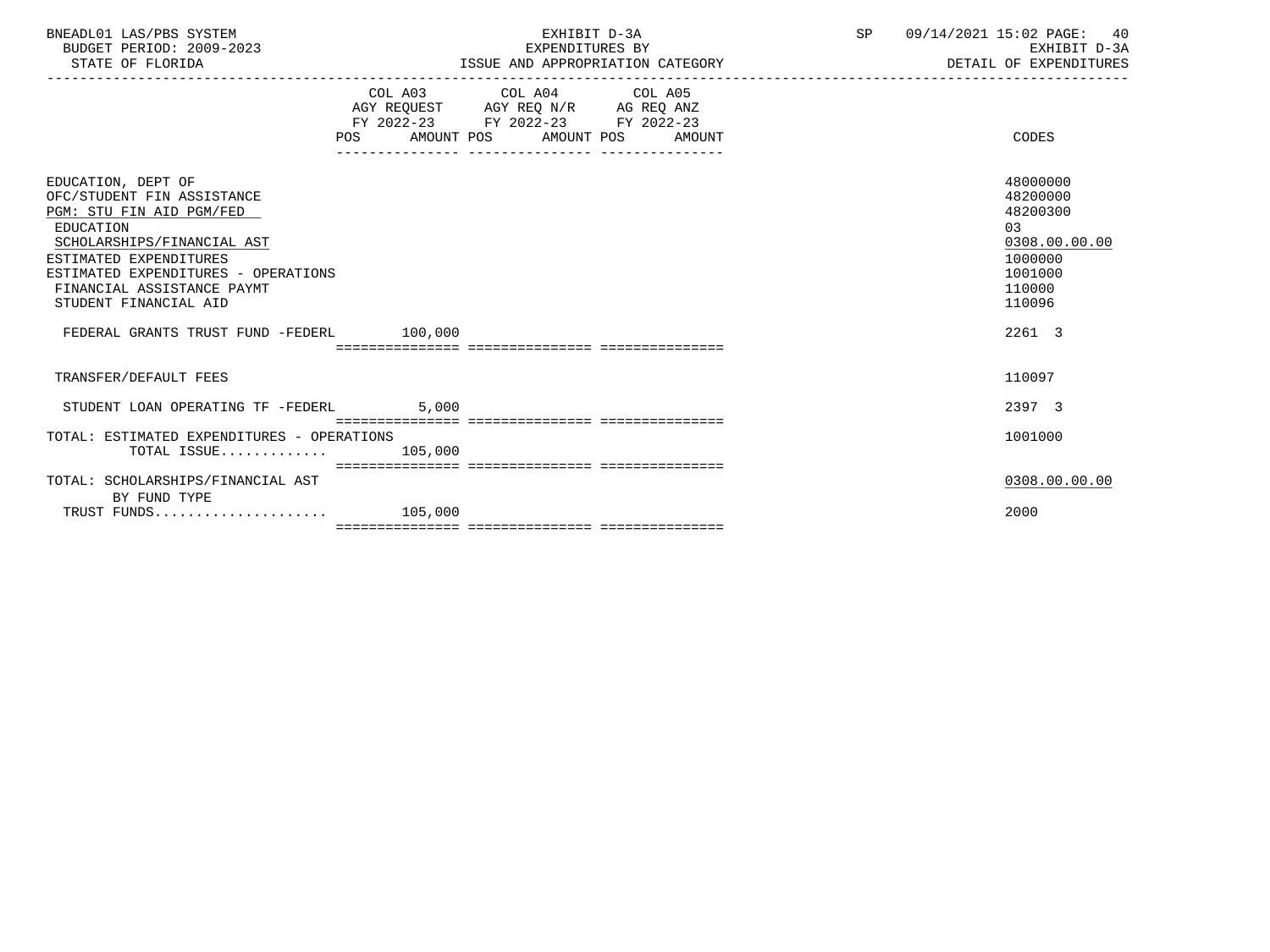| BNEADL01 LAS/PBS SYSTEM<br>BUDGET PERIOD: 2009-2023<br>STATE OF FLORIDA                                                                                                                                                  |                                      | EXHIBIT D-3A<br>EXPENDITURES BY                                                                                               | ISSUE AND APPROPRIATION CATEGORY | SP | 09/14/2021 15:02 PAGE: 41<br>EXHIBIT D-3A<br>DETAIL OF EXPENDITURES                     |
|--------------------------------------------------------------------------------------------------------------------------------------------------------------------------------------------------------------------------|--------------------------------------|-------------------------------------------------------------------------------------------------------------------------------|----------------------------------|----|-----------------------------------------------------------------------------------------|
|                                                                                                                                                                                                                          |                                      | COL A03 COL A04<br>AGY REQUEST AGY REQ N/R AG REQ ANZ<br>FY 2022-23 FY 2022-23 FY 2022-23<br>POS AMOUNT POS AMOUNT POS AMOUNT | COL A05                          |    | <b>CODES</b>                                                                            |
| EDUCATION, DEPT OF<br>EARLY LEARNING<br>PGM: EARLY LEARNING SVCS<br>HEALTH AND HUMAN SERVICES<br>EARLY LEARNING<br>ESTIMATED EXPENDITURES<br>ESTIMATED EXPENDITURES - OPERATIONS<br>SALARY RATE<br>SALARY RATE 5,909,878 |                                      |                                                                                                                               |                                  |    | 48000000<br>48220000<br>48220400<br>13<br>1307.00.00.00<br>1000000<br>1001000<br>000000 |
| SALARIES AND BENEFITS                                                                                                                                                                                                    |                                      |                                                                                                                               |                                  |    | 010000                                                                                  |
| GENERAL REVENUE FUND                                                                                                                                                                                                     | -STATE 3,268,560<br>-MATCH 1,377,708 |                                                                                                                               |                                  |    | 1000 1<br>1000 2                                                                        |
| TOTAL GENERAL REVENUE FUND                                                                                                                                                                                               | 4,646,268                            |                                                                                                                               |                                  |    | 1000                                                                                    |
| CHILD CARE/DEV BLK GRNT TF-FEDERL 3,819,509                                                                                                                                                                              |                                      |                                                                                                                               |                                  |    | 2098 3                                                                                  |
| TOTAL POSITIONS 98.00<br>TOTAL APPRO 8,465,777                                                                                                                                                                           |                                      |                                                                                                                               |                                  |    |                                                                                         |
| OTHER PERSONAL SERVICES                                                                                                                                                                                                  |                                      |                                                                                                                               |                                  |    | 030000                                                                                  |
| GENERAL REVENUE FUND<br>-MATCH                                                                                                                                                                                           | -STATE 109,922<br>2,078              |                                                                                                                               |                                  |    | 1000 1<br>1000 2                                                                        |
| TOTAL GENERAL REVENUE FUND                                                                                                                                                                                               | 112,000                              |                                                                                                                               |                                  |    | 1000                                                                                    |
| CHILD CARE/DEV BLK GRNT TF-FEDERL 205,414                                                                                                                                                                                |                                      |                                                                                                                               |                                  |    | 2098 3                                                                                  |
| TOTAL APPRO                                                                                                                                                                                                              | 317,414                              |                                                                                                                               |                                  |    |                                                                                         |
| <b>EXPENSES</b>                                                                                                                                                                                                          |                                      |                                                                                                                               |                                  |    | 040000                                                                                  |
| GENERAL REVENUE FUND<br>$-$ STATE<br>$-MATCH$                                                                                                                                                                            | 420,319<br>35,426                    |                                                                                                                               |                                  |    | 1000 1<br>1000 2                                                                        |
| TOTAL GENERAL REVENUE FUND                                                                                                                                                                                               | $- - - -$<br>------------<br>455,745 |                                                                                                                               |                                  |    | 1000                                                                                    |
| CHILD CARE/DEV BLK GRNT TF-FEDERL                                                                                                                                                                                        | 658,048                              |                                                                                                                               |                                  |    | 2098 3                                                                                  |
| $-FEDERL$<br>WELFARE TRANSITION TF                                                                                                                                                                                       | 265,163                              |                                                                                                                               |                                  |    | 2401 3                                                                                  |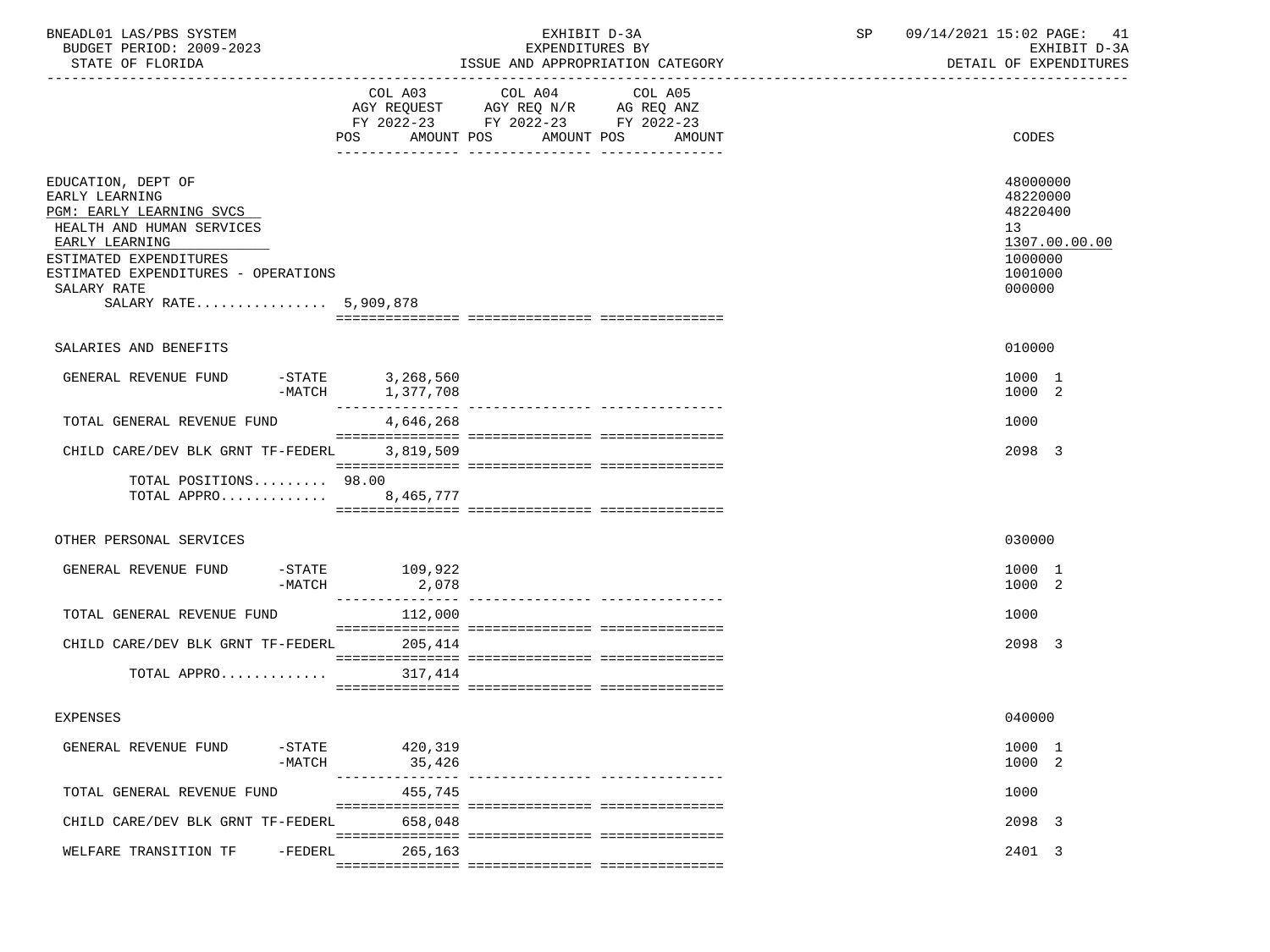| BNEADL01 LAS/PBS SYSTEM<br>BUDGET PERIOD: 2009-2023<br>STATE OF FLORIDA                                                                                                                                                        |                                    | EXHIBIT D-3A<br>EXPENDITURES BY<br>ISSUE AND APPROPRIATION CATEGORY                                               | $\operatorname{SP}$ | 09/14/2021 15:02 PAGE:<br>42<br>EXHIBIT D-3A<br>DETAIL OF EXPENDITURES                  |
|--------------------------------------------------------------------------------------------------------------------------------------------------------------------------------------------------------------------------------|------------------------------------|-------------------------------------------------------------------------------------------------------------------|---------------------|-----------------------------------------------------------------------------------------|
|                                                                                                                                                                                                                                | COL A03<br>AMOUNT POS<br>POS       | COL A04<br>COL A05<br>AGY REQUEST AGY REQ N/R AG REQ ANZ<br>FY 2022-23 FY 2022-23 FY 2022-23<br>AMOUNT POS AMOUNT |                     | <b>CODES</b>                                                                            |
| EDUCATION, DEPT OF<br>EARLY LEARNING<br>PGM: EARLY LEARNING SVCS<br>HEALTH AND HUMAN SERVICES<br>EARLY LEARNING<br>ESTIMATED EXPENDITURES<br>ESTIMATED EXPENDITURES - OPERATIONS<br><b>EXPENSES</b><br>TOTAL APPRO $1,378,956$ |                                    |                                                                                                                   |                     | 48000000<br>48220000<br>48220400<br>13<br>1307.00.00.00<br>1000000<br>1001000<br>040000 |
| OPERATING CAPITAL OUTLAY                                                                                                                                                                                                       |                                    |                                                                                                                   |                     | 060000                                                                                  |
| GENERAL REVENUE FUND -STATE<br>CHILD CARE/DEV BLK GRNT TF-FEDERL                                                                                                                                                               | 5,000<br>15,000<br>_______________ |                                                                                                                   |                     | 1000 1<br>2098 3                                                                        |
| TOTAL APPRO                                                                                                                                                                                                                    | 20,000                             | --------------- ---------------                                                                                   |                     |                                                                                         |
| LUMP SUM<br>FED CRRSA LUMP SUM                                                                                                                                                                                                 |                                    |                                                                                                                   |                     | 090000<br>090045                                                                        |
| CHILD CARE/DEV BLK GRNT TF-FEDERL 348,285,903                                                                                                                                                                                  |                                    |                                                                                                                   |                     | 2098 3                                                                                  |
| SPECIAL CATEGORIES<br>G/A - EARLY INSTRUCT BONUS                                                                                                                                                                               |                                    |                                                                                                                   |                     | 100000<br>100335                                                                        |
| CHILD CARE/DEV BLK GRNT TF-FEDERL                                                                                                                                                                                              | 166,238,432                        |                                                                                                                   |                     | 2098 3                                                                                  |
| G/A-CONTRACTED SERVICES                                                                                                                                                                                                        |                                    |                                                                                                                   |                     | 100778                                                                                  |
| GENERAL REVENUE FUND<br>-MATCH                                                                                                                                                                                                 | $-$ STATE 701,728<br>448,483       |                                                                                                                   |                     | 1000 1<br>1000 2                                                                        |
| TOTAL GENERAL REVENUE FUND                                                                                                                                                                                                     | 1,150,211                          |                                                                                                                   |                     | 1000                                                                                    |
| CHILD CARE/DEV BLK GRNT TF-FEDERL                                                                                                                                                                                              | 3,441,945                          |                                                                                                                   |                     | 2098 3                                                                                  |
| FEDERAL GRANTS TRUST FUND -FEDERL                                                                                                                                                                                              | 15,225,000                         |                                                                                                                   |                     | 2261 3                                                                                  |
| TOTAL APPRO 19,817,156                                                                                                                                                                                                         |                                    |                                                                                                                   |                     |                                                                                         |
|                                                                                                                                                                                                                                |                                    |                                                                                                                   |                     |                                                                                         |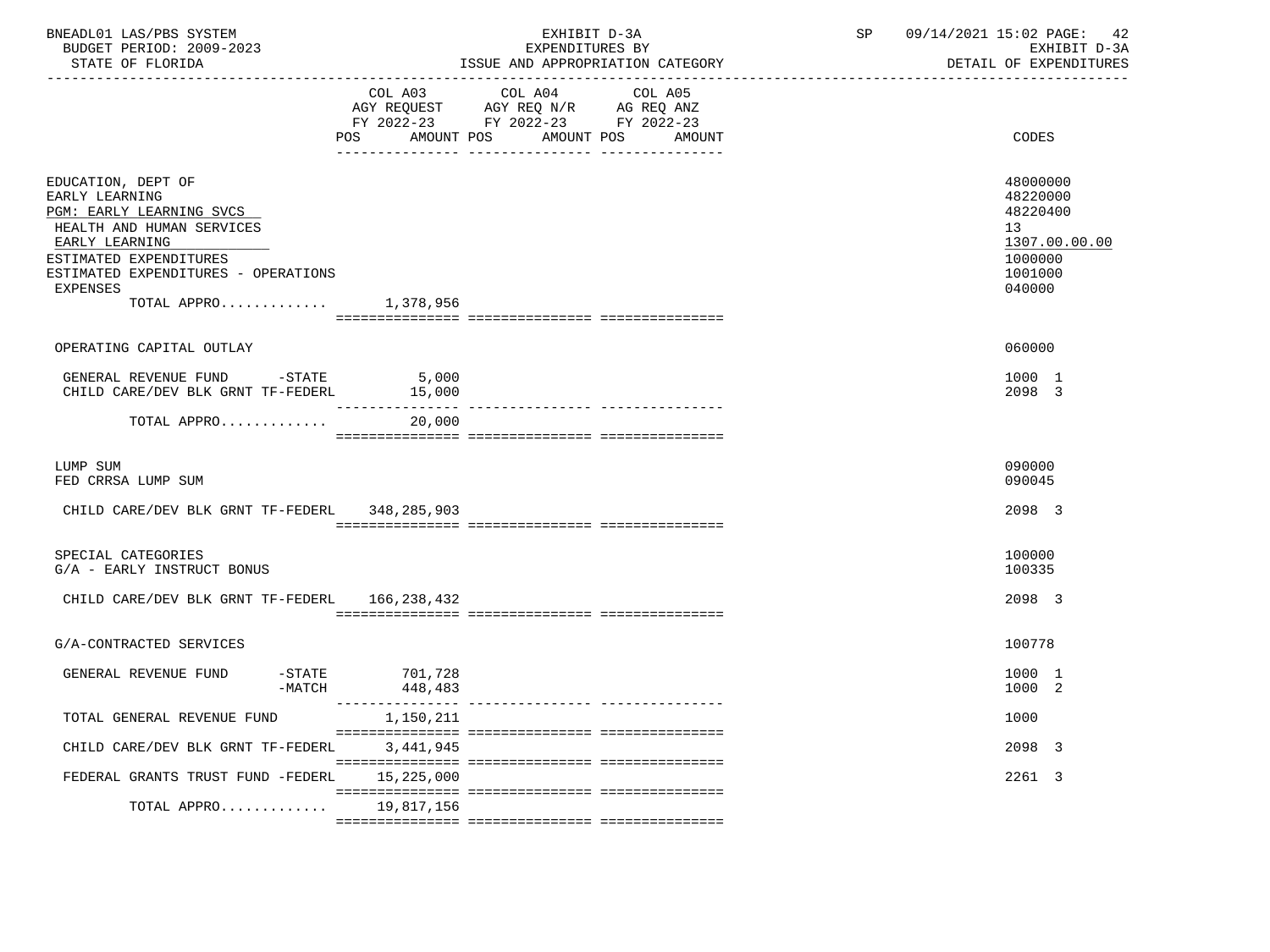| BNEADL01 LAS/PBS SYSTEM |                  |                          |  | EXHIBIT D-3A                     |  |
|-------------------------|------------------|--------------------------|--|----------------------------------|--|
|                         |                  | BUDGET PERIOD: 2009-2023 |  | EXPENDITURES BY                  |  |
|                         | STATE OF FLORIDA |                          |  | ISSUE AND APPROPRIATION CATEGORY |  |

BUDGET PERIOD: 2009-2023 EXPENDITURES BY EXHIBIT D-3A

|                                                                                                                                                                                                                                    |                                           | COL A03 COL A04 COL A05<br>AGY REQUEST AGY REQ N/R AG REQ ANZ<br>FY 2022-23 FY 2022-23 FY 2022-23 |                                                                                                   |
|------------------------------------------------------------------------------------------------------------------------------------------------------------------------------------------------------------------------------------|-------------------------------------------|---------------------------------------------------------------------------------------------------|---------------------------------------------------------------------------------------------------|
|                                                                                                                                                                                                                                    |                                           | POS AMOUNT POS AMOUNT POS<br>AMOUNT<br>__ ________________ ________________                       | CODES                                                                                             |
| EDUCATION, DEPT OF<br>EARLY LEARNING<br>PGM: EARLY LEARNING SVCS<br>HEALTH AND HUMAN SERVICES<br>EARLY LEARNING<br>ESTIMATED EXPENDITURES<br>ESTIMATED EXPENDITURES - OPERATIONS<br>SPECIAL CATEGORIES<br>G/A-PRTNSHIP/SCHOOL READ |                                           |                                                                                                   | 48000000<br>48220000<br>48220400<br>13<br>1307.00.00.00<br>1000000<br>1001000<br>100000<br>103113 |
| GENERAL REVENUE FUND                                                                                                                                                                                                               | -STATE 2,523,957                          |                                                                                                   | 1000 1                                                                                            |
| CHILD CARE/DEV BLK GRNT TF-FEDERL                                                                                                                                                                                                  | 16,500,000                                |                                                                                                   | 2098 3                                                                                            |
| $-STATE$<br>WELFARE TRANSITION TF<br>-FEDERL                                                                                                                                                                                       | 2,500,000<br>1,400,000<br>--------------- | ---------------- ----------------                                                                 | 2401 1<br>2401 3                                                                                  |
| TOTAL WELFARE TRANSITION TF                                                                                                                                                                                                        | 3,900,000                                 |                                                                                                   | 2401                                                                                              |
| TOTAL APPRO                                                                                                                                                                                                                        | 22,923,957                                |                                                                                                   |                                                                                                   |
| G/A - SCHOOL READINESS                                                                                                                                                                                                             |                                           |                                                                                                   | 103114                                                                                            |
| GENERAL REVENUE FUND<br>-MATCH                                                                                                                                                                                                     | -STATE 5,170,542<br>139,384,793           |                                                                                                   | 1000 1<br>1000 2                                                                                  |
| TOTAL GENERAL REVENUE FUND                                                                                                                                                                                                         | 144,555,335                               |                                                                                                   | 1000                                                                                              |
| CHILD CARE/DEV BLK GRNT TF-FEDERL                                                                                                                                                                                                  | 693,709,466                               |                                                                                                   | 2098 3                                                                                            |
| FEDERAL GRANTS TRUST FUND -FEDERL                                                                                                                                                                                                  | 500,000                                   |                                                                                                   | 2261 3                                                                                            |
| WELFARE TRANSITION TF -FEDERL                                                                                                                                                                                                      | 94,112,427                                |                                                                                                   | 2401 3                                                                                            |
| TOTAL APPRO                                                                                                                                                                                                                        | 932,877,228                               |                                                                                                   |                                                                                                   |
| G/A-ERLY LRNG STAND/ACCBTY                                                                                                                                                                                                         |                                           |                                                                                                   | 103148                                                                                            |
| GENERAL REVENUE FUND<br>$-$ STATE                                                                                                                                                                                                  | 1,629,791                                 |                                                                                                   | 1000 1                                                                                            |
| RISK MANAGEMENT INSURANCE                                                                                                                                                                                                          |                                           |                                                                                                   | 103241                                                                                            |
| GENERAL REVENUE FUND<br>$-$ STATE<br>$-MATCH$                                                                                                                                                                                      | 5,499<br>2,861                            |                                                                                                   | 1000 1<br>1000 2                                                                                  |
| TOTAL GENERAL REVENUE FUND                                                                                                                                                                                                         | 8,360                                     |                                                                                                   | 1000                                                                                              |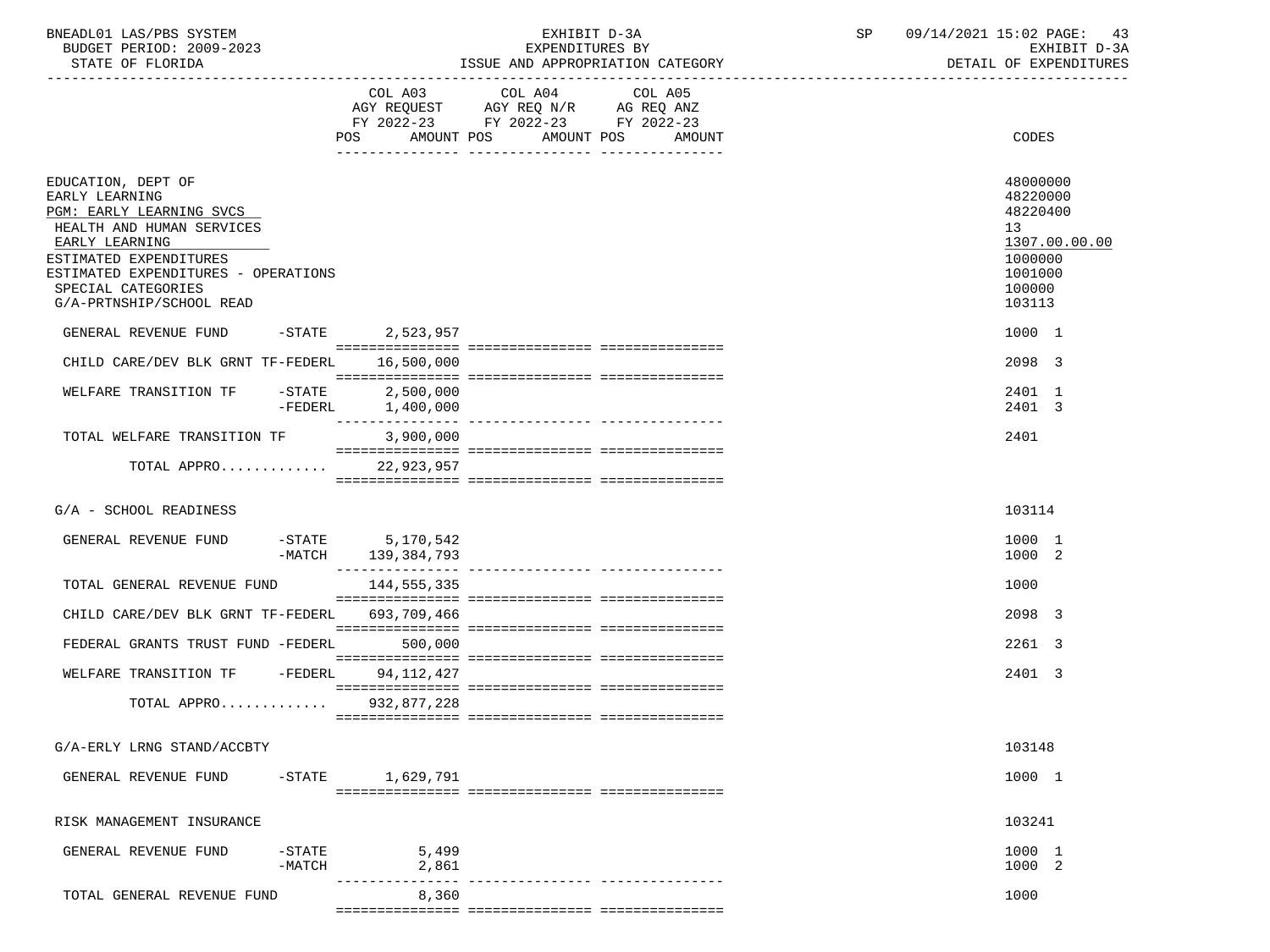| BNEADL01 LAS/PBS SYSTEM<br>BUDGET PERIOD: 2009-2023<br>STATE OF FLORIDA                                                                                                                                                                                                         | EXHIBIT D-3A<br>EXPENDITURES BY<br>ISSUE AND APPROPRIATION CATEGORY                                                                            | SP 09/14/2021 15:02 PAGE: 44<br>EXHIBIT D-3A<br>DETAIL OF EXPENDITURES                                      |
|---------------------------------------------------------------------------------------------------------------------------------------------------------------------------------------------------------------------------------------------------------------------------------|------------------------------------------------------------------------------------------------------------------------------------------------|-------------------------------------------------------------------------------------------------------------|
|                                                                                                                                                                                                                                                                                 | COL A03 COL A04 COL A05<br>AGY REQUEST AGY REQ N/R AG REQ ANZ<br>FY 2022-23 FY 2022-23 FY 2022-23<br>AMOUNT POS<br>AMOUNT POS<br>POS<br>AMOUNT | CODES                                                                                                       |
| EDUCATION, DEPT OF<br>EARLY LEARNING<br>PGM: EARLY LEARNING SVCS<br>HEALTH AND HUMAN SERVICES<br>EARLY LEARNING<br>ESTIMATED EXPENDITURES<br>ESTIMATED EXPENDITURES - OPERATIONS<br>SPECIAL CATEGORIES<br>RISK MANAGEMENT INSURANCE<br>CHILD CARE/DEV BLK GRNT TF-FEDERL 24,786 |                                                                                                                                                | 48000000<br>48220000<br>48220400<br>13<br>1307.00.00.00<br>1000000<br>1001000<br>100000<br>103241<br>2098 3 |
| TOTAL APPRO                                                                                                                                                                                                                                                                     | 33,146                                                                                                                                         |                                                                                                             |
| G/A-VOLUNTARY PRE-K PROG                                                                                                                                                                                                                                                        |                                                                                                                                                | 107007                                                                                                      |
| GENERAL REVENUE FUND -STATE 408,568,112                                                                                                                                                                                                                                         |                                                                                                                                                | 1000 1                                                                                                      |
| TR/DMS/HR SVCS/STW CONTRCT                                                                                                                                                                                                                                                      |                                                                                                                                                | 107040                                                                                                      |
| GENERAL REVENUE FUND<br>$-MATCH$                                                                                                                                                                                                                                                | $-STATE$ 18,577<br>5,690                                                                                                                       | 1000 1<br>1000 2                                                                                            |
| TOTAL GENERAL REVENUE FUND                                                                                                                                                                                                                                                      | 24, 267                                                                                                                                        | 1000                                                                                                        |
| CHILD CARE/DEV BLK GRNT TF-FEDERL 8,095                                                                                                                                                                                                                                         |                                                                                                                                                | 2098 3                                                                                                      |
| TOTAL APPRO                                                                                                                                                                                                                                                                     | 32,362                                                                                                                                         |                                                                                                             |
| DATA PROCESSING SERVICES<br>EDU TECH/INFORMATION SRVCS                                                                                                                                                                                                                          |                                                                                                                                                | 210000<br>210020                                                                                            |
| GENERAL REVENUE FUND -STATE 1,082,860<br>CHILD CARE/DEV BLK GRNT TF-FEDERL                                                                                                                                                                                                      | 2,005,150                                                                                                                                      | 1000 1<br>2098 3                                                                                            |
| TOTAL APPRO                                                                                                                                                                                                                                                                     | 3,088,010                                                                                                                                      |                                                                                                             |
| NORTHWEST REGIONAL DC                                                                                                                                                                                                                                                           |                                                                                                                                                | 210023                                                                                                      |
| GENERAL REVENUE FUND<br>$-$ STATE<br>CHILD CARE/DEV BLK GRNT TF-FEDERL                                                                                                                                                                                                          | 211,952<br>281,949                                                                                                                             | 1000 1<br>2098 3                                                                                            |
| TOTAL APPRO                                                                                                                                                                                                                                                                     | -------------- ----------------<br>493,901                                                                                                     |                                                                                                             |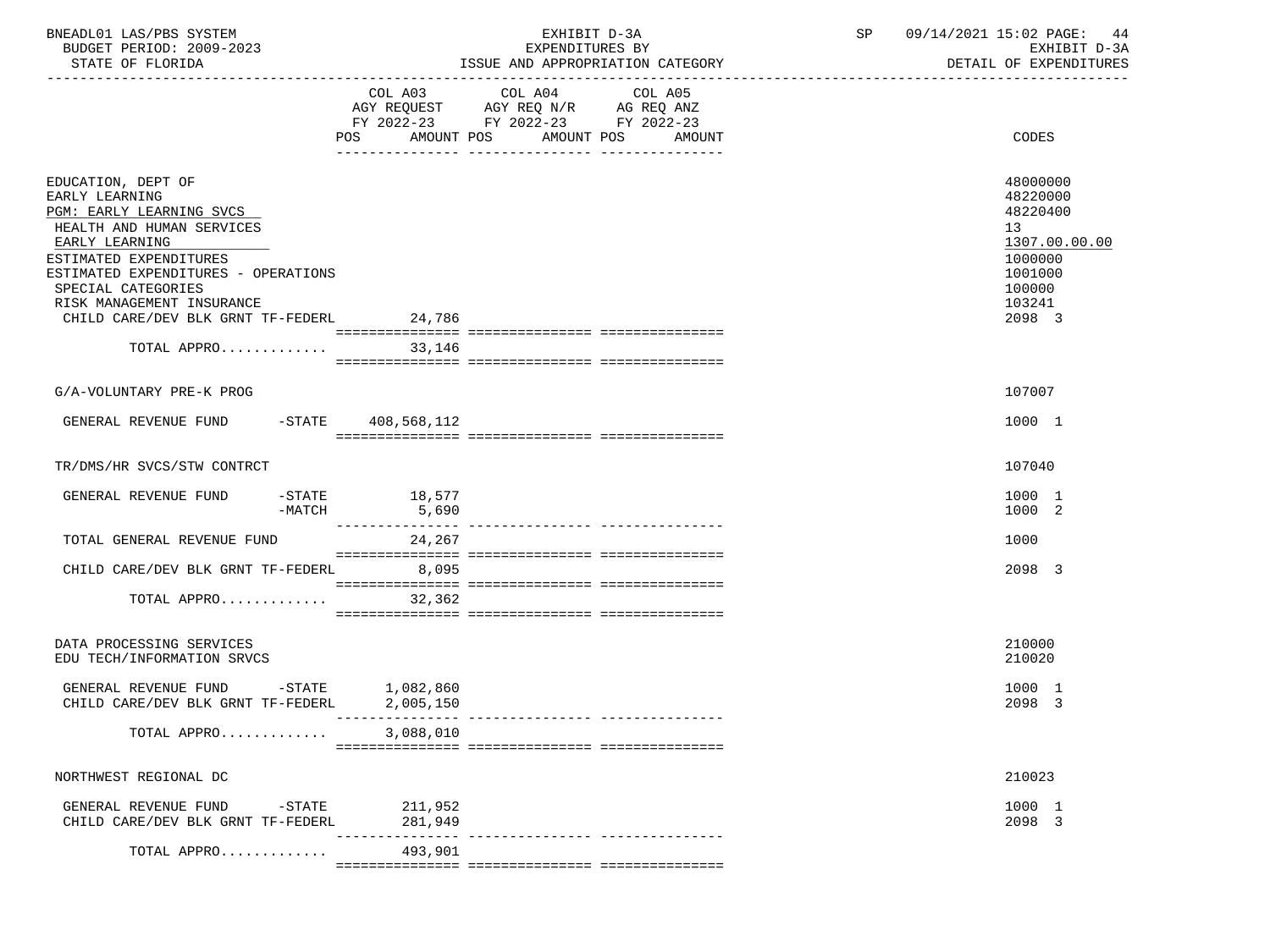| BNEADL01 LAS/PBS SYSTEM<br>BUDGET PERIOD: 2009-2023<br>STATE OF FLORIDA                                                                                                          |                                                                                                                | EXHIBIT D-3A<br>EXPENDITURES BY                                                                                            | ISSUE AND APPROPRIATION CATEGORY | SP | 09/14/2021 15:02 PAGE:<br>45<br>EXHIBIT D-3A<br>DETAIL OF EXPENDITURES        |
|----------------------------------------------------------------------------------------------------------------------------------------------------------------------------------|----------------------------------------------------------------------------------------------------------------|----------------------------------------------------------------------------------------------------------------------------|----------------------------------|----|-------------------------------------------------------------------------------|
|                                                                                                                                                                                  | POS FOR THE POST OF THE STATE STATE STATE STATE STATE STATE STATE STATE STATE STATE STATE STATE STATE STATE ST | COL A03 COL A04 COL A05<br>AGY REQUEST AGY REQ N/R AG REQ ANZ<br>FY 2022-23 FY 2022-23 FY 2022-23<br>AMOUNT POS AMOUNT POS | AMOUNT                           |    | CODES                                                                         |
| EDUCATION, DEPT OF<br>EARLY LEARNING<br>PGM: EARLY LEARNING SVCS<br>HEALTH AND HUMAN SERVICES<br>EARLY LEARNING<br>ESTIMATED EXPENDITURES<br>ESTIMATED EXPENDITURES - OPERATIONS |                                                                                                                |                                                                                                                            |                                  |    | 48000000<br>48220000<br>48220400<br>13<br>1307.00.00.00<br>1000000<br>1001000 |
| TOTAL: ESTIMATED EXPENDITURES - OPERATIONS<br>TOTAL POSITIONS 98.00<br>TOTAL ISSUE 1914,170,145<br>TOTAL SALARY RATE 5,909,878                                                   |                                                                                                                |                                                                                                                            |                                  |    | 1001000                                                                       |
| SALARY INCREASES FOR FY 2021-22 -<br>STATE EMPLOYEE MINIMUM WAGE<br>INCREASE - EFFECTIVE 7/1/2021<br>OTHER PERSONAL SERVICES                                                     |                                                                                                                |                                                                                                                            |                                  |    | 1001030<br>030000                                                             |
| GENERAL REVENUE FUND -STATE 2,834<br>-MATCH                                                                                                                                      | 53                                                                                                             |                                                                                                                            |                                  |    | 1000 1<br>1000 2                                                              |
| TOTAL GENERAL REVENUE FUND                                                                                                                                                       | ________________<br>2,887                                                                                      |                                                                                                                            |                                  |    | 1000                                                                          |
| CHILD CARE/DEV BLK GRNT TF-FEDERL 5,297                                                                                                                                          |                                                                                                                |                                                                                                                            |                                  |    | 2098 3                                                                        |
| TOTAL APPRO                                                                                                                                                                      | 8,184                                                                                                          |                                                                                                                            |                                  |    |                                                                               |
| DATA PROCESSING SERVICES<br>EDU TECH/INFORMATION SRVCS                                                                                                                           |                                                                                                                |                                                                                                                            |                                  |    | 210000<br>210020                                                              |
| GENERAL REVENUE FUND -STATE<br>CHILD CARE/DEV BLK GRNT TF-FEDERL                                                                                                                 | 1,099<br>2,036                                                                                                 |                                                                                                                            |                                  |    | 1000 1<br>2098 3                                                              |
| TOTAL APPRO                                                                                                                                                                      | 3,135                                                                                                          |                                                                                                                            |                                  |    |                                                                               |
| TOTAL: SALARY INCREASES FOR FY 2021-22 -<br>STATE EMPLOYEE MINIMUM WAGE<br>INCREASE - EFFECTIVE 7/1/2021                                                                         |                                                                                                                |                                                                                                                            |                                  |    | 1001030                                                                       |
| TOTAL ISSUE $11,319$                                                                                                                                                             |                                                                                                                |                                                                                                                            |                                  |    |                                                                               |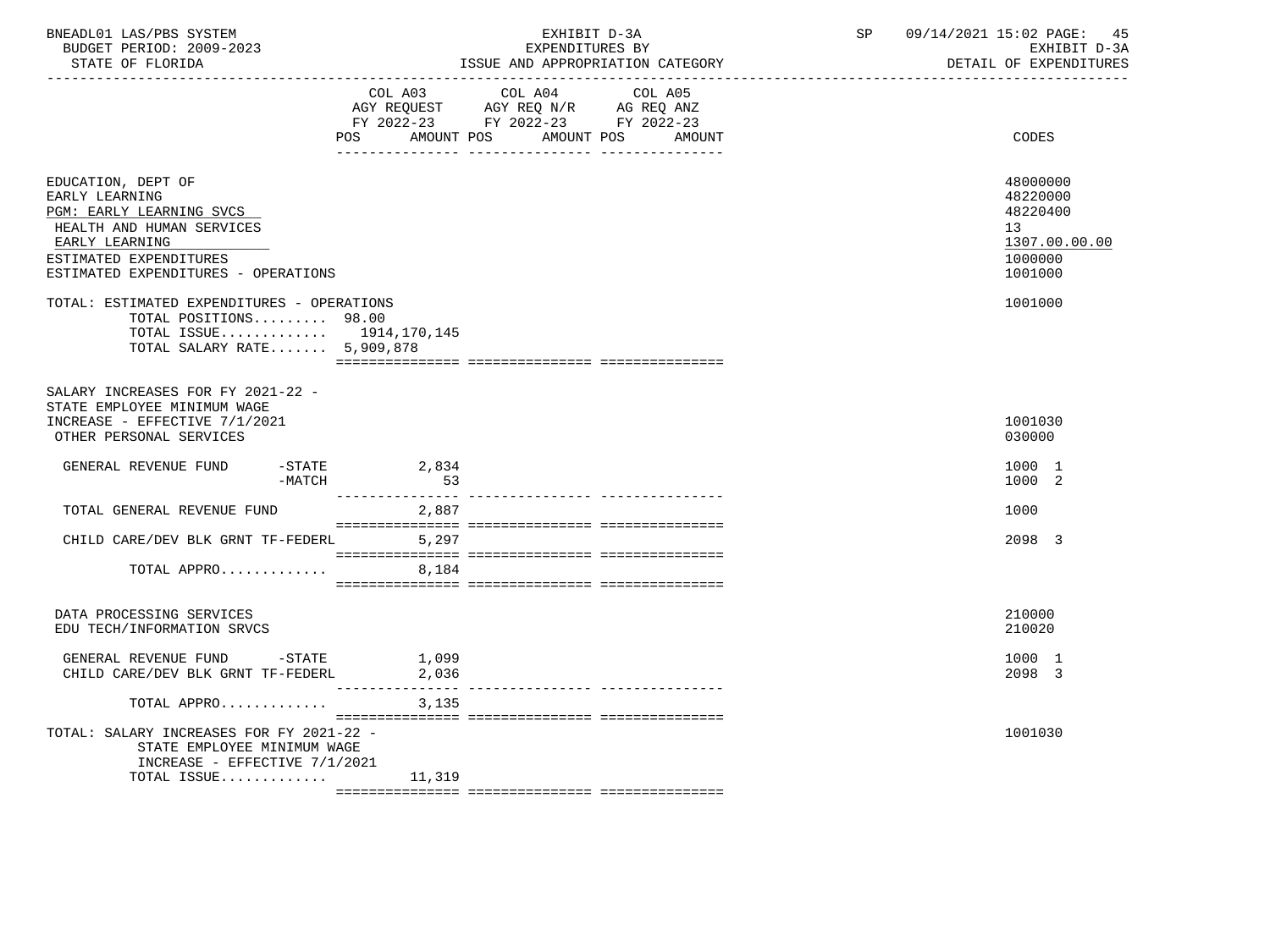| BNEADL01 LAS/PBS SYSTEM<br>BUDGET PERIOD: 2009-2023<br>STATE OF FLORIDA                                                                                                                                    |                                                                                                                                                                                                                                                                                                                                                                                                                                                                           | EXHIBIT D-3A<br>EXPENDITURES BY                                                                         | ISSUE AND APPROPRIATION CATEGORY | SP | 09/14/2021 15:02 PAGE: 46<br>EXHIBIT D-3A<br>DETAIL OF EXPENDITURES             |
|------------------------------------------------------------------------------------------------------------------------------------------------------------------------------------------------------------|---------------------------------------------------------------------------------------------------------------------------------------------------------------------------------------------------------------------------------------------------------------------------------------------------------------------------------------------------------------------------------------------------------------------------------------------------------------------------|---------------------------------------------------------------------------------------------------------|----------------------------------|----|---------------------------------------------------------------------------------|
|                                                                                                                                                                                                            | AMOUNT POS<br>POS                                                                                                                                                                                                                                                                                                                                                                                                                                                         | COL A03 COL A04<br>AGY REQUEST AGY REQ N/R AG REQ ANZ<br>FY 2022-23 FY 2022-23 FY 2022-23<br>AMOUNT POS | COL A05<br>AMOUNT                |    | CODES                                                                           |
| EDUCATION, DEPT OF<br>EARLY LEARNING<br>PGM: EARLY LEARNING SVCS<br>HEALTH AND HUMAN SERVICES<br>EARLY LEARNING<br>ESTIMATED EXPENDITURES<br>FLORIDA RETIREMENT SYSTEM<br>ADJUSTMENT - FY 2021-22 - NORMAL |                                                                                                                                                                                                                                                                                                                                                                                                                                                                           |                                                                                                         |                                  |    | 48000000<br>48220000<br>48220400<br>13 <sup>°</sup><br>1307.00.00.00<br>1000000 |
| COST AND UNFUNDED ACTUARIAL<br>LIABILITY<br>SALARIES AND BENEFITS                                                                                                                                          |                                                                                                                                                                                                                                                                                                                                                                                                                                                                           |                                                                                                         |                                  |    | 1001070<br>010000                                                               |
| GENERAL REVENUE FUND<br>-STATE<br>$-MATCH$                                                                                                                                                                 | 16,121<br>13,067                                                                                                                                                                                                                                                                                                                                                                                                                                                          |                                                                                                         |                                  |    | 1000 1<br>1000 2                                                                |
| TOTAL GENERAL REVENUE FUND                                                                                                                                                                                 | 29,188                                                                                                                                                                                                                                                                                                                                                                                                                                                                    |                                                                                                         |                                  |    | 1000                                                                            |
| CHILD CARE/DEV BLK GRNT TF-FEDERL                                                                                                                                                                          | 23,997                                                                                                                                                                                                                                                                                                                                                                                                                                                                    |                                                                                                         |                                  |    | 2098 3                                                                          |
| TOTAL APPRO                                                                                                                                                                                                | $\begin{minipage}{0.03\textwidth} \begin{tabular}{l} \textbf{0.04\textwidth} \textbf{0.04\textwidth} \textbf{0.04\textwidth} \textbf{0.04\textwidth} \textbf{0.04\textwidth} \textbf{0.04\textwidth} \textbf{0.04\textwidth} \textbf{0.04\textwidth} \textbf{0.04\textwidth} \textbf{0.04\textwidth} \textbf{0.04\textwidth} \textbf{0.04\textwidth} \textbf{0.04\textwidth} \textbf{0.04\textwidth} \textbf{0.04\textwidth} \textbf{0.04\textwidth} \textbf{0$<br>53,185 |                                                                                                         |                                  |    |                                                                                 |
| DATA PROCESSING SERVICES<br>EDU TECH/INFORMATION SRVCS                                                                                                                                                     |                                                                                                                                                                                                                                                                                                                                                                                                                                                                           |                                                                                                         |                                  |    | 210000<br>210020                                                                |
| GENERAL REVENUE FUND -STATE 2,170<br>CHILD CARE/DEV BLK GRNT TF-FEDERL                                                                                                                                     | 4,017<br>________________                                                                                                                                                                                                                                                                                                                                                                                                                                                 |                                                                                                         |                                  |    | 1000 1<br>2098 3                                                                |
| TOTAL APPRO                                                                                                                                                                                                | 6,187                                                                                                                                                                                                                                                                                                                                                                                                                                                                     |                                                                                                         |                                  |    |                                                                                 |
| TOTAL: FLORIDA RETIREMENT SYSTEM<br>ADJUSTMENT - FY 2021-22 - NORMAL<br>COST AND UNFUNDED ACTUARIAL<br>LIABILITY                                                                                           |                                                                                                                                                                                                                                                                                                                                                                                                                                                                           |                                                                                                         |                                  |    | 1001070                                                                         |
| TOTAL ISSUE $59,372$                                                                                                                                                                                       |                                                                                                                                                                                                                                                                                                                                                                                                                                                                           |                                                                                                         |                                  |    |                                                                                 |
| CASUALTY INSURANCE PREMIUM<br>ADJUSTMENT<br>SPECIAL CATEGORIES<br>RISK MANAGEMENT INSURANCE                                                                                                                |                                                                                                                                                                                                                                                                                                                                                                                                                                                                           |                                                                                                         |                                  |    | 1001090<br>100000<br>103241                                                     |
| GENERAL REVENUE FUND -STATE 2,500-<br>CHILD CARE/DEV BLK GRNT TF-FEDERL                                                                                                                                    | 7,412-                                                                                                                                                                                                                                                                                                                                                                                                                                                                    |                                                                                                         |                                  |    | 1000 1<br>2098 3                                                                |
| TOTAL APPRO                                                                                                                                                                                                | ---------------<br>$9,912-$                                                                                                                                                                                                                                                                                                                                                                                                                                               |                                                                                                         |                                  |    |                                                                                 |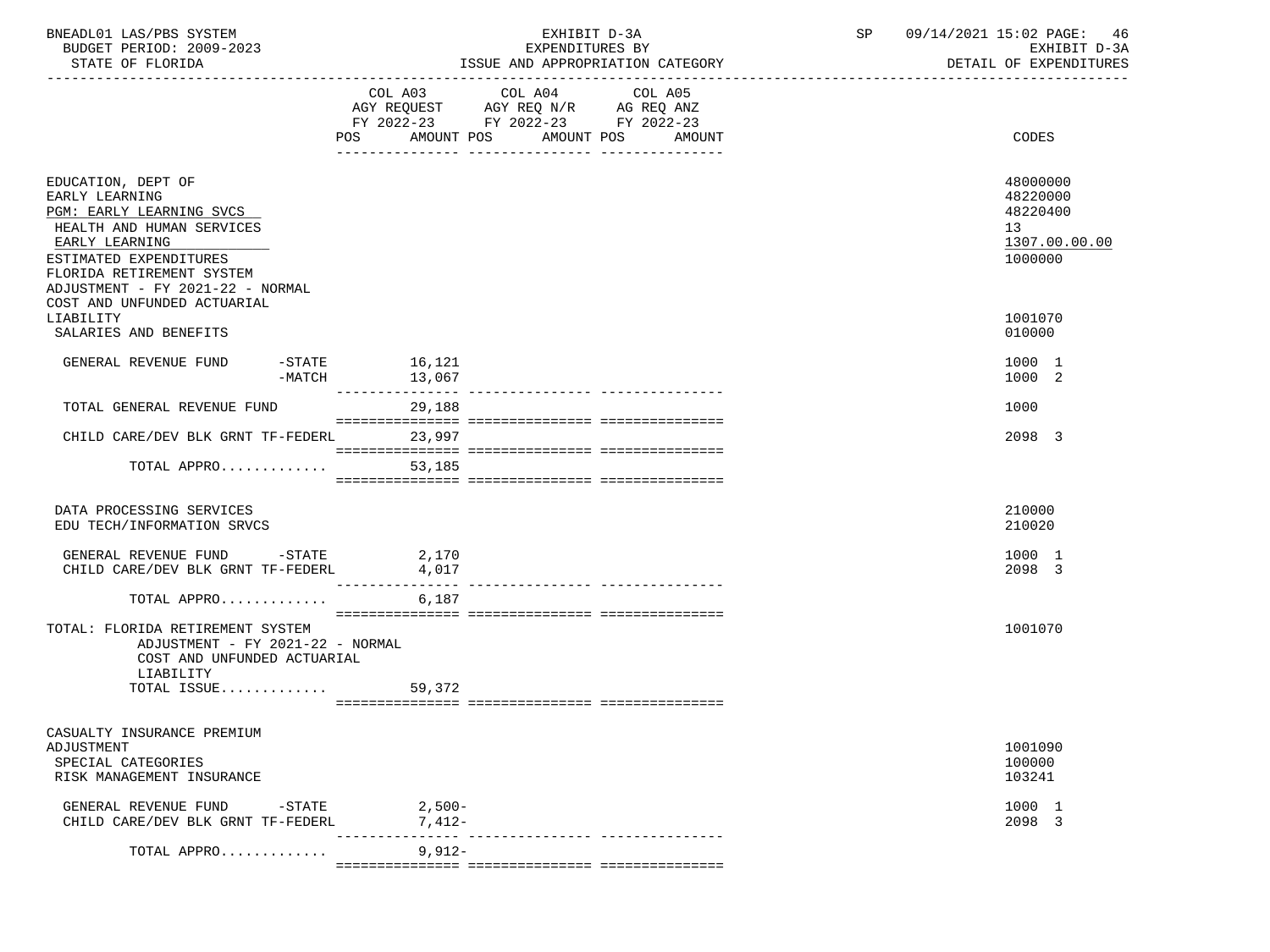| BNEADL01 LAS/PBS SYSTEM<br>BUDGET PERIOD: 2009-2023<br>STATE OF FLORIDA                                                                                                                                                                         |                  | EXHIBIT D-3A<br>EXPENDITURES BY<br>ISSUE AND APPROPRIATION CATEGORY                                                                   | SP | 09/14/2021 15:02 PAGE:<br>47<br>EXHIBIT D-3A<br>DETAIL OF EXPENDITURES                            |
|-------------------------------------------------------------------------------------------------------------------------------------------------------------------------------------------------------------------------------------------------|------------------|---------------------------------------------------------------------------------------------------------------------------------------|----|---------------------------------------------------------------------------------------------------|
|                                                                                                                                                                                                                                                 |                  | COL A03 COL A04 COL A05<br>AGY REQUEST AGY REQ N/R AG REQ ANZ<br>FY 2022-23 FY 2022-23 FY 2022-23<br>POS AMOUNT POS AMOUNT POS AMOUNT |    | CODES                                                                                             |
| EDUCATION, DEPT OF<br>EARLY LEARNING<br>PGM: EARLY LEARNING SVCS<br>HEALTH AND HUMAN SERVICES<br>EARLY LEARNING<br>ESTIMATED EXPENDITURES<br>REALLOCATION OF HUMAN RESOURCES<br>OUTSOURCING<br>SPECIAL CATEGORIES<br>TR/DMS/HR SVCS/STW CONTRCT |                  |                                                                                                                                       |    | 48000000<br>48220000<br>48220400<br>13<br>1307.00.00.00<br>1000000<br>1005900<br>100000<br>107040 |
| GENERAL REVENUE FUND<br>$-$ STATE<br>$-MATCH$                                                                                                                                                                                                   | 1,416–<br>$434-$ |                                                                                                                                       |    | 1000 1<br>1000 2                                                                                  |
| TOTAL GENERAL REVENUE FUND                                                                                                                                                                                                                      | $1,850-$         |                                                                                                                                       |    | 1000                                                                                              |
| CHILD CARE/DEV BLK GRNT TF-FEDERL 617-                                                                                                                                                                                                          |                  |                                                                                                                                       |    | 2098 3                                                                                            |
| TOTAL APPRO $\ldots \ldots \ldots$ . 2,467-                                                                                                                                                                                                     |                  |                                                                                                                                       |    |                                                                                                   |
| NONRECURRING EXPENDITURES<br>REPLACE RECURRING APPROPRIATIONS<br>WITH NONRECURRING - ADD<br>SPECIAL CATEGORIES<br>G/A - SCHOOL READINESS                                                                                                        |                  |                                                                                                                                       |    | 2100000<br>2103174<br>100000<br>103114                                                            |
| CHILD CARE/DEV BLK GRNT TF-FEDERL 106,722,910-                                                                                                                                                                                                  |                  |                                                                                                                                       |    | 2098 3                                                                                            |
| <b>SCHOOL READINESS</b><br>SPECIAL CATEGORIES<br>G/A - SCHOOL READINESS<br>CHILD CARE/DEV BLK GRNT TF-FEDERL 12,000,000-                                                                                                                        |                  |                                                                                                                                       |    | 2103198<br>100000<br>103114<br>2098 3                                                             |
| PARTNERSHIP FOR SCHOOL READINESS -<br>TEACHER TRAINING<br>SPECIAL CATEGORIES<br>G/A-PRTNSHIP/SCHOOL READ<br>CHILD CARE/DEV BLK GRNT TF-FEDERL 3,000,000-                                                                                        |                  |                                                                                                                                       |    | 2103199<br>100000<br>103113<br>2098 3                                                             |
|                                                                                                                                                                                                                                                 |                  |                                                                                                                                       |    |                                                                                                   |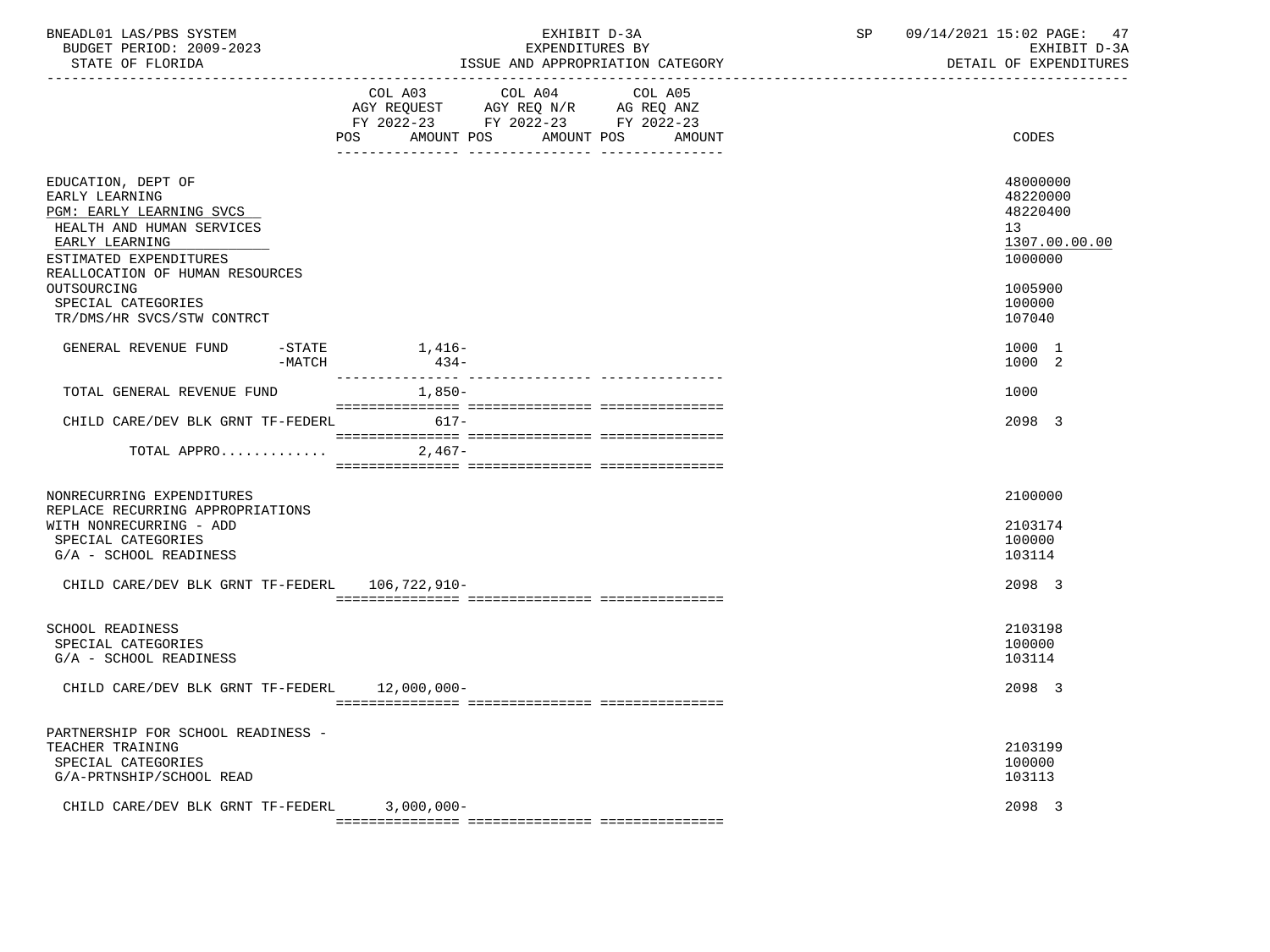| BNEADL01 LAS/PBS SYSTEM<br>BUDGET PERIOD: 2009-2023<br>STATE OF FLORIDA                                                                                                            | EXHIBIT D-3A<br>EXPENDITURES BY<br>ISSUE AND APPROPRIATION CATEGORY                                                                   | SP<br>09/14/2021 15:02 PAGE: 48<br>EXHIBIT D-3A<br>DETAIL OF EXPENDITURES |
|------------------------------------------------------------------------------------------------------------------------------------------------------------------------------------|---------------------------------------------------------------------------------------------------------------------------------------|---------------------------------------------------------------------------|
|                                                                                                                                                                                    | COL A03 COL A04 COL A05<br>AGY REQUEST AGY REQ N/R AG REQ ANZ<br>FY 2022-23 FY 2022-23 FY 2022-23<br>POS AMOUNT POS AMOUNT POS AMOUNT | CODES                                                                     |
| EDUCATION, DEPT OF<br>EARLY LEARNING<br>PGM: EARLY LEARNING SVCS<br>HEALTH AND HUMAN SERVICES<br>EARLY LEARNING<br>NONRECURRING EXPENDITURES<br>PARTNERSHIP FOR SCHOOL READINESS - |                                                                                                                                       | 48000000<br>48220000<br>48220400<br>13<br>1307.00.00.00<br>2100000        |
| HOME INSTRUCTION PROGRAM FOR PRE<br>SCHOOL YOUNGSTERS (HIPPY)<br>SPECIAL CATEGORIES<br>G/A-PRTNSHIP/SCHOOL READ                                                                    |                                                                                                                                       | 2103200<br>100000<br>103113                                               |
| WELFARE TRANSITION TF -STATE 2,500,000-                                                                                                                                            |                                                                                                                                       | 2401 1                                                                    |
| ADDITIONAL FEDERAL FUND<br>AVAILABILITY<br>LUMP SUM<br>FED CRRSA LUMP SUM<br>CHILD CARE/DEV BLK GRNT TF-FEDERL                                                                     | 348,285,903-                                                                                                                          | 2103204<br>090000<br>090045<br>2098 3                                     |
| SPECIAL CATEGORIES<br>G/A - EARLY INSTRUCT BONUS                                                                                                                                   |                                                                                                                                       | 100000<br>100335                                                          |
| CHILD CARE/DEV BLK GRNT TF-FEDERL 166,238,432-                                                                                                                                     |                                                                                                                                       | 2098 3                                                                    |
| TOTAL: ADDITIONAL FEDERAL FUND<br>AVAILABILITY<br>TOTAL ISSUE                                                                                                                      | 514,524,335-                                                                                                                          | 2103204                                                                   |
| PARTNERSHIP FOR SCHOOL READINESS -<br>TEACHER EDUCATION AND COMPENSATION<br>HELPS (T.E.A.C.H.)<br>SPECIAL CATEGORIES<br>G/A-PRTNSHIP/SCHOOL READ                                   |                                                                                                                                       | 2103205<br>100000<br>103113                                               |
| CHILD CARE/DEV BLK GRNT TF-FEDERL 7,000,000-                                                                                                                                       |                                                                                                                                       | 2098 3                                                                    |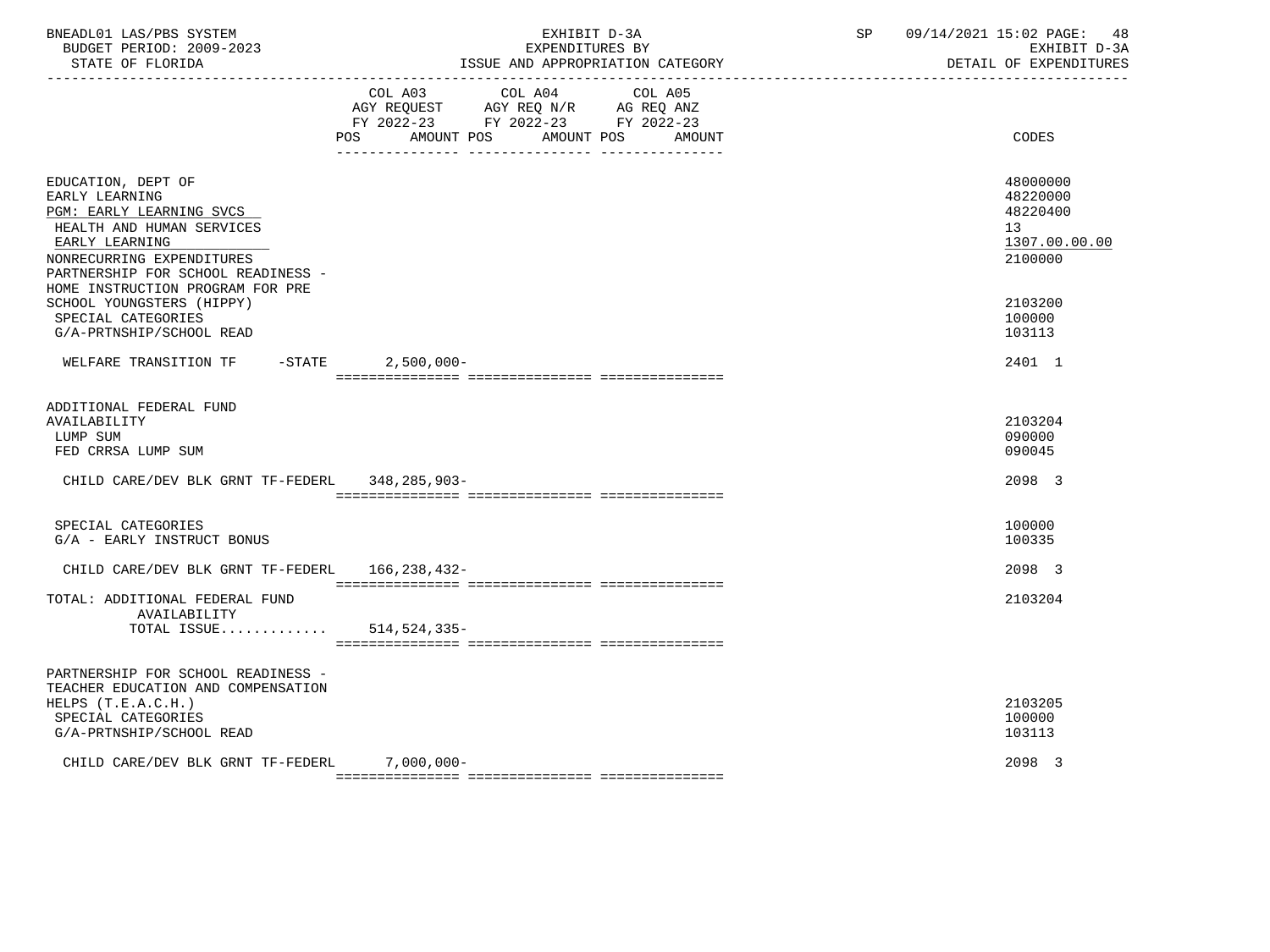| BNEADL01 LAS/PBS SYSTEM<br>BUDGET PERIOD: 2009-2023<br>STATE OF FLORIDA                                                                                                            | EXHIBIT D-3A<br>EXPENDITURES BY<br>ISSUE AND APPROPRIATION CATEGORY |                                                                                                   |                              | 09/14/2021 15:02 PAGE:<br>SP and the set of the set of the set of the set of the set of the set of the set of the set of the set of the set of the set of the set of the set of the set of the set of the set of the set of the set of the set of the se<br>EXHIBIT D-3A<br>DETAIL OF EXPENDITURES |                                                                    |
|------------------------------------------------------------------------------------------------------------------------------------------------------------------------------------|---------------------------------------------------------------------|---------------------------------------------------------------------------------------------------|------------------------------|----------------------------------------------------------------------------------------------------------------------------------------------------------------------------------------------------------------------------------------------------------------------------------------------------|--------------------------------------------------------------------|
|                                                                                                                                                                                    | POS                                                                 | COL A03 COL A04 COL A05<br>AGY REQUEST AGY REQ N/R AG REQ ANZ<br>FY 2022-23 FY 2022-23 FY 2022-23 | AMOUNT POS AMOUNT POS AMOUNT |                                                                                                                                                                                                                                                                                                    | CODES                                                              |
|                                                                                                                                                                                    |                                                                     |                                                                                                   |                              |                                                                                                                                                                                                                                                                                                    |                                                                    |
| EDUCATION, DEPT OF<br>EARLY LEARNING<br>PGM: EARLY LEARNING SVCS<br>HEALTH AND HUMAN SERVICES<br>EARLY LEARNING<br>NONRECURRING EXPENDITURES                                       |                                                                     |                                                                                                   |                              |                                                                                                                                                                                                                                                                                                    | 48000000<br>48220000<br>48220400<br>13<br>1307.00.00.00<br>2100000 |
| RESTORE NONRECURRING - SCHOOL<br>READINESS- FRAUD RESTITUTION<br>SPECIAL CATEGORIES<br>G/A - SCHOOL READINESS                                                                      |                                                                     |                                                                                                   |                              |                                                                                                                                                                                                                                                                                                    | 2103206<br>100000<br>103114                                        |
| CHILD CARE/DEV BLK GRNT TF-FEDERL 950,000-                                                                                                                                         |                                                                     |                                                                                                   |                              |                                                                                                                                                                                                                                                                                                    | 2098 3                                                             |
| ENHANCED FIELD SYSTEM<br>MODERNIZATION PROJECT STAFF<br>AUGMENTATION SERVICES<br>SPECIAL CATEGORIES<br>G/A-CONTRACTED SERVICES<br>CHILD CARE/DEV BLK GRNT TF-FEDERL 1.479.060-     |                                                                     |                                                                                                   |                              |                                                                                                                                                                                                                                                                                                    | 2103214<br>100000<br>100778<br>2098 3                              |
|                                                                                                                                                                                    |                                                                     |                                                                                                   |                              |                                                                                                                                                                                                                                                                                                    |                                                                    |
| FLORIDA READING CORPS<br>SPECIAL CATEGORIES<br>G/A-PRTNSHIP/SCHOOL READ                                                                                                            |                                                                     |                                                                                                   |                              |                                                                                                                                                                                                                                                                                                    | 2103217<br>100000<br>103113                                        |
| GENERAL REVENUE FUND                                                                                                                                                               | $-STATE$ 600,000-                                                   |                                                                                                   |                              |                                                                                                                                                                                                                                                                                                    | 1000 1                                                             |
| VETO JACK & JILL CHILDREN'S CENTER<br>- ECONOMIC EMPOWERMENT/WORKFORCE<br>DEVELOPMENT INITIATIVE (SENATE FORM<br>1197) (HB 2791)<br>SPECIAL CATEGORIES<br>G/A-PRTNSHIP/SCHOOL READ |                                                                     |                                                                                                   |                              |                                                                                                                                                                                                                                                                                                    | 2103221<br>100000<br>103113                                        |
| GENERAL REVENUE FUND                                                                                                                                                               | $-$ STATE<br>650,000                                                |                                                                                                   |                              |                                                                                                                                                                                                                                                                                                    | 1000 1                                                             |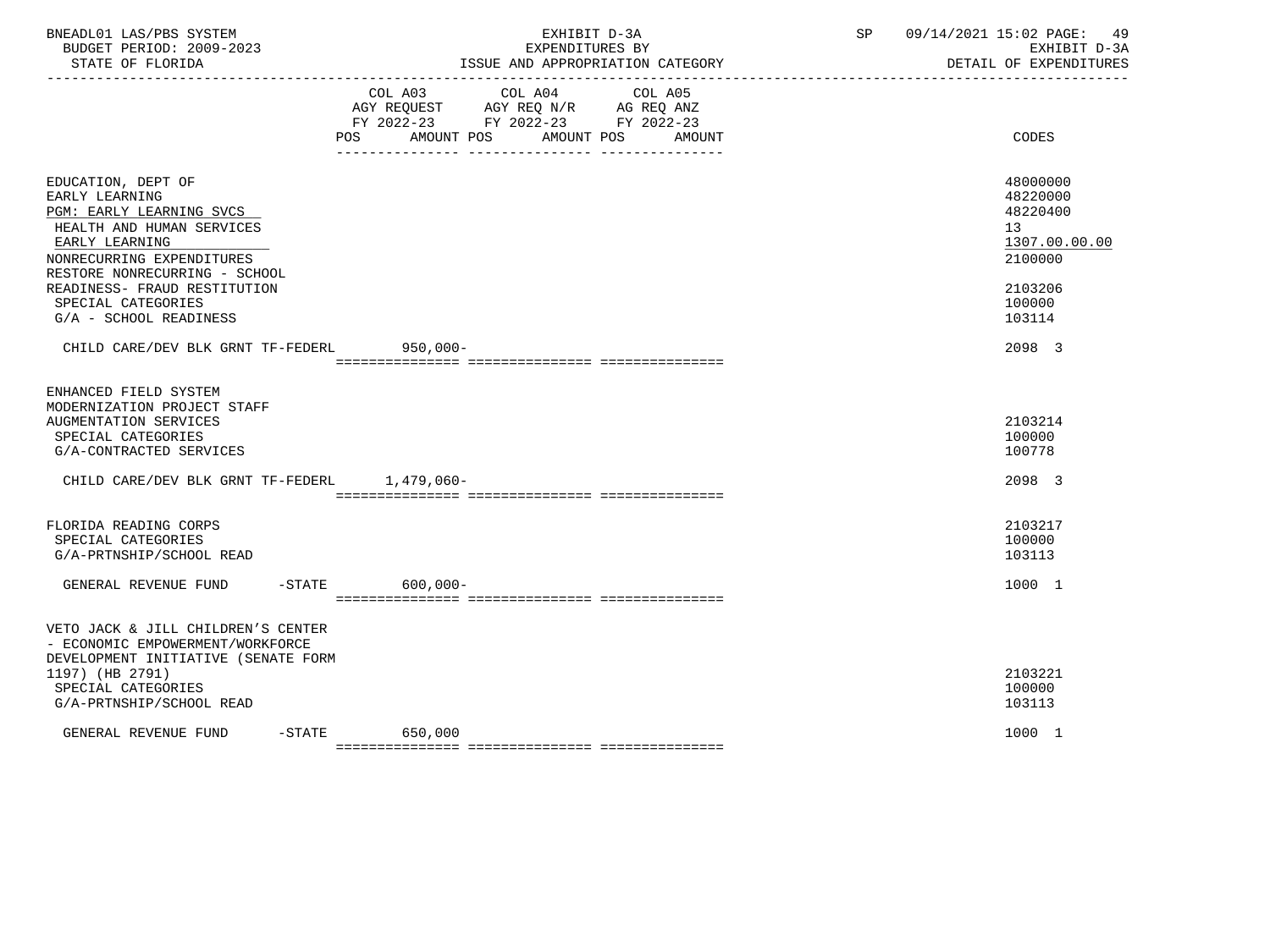| BNEADL01 LAS/PBS SYSTEM<br>BUDGET PERIOD: 2009-2023<br>STATE OF FLORIDA<br>-------------------                                                                                                        | EXHIBIT D-3A<br>EXPENDITURES BY<br>ISSUE AND APPROPRIATION CATEGORY                                                                                                                                                                                                                                                                                          | 09/14/2021 15:02 PAGE:<br>SP<br>50<br>EXHIBIT D-3A<br>DETAIL OF EXPENDITURES            |
|-------------------------------------------------------------------------------------------------------------------------------------------------------------------------------------------------------|--------------------------------------------------------------------------------------------------------------------------------------------------------------------------------------------------------------------------------------------------------------------------------------------------------------------------------------------------------------|-----------------------------------------------------------------------------------------|
|                                                                                                                                                                                                       | $\begin{tabular}{lllllllll} COL & A03 & \multicolumn{3}{c }{COL} & A04 & \multicolumn{3}{c }{COL} & A05 \\ AGY & REQUEST & \multicolumn{3}{c }{AGY} & REQ & N/R & \multicolumn{3}{c }{AG} & REQ & ANZ \\ FY & 2022-23 & \multicolumn{3}{c }{FY} & 2022-23 & \multicolumn{3}{c }{FY} & 2022-23 \\ \end{tabular}$<br>AMOUNT POS<br>POS<br>AMOUNT POS<br>AMOUNT | CODES                                                                                   |
|                                                                                                                                                                                                       |                                                                                                                                                                                                                                                                                                                                                              |                                                                                         |
| EDUCATION, DEPT OF<br>EARLY LEARNING<br>PGM: EARLY LEARNING SVCS<br>HEALTH AND HUMAN SERVICES<br>EARLY LEARNING<br>NONRECURRING EXPENDITURES<br>JACK AND JILL'S CHILDREN CENTER<br>SPECIAL CATEGORIES |                                                                                                                                                                                                                                                                                                                                                              | 48000000<br>48220000<br>48220400<br>13<br>1307.00.00.00<br>2100000<br>2103966<br>100000 |
| G/A-PRTNSHIP/SCHOOL READ                                                                                                                                                                              |                                                                                                                                                                                                                                                                                                                                                              | 103113                                                                                  |
| GENERAL REVENUE FUND                                                                                                                                                                                  | -STATE 650,000-                                                                                                                                                                                                                                                                                                                                              | 1000 1                                                                                  |
| BRAIN BAG EARLY LITERACY PROGRAM<br>SPECIAL CATEGORIES<br>G/A-PRTNSHIP/SCHOOL READ                                                                                                                    |                                                                                                                                                                                                                                                                                                                                                              | 2103969<br>100000<br>103113                                                             |
| GENERAL REVENUE FUND -STATE 115,000-                                                                                                                                                                  |                                                                                                                                                                                                                                                                                                                                                              | 1000 1                                                                                  |
| WORKLOAD<br>PARTNERSHIP FOR SCHOOL READINESS -<br>DIRECT INSTRUCTIONAL SUPPORT<br>INITIATIVE                                                                                                          |                                                                                                                                                                                                                                                                                                                                                              | 3000000<br>3000940                                                                      |
| SPECIAL CATEGORIES<br>G/A-PRTNSHIP/SCHOOL READ                                                                                                                                                        |                                                                                                                                                                                                                                                                                                                                                              | 100000<br>103113                                                                        |
|                                                                                                                                                                                                       | CHILD CARE/DEV BLK GRNT TF-FEDERL 36, 435, 762 36, 435, 762                                                                                                                                                                                                                                                                                                  | 2098 3                                                                                  |
|                                                                                                                                                                                                       |                                                                                                                                                                                                                                                                                                                                                              |                                                                                         |
| AGENCY ISSUE NARRATIVE:<br>2022-2023 BUDGET YEAR NARRATIVE:<br>LONG RANGE PROGRAM PLAN:<br>Provide School Readiness Services (ACT 0920)                                                               | IT COMPONENT? NO                                                                                                                                                                                                                                                                                                                                             |                                                                                         |
| 1. Highest Student Achievement<br>2. Seamless Articulation and Maximum Access<br>3. Skilled Workforce and Economic Development<br>4. Quality Efficient Services                                       | DEPARTMENT OF EDUCATION GOALS $(1008.31(2)(c), F.S.):$                                                                                                                                                                                                                                                                                                       |                                                                                         |
|                                                                                                                                                                                                       | An increase of \$36,435,762 is requested in non-recurring Child Care Development Fund funding to provide Direct                                                                                                                                                                                                                                              |                                                                                         |

Instructional Support for At-Risk School Readiness-eligible 4-Year-Olds.

 The vast majority of children who are behind when they enter kindergarten do not pass critical third grade reading assessments. This initiative is intended to provide individual or small group direct instructional supports, in the area of emergent literacy, to identified at-risk School Readiness eligible 4-year-olds, at a total hourly rate between \$40 and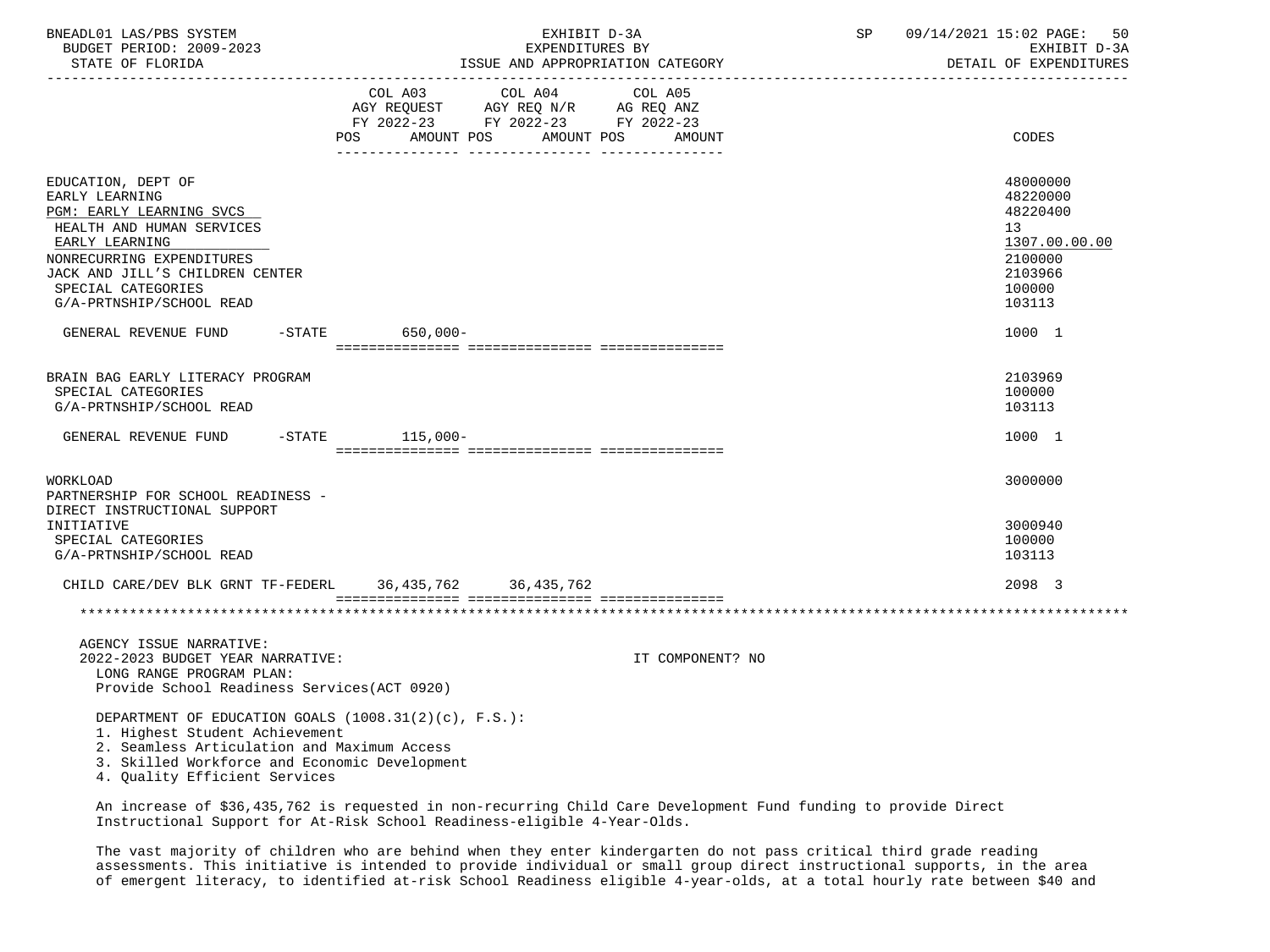| BNEADL01 LAS/PBS SYSTEM<br>BUDGET PERIOD: 2009-2023<br>STATE OF FLORIDA                                                                                           |     | EXPENDITURES BY                                                                                                            | EXHIBIT D-3A<br>ISSUE AND APPROPRIATION CATEGORY | SP | 09/14/2021 15:02 PAGE:<br>51<br>EXHIBIT D-3A<br>DETAIL OF EXPENDITURES |
|-------------------------------------------------------------------------------------------------------------------------------------------------------------------|-----|----------------------------------------------------------------------------------------------------------------------------|--------------------------------------------------|----|------------------------------------------------------------------------|
|                                                                                                                                                                   | POS | COL A03 COL A04 COL A05<br>AGY REQUEST AGY REQ N/R AG REQ ANZ<br>FY 2022-23 FY 2022-23 FY 2022-23<br>AMOUNT POS AMOUNT POS | AMOUNT                                           |    | CODES                                                                  |
| EDUCATION, DEPT OF<br>EARLY LEARNING<br>PGM: EARLY LEARNING SVCS<br>HEALTH AND HUMAN SERVICES<br>EARLY LEARNING<br>WORKLOAD<br>PARTNERSHIP FOR SCHOOL READINESS - |     |                                                                                                                            |                                                  |    | 48000000<br>48220000<br>48220400<br>13<br>1307.00.00.00<br>3000000     |
| DIRECT INSTRUCTIONAL SUPPORT<br>INITIATIVE                                                                                                                        |     |                                                                                                                            |                                                  |    | 3000940                                                                |

\$45 per hour, to include professional development costs and support; for a total requested budget of \$36 million.

The Division of Early Learning will identify models for development and implementation. These may include:

 -Model 1: Contracting and engaging a proven model of instruction, such as Reading Corps, that accelerates literacy skills and kindergarten readiness for preschoolers and provides critical resources that improve academic achievement in high-need communities.

 -Model 2: Contract with a university with documented experience in emergent literacy and an already-developed and proven instructional program. In this model, the university would employ qualified individuals to deliver the direct instruction to identified students.

 Start-up activities for this phase of the initiative would begin in July 2022, with recruitment and identification supports/programs continuing through October 2022. Direct instructional supports would be provided through June 2023, with opportunities for continued supports in July and August 2023. An estimated 760,000 to 855,000 tutoring hours would be delivered to an estimated 36,000 targeted at-risk School Readiness children also enrolled in VPK if funded at the levels requested. This proposed initiative could be delivered by one of the models statewide or through a combination of these models to ensure localized needs are met.

 This request aligns with the following strategy contained in Florida's Five Year Statewide Strategic Plan for Economic Development:

 1.2 Provide a comprehensive pre-K through post-secondary education to prepare students for becoming successful workers, entrepreneurs and leaders.

| VOLUNTARY PREKINDERGARTEN PROGRAM -<br>ADJUST WORKLOAD<br>SPECIAL CATEGORIES<br>G/A-VOLUNTARY PRE-K PROG |           |                                                                          |                  | 3002210<br>100000<br>107007 |
|----------------------------------------------------------------------------------------------------------|-----------|--------------------------------------------------------------------------|------------------|-----------------------------|
|                                                                                                          |           |                                                                          |                  |                             |
| GENERAL REVENUE FUND                                                                                     | $-$ STATE | 1,955,420-                                                               |                  | 1000 1                      |
|                                                                                                          |           |                                                                          |                  |                             |
|                                                                                                          |           |                                                                          |                  |                             |
| AGENCY ISSUE NARRATIVE:                                                                                  |           |                                                                          |                  |                             |
| 2022-2023 BUDGET YEAR NARRATIVE:                                                                         |           |                                                                          | IT COMPONENT? NO |                             |
| LONG RANGE PROGRAM PLAN:                                                                                 |           |                                                                          |                  |                             |
|                                                                                                          |           | Provide Voluntary Prekindergarten Services and System Support (ACT 0930) |                  |                             |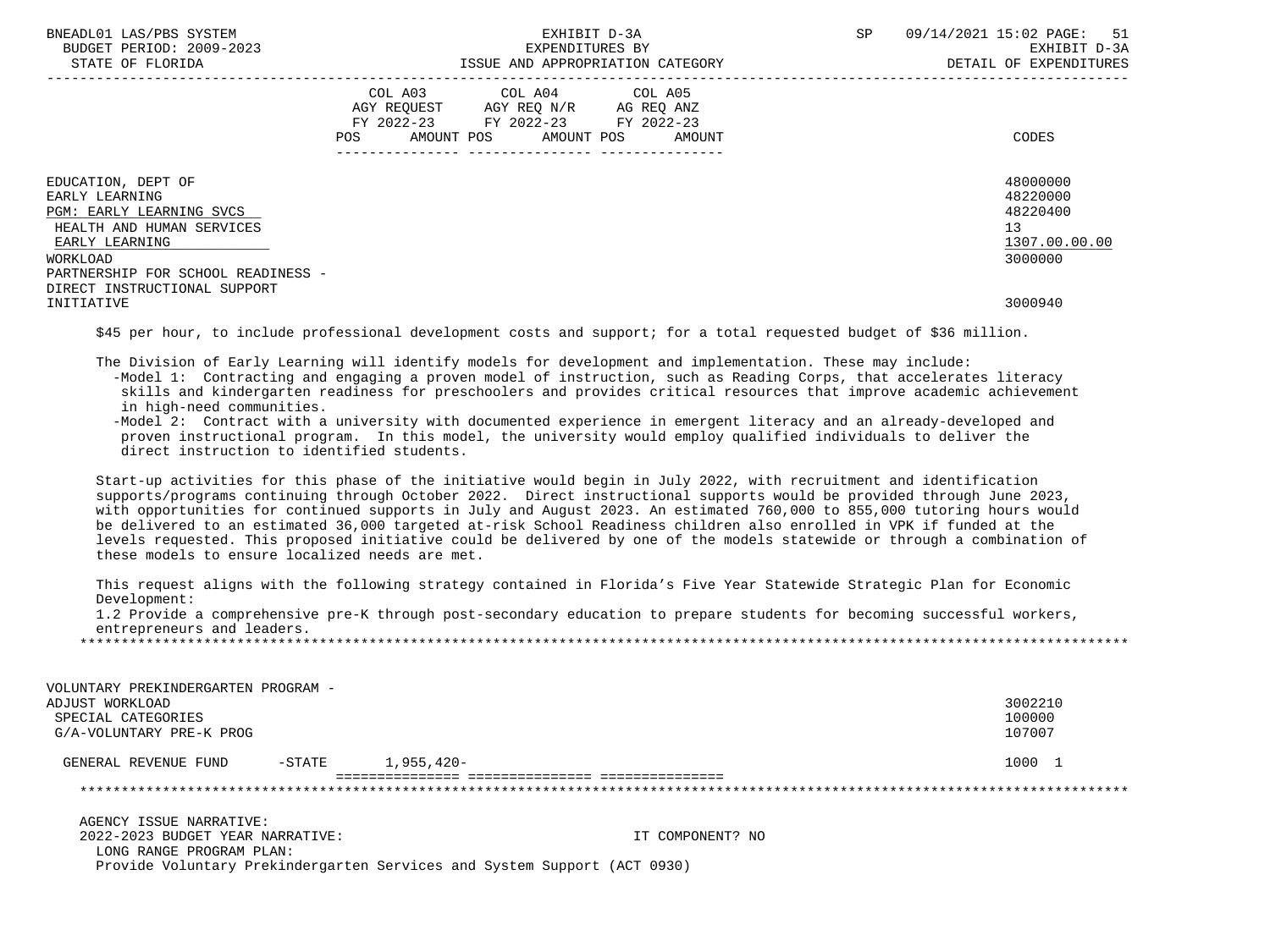| BNEADL01 LAS/PBS SYSTEM |                  |                          |
|-------------------------|------------------|--------------------------|
|                         |                  | BUDGET PERIOD: 2009-2023 |
|                         | STATE OF FLORIDA |                          |

|                                                                                                                                                                                       | COL A03<br>COL A04<br>COL A05<br>AGY REQUEST<br>AGY REQ N/R<br>AG REQ ANZ<br>FY 2022-23<br>FY 2022-23<br>FY 2022-23<br><b>POS</b><br>AMOUNT POS<br>AMOUNT POS | CODES<br>AMOUNT                                                               |
|---------------------------------------------------------------------------------------------------------------------------------------------------------------------------------------|---------------------------------------------------------------------------------------------------------------------------------------------------------------|-------------------------------------------------------------------------------|
| EDUCATION, DEPT OF<br>EARLY LEARNING<br>PGM: EARLY LEARNING SVCS<br>HEALTH AND HUMAN SERVICES<br>EARLY LEARNING<br>WORKLOAD<br>VOLUNTARY PREKINDERGARTEN PROGRAM -<br>ADJUST WORKLOAD |                                                                                                                                                               | 48000000<br>48220000<br>48220400<br>13<br>1307.00.00.00<br>3000000<br>3002210 |

DEPARTMENT OF EDUCATION GOALS (1008.31(2)(c), F.S.):

1. Highest Student Achievement

2. Seamless Articulation and Maximum Access

4. Quality Efficient Services

 A decrease of \$1,955,420 in recurring General Revenue funds is requested for the VPK Program based on Workload adjustments from the August 12, 2021 VPK Estimating Conference.

 Projected student enrollments totaling 157,680.88 Full-Time Equivalent (FTE) for Fiscal Year 2022-23 is a decrease of 842.05 FTE students compared to the projected FTEs from the current fiscal year appropriation. This request maintains the current VPK School-Year BSA of \$2,486 and the current VPK Summer Program BSA of \$2,122 in the current appropriation.

 This request aligns with the following strategy contained in Florida's Five Year Statewide Strategic Plan for Economic Development:

 1.2 Provide a comprehensive pre-K through post-secondary education to prepare students for becoming successful workers, entrepreneurs and leaders.

\*\*\*\*\*\*\*\*\*\*\*\*\*\*\*\*\*\*\*\*\*\*\*\*\*\*\*\*\*\*\*\*\*\*\*\*\*\*\*\*\*\*\*\*\*\*\*\*\*\*\*\*\*\*\*\*\*\*\*\*\*\*\*\*\*\*\*\*\*\*\*\*\*\*\*\*\*\*\*\*\*\*\*\*\*\*\*\*\*\*\*\*\*\*\*\*\*\*\*\*\*\*\*\*\*\*\*\*\*\*\*\*\*\*\*\*\*\*\*\*\*\*\*\*\*\*\*

| EARLY LEARNING EDUCATION TECHNOLOGY<br>WORKLOAD<br>DATA PROCESSING SERVICES<br>EDU TECH/INFORMATION SRVCS                                                                             |         |                   | 3002230<br>210000<br>210020 |
|---------------------------------------------------------------------------------------------------------------------------------------------------------------------------------------|---------|-------------------|-----------------------------|
| GENERAL REVENUE FUND<br>$-$ STATE                                                                                                                                                     | 88,200  |                   | 1000 1                      |
| CHILD CARE/DEV BLK GRNT TF-FEDERL                                                                                                                                                     | 163,800 |                   | 2098 3                      |
| TOTAL APPRO                                                                                                                                                                           | 252,000 |                   |                             |
|                                                                                                                                                                                       |         |                   |                             |
| AGENCY ISSUE NARRATIVE:<br>2022-2023 BUDGET YEAR NARRATIVE:                                                                                                                           |         | IT COMPONENT? YES |                             |
| LONG RANGE PROGRAM PLAN:<br>All activities                                                                                                                                            |         |                   |                             |
| DEPARTMENT OF EDUCATION GOALS $(1008.31(2)(c)$ , F.S.):<br>$1$ $\text{II}\cdot\text{ab}$ of $\text{C}$ $\text{L}$ $\text{ab}$ $\text{L}$ $\text{ab}$ $\text{c}$ $\text{L}$ $\text{L}$ |         |                   |                             |

1. Highest Student Achievement

2. Seamless Articulation and Maximum Access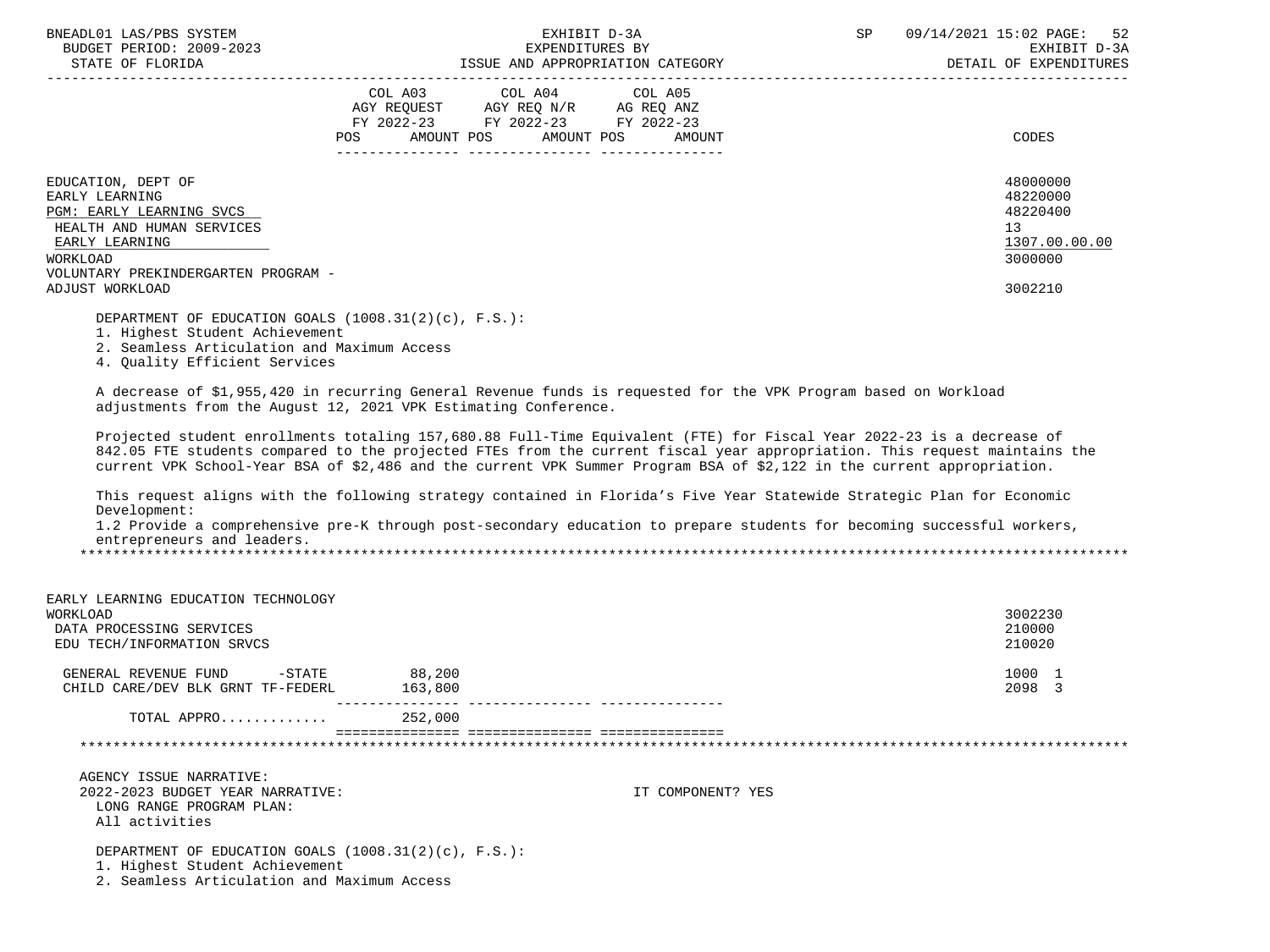| BNEADL01 LAS/PBS SYSTEM<br>BUDGET PERIOD: 2009-2023<br>STATE OF FLORIDA                                                                                            |                                                                                                                | EXPENDITURES BY                                                                                                                   | EXHIBIT D-3A<br>ISSUE AND APPROPRIATION CATEGORY | SP | 09/14/2021 15:02 PAGE: 53<br>EXHIBIT D-3A<br>DETAIL OF EXPENDITURES |
|--------------------------------------------------------------------------------------------------------------------------------------------------------------------|----------------------------------------------------------------------------------------------------------------|-----------------------------------------------------------------------------------------------------------------------------------|--------------------------------------------------|----|---------------------------------------------------------------------|
|                                                                                                                                                                    | POS FOR THE POST OF THE POST OF THE POST OF THE POST OF THE POST OF THE POST OF THE POST OF THE POST OF THE PO | COL A03 COL A04 COL A05<br>AGY REQUEST AGY REQ N/R AG REQ ANZ<br>FY 2022-23 FY 2022-23 FY 2022-23<br>AMOUNT POS AMOUNT POS AMOUNT |                                                  |    | CODES                                                               |
| EDUCATION, DEPT OF<br>EARLY LEARNING<br>PGM: EARLY LEARNING SVCS<br>HEALTH AND HUMAN SERVICES<br>EARLY LEARNING<br>WORKLOAD<br>EARLY LEARNING EDUCATION TECHNOLOGY |                                                                                                                |                                                                                                                                   |                                                  |    | 48000000<br>48220000<br>48220400<br>13<br>1307.00.00.00<br>3000000  |
| WORKLOAD                                                                                                                                                           |                                                                                                                |                                                                                                                                   |                                                  |    | 3002230                                                             |

## 4. Quality Efficient Services

 An increase of \$88,200 in recurring General Revenue funds and \$163,800 in recurring Child Care Development Trust Fund funds is requested to enhance cloud migration of mission critical Information Technology (IT) infrastructure, applications, and cloud-based disaster recovery to strengthen IT resiliency.

 The Division of Early Learning (DEL) has developed a cloud strategy implementation plan as part of the DEL EFS Mod Remediation Project (so ordered by Specific Appropriation 83 in Fiscal Year 2020-21). In accordance with Chapter 60GG-4, F.A.C., this plan establishes strategic goals and objectives to leverage cloud-based infrastructure and platforms and managed services to improve stability and performance and reduce costs of the IT environment and the EFS Mod application. Additionally, the plan establishes a path to cloud readiness High Availability and Disaster Recovery for sustainability over time. This plan is consistent with the framework described in the October 15, 2020 FDOE Application Cloud Strategic Plan. The annual cost of services is estimated using a Microsoft Azure tool.

 This request aligns with the following strategy contained in Florida's Five Year Statewide Strategic Plan for Economic Development:

 1.2 Provide a comprehensive pre-K through post-secondary education to prepare students for becoming successful workers, entrepreneurs and leaders.

\*\*\*\*\*\*\*\*\*\*\*\*\*\*\*\*\*\*\*\*\*\*\*\*\*\*\*\*\*\*\*\*\*\*\*\*\*\*\*\*\*\*\*\*\*\*\*\*\*\*\*\*\*\*\*\*\*\*\*\*\*\*\*\*\*\*\*\*\*\*\*\*\*\*\*\*\*\*\*\*\*\*\*\*\*\*\*\*\*\*\*\*\*\*\*\*\*\*\*\*\*\*\*\*\*\*\*\*\*\*\*\*\*\*\*\*\*\*\*\*\*\*\*\*\*\*\*

| RESTORE NONRECURRING                                   |                                 |           | 7600000          |
|--------------------------------------------------------|---------------------------------|-----------|------------------|
| PARTNERSHIP FOR SCHOOL READINESS -<br>TEACHER TRAINING |                                 |           | 7601100          |
| SPECIAL CATEGORIES<br>G/A-PRTNSHIP/SCHOOL READ         |                                 |           | 100000<br>103113 |
| CHILD CARE/DEV BLK GRNT TF-FEDERL                      | 3,000,000                       | 3,000,000 | 2098 3           |
|                                                        | =============================== |           |                  |

 AGENCY ISSUE NARRATIVE: 2022-2023 BUDGET YEAR NARRATIVE: IT COMPONENT? NO LONG RANGE PROGRAM PLAN: Provide School Readiness Services(ACT 0920)

DEPARTMENT OF EDUCATION GOALS (1008.31(2)(c), F.S.):

1. Highest Student Achievement

2. Seamless Articulation and Maximum Access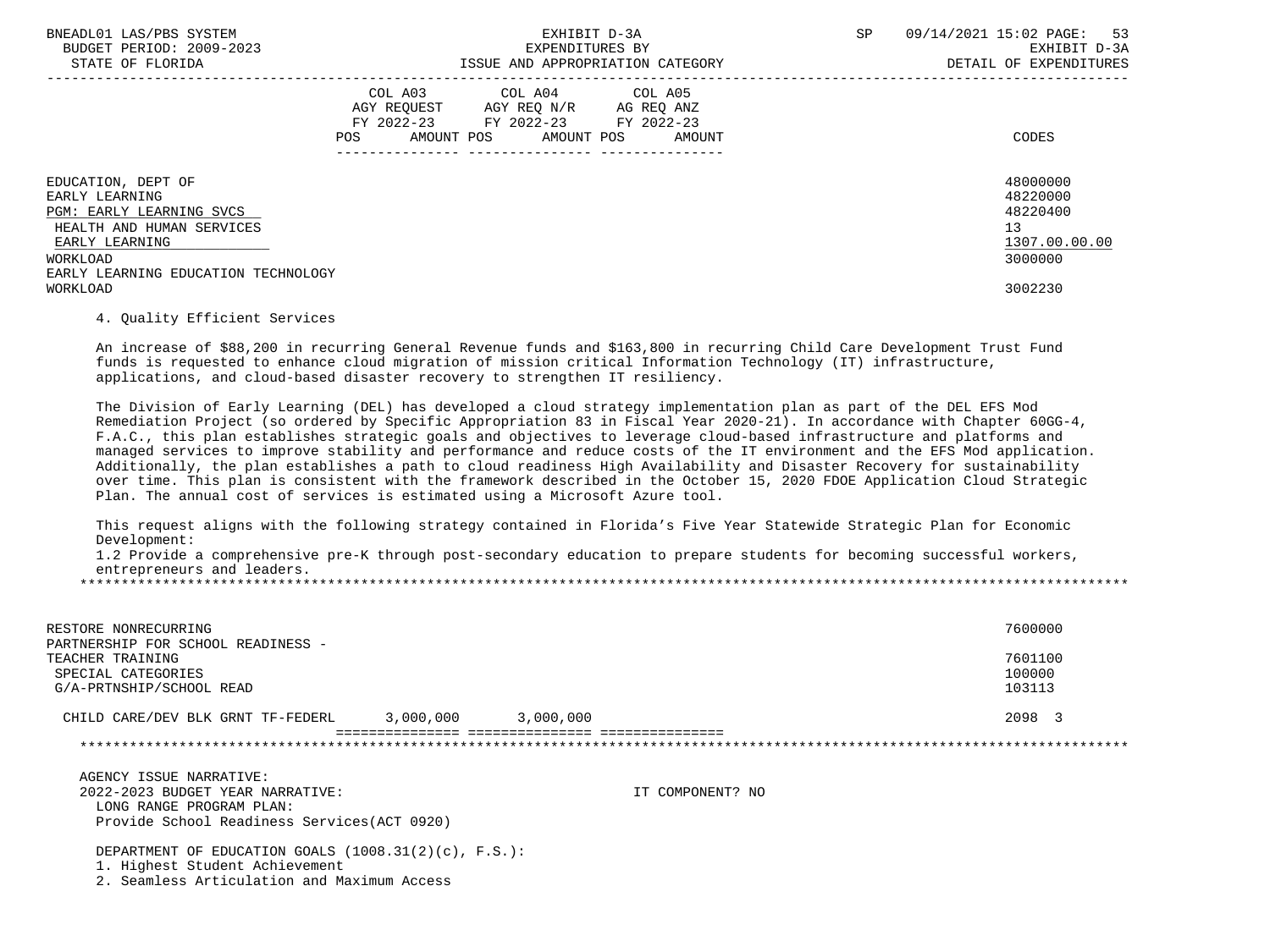| BNEADL01 LAS/PBS SYSTEM |                  |                          |
|-------------------------|------------------|--------------------------|
|                         |                  | BUDGET PERIOD: 2009-2023 |
|                         | STATE OF FLORIDA |                          |

|                                                                                                                                                                                                   | COL A03<br>AGY REOUEST<br>FY 2022-23<br>AMOUNT POS<br>POS | COL A04<br>AGY REQ N/R<br>FY 2022-23<br>AMOUNT POS | COL A05<br>AG REQ ANZ<br>FY 2022-23<br>AMOUNT | CODES                                                                         |
|---------------------------------------------------------------------------------------------------------------------------------------------------------------------------------------------------|-----------------------------------------------------------|----------------------------------------------------|-----------------------------------------------|-------------------------------------------------------------------------------|
| EDUCATION, DEPT OF<br>EARLY LEARNING<br>PGM: EARLY LEARNING SVCS<br>HEALTH AND HUMAN SERVICES<br>EARLY LEARNING<br>RESTORE NONRECURRING<br>PARTNERSHIP FOR SCHOOL READINESS -<br>TEACHER TRAINING |                                                           |                                                    |                                               | 48000000<br>48220000<br>48220400<br>13<br>1307.00.00.00<br>7600000<br>7601100 |

3. Skilled Workforce and Economic Development

4. Quality Efficient Services

 The restoration of \$3,000,000 in nonrecurring Child Care Development Trust Fund funds is requested for the Teacher Training Program.

 The Teacher Training Program provides professional development for early care and education professionals to improve their knowledge and skills to provide high-quality early learning experiences. The major program goals for the Teacher Training Program are to:

- Increase the knowledge of early childhood professionals.
- Increase the number of hours of professional development completed by early childhood professionals.
- Increase the number of people trained to facilitate communities of practice.
- Increase the number of people trained to provide responsive technical assistance coaching.
- Develop and implement communities of practice cohorts and one-on-one technical assistance coaching as part of the implementation of Early Learning Florida.

 The Teacher Training Program allocation provides a statewide professional learning system for Florida's early learning workforce. Professional development courses are available in a variety of formats - online, a blended format with a trained community-of-practice facilitator who works with a cohort of participants, or a certified technical assistance coach who provides one-on-one support.

 The requested funding will be used for local capacity development and will provide stipends for completing training to an estimated 4,400 practitioners, 100 community-of-practice facilitators and 60 technical assistance coaches who support practitioners toward successful demonstration of mastery. For Fiscal Year 2020-21, the Division of Early Learning contracted with the University of Florida for the professional development system known as Early Learning Florida. As of May 2021 the system logged 3,711 early learning course completions, from a catalogue of 43, 20-hour instructor led courses. Since inception through May 2021, 21,661 participants have completed Early Learning Florida courses.

 This request aligns with the following strategy contained in Florida's Five Year Statewide Strategic Plan for Economic Development:

 1.4 Expand recruitment for and access to education and training programs for talent in underserved areas and populations to close local workforce skills gaps.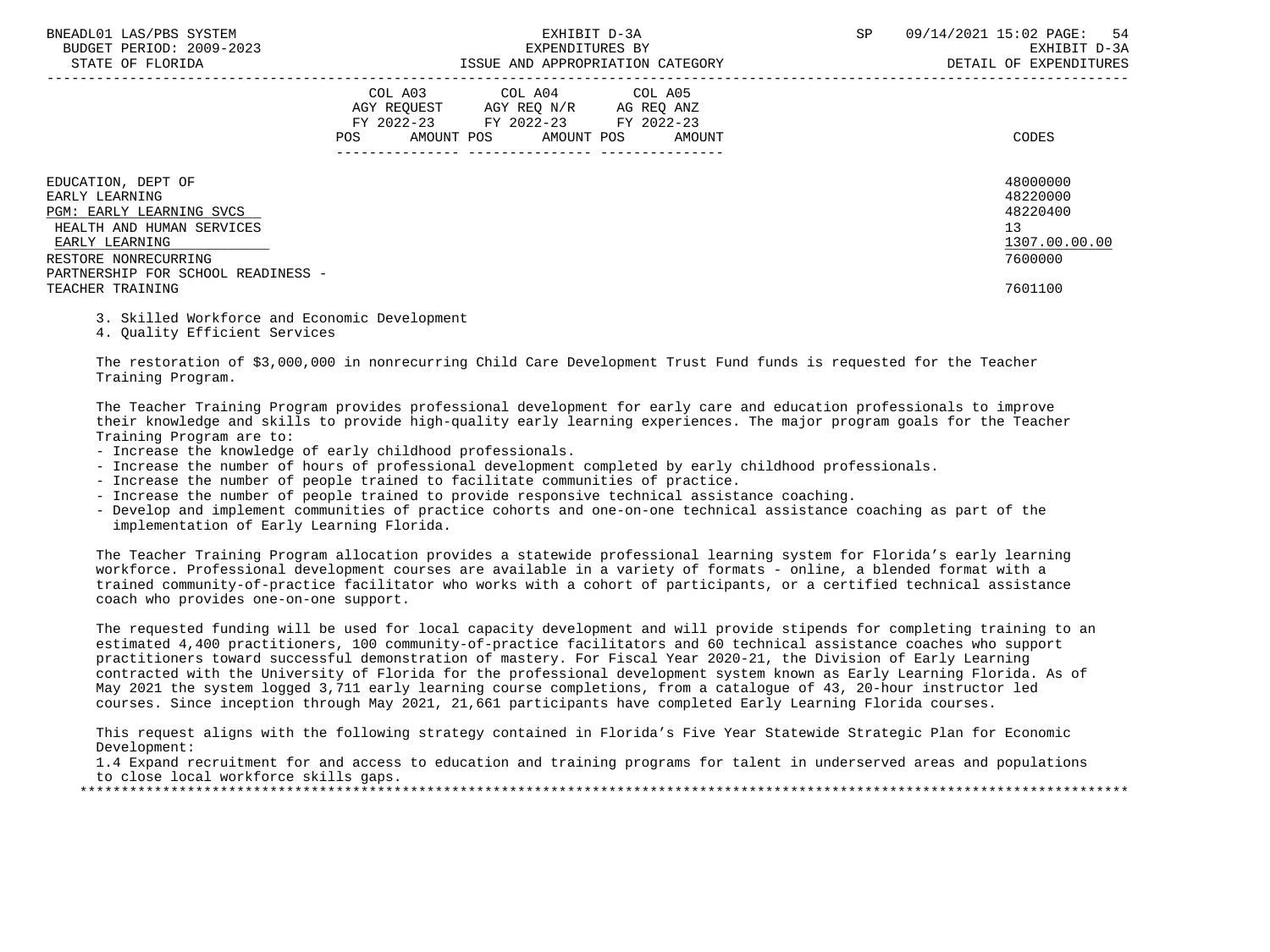| BNEADL01 LAS/PBS SYSTEM<br>BUDGET PERIOD: 2009-2023<br>STATE OF FLORIDA                                                                                                                                           | EXHIBIT D-3A<br>EXPENDITURES BY<br>ISSUE AND APPROPRIATION CATEGORY |  | SP <sub>2</sub>                                                                                                                   | 09/14/2021 15:02 PAGE: 55<br>EXHIBIT D-3A<br>DETAIL OF EXPENDITURES |  |  |                                                                    |
|-------------------------------------------------------------------------------------------------------------------------------------------------------------------------------------------------------------------|---------------------------------------------------------------------|--|-----------------------------------------------------------------------------------------------------------------------------------|---------------------------------------------------------------------|--|--|--------------------------------------------------------------------|
|                                                                                                                                                                                                                   | POS                                                                 |  | COL A03 COL A04 COL A05<br>AGY REQUEST AGY REQ N/R AG REQ ANZ<br>FY 2022-23 FY 2022-23 FY 2022-23<br>AMOUNT POS AMOUNT POS AMOUNT |                                                                     |  |  | CODES                                                              |
| EDUCATION, DEPT OF<br>EARLY LEARNING<br>PGM: EARLY LEARNING SVCS<br>HEALTH AND HUMAN SERVICES<br>EARLY LEARNING<br>RESTORE NONRECURRING<br>PARTNERSHIP FOR SCHOOL READINESS -<br>HOME INSTRUCTION PROGRAM FOR PRE |                                                                     |  |                                                                                                                                   |                                                                     |  |  | 48000000<br>48220000<br>48220400<br>13<br>1307.00.00.00<br>7600000 |
| SCHOOL YOUNGSTERS (HIPPY)<br>SPECIAL CATEGORIES<br>G/A-PRTNSHIP/SCHOOL READ                                                                                                                                       |                                                                     |  |                                                                                                                                   |                                                                     |  |  | 7601200<br>100000<br>103113                                        |
| WELFARE TRANSITION TF                                                                                                                                                                                             |                                                                     |  | -FEDERL 2,500,000 2,500,000                                                                                                       | _================                                                   |  |  | 2401 3                                                             |
|                                                                                                                                                                                                                   |                                                                     |  |                                                                                                                                   |                                                                     |  |  |                                                                    |

 AGENCY ISSUE NARRATIVE: 2022-2023 BUDGET YEAR NARRATIVE: IT COMPONENT? NO LONG RANGE PROGRAM PLAN: Provide School Readiness Services(ACT 0920)

DEPARTMENT OF EDUCATION GOALS (1008.31(2)(c), F.S.):3. Skilled Workforce and Economic Development

1. Highest Student Achievement

2. Seamless Articulation and Maximum Access

3. Skilled Workforce and Economic Development

4. Quality Efficient Services

 The restoration of \$2,500,00 in nonrecurring Welfare Transition Trust Fund (TANF) funds is requested, for a total of \$3,900,000, for the Home Instruction Program for Preschool Youngsters (HIPPY).

 HIPPY is a home visitation program for that emphasizes parent involvement in becoming the primary educator for their child between the ages of three and five and providing solutions that strengthen families through early learning. There are 17 counties with existing HIPPY programs: Alachua, Bradford, Broward (North Lauderdale), Miami-Dade (North Miami), DeSoto, Hillsborough, Manatee, Marion, Palm Beach, Pinellas, Putnam, Franklin, Gadsden, Madison, Washington, Sarasota and Wakulla. These sites were selected to deliver high-quality early learning curriculum directly to parents, so they can strengthen the cognitive and early literacy skills of TANF-eligible at-risk children. Early learning coalitions in these counties refer families to HIPPY, based on their poverty level, limited education and willingness to participate actively in all aspects of the program. The current contract with the HIPPY service provider requires the contractor to serve a minimum of 1,000 children per contract year with available funding.

 This request aligns with the following strategy contained in Florida's Five Year Statewide Strategic Plan for Economic Development:

 1.2 Provide a comprehensive pre-K through post-secondary education to prepare students for becoming successful workers, entrepreneurs and leaders.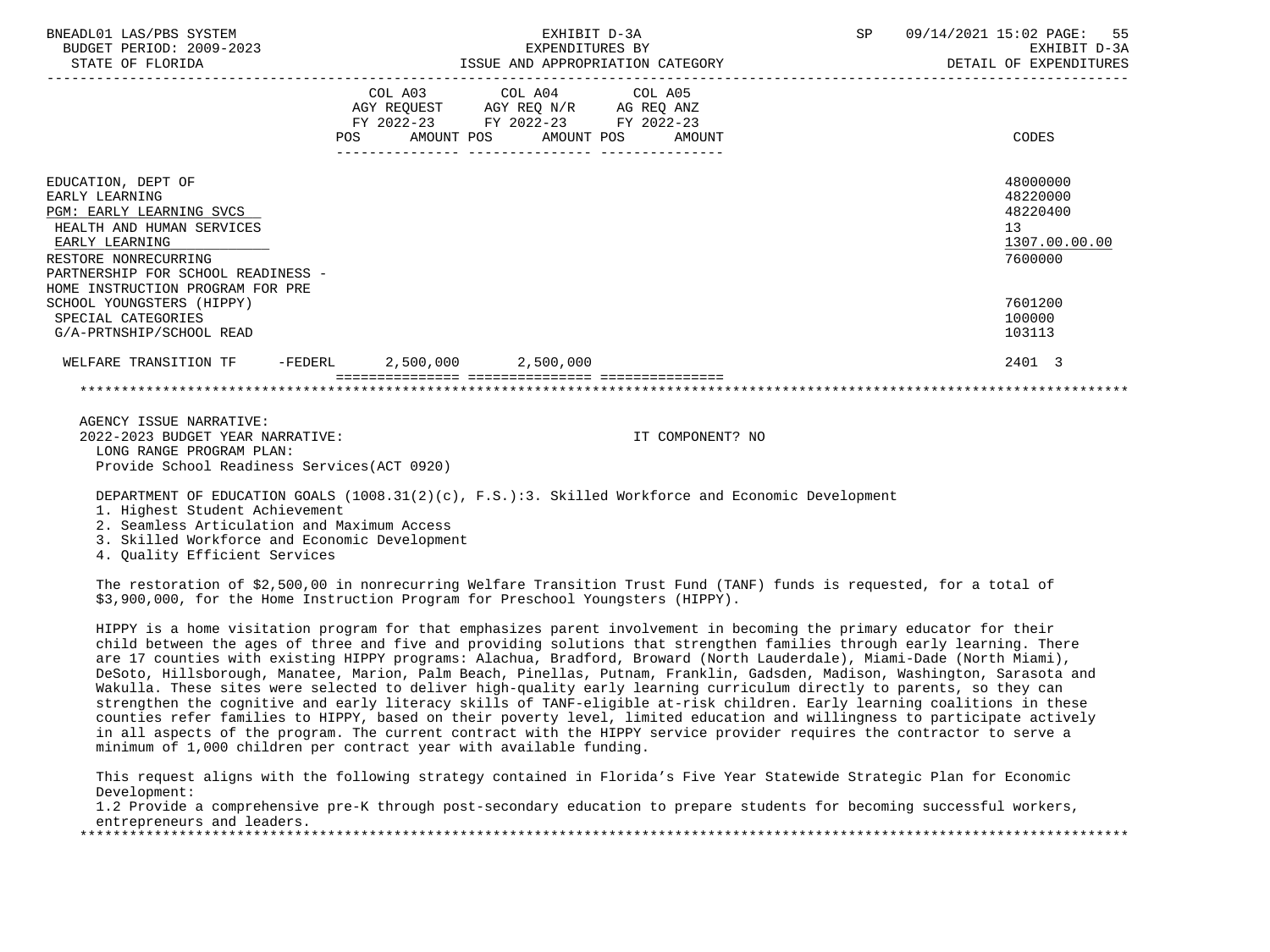| BNEADL01 LAS/PBS SYSTEM<br>BUDGET PERIOD: 2009-2023<br>STATE OF FLORIDA                                                                                                       | EXHIBIT D-3A                                                                                                                          | EXPENDITURES BY<br>ISSUE AND APPROPRIATION CATEGORY | SP | 09/14/2021 15:02 PAGE: 56<br>EXHIBIT D-3A<br>DETAIL OF EXPENDITURES |
|-------------------------------------------------------------------------------------------------------------------------------------------------------------------------------|---------------------------------------------------------------------------------------------------------------------------------------|-----------------------------------------------------|----|---------------------------------------------------------------------|
|                                                                                                                                                                               | COL A03 COL A04 COL A05<br>AGY REQUEST AGY REQ N/R AG REQ ANZ<br>FY 2022-23 FY 2022-23 FY 2022-23<br>POS AMOUNT POS AMOUNT POS AMOUNT |                                                     |    | CODES                                                               |
| EDUCATION, DEPT OF<br>EARLY LEARNING<br>PGM: EARLY LEARNING SVCS<br>HEALTH AND HUMAN SERVICES<br>EARLY LEARNING<br>RESTORE NONRECURRING<br>PARTNERSHIP FOR SCHOOL READINESS - |                                                                                                                                       |                                                     |    | 48000000<br>48220000<br>48220400<br>13<br>1307.00.00.00<br>7600000  |
| TEACHER EDUCATION AND COMPENSATION<br>HELPS $(T.E.A.C.H.)$<br>SPECIAL CATEGORIES<br>G/A-PRTNSHIP/SCHOOL READ                                                                  |                                                                                                                                       |                                                     |    | 7601400<br>100000<br>103113                                         |
| CHILD CARE/DEV BLK GRNT TF-FEDERL 7,000,000 7,000,000                                                                                                                         |                                                                                                                                       |                                                     |    | 2098 3                                                              |
|                                                                                                                                                                               |                                                                                                                                       |                                                     |    |                                                                     |
| AGENCY ISSUE NARRATIVE:                                                                                                                                                       |                                                                                                                                       |                                                     |    |                                                                     |

 2022-2023 BUDGET YEAR NARRATIVE: IT COMPONENT? NO LONG RANGE PROGRAM PLAN: Provide School Readiness Services(ACT 0920)

DEPARTMENT OF EDUCATION GOALS (1008.31(2)(c), F.S.):

1. Highest Student Achievement

2. Seamless Articulation and Maximum Access

3. Skilled Workforce and Economic Development

4. Quality Efficient Services

 The restoration of \$7,000,000 in nonrecurring Child Care Development Trust Fund funds is requested for the Teacher Education and Compensation Helps program (T.E.A.C.H).

 Teacher Education and Compensation Helps (T.E.A.C.H.) - Early Childhood Scholarship Program licensed by the Children's Forum in Tallahassee for Florida provides professional development scholarships to improve the skill level of early childhood workers and center directors. Child care providers often lack educational opportunities to increase their skills needed to make a positive impact on the development of the children in their care and find employment at competitive wages. The T.E.A.C.H. program:

- Links training, compensation, and commitment to improving the quality of early care and education experiences for young children and families.
- Provides scholarships for early childhood teachers and center directors to work toward earning an Associates Degree or Bachelor's Degree in early childhood education, a Child Development Associate (CDA) Credential, a Florida Staff Credential, or a Director Credential.
- Involves a partnership for sharing expenses by the educator receiving the scholarship, the sponsor child care center or family child care home, and the T.E.A.C.H. Early Childhood Scholarship Program.
- Works with 48 colleges, universities and vocational technical schools throughout the state as well as 14 community based training institutions.

 To date, 56,851 scholarships have been awarded to 37,269 scholars since T.E.A.C.H. received its statewide funding on July 1, 1998. Over 9,098 centers and family child care homes participated by sponsoring at least one T.E.A.C.H. scholar and 577,163 children were enrolled in those programs.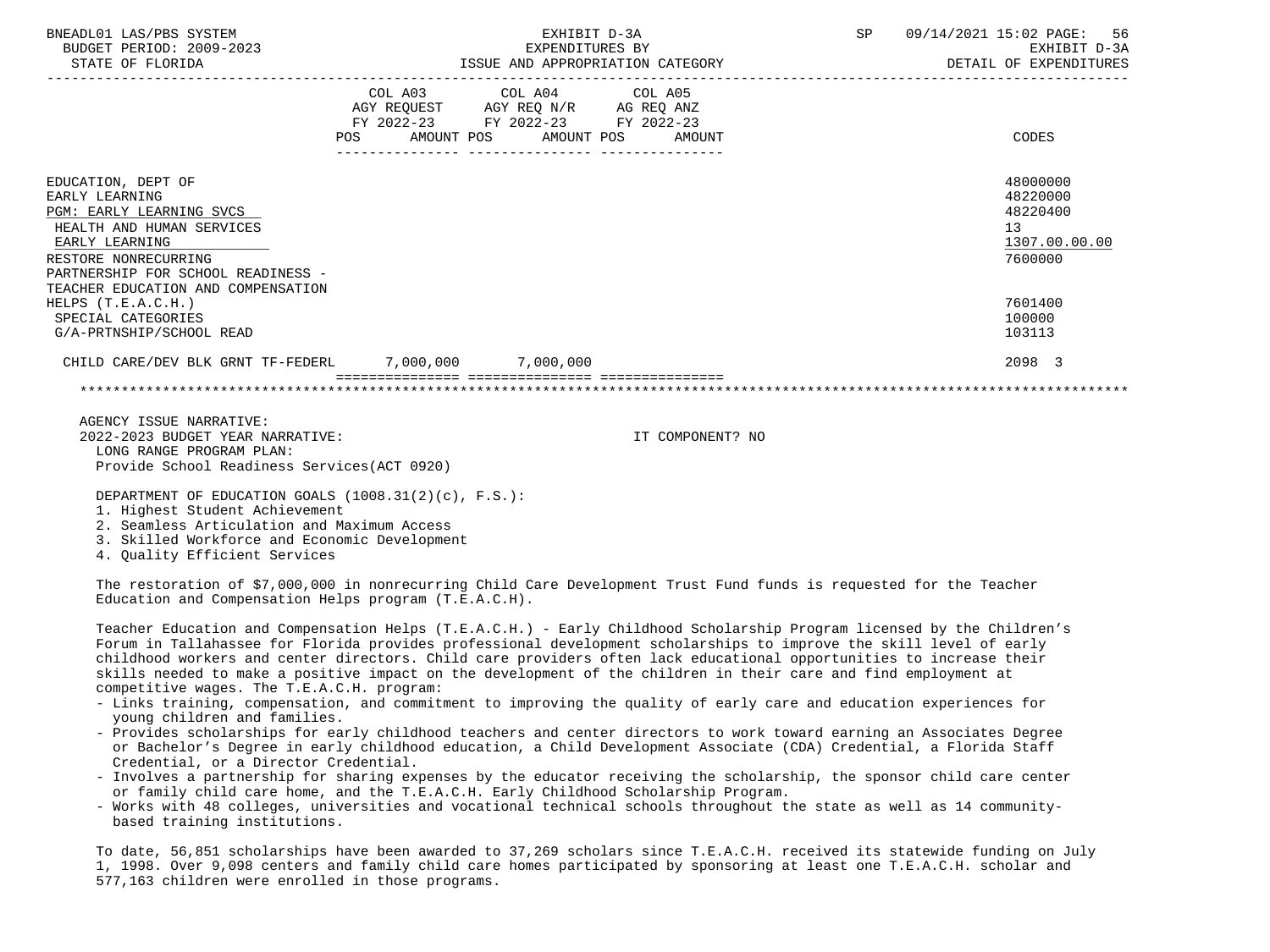| BNEADL01 LAS/PBS SYSTEM<br>BUDGET PERIOD: 2009-2023<br>STATE OF FLORIDA |     | SP<br>EXHIBIT D-3A<br>EXPENDITURES BY<br>ISSUE AND APPROPRIATION CATEGORY                                                         |  |  | 09/14/2021 15:02 PAGE: 57<br>EXHIBIT D-3A<br>DETAIL OF EXPENDITURES |  |
|-------------------------------------------------------------------------|-----|-----------------------------------------------------------------------------------------------------------------------------------|--|--|---------------------------------------------------------------------|--|
|                                                                         | POS | COL A03 COL A04 COL A05<br>AGY REQUEST AGY REQ N/R AG REQ ANZ<br>FY 2022-23 FY 2022-23 FY 2022-23<br>AMOUNT POS AMOUNT POS AMOUNT |  |  | CODES                                                               |  |
| EDUCATION, DEPT OF<br>EARLY LEARNING                                    |     |                                                                                                                                   |  |  | 48000000<br>48220000                                                |  |
| PGM: EARLY LEARNING SVCS<br>HEALTH AND HUMAN SERVICES                   |     |                                                                                                                                   |  |  | 48220400<br>13                                                      |  |
| EARLY LEARNING                                                          |     |                                                                                                                                   |  |  | 1307.00.00.00                                                       |  |
| RESTORE NONRECURRING                                                    |     |                                                                                                                                   |  |  | 7600000                                                             |  |
| PARTNERSHIP FOR SCHOOL READINESS -                                      |     |                                                                                                                                   |  |  |                                                                     |  |
| TEACHER EDUCATION AND COMPENSATION                                      |     |                                                                                                                                   |  |  | 7601400                                                             |  |
| HELPS $(T.E.A.C.H.)$                                                    |     |                                                                                                                                   |  |  |                                                                     |  |

 To date, 17,570 scholars have earned their CDA or Staff Credential. Of these, 1,731 are high school students who earned a CDA National Assessment through the Career and Technical Early Childhood Education program.

- 3,714 scholars have competed their Director Credential coursework.

- 3,646 scholars have renewed a credential.

- 248,511 credit hours have been completed overall.

- 12,581 Associate Degree contracts have been completed. 1,480 scholars have graduated with their Associate Degree.

- 1,207 Bachelor's Degree contracts have been completed. 153 scholars have graduated with their Bachelor's Degree.

- 118 Master's Degree contracts have been completed. 12 scholars have graduated with their Master's Degree.

 Less than 6% of T.E.A.C.H. scholars have left their sponsoring center during their contract or commitment year. Of those, 84% left voluntarily, the remainder left for a variety of reasons including: medical, discharge, center closure or layoff. T.E.A.C.H. staff processed 5,420 applications in Fiscal Year 2019-20. The total number of T.E.A.C.H. scholars participating in Fiscal Year 2019-20 scholarships was 6,493.

 This request aligns with the following strategy contained in Florida's Five Year Statewide Strategic Plan for Economic Development:

 1.4 Expand recruitment for and access to education and training programs for talent in underserved areas and populations to close local workforce skills gaps.

| TOTAL: EARLY LEARNING         |             |            | 1307.00.00.00 |
|-------------------------------|-------------|------------|---------------|
| BY FUND TYPE                  |             |            |               |
| GENERAL REVENUE FUND          | 562,422,632 |            | 1000          |
| TRUST FUNDS                   | 750,146,862 | 48,935,762 | 2000          |
|                               |             |            |               |
| TOTAL POSITIONS $98.00$       |             |            |               |
| TOTAL PROG COMP 1312,569,494  |             | 48,935,762 |               |
| TOTAL SALARY RATE $5,909,878$ |             |            |               |
|                               |             |            |               |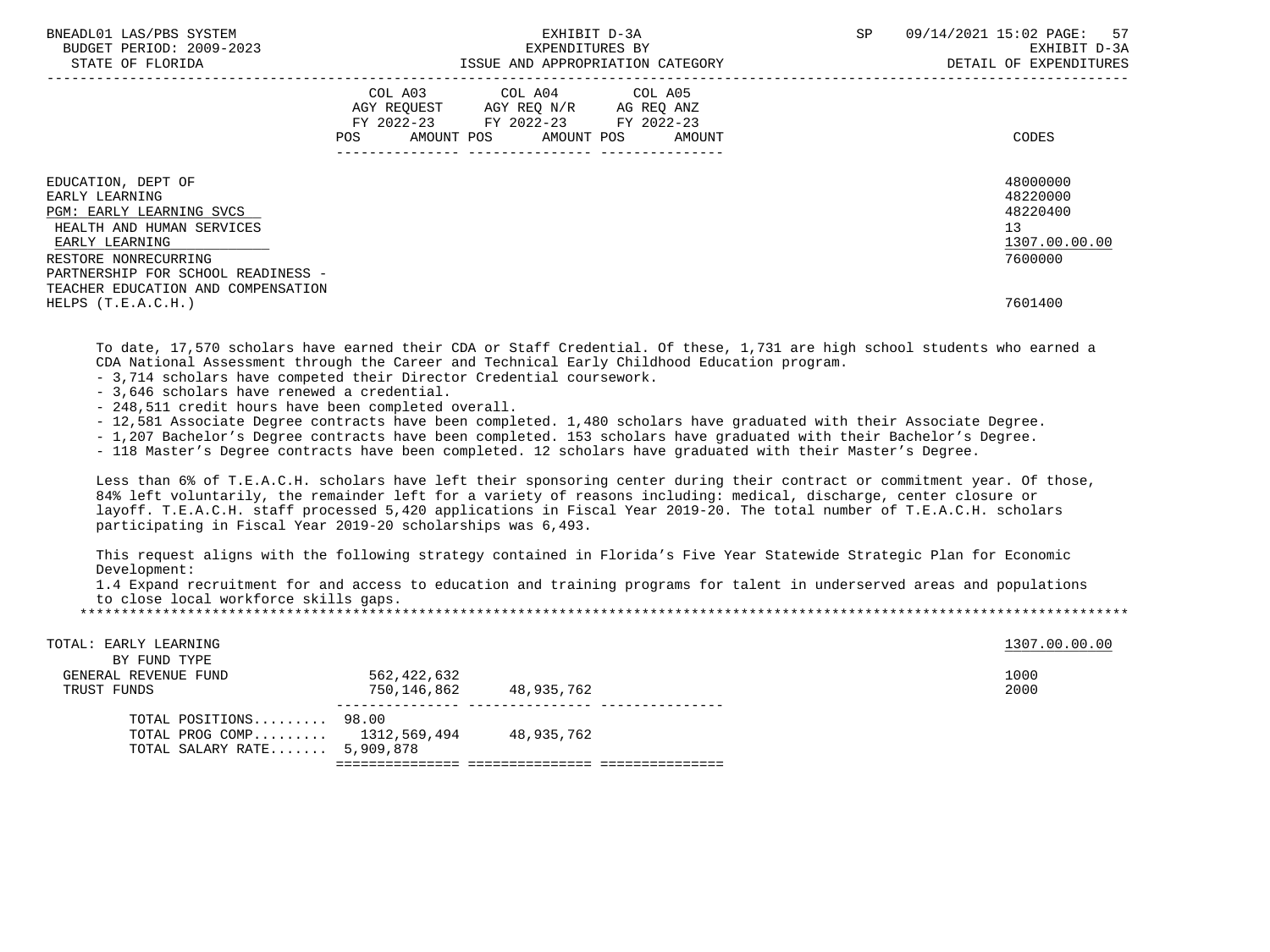| BNEADL01 LAS/PBS SYSTEM  | EXHIBIT                          | 09/14/2021 15:02 PAGE:<br>58 |
|--------------------------|----------------------------------|------------------------------|
| BUDGET PERIOD: 2009-2023 | EXPENDITURES BY                  | EXHIBIT D-3A                 |
|                          | TOOUT AND ADDDODDIATION OATDOODY | pomati on puppuptouppo       |

-----------------------------------------------------------------------------------------------------------------------------------

STATE OF FLORIDA **ISSUE AND APPROPRIATION CATEGORY ISSUE AND APPROPRIATION** CATEGORY

|                                                                                                                                                                                                                                                | COL A03<br>AGY REQUEST<br>FY 2022-23 FY 2022-23 FY 2022-23 | COL A04<br>AGY REQ N/R |            | COL A05<br>AG REQ ANZ |                                                                                                   |
|------------------------------------------------------------------------------------------------------------------------------------------------------------------------------------------------------------------------------------------------|------------------------------------------------------------|------------------------|------------|-----------------------|---------------------------------------------------------------------------------------------------|
|                                                                                                                                                                                                                                                | AMOUNT POS<br>POS                                          |                        | AMOUNT POS | AMOUNT                | CODES                                                                                             |
| EDUCATION, DEPT OF<br>PUBLIC SCHOOLS, DIV OF<br>PGM: STATE GRANTS/K12-FEFP<br>EDUCATION<br>ELEMENTARY & SECONDARY ED<br>ESTIMATED EXPENDITURES<br>ESTIMATED EXPENDITURES - OPERATIONS<br>AID TO LOCAL GOVERNMENTS<br>G/A-FL ED FINANCE PROGRAM |                                                            |                        |            |                       | 48000000<br>48250000<br>48250300<br>03<br>0304.00.00.00<br>1000000<br>1001000<br>050000<br>050560 |
| GENERAL REVENUE FUND<br>EDUCATIONAL ENHANCEMENT TF-STATE<br>STATE SCHOOL TF<br>$-$ STATE                                                                                                                                                       | -STATE 9294,820,217<br>626,929,962<br>144,273,902          |                        |            |                       | 1000 1<br>2178 1<br>2543 1                                                                        |
| TOTAL APPRO $10066,024,081$                                                                                                                                                                                                                    |                                                            |                        |            |                       |                                                                                                   |
| G/A-CLASS SIZE REDUCTION                                                                                                                                                                                                                       |                                                            |                        |            |                       | 050566                                                                                            |
| GENERAL REVENUE FUND<br>EDUCATIONAL ENHANCEMENT TF-STATE<br>STATE SCHOOL TF<br>$-$ STATE                                                                                                                                                       | -STATE 2647,815,051<br>103,776,356<br>86,161,098           |                        |            |                       | 1000 1<br>2178 1<br>2543 1                                                                        |
| TOTAL APPRO                                                                                                                                                                                                                                    | 2837,752,505                                               |                        |            |                       |                                                                                                   |
| TOTAL: ESTIMATED EXPENDITURES - OPERATIONS<br>TOTAL ISSUE $12903,776,586$                                                                                                                                                                      |                                                            |                        |            |                       | 1001000                                                                                           |
| NONRECURRING EXPENDITURES<br>FUND SHIFT FROM GENERAL REVENUE TO<br>STATE SCHOOL TRUST FUND - DELETE<br>AID TO LOCAL GOVERNMENTS<br>G/A-FL ED FINANCE PROGRAM                                                                                   |                                                            |                        |            |                       | 2100000<br>2103211<br>050000<br>050560                                                            |
| $-$ STATE<br>GENERAL REVENUE FUND                                                                                                                                                                                                              | 62,235,000                                                 |                        |            |                       | 1000 1                                                                                            |
| FUND SHIFT FROM GENERAL REVENUE TO<br>STATE SCHOOL TRUST FUND - ADD<br>AID TO LOCAL GOVERNMENTS<br>G/A-FL ED FINANCE PROGRAM                                                                                                                   |                                                            |                        |            |                       | 2103216<br>050000<br>050560                                                                       |
| STATE SCHOOL TF<br>$-$ STATE                                                                                                                                                                                                                   | 62,235,000-                                                |                        |            |                       | 2543 1                                                                                            |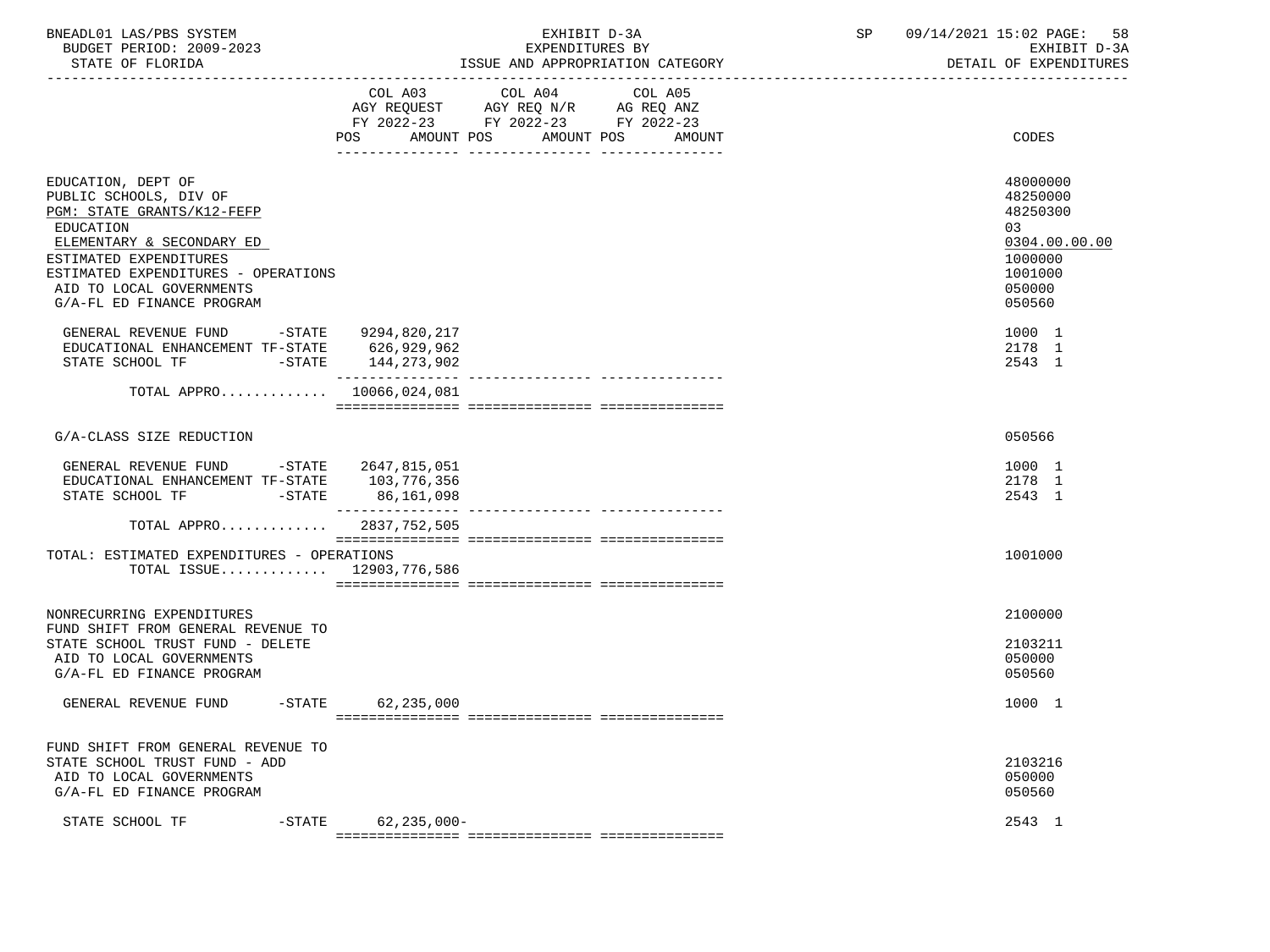| BNEADL01 LAS/PBS SYSTEM<br>BUDGET PERIOD: 2009-2023<br>STATE OF FLORIDA                                                                                                                                                   |                                     | EXHIBIT D-3A<br>EXPENDITURES BY                                                                 | ISSUE AND APPROPRIATION CATEGORY | SP | 09/14/2021 15:02 PAGE: 59<br>EXHIBIT D-3A<br>DETAIL OF EXPENDITURES |
|---------------------------------------------------------------------------------------------------------------------------------------------------------------------------------------------------------------------------|-------------------------------------|-------------------------------------------------------------------------------------------------|----------------------------------|----|---------------------------------------------------------------------|
|                                                                                                                                                                                                                           | COL A03<br>AMOUNT POS<br><b>POS</b> | COL A04<br>AGY REQUEST AGY REQ N/R AG REQ ANZ<br>FY 2022-23 FY 2022-23 FY 2022-23<br>AMOUNT POS | COL A05<br>AMOUNT                |    | CODES                                                               |
| EDUCATION, DEPT OF<br>PUBLIC SCHOOLS, DIV OF<br>PGM: STATE GRANTS/K12-FEFP<br>EDUCATION<br>ELEMENTARY & SECONDARY ED<br>NONRECURRING EXPENDITURES<br>FUND SHIFT FROM GENERAL REVENUE TO                                   |                                     |                                                                                                 |                                  |    | 48000000<br>48250000<br>48250300<br>03<br>0304.00.00.00<br>2100000  |
| EDUCATIONAL ENHANCEMENT TRUST FUND<br>- DELETE<br>AID TO LOCAL GOVERNMENTS<br>G/A-FL ED FINANCE PROGRAM                                                                                                                   |                                     |                                                                                                 |                                  |    | 2103218<br>050000<br>050560                                         |
| $-$ STATE<br>GENERAL REVENUE FUND                                                                                                                                                                                         | 267,443,736                         |                                                                                                 |                                  |    | 1000 1                                                              |
| FUND SHIFT FROM GENERAL REVENUE TO<br>EDUCATIONAL ENHANCEMENT TRUST FUND<br>- ADD<br>AID TO LOCAL GOVERNMENTS<br>G/A-FL ED FINANCE PROGRAM<br>EDUCATIONAL ENHANCEMENT TF-STATE 267,443,736-                               |                                     |                                                                                                 |                                  |    | 2103219<br>050000<br>050560<br>2178 1                               |
| WORKLOAD<br>CLASS SIZE REDUCTION<br>AID TO LOCAL GOVERNMENTS<br>G/A-CLASS SIZE REDUCTION                                                                                                                                  |                                     |                                                                                                 |                                  |    | 3000000<br>3000800<br>050000<br>050566                              |
| GENERAL REVENUE FUND                                                                                                                                                                                                      | $-STATE$ 124,377,054                |                                                                                                 |                                  |    | 1000 1                                                              |
|                                                                                                                                                                                                                           |                                     |                                                                                                 |                                  |    |                                                                     |
| AGENCY ISSUE NARRATIVE:<br>2022-2023 BUDGET YEAR NARRATIVE:<br>LONG RANGE PROGRAM PLAN:<br>Florida Education Finance Program (ACT0660)                                                                                    |                                     |                                                                                                 | IT COMPONENT? NO                 |    |                                                                     |
| DEPARTMENT OF EDUCATION GOALS $(1008.31(2)(c), F.S.):$<br>1. Highest Student Achievement<br>2. Seamless Articulation and Maximum Access<br>3. Skilled Workforce and Economic Development<br>4. Quality Efficient Services |                                     |                                                                                                 |                                  |    |                                                                     |

 An increase of \$124,377,054 is requested in recurring General Revenue funds to continue the implementation of policy to meet the constitutional class size maximums in grades PreK-3, 4-8 and 9-12. This increase is due to an estimated increase of 116,921.41 FTE students, as determined by the August 9, 2021, Public Schools PreK-12 Enrollment Estimating Conference.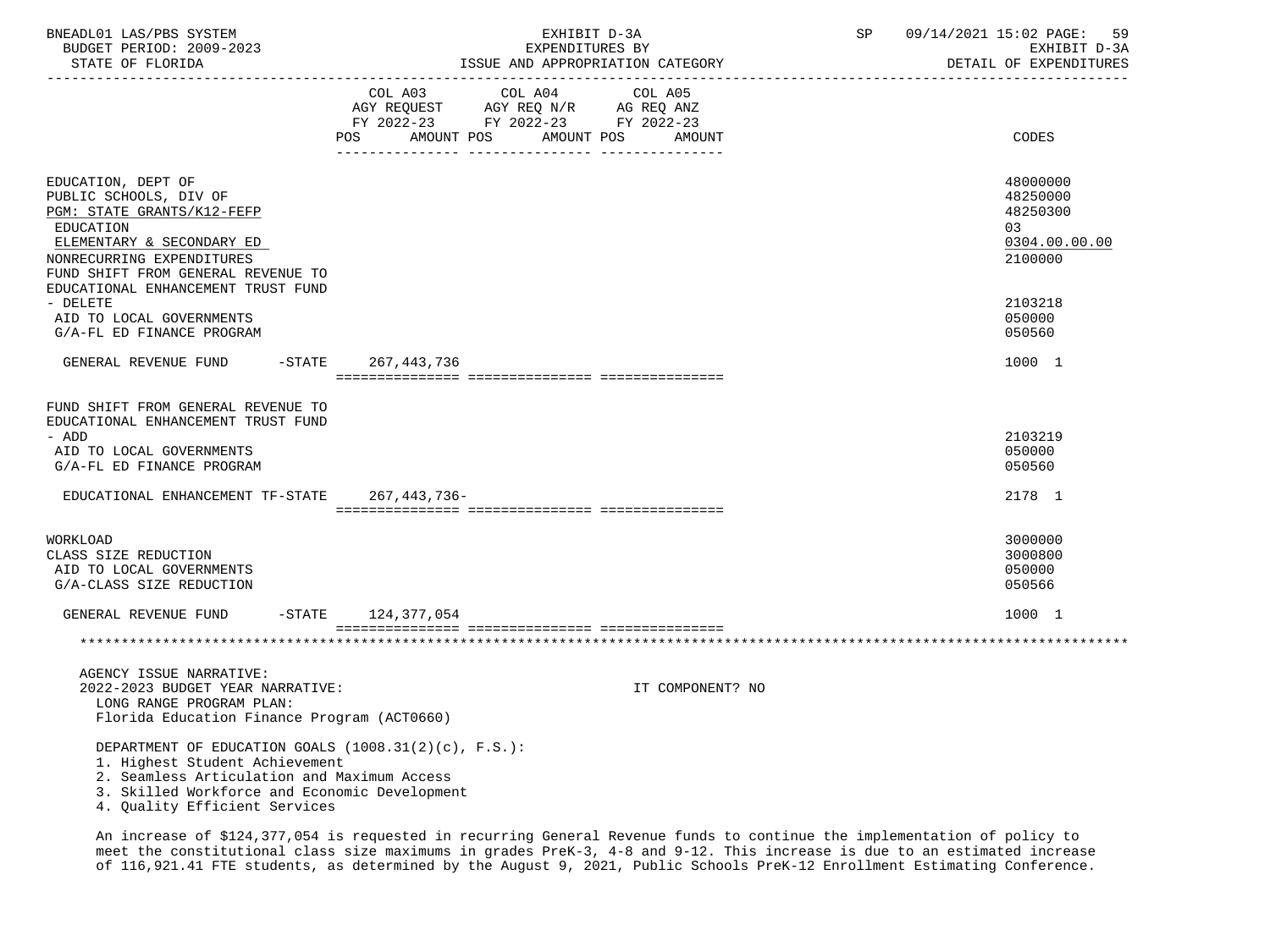| BNEADL01 LAS/PBS SYSTEM<br>BUDGET PERIOD: 2009-2023                                                                                                                                                                       | EXHIBIT D-3A<br>EXPENDITURES BY                                                                                                                                                                                                                                                                                                  | SP               | 09/14/2021 15:02 PAGE:<br>60<br>EXHIBIT D-3A<br>DETAIL OF EXPENDITURES        |
|---------------------------------------------------------------------------------------------------------------------------------------------------------------------------------------------------------------------------|----------------------------------------------------------------------------------------------------------------------------------------------------------------------------------------------------------------------------------------------------------------------------------------------------------------------------------|------------------|-------------------------------------------------------------------------------|
|                                                                                                                                                                                                                           | COL A03 COL A04<br>AGY REQUEST AGY REQ N/R AG REQ ANZ<br>FY 2022-23 FY 2022-23 FY 2022-23<br>POS AMOUNT POS AMOUNT POS AMOUNT                                                                                                                                                                                                    | COL A05          | <b>CODES</b>                                                                  |
| EDUCATION, DEPT OF<br>PUBLIC SCHOOLS, DIV OF<br>PGM: STATE GRANTS/K12-FEFP<br><b>EDUCATION</b><br>ELEMENTARY & SECONDARY ED<br>WORKLOAD<br>CLASS SIZE REDUCTION                                                           |                                                                                                                                                                                                                                                                                                                                  |                  | 48000000<br>48250000<br>48250300<br>03<br>0304.00.00.00<br>3000000<br>3000800 |
| Development:<br>entrepreneurs and leaders.                                                                                                                                                                                | This request aligns with the following strategy contained in Florida's Five Year Statewide Strategic Plan for Economic<br>#1.2 Provide a comprehensive pre-K through postsecondary education to prepare students for becoming successful workers,                                                                                |                  |                                                                               |
| FLORIDA EDUCATION FINANCE PROGRAM<br>AID TO LOCAL GOVERNMENTS<br>G/A-FL ED FINANCE PROGRAM                                                                                                                                |                                                                                                                                                                                                                                                                                                                                  |                  | 3003600<br>050000<br>050560                                                   |
| GENERAL REVENUE FUND<br>$-$ STATE                                                                                                                                                                                         | 261,832,523                                                                                                                                                                                                                                                                                                                      |                  | 1000 1                                                                        |
|                                                                                                                                                                                                                           |                                                                                                                                                                                                                                                                                                                                  |                  |                                                                               |
| AGENCY ISSUE NARRATIVE:<br>2022-2023 BUDGET YEAR NARRATIVE:<br>LONG RANGE PROGRAM PLAN:<br>Florida Education Finance Program (ACT0660)                                                                                    |                                                                                                                                                                                                                                                                                                                                  | IT COMPONENT? NO |                                                                               |
| DEPARTMENT OF EDUCATION GOALS $(1008.31(2)(c), F.S.):$<br>1. Highest Student Achievement<br>2. Seamless Articulation and Maximum Access<br>3. Skilled Workforce and Economic Development<br>4. Quality Efficient Services |                                                                                                                                                                                                                                                                                                                                  |                  |                                                                               |
|                                                                                                                                                                                                                           | An increase of \$709,321,538 is requested for an additional 118,287.72 FTE students. Of the overall increase, \$261,832,523<br>is requested from state funds and the remaining \$447,489,015 from additional required local effort (RLE) revenue. A<br>workload increase of \$261,832,523 is requested for the FEFP, as follows: |                  |                                                                               |
| WORKLOAD ADJUSTMENT FOR INCREASED STUDENT ENROLLMENT                                                                                                                                                                      |                                                                                                                                                                                                                                                                                                                                  |                  |                                                                               |

 School district enrollment is projected to increase by 118,287.72 FTE students, or 4.12 percent, from 2,868,388.86 in Fiscal Year 2021-22 to 2,986,676.58 in Fiscal Year 2022-23.

ADJUSTMENT TO BASE FUNDING - \$14,411,483,951

 The total base FEFP funding amount requested for Fiscal Year 2022-23 is \$14,411,483,951, an increase of \$568,518,582 over the Fiscal Year 2021-22 allocation. The entire increase is a workload adjustment.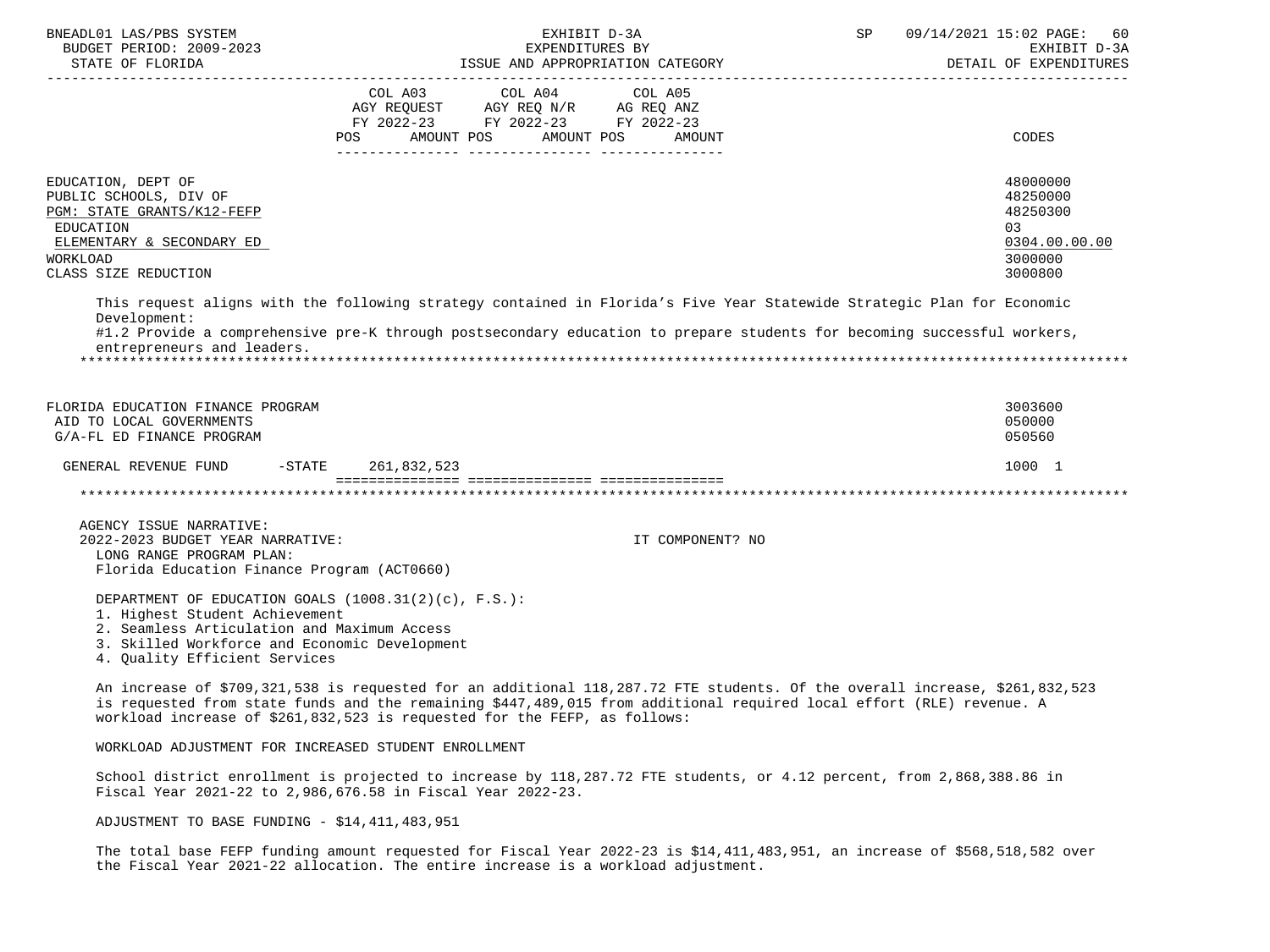| BNEADL01 LAS/PBS SYSTEM<br>BUDGET PERIOD: 2009-2023<br>STATE OF FLORIDA                                                                                               | EXHIBIT D-3A<br>EXPENDITURES BY<br>ISSUE AND APPROPRIATION CATEGORY                                                                                      | <b>SP</b><br>09/14/2021 15:02 PAGE:<br>61<br>EXHIBIT D-3A<br>DETAIL OF EXPENDITURES |
|-----------------------------------------------------------------------------------------------------------------------------------------------------------------------|----------------------------------------------------------------------------------------------------------------------------------------------------------|-------------------------------------------------------------------------------------|
|                                                                                                                                                                       | COL A03 COL A04 COL A05<br>AGY REOUEST AGY REO N/R<br>AG REO ANZ<br>FY 2022-23 FY 2022-23 FY 2022-23<br><b>POS</b><br>AMOUNT POS<br>AMOUNT POS<br>AMOUNT | CODES                                                                               |
| EDUCATION, DEPT OF<br>PUBLIC SCHOOLS, DIV OF<br>PGM: STATE GRANTS/K12-FEFP<br>EDUCATION<br>ELEMENTARY & SECONDARY ED<br>WORKLOAD<br>FLORIDA EDUCATION FINANCE PROGRAM |                                                                                                                                                          | 48000000<br>48250000<br>48250300<br>03<br>0304.00.00.00<br>3000000<br>3003600       |

## SPARSITY SUPPLEMENT - \$53,275,958

 The Sparsity Supplement was appropriated as part of the FEFP to be allocated to districts with 24,000 or fewer FTE students pursuant to section 1011.62(7), Florida Statutes. The formula recognizes the relatively higher operating cost of smaller districts due to a sparse student population. For Fiscal Year 2022-23, the total amount requested is \$53,275,958, which is a decrease of \$2,142,797 from the Fiscal Year 2021-22 allocation.

### STATE-FUNDED DISCRETIONARY CONTRIBUTION - \$37,628,603

 The state provides each state university laboratory school and the Florida Virtual School with funds that, on a per-FTE basis, are equivalent to the discretionary taxes the school districts in which they are located may collect. The increase in funds for university lab schools is due to enrollment and tax roll increases. For Fiscal Year 2022-23, the total amount requested is \$37,628,603, an increase of \$905,528 over the Fiscal Year 2021-22 allocation.

#### DISCRETIONARY MILLAGE COMPRESSION FOR 0.748 OF A MILL - \$294,224,914

 If any school district levies the full 0.748 mill and it generates an amount of funds per unweighted FTE that is less than the state average amount per unweighted FTE, the school district shall receive a discretionary millage compression supplement that, when added to the funds generated by the district's 0.748 mill levy, shall be equal to the state average as provided in section 1011.62(5), Florida Statutes. The state average levy per FTE for 0.748 mills is \$634.05. For Fiscal Year 2022-23, the total amount requested is \$294,224,914, an increase of \$16,542,010 over the Fiscal Year 2021-22 allocation as a result of raising districts to the state average FTE funding.

DEPARTMENT OF JUVENILE JUSTICE (DJJ) SUPPLEMENTAL ALLOCATION - \$5,156,248

 The DJJ Supplemental Allocation provides class size reduction funds for students in juvenile justice education programs in each school district, pursuant to the formula provided in section 1011.62(10), Florida Statutes. For Fiscal Year 2022-23, the total amount requested is \$5,156,248, a decrease of \$59,560 from the Fiscal Year 2021-22 allocation as a result of declining DJJ student population.

#### SAFE SCHOOLS ALLOCATION - \$180,000,000

 The Safe Schools Allocation provides each district an allocation of \$250,000, and the remaining balance is allocated as follows: one-third based on the latest official Florida Crime Index provided by the Department of Law Enforcement and two-thirds based on each district's share of the state's total unweighted student enrollment. Safe Schools funds are to be used by school districts in their compliance with sections 1006.07-1006.148, Florida Statutes, and section 1011.62(15), Florida Statutes, with priority given to establishing a school resource officer program pursuant to section 1006.12, Florida Statutes. For Fiscal Year 2022-23, the total amount requested is \$180,000,000, which maintains the Fiscal Year 2021-22 allocation.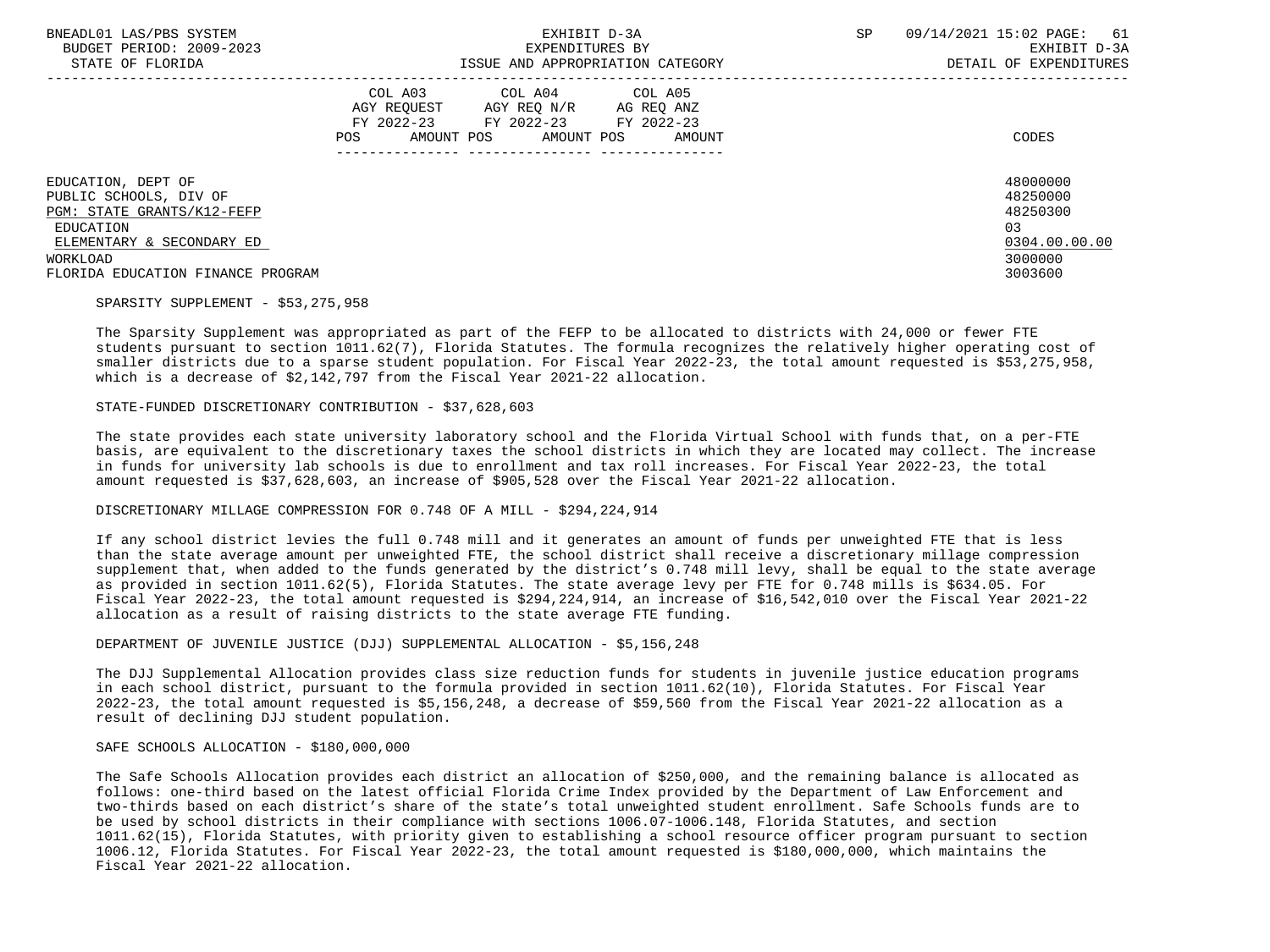| BNEADL01 LAS/PBS SYSTEM<br>BUDGET PERIOD: 2009-2023<br>STATE OF FLORIDA                                                                 | EXHIBIT D-3A<br>EXPENDITURES BY<br>ISSUE AND APPROPRIATION CATEGORY                                                                               | SP<br>09/14/2021 15:02 PAGE: 62<br>EXHIBIT D-3A<br>DETAIL OF EXPENDITURES      |
|-----------------------------------------------------------------------------------------------------------------------------------------|---------------------------------------------------------------------------------------------------------------------------------------------------|--------------------------------------------------------------------------------|
|                                                                                                                                         | COL A03 COL A04 COL A05<br>AGY REOUEST<br>AGY REO N/R<br>AG REO ANZ<br>FY 2022-23 FY 2022-23 FY 2022-23<br>AMOUNT POS AMOUNT POS<br>POS<br>AMOUNT | CODES                                                                          |
| EDUCATION, DEPT OF<br>PUBLIC SCHOOLS, DIV OF<br><b>PGM: STATE GRANTS/K12-FEFP</b><br>EDUCATION<br>ELEMENTARY & SECONDARY ED<br>WORKLOAD |                                                                                                                                                   | 48000000<br>48250000<br>48250300<br>0 <sub>3</sub><br>0304.00.00.00<br>3000000 |
| FLORIDA EDUCATION FINANCE PROGRAM                                                                                                       |                                                                                                                                                   | 3003600                                                                        |

EXCEPTIONAL STUDENT EDUCATION (ESE) GUARANTEED ALLOCATION - \$1,119,157,262

 The ESE Guaranteed Allocation provides exceptional student services for students who were formerly reported in ESE Support Levels I, II and III, pursuant to section 1011.62(1)(e)2, Florida Statutes. These funds are in addition to the funds appropriated on the basis of FTE student membership. For Fiscal Year 2022-23, the total amount requested is \$1,119,157,262, an increase of \$54,573,199 over the Fiscal Year 2021-22 allocation to cover workload.

SUPPLEMENTAL ACADEMIC INSTRUCTION (SAI) - \$744,593,083

 The SAI funds provide flexible resources to schools for supplemental academic instruction at appropriate times throughout the school year, pursuant to section 1011.62(1)(f), Florida Statutes. For Fiscal Year 2022-23, the total amount requested is \$744,593,083, an increase of \$29,888,453 over the Fiscal Year 2021-22 allocation to cover workload.

INSTRUCTIONAL MATERIALS - \$251,079,856

 The Instructional Materials allocation provide for core subject instructional materials, library/media materials, ESE applications, and science laboratory materials and supplies. For Fiscal Year 2022-23, the total amount requested is \$251,079,856, an increase of \$9,944,051 over the Fiscal Year 2021-22 allocation to cover workload.

STUDENT TRANSPORTATION - \$477,555,638

 The Student Transportation Allocation provides funds to districts to support the safe and efficient transportation services in school districts in support of student learning. The formula for allocating the funds for student transportation is based on reported ridership and contains adjustments to modify a districts funding to reward efficient bus utilization, compensate for rural population density and adjust for differences in the cost of living between districts. For Fiscal Year 2022-23, the total amount requested is \$477,555,638, an increase of \$18,913,654 over the Fiscal Year 2021-22 allocation to cover workload.

TEACHERS CLASSROOM SUPPLY ASSISTANCE - \$54,143,375

 The Teachers Classroom Supply Assistance provides an allocation to each school district based on the prorated total of each school district's share of the total K-12 unweighted FTE student enrollment. Pursuant to section 1012.71, Florida Statutes, the funds are provided to classroom teachers for the purchase of classroom instructional materials and supplies for use in teaching students. For Fiscal Year 2022-23, the total amount requested is \$54,143,375, which maintains the Fiscal Year 2021-22 allocation.

READING ALLOCATION - \$130,000,000

 The Reading Allocation is used to sustain the gains Florida schools have demonstrated in reading achievement. The amount of \$115,000 shall be allocated to each school district, and the remaining balance shall be allocated based on each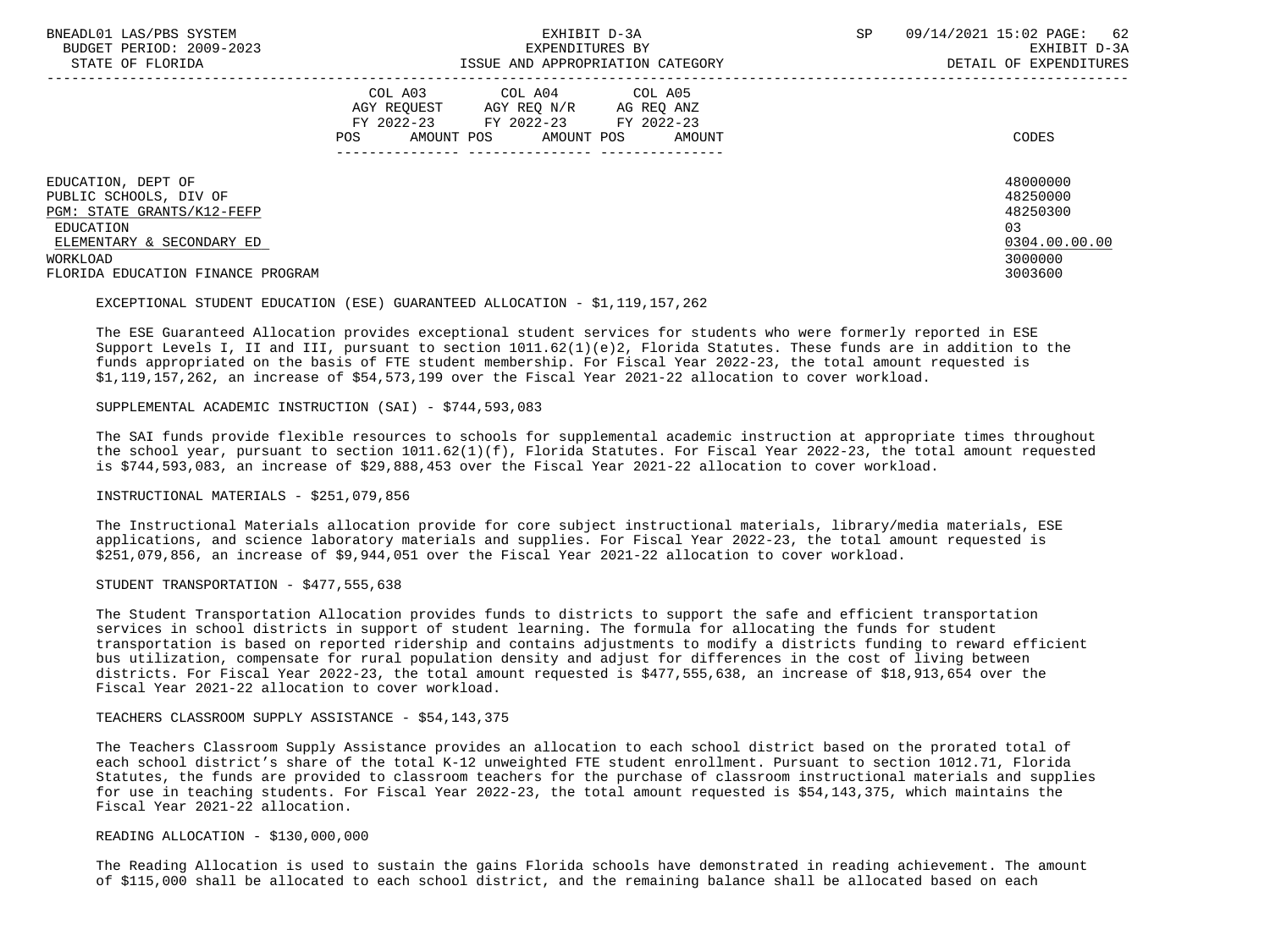| BNEADL01 LAS/PBS SYSTEM<br>BUDGET PERIOD: 2009-2023 | EXHIBIT D-3A<br>EXPENDITURES BY                                               | 09/14/2021 15:02 PAGE: 63<br>SP<br>EXHIBIT D-3A |  |
|-----------------------------------------------------|-------------------------------------------------------------------------------|-------------------------------------------------|--|
| STATE OF FLORIDA                                    | ISSUE AND APPROPRIATION CATEGORY                                              | DETAIL OF EXPENDITURES                          |  |
|                                                     | COL A03 COL A04 COL A05                                                       |                                                 |  |
|                                                     | AGY REOUEST<br>AGY REO N/R<br>AG REQ ANZ                                      |                                                 |  |
|                                                     | FY 2022-23 FY 2022-23<br>FY 2022-23<br>AMOUNT POS AMOUNT POS<br>POS<br>AMOUNT | CODES                                           |  |
|                                                     |                                                                               |                                                 |  |
| EDUCATION, DEPT OF                                  |                                                                               | 48000000                                        |  |
| PUBLIC SCHOOLS, DIV OF                              |                                                                               | 48250000                                        |  |
| PGM: STATE GRANTS/K12-FEFP                          |                                                                               | 48250300                                        |  |
| EDUCATION                                           |                                                                               | 03                                              |  |
| ELEMENTARY & SECONDARY ED                           |                                                                               | 0304.00.00.00                                   |  |
| WORKLOAD                                            |                                                                               | 3000000                                         |  |
| FLORIDA EDUCATION FINANCE PROGRAM                   |                                                                               | 3003600                                         |  |

 district's proportion of the state's total base funding, pursuant to section 1011.62(9), Florida Statutes. For Fiscal Year 2022-23, the total amount requested is \$130,000,000, which maintains the Fiscal Year 2021-22 allocation.

### DIGITAL CLASSROOM ALLOCATION - \$8,000,000

 The Digital Classroom Allocation provides funding for districts to integrate technology in classroom teaching and learning, pursuant to section 1011.62(12), Florida Statutes. These funds will improve a school district's information technology infrastructure, increase bandwidth and provide electronic devices for students and support school districts in meeting Florida's online assessment and testing requirements. The amount of \$100,000 shall be allocated to each school district, and the remaining balance shall be allocated based on each district's proportion of the state's total unweighted FTE. For Fiscal Year 2022-23, the total amount requested is \$8,000,000, which maintains the Fiscal Year 2021-22 allocation.

# FEDERALLY CONNECTED STUDENT SUPPLEMENT - \$14,049,285

 The Federally Connected Student Supplement provides supplemental funding for school districts to support the education of students connected with federally owned military installations, National Aeronautics and Space Administration property and Indian Lands. There is a student allocation and an exempt property allocation for districts with students receiving Federal Impact Aid who meet the specific criteria described in section 1011.62(13), Florida Statutes. For Fiscal Year 2022-23, the total amount requested is \$14,049,285, which maintains the Fiscal Year 2021-22 allocation as a result of no increase in the Base Student Allocation.

# MENTAL HEALTH ASSISTANCE ALLOCATION - \$120,000,000

 The Mental Health Assistance Allocation provides funds to districts to establish or expand school-based mental health care. Each district is provided an allocation of \$100,000, with the remaining balance allocated based on each school district's proportionate share of the state's total unweighted student enrollment, pursuant to section 1011.62(16), Florida Statutes. Districts must develop and submit to the department expenditure plans that focus on delivering evidence-based mental health treatment to children and include the following elements: the provision of mental health assessment, diagnosis, intervention, treatment, and recovery services to students with one or more mental health or co-occurring substance abuse diagnoses and students at high risk of such diagnoses; coordination of such services with a student's primary care provider and with other mental health providers involved in the student's care; direct employment of such service providers, or a contract-based collaborative effort or partnership with one or more local community mental health programs, agencies, or providers. For Fiscal Year 2022-23, the total amount requested is \$120,000,000, which maintains the Fiscal Year 2021-22 allocation.

# TOTAL FUNDS COMPRESSION ALLOCATION - \$55,295,408

 The Total Funds Compression Allocation was created to provide additional funding to districts who, in the prior year, received less total FEFP funding per student than the state average. These districts receive the maximum of 25 percent of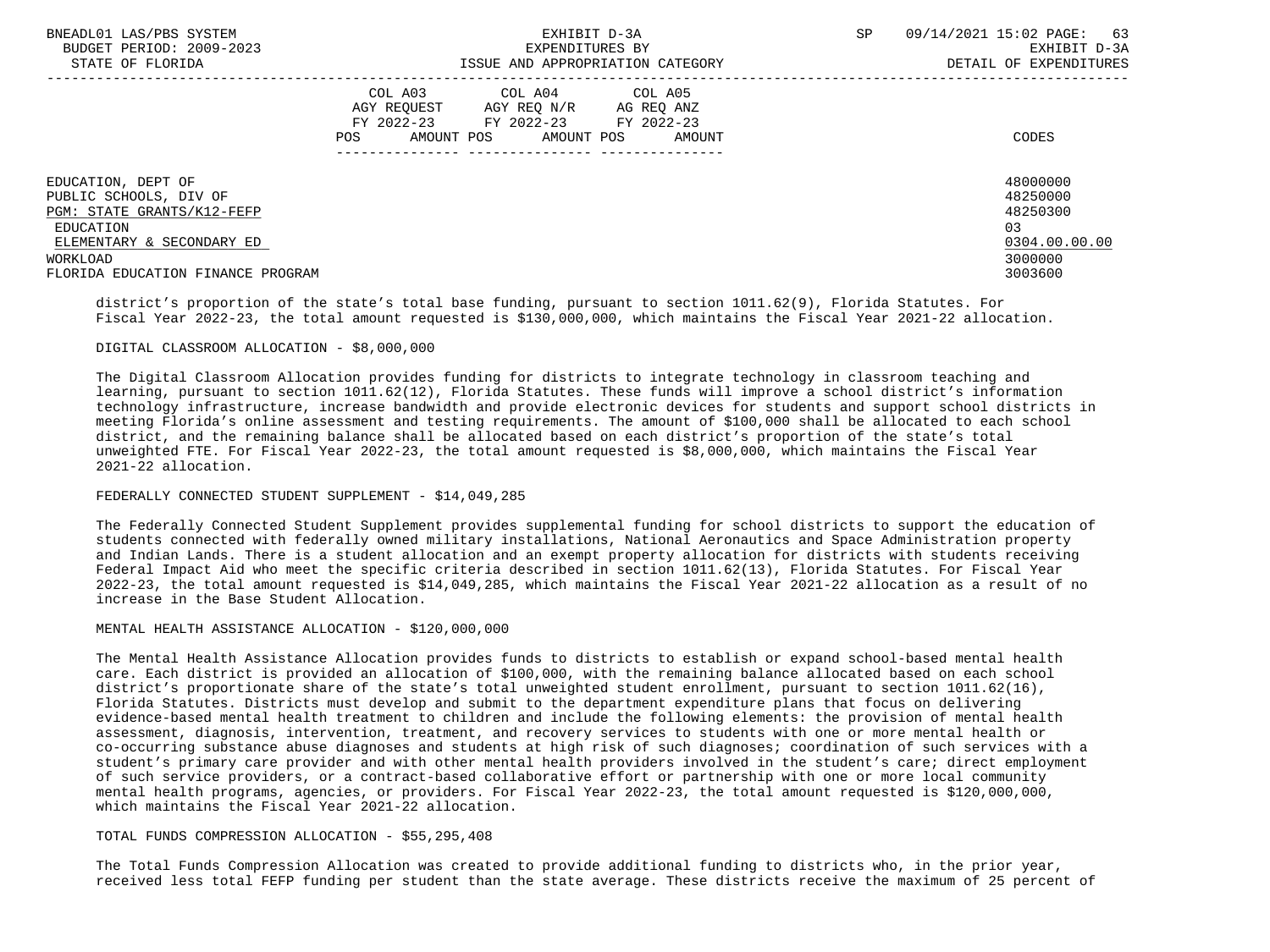| BNEADL01 LAS/PBS SYSTEM           | EXHIBIT D-3A                              | <b>SP</b><br>09/14/2021 15:02 PAGE: 64 |
|-----------------------------------|-------------------------------------------|----------------------------------------|
| BUDGET PERIOD: 2009-2023          | EXPENDITURES BY                           | EXHIBIT D-3A                           |
| STATE OF FLORIDA                  | ISSUE AND APPROPRIATION CATEGORY          | DETAIL OF EXPENDITURES                 |
|                                   | COL A03 COL A04 COL A05                   |                                        |
|                                   | AGY REOUEST<br>AGY REQ N/R AG REQ ANZ     |                                        |
|                                   | FY 2022-23 FY 2022-23<br>FY 2022-23       |                                        |
|                                   | AMOUNT POS<br>POS<br>AMOUNT POS<br>AMOUNT | CODES                                  |
|                                   |                                           |                                        |
| EDUCATION, DEPT OF                |                                           | 48000000                               |
| PUBLIC SCHOOLS, DIV OF            |                                           | 48250000                               |
| <b>PGM: STATE GRANTS/K12-FEFP</b> |                                           | 48250300                               |
| EDUCATION                         |                                           | 0 <sub>3</sub>                         |
| ELEMENTARY & SECONDARY ED         |                                           | 0304.00.00.00                          |
| WORKLOAD                          |                                           | 3000000                                |
| FLORIDA EDUCATION FINANCE PROGRAM |                                           | 3003600                                |
|                                   |                                           |                                        |

 the difference in their funding per FTE and total state funding per FTE, not to exceed \$100 per FTE, or a District Cost Differential (DCD) hold harmless for districts whose cost differential decreased. For Fiscal Year 2022-23, the total amount requested is \$55,295,408, an increase of \$5,060,217 over the Fiscal Year 2021-22 allocation due to affected districts receiving less funding per FTE when compared to the state average in 2021-22 and no change in the DCD used.

TURNAROUND SCHOOL SUPPLEMENTAL SERVICES ALLOCATION - \$24,383,050

 The Turnaround School Supplemental Services Allocation provides district-managed turnaround schools with funds to offer services designed to improve the overall academic and community welfare of the schools' students and their families. Schools that earn three consecutive grades less than a "C" and schools that have improved to a "C" and are no longer in turnaround status are considered turnaround school. For Fiscal Year 2022-23, the total amount requested is \$24,383,050, which maintains the Fiscal Year 2021-22 allocation.

### TEACHER SALARY INCREASE ALLOCATION - \$550,000,000

 The Teacher Salary Increase Allocation is provided to maintain the base salary increase for full-time classroom teachers and the salary increases for instructional staff that were initiated in the 2020-21 fiscal year in accordance with section 1011.62(18), Florida Statutes. For Fiscal Year 2022-23, the total amount requested is \$500,000,000, which maintains the Fiscal Year 2020-21 allocation.

 This request aligns with the following strategy contained in Florida's Five Year Statewide Strategic Plan for Economic Development:

 #1.2 Provide a comprehensive pre-K through postsecondary education to prepare students for becoming successful workers, entrepreneurs and leaders.

| TOTAL: ELEMENTARY & SECONDARY ED |               | 0304.00.00.00 |  |
|----------------------------------|---------------|---------------|--|
| BY FUND TYPE                     |               |               |  |
| GENERAL REVENUE FUND             | 12658,523,581 | 1000          |  |
| TRUST FUNDS                      | 631,462,582   | 2000          |  |
| TOTAL PROG COMP 13289,986,163    |               |               |  |
|                                  |               |               |  |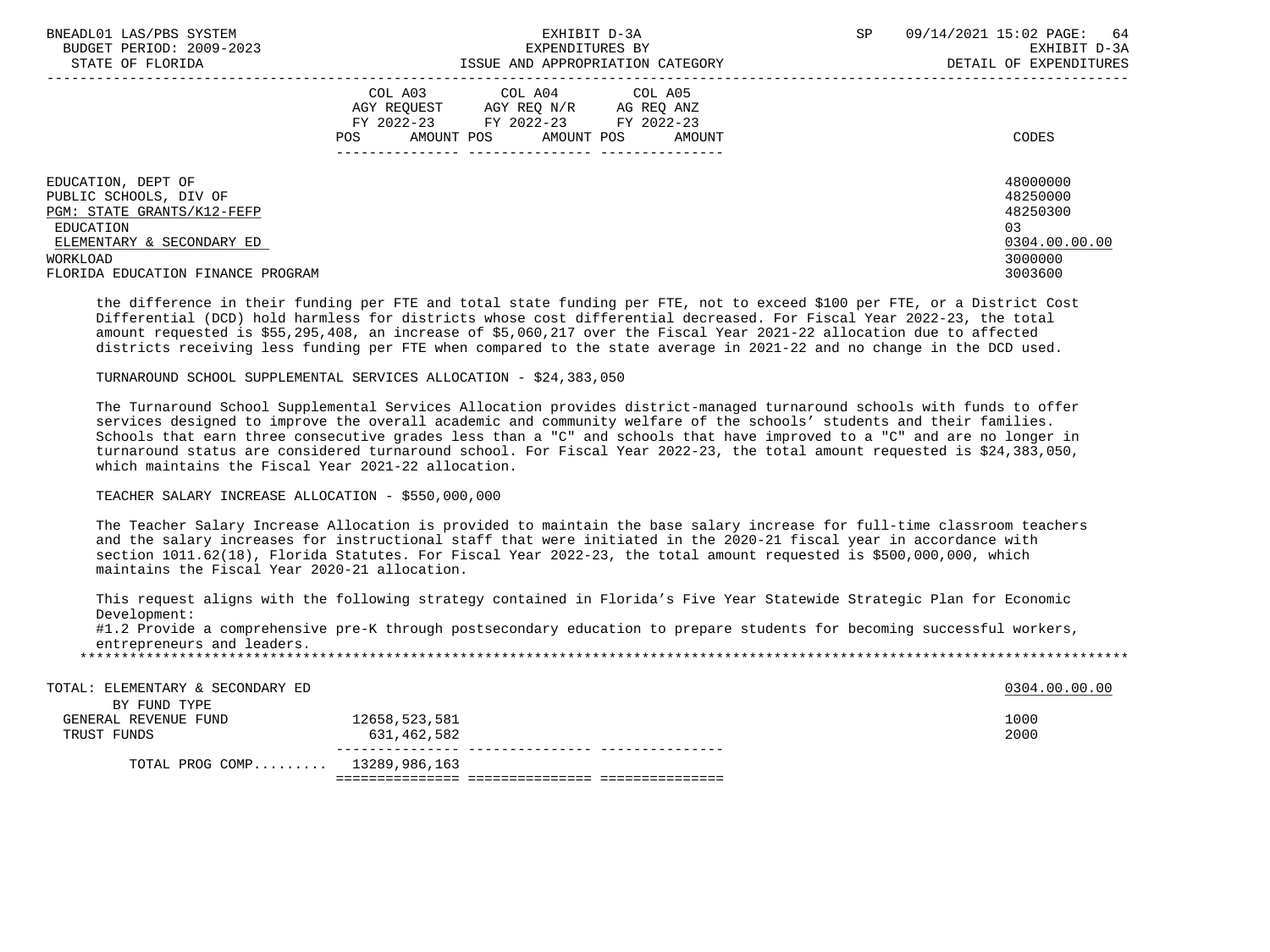| BNEADL01 LAS/PBS SYSTEM<br>BUDGET PERIOD: 2009-2023<br>STATE OF FLORIDA                                                                                                                                                                                                  | EXHIBIT D-3A<br>EXPENDITURES BY<br>ISSUE AND APPROPRIATION CATEGORY |                              |                                                                                | SP | 09/14/2021 15:02 PAGE:<br>65<br>EXHIBIT D-3A<br>DETAIL OF EXPENDITURES                                      |
|--------------------------------------------------------------------------------------------------------------------------------------------------------------------------------------------------------------------------------------------------------------------------|---------------------------------------------------------------------|------------------------------|--------------------------------------------------------------------------------|----|-------------------------------------------------------------------------------------------------------------|
|                                                                                                                                                                                                                                                                          |                                                                     | COL A03<br>AMOUNT POS<br>POS | COL A04<br>COL A05<br>FY 2022-23 FY 2022-23 FY 2022-23<br>AMOUNT POS<br>AMOUNT |    | <b>CODES</b>                                                                                                |
| EDUCATION, DEPT OF<br>PUBLIC SCHOOLS, DIV OF<br>PGM: ST GRANT/K12-NON FEFP<br>EDUCATION<br>ELEMENTARY & SECONDARY ED<br>ESTIMATED EXPENDITURES<br>ESTIMATED EXPENDITURES - OPERATIONS<br>AID TO LOCAL GOVERNMENTS<br>G/A-GUARDIAN PROGRAM<br>GENERAL REVENUE FUND -STATE |                                                                     | 6,500,000                    |                                                                                |    | 48000000<br>48250000<br>48250400<br>03<br>0304.00.00.00<br>1000000<br>1001000<br>050000<br>050550<br>1000 1 |
|                                                                                                                                                                                                                                                                          |                                                                     |                              |                                                                                |    |                                                                                                             |
| SPECIAL CATEGORIES<br>G/A-ASST/LOW PERF SCHOOLS                                                                                                                                                                                                                          |                                                                     |                              |                                                                                |    | 100000<br>100291                                                                                            |
| GENERAL REVENUE FUND                                                                                                                                                                                                                                                     | $-$ STATE                                                           | 4,000,000                    |                                                                                |    | 1000 1                                                                                                      |
| G/A-TAKE STOCK IN CHILDREN                                                                                                                                                                                                                                               |                                                                     |                              |                                                                                |    | 100292                                                                                                      |
| GENERAL REVENUE FUND                                                                                                                                                                                                                                                     | $-$ STATE                                                           | 6, 125, 000                  |                                                                                |    | 1000 1                                                                                                      |
| G/A-MENTORING/STUDENT INIT                                                                                                                                                                                                                                               |                                                                     |                              |                                                                                |    | 100295                                                                                                      |
| GENERAL REVENUE FUND                                                                                                                                                                                                                                                     |                                                                     | -STATE 10,222,988            |                                                                                |    | 1000 1                                                                                                      |
| G/A-COLLEGE REACH OUT PROG                                                                                                                                                                                                                                               |                                                                     |                              |                                                                                |    | 100485                                                                                                      |
| GENERAL REVENUE FUND                                                                                                                                                                                                                                                     | $-STATE$                                                            | 1,000,000                    |                                                                                |    | 1000 1                                                                                                      |
| G/A-DIAGNOST/LEARN RES CTR                                                                                                                                                                                                                                               |                                                                     |                              |                                                                                |    | 100952                                                                                                      |
| GENERAL REVENUE FUND                                                                                                                                                                                                                                                     | $-$ STATE                                                           | 2,700,000                    |                                                                                |    | 1000 1                                                                                                      |
| G/A-SCH DIST MAT GRANT PRG                                                                                                                                                                                                                                               |                                                                     |                              |                                                                                |    | 101447                                                                                                      |
| GENERAL REVENUE FUND                                                                                                                                                                                                                                                     | $-$ STATE                                                           | 6,000,000                    |                                                                                |    | 1000 1                                                                                                      |
| EDUCATOR/LIAB INSURANCE                                                                                                                                                                                                                                                  |                                                                     |                              |                                                                                |    | 102111                                                                                                      |
| GENERAL REVENUE FUND                                                                                                                                                                                                                                                     | $-$ STATE                                                           | 908,000                      |                                                                                |    | 1000 1                                                                                                      |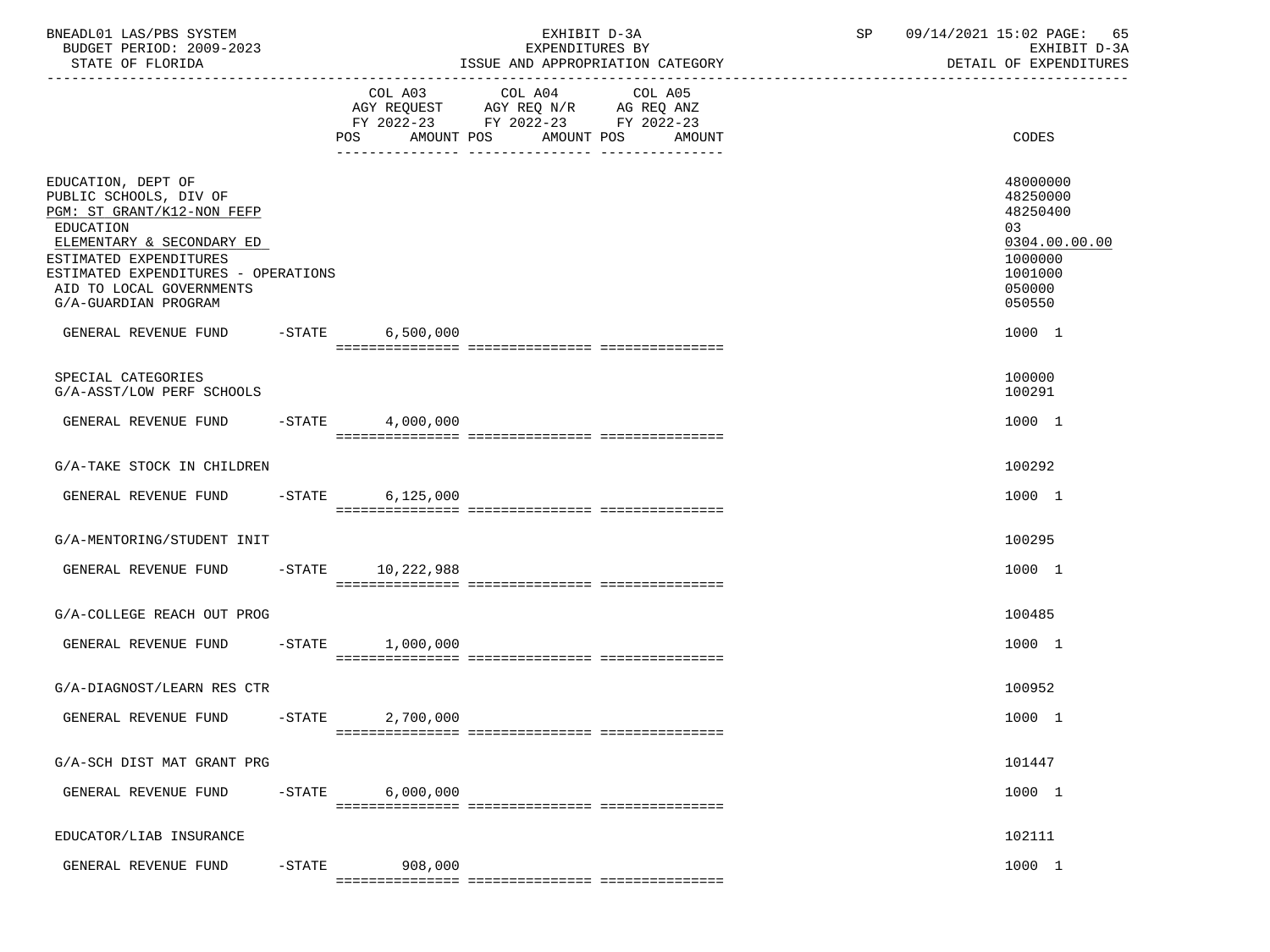| BNEADL01 LAS/PBS SYSTEM<br>BUDGET PERIOD: 2009-2023<br>STATE OF FLORIDA                                                                                                                                                                                                     |           |                    | EXHIBIT D-3A<br>EXPENDITURES BY<br>ISSUE AND APPROPRIATION CATEGORY                                                                   | SP 09/14/2021 15:02 PAGE: 66<br>EXHIBIT D-3A<br>DETAIL OF EXPENDITURES                                                   |
|-----------------------------------------------------------------------------------------------------------------------------------------------------------------------------------------------------------------------------------------------------------------------------|-----------|--------------------|---------------------------------------------------------------------------------------------------------------------------------------|--------------------------------------------------------------------------------------------------------------------------|
|                                                                                                                                                                                                                                                                             |           |                    | COL A03 COL A04 COL A05<br>AGY REQUEST AGY REQ N/R AG REQ ANZ<br>FY 2022-23 FY 2022-23 FY 2022-23<br>POS AMOUNT POS AMOUNT POS AMOUNT | CODES                                                                                                                    |
| EDUCATION, DEPT OF<br>PUBLIC SCHOOLS, DIV OF<br>PGM: ST GRANT/K12-NON FEFP<br>EDUCATION<br>ELEMENTARY & SECONDARY ED<br>ESTIMATED EXPENDITURES<br>ESTIMATED EXPENDITURES - OPERATIONS<br>SPECIAL CATEGORIES<br>TEACHER DEATH BENEFITS<br>GENERAL REVENUE FUND -STATE 36,321 |           |                    |                                                                                                                                       | 48000000<br>48250000<br>48250400<br>03 <sup>2</sup><br>0304.00.00.00<br>1000000<br>1001000<br>100000<br>102112<br>1000 1 |
|                                                                                                                                                                                                                                                                             |           |                    |                                                                                                                                       | 103241                                                                                                                   |
| RISK MANAGEMENT INSURANCE                                                                                                                                                                                                                                                   |           |                    |                                                                                                                                       |                                                                                                                          |
| GENERAL REVENUE FUND -STATE 476,178<br>ADMINISTRATIVE TRUST FUND -FEDERL                                                                                                                                                                                                    |           | 48,391             |                                                                                                                                       | 1000 1<br>2021 3                                                                                                         |
| TOTAL APPRO $524,569$                                                                                                                                                                                                                                                       |           |                    |                                                                                                                                       |                                                                                                                          |
| G/A-AUTISM PROGRAM                                                                                                                                                                                                                                                          |           |                    |                                                                                                                                       | 103410                                                                                                                   |
| GENERAL REVENUE FUND -STATE 9,400,000                                                                                                                                                                                                                                       |           |                    |                                                                                                                                       | 1000 1                                                                                                                   |
| G/A-REG ED CONSORTIUM SVCS                                                                                                                                                                                                                                                  |           |                    |                                                                                                                                       | 103638                                                                                                                   |
| GENERAL REVENUE FUND                                                                                                                                                                                                                                                        |           | $-STATE$ 1,750,000 |                                                                                                                                       | 1000 1                                                                                                                   |
| TEACHER PROFESSIONAL DEV                                                                                                                                                                                                                                                    |           |                    |                                                                                                                                       | 103774                                                                                                                   |
| GENERAL REVENUE FUND -STATE 17,169,426                                                                                                                                                                                                                                      |           |                    |                                                                                                                                       | 1000 1                                                                                                                   |
| G/A-STRAT STWD INITIATIVES                                                                                                                                                                                                                                                  |           |                    |                                                                                                                                       | 104026                                                                                                                   |
| GENERAL REVENUE FUND                                                                                                                                                                                                                                                        | $-$ STATE | 10,494,983         |                                                                                                                                       | 1000 1                                                                                                                   |
| G/A-READING SCHOLARSHIP                                                                                                                                                                                                                                                     |           |                    |                                                                                                                                       | 104029                                                                                                                   |
| GENERAL REVENUE FUND                                                                                                                                                                                                                                                        | $-STATE$  | 7,600,000          |                                                                                                                                       | 1000 1                                                                                                                   |
|                                                                                                                                                                                                                                                                             |           |                    |                                                                                                                                       |                                                                                                                          |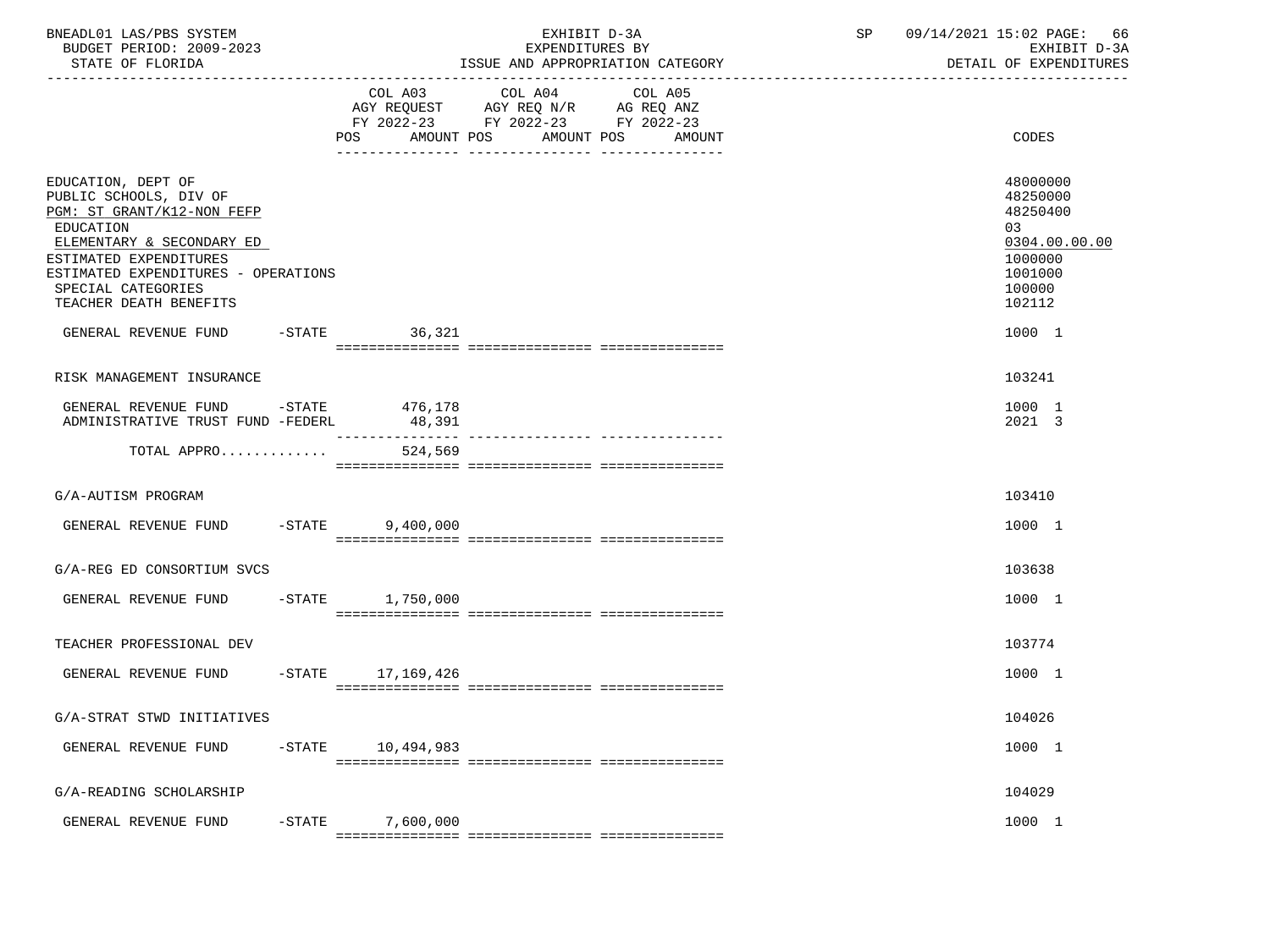| BNEADL01 LAS/PBS SYSTEM<br>BUDGET PERIOD: 2009-2023<br>STATE OF FLORIDA                                                                                                                                                        | EXHIBIT D-3A<br>EXPENDITURES BY<br>ISSUE AND APPROPRIATION CATEGORY |                                                                                                                 |        | SP 09/14/2021 15:02 PAGE: 67<br>EXHIBIT D-3A<br>DETAIL OF EXPENDITURES                            |
|--------------------------------------------------------------------------------------------------------------------------------------------------------------------------------------------------------------------------------|---------------------------------------------------------------------|-----------------------------------------------------------------------------------------------------------------|--------|---------------------------------------------------------------------------------------------------|
|                                                                                                                                                                                                                                | AMOUNT POS<br>POS                                                   | COL A03 COL A04 COL A05<br>AGY REQUEST AGY REQ N/R AG REQ ANZ<br>FY 2022-23 FY 2022-23 FY 2022-23<br>AMOUNT POS | AMOUNT | CODES                                                                                             |
| EDUCATION, DEPT OF<br>PUBLIC SCHOOLS, DIV OF<br>PGM: ST GRANT/K12-NON FEFP<br>EDUCATION<br>ELEMENTARY & SECONDARY ED<br>ESTIMATED EXPENDITURES<br>ESTIMATED EXPENDITURES - OPERATIONS<br>SPECIAL CATEGORIES<br>SCHOOLS OF HOPE |                                                                     |                                                                                                                 |        | 48000000<br>48250000<br>48250400<br>03<br>0304.00.00.00<br>1000000<br>1001000<br>100000<br>104031 |
| GENERAL REVENUE FUND -STATE 60,000,000                                                                                                                                                                                         |                                                                     |                                                                                                                 |        | 1000 1                                                                                            |
| $G/A$ - COM SCHL GRNT PRGM                                                                                                                                                                                                     |                                                                     |                                                                                                                 |        | 104045                                                                                            |
| GENERAL REVENUE FUND -STATE 7,180,571                                                                                                                                                                                          |                                                                     |                                                                                                                 |        | 1000 1                                                                                            |
| G/A-SCHOOL/INSTRUCT ENHANC                                                                                                                                                                                                     |                                                                     |                                                                                                                 |        | 104052                                                                                            |
| GENERAL REVENUE FUND -STATE 27,940,640                                                                                                                                                                                         |                                                                     |                                                                                                                 |        | 1000 1                                                                                            |
|                                                                                                                                                                                                                                |                                                                     |                                                                                                                 |        |                                                                                                   |
| G/A-EXCEPTIONAL EDUCATION                                                                                                                                                                                                      |                                                                     |                                                                                                                 |        | 104053                                                                                            |
| GENERAL REVENUE FUND -STATE $5,679,708$<br>FEDERAL GRANTS TRUST FUND -FEDERL $2,333,354$                                                                                                                                       | ___________                                                         | -------------- ----------------                                                                                 |        | 1000 1<br>2261 3                                                                                  |
| TOTAL APPRO                                                                                                                                                                                                                    | 8,013,062                                                           |                                                                                                                 |        |                                                                                                   |
|                                                                                                                                                                                                                                |                                                                     |                                                                                                                 |        |                                                                                                   |
| FL SCH/DEAF & BLIND                                                                                                                                                                                                            |                                                                     |                                                                                                                 |        | 104166                                                                                            |
| GENERAL REVENUE FUND -STATE 51,883,746<br>ADMINISTRATIVE TRUST FUND -FEDERL<br>FEDERAL GRANTS TRUST FUND -FEDERL<br>GRANTS AND DONATIONS TF -STATE                                                                             | 120,937<br>2,045,037<br>2,564,128                                   |                                                                                                                 |        | 1000 1<br>2021 3<br>2261 3<br>2339 1                                                              |
| TOTAL APPRO                                                                                                                                                                                                                    | 56,613,848                                                          |                                                                                                                 |        |                                                                                                   |
| TR/DMS/HR SVCS/STW CONTRCT                                                                                                                                                                                                     |                                                                     |                                                                                                                 |        | 107040                                                                                            |
| GENERAL REVENUE FUND<br>$-$ STATE<br>ADMINISTRATIVE TRUST FUND -FEDERL                                                                                                                                                         | 205,170<br>40,489                                                   |                                                                                                                 |        | 1000 1<br>2021 3                                                                                  |
| TOTAL APPRO                                                                                                                                                                                                                    | 245,659                                                             |                                                                                                                 |        |                                                                                                   |
|                                                                                                                                                                                                                                |                                                                     |                                                                                                                 |        |                                                                                                   |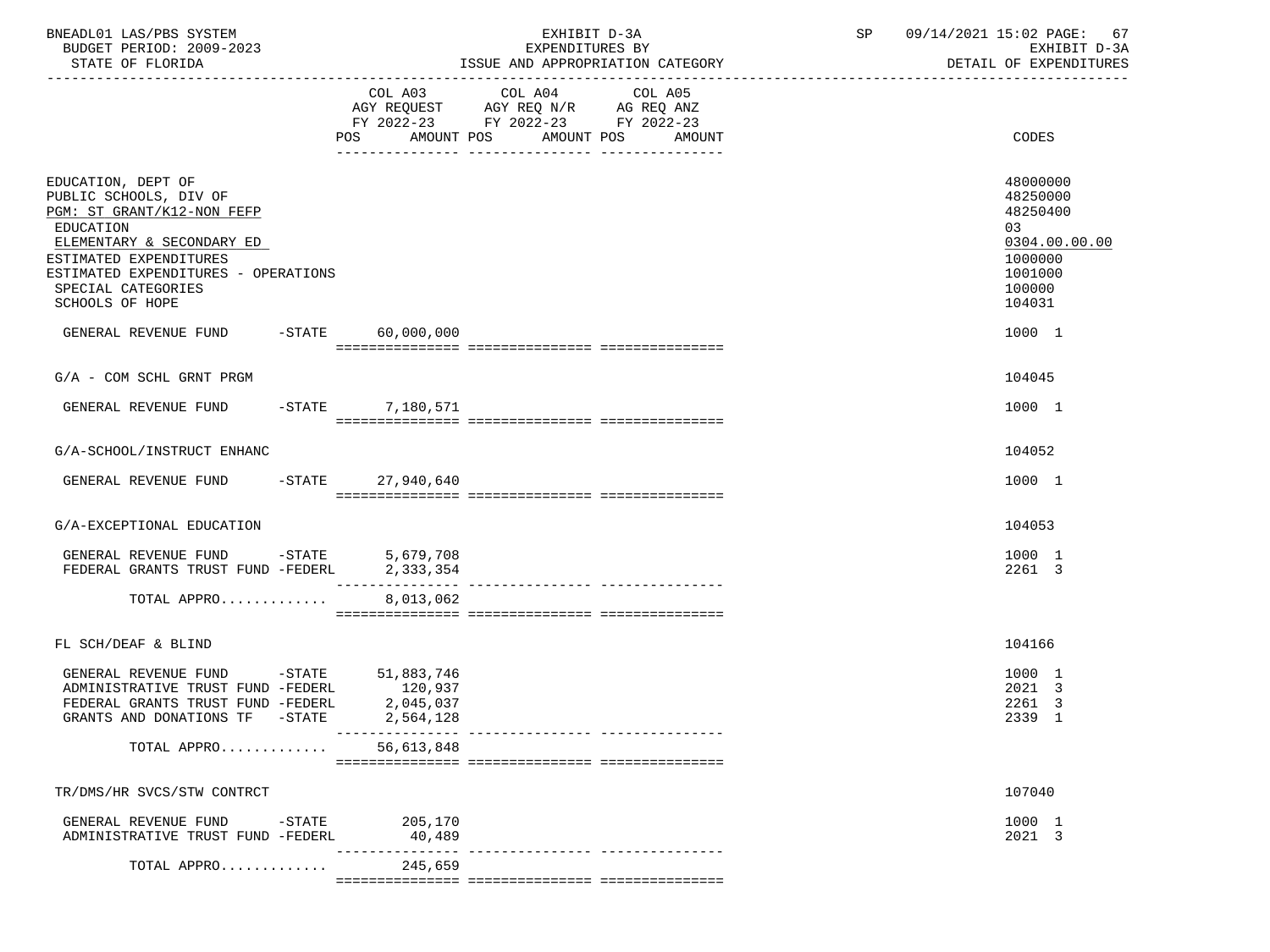| BNEADL01 LAS/PBS SYSTEM<br>BUDGET PERIOD: 2009-2023<br>STATE OF FLORIDA                                                                                                                                                                                                                                                               |                                         | EXHIBIT D-3A<br>EXPENDITURES BY<br>ISSUE AND APPROPRIATION CATEGORY                                       | SP 09/14/2021 15:02 PAGE: 68<br>EXHIBIT D-3A<br>DETAIL OF EXPENDITURES         |
|---------------------------------------------------------------------------------------------------------------------------------------------------------------------------------------------------------------------------------------------------------------------------------------------------------------------------------------|-----------------------------------------|-----------------------------------------------------------------------------------------------------------|--------------------------------------------------------------------------------|
|                                                                                                                                                                                                                                                                                                                                       | COL A03 COL A04<br>AMOUNT POS<br>POS DO | COL A05<br>AGY REQUEST AGY REQ N/R AG REQ ANZ<br>FY 2022-23 FY 2022-23 FY 2022-23<br>AMOUNT POS<br>AMOUNT | <b>CODES</b>                                                                   |
| EDUCATION, DEPT OF<br>PUBLIC SCHOOLS, DIV OF<br>PGM: ST GRANT/K12-NON FEFP<br>EDUCATION<br>ELEMENTARY & SECONDARY ED<br>ESTIMATED EXPENDITURES<br>ESTIMATED EXPENDITURES - OPERATIONS                                                                                                                                                 |                                         |                                                                                                           | 48000000<br>48250000<br>48250400<br>0.3<br>0304.00.00.00<br>1000000<br>1001000 |
| TOTAL: ESTIMATED EXPENDITURES - OPERATIONS<br>TOTAL ISSUE                                                                                                                                                                                                                                                                             | 244,425,067                             |                                                                                                           | 1001000                                                                        |
| SALARY INCREASES FOR FY 2021-22 -<br>STATE EMPLOYEE MINIMUM WAGE<br>INCREASE - EFFECTIVE 7/1/2021<br>SPECIAL CATEGORIES<br>FL SCH/DEAF & BLIND<br>GENERAL REVENUE FUND -STATE 1,020,919<br>FEDERAL GRANTS TRUST FUND -FEDERL 33,446<br>FEDERAL GRANTS TRUST FUND -FEDERL<br>GRANTS AND DONATIONS TF -STATE<br>TOTAL APPRO $1,112,738$ | 33,446<br>58,373<br>________________    |                                                                                                           | 1001030<br>100000<br>104166<br>1000 1<br>2261 3<br>2339 1                      |
| FLORIDA RETIREMENT SYSTEM<br>ADJUSTMENT - FY 2021-22 - NORMAL<br>COST AND UNFUNDED ACTUARIAL<br>LIABILITY<br>SPECIAL CATEGORIES<br>FL SCH/DEAF & BLIND<br>GENERAL REVENUE FUND -STATE 225,736                                                                                                                                         |                                         |                                                                                                           | 1001070<br>100000<br>104166<br>1000 1                                          |
| FEDERAL GRANTS TRUST FUND -FEDERL<br>GRANTS AND DONATIONS TF -STATE<br>TOTAL APPRO 236,894                                                                                                                                                                                                                                            | 7,320<br>3,838<br>______________        |                                                                                                           | 2261 3<br>2339 1                                                               |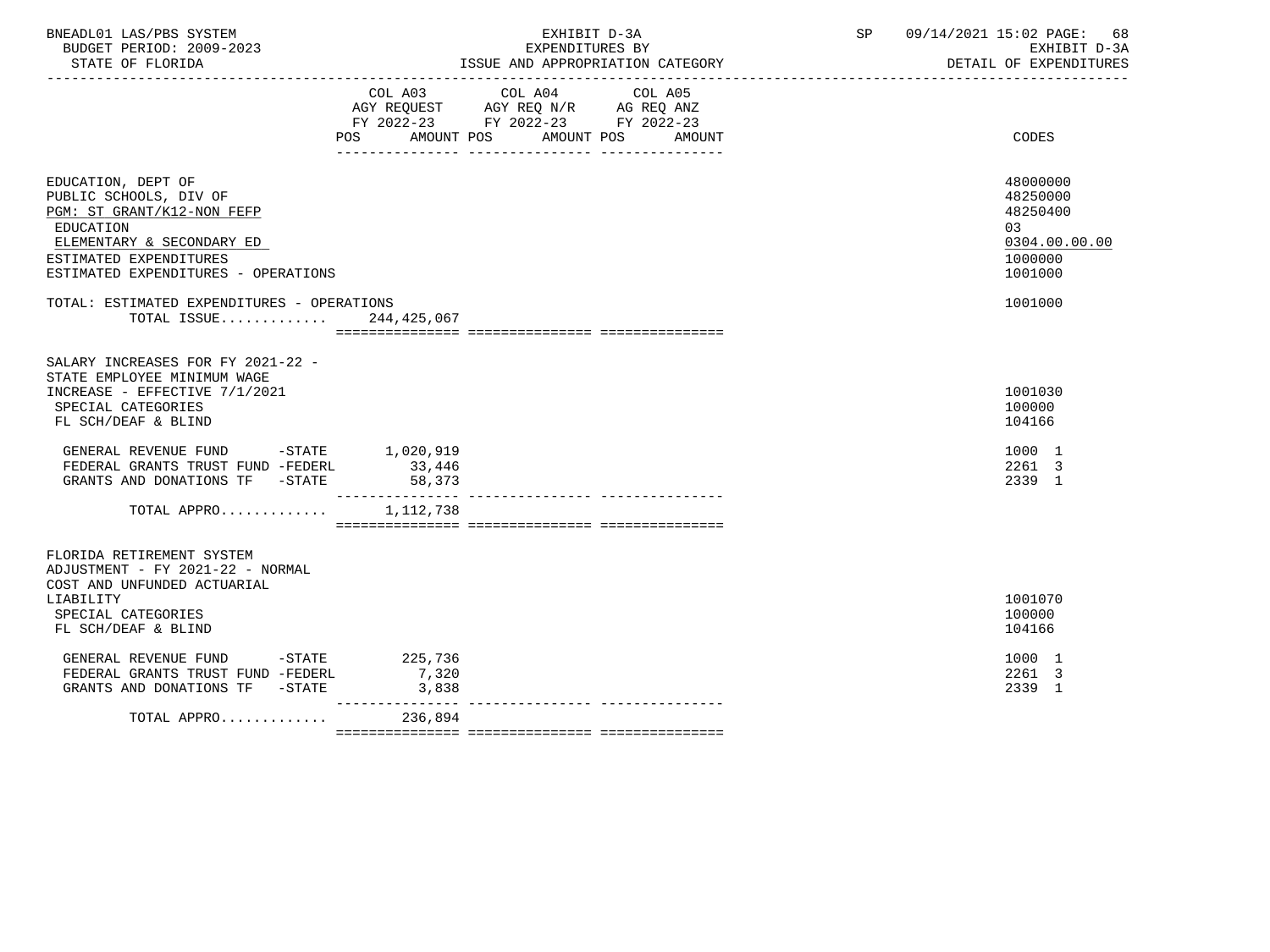| BNEADL01 LAS/PBS SYSTEM<br>BUDGET PERIOD: 2009-2023<br>STATE OF FLORIDA                                                                                                                                                                       |                   | EXHIBIT D-3A<br>EXPENDITURES BY<br>ISSUE AND APPROPRIATION CATEGORY                                                                      | SP | 09/14/2021 15:02 PAGE: 69<br>EXHIBIT D-3A<br>DETAIL OF EXPENDITURES                               |  |
|-----------------------------------------------------------------------------------------------------------------------------------------------------------------------------------------------------------------------------------------------|-------------------|------------------------------------------------------------------------------------------------------------------------------------------|----|---------------------------------------------------------------------------------------------------|--|
|                                                                                                                                                                                                                                               |                   | COL A03 COL A04 COL A05<br>AGY REQUEST AGY REQ N/R AG REQ ANZ<br>FY 2022-23 FY 2022-23 FY 2022-23<br>POS AMOUNT POS AMOUNT POS<br>AMOUNT |    | CODES                                                                                             |  |
| EDUCATION, DEPT OF<br>PUBLIC SCHOOLS, DIV OF<br>PGM: ST GRANT/K12-NON FEFP<br>EDUCATION<br>ELEMENTARY & SECONDARY ED<br>ESTIMATED EXPENDITURES<br>CASUALTY INSURANCE PREMIUM<br>ADJUSTMENT<br>SPECIAL CATEGORIES<br>RISK MANAGEMENT INSURANCE |                   |                                                                                                                                          |    | 48000000<br>48250000<br>48250400<br>03<br>0304.00.00.00<br>1000000<br>1001090<br>100000<br>103241 |  |
| GENERAL REVENUE FUND -STATE 77,586-<br>ADMINISTRATIVE TRUST FUND -FEDERL                                                                                                                                                                      | $3,835-$          |                                                                                                                                          |    | 1000 1<br>2021 3                                                                                  |  |
| TOTAL APPRO                                                                                                                                                                                                                                   | $81,421-$         |                                                                                                                                          |    |                                                                                                   |  |
| REALLOCATION OF HUMAN RESOURCES<br>OUTSOURCING<br>SPECIAL CATEGORIES<br>TR/DMS/HR SVCS/STW CONTRCT<br>GENERAL REVENUE FUND -STATE 16,754-<br>ADMINISTRATIVE TRUST FUND -FEDERL                                                                | $3,306-$          |                                                                                                                                          |    | 1005900<br>100000<br>107040<br>1000 1<br>2021 3                                                   |  |
| TOTAL APPRO                                                                                                                                                                                                                                   | 20,060-           |                                                                                                                                          |    |                                                                                                   |  |
| NONRECURRING EXPENDITURES<br>FLORIDA YOUTH LEADERSHIP, MENTORING<br>AND CHARACTER EDUCATION PILOT<br>SPECIAL CATEGORIES<br>G/A-MENTORING/STUDENT INIT                                                                                         |                   |                                                                                                                                          |    | 2100000<br>2103B13<br>100000<br>100295                                                            |  |
| GENERAL REVENUE FUND                                                                                                                                                                                                                          | $-STATE$ 475,000- |                                                                                                                                          |    | 1000 1                                                                                            |  |
| MANATEE SCHOOLS SCIENCE,<br>TECHNOLOGY, ENGINEERING AND<br>MATHEMATICS (STEM) CAREER PATHWAYS<br>PILOT<br>SPECIAL CATEGORIES<br>G/A-SCHOOL/INSTRUCT ENHANC<br>GENERAL REVENUE FUND<br>$-STATE$                                                | $950,000 -$       |                                                                                                                                          |    | 2103B14<br>100000<br>104052<br>1000 1                                                             |  |
|                                                                                                                                                                                                                                               |                   |                                                                                                                                          |    |                                                                                                   |  |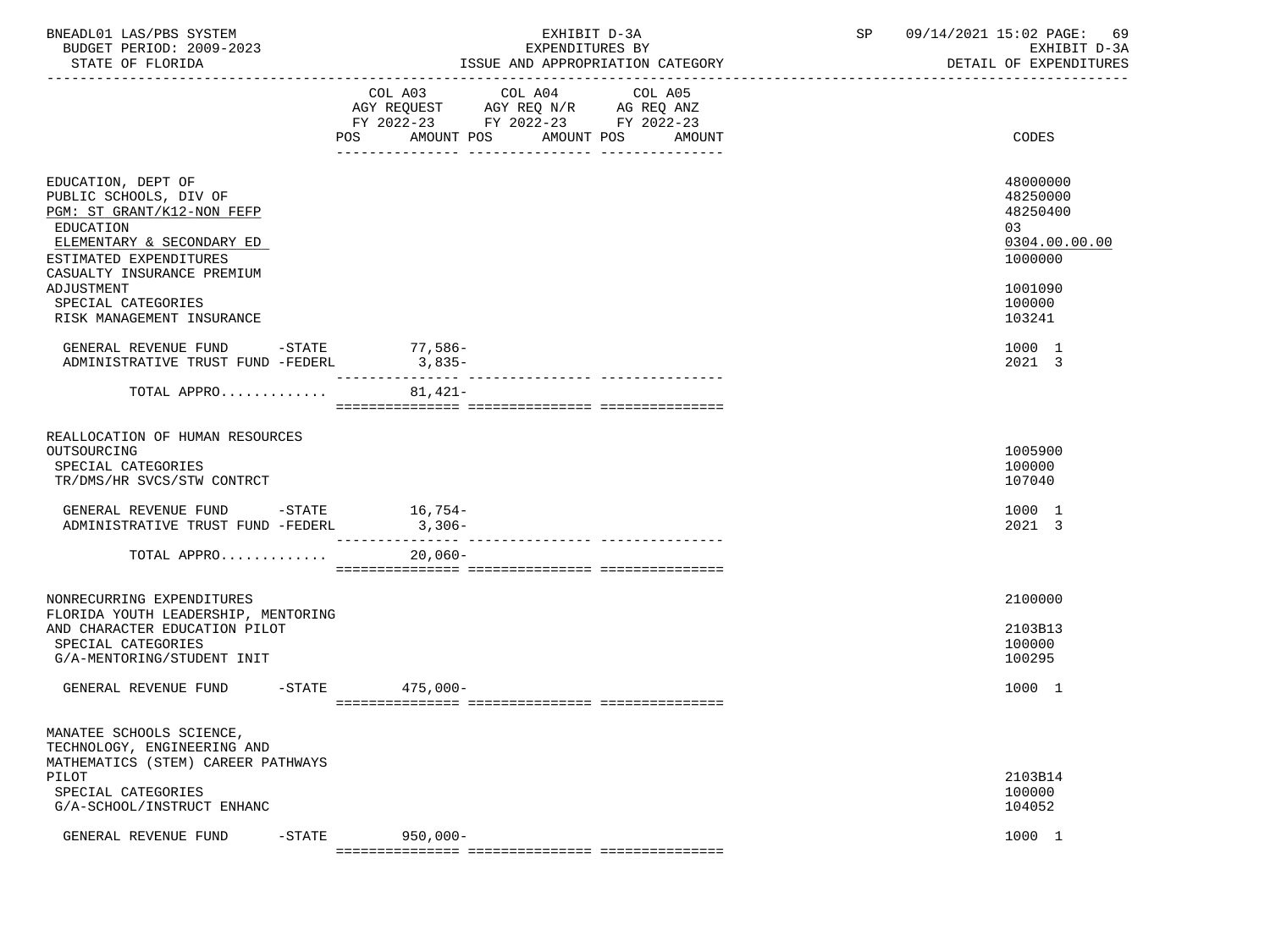| BNEADL01 LAS/PBS SYSTEM<br>BUDGET PERIOD: 2009-2023<br>STATE OF FLORIDA                                                                                                                                  |  |                                                                                                          | EXHIBIT D-3A<br>EXPENDITURES BY | ISSUE AND APPROPRIATION CATEGORY | SP | 09/14/2021 15:02 PAGE:<br>-70<br>EXHIBIT D-3A<br>DETAIL OF EXPENDITURES       |
|----------------------------------------------------------------------------------------------------------------------------------------------------------------------------------------------------------|--|----------------------------------------------------------------------------------------------------------|---------------------------------|----------------------------------|----|-------------------------------------------------------------------------------|
|                                                                                                                                                                                                          |  | COL A03 COL A04 COL A05<br>AGY REQUEST AGY REQ N/R AG REQ ANZ<br>FY 2022-23 FY 2022-23 FY 2022-23<br>POS |                                 | AMOUNT POS AMOUNT POS AMOUNT     |    | CODES                                                                         |
| EDUCATION, DEPT OF<br>PUBLIC SCHOOLS, DIV OF<br>PGM: ST GRANT/K12-NON FEFP<br>EDUCATION<br>ELEMENTARY & SECONDARY ED<br>NONRECURRING EXPENDITURES<br>WOMEN OF TOMORROW MENTOR AND<br>SCHOLARSHIP PROGRAM |  |                                                                                                          |                                 |                                  |    | 48000000<br>48250000<br>48250400<br>03<br>0304.00.00.00<br>2100000<br>2103B16 |
| SPECIAL CATEGORIES<br>G/A-SCHOOL/INSTRUCT ENHANC                                                                                                                                                         |  |                                                                                                          |                                 |                                  |    | 100000<br>104052                                                              |
| GENERAL REVENUE FUND                                                                                                                                                                                     |  | $-$ STATE<br>$500,000 -$                                                                                 |                                 |                                  |    | 1000 1                                                                        |
| BLUE MISSIONS REACH PROGRAM<br>SPECIAL CATEGORIES<br>G/A-STRAT STWD INITIATIVES                                                                                                                          |  |                                                                                                          |                                 |                                  |    | 2103B17<br>100000<br>104026                                                   |
| GENERAL REVENUE FUND                                                                                                                                                                                     |  | $250,000-$<br>$-$ STATE                                                                                  |                                 |                                  |    | 1000 1                                                                        |
| SCHOOL BOND ISSUANCE DATA BASE<br>SPECIAL CATEGORIES<br>G/A-STRAT STWD INITIATIVES                                                                                                                       |  |                                                                                                          |                                 |                                  |    | 2103B20<br>100000<br>104026                                                   |
| GENERAL REVENUE FUND                                                                                                                                                                                     |  | $-STATE$<br>670,223-                                                                                     |                                 |                                  |    | 1000 1                                                                        |
| AMIKIDS CAREER AND JOB PLACEMENT<br>SPECIAL CATEGORIES<br>G/A-SCHOOL/INSTRUCT ENHANC                                                                                                                     |  |                                                                                                          |                                 |                                  |    | 2103B24<br>100000<br>104052                                                   |
| GENERAL REVENUE FUND -STATE 1,000,000-                                                                                                                                                                   |  |                                                                                                          |                                 |                                  |    | 1000 1                                                                        |
| TECH SASSY GIRLZ<br>SPECIAL CATEGORIES<br>G/A-SCHOOL/INSTRUCT ENHANC                                                                                                                                     |  |                                                                                                          |                                 |                                  |    | 2103B27<br>100000<br>104052                                                   |
| GENERAL REVENUE FUND                                                                                                                                                                                     |  | $-$ STATE 100,000-                                                                                       |                                 |                                  |    | 1000 1                                                                        |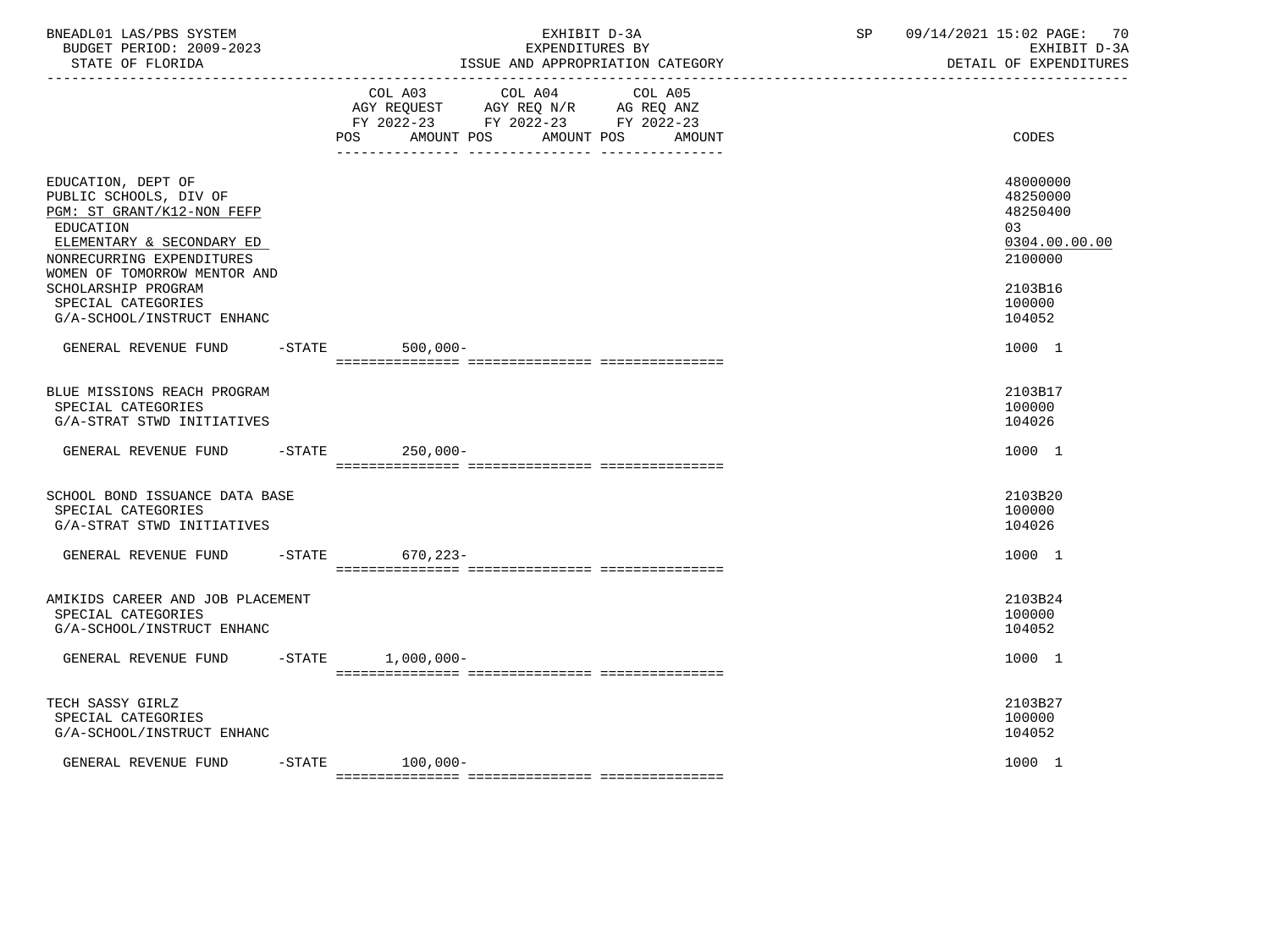| BNEADL01 LAS/PBS SYSTEM<br>BUDGET PERIOD: 2009-2023<br>STATE OF FLORIDA                                                                                                                                                                   | EXHIBIT D-3A<br>EXPENDITURES BY<br>ISSUE AND APPROPRIATION CATEGORY<br>----------------------------------- |                                                                                                        |         | SP                              | 09/14/2021 15:02 PAGE:<br>71<br>EXHIBIT D-3A<br>DETAIL OF EXPENDITURES |                                                                                                   |
|-------------------------------------------------------------------------------------------------------------------------------------------------------------------------------------------------------------------------------------------|------------------------------------------------------------------------------------------------------------|--------------------------------------------------------------------------------------------------------|---------|---------------------------------|------------------------------------------------------------------------|---------------------------------------------------------------------------------------------------|
|                                                                                                                                                                                                                                           |                                                                                                            | COL A03<br>AGY REQUEST AGY REQ N/R AG REQ ANZ<br>FY 2022-23 FY 2022-23 FY 2022-23<br>POS<br>AMOUNT POS | COL A04 | COL A05<br>AMOUNT POS<br>AMOUNT |                                                                        | CODES                                                                                             |
| EDUCATION, DEPT OF<br>PUBLIC SCHOOLS, DIV OF<br>PGM: ST GRANT/K12-NON FEFP<br><b>EDUCATION</b><br>ELEMENTARY & SECONDARY ED<br>NONRECURRING EXPENDITURES<br>PEPIN ACADEMIES FOUNDATION<br>SPECIAL CATEGORIES<br>G/A-EXCEPTIONAL EDUCATION |                                                                                                            |                                                                                                        |         |                                 |                                                                        | 48000000<br>48250000<br>48250400<br>03<br>0304.00.00.00<br>2100000<br>2103B33<br>100000<br>104053 |
| GENERAL REVENUE FUND                                                                                                                                                                                                                      |                                                                                                            | -STATE 1,610,246-                                                                                      |         |                                 |                                                                        | 1000 1                                                                                            |
| FLORIDA ASSOCIATION OF DISTRICTS<br>SUPERINTENDENTS TRAINING<br>SPECIAL CATEGORIES<br>TEACHER PROFESSIONAL DEV                                                                                                                            |                                                                                                            |                                                                                                        |         |                                 |                                                                        | 2103039<br>100000<br>103774                                                                       |
| GENERAL REVENUE FUND                                                                                                                                                                                                                      | $-$ STATE                                                                                                  | $500,000 -$                                                                                            |         |                                 |                                                                        | 1000 1                                                                                            |
| BIG BROTHERS-BIG SISTERS<br>SPECIAL CATEGORIES<br>G/A-MENTORING/STUDENT INIT                                                                                                                                                              |                                                                                                            |                                                                                                        |         |                                 |                                                                        | 2103094<br>100000<br>100295                                                                       |
| GENERAL REVENUE FUND                                                                                                                                                                                                                      | $-$ STATE                                                                                                  | $500,000 -$                                                                                            |         |                                 |                                                                        | 1000 1                                                                                            |
| ALL PRO DAD/FAMILY FIRST<br>SPECIAL CATEGORIES<br>G/A-SCHOOL/INSTRUCT ENHANC                                                                                                                                                              |                                                                                                            |                                                                                                        |         |                                 |                                                                        | 2103106<br>100000<br>104052                                                                       |
| GENERAL REVENUE FUND                                                                                                                                                                                                                      | $-$ STATE                                                                                                  | $1,200,000 -$                                                                                          |         |                                 |                                                                        | 1000 1                                                                                            |
| REPLACE RECURRING APPROPRIATIONS<br>WITH NONRECURRING - ADD<br>SPECIAL CATEGORIES<br>G/A-READING SCHOLARSHIP                                                                                                                              |                                                                                                            |                                                                                                        |         |                                 |                                                                        | 2103174<br>100000<br>104029                                                                       |
| GENERAL REVENUE FUND                                                                                                                                                                                                                      |                                                                                                            | $-STATE$ 7,600,000-                                                                                    |         |                                 |                                                                        | 1000 1                                                                                            |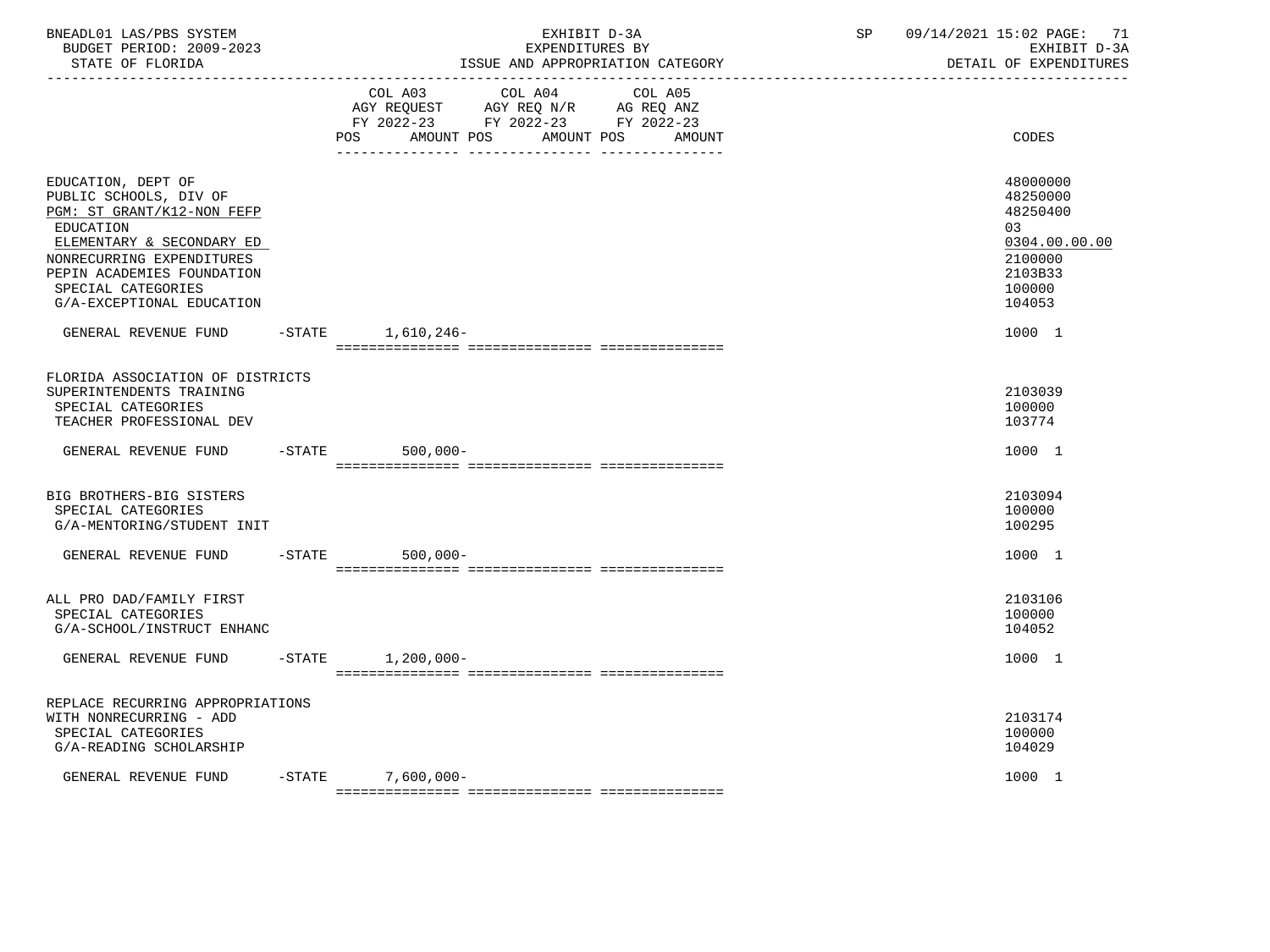| BNEADL01 LAS/PBS SYSTEM<br>BUDGET PERIOD: 2009-2023<br>STATE OF FLORIDA<br>__________________                                                                                                                                         | -----------------------------------                                                                               | EXHIBIT D-3A<br>EXPENDITURES BY<br>ISSUE AND APPROPRIATION CATEGORY | SP | 09/14/2021 15:02 PAGE: 72<br>EXHIBIT D-3A<br>DETAIL OF EXPENDITURES                                |
|---------------------------------------------------------------------------------------------------------------------------------------------------------------------------------------------------------------------------------------|-------------------------------------------------------------------------------------------------------------------|---------------------------------------------------------------------|----|----------------------------------------------------------------------------------------------------|
|                                                                                                                                                                                                                                       | COL A03<br>COL A04<br>AGY REQUEST AGY REQ N/R AG REQ ANZ<br>FY 2022-23 FY 2022-23 FY 2022-23<br>AMOUNT POS<br>POS | COL A05<br>AMOUNT POS AMOUNT                                        |    | CODES                                                                                              |
| EDUCATION, DEPT OF<br>PUBLIC SCHOOLS, DIV OF<br>PGM: ST GRANT/K12-NON FEFP<br>EDUCATION<br>ELEMENTARY & SECONDARY ED<br>NONRECURRING EXPENDITURES<br>NEW WORLD SCHOOL OF THE ARTS<br>SPECIAL CATEGORIES<br>G/A-SCHOOL/INSTRUCT ENHANC |                                                                                                                   |                                                                     |    | 48000000<br>48250000<br>48250400<br>0.3<br>0304.00.00.00<br>2100000<br>2103210<br>100000<br>104052 |
| GENERAL REVENUE FUND                                                                                                                                                                                                                  | $-$ STATE<br>$500,000 -$                                                                                          |                                                                     |    | 1000 1                                                                                             |
| <b>SCHOOLS OF HOPE</b><br>SPECIAL CATEGORIES<br>SCHOOLS OF HOPE                                                                                                                                                                       |                                                                                                                   |                                                                     |    | 2103222<br>100000<br>104031                                                                        |
| GENERAL REVENUE FUND -STATE 20,000,000-                                                                                                                                                                                               |                                                                                                                   |                                                                     |    | 1000 1                                                                                             |
| AFTER SCHOOL ALL STARS<br>SPECIAL CATEGORIES<br>G/A-SCHOOL/INSTRUCT ENHANC                                                                                                                                                            |                                                                                                                   |                                                                     |    | 2103248<br>100000<br>104052                                                                        |
| GENERAL REVENUE FUND                                                                                                                                                                                                                  | $-$ STATE $1,000,000-$                                                                                            |                                                                     |    | 1000 1                                                                                             |
| LI'L ABNER FOUNDATION PROGRAMS<br>SPECIAL CATEGORIES<br>G/A-SCHOOL/INSTRUCT ENHANC                                                                                                                                                    |                                                                                                                   |                                                                     |    | 2103264<br>100000<br>104052                                                                        |
| GENERAL REVENUE FUND                                                                                                                                                                                                                  | -STATE 173, 292-                                                                                                  |                                                                     |    | 1000 1                                                                                             |
| NORTHEAST FLORIDA 21ST CENTURY<br>WORKFORCE DEVELOPMENT<br>SPECIAL CATEGORIES<br>G/A-SCHOOL/INSTRUCT ENHANC                                                                                                                           |                                                                                                                   |                                                                     |    | 2103270<br>100000<br>104052                                                                        |
| GENERAL REVENUE FUND                                                                                                                                                                                                                  | -STATE 975,000-                                                                                                   |                                                                     |    | 1000 1                                                                                             |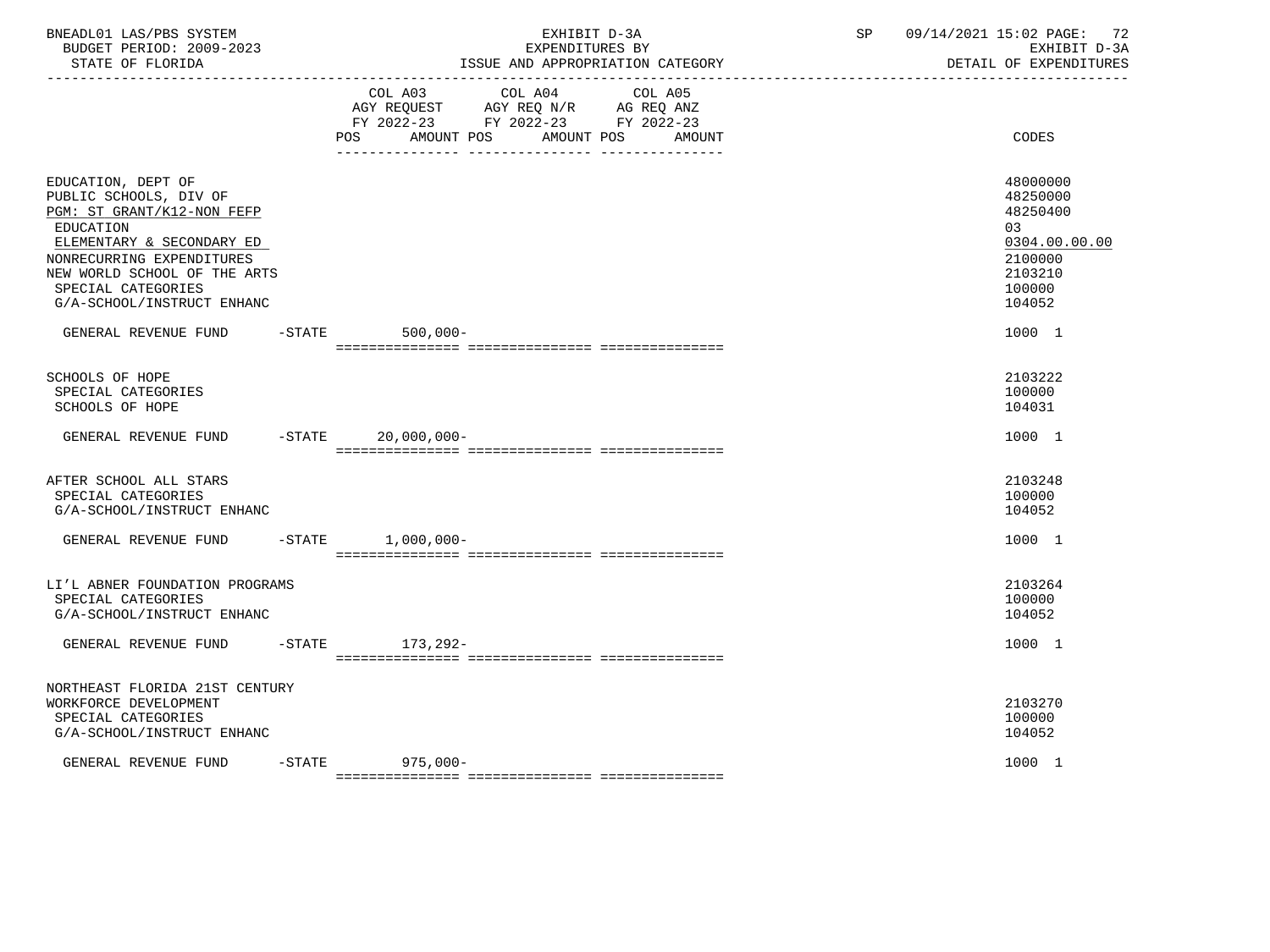| BNEADL01 LAS/PBS SYSTEM<br>BUDGET PERIOD: 2009-2023<br>STATE OF FLORIDA<br>-------------------                                                                                                                          |                                                                                                                                                                                                                                             | EXHIBIT D-3A<br>EXPENDITURES BY<br>ISSUE AND APPROPRIATION CATEGORY<br>---------------------------------- | 09/14/2021 15:02 PAGE: 73<br>SP<br>EXHIBIT D-3A<br>DETAIL OF EXPENDITURES |
|-------------------------------------------------------------------------------------------------------------------------------------------------------------------------------------------------------------------------|---------------------------------------------------------------------------------------------------------------------------------------------------------------------------------------------------------------------------------------------|-----------------------------------------------------------------------------------------------------------|---------------------------------------------------------------------------|
|                                                                                                                                                                                                                         | COL A03 COL A04<br>COL A05<br>$\begin{tabular}{lllllll} AGY & \texttt{REQUEST} & \texttt{AGY REQ} & \texttt{N/R} & \texttt{AG REQ} & \texttt{ANZ} \end{tabular}$<br>FY 2022-23 FY 2022-23 FY 2022-23<br>POS AMOUNT POS AMOUNT POS<br>AMOUNT | CODES                                                                                                     |                                                                           |
| EDUCATION, DEPT OF<br>PUBLIC SCHOOLS, DIV OF<br>PGM: ST GRANT/K12-NON FEFP<br>EDUCATION<br>ELEMENTARY & SECONDARY ED<br>NONRECURRING EXPENDITURES<br>STAY KIDSAFE! ELEMENTARY SAFETY<br>EDUCATION AND HUMAN TRAFFICKING |                                                                                                                                                                                                                                             |                                                                                                           | 48000000<br>48250000<br>48250400<br>03<br>0304.00.00.00<br>2100000        |
| PREVENTION<br>SPECIAL CATEGORIES<br>G/A-STRAT STWD INITIATIVES                                                                                                                                                          |                                                                                                                                                                                                                                             |                                                                                                           | 2103284<br>100000<br>104026                                               |
| GENERAL REVENUE FUND -STATE 184,760-                                                                                                                                                                                    |                                                                                                                                                                                                                                             |                                                                                                           | 1000 1                                                                    |
| COMMUNITY BASED POST-COVID<br>ACCELERATION INITIATIVE<br>SPECIAL CATEGORIES<br>G/A-SCHOOL/INSTRUCT ENHANC                                                                                                               |                                                                                                                                                                                                                                             |                                                                                                           | 2103286<br>100000<br>104052                                               |
| GENERAL REVENUE FUND -STATE 200.000-                                                                                                                                                                                    |                                                                                                                                                                                                                                             |                                                                                                           | 1000 1                                                                    |
| DEVELOPING URBAN SOPHISTICATED<br>TECHNOCRATS (DUST)<br>SPECIAL CATEGORIES<br>G/A-SCHOOL/INSTRUCT ENHANC                                                                                                                |                                                                                                                                                                                                                                             |                                                                                                           | 2103289<br>100000<br>104052                                               |
| GENERAL REVENUE FUND                                                                                                                                                                                                    |                                                                                                                                                                                                                                             | $250.000 -$<br>$-$ STATE                                                                                  | 1000 1                                                                    |
| CITY OF DELRAY BEACH LEARNING LOSS<br>RECOVERY TUTORIAL PROGRAM<br>SPECIAL CATEGORIES<br>G/A-SCHOOL/INSTRUCT ENHANC                                                                                                     |                                                                                                                                                                                                                                             |                                                                                                           | 2103290<br>100000<br>104052                                               |
| GENERAL REVENUE FUND                                                                                                                                                                                                    | $-STATE$                                                                                                                                                                                                                                    | $80,000-$                                                                                                 | 1000 1                                                                    |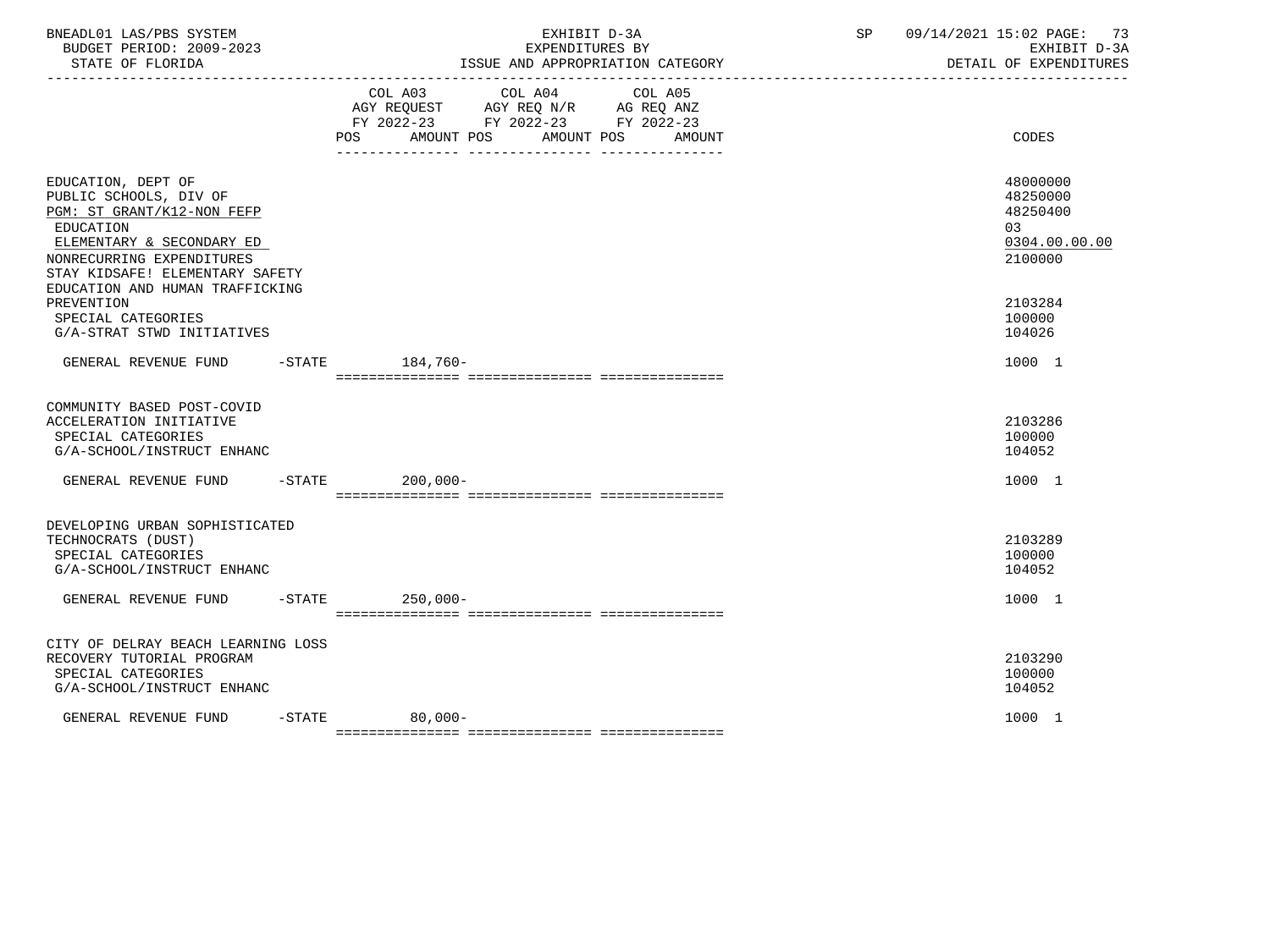| BNEADL01 LAS/PBS SYSTEM<br>BUDGET PERIOD: 2009-2023<br>STATE OF FLORIDA                                                                                                                                                 |           | EXHIBIT D-3A<br>EXPENDITURES BY<br>ISSUE AND APPROPRIATION CATEGORY                                                                               | SP and the set of the set of the set of the set of the set of the set of the set of the set of the set of the set of the set of the set of the set of the set of the set of the set of the set of the set of the set of the se | 09/14/2021 15:02 PAGE: 74<br>EXHIBIT D-3A<br>DETAIL OF EXPENDITURES |
|-------------------------------------------------------------------------------------------------------------------------------------------------------------------------------------------------------------------------|-----------|---------------------------------------------------------------------------------------------------------------------------------------------------|--------------------------------------------------------------------------------------------------------------------------------------------------------------------------------------------------------------------------------|---------------------------------------------------------------------|
|                                                                                                                                                                                                                         |           | COL A03 COL A04<br>COL A05<br>AGY REQUEST AGY REQ N/R AG REQ ANZ<br>FY 2022-23 FY 2022-23 FY 2022-23<br>AMOUNT POS<br>AMOUNT POS<br>POS<br>AMOUNT |                                                                                                                                                                                                                                | CODES                                                               |
| EDUCATION, DEPT OF<br>PUBLIC SCHOOLS, DIV OF<br>PGM: ST GRANT/K12-NON FEFP<br>EDUCATION<br>ELEMENTARY & SECONDARY ED<br>NONRECURRING EXPENDITURES<br>LIBERTY COUNTY SCHOOL DISTRICT -<br>LIBERTY COUNTY HIGH SCHOOL NEW |           |                                                                                                                                                   |                                                                                                                                                                                                                                | 48000000<br>48250000<br>48250400<br>03<br>0304.00.00.00<br>2100000  |
| VOCATIONAL PROGRAM<br>SPECIAL CATEGORIES<br>G/A-SCHOOL/INSTRUCT ENHANC                                                                                                                                                  |           |                                                                                                                                                   |                                                                                                                                                                                                                                | 2103291<br>100000<br>104052                                         |
| GENERAL REVENUE FUND -STATE 150,000-                                                                                                                                                                                    |           |                                                                                                                                                   |                                                                                                                                                                                                                                | 1000 1                                                              |
| EXPLORATION OF CULTURE AND<br>HUMANITIES OPTIONS (ECHO) ORLANDO<br>SPECIAL CATEGORIES<br>G/A-SCHOOL/INSTRUCT ENHANC                                                                                                     |           |                                                                                                                                                   |                                                                                                                                                                                                                                | 2103292<br>100000<br>104052                                         |
| GENERAL REVENUE FUND -STATE 350,000-                                                                                                                                                                                    |           |                                                                                                                                                   |                                                                                                                                                                                                                                | 1000 1                                                              |
| CODING IN COLOR<br>SPECIAL CATEGORIES<br>G/A-SCHOOL/INSTRUCT ENHANC                                                                                                                                                     |           |                                                                                                                                                   |                                                                                                                                                                                                                                | 2103293<br>100000<br>104052                                         |
| GENERAL REVENUE FUND                                                                                                                                                                                                    | $-$ STATE | $1,000,000-$                                                                                                                                      |                                                                                                                                                                                                                                | 1000 1                                                              |
| OASIS CHARTER SCHOOLS STEM<br>MAKERSPACE INITIATIVE<br>SPECIAL CATEGORIES<br>G/A-SCHOOL/INSTRUCT ENHANC                                                                                                                 |           |                                                                                                                                                   |                                                                                                                                                                                                                                | 2103294<br>100000<br>104052                                         |
| GENERAL REVENUE FUND -STATE 350,000-                                                                                                                                                                                    |           |                                                                                                                                                   |                                                                                                                                                                                                                                | 1000 1                                                              |
| THE FLORIDA ORCHESTRA - MUSIC<br>EDUCATION FOR ALL<br>SPECIAL CATEGORIES<br>G/A-SCHOOL/INSTRUCT ENHANC                                                                                                                  |           |                                                                                                                                                   |                                                                                                                                                                                                                                | 2103295<br>100000<br>104052                                         |
| GENERAL REVENUE FUND                                                                                                                                                                                                    | $-$ STATE | $600,000 -$                                                                                                                                       |                                                                                                                                                                                                                                | 1000 1                                                              |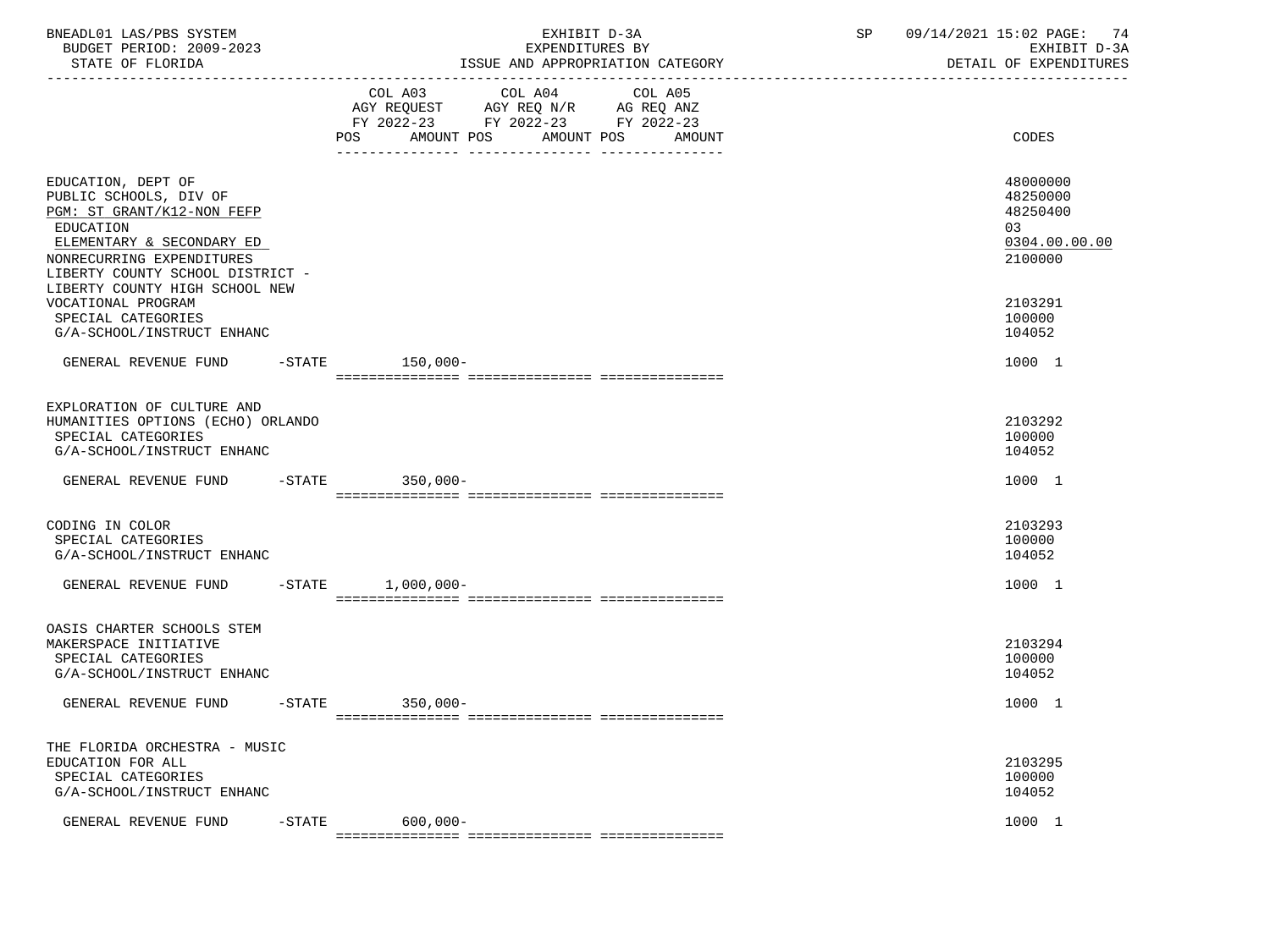| BNEADL01 LAS/PBS SYSTEM<br>BUDGET PERIOD: 2009-2023<br>STATE OF FLORIDA                                                                                                                                                                                   |           |                                                                                             | EXHIBIT D-3A<br>EXPENDITURES BY | ISSUE AND APPROPRIATION CATEGORY | SP | 09/14/2021 15:02 PAGE: 75<br>EXHIBIT D-3A<br>DETAIL OF EXPENDITURES                               |
|-----------------------------------------------------------------------------------------------------------------------------------------------------------------------------------------------------------------------------------------------------------|-----------|---------------------------------------------------------------------------------------------|---------------------------------|----------------------------------|----|---------------------------------------------------------------------------------------------------|
|                                                                                                                                                                                                                                                           |           | AGY REQUEST AGY REQ N/R AG REQ ANZ<br>FY 2022-23 FY 2022-23 FY 2022-23<br>AMOUNT POS<br>POS | COL A03 COL A04 COL A05         | AMOUNT POS<br>AMOUNT             |    | CODES                                                                                             |
| EDUCATION, DEPT OF<br>PUBLIC SCHOOLS, DIV OF<br>PGM: ST GRANT/K12-NON FEFP<br>EDUCATION<br>ELEMENTARY & SECONDARY ED<br>NONRECURRING EXPENDITURES<br>SECURITY FUNDING IN JEWISH DAY<br><b>SCHOOLS</b><br>SPECIAL CATEGORIES<br>G/A-SCHOOL/INSTRUCT ENHANC |           |                                                                                             |                                 |                                  |    | 48000000<br>48250000<br>48250400<br>03<br>0304.00.00.00<br>2100000<br>2103296<br>100000<br>104052 |
| GENERAL REVENUE FUND -STATE 3,500,000-                                                                                                                                                                                                                    |           |                                                                                             |                                 |                                  |    | 1000 1                                                                                            |
| FLORIDA NOVICE TEACHER PROFESSIONAL<br>DEVELOPMENT<br>SPECIAL CATEGORIES<br>G/A-SCHOOL/INSTRUCT ENHANC<br>GENERAL REVENUE FUND                                                                                                                            |           | $-$ STATE<br>$275,000-$                                                                     |                                 |                                  |    | 2103298<br>100000<br>104052<br>1000 1                                                             |
| TEMPLE ISRAEL SECURITY INITIATIVE<br>SPECIAL CATEGORIES<br>G/A-SCHOOL/INSTRUCT ENHANC                                                                                                                                                                     |           |                                                                                             |                                 |                                  |    | 2103299<br>100000<br>104052                                                                       |
| GENERAL REVENUE FUND                                                                                                                                                                                                                                      |           | $-$ STATE<br>180,000-                                                                       |                                 |                                  |    | 1000 1                                                                                            |
| FOCUS STATEWIDE DATA COLLECTION AND<br>STUDENT INFORMATION SOLUTION<br>SPECIAL CATEGORIES<br>G/A-STRAT STWD INITIATIVES                                                                                                                                   |           |                                                                                             |                                 |                                  |    | 2103300<br>100000<br>104026                                                                       |
| GENERAL REVENUE FUND                                                                                                                                                                                                                                      | $-$ STATE | $2,220,000-$                                                                                |                                 |                                  |    | 1000 1                                                                                            |
| THE OVERTOWN YOUTH CENTER<br>SPECIAL CATEGORIES<br>G/A-SCHOOL/INSTRUCT ENHANC                                                                                                                                                                             |           |                                                                                             |                                 |                                  |    | 2103301<br>100000<br>104052                                                                       |
| GENERAL REVENUE FUND                                                                                                                                                                                                                                      |           | $-$ STATE $1,000,000-$                                                                      |                                 |                                  |    | 1000 1                                                                                            |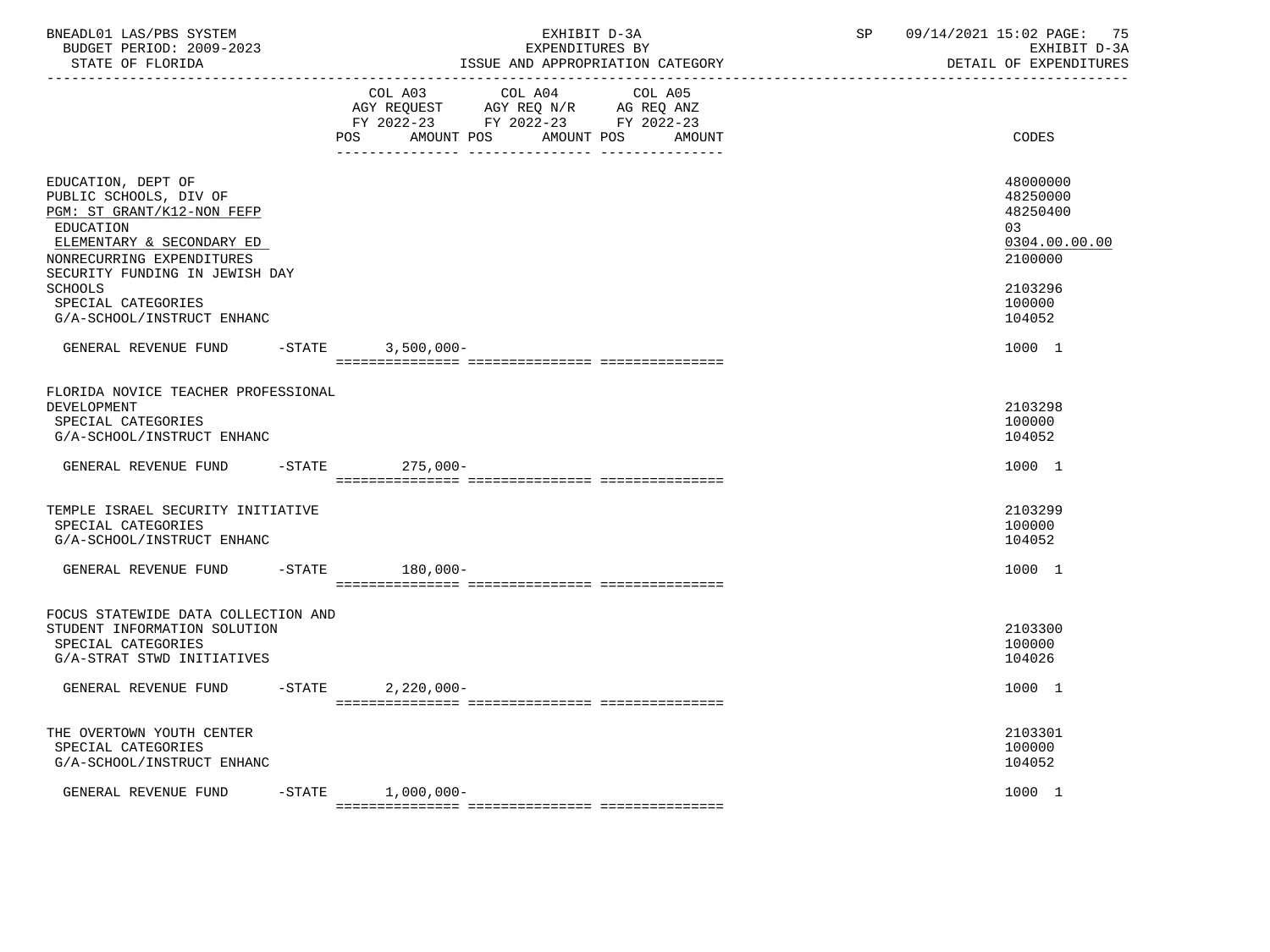| BNEADL01 LAS/PBS SYSTEM<br>BUDGET PERIOD: 2009-2023<br>STATE OF FLORIDA                                                                                                                                                                  |           |                                                                                          |            | EXHIBIT D-3A<br>EXPENDITURES BY |         | ISSUE AND APPROPRIATION CATEGORY | SP | 09/14/2021 15:02 PAGE:<br>76<br>EXHIBIT D-3A<br>DETAIL OF EXPENDITURES                            |
|------------------------------------------------------------------------------------------------------------------------------------------------------------------------------------------------------------------------------------------|-----------|------------------------------------------------------------------------------------------|------------|---------------------------------|---------|----------------------------------|----|---------------------------------------------------------------------------------------------------|
|                                                                                                                                                                                                                                          |           | COL A03<br>AGY REQUEST AGY REQ N/R AG REQ ANZ<br>FY 2022-23 FY 2022-23 FY 2022-23<br>POS | AMOUNT POS | COL A04<br>AMOUNT POS           | COL A05 | AMOUNT                           |    | CODES                                                                                             |
| EDUCATION, DEPT OF<br>PUBLIC SCHOOLS, DIV OF<br>PGM: ST GRANT/K12-NON FEFP<br>EDUCATION<br>ELEMENTARY & SECONDARY ED<br>NONRECURRING EXPENDITURES<br>FLORIDA MEDAL OF HONOR MEMORIAL<br>SPECIAL CATEGORIES<br>G/A-SCHOOL/INSTRUCT ENHANC |           |                                                                                          |            |                                 |         |                                  |    | 48000000<br>48250000<br>48250400<br>03<br>0304.00.00.00<br>2100000<br>2103302<br>100000<br>104052 |
| GENERAL REVENUE FUND -STATE                                                                                                                                                                                                              |           | $250,000-$                                                                               |            |                                 |         |                                  |    | 1000 1                                                                                            |
| HERNANDO SCHOOL DISTRICT - NATURE<br>COAST TECHNICAL CRIMINAL JUSTICE<br>PROGRAM<br>SPECIAL CATEGORIES<br>G/A-SCHOOL/INSTRUCT ENHANC                                                                                                     |           |                                                                                          |            |                                 |         |                                  |    | 2103303<br>100000<br>104052                                                                       |
| GENERAL REVENUE FUND                                                                                                                                                                                                                     |           | -STATE 150,000-                                                                          |            |                                 |         |                                  |    | 1000 1                                                                                            |
| KID'S C.O.D.E. (CREATIVE ONLINE<br>DEVELOPMENTAL EDUCATION)<br>SPECIAL CATEGORIES<br>G/A-SCHOOL/INSTRUCT ENHANC                                                                                                                          |           |                                                                                          |            |                                 |         |                                  |    | 2103304<br>100000<br>104052                                                                       |
| GENERAL REVENUE FUND                                                                                                                                                                                                                     |           | 185,000-<br>$-STATE$                                                                     |            |                                 |         |                                  |    | 1000 1                                                                                            |
| LEARNING THROUGH LISTENING<br>SPECIAL CATEGORIES<br>G/A-EXCEPTIONAL EDUCATION                                                                                                                                                            |           |                                                                                          |            |                                 |         |                                  |    | 2103305<br>100000<br>104053                                                                       |
| GENERAL REVENUE FUND                                                                                                                                                                                                                     | $-$ STATE | $150,000-$                                                                               |            |                                 |         |                                  |    | 1000 1                                                                                            |
| RENEWED MINDS EDUCATIONAL<br>ENRICHMENT PROGRAM<br>SPECIAL CATEGORIES<br>G/A-SCHOOL/INSTRUCT ENHANC                                                                                                                                      |           |                                                                                          |            |                                 |         |                                  |    | 2103306<br>100000<br>104052                                                                       |
| GENERAL REVENUE FUND                                                                                                                                                                                                                     | $-$ STATE | 300,000-                                                                                 |            |                                 |         |                                  |    | 1000 1                                                                                            |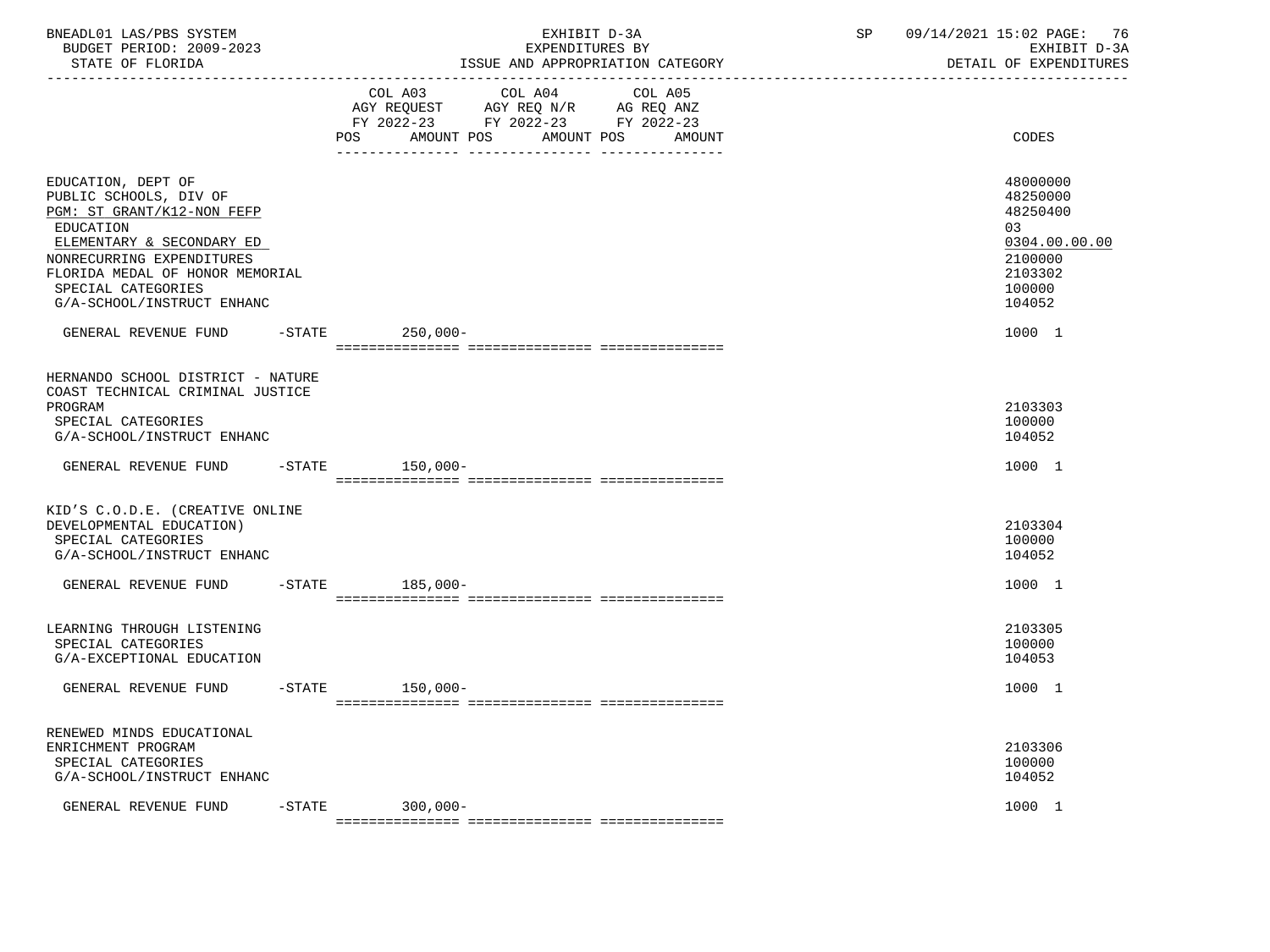| BNEADL01 LAS/PBS SYSTEM<br>BUDGET PERIOD: 2009-2023<br>STATE OF FLORIDA                                                                                                                                                                                                        |                |                                                                                                                   | EXPENDITURES BY<br>ISSUE AND APPROPRIATION CATEGORY | EXHIBIT D-3A | SP    | 09/14/2021 15:02 PAGE:<br>EXHIBIT D-3A<br>DETAIL OF EXPENDITURES                                   | 77 |
|--------------------------------------------------------------------------------------------------------------------------------------------------------------------------------------------------------------------------------------------------------------------------------|----------------|-------------------------------------------------------------------------------------------------------------------|-----------------------------------------------------|--------------|-------|----------------------------------------------------------------------------------------------------|----|
|                                                                                                                                                                                                                                                                                | COL A03<br>POS | COL A04<br>AGY REQUEST AGY REQ N/R AG REQ ANZ<br>FY 2022-23 FY 2022-23 FY 2022-23<br>AMOUNT POS AMOUNT POS AMOUNT | COL A05                                             |              | CODES |                                                                                                    |    |
| EDUCATION, DEPT OF<br>PUBLIC SCHOOLS, DIV OF<br>PGM: ST GRANT/K12-NON FEFP<br><b>EDUCATION</b><br>ELEMENTARY & SECONDARY ED<br>NONRECURRING EXPENDITURES<br>SUMMER BRIDGE PROGRAM IN<br>HILLSBOROUGH COUNTY PUBLIC SCHOOLS<br>SPECIAL CATEGORIES<br>G/A-SCHOOL/INSTRUCT ENHANC |                |                                                                                                                   |                                                     |              |       | 48000000<br>48250000<br>48250400<br>0.3<br>0304.00.00.00<br>2100000<br>2103308<br>100000<br>104052 |    |
| GENERAL REVENUE FUND                                                                                                                                                                                                                                                           | $-$ STATE      | $500,000 -$                                                                                                       |                                                     |              |       | 1000 1                                                                                             |    |
| WALTON COUNTY AND OHANA INSTITUTION<br>ESPORTS PROGRAM<br>SPECIAL CATEGORIES<br>G/A-SCHOOL/INSTRUCT ENHANC                                                                                                                                                                     |                |                                                                                                                   |                                                     |              |       | 2103310<br>100000<br>104052                                                                        |    |
| GENERAL REVENUE FUND                                                                                                                                                                                                                                                           |                | -STATE 498,300-                                                                                                   |                                                     |              |       | 1000 1                                                                                             |    |
| YOUTH AT RISK<br>SPECIAL CATEGORIES<br>G/A-SCHOOL/INSTRUCT ENHANC                                                                                                                                                                                                              |                |                                                                                                                   |                                                     |              |       | 2103311<br>100000<br>104052                                                                        |    |
| GENERAL REVENUE FUND                                                                                                                                                                                                                                                           |                | $-$ STATE<br>275,000-                                                                                             |                                                     |              |       | 1000 1                                                                                             |    |
| MENTORING TOMORROW'S LEADERS -<br>BROWARD COUNTY PUBLIC SCHOOLS<br>SPECIAL CATEGORIES<br>G/A-SCHOOL/INSTRUCT ENHANC                                                                                                                                                            |                |                                                                                                                   |                                                     |              |       | 2103313<br>100000<br>104052                                                                        |    |
| GENERAL REVENUE FUND                                                                                                                                                                                                                                                           | $-$ STATE      | $400.000 -$                                                                                                       |                                                     |              |       | 1000 1                                                                                             |    |
| SCHOOL DISTRICT INTENSIVE READING<br>INITIATIVE PILOT<br>SPECIAL CATEGORIES<br>G/A-STRAT STWD INITIATIVES                                                                                                                                                                      |                |                                                                                                                   |                                                     |              |       | 2103314<br>100000<br>104026                                                                        |    |
| GENERAL REVENUE FUND                                                                                                                                                                                                                                                           |                | $-STATE$ 3, 469, 355-                                                                                             |                                                     |              |       | 1000 1                                                                                             |    |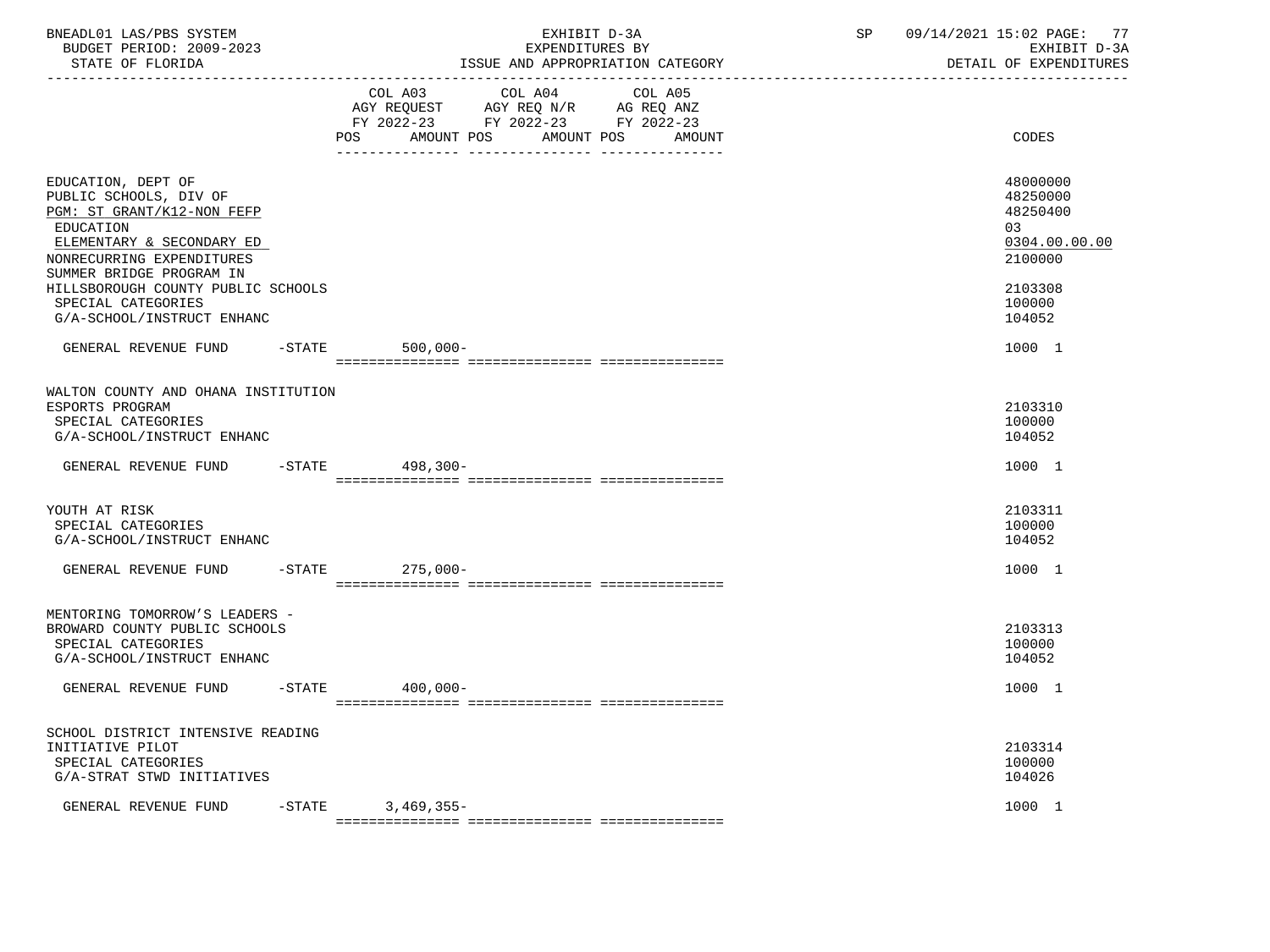| BNEADL01 LAS/PBS SYSTEM<br>BUDGET PERIOD: 2009-2023<br>STATE OF FLORIDA                                                                                                                                                                                                  |                        | EXHIBIT D-3A<br>EXPENDITURES BY<br>ISSUE AND APPROPRIATION CATEGORY                                                          | SP | 09/14/2021 15:02 PAGE:<br>78<br>EXHIBIT D-3A<br>DETAIL OF EXPENDITURES                            |
|--------------------------------------------------------------------------------------------------------------------------------------------------------------------------------------------------------------------------------------------------------------------------|------------------------|------------------------------------------------------------------------------------------------------------------------------|----|---------------------------------------------------------------------------------------------------|
|                                                                                                                                                                                                                                                                          | AMOUNT POS<br>POS      | COL A03 COL A04<br>COL A05<br>AGY REQUEST AGY REQ N/R AG REQ ANZ<br>FY 2022-23 FY 2022-23 FY 2022-23<br>AMOUNT POS<br>AMOUNT |    | CODES                                                                                             |
| EDUCATION, DEPT OF<br>PUBLIC SCHOOLS, DIV OF<br>PGM: ST GRANT/K12-NON FEFP<br>EDUCATION<br>ELEMENTARY & SECONDARY ED<br>NONRECURRING EXPENDITURES<br>VETO BLUE MISSION REACH PROGRAM<br>(SENATE FORM 1888) (HB 3601)<br>SPECIAL CATEGORIES<br>G/A-STRAT STWD INITIATIVES |                        |                                                                                                                              |    | 48000000<br>48250000<br>48250400<br>03<br>0304.00.00.00<br>2100000<br>2103315<br>100000<br>104026 |
| GENERAL REVENUE FUND                                                                                                                                                                                                                                                     | $-$ STATE<br>250,000   |                                                                                                                              |    | 1000 1                                                                                            |
| VETO FOCUS STATEWIDE DATA<br>COLLECTION AND STUDENT INFORMATION<br>SOLUTION (SENATE FORM 2039) (HB<br>3479)<br>SPECIAL CATEGORIES<br>G/A-STRAT STWD INITIATIVES                                                                                                          |                        |                                                                                                                              |    | 2103316<br>100000<br>104026                                                                       |
| GENERAL REVENUE FUND                                                                                                                                                                                                                                                     | $-$ STATE<br>2,220,000 |                                                                                                                              |    | 1000 1                                                                                            |
| VETO AMI KIDS CAREER AND JOB<br>PLACEMENT PROGRAM (SENATE FORM<br>1634) (HB 3705)<br>SPECIAL CATEGORIES<br>G/A-SCHOOL/INSTRUCT ENHANC<br>GENERAL REVENUE FUND                                                                                                            | $-STATE$ 1,000,000     |                                                                                                                              |    | 2103317<br>100000<br>104052<br>1000 1                                                             |
|                                                                                                                                                                                                                                                                          |                        |                                                                                                                              |    |                                                                                                   |
| VETO ARTS FOR A COMPLETE EDUCATION<br>(SENATE FORM 1032) (HB 3285)<br>SPECIAL CATEGORIES<br>G/A-SCHOOL/INSTRUCT ENHANC                                                                                                                                                   |                        |                                                                                                                              |    | 2103318<br>100000<br>104052                                                                       |
| $-$ STATE<br>GENERAL REVENUE FUND                                                                                                                                                                                                                                        | 110,952                |                                                                                                                              |    | 1000 1                                                                                            |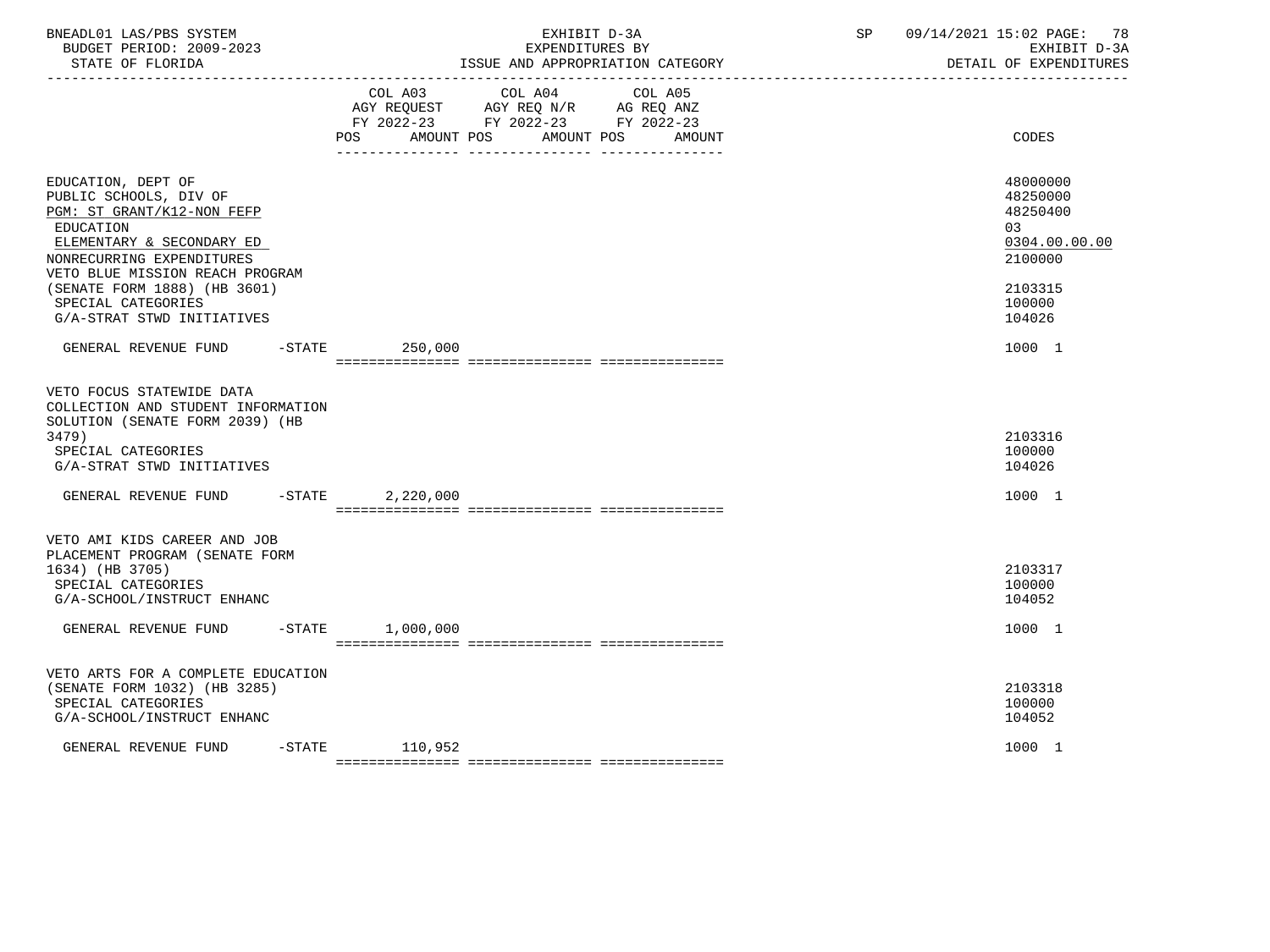| BNEADL01 LAS/PBS SYSTEM<br>BUDGET PERIOD: 2009-2023<br>STATE OF FLORIDA                                                                                                                                                   | EXPENDITURES BY<br>ISSUE AND APPROPRIATION CATEGORY                                                                              | EXHIBIT D-3A | SP | 09/14/2021 15:02 PAGE:<br>-79<br>EXHIBIT D-3A<br>DETAIL OF EXPENDITURES |
|---------------------------------------------------------------------------------------------------------------------------------------------------------------------------------------------------------------------------|----------------------------------------------------------------------------------------------------------------------------------|--------------|----|-------------------------------------------------------------------------|
|                                                                                                                                                                                                                           | COL A03 COL A04<br>AGY REQUEST AGY REQ N/R AG REQ ANZ<br>FY 2022-23 FY 2022-23 FY 2022-23<br>AMOUNT POS AMOUNT POS AMOUNT<br>POS | COL A05      |    | CODES                                                                   |
| EDUCATION, DEPT OF<br>PUBLIC SCHOOLS, DIV OF<br>PGM: ST GRANT/K12-NON FEFP<br>EDUCATION<br>ELEMENTARY & SECONDARY ED<br>NONRECURRING EXPENDITURES<br>VETO CITY OF DELRAY BEACH LEARNING<br>LOSS RECOVERY TUTORIAL PROGRAM |                                                                                                                                  |              |    | 48000000<br>48250000<br>48250400<br>03<br>0304.00.00.00<br>2100000      |
| (SENATE FORM 1309)<br>SPECIAL CATEGORIES<br>G/A-SCHOOL/INSTRUCT ENHANC                                                                                                                                                    |                                                                                                                                  |              |    | 2103319<br>100000<br>104052                                             |
| GENERAL REVENUE FUND                                                                                                                                                                                                      | $-$ STATE<br>80,000                                                                                                              |              |    | 1000 1                                                                  |
| VETO CODING IN COLOR (SENATE FORM<br>1206) (HB 3169)<br>SPECIAL CATEGORIES<br>G/A-SCHOOL/INSTRUCT ENHANC                                                                                                                  |                                                                                                                                  |              |    | 2103320<br>100000<br>104052                                             |
| GENERAL REVENUE FUND<br>$-$ STATE                                                                                                                                                                                         | 1,000,000                                                                                                                        |              |    | 1000 1                                                                  |
| VETO COMMUNITY BASED POST-COVID<br>ACCELERATION INITIATIVE (SENATE<br>FORM 1251)<br>SPECIAL CATEGORIES<br>G/A-SCHOOL/INSTRUCT ENHANC                                                                                      |                                                                                                                                  |              |    | 2103321<br>100000<br>104052                                             |
| GENERAL REVENUE FUND                                                                                                                                                                                                      | $-$ STATE<br>200,000                                                                                                             |              |    | 1000 1                                                                  |
| VETO DUST - DEVELOPING URBAN<br>SOPHISTICATED TECHNOCRATS (SENATE<br>FORM 1875) (HB 3103)<br>SPECIAL CATEGORIES<br>G/A-SCHOOL/INSTRUCT ENHANC                                                                             |                                                                                                                                  |              |    | 2103323<br>100000<br>104052                                             |
| $-$ STATE<br>GENERAL REVENUE FUND                                                                                                                                                                                         | 250,000                                                                                                                          |              |    | 1000 1                                                                  |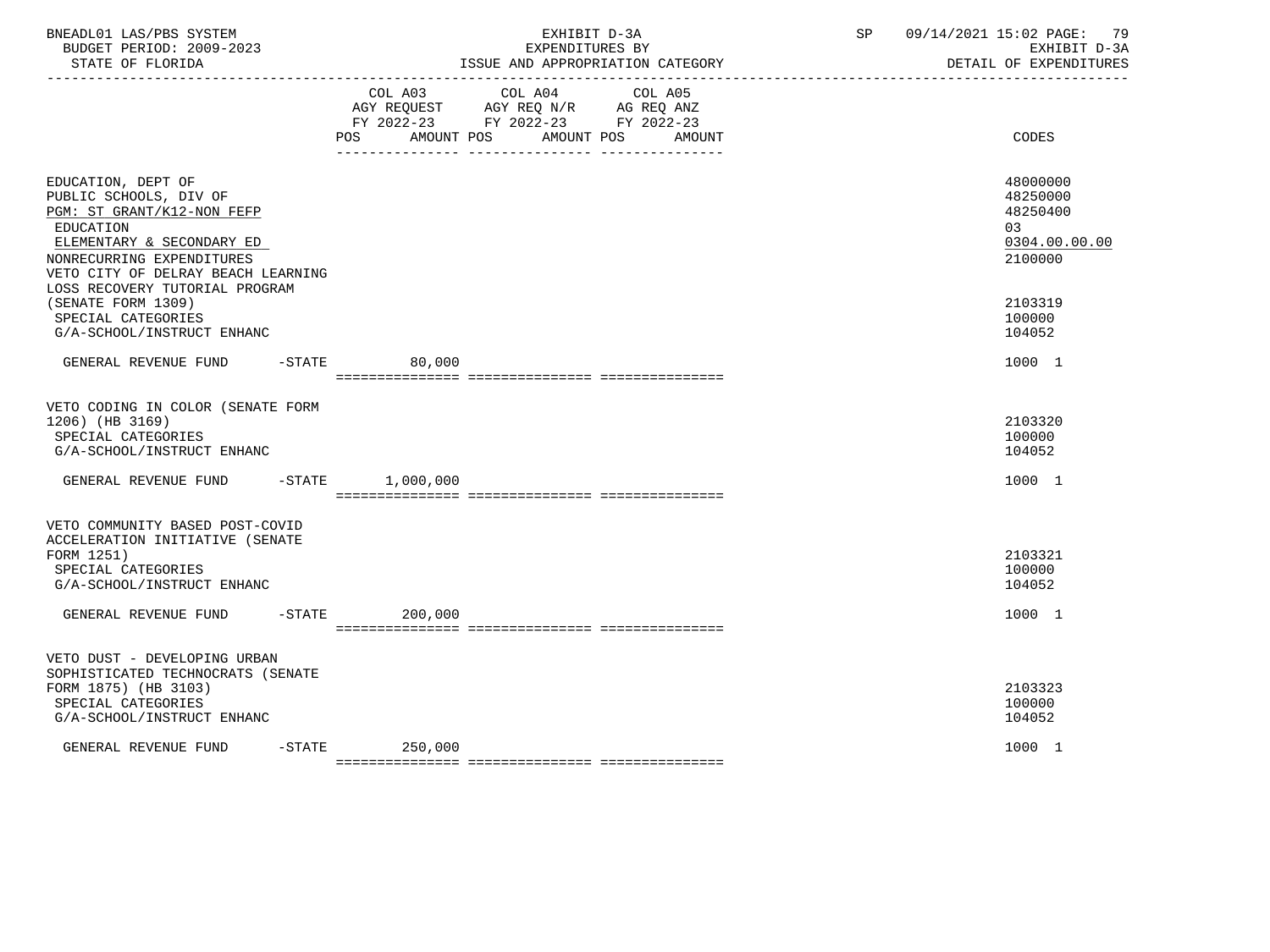| BNEADL01 LAS/PBS SYSTEM<br>BUDGET PERIOD: 2009-2023<br>STATE OF FLORIDA<br>_____________________                                                                                                                            |           |                  | EXHIBIT D-3A<br>EXPENDITURES BY<br>ISSUE AND APPROPRIATION CATEGORY                                                                   | SP and the set of the set of the set of the set of the set of the set of the set of the set of the set of the set of the set of the set of the set of the set of the set of the set of the set of the set of the set of the se | 09/14/2021 15:02 PAGE:<br>-80<br>EXHIBIT D-3A<br>DETAIL OF EXPENDITURES |
|-----------------------------------------------------------------------------------------------------------------------------------------------------------------------------------------------------------------------------|-----------|------------------|---------------------------------------------------------------------------------------------------------------------------------------|--------------------------------------------------------------------------------------------------------------------------------------------------------------------------------------------------------------------------------|-------------------------------------------------------------------------|
|                                                                                                                                                                                                                             |           |                  | COL A03 COL A04 COL A05<br>AGY REQUEST AGY REQ N/R AG REQ ANZ<br>FY 2022-23 FY 2022-23 FY 2022-23<br>POS AMOUNT POS AMOUNT POS AMOUNT |                                                                                                                                                                                                                                | CODES                                                                   |
| EDUCATION, DEPT OF<br>PUBLIC SCHOOLS, DIV OF<br>PGM: ST GRANT/K12-NON FEFP<br>EDUCATION<br>ELEMENTARY & SECONDARY ED<br>NONRECURRING EXPENDITURES<br>VETO EXPLORATION OF CULTURE AND<br>HUMANITIES OPTIONS (ECHO) - ORLANDO |           |                  |                                                                                                                                       |                                                                                                                                                                                                                                | 48000000<br>48250000<br>48250400<br>0.3<br>0304.00.00.00<br>2100000     |
| (SENATE FORM 1777) (HB 3441)<br>SPECIAL CATEGORIES<br>G/A-SCHOOL/INSTRUCT ENHANC                                                                                                                                            |           |                  |                                                                                                                                       |                                                                                                                                                                                                                                | 2103327<br>100000<br>104052                                             |
| GENERAL REVENUE FUND -STATE 350,000                                                                                                                                                                                         |           |                  |                                                                                                                                       |                                                                                                                                                                                                                                | 1000 1                                                                  |
| VETO FEEDING TAMPA BAY - FRESHFORCE<br>PROGRAM (SENATE FORM1303)<br>SPECIAL CATEGORIES<br>G/A-SCHOOL/INSTRUCT ENHANC                                                                                                        |           |                  |                                                                                                                                       |                                                                                                                                                                                                                                | 2103328<br>100000<br>104052                                             |
| GENERAL REVENUE FUND                                                                                                                                                                                                        |           | $-STATE$ 400,000 |                                                                                                                                       |                                                                                                                                                                                                                                | 1000 1                                                                  |
| VETO FLORIDA NOVICE TEACHER<br>PROFESSIONAL DEVELOPMENT (SENATE<br>FORM 1378) (HB 3707)<br>SPECIAL CATEGORIES<br>G/A-SCHOOL/INSTRUCT ENHANC<br>GENERAL REVENUE FUND -STATE                                                  |           | 275,000          |                                                                                                                                       |                                                                                                                                                                                                                                | 2103329<br>100000<br>104052<br>1000 1                                   |
| VETO LEARNING FOR LIFE (SENATE FORM<br>2074) (HB 2603)<br>SPECIAL CATEGORIES<br>G/A-SCHOOL/INSTRUCT ENHANC                                                                                                                  |           |                  |                                                                                                                                       |                                                                                                                                                                                                                                | 2103330<br>100000<br>104052                                             |
| GENERAL REVENUE FUND                                                                                                                                                                                                        | $-$ STATE | 500,000          |                                                                                                                                       |                                                                                                                                                                                                                                | 1000 1                                                                  |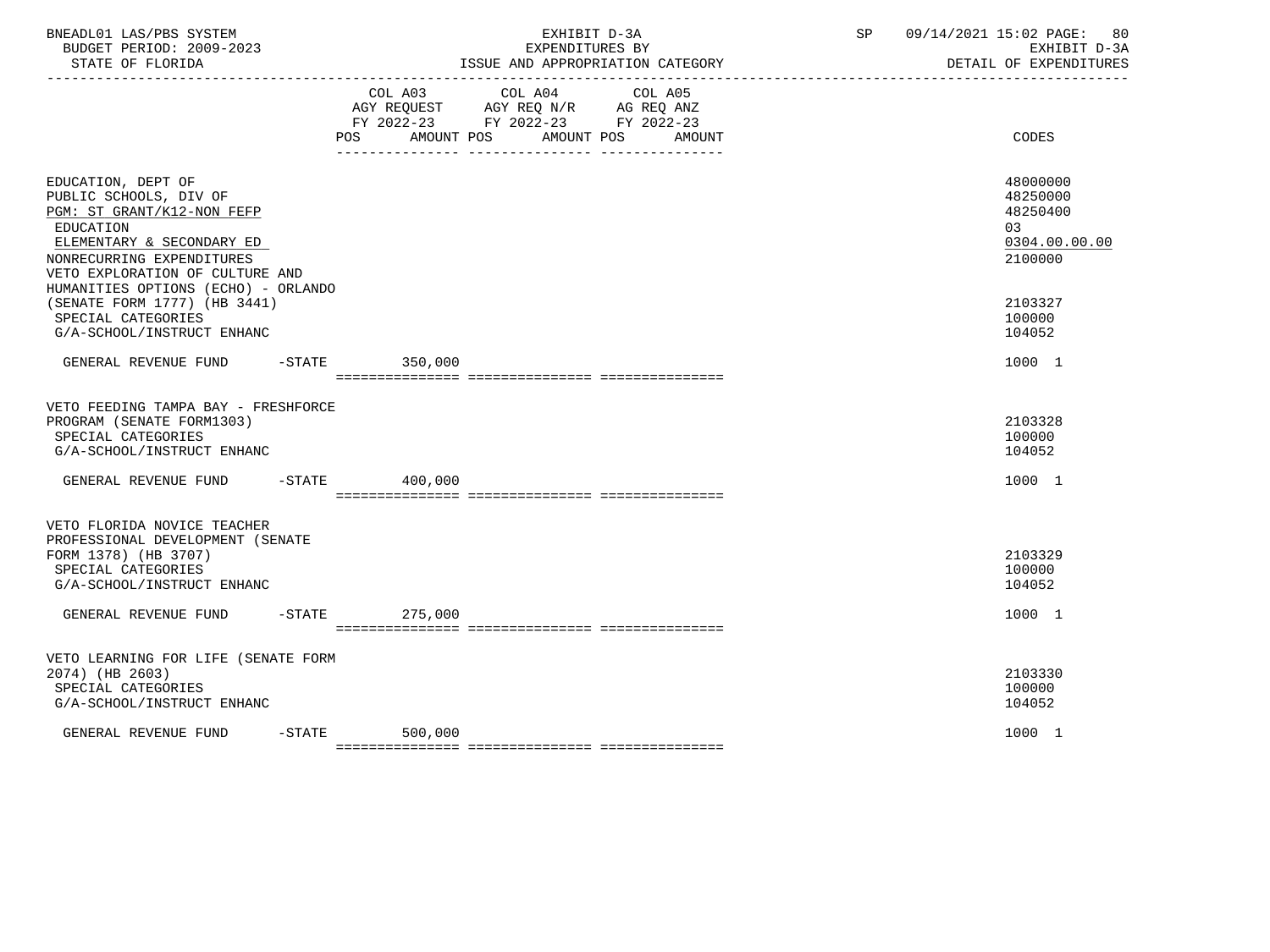| BNEADL01 LAS/PBS SYSTEM<br>BUDGET PERIOD: 2009-2023<br>STATE OF FLORIDA                                                                                                                                                              |                      | EXHIBIT D-3A<br>EXPENDITURES BY<br>ISSUE AND APPROPRIATION CATEGORY                                                                  | 09/14/2021 15:02 PAGE:<br>SP | 81<br>EXHIBIT D-3A<br>DETAIL OF EXPENDITURES                                            |
|--------------------------------------------------------------------------------------------------------------------------------------------------------------------------------------------------------------------------------------|----------------------|--------------------------------------------------------------------------------------------------------------------------------------|------------------------------|-----------------------------------------------------------------------------------------|
|                                                                                                                                                                                                                                      | POS                  | COL A03 COL A04<br>COL A05<br>AGY REQUEST AGY REQ N/R AG REQ ANZ<br>FY 2022-23 FY 2022-23 FY 2022-23<br>AMOUNT POS AMOUNT POS AMOUNT |                              | CODES                                                                                   |
| EDUCATION, DEPT OF<br>PUBLIC SCHOOLS, DIV OF<br>PGM: ST GRANT/K12-NON FEFP<br>EDUCATION<br>ELEMENTARY & SECONDARY ED<br>NONRECURRING EXPENDITURES<br>VETO LI'L ABNER FOUNDATION PROGRAMS<br>(SENATE FORM 1889)<br>SPECIAL CATEGORIES |                      |                                                                                                                                      |                              | 48000000<br>48250000<br>48250400<br>03<br>0304.00.00.00<br>2100000<br>2103332<br>100000 |
| G/A-SCHOOL/INSTRUCT ENHANC<br>GENERAL REVENUE FUND                                                                                                                                                                                   | -STATE 173,292       |                                                                                                                                      |                              | 104052<br>1000 1                                                                        |
|                                                                                                                                                                                                                                      |                      |                                                                                                                                      |                              |                                                                                         |
| VETO LINKING EDUCATIONAL ASSETS FOR<br>READINESS NOW (LEARN) (SENATE FORM<br>1085) (HB 2149)<br>SPECIAL CATEGORIES<br>G/A-SCHOOL/INSTRUCT ENHANC                                                                                     |                      |                                                                                                                                      |                              | 2103335<br>100000<br>104052                                                             |
| GENERAL REVENUE FUND                                                                                                                                                                                                                 | $-$ STATE<br>200,000 |                                                                                                                                      |                              | 1000 1                                                                                  |
| VETO MENTORING TOMORROW'S LEADERS -<br>BROWARD COUNTY PUBLIC SCHOOLS<br>(SENATE FORM 1331) (HB 3545)<br>SPECIAL CATEGORIES<br>G/A-SCHOOL/INSTRUCT ENHANC                                                                             |                      |                                                                                                                                      |                              | 2103336<br>100000<br>104052                                                             |
| GENERAL REVENUE FUND                                                                                                                                                                                                                 | $-STATE$ 400,000     |                                                                                                                                      |                              | 1000 1                                                                                  |
| VETO ST. JOHN'S SCHOOLS CLASSROOMS<br>TO CAREERS/FLAGSHIPS (SENATE FORM<br>2053)<br>SPECIAL CATEGORIES<br>G/A-SCHOOL/INSTRUCT ENHANC                                                                                                 |                      |                                                                                                                                      |                              | 2103337<br>100000<br>104052                                                             |
| GENERAL REVENUE FUND                                                                                                                                                                                                                 | $-$ STATE<br>50,000  |                                                                                                                                      |                              | 1000 1                                                                                  |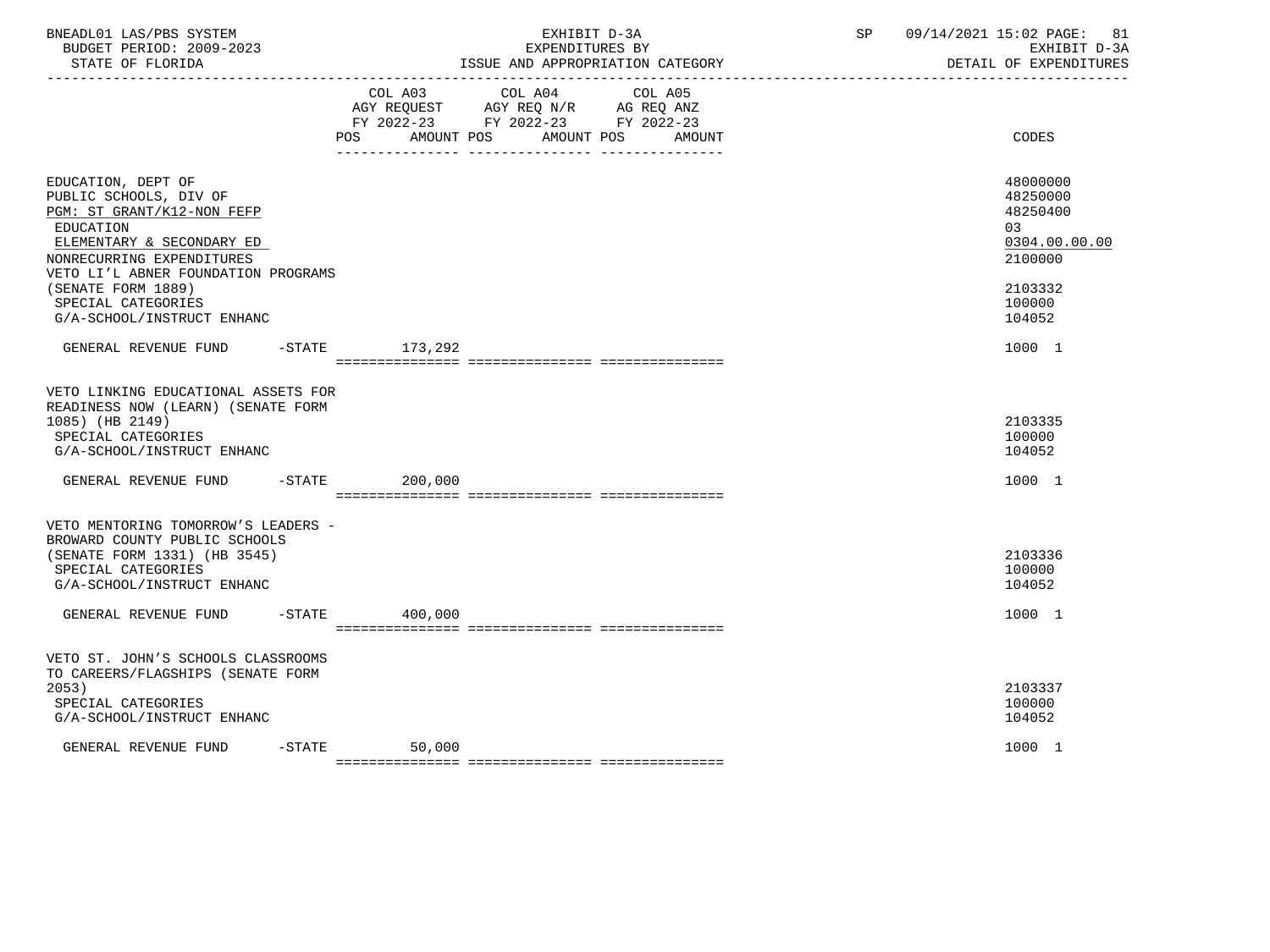| BNEADL01 LAS/PBS SYSTEM<br>BUDGET PERIOD: 2009-2023<br>STATE OF FLORIDA                                                                                                            |                           | EXHIBIT D-3A<br>EXPENDITURES BY<br>ISSUE AND APPROPRIATION CATEGORY                                                                          | SP. | 09/14/2021 15:02 PAGE: 82<br>EXHIBIT D-3A<br>DETAIL OF EXPENDITURES |
|------------------------------------------------------------------------------------------------------------------------------------------------------------------------------------|---------------------------|----------------------------------------------------------------------------------------------------------------------------------------------|-----|---------------------------------------------------------------------|
|                                                                                                                                                                                    | COL A03<br>POS AMOUNT POS | COL A04<br>COL A05<br>COL AU3 COL AU4 COL AU5<br>AGY REQUEST AGY REQ N/R AG REQ ANZ<br>FY 2022-23 FY 2022-23 FY 2022-23<br>AMOUNT POS AMOUNT |     | CODES                                                               |
| EDUCATION, DEPT OF<br>PUBLIC SCHOOLS, DIV OF<br>PGM: ST GRANT/K12-NON FEFP<br>EDUCATION<br>ELEMENTARY & SECONDARY ED<br>NONRECURRING EXPENDITURES<br>VETO SUMMER BRIDGE PROGRAM IN |                           |                                                                                                                                              |     | 48000000<br>48250000<br>48250400<br>03<br>0304.00.00.00<br>2100000  |
| HILLSBOROUGH COUNTY PUBLIC SCHOOLS<br>(SENATE FORM 1216) (HB 2033)<br>SPECIAL CATEGORIES<br>G/A-SCHOOL/INSTRUCT ENHANC                                                             |                           |                                                                                                                                              |     | 2103338<br>100000<br>104052                                         |
| GENERAL REVENUE FUND -STATE 500,000                                                                                                                                                |                           |                                                                                                                                              |     | 1000 1                                                              |
| VETO TECH SASSY GIRLZ (SENATE FORM<br>1424) (HB 3865)<br>SPECIAL CATEGORIES<br>G/A-SCHOOL/INSTRUCT ENHANC                                                                          |                           |                                                                                                                                              |     | 2103340<br>100000<br>104052                                         |
| GENERAL REVENUE FUND -STATE 100,000                                                                                                                                                |                           |                                                                                                                                              |     | 1000 1                                                              |
| VETO THE FLORIDA ORCHESTRA: MUSIC<br>EDUCATION FOR ALL (SENATE FORM<br>1576) (HB 3681)<br>SPECIAL CATEGORIES<br>G/A-SCHOOL/INSTRUCT ENHANC                                         |                           |                                                                                                                                              |     | 2103343<br>100000<br>104052                                         |
| GENERAL REVENUE FUND -STATE 600,000                                                                                                                                                |                           |                                                                                                                                              |     | 1000 1                                                              |
| VETO WALTON COUNTY AND OHANA<br>INSTITUTION ESPORTS PROGRAM (SENATE<br>FORM 2118) (HB 4083)<br>SPECIAL CATEGORIES<br>G/A-SCHOOL/INSTRUCT ENHANC                                    |                           |                                                                                                                                              |     | 2103345<br>100000<br>104052                                         |
| GENERAL REVENUE FUND                                                                                                                                                               | $-STATE$ 498,300          |                                                                                                                                              |     | 1000 1                                                              |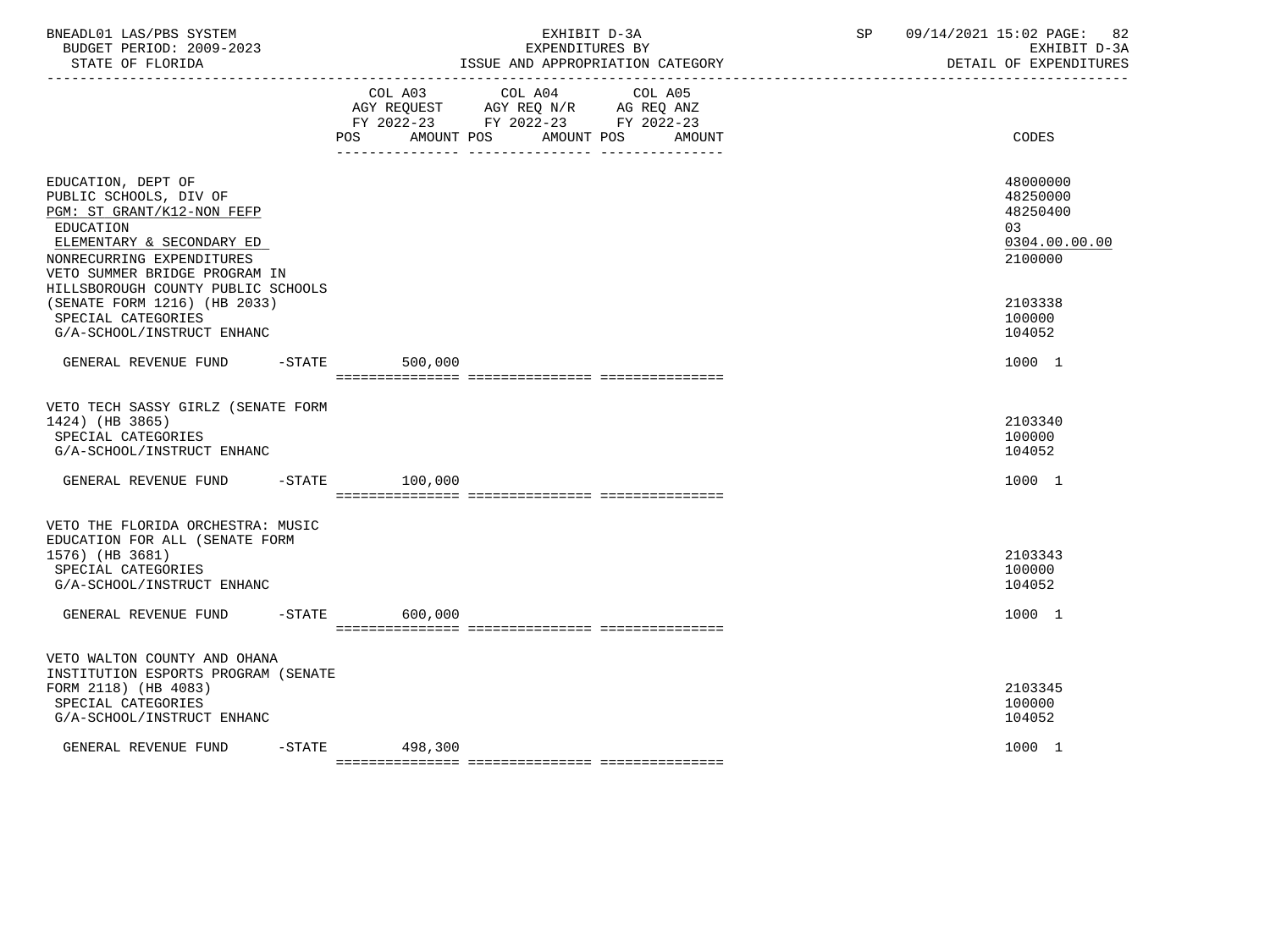| BNEADL01 LAS/PBS SYSTEM<br>BUDGET PERIOD: 2009-2023<br>STATE OF FLORIDA<br>-----------------                                                                                                                                                                |           |                                     | EXHIBIT D-3A<br>EXPENDITURES BY                                                   | ISSUE AND APPROPRIATION CATEGORY | SP | 09/14/2021 15:02 PAGE:<br>83<br>EXHIBIT D-3A<br>DETAIL OF EXPENDITURES                            |
|-------------------------------------------------------------------------------------------------------------------------------------------------------------------------------------------------------------------------------------------------------------|-----------|-------------------------------------|-----------------------------------------------------------------------------------|----------------------------------|----|---------------------------------------------------------------------------------------------------|
|                                                                                                                                                                                                                                                             |           | COL A03<br><b>POS</b><br>AMOUNT POS | COL A04<br>AGY REQUEST AGY REQ N/R AG REQ ANZ<br>FY 2022-23 FY 2022-23 FY 2022-23 | COL A05<br>AMOUNT POS<br>AMOUNT  |    | CODES                                                                                             |
| EDUCATION, DEPT OF<br>PUBLIC SCHOOLS, DIV OF<br>PGM: ST GRANT/K12-NON FEFP<br>EDUCATION<br>ELEMENTARY & SECONDARY ED<br>NONRECURRING EXPENDITURES<br>VETO YOUTH AT RISK (SENATE FORM<br>1013) (HB 4105)<br>SPECIAL CATEGORIES<br>G/A-SCHOOL/INSTRUCT ENHANC |           |                                     |                                                                                   |                                  |    | 48000000<br>48250000<br>48250400<br>03<br>0304.00.00.00<br>2100000<br>2103346<br>100000<br>104052 |
| GENERAL REVENUE FUND                                                                                                                                                                                                                                        |           | $-$ STATE<br>275,000                |                                                                                   |                                  |    | 1000 1                                                                                            |
| SCHOOL DISTRICT MATCHING GRANTS<br>PROGRAM<br>SPECIAL CATEGORIES<br>G/A-SCH DIST MAT GRANT PRG                                                                                                                                                              |           |                                     |                                                                                   |                                  |    | 2103400<br>100000<br>101447                                                                       |
| GENERAL REVENUE FUND                                                                                                                                                                                                                                        |           | $-STATE$ 1,000,000-                 |                                                                                   |                                  |    | 1000 1                                                                                            |
| FAMILY CAFE<br>SPECIAL CATEGORIES<br>G/A-EXCEPTIONAL EDUCATION                                                                                                                                                                                              |           |                                     |                                                                                   |                                  |    | 2103410<br>100000<br>104053                                                                       |
| GENERAL REVENUE FUND                                                                                                                                                                                                                                        | $-$ STATE | $600,000 -$                         |                                                                                   |                                  |    | 1000 1                                                                                            |
| STATE ALLIANCE OF YMCAS<br>SPECIAL CATEGORIES<br>G/A-MENTORING/STUDENT INIT                                                                                                                                                                                 |           |                                     |                                                                                   |                                  |    | 2103516<br>100000<br>100295                                                                       |
| GENERAL REVENUE FUND                                                                                                                                                                                                                                        |           | $-$ STATE<br>$500,000 -$            |                                                                                   |                                  |    | 1000 1                                                                                            |
| BEST BUDDIES<br>SPECIAL CATEGORIES<br>G/A-MENTORING/STUDENT INIT                                                                                                                                                                                            |           |                                     |                                                                                   |                                  |    | 2103538<br>100000<br>100295                                                                       |
| GENERAL REVENUE FUND                                                                                                                                                                                                                                        |           | -STATE 350,000-                     |                                                                                   |                                  |    | 1000 1                                                                                            |

=============== =============== ===============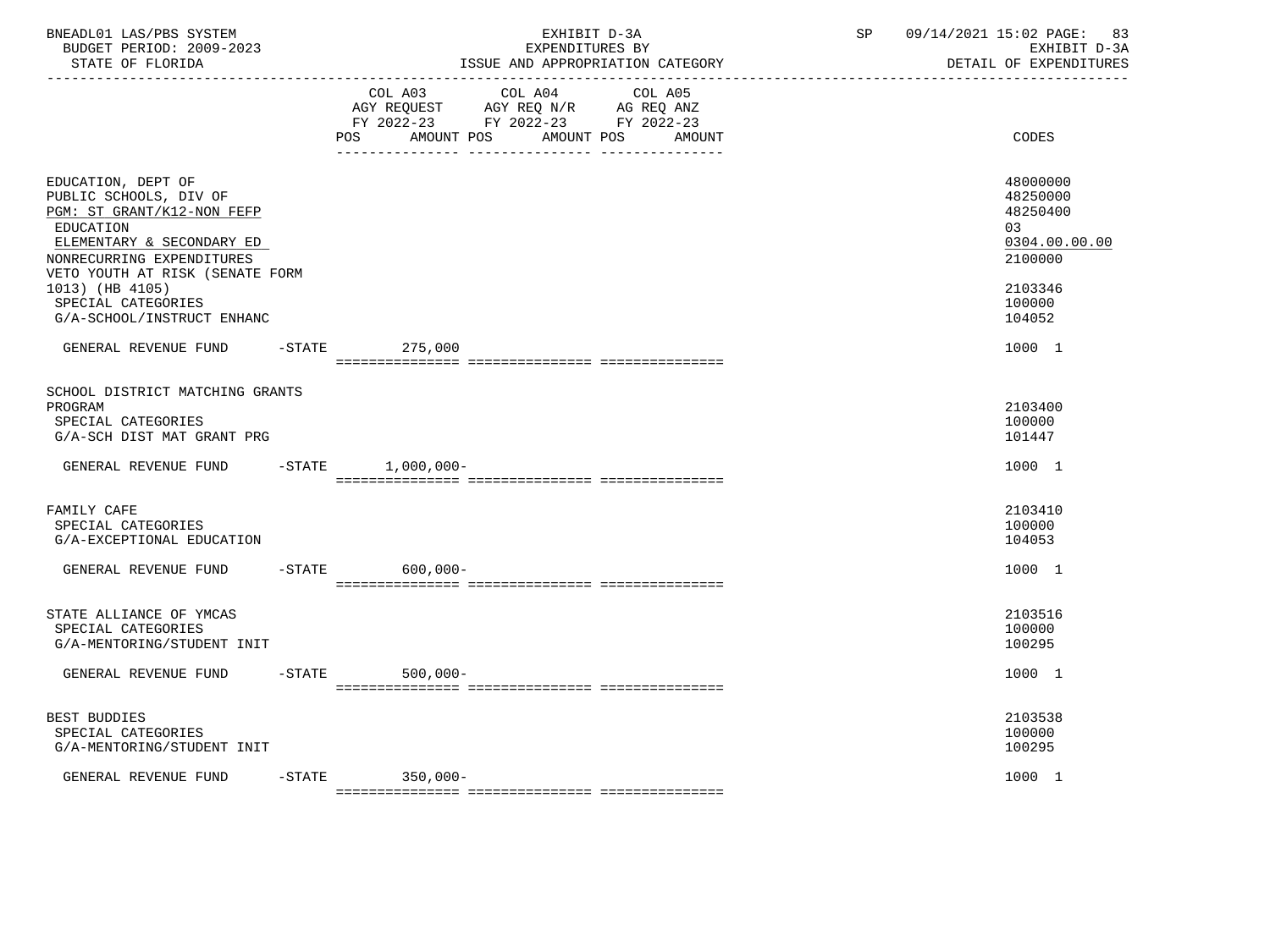| BNEADL01 LAS/PBS SYSTEM<br>BUDGET PERIOD: 2009-2023<br>STATE OF FLORIDA<br>-----------------                                                                                                                               |           |                           | EXHIBIT D-3A<br>EXPENDITURES BY<br>ISSUE AND APPROPRIATION CATEGORY<br>-----------------------------------                                                                                                                              | SP | 09/14/2021 15:02 PAGE:<br>84<br>EXHIBIT D-3A<br>DETAIL OF EXPENDITURES                             |
|----------------------------------------------------------------------------------------------------------------------------------------------------------------------------------------------------------------------------|-----------|---------------------------|-----------------------------------------------------------------------------------------------------------------------------------------------------------------------------------------------------------------------------------------|----|----------------------------------------------------------------------------------------------------|
|                                                                                                                                                                                                                            |           | COL A03<br>POS AMOUNT POS | COL A04<br>COL A05<br>$\begin{tabular}{lllllll} AGY & \texttt{REQUEST} & \texttt{AGY} & \texttt{REG} & \texttt{N/R} & \texttt{AG} & \texttt{REG} & \texttt{ANZ} \end{tabular}$<br>FY 2022-23 FY 2022-23 FY 2022-23<br>AMOUNT POS AMOUNT |    | CODES                                                                                              |
| EDUCATION, DEPT OF<br>PUBLIC SCHOOLS, DIV OF<br>PGM: ST GRANT/K12-NON FEFP<br>EDUCATION<br>ELEMENTARY & SECONDARY ED<br>NONRECURRING EXPENDITURES<br>LEARNING FOR LIFE<br>SPECIAL CATEGORIES<br>G/A-SCHOOL/INSTRUCT ENHANC |           |                           |                                                                                                                                                                                                                                         |    | 48000000<br>48250000<br>48250400<br>0.3<br>0304.00.00.00<br>2100000<br>2103548<br>100000<br>104052 |
| GENERAL REVENUE FUND                                                                                                                                                                                                       |           | -STATE 500,000-           |                                                                                                                                                                                                                                         |    | 1000 1                                                                                             |
| ACADEMIC TOURNEY<br>SPECIAL CATEGORIES<br>G/A-SCHOOL/INSTRUCT ENHANC                                                                                                                                                       |           |                           |                                                                                                                                                                                                                                         |    | 2103554<br>100000<br>104052                                                                        |
| GENERAL REVENUE FUND                                                                                                                                                                                                       |           | $-STATE$ 150,000-         |                                                                                                                                                                                                                                         |    | 1000 1                                                                                             |
| ARTS FOR A COMPLETE<br><b>EDUCATION</b><br>SPECIAL CATEGORIES<br>G/A-SCHOOL/INSTRUCT ENHANC                                                                                                                                |           |                           |                                                                                                                                                                                                                                         |    | 2103555<br>100000<br>104052                                                                        |
| GENERAL REVENUE FUND                                                                                                                                                                                                       |           | -STATE 110.952-           |                                                                                                                                                                                                                                         |    | 1000 1                                                                                             |
| SPECIAL OLYMPICS<br>SPECIAL CATEGORIES<br>G/A-EXCEPTIONAL EDUCATION                                                                                                                                                        |           |                           |                                                                                                                                                                                                                                         |    | 2103634<br>100000<br>104053                                                                        |
| GENERAL REVENUE FUND                                                                                                                                                                                                       |           | $-STATE$<br>$250,000-$    |                                                                                                                                                                                                                                         |    | 1000 1                                                                                             |
| LAUREN'S KIDS<br>SPECIAL CATEGORIES<br>G/A-SCHOOL/INSTRUCT ENHANC                                                                                                                                                          |           |                           |                                                                                                                                                                                                                                         |    | 2103644<br>100000<br>104052                                                                        |
| GENERAL REVENUE FUND                                                                                                                                                                                                       | $-$ STATE | $2,000,000-$              |                                                                                                                                                                                                                                         |    | 1000 1                                                                                             |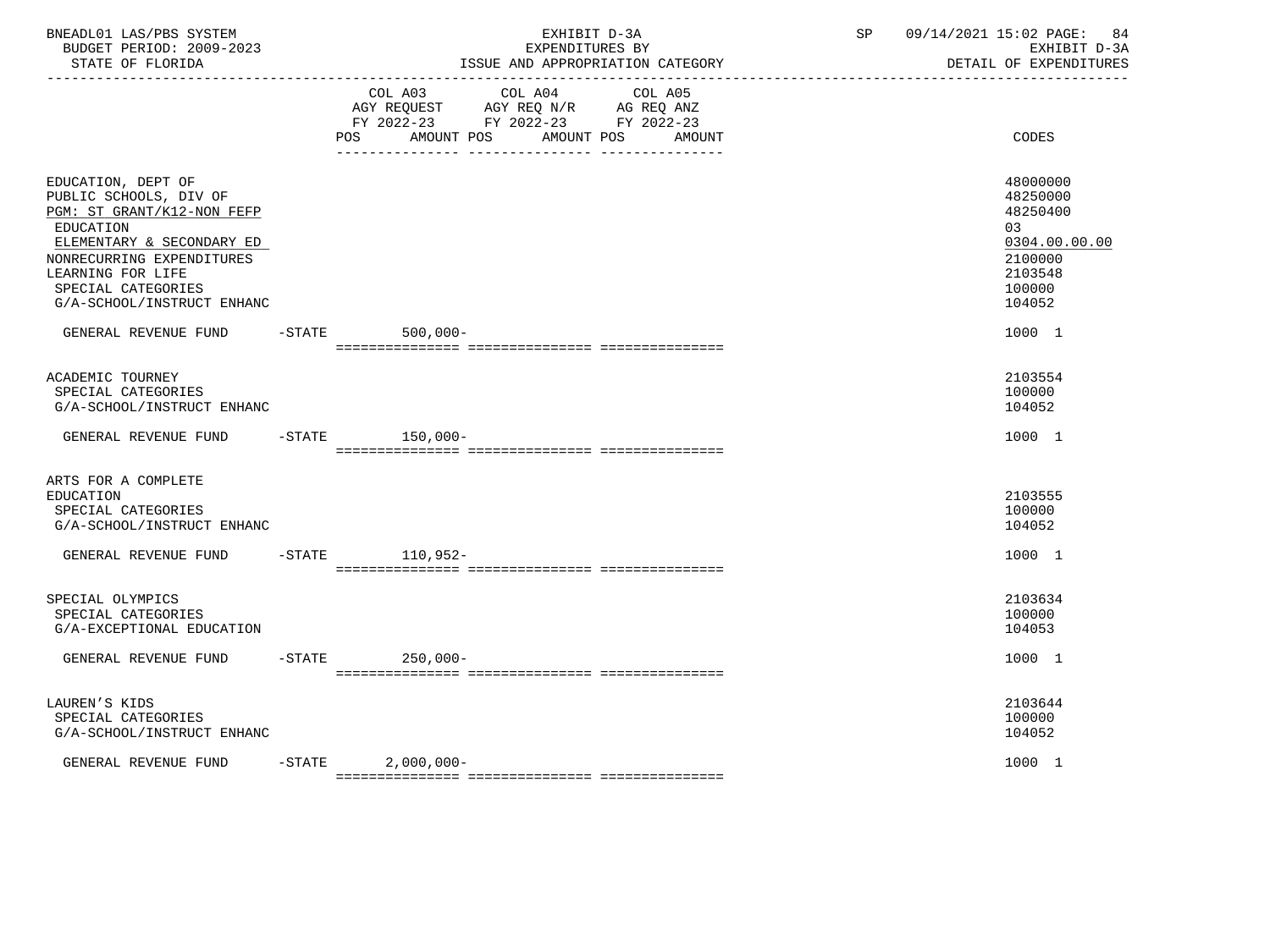| BNEADL01 LAS/PBS SYSTEM<br>BUDGET PERIOD: 2009-2023<br>STATE OF FLORIDA<br>----------------                                                                                                                                             |           | EXHIBIT D-3A<br>EXPENDITURES BY<br>ISSUE AND APPROPRIATION CATEGORY                                                                                      | SP | 09/14/2021 15:02 PAGE:<br>85<br>EXHIBIT D-3A<br>DETAIL OF EXPENDITURES                            |
|-----------------------------------------------------------------------------------------------------------------------------------------------------------------------------------------------------------------------------------------|-----------|----------------------------------------------------------------------------------------------------------------------------------------------------------|----|---------------------------------------------------------------------------------------------------|
|                                                                                                                                                                                                                                         |           | COL A03<br>COL A04<br>COL A05<br>AGY REQUEST<br>AGY REQ N/R AG REQ ANZ<br>FY 2022-23 FY 2022-23 FY 2022-23<br>POS.<br>AMOUNT POS<br>AMOUNT POS<br>AMOUNT |    | CODES                                                                                             |
| EDUCATION, DEPT OF<br>PUBLIC SCHOOLS, DIV OF<br>PGM: ST GRANT/K12-NON FEFP<br>EDUCATION<br>ELEMENTARY & SECONDARY ED<br>NONRECURRING EXPENDITURES<br>HOLOCAUST MEMORIAL MIAMI BEACH<br>SPECIAL CATEGORIES<br>G/A-SCHOOL/INSTRUCT ENHANC |           |                                                                                                                                                          |    | 48000000<br>48250000<br>48250400<br>03<br>0304.00.00.00<br>2100000<br>2103650<br>100000<br>104052 |
| GENERAL REVENUE FUND                                                                                                                                                                                                                    |           | $-$ STATE<br>333,499-                                                                                                                                    |    | 1000 1                                                                                            |
| YMCA YOUTH IN GOVERNMENT<br>SPECIAL CATEGORIES<br>G/A-SCHOOL/INSTRUCT ENHANC                                                                                                                                                            |           |                                                                                                                                                          |    | 2103771<br>100000<br>104052                                                                       |
| GENERAL REVENUE FUND                                                                                                                                                                                                                    |           | $-STATE$<br>$200,000 -$                                                                                                                                  |    | 1000 1                                                                                            |
| SEED SCHOOL OF MIAMI<br>SPECIAL CATEGORIES<br>G/A-SCHOOL/INSTRUCT ENHANC                                                                                                                                                                |           |                                                                                                                                                          |    | 2103773<br>100000<br>104052                                                                       |
| GENERAL REVENUE FUND                                                                                                                                                                                                                    |           | -STATE 1,965,729-                                                                                                                                        |    | 1000 1                                                                                            |
| NATIONAL FLIGHT ACADEMY<br>SPECIAL CATEGORIES<br>G/A-SCHOOL/INSTRUCT ENHANC                                                                                                                                                             |           |                                                                                                                                                          |    | 2103890<br>100000<br>104052                                                                       |
| GENERAL REVENUE FUND                                                                                                                                                                                                                    | $-$ STATE | 421,495-                                                                                                                                                 |    | 1000 1                                                                                            |
| WAYNE BARTON STUDY CENTER AFTER<br>SCHOOL PROGRAM<br>SPECIAL CATEGORIES<br>G/A-SCHOOL/INSTRUCT ENHANC                                                                                                                                   |           |                                                                                                                                                          |    | 2103943<br>100000<br>104052                                                                       |
| GENERAL REVENUE FUND                                                                                                                                                                                                                    | $-$ STATE | $300,000 -$                                                                                                                                              |    | 1000 1                                                                                            |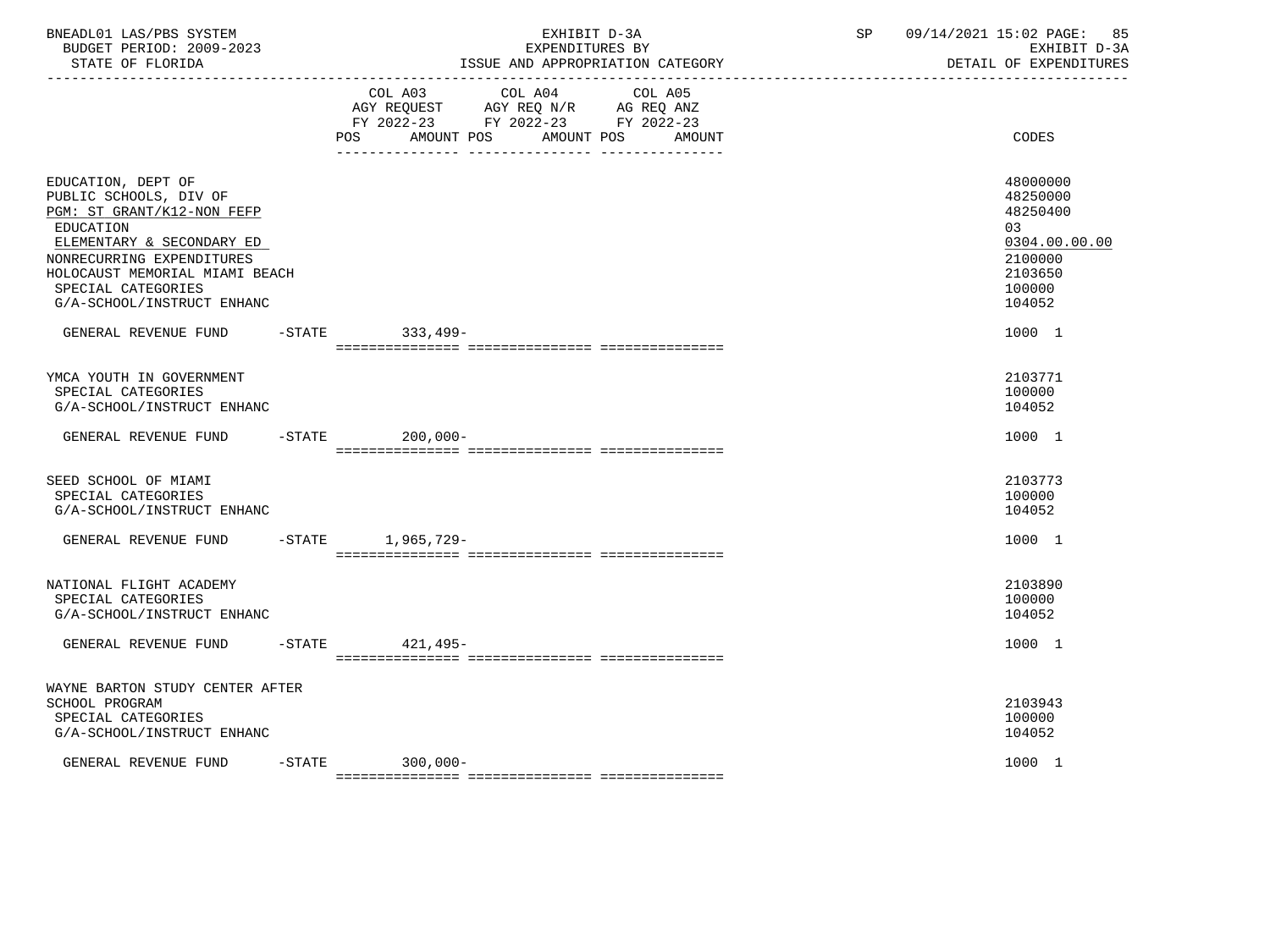| BNEADL01 LAS/PBS SYSTEM<br>BUDGET PERIOD: 2009-2023<br>STATE OF FLORIDA                                                                                                                     |           | EXHIBIT D-3A<br>EXPENDITURES BY<br>ISSUE AND APPROPRIATION CATEGORY                                                                                                                                                                                  | SP | 09/14/2021 15:02 PAGE: 86<br>EXHIBIT D-3A<br>DETAIL OF EXPENDITURES |
|---------------------------------------------------------------------------------------------------------------------------------------------------------------------------------------------|-----------|------------------------------------------------------------------------------------------------------------------------------------------------------------------------------------------------------------------------------------------------------|----|---------------------------------------------------------------------|
|                                                                                                                                                                                             |           | COL A03<br>COL A04<br>COL A05<br>$\begin{tabular}{lllllll} AGY & \texttt{REQUEST} & \texttt{AGY REQ} & \texttt{N/R} & \texttt{AG REQ} & \texttt{ANZ} \end{tabular}$<br>FY 2022-23 FY 2022-23 FY 2022-23<br>AMOUNT POS<br>AMOUNT POS<br>POS<br>AMOUNT |    | CODES                                                               |
|                                                                                                                                                                                             |           |                                                                                                                                                                                                                                                      |    |                                                                     |
| EDUCATION, DEPT OF<br>PUBLIC SCHOOLS, DIV OF<br>PGM: ST GRANT/K12-NON FEFP<br><b>EDUCATION</b><br>ELEMENTARY & SECONDARY ED<br>NONRECURRING EXPENDITURES<br>FEEDING TAMPA BAY - FRESH FORCE |           |                                                                                                                                                                                                                                                      |    | 48000000<br>48250000<br>48250400<br>03<br>0304.00.00.00<br>2100000  |
| PROGRAM<br>SPECIAL CATEGORIES<br>G/A-SCHOOL/INSTRUCT ENHANC                                                                                                                                 |           |                                                                                                                                                                                                                                                      |    | 2103949<br>100000<br>104052                                         |
| GENERAL REVENUE FUND -STATE 400,000-                                                                                                                                                        |           |                                                                                                                                                                                                                                                      |    | 1000 1                                                              |
| LINKING EDUCATIONAL ASSSETS FOR<br>READINESS NOW (LEARN)<br>SPECIAL CATEGORIES<br>G/A-SCHOOL/INSTRUCT ENHANC                                                                                |           |                                                                                                                                                                                                                                                      |    | 2103968<br>100000<br>104052                                         |
| GENERAL REVENUE FUND -STATE                                                                                                                                                                 |           | 200,000-                                                                                                                                                                                                                                             |    | 1000 1                                                              |
| BREAKTHROUGH MIAMI<br>SPECIAL CATEGORIES<br>G/A-SCHOOL/INSTRUCT ENHANC                                                                                                                      |           |                                                                                                                                                                                                                                                      |    | 2103977<br>100000<br>104052                                         |
| GENERAL REVENUE FUND                                                                                                                                                                        |           | $-$ STATE<br>$500,000 -$                                                                                                                                                                                                                             |    | 1000 1                                                              |
| THE FLORIDA CIVICS AND DEBATE<br>INITIATIVE<br>SPECIAL CATEGORIES<br>G/A-SCHOOL/INSTRUCT ENHANC                                                                                             |           |                                                                                                                                                                                                                                                      |    | 2103981<br>100000<br>104052                                         |
| GENERAL REVENUE FUND                                                                                                                                                                        | $-$ STATE | $500,000-$                                                                                                                                                                                                                                           |    | 1000 1                                                              |
| FIRST TEE FOUNDATION -<br>COMPREHENSIVE HEALTH AND MENTORING<br>PROGRAM FOR DISABLED AND AT RISK<br>YOUTH (CHAMP)                                                                           |           |                                                                                                                                                                                                                                                      |    | 2103984                                                             |
| SPECIAL CATEGORIES<br>G/A-SCHOOL/INSTRUCT ENHANC                                                                                                                                            |           |                                                                                                                                                                                                                                                      |    | 100000<br>104052                                                    |
| GENERAL REVENUE FUND                                                                                                                                                                        | $-STATE$  | $350,000 -$                                                                                                                                                                                                                                          |    | 1000 1                                                              |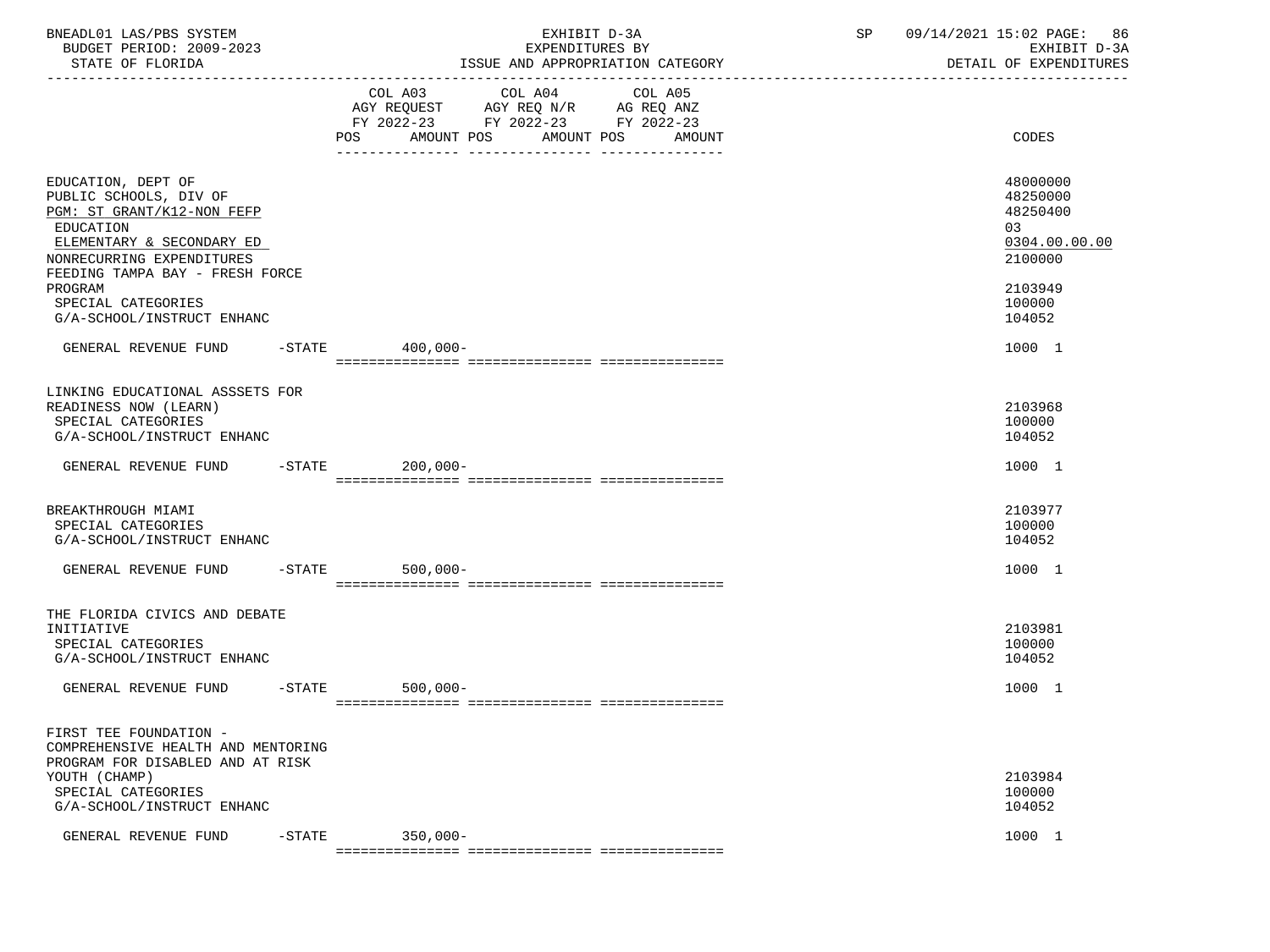| BNEADL01 LAS/PBS SYSTEM<br>BUDGET PERIOD: 2009-2023<br>STATE OF FLORIDA                                                                                                                                                                                      |  | EXHIBIT D-3A<br>EXPENDITURES BY<br>ISSUE AND APPROPRIATION CATEGORY                                 |                         |  |        |  | SP<br>09/14/2021 15:02 PAGE: 87<br>EXHIBIT D-3A<br>DETAIL OF EXPENDITURES                         |
|--------------------------------------------------------------------------------------------------------------------------------------------------------------------------------------------------------------------------------------------------------------|--|-----------------------------------------------------------------------------------------------------|-------------------------|--|--------|--|---------------------------------------------------------------------------------------------------|
|                                                                                                                                                                                                                                                              |  | AGY REQUEST AGY REQ N/R AG REQ ANZ<br>FY 2022-23 FY 2022-23 FY 2022-23<br>POS AMOUNT POS AMOUNT POS | COL A03 COL A04 COL A05 |  | AMOUNT |  | CODES                                                                                             |
| EDUCATION, DEPT OF<br>PUBLIC SCHOOLS, DIV OF<br>PGM: ST GRANT/K12-NON FEFP<br>EDUCATION<br>ELEMENTARY & SECONDARY ED<br>NONRECURRING EXPENDITURES<br>ST. JOHNS SCHOOLS CLASSROOM TO<br>CAREERS/FLAGSHIPS<br>SPECIAL CATEGORIES<br>G/A-SCHOOL/INSTRUCT ENHANC |  |                                                                                                     |                         |  |        |  | 48000000<br>48250000<br>48250400<br>03<br>0304.00.00.00<br>2100000<br>2103985<br>100000<br>104052 |
| GENERAL REVENUE FUND -STATE                                                                                                                                                                                                                                  |  | $50.000 -$                                                                                          |                         |  |        |  | 1000 1                                                                                            |
| <b>WORKLOAD</b><br>FLORIDA ASSOCIATION OF DISTRICTS<br>SUPERINTENDENTS TRAINING<br>SPECIAL CATEGORIES<br>TEACHER PROFESSIONAL DEV                                                                                                                            |  |                                                                                                     |                         |  |        |  | 3000000<br>3000345<br>100000<br>103774                                                            |
| GENERAL REVENUE FUND -STATE                                                                                                                                                                                                                                  |  | 500,000<br>================================                                                         |                         |  |        |  | 1000 1                                                                                            |
|                                                                                                                                                                                                                                                              |  |                                                                                                     |                         |  |        |  |                                                                                                   |
| AGENCY ISSUE NARRATIVE:                                                                                                                                                                                                                                      |  |                                                                                                     |                         |  |        |  |                                                                                                   |

 2022-2023 BUDGET YEAR NARRATIVE: IT COMPONENT? NO LONG RANGE PROGRAM PLAN: State Grants to School Districts/Non-Florida Education Finance Program (ACT0695)

 DEPARTMENT OF EDUCATION GOALS (1008.31(2)(c), F.S.): 3. Skilled Workforce and Economic Development 4. Quality Efficient Services

 An increase of \$500,000 is requested in recurring General Revenue funds for the Florida Association of Districts School Superintendents Training. This was funded as nonrecurring in FY 2021-2022. The requested funds will be used to fund a leadership development training program provided to superintendents to increase content knowledge and skills as well as competency acquisition.

 This request aligns with the following strategy contained in Florida's Five Year Statewide Strategic Plan for Economic Development:

 1.1 continue to align education and workforce development programs to foster employment opportunities and develop and retain talented workers with skills to meet current and future employer needs.

\*\*\*\*\*\*\*\*\*\*\*\*\*\*\*\*\*\*\*\*\*\*\*\*\*\*\*\*\*\*\*\*\*\*\*\*\*\*\*\*\*\*\*\*\*\*\*\*\*\*\*\*\*\*\*\*\*\*\*\*\*\*\*\*\*\*\*\*\*\*\*\*\*\*\*\*\*\*\*\*\*\*\*\*\*\*\*\*\*\*\*\*\*\*\*\*\*\*\*\*\*\*\*\*\*\*\*\*\*\*\*\*\*\*\*\*\*\*\*\*\*\*\*\*\*\*\*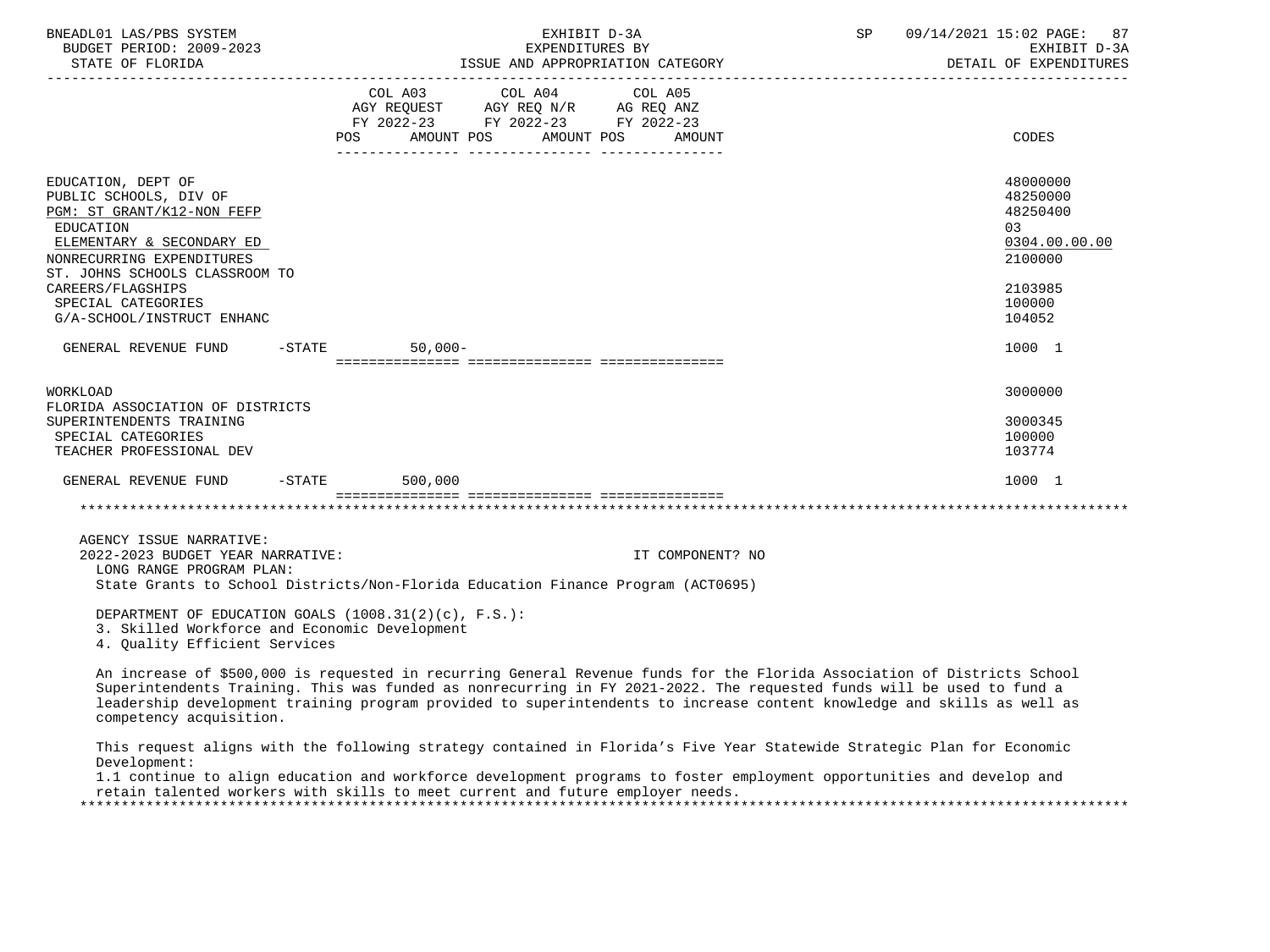| BNEADL01 LAS/PBS SYSTEM<br>BUDGET PERIOD: 2009-2023                                                                                                                                                                                                                                                                                                                                                                                                                                                                                                                                                                                                                                                                        |                                                                                                     | EXHIBIT D-3A<br>EXPENDITURES BY |                   | SP | 09/14/2021 15:02 PAGE:<br>88<br>EXHIBIT D-3A<br>DETAIL OF EXPENDITURES |
|----------------------------------------------------------------------------------------------------------------------------------------------------------------------------------------------------------------------------------------------------------------------------------------------------------------------------------------------------------------------------------------------------------------------------------------------------------------------------------------------------------------------------------------------------------------------------------------------------------------------------------------------------------------------------------------------------------------------------|-----------------------------------------------------------------------------------------------------|---------------------------------|-------------------|----|------------------------------------------------------------------------|
|                                                                                                                                                                                                                                                                                                                                                                                                                                                                                                                                                                                                                                                                                                                            | COL A03<br>AGY REQUEST AGY REQ N/R AG REQ ANZ<br>FY 2022-23 FY 2022-23 FY 2022-23<br>POS AMOUNT POS | COL A04<br>AMOUNT POS           | COL A05<br>AMOUNT |    | CODES                                                                  |
| EDUCATION, DEPT OF<br>PUBLIC SCHOOLS, DIV OF<br>PGM: ST GRANT/K12-NON FEFP<br><b>EDUCATION</b><br>ELEMENTARY & SECONDARY ED<br>WORKLOAD<br>SEED SCHOOL OF MIAMI - RESIDENTIAL                                                                                                                                                                                                                                                                                                                                                                                                                                                                                                                                              |                                                                                                     |                                 |                   |    | 48000000<br>48250000<br>48250400<br>03<br>0304.00.00.00<br>3000000     |
| CHARTER SCHOOL FOR AT-RISK CHILDREN<br>SPECIAL CATEGORIES<br>G/A-SCHOOL/INSTRUCT ENHANC                                                                                                                                                                                                                                                                                                                                                                                                                                                                                                                                                                                                                                    |                                                                                                     |                                 |                   |    | 3000760<br>100000<br>104052                                            |
| GENERAL REVENUE FUND                                                                                                                                                                                                                                                                                                                                                                                                                                                                                                                                                                                                                                                                                                       | $-$ STATE 2,527,114 2,527,114                                                                       |                                 |                   |    | 1000 1                                                                 |
|                                                                                                                                                                                                                                                                                                                                                                                                                                                                                                                                                                                                                                                                                                                            |                                                                                                     |                                 |                   |    |                                                                        |
| AGENCY ISSUE NARRATIVE:<br>2022-2023 BUDGET YEAR NARRATIVE:<br>LONG RANGE PROGRAM PLAN:<br>State Grants to School Districts/Non-Florida Education Finance Program (ACT0695)                                                                                                                                                                                                                                                                                                                                                                                                                                                                                                                                                |                                                                                                     |                                 | IT COMPONENT? NO  |    |                                                                        |
| DEPARTMENT OF EDUCATION GOALS (1008.31(2)(c), F.S.):<br>1. Highest Student Achievement<br>2. Seamless Articulation and Maximum Access<br>3. Skilled Workforce and Economic Development<br>4. Quality Efficient Services                                                                                                                                                                                                                                                                                                                                                                                                                                                                                                    |                                                                                                     |                                 |                   |    |                                                                        |
| SEED SCHOOL<br>An increase of \$2,527,114 is requested in nonrecurring General Revenue funds. This is one of two issues that provides a<br>total of \$4,492,843 in funding for the SEED School of Miami to serve 400 students which SEED is estimating it will enroll<br>in the 2022-2023 school year, an increase of 80 students over 2021-22.                                                                                                                                                                                                                                                                                                                                                                            |                                                                                                     |                                 |                   |    |                                                                        |
| The SEED School of Miami is a public, college preparatory boarding school for at-risk youth in grades 6 through 12. The<br>school's primary mission is to provide an outstanding, intensive educational program that empowers students, both<br>academically and socially, for success in college and beyond. The SEED School provides five days a week, 24 hours a day<br>of wrap-around services, which includes mentors, counseling, academic supports and exposure to enrichment activities<br>students who are most likely to be parented by a single parent, live in subsidized housing, have an immediate family<br>member incarcerated and/or live in communities with high rates of detentions and incarceration. |                                                                                                     |                                 |                   |    |                                                                        |
| See issue code 5302600 for a request of \$1,965,729 in restoration on non-recurring General Revenue funding.                                                                                                                                                                                                                                                                                                                                                                                                                                                                                                                                                                                                               |                                                                                                     |                                 |                   |    |                                                                        |
|                                                                                                                                                                                                                                                                                                                                                                                                                                                                                                                                                                                                                                                                                                                            |                                                                                                     |                                 |                   |    |                                                                        |

 This request aligns with the following strategy contained in Florida's Five Year Statewide Strategic Plan for Economic Development:

 1.2 Provide a comprehensive pre-K through post-secondary education to prepare students for becoming successful workers, entrepreneurs and leaders. \*\*\*\*\*\*\*\*\*\*\*\*\*\*\*\*\*\*\*\*\*\*\*\*\*\*\*\*\*\*\*\*\*\*\*\*\*\*\*\*\*\*\*\*\*\*\*\*\*\*\*\*\*\*\*\*\*\*\*\*\*\*\*\*\*\*\*\*\*\*\*\*\*\*\*\*\*\*\*\*\*\*\*\*\*\*\*\*\*\*\*\*\*\*\*\*\*\*\*\*\*\*\*\*\*\*\*\*\*\*\*\*\*\*\*\*\*\*\*\*\*\*\*\*\*\*\*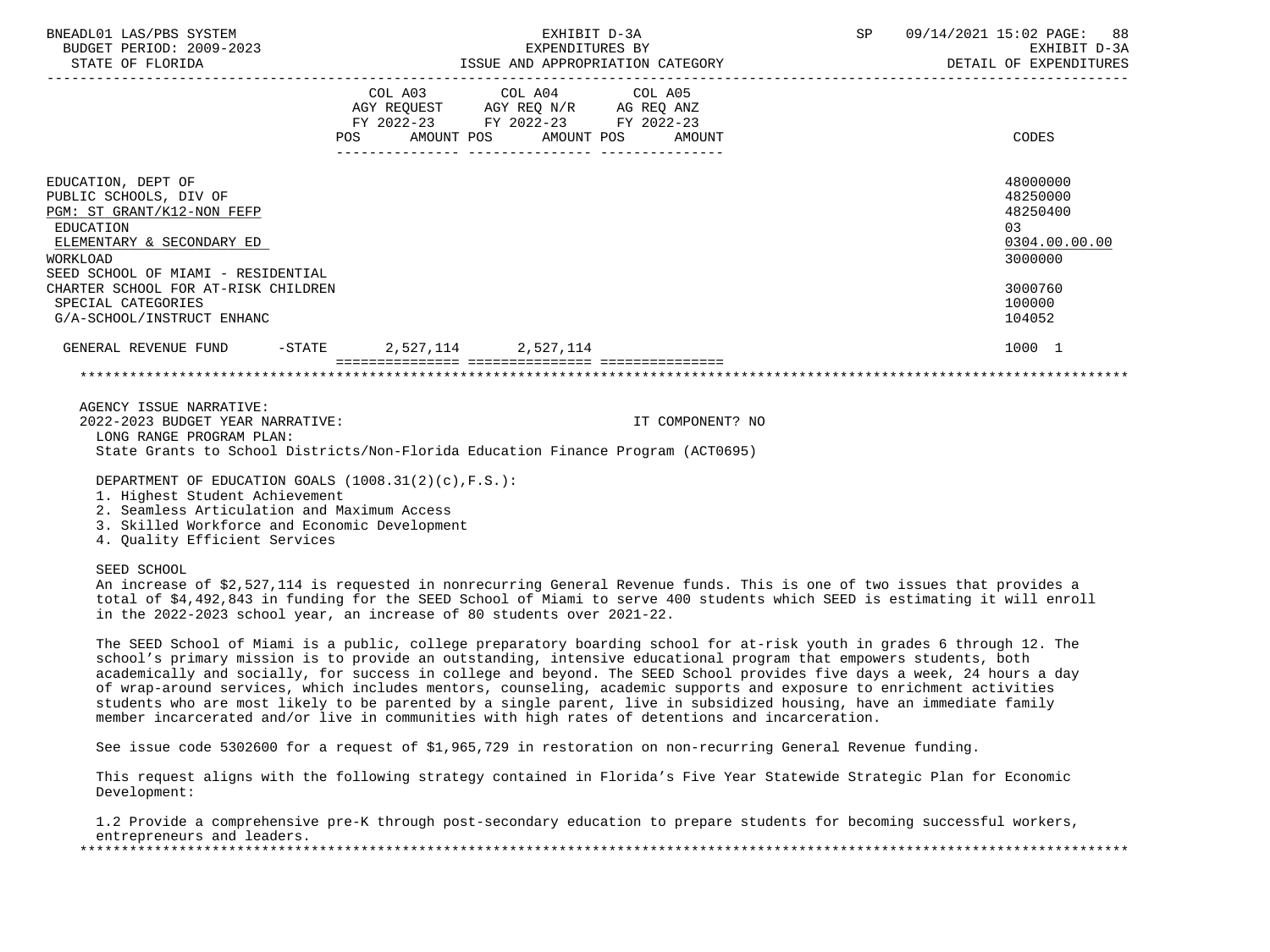| BNEADL01 LAS/PBS SYSTEM<br>BUDGET PERIOD: 2009-2023<br>STATE OF FLORIDA                 |                                  | EXHIBIT D-3A<br>EXPENDITURES BY                                                                                                                                        | EXPENDITURES BY<br>ISSUE AND APPROPRIATION CATEGORY | SP and the set of the set of the set of the set of the set of the set of the set of the set of the set of the set of the set of the set of the set of the set of the set of the set of the set of the set of the set of the se | 09/14/2021 15:02 PAGE: 89<br>DETAIL OF EXPENDITURES | EXHIBIT D-3A  |
|-----------------------------------------------------------------------------------------|----------------------------------|------------------------------------------------------------------------------------------------------------------------------------------------------------------------|-----------------------------------------------------|--------------------------------------------------------------------------------------------------------------------------------------------------------------------------------------------------------------------------------|-----------------------------------------------------|---------------|
|                                                                                         |                                  | COL A03 COL A04 COL A05                                                                                                                                                |                                                     |                                                                                                                                                                                                                                |                                                     |               |
|                                                                                         |                                  | $\begin{tabular}{lllllll} AGY & \texttt{REQUEST} & \texttt{AGY REQ} & \texttt{N/R} & \texttt{AG REQ} & \texttt{ANZ} \end{tabular}$<br>FY 2022-23 FY 2022-23 FY 2022-23 |                                                     |                                                                                                                                                                                                                                |                                                     |               |
|                                                                                         | POS AMOUNT POS AMOUNT POS AMOUNT |                                                                                                                                                                        |                                                     |                                                                                                                                                                                                                                | CODES                                               |               |
|                                                                                         |                                  |                                                                                                                                                                        |                                                     |                                                                                                                                                                                                                                | 48000000                                            |               |
| EDUCATION, DEPT OF<br>PUBLIC SCHOOLS, DIV OF                                            |                                  |                                                                                                                                                                        |                                                     |                                                                                                                                                                                                                                | 48250000                                            |               |
| PGM: ST GRANT/K12-NON FEFP                                                              |                                  |                                                                                                                                                                        |                                                     |                                                                                                                                                                                                                                | 48250400                                            |               |
| EDUCATION                                                                               |                                  |                                                                                                                                                                        |                                                     |                                                                                                                                                                                                                                | 03                                                  |               |
| ELEMENTARY & SECONDARY ED                                                               |                                  |                                                                                                                                                                        |                                                     |                                                                                                                                                                                                                                |                                                     | 0304.00.00.00 |
| WORKLOAD                                                                                |                                  |                                                                                                                                                                        |                                                     |                                                                                                                                                                                                                                | 3000000                                             |               |
| FLORIDA CIVICS AND DEBATE                                                               |                                  |                                                                                                                                                                        |                                                     |                                                                                                                                                                                                                                |                                                     |               |
| INITIATIVE<br>SPECIAL CATEGORIES                                                        |                                  |                                                                                                                                                                        |                                                     |                                                                                                                                                                                                                                | 3002620<br>100000                                   |               |
| G/A-SCHOOL/INSTRUCT ENHANC                                                              |                                  |                                                                                                                                                                        |                                                     |                                                                                                                                                                                                                                | 104052                                              |               |
| GENERAL REVENUE FUND -STATE 500,000                                                     |                                  |                                                                                                                                                                        |                                                     |                                                                                                                                                                                                                                | 1000 1                                              |               |
|                                                                                         |                                  |                                                                                                                                                                        |                                                     |                                                                                                                                                                                                                                |                                                     |               |
| AGENCY ISSUE NARRATIVE:<br>2022-2023 BUDGET YEAR NARRATIVE:<br>LONG RANGE PROGRAM PLAN: |                                  |                                                                                                                                                                        | IT COMPONENT? NO                                    |                                                                                                                                                                                                                                |                                                     |               |
| State Grants to School Districts/Non-Florida Education Finance Program (ACT0695)        |                                  |                                                                                                                                                                        |                                                     |                                                                                                                                                                                                                                |                                                     |               |

DEPARTMENT OF EDUCATION GOALS (1008.31(2)(c), F.S.):

1. Highest Student Achievement

4. Quality Efficient Services

 An increase of \$500,000 is requested in recurring General Revenue funds for the Florida Civics and Debate Initiative. The Florida Civic and Debate Initiative is a partnership between the Florida Debate Initiative (FDI) and the Florida Education Foundation(FEF) established with the objective of assisting schools to bridge the educational achievement gap and help instill critical thinking, problem-solving, and communication skills within middle and high school students through greater access and participation in speech and debate programs, with emphasis on underserved students who are currently unable to access such programs. Funding will be used to incubate speech and debate programs within schools, support existing programs, provide affordable competitions, and other initiatives to generally promote greater access to important civic education programming.

 This request aligns with the following strategy contained in Florida's Five Year Statewide Strategic Plan for Economic Development:

 1.2 Provide a comprehensive pre-K through post-secondary education to prepare students for becoming successful workers. \*\*\*\*\*\*\*\*\*\*\*\*\*\*\*\*\*\*\*\*\*\*\*\*\*\*\*\*\*\*\*\*\*\*\*\*\*\*\*\*\*\*\*\*\*\*\*\*\*\*\*\*\*\*\*\*\*\*\*\*\*\*\*\*\*\*\*\*\*\*\*\*\*\*\*\*\*\*\*\*\*\*\*\*\*\*\*\*\*\*\*\*\*\*\*\*\*\*\*\*\*\*\*\*\*\*\*\*\*\*\*\*\*\*\*\*\*\*\*\*\*\*\*\*\*\*\*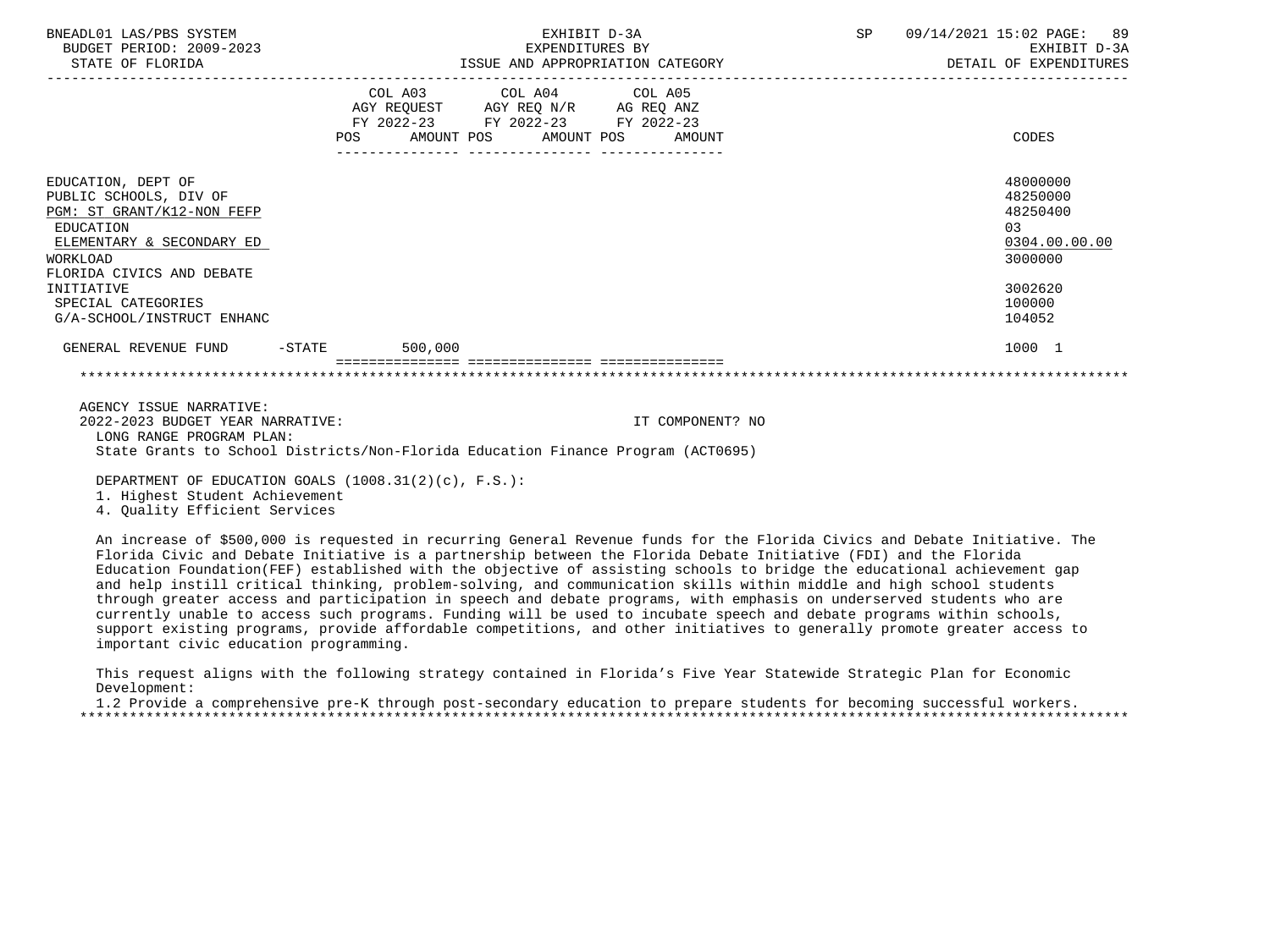| BNEADL01 LAS/PBS SYSTEM<br>STATE OF FLORIDA                                                                                                                                                                                                                                                                                                                                                                                                                                                                                                                           | EXHIBIT D-3A<br>BUDGET PERIOD: 2009-2023<br>EXPENDITURES BY<br>ISSUE AND APPROPRIATION CATEGORY<br>______________________________________ |                                                                                                                 |                                                                                                                                                                                                                                | SP                   | 09/14/2021 15:02 PAGE:<br>90<br>EXHIBIT D-3A<br>DETAIL OF EXPENDITURES                                                                                                                                                                 |                                                                                                                                                                                                                                                  |
|-----------------------------------------------------------------------------------------------------------------------------------------------------------------------------------------------------------------------------------------------------------------------------------------------------------------------------------------------------------------------------------------------------------------------------------------------------------------------------------------------------------------------------------------------------------------------|-------------------------------------------------------------------------------------------------------------------------------------------|-----------------------------------------------------------------------------------------------------------------|--------------------------------------------------------------------------------------------------------------------------------------------------------------------------------------------------------------------------------|----------------------|----------------------------------------------------------------------------------------------------------------------------------------------------------------------------------------------------------------------------------------|--------------------------------------------------------------------------------------------------------------------------------------------------------------------------------------------------------------------------------------------------|
|                                                                                                                                                                                                                                                                                                                                                                                                                                                                                                                                                                       |                                                                                                                                           | POS<br>AMOUNT POS                                                                                               | COL A03 COL A04 COL A05<br>AGY REQUEST AGY REQ N/R AG REQ ANZ<br>FY 2022-23 FY 2022-23 FY 2022-23                                                                                                                              | AMOUNT POS<br>AMOUNT |                                                                                                                                                                                                                                        | CODES                                                                                                                                                                                                                                            |
| EDUCATION, DEPT OF<br>PUBLIC SCHOOLS, DIV OF<br>PGM: ST GRANT/K12-NON FEFP<br><b>EDUCATION</b><br>ELEMENTARY & SECONDARY ED<br>WORKLOAD<br>STRATEGIC EDUCATION INITIATIVES<br>SPECIAL CATEGORIES<br>G/A-STRAT STWD INITIATIVES                                                                                                                                                                                                                                                                                                                                        |                                                                                                                                           |                                                                                                                 |                                                                                                                                                                                                                                |                      |                                                                                                                                                                                                                                        | 48000000<br>48250000<br>48250400<br>03<br>0304.00.00.00<br>3000000<br>3004090<br>100000<br>104026                                                                                                                                                |
| GENERAL REVENUE FUND                                                                                                                                                                                                                                                                                                                                                                                                                                                                                                                                                  | $-$ STATE                                                                                                                                 | 5,000,000                                                                                                       |                                                                                                                                                                                                                                |                      |                                                                                                                                                                                                                                        | 1000 1                                                                                                                                                                                                                                           |
| AGENCY ISSUE NARRATIVE:                                                                                                                                                                                                                                                                                                                                                                                                                                                                                                                                               |                                                                                                                                           |                                                                                                                 |                                                                                                                                                                                                                                |                      |                                                                                                                                                                                                                                        |                                                                                                                                                                                                                                                  |
| 2022-2023 BUDGET YEAR NARRATIVE:                                                                                                                                                                                                                                                                                                                                                                                                                                                                                                                                      |                                                                                                                                           |                                                                                                                 |                                                                                                                                                                                                                                | IT COMPONENT? NO     |                                                                                                                                                                                                                                        |                                                                                                                                                                                                                                                  |
| LONG RANGE PROGRAM PLAN:                                                                                                                                                                                                                                                                                                                                                                                                                                                                                                                                              |                                                                                                                                           |                                                                                                                 |                                                                                                                                                                                                                                |                      |                                                                                                                                                                                                                                        |                                                                                                                                                                                                                                                  |
| State Grants to School Districts/Non-Florida Education Finance Program (ACT0695)                                                                                                                                                                                                                                                                                                                                                                                                                                                                                      |                                                                                                                                           |                                                                                                                 |                                                                                                                                                                                                                                |                      |                                                                                                                                                                                                                                        |                                                                                                                                                                                                                                                  |
| DEPARTMENT OF EDUCATION GOALS (1008.31(2)(c), F.S.):<br>1. Highest Student Achievement<br>2. Seamless Articulation and Maximum Access<br>3. Skilled Workforce and Economic Development<br>4. Quality Efficient Services                                                                                                                                                                                                                                                                                                                                               |                                                                                                                                           |                                                                                                                 |                                                                                                                                                                                                                                |                      |                                                                                                                                                                                                                                        |                                                                                                                                                                                                                                                  |
| An increase of \$5,000,000 is requested in recurring General Revenue funds for Regional Literacy Teams.                                                                                                                                                                                                                                                                                                                                                                                                                                                               |                                                                                                                                           |                                                                                                                 |                                                                                                                                                                                                                                |                      |                                                                                                                                                                                                                                        |                                                                                                                                                                                                                                                  |
| through grade 3 classrooms.                                                                                                                                                                                                                                                                                                                                                                                                                                                                                                                                           |                                                                                                                                           |                                                                                                                 |                                                                                                                                                                                                                                |                      |                                                                                                                                                                                                                                        | The role of the regional support teams is to build capacity in literacy by providing targeted training and support for<br>schools and districts with the largest reading achievement gaps, emphasizing services and supports for Prekindergarten |
| The Team's main area of focus includes implementation of:                                                                                                                                                                                                                                                                                                                                                                                                                                                                                                             |                                                                                                                                           |                                                                                                                 |                                                                                                                                                                                                                                |                      |                                                                                                                                                                                                                                        |                                                                                                                                                                                                                                                  |
| - ELA B.E.S.T. Standards (and bridging the Florida Early Learning and Developmental Standards for Four Year Olds);<br>- science of reading and implementation science;<br>- evidence-based literacy practices;<br>- school-level literacy leadership teams;<br>- literacy coach credential;<br>- data-informed instructional decision making;<br>- high-quality instructional materials and supplemental materials;<br>- multi-tiered system of supports; and<br>- alignment between school's improvement plan and school district's K-12 comprehensive reading plan. |                                                                                                                                           |                                                                                                                 |                                                                                                                                                                                                                                |                      |                                                                                                                                                                                                                                        |                                                                                                                                                                                                                                                  |
|                                                                                                                                                                                                                                                                                                                                                                                                                                                                                                                                                                       |                                                                                                                                           | the contract of the contract of the contract of the contract of the contract of the contract of the contract of | the state of the state of the state of the state of the state of the state of the state of the state of the state of the state of the state of the state of the state of the state of the state of the state of the state of t |                      | $\mathcal{L}$ and $\mathcal{L}$ are the set of the set of the set of the set of the set of the set of the set of the set of the set of the set of the set of the set of the set of the set of the set of the set of the set of the set |                                                                                                                                                                                                                                                  |

 Sustaining this structure is critical to provide professional development and differentiated support for all schools that meet the criteria:

 - a school serving students in kindergarten through grade 5 must be identified for support(s) if 50 percent of its students who take the statewide, standardized English Language Arts assessment score below a Level 3 for any grade level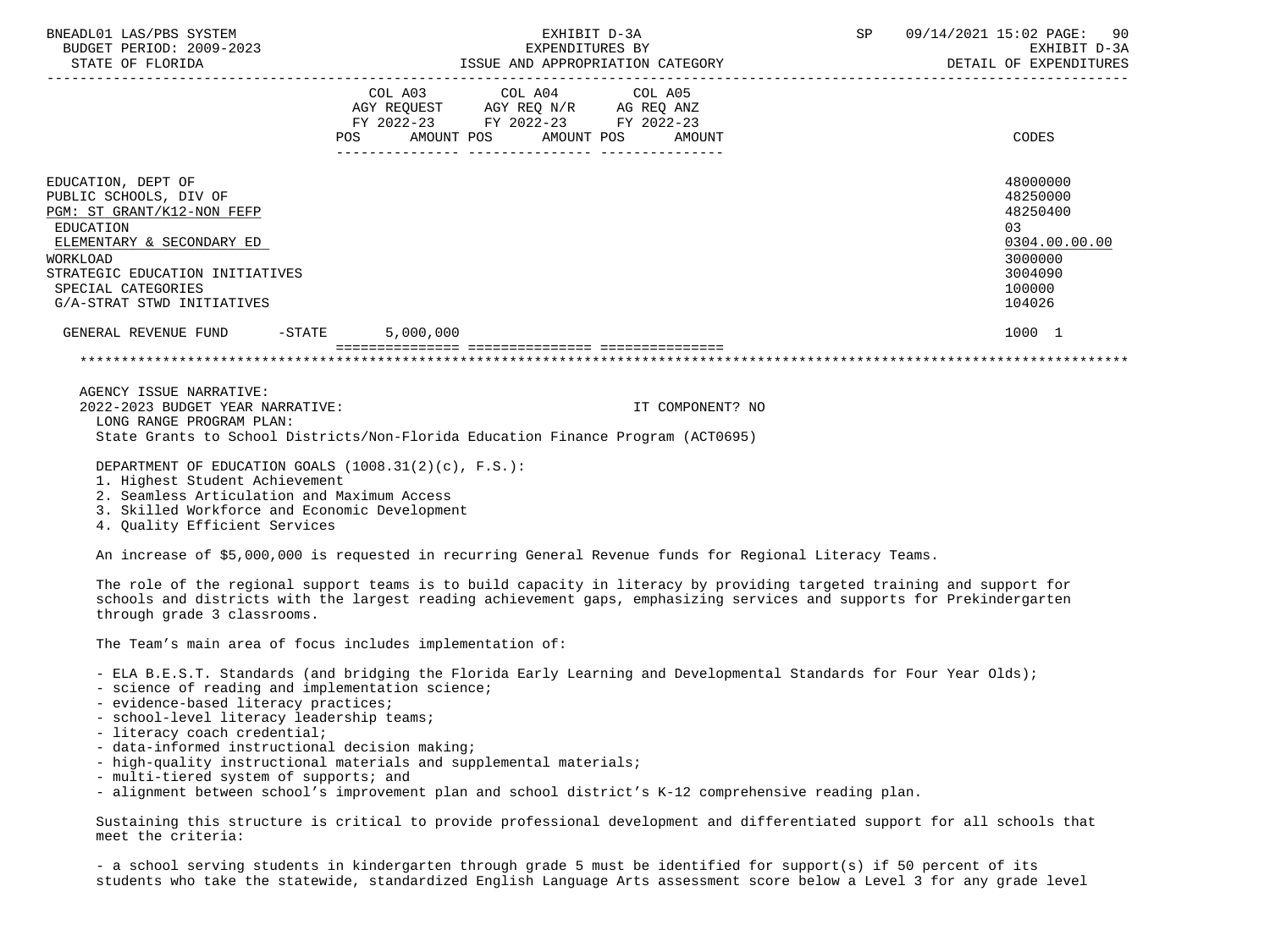| BNEADL01 LAS/PBS SYSTEM<br>BUDGET PERIOD: 2009-2023<br>STATE OF FLORIDA               | EXHIBIT D-3A<br>EXPENDITURES BY<br>ISSUE AND APPROPRIATION CATEGORY                                                                         | SP<br>09/14/2021 15:02 PAGE: 91<br>EXHIBIT D-3A<br>DETAIL OF EXPENDITURES |
|---------------------------------------------------------------------------------------|---------------------------------------------------------------------------------------------------------------------------------------------|---------------------------------------------------------------------------|
|                                                                                       | COL A03 COL A04 COL A05<br>AGY REOUEST AGY REO N/R AG REO ANZ<br>FY 2022-23 FY 2022-23 FY 2022-23<br>AMOUNT POS AMOUNT POS<br>POS<br>AMOUNT | CODES                                                                     |
| EDUCATION, DEPT OF<br>PUBLIC SCHOOLS, DIV OF<br>PGM: ST GRANT/K12-NON FEFP            |                                                                                                                                             | 48000000<br>48250000<br>48250400                                          |
| EDUCATION<br>ELEMENTARY & SECONDARY ED<br>WORKLOAD<br>STRATEGIC EDUCATION INITIATIVES |                                                                                                                                             | 03<br>0304.00.00.00<br>3000000<br>3004090                                 |

(1,458 schools qualify based on 20-21 FSA data).

 - for students in kindergarten through grade 3, progress monitoring data shows that 50 percent or more of the students are not on track to pass the statewide, standardized grade 3 English Language Arts assessment.

 This request aligns with the following strategy contained in Florida's Five Year Statewide Strategic Plan for Economic Development:

 1.2 Provide a comprehensive pre-K through post-secondary education to prepare students for becoming successful workers. \*\*\*\*\*\*\*\*\*\*\*\*\*\*\*\*\*\*\*\*\*\*\*\*\*\*\*\*\*\*\*\*\*\*\*\*\*\*\*\*\*\*\*\*\*\*\*\*\*\*\*\*\*\*\*\*\*\*\*\*\*\*\*\*\*\*\*\*\*\*\*\*\*\*\*\*\*\*\*\*\*\*\*\*\*\*\*\*\*\*\*\*\*\*\*\*\*\*\*\*\*\*\*\*\*\*\*\*\*\*\*\*\*\*\*\*\*\*\*\*\*\*\*\*\*\*\*

| READING SCHOLARSHP ACCOUNTS<br>SPECIAL CATEGORIES<br>G/A-READING SCHOLARSHIP |          |           | 3006940<br>100000<br>104029 |
|------------------------------------------------------------------------------|----------|-----------|-----------------------------|
| GENERAL REVENUE FUND                                                         | $-STATE$ | 7,600,000 | 1000                        |
|                                                                              |          |           |                             |

 AGENCY ISSUE NARRATIVE: 2022-2023 BUDGET YEAR NARRATIVE: IT COMPONENT? NO LONG RANGE PROGRAM PLAN: State Grants to School Districts/Non-Florida Education Finance Program (ACT0695)

 DEPARTMENT OF EDUCATION GOALS (1008.31(2)(c), F.S.): 1. Highest Student Achievement 4. Quality Efficient Services

 Requested is \$7,600,000 in recurring General Revenue funds to maintain the Reading Scholarships. Reading Scholarship Accounts were established to help public school students who are struggling readers by giving parents access to education savings accounts. A student's ability to read lays the basic foundation for their future academic success. The program provides that students in grades three through five who are enrolled in a Florida public school and scored below a Level 3 on the grade 3 or 4 statewide standardized English Language Arts (ELA) assessment in the prior school year may apply for a \$500 scholarship to be used for remediation through the use of instructional materials, curriculum, fees for specialized summer education programs aimed at reading and literacy skills, fees for after-school education programs or tuition aimed at reading and literacy skills, as well as fees for part-time tutoring services. Priority is given to those students identified as English Language Learners (ELL).

 This request aligns with the following strategy contained in Florida's Five Year Statewide Strategic Plan for Economic Development:

 1.2 Provide a comprehensive pre-K through post-secondary education to prepare students for becoming successful workers. \*\*\*\*\*\*\*\*\*\*\*\*\*\*\*\*\*\*\*\*\*\*\*\*\*\*\*\*\*\*\*\*\*\*\*\*\*\*\*\*\*\*\*\*\*\*\*\*\*\*\*\*\*\*\*\*\*\*\*\*\*\*\*\*\*\*\*\*\*\*\*\*\*\*\*\*\*\*\*\*\*\*\*\*\*\*\*\*\*\*\*\*\*\*\*\*\*\*\*\*\*\*\*\*\*\*\*\*\*\*\*\*\*\*\*\*\*\*\*\*\*\*\*\*\*\*\*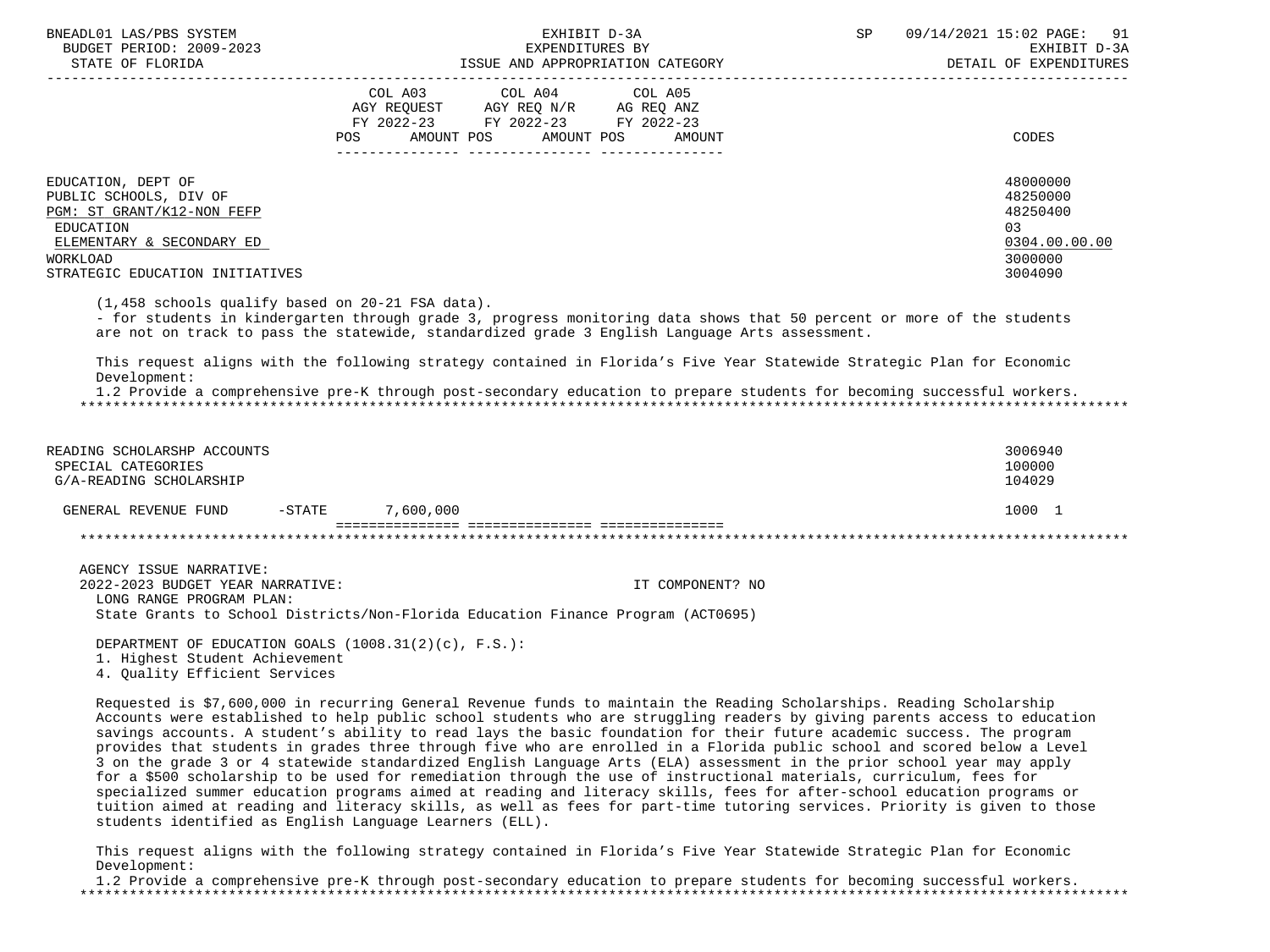| BNEADL01 LAS/PBS SYSTEM<br>BUDGET PERIOD: 2009-2023<br>STATE OF FLORIDA                                                                                                                                                                   | EXHIBIT D-3A<br>EXPENDITURES BY<br>ISSUE AND APPROPRIATION CATEGORY  |                                                               |                  | SP 09/14/2021 15:02 PAGE: 92 | EXHIBIT D-3A<br>DETAIL OF EXPENDITURES                                                            |
|-------------------------------------------------------------------------------------------------------------------------------------------------------------------------------------------------------------------------------------------|----------------------------------------------------------------------|---------------------------------------------------------------|------------------|------------------------------|---------------------------------------------------------------------------------------------------|
|                                                                                                                                                                                                                                           | FY 2022-23 FY 2022-23 FY 2022-23<br>POS AMOUNT POS AMOUNT POS AMOUNT | COL A03 COL A04 COL A05<br>AGY REQUEST AGY REQ N/R AG REQ ANZ |                  |                              | CODES                                                                                             |
| EDUCATION, DEPT OF<br>PUBLIC SCHOOLS, DIV OF<br>PGM: ST GRANT/K12-NON FEFP<br>EDUCATION<br>ELEMENTARY & SECONDARY ED<br><b>WORKLOAD</b><br>EDUCATORS PROFESSIONAL LIABILITY<br>INSURANCE<br>SPECIAL CATEGORIES<br>EDUCATOR/LIAB INSURANCE |                                                                      |                                                               |                  |                              | 48000000<br>48250000<br>48250400<br>03<br>0304.00.00.00<br>3000000<br>3008300<br>100000<br>102111 |
| GENERAL REVENUE FUND -STATE 113,560                                                                                                                                                                                                       |                                                                      |                                                               |                  |                              | 1000 1                                                                                            |
|                                                                                                                                                                                                                                           |                                                                      |                                                               |                  |                              |                                                                                                   |
| AGENCY ISSUE NARRATIVE:<br>2022-2023 BUDGET YEAR NARRATIVE:<br>LONG RANGE PROGRAM PLAN:<br>State Grants to School Districts/Non-Florida Education Finance Program (ACT0695)                                                               |                                                                      |                                                               | IT COMPONENT? NO |                              |                                                                                                   |
| DEPARTMENT OF EDUCATION GOALS $(1008.31(2)(c), FS)$ :<br>4. Ouality Efficient Services                                                                                                                                                    |                                                                      |                                                               |                  |                              |                                                                                                   |

 An increase of \$113,560 is requested in recurring General Revenue funds for Educator Professional Liability Insurance. This increase is requested due to expected increases in premium costs from the carrier. The figure of \$113,560 was calculated as the difference between the premium paid in fiscal year 2021-2022 (\$908,000) and the premium for fiscal year 2022-23 (\$1,021,560.)

 This request aligns with the following strategy contained in Florida's Five Year Statewide Strategic Plan for Economic Development:

 1.1 continue to align education and workforce development programs to foster employment opportunities and develop and retain talented workers with skills to meet current and future employer needs. \*\*\*\*\*\*\*\*\*\*\*\*\*\*\*\*\*\*\*\*\*\*\*\*\*\*\*\*\*\*\*\*\*\*\*\*\*\*\*\*\*\*\*\*\*\*\*\*\*\*\*\*\*\*\*\*\*\*\*\*\*\*\*\*\*\*\*\*\*\*\*\*\*\*\*\*\*\*\*\*\*\*\*\*\*\*\*\*\*\*\*\*\*\*\*\*\*\*\*\*\*\*\*\*\*\*\*\*\*\*\*\*\*\*\*\*\*\*\*\*\*\*\*\*\*\*\*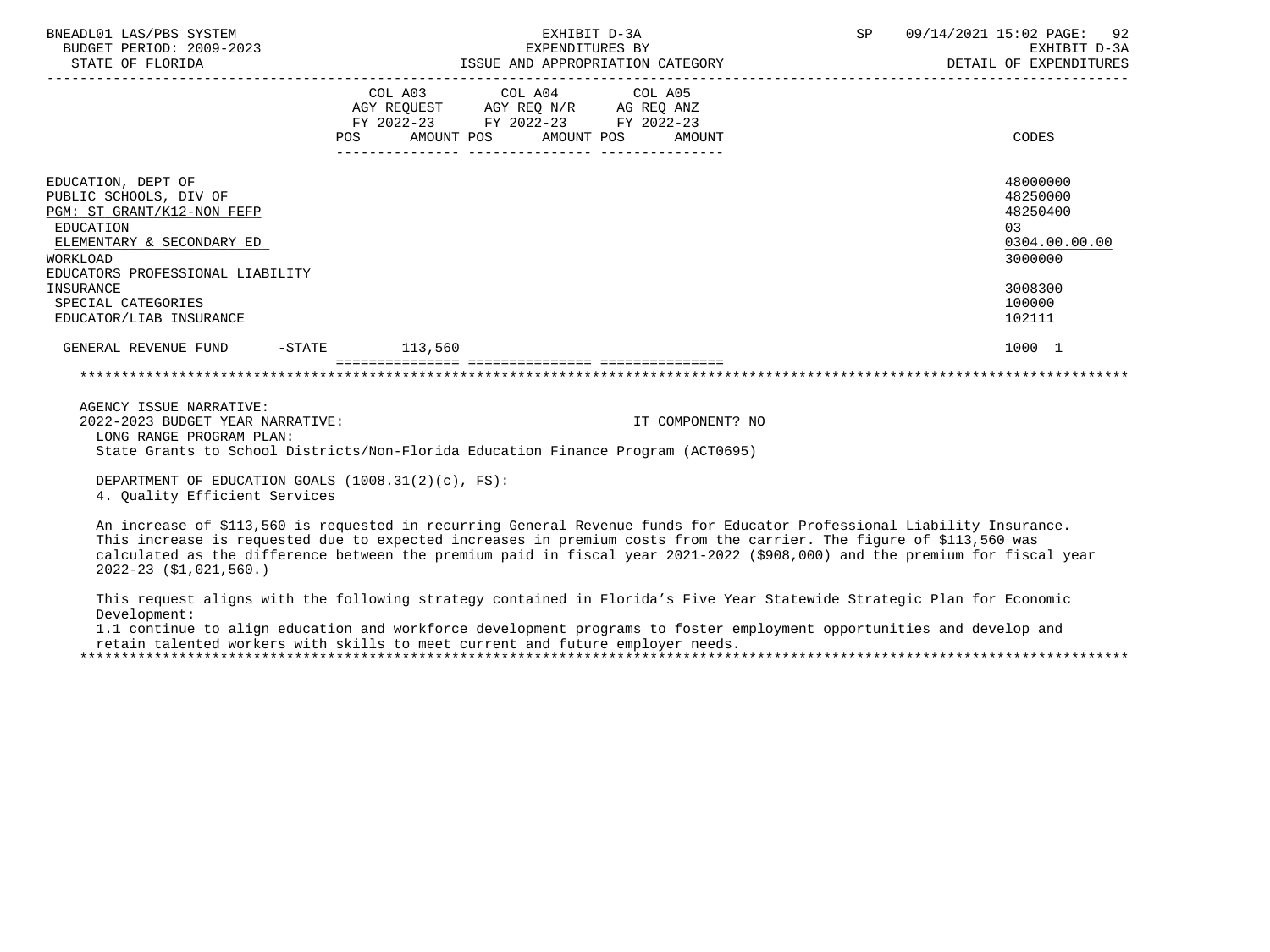| BNEADL01 LAS/PBS SYSTEM<br>BUDGET PERIOD: 2009-2023<br>STATE OF FLORIDA                                                                                              | EXHIBIT D-3A<br>EXPENDITURES BY<br>ISSUE AND APPROPRIATION CATEGORY                                                                   | 09/14/2021 15:02 PAGE: 93<br>SP<br>EXHIBIT D-3A<br>DETAIL OF EXPENDITURES |
|----------------------------------------------------------------------------------------------------------------------------------------------------------------------|---------------------------------------------------------------------------------------------------------------------------------------|---------------------------------------------------------------------------|
|                                                                                                                                                                      | COL A03 COL A04 COL A05<br>AGY REQUEST AGY REQ N/R AG REQ ANZ<br>FY 2022-23 FY 2022-23 FY 2022-23<br>POS AMOUNT POS AMOUNT POS AMOUNT | CODES                                                                     |
| EDUCATION, DEPT OF<br>PUBLIC SCHOOLS, DIV OF<br>PGM: ST GRANT/K12-NON FEFP<br>EDUCATION<br>ELEMENTARY & SECONDARY ED<br>FUND SHIFT<br>FUND SHIFT FROM ADMINISTRATIVE |                                                                                                                                       | 48000000<br>48250000<br>48250400<br>03<br>0304.00.00.00<br>3400000        |
| TRUST FUND TO FEDERAL GRANTS TRUST<br>FUND - ADD<br>SPECIAL CATEGORIES<br>FL SCH/DEAF & BLIND                                                                        |                                                                                                                                       | 3409530<br>100000<br>104166                                               |
| FEDERAL GRANTS TRUST FUND -FEDERL 115,937                                                                                                                            |                                                                                                                                       | 2261 3                                                                    |
|                                                                                                                                                                      |                                                                                                                                       |                                                                           |

 AGENCY ISSUE NARRATIVE: 2022-2023 BUDGET YEAR NARRATIVE: IT COMPONENT? NO LONG RANGE PROGRAM PLAN: State Grants to School Districts/Non-Florida Education Finance Program (ACT0695)

DEPARTMENT OF EDUCATION GOALS (1008.31(2)(c), FS):

- 1. Highest Student Achievement
- 2. Seamless Articulation and Maximum Access
- 3. Skilled Workforce and Economic Development
- 4. Quality Efficient Services

 A fund shift of \$115,937 is requested from the Administrative Trust Fund to the Federal Grants Trust Fund to align projected expenditures. This will allow the flexibility needed to ensure that resources are being used in the most efficient manner.

The fund shifts from trust funds are as follows:

- Administrative Trust Fund- (\$115,937)
- Federal Grants Trust Fund- \$115,937

See issue code #3409540 for offset.

 This request aligns with the following strategy contained in Florida's Five Year Statewide Strategic Plan for Economic Development:

 1.2 Provide a comprehensive pre-k through post-secondary education to prepare students for becoming successful workers. \*\*\*\*\*\*\*\*\*\*\*\*\*\*\*\*\*\*\*\*\*\*\*\*\*\*\*\*\*\*\*\*\*\*\*\*\*\*\*\*\*\*\*\*\*\*\*\*\*\*\*\*\*\*\*\*\*\*\*\*\*\*\*\*\*\*\*\*\*\*\*\*\*\*\*\*\*\*\*\*\*\*\*\*\*\*\*\*\*\*\*\*\*\*\*\*\*\*\*\*\*\*\*\*\*\*\*\*\*\*\*\*\*\*\*\*\*\*\*\*\*\*\*\*\*\*\*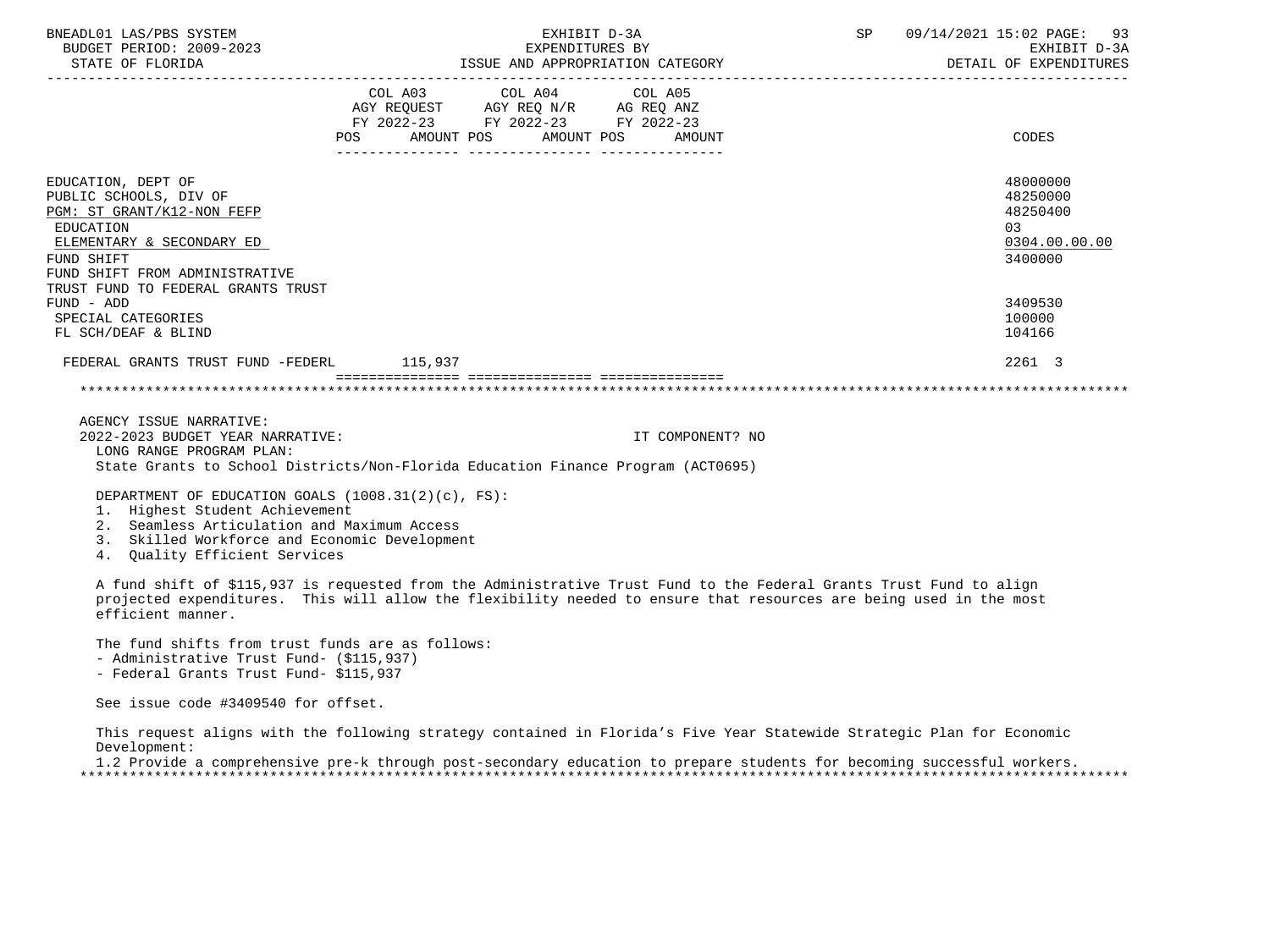| BNEADL01 LAS/PBS SYSTEM<br>BUDGET PERIOD: 2009-2023<br>STATE OF FLORIDA                                                                                                                                    | EXHIBIT D-3A<br>EXPENDITURES BY<br>ISSUE AND APPROPRIATION CATEGORY                                                                   | SP 09/14/2021 15:02 PAGE: 94<br>EXHIBIT D-3A<br>DETAIL OF EXPENDITURES |
|------------------------------------------------------------------------------------------------------------------------------------------------------------------------------------------------------------|---------------------------------------------------------------------------------------------------------------------------------------|------------------------------------------------------------------------|
|                                                                                                                                                                                                            | COL A03 COL A04 COL A05<br>AGY REQUEST AGY REQ N/R AG REQ ANZ<br>FY 2022-23 FY 2022-23 FY 2022-23<br>POS AMOUNT POS AMOUNT POS AMOUNT | CODES                                                                  |
| EDUCATION, DEPT OF<br>PUBLIC SCHOOLS, DIV OF<br>PGM: ST GRANT/K12-NON FEFP<br>EDUCATION<br>ELEMENTARY & SECONDARY ED<br>FUND SHIFT<br>FUND SHIFT FROM ADMINISTRATIVE<br>TRUST FUND TO FEDERAL GRANTS TRUST |                                                                                                                                       | 48000000<br>48250000<br>48250400<br>03<br>0304.00.00.00<br>3400000     |
| FUND - DEDUCT<br>SPECIAL CATEGORIES<br>FL SCH/DEAF & BLIND                                                                                                                                                 |                                                                                                                                       | 3409540<br>100000<br>104166                                            |
| ADMINISTRATIVE TRUST FUND -FEDERL 115.937-                                                                                                                                                                 |                                                                                                                                       | 2021 3                                                                 |
|                                                                                                                                                                                                            |                                                                                                                                       |                                                                        |

 AGENCY ISSUE NARRATIVE: 2022-2023 BUDGET YEAR NARRATIVE: IT COMPONENT? NO LONG RANGE PROGRAM PLAN: State Grants to School Districts/Non-Florida Education Finance Program (ACT0695)

DEPARTMENT OF EDUCATION GOALS (1008.31(2)(c), FS):

- 1. Highest Student Achievement
- 2. Seamless Articulation and Maximum Access
- 3. Skilled Workforce and Economic Development
- 4. Quality Efficient Services

 A fund shift of \$115,937 is requested from the Administrative Trust Fund to the Federal Grants Trust Fund to align projected expenditures. This will allow the flexibility needed to ensure that resources are being used in the most efficient manner.

The fund shifts from trust funds are as follows:

- Administrative Trust Fund- (\$115,937)
- Federal Grants Trust Fund- \$115,937

See issue code #3409530 for offset.

 This request aligns with the following strategy contained in Florida's Five Year Statewide Strategic Plan for Economic Development:

 1.2 Provide a comprehensive pre-k through post-secondary education to prepare students for becoming successful workers. \*\*\*\*\*\*\*\*\*\*\*\*\*\*\*\*\*\*\*\*\*\*\*\*\*\*\*\*\*\*\*\*\*\*\*\*\*\*\*\*\*\*\*\*\*\*\*\*\*\*\*\*\*\*\*\*\*\*\*\*\*\*\*\*\*\*\*\*\*\*\*\*\*\*\*\*\*\*\*\*\*\*\*\*\*\*\*\*\*\*\*\*\*\*\*\*\*\*\*\*\*\*\*\*\*\*\*\*\*\*\*\*\*\*\*\*\*\*\*\*\*\*\*\*\*\*\*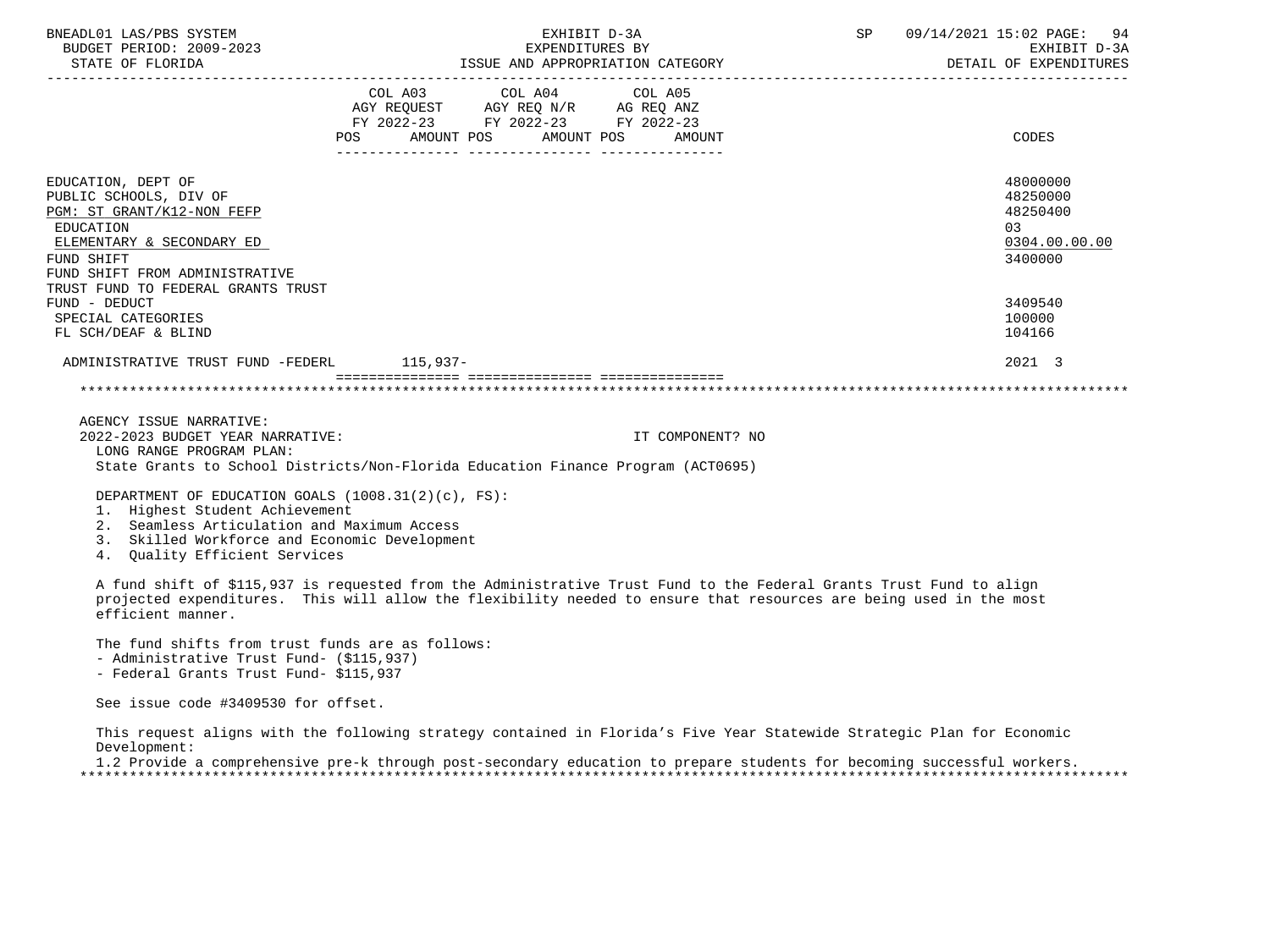| BNEADL01 LAS/PBS SYSTEM<br>BUDGET PERIOD: 2009-2023<br>STATE OF FLORIDA                                                                                                    |  | EXHIBIT D-3A<br>EXPENDITURES BY<br>ISSUE AND APPROPRIATION CATEGORY                               | SP                               | 09/14/2021 15:02 PAGE: 95<br>EXHIBIT D-3A<br>DETAIL OF EXPENDITURES |                                                                                |
|----------------------------------------------------------------------------------------------------------------------------------------------------------------------------|--|---------------------------------------------------------------------------------------------------|----------------------------------|---------------------------------------------------------------------|--------------------------------------------------------------------------------|
|                                                                                                                                                                            |  | COL A03 COL A04 COL A05<br>AGY REQUEST AGY REQ N/R AG REQ ANZ<br>FY 2022-23 FY 2022-23 FY 2022-23 | POS AMOUNT POS AMOUNT POS AMOUNT |                                                                     | CODES                                                                          |
| EDUCATION, DEPT OF<br>PUBLIC SCHOOLS, DIV OF<br>PGM: ST GRANT/K12-NON FEFP<br>EDUCATION<br>ELEMENTARY & SECONDARY ED<br>PROGRAM OR SERVICE-LEVEL<br>INFORMATION TECHNOLOGY |  |                                                                                                   |                                  |                                                                     | 48000000<br>48250000<br>48250400<br>0 <sub>3</sub><br>0304.00.00.00<br>3630000 |
| CONTINUATION OF EDUCATION<br>INITIATIVES - TECHNOLOGY<br>SPECIAL CATEGORIES<br>G/A-STRAT STWD INITIATIVES                                                                  |  |                                                                                                   |                                  |                                                                     | 36345C0<br>100000<br>104026                                                    |
| GENERAL REVENUE FUND -STATE 3,510,000 2,000,000                                                                                                                            |  |                                                                                                   |                                  |                                                                     | 1000 1                                                                         |
|                                                                                                                                                                            |  |                                                                                                   |                                  |                                                                     |                                                                                |

 AGENCY ISSUE NARRATIVE: 2022-2023 BUDGET YEAR NARRATIVE: IT COMPONENT? YES LONG RANGE PROGRAM PLAN: State Grants to School Districts/Non-Florida Education Finance Program (ACT0695)

DEPARTMENT OF EDUCATION GOALS (1008.31(2)(c), F.S.):

1. Highest Student Achievement

- 2. Seamless Articulation and Maximum Access
- 3. Skilled Workforce and Economic Development

4. Quality Efficient Services

 Requested is an increase of \$1,510,000 of recurring and \$2,000,000 of nonrecurring in General Revenue funds for a total of \$3,510,000 for the Florida Safe Schools Assessment Tool (FSSAT).

 The Legislature directed the Office of Safe Schools (Office) to establish the Statewide Threat Assessment Database Workgroup to make recommendations regarding the development of a statewide threat assessment database (s. 1001.212,  $F.S.$ ).

 The Office has developed a standardized, statewide behavioral threat assessment instrument for use by all public schools, including charter schools, which addresses early identification, evaluation, early intervention, and student support. However, the Office lacks funding and technical support needed to integrate the threat assessment instrument into a statewide threat assessment database.

 Therefore, the Office is seeking to expand the Florida Safe Schools Assessment Tool (FSSAT) to support the statewide threat assessment database under the requirements set forth in s. 1006.1493, F.S. which states that the FSSAT must help school officials identify threats, vulnerabilities, and appropriate safety controls for the schools that they supervise and address crime, and violence prevention policies and procedures.

 This request aligns with the following strategy contained in Florida's Five Year Statewide Strategic Plan for Economic Development:

 1.2 Provide a comprehensive pre-K through post-secondary education to prepare students for becoming successful workers. \*\*\*\*\*\*\*\*\*\*\*\*\*\*\*\*\*\*\*\*\*\*\*\*\*\*\*\*\*\*\*\*\*\*\*\*\*\*\*\*\*\*\*\*\*\*\*\*\*\*\*\*\*\*\*\*\*\*\*\*\*\*\*\*\*\*\*\*\*\*\*\*\*\*\*\*\*\*\*\*\*\*\*\*\*\*\*\*\*\*\*\*\*\*\*\*\*\*\*\*\*\*\*\*\*\*\*\*\*\*\*\*\*\*\*\*\*\*\*\*\*\*\*\*\*\*\*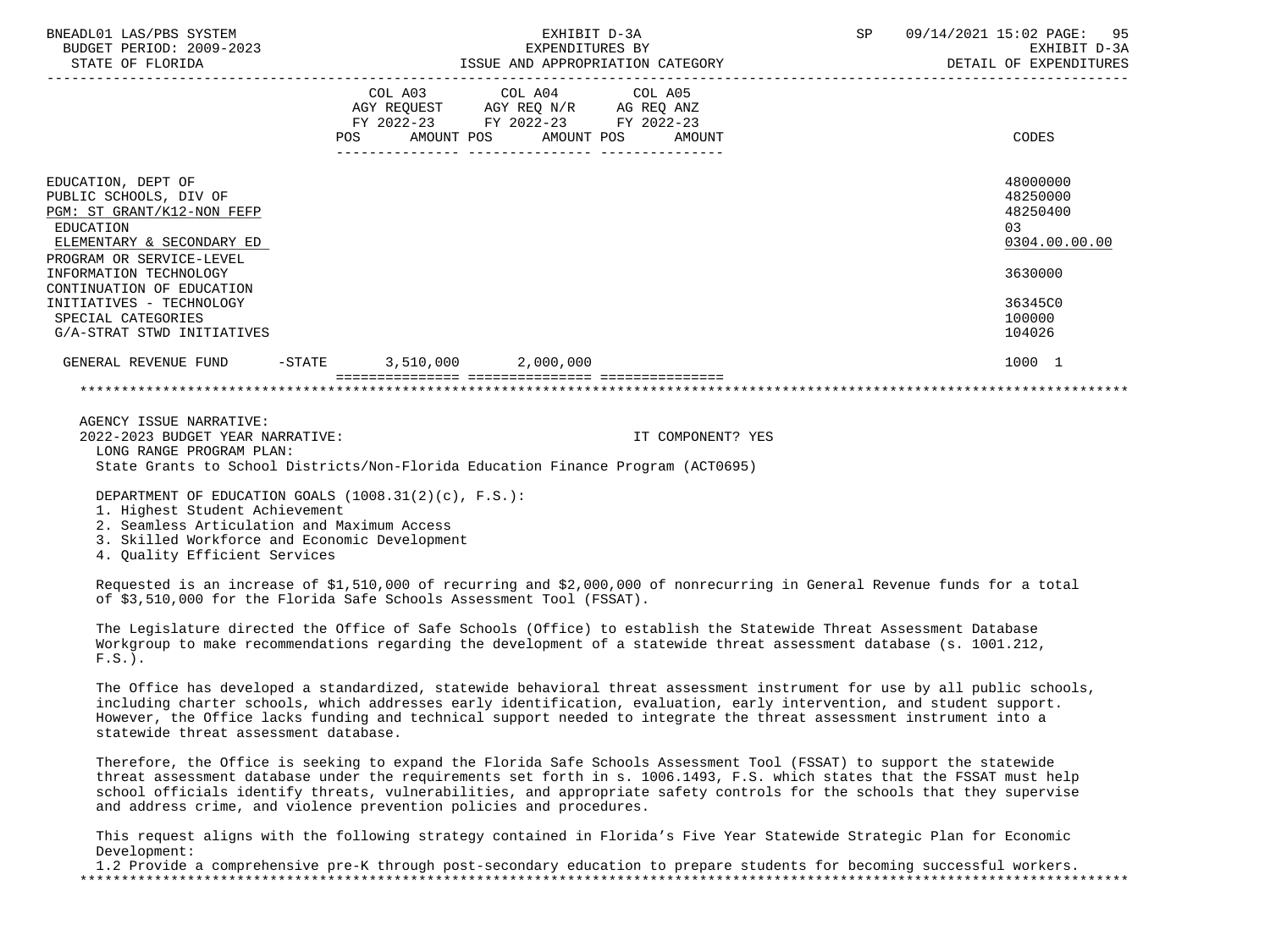| BNEADL01 LAS/PBS SYSTEM<br>BUDGET PERIOD: 2009-2023<br>STATE OF FLORIDA                                                                                                                                                                                                                                                                                                                                                                                                                                        |            |                                                                                                                                                                                                                                               | EXHIBIT D-3A<br>EXPENDITURES BY<br>ISSUE AND APPROPRIATION CATEGORY | SP | 09/14/2021 15:02 PAGE:<br>96<br>EXHIBIT D-3A<br>DETAIL OF EXPENDITURES |
|----------------------------------------------------------------------------------------------------------------------------------------------------------------------------------------------------------------------------------------------------------------------------------------------------------------------------------------------------------------------------------------------------------------------------------------------------------------------------------------------------------------|------------|-----------------------------------------------------------------------------------------------------------------------------------------------------------------------------------------------------------------------------------------------|---------------------------------------------------------------------|----|------------------------------------------------------------------------|
|                                                                                                                                                                                                                                                                                                                                                                                                                                                                                                                | <b>POS</b> | $\begin{tabular}{lllllllll} COL A03 & \multicolumn{2}{l}COL A04 & \multicolumn{2}{l}COL A05 \\ AGY REQUEST & \multicolumn{2}{l}AGY REQ N/R & \multicolumn{2}{l}AG REQ ANZ \\ \end{tabular}$<br>FY 2022-23 FY 2022-23 FY 2022-23<br>AMOUNT POS | AMOUNT POS<br>AMOUNT                                                |    | CODES                                                                  |
| EDUCATION, DEPT OF<br>PUBLIC SCHOOLS, DIV OF<br>PGM: ST GRANT/K12-NON FEFP<br>EDUCATION<br>ELEMENTARY & SECONDARY ED<br>RESTORE NONRECURRING APPROPRIATION<br>RESTORE NONRECURRING SCHOOL<br>SCHOOL DISTRICT INTENSIVE READING                                                                                                                                                                                                                                                                                 |            |                                                                                                                                                                                                                                               |                                                                     |    | 48000000<br>48250000<br>48250400<br>03<br>0304.00.00.00<br>5300000     |
| INITIATIVE<br>SPECIAL CATEGORIES<br>G/A-STRAT STWD INITIATIVES                                                                                                                                                                                                                                                                                                                                                                                                                                                 |            |                                                                                                                                                                                                                                               |                                                                     |    | 5300380<br>100000<br>104026                                            |
| GENERAL REVENUE FUND                                                                                                                                                                                                                                                                                                                                                                                                                                                                                           |            | $-STATE$ 3, 469, 355 3, 469, 355                                                                                                                                                                                                              |                                                                     |    | 1000 1                                                                 |
|                                                                                                                                                                                                                                                                                                                                                                                                                                                                                                                |            |                                                                                                                                                                                                                                               |                                                                     |    |                                                                        |
| AGENCY ISSUE NARRATIVE:<br>2022-2023 BUDGET YEAR NARRATIVE:<br>LONG RANGE PROGRAM PLAN:<br>State Grants to School Districts/Non-Florida Education Finance Program (ACT0695)                                                                                                                                                                                                                                                                                                                                    |            |                                                                                                                                                                                                                                               | IT COMPONENT? NO                                                    |    |                                                                        |
| DEPARTMENT OF EDUCATION GOALS (1008.31(2)(c), F.S.):<br>1. Highest Student Achievement<br>4. Ouality Efficient Services                                                                                                                                                                                                                                                                                                                                                                                        |            |                                                                                                                                                                                                                                               |                                                                     |    |                                                                        |
| The restoration of \$3,469,355 in nonrecurring General Revenue funds is requested for the School District Intensive<br>Reading Initiative. This initiative provides additional reading intervention opportunities to students in 10 districts,<br>in kindergarten through grade 5 enrolled in a public school, who either scored below a Level 3 on the English Language<br>Arts (ELA) assessment in the prior year or who the district has determined through progress monitoring to be below grade<br>level. |            |                                                                                                                                                                                                                                               |                                                                     |    |                                                                        |
| This request aligns with the following strategy contained in Florida's Five Year Statewide Strategic Plan for Economic<br>Development:<br>1.2 Provide a comprehensive pre-K through post-secondary education to prepare students for becoming successful workers.                                                                                                                                                                                                                                              |            |                                                                                                                                                                                                                                               |                                                                     |    |                                                                        |

| SCHOOL AND INSTRUCTIONAL   |           |           |           |         |
|----------------------------|-----------|-----------|-----------|---------|
| ENHANCEMENTS               |           |           |           | 5302600 |
| SPECIAL CATEGORIES         |           |           |           | 100000  |
| G/A-SCHOOL/INSTRUCT ENHANC |           |           |           | 104052  |
| GENERAL REVENUE FUND       | $-$ STATE | 6,665,729 | 6,665,729 | 1000    |
|                            |           |           |           |         |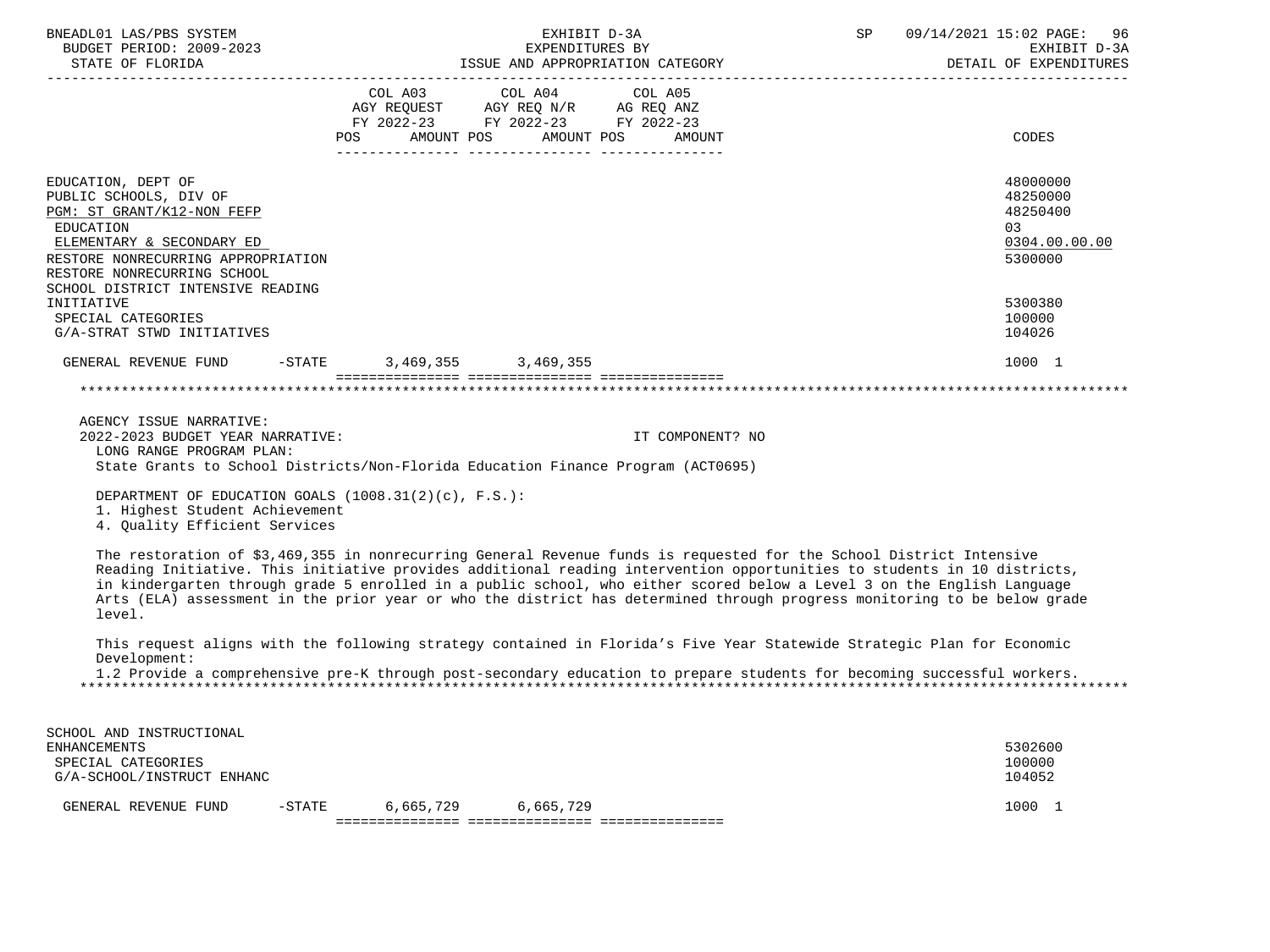| BNEADL01 LAS/PBS SYSTEM<br>BUDGET PERIOD: 2009-2023<br>STATE OF FLORIDA | EXHIBIT D-3A<br>ISSUE AND APPROPRIATION CATEGORY                                                                                            | 09/14/2021 15:02 PAGE: 97<br>SP<br>EXHIBIT D-3A<br>DETAIL OF EXPENDITURES |
|-------------------------------------------------------------------------|---------------------------------------------------------------------------------------------------------------------------------------------|---------------------------------------------------------------------------|
|                                                                         | COL A03 COL A04 COL A05<br>AGY REQUEST AGY REQ N/R AG REQ ANZ<br>FY 2022-23 FY 2022-23 FY 2022-23<br>AMOUNT POS AMOUNT POS<br>POS<br>AMOUNT | CODES                                                                     |
| EDUCATION, DEPT OF                                                      |                                                                                                                                             | 48000000                                                                  |
| PUBLIC SCHOOLS, DIV OF                                                  |                                                                                                                                             | 48250000                                                                  |
| PGM: ST GRANT/K12-NON FEFP                                              |                                                                                                                                             | 48250400<br>03                                                            |
| EDUCATION<br>ELEMENTARY & SECONDARY ED                                  |                                                                                                                                             | 0304.00.00.00                                                             |
| RESTORE NONRECURRING APPROPRIATION                                      |                                                                                                                                             | 5300000                                                                   |
| SCHOOL AND INSTRUCTIONAL                                                |                                                                                                                                             |                                                                           |
| <b>ENHANCEMENTS</b>                                                     |                                                                                                                                             | 5302600                                                                   |
|                                                                         |                                                                                                                                             |                                                                           |
| AGENCY ISSUE NARRATIVE:                                                 |                                                                                                                                             |                                                                           |
| 2022-2023 BUDGET YEAR NARRATIVE:                                        | IT COMPONENT? NO                                                                                                                            |                                                                           |
| LONG RANGE PROGRAM PLAN:                                                |                                                                                                                                             |                                                                           |

State Grants to School Districts/Non-Florida Education Finance Program (ACT0695)

DEPARTMENT OF EDUCATION GOALS (1008.31(2)(c), F.S.):

1. Highest Student Achievement

2. Seamless Articulation and Maximum Access

3. Skilled Workforce and Economic Development

The restoration of \$6,665,729 in nonrecurring General Revenue funds is requested for the following programs:

- \$1,200,000 for the All Pro Dad's Fatherhood Involvement in Literacy and Family

- \$3,500,000 for Security Funding for Jewish Day Schools

- \$1,965,729 for the SEED School.

ALL PRO DAD'S FATHER INVOLVEMENT IN LITERACY AND FAMILY

 The All Pro Dad's Fatherhood Involvement in Literacy and Family organization encourages dads to read to their children and provides them tools to do so. It also teaches men how to take a more active role in their child's life and provide a mechanism to do so.

 Research affirms that when a father is involved in his child's academic life, the child will do better socially, maintain a better attendance record and have a lower risk of dropping out. The organization engages fathers through the more than 200 in-school All Pro Dad's Chapters and replicates this successful program throughout Florida's school system; through large market NFL/NCAA on-turf Father & Kids Experiences; and through online literacy campaigns. All efforts include "Daddy Read to Me" components.

## SECURITY FUNDING FOR JEWISH DAY SCHOOLS

 The requested funding will be used to make fulltime Jewish schools and preschools secure with professional security guards and security hardening as needed.

SEED SCHOOL OF MIAMI

 This is one of two issues that provides a total of \$4,492,843 in funding for the SEED School of Miami to serve 400 students which SEED is estimating will enroll in the 2022-2023 school year, an increase of 80 students over 2021-22.

 The SEED School of Miami is a public, college preparatory boarding school for at-risk youth in grades 6 through 12. The school's primary mission is to provide an outstanding, intensive educational program that empowers students, both academically and socially, for success in college and beyond. The SEED School provides five days a week, 24 hours a day of wrap-around services, which includes mentors, counseling, academic supports and exposure to enrichment activities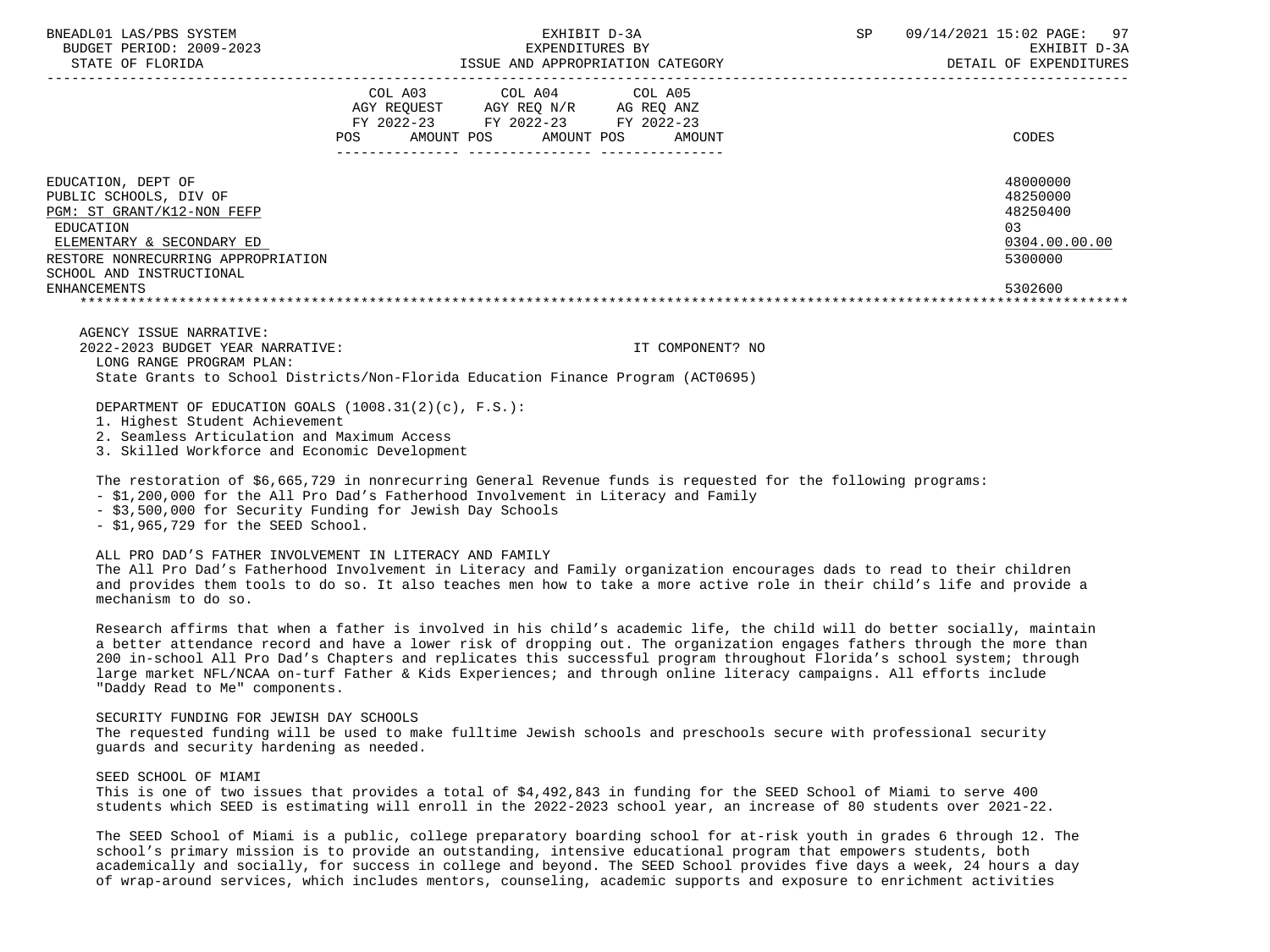| BNEADL01 LAS/PBS SYSTEM<br>BUDGET PERIOD: 2009-2023<br>STATE OF FLORIDA                                                                                                                                       | EXHIBIT D-3A<br>EXPENDITURES BY<br>ISSUE AND APPROPRIATION CATEGORY                                                                                                                                                                                                                                                                                                           | SP<br>09/14/2021 15:02 PAGE:<br>98<br>EXHIBIT D-3A<br>DETAIL OF EXPENDITURES  |
|---------------------------------------------------------------------------------------------------------------------------------------------------------------------------------------------------------------|-------------------------------------------------------------------------------------------------------------------------------------------------------------------------------------------------------------------------------------------------------------------------------------------------------------------------------------------------------------------------------|-------------------------------------------------------------------------------|
| COL A03<br>POS                                                                                                                                                                                                | COL A04<br>COL A05<br>AGY REQUEST AGY REQ N/R AG REQ ANZ<br>FY 2022-23 FY 2022-23 FY 2022-23<br>AMOUNT POS<br>AMOUNT POS<br>AMOUNT                                                                                                                                                                                                                                            | CODES                                                                         |
| EDUCATION, DEPT OF<br>PUBLIC SCHOOLS, DIV OF<br>PGM: ST GRANT/K12-NON FEFP<br>EDUCATION<br>ELEMENTARY & SECONDARY ED<br>RESTORE NONRECURRING APPROPRIATION<br>SCHOOL AND INSTRUCTIONAL<br><b>ENHANCEMENTS</b> |                                                                                                                                                                                                                                                                                                                                                                               | 48000000<br>48250000<br>48250400<br>03<br>0304.00.00.00<br>5300000<br>5302600 |
|                                                                                                                                                                                                               | students who are most likely to be parented by a single parent, live in subsidized housing, have an immediate family<br>member incarcerated and/or live in communities with high rates of detentions and incarceration.                                                                                                                                                       |                                                                               |
|                                                                                                                                                                                                               | See issue code 3002620 for an additional funding request of \$2,527,114 for the SEED School.                                                                                                                                                                                                                                                                                  |                                                                               |
| Development:<br>entrepreneurs and leaders.<br>to close local workforce skills gaps.                                                                                                                           | This request aligns with the following strategy contained in Florida's Five Year Statewide Strategic Plan for Economic<br>1.2 Provide a comprehensive pre-K through post-secondary education to prepare students for becoming successful workers,<br>1.4 Expand recruitment for and access to education and training programs for talent in underserved areas and populations |                                                                               |
| CAPITAL IMPROVEMENT PLAN<br>EDUCATION CAPITAL PROJECTS<br>G/A-LOC GOV/NONST ENT-FCO<br>PUBLIC SCHOOL SPECIAL PROJ                                                                                             |                                                                                                                                                                                                                                                                                                                                                                               | 9900000<br>990R000<br>140000<br>140006                                        |
| GENERAL REVENUE FUND<br>$-$ STATE                                                                                                                                                                             | 20,000,000 20,000,000                                                                                                                                                                                                                                                                                                                                                         | 1000 1                                                                        |
|                                                                                                                                                                                                               |                                                                                                                                                                                                                                                                                                                                                                               |                                                                               |
| <b>AGENCY NARRATIVE:</b><br>2022-2023 BUDGET YEAR NARRATIVE: PUBLIC SCHOOL SPECIAL PROJ TT COMPONENT? NO<br>LONG RANGE PROGRAM PLAN:<br>Fixed Capital Outlay (ACT0210)                                        |                                                                                                                                                                                                                                                                                                                                                                               |                                                                               |
| DEPARTMENT OF EDUCATION GOALS $(1008.31(2)(c), FS)$ :<br>4. Quality Efficient Services                                                                                                                        |                                                                                                                                                                                                                                                                                                                                                                               |                                                                               |
| Hardening Grant program.                                                                                                                                                                                      | The restoration of \$20,000,000 in nonrecurring General Revenue funds is requested to continue funding the School                                                                                                                                                                                                                                                             |                                                                               |
|                                                                                                                                                                                                               | Not requested for restoration is \$24,401,800 in nonrecurring General Revenue funds for the following programs:                                                                                                                                                                                                                                                               |                                                                               |
| \$ 1,340,000 - Building Hope for People with Autism on the Treasure Coast<br>Ŝ.                                                                                                                               | 200,000 - Hernando School District - Nature Coast Technical Criminal Justice Program                                                                                                                                                                                                                                                                                          |                                                                               |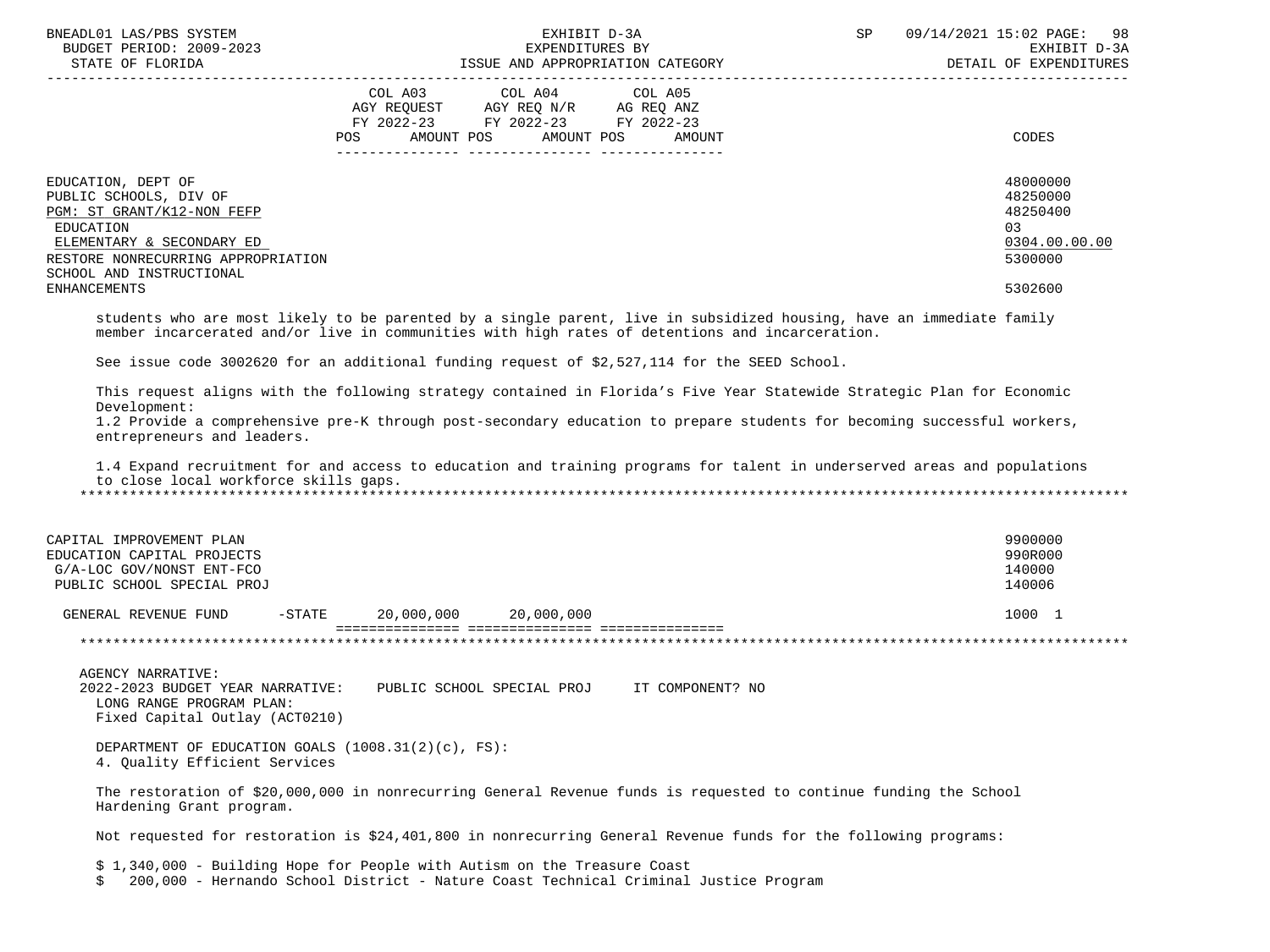| BNEADL01 LAS/PBS SYSTEM<br>BUDGET PERIOD: 2009-2023                                                                                                                            | EXHIBIT D-3A<br>EXPENDITURES BY                                                                                                                                                                                                             | SP 09/14/2021 15:02 PAGE: 99<br>EXHIBIT D-3A<br>DETAIL OF EXPENDITURES        |
|--------------------------------------------------------------------------------------------------------------------------------------------------------------------------------|---------------------------------------------------------------------------------------------------------------------------------------------------------------------------------------------------------------------------------------------|-------------------------------------------------------------------------------|
|                                                                                                                                                                                | COL A03 COL A04 COL A05<br>AGY REQUEST AGY REQ N/R AG REQ ANZ<br>FY 2022-23 FY 2022-23 FY 2022-23<br>AMOUNT POS AMOUNT POS<br>POS<br>AMOUNT                                                                                                 | CODES                                                                         |
| EDUCATION, DEPT OF<br>PUBLIC SCHOOLS, DIV OF<br>PGM: ST GRANT/K12-NON FEFP<br>EDUCATION<br>ELEMENTARY & SECONDARY ED<br>CAPITAL IMPROVEMENT PLAN<br>EDUCATION CAPITAL PROJECTS |                                                                                                                                                                                                                                             | 48000000<br>48250000<br>48250400<br>03<br>0304.00.00.00<br>9900000<br>990R000 |
| \$<br>\$<br>\$22,000,000 - School Hardening Grant Program                                                                                                                      | 361,800 - Hurricane Michael - Calhoun County Schools Portables<br>500,000 - Walton County School District Magnet Innovation Center                                                                                                          |                                                                               |
| Development:<br>workers.                                                                                                                                                       | This request aligns with the following strategy contained in Florida's Five Year Statewide Strategic Plan for Economic<br>4.2 Ensure state, regional and local agencies provide collaborative and timely customer service to businesses and |                                                                               |
| FACIL REPAIRS/MAINT/CONST                                                                                                                                                      |                                                                                                                                                                                                                                             | 140111                                                                        |
| GENERAL REVENUE FUND -STATE 500,000 500,000                                                                                                                                    |                                                                                                                                                                                                                                             | 1000 1                                                                        |
|                                                                                                                                                                                |                                                                                                                                                                                                                                             |                                                                               |
| <b>AGENCY NARRATIVE:</b><br>LONG RANGE PROGRAM PLAN:<br>Fixed Capital Outlay (ACT0210)                                                                                         | 2022-2023 BUDGET YEAR NARRATIVE: FACIL REPAIRS/MAINT/CONST IT COMPONENT? NO                                                                                                                                                                 |                                                                               |
| DEPARTMENT OF EDUCATION GOALS (1008.31(2)(c), FS):<br>4. Ouality Efficient Services                                                                                            |                                                                                                                                                                                                                                             |                                                                               |
| Funding in Jewish Day Schools program.                                                                                                                                         | The restoration of \$500,000 in nonrecurring General Revenue funds is requested to continue funding the Security                                                                                                                            |                                                                               |
|                                                                                                                                                                                | Not requested is \$4,120,000 of nonrecurring General Revenue funds for the following programs:                                                                                                                                              |                                                                               |
| \$ 320,000 - Temple Israel Security Initiative                                                                                                                                 | \$ 800,000 - Learning Independence for Tomorrow, Inc. (LIFT) Campus<br>\$2,000,000 - Police Athletic League of St. Petersburg Renovation<br>\$1,000,000 - Safe & Secure Campus - Jewish Federation Sarasota Manatee                         |                                                                               |
| Development:<br>workers.                                                                                                                                                       | This request aligns with the following strategy contained in Florida's Five Year Statewide Strategic Plan for Economic<br>4.2 Ensure state, regional and local agencies provide collaborative and timely customer service to businesses and |                                                                               |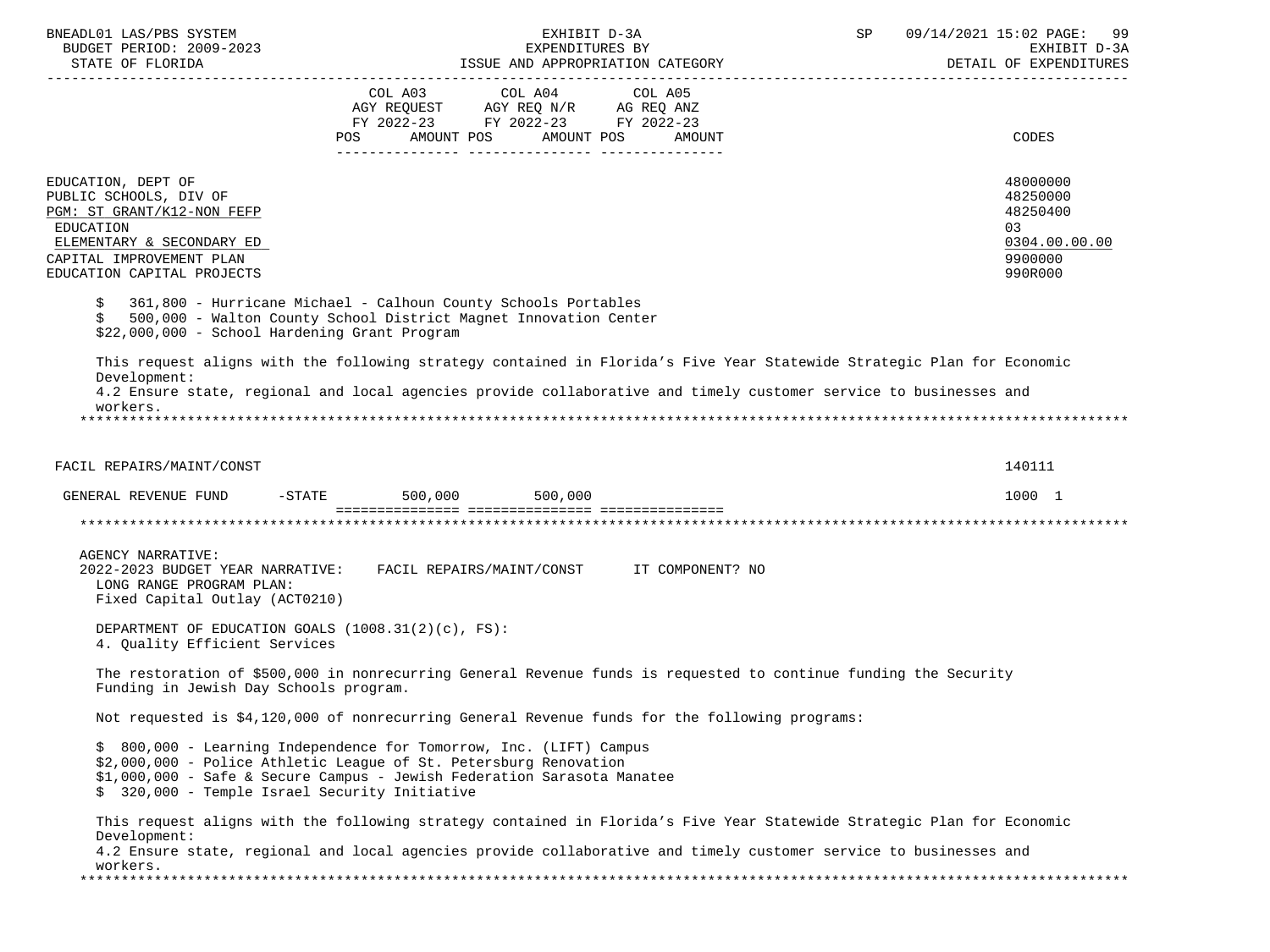| BNEADL01 LAS/PBS SYSTEM<br>BUDGET PERIOD: 2009-2023<br>STATE OF FLORIDA                                                                                                        |                                     | EXHIBIT D-3A<br>EXPENDITURES BY<br>ISSUE AND APPROPRIATION CATEGORY                                                                  | SP | 09/14/2021 15:02 PAGE: 100<br>EXHIBIT D-3A<br>DETAIL OF EXPENDITURES          |
|--------------------------------------------------------------------------------------------------------------------------------------------------------------------------------|-------------------------------------|--------------------------------------------------------------------------------------------------------------------------------------|----|-------------------------------------------------------------------------------|
|                                                                                                                                                                                | <b>POS</b>                          | COL A03 COL A04 COL A05<br>AGY REQUEST AGY REQ N/R AG REQ ANZ<br>FY 2022-23 FY 2022-23 FY 2022-23<br>AMOUNT POS AMOUNT POS<br>AMOUNT |    | CODES                                                                         |
| EDUCATION, DEPT OF<br>PUBLIC SCHOOLS, DIV OF<br>PGM: ST GRANT/K12-NON FEFP<br>EDUCATION<br>ELEMENTARY & SECONDARY ED<br>CAPITAL IMPROVEMENT PLAN<br>EDUCATION CAPITAL PROJECTS |                                     |                                                                                                                                      |    | 48000000<br>48250000<br>48250400<br>03<br>0304.00.00.00<br>9900000<br>990R000 |
| TOTAL: EDUCATION CAPITAL PROJECTS<br>TOTAL ISSUE                                                                                                                               | 20,500,000 20,500,000               |                                                                                                                                      |    | 990R000                                                                       |
| TOTAL: ELEMENTARY & SECONDARY ED<br>BY FUND TYPE<br>GENERAL REVENUE FUND<br>TRUST FUNDS                                                                                        | 233,040,497 35,162,198<br>7,248,172 |                                                                                                                                      |    | 0304.00.00.00<br>1000<br>2000                                                 |
| TOTAL PROG COMP 240,288,669 35,162,198                                                                                                                                         |                                     |                                                                                                                                      |    |                                                                               |

=============== =============== ===============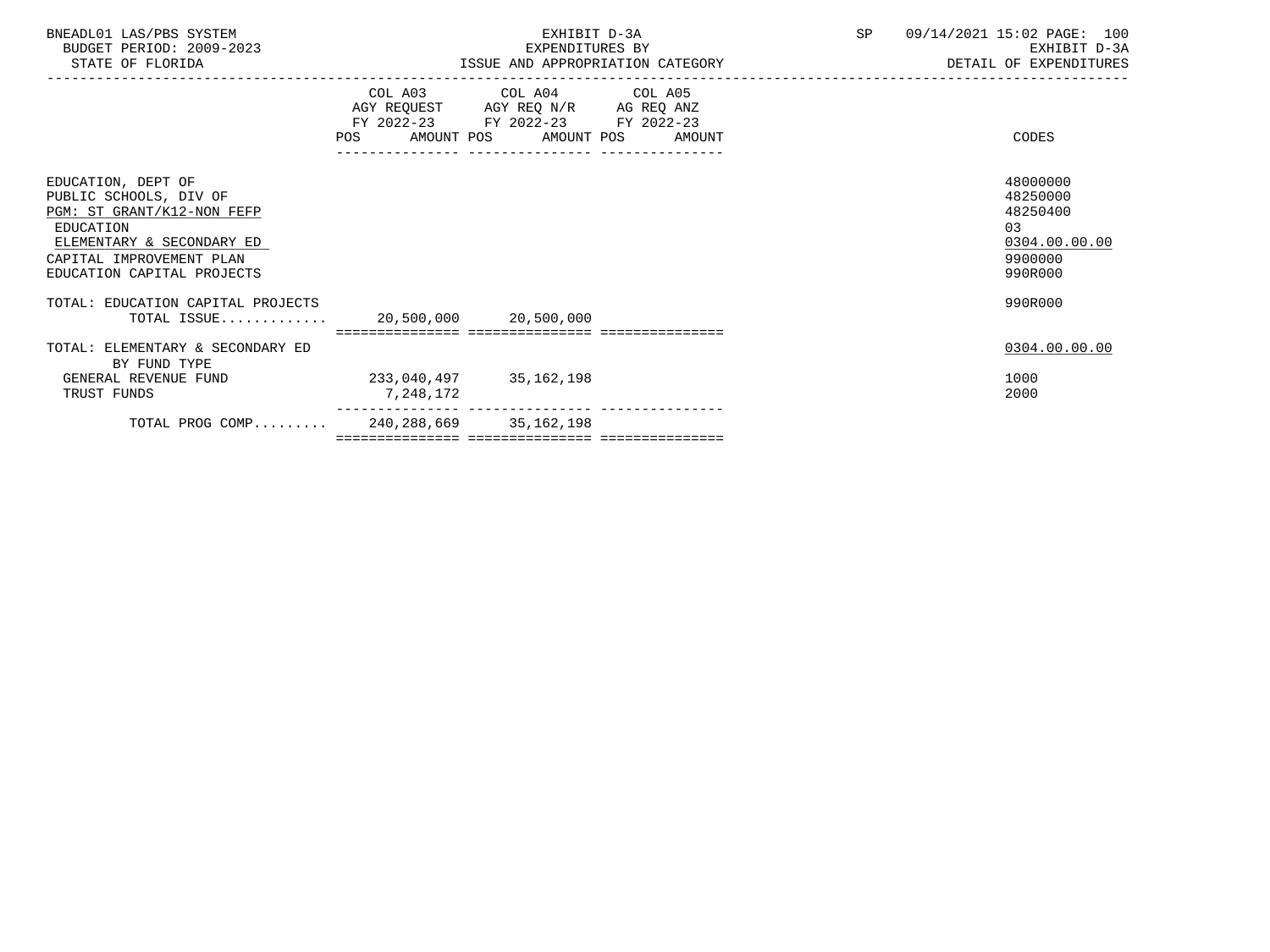| BNEADL01 LAS/PBS SYSTEM<br>BUDGET PERIOD: 2009-2023<br>STATE OF FLORIDA                                                                                                                                                                                                                    | EXHIBIT D-3A<br>EXPENDITURES BY<br>ISSUE AND APPROPRIATION CATEGORY                                                                            | SP | 09/14/2021 15:02 PAGE: 101<br>EXHIBIT D-3A<br>DETAIL OF EXPENDITURES                                        |
|--------------------------------------------------------------------------------------------------------------------------------------------------------------------------------------------------------------------------------------------------------------------------------------------|------------------------------------------------------------------------------------------------------------------------------------------------|----|-------------------------------------------------------------------------------------------------------------|
|                                                                                                                                                                                                                                                                                            | COL A03 COL A04 COL A05<br>AGY REQUEST AGY REQ N/R AG REQ ANZ<br>FY 2022-23 FY 2022-23 FY 2022-23<br>AMOUNT POS<br>AMOUNT POS<br>POS<br>AMOUNT |    | CODES                                                                                                       |
| EDUCATION, DEPT OF<br>PUBLIC SCHOOLS, DIV OF<br>PGM: FED GRANTS K/12 PROG<br>EDUCATION<br>ELEMENTARY & SECONDARY ED<br>ESTIMATED EXPENDITURES<br>ESTIMATED EXPENDITURES - OPERATIONS<br>AID TO LOCAL GOVERNMENTS<br>G/A-PROJECTS, CONTR & GRTS<br>GRANTS AND DONATIONS TF -STATE 3,999,420 |                                                                                                                                                |    | 48000000<br>48250000<br>48250500<br>03<br>0304.00.00.00<br>1000000<br>1001000<br>050000<br>050235<br>2339 1 |
| G/A-FED ESSER NONENROLL                                                                                                                                                                                                                                                                    |                                                                                                                                                |    | 050236                                                                                                      |
| FEDERAL GRANTS TRUST FUND -FEDERL 112,329,220                                                                                                                                                                                                                                              |                                                                                                                                                |    | 2261 3                                                                                                      |
| G/A-FED ESSER ACAD ACCEL                                                                                                                                                                                                                                                                   |                                                                                                                                                |    | 050237                                                                                                      |
| FEDERAL GRANTS TRUST FUND -FEDERL 561,646,121                                                                                                                                                                                                                                              |                                                                                                                                                |    | 2261 3                                                                                                      |
| G/A-FED ESSER TECHNOLOGY                                                                                                                                                                                                                                                                   |                                                                                                                                                |    | 050238                                                                                                      |
| FEDERAL GRANTS TRUST FUND -FEDERL 140,411,531                                                                                                                                                                                                                                              |                                                                                                                                                |    | 2261 3                                                                                                      |
| G/A-FEDERAL GRANTS & AIDS                                                                                                                                                                                                                                                                  |                                                                                                                                                |    | 050546                                                                                                      |
| ADMINISTRATIVE TRUST FUND -FEDERL 353,962<br>FEDERAL GRANTS TRUST FUND -FEDERL 2282,126,657                                                                                                                                                                                                |                                                                                                                                                |    | 2021 3<br>2261 3                                                                                            |
| TOTAL APPRO 2282,480,619                                                                                                                                                                                                                                                                   |                                                                                                                                                |    |                                                                                                             |
| LUMP SUM<br>FED ESSER LUMP SUM                                                                                                                                                                                                                                                             |                                                                                                                                                |    | 090000<br>090046                                                                                            |
| FEDERAL GRANTS TRUST FUND -FEDERL 1158,329,431                                                                                                                                                                                                                                             |                                                                                                                                                |    | 2261 3                                                                                                      |
| SPECIAL CATEGORIES<br>DOMESTIC SECURITY                                                                                                                                                                                                                                                    |                                                                                                                                                |    | 100000<br>100851                                                                                            |
| FEDERAL GRANTS TRUST FUND -FEDERL                                                                                                                                                                                                                                                          | 5,409,971                                                                                                                                      |    | 2261 3                                                                                                      |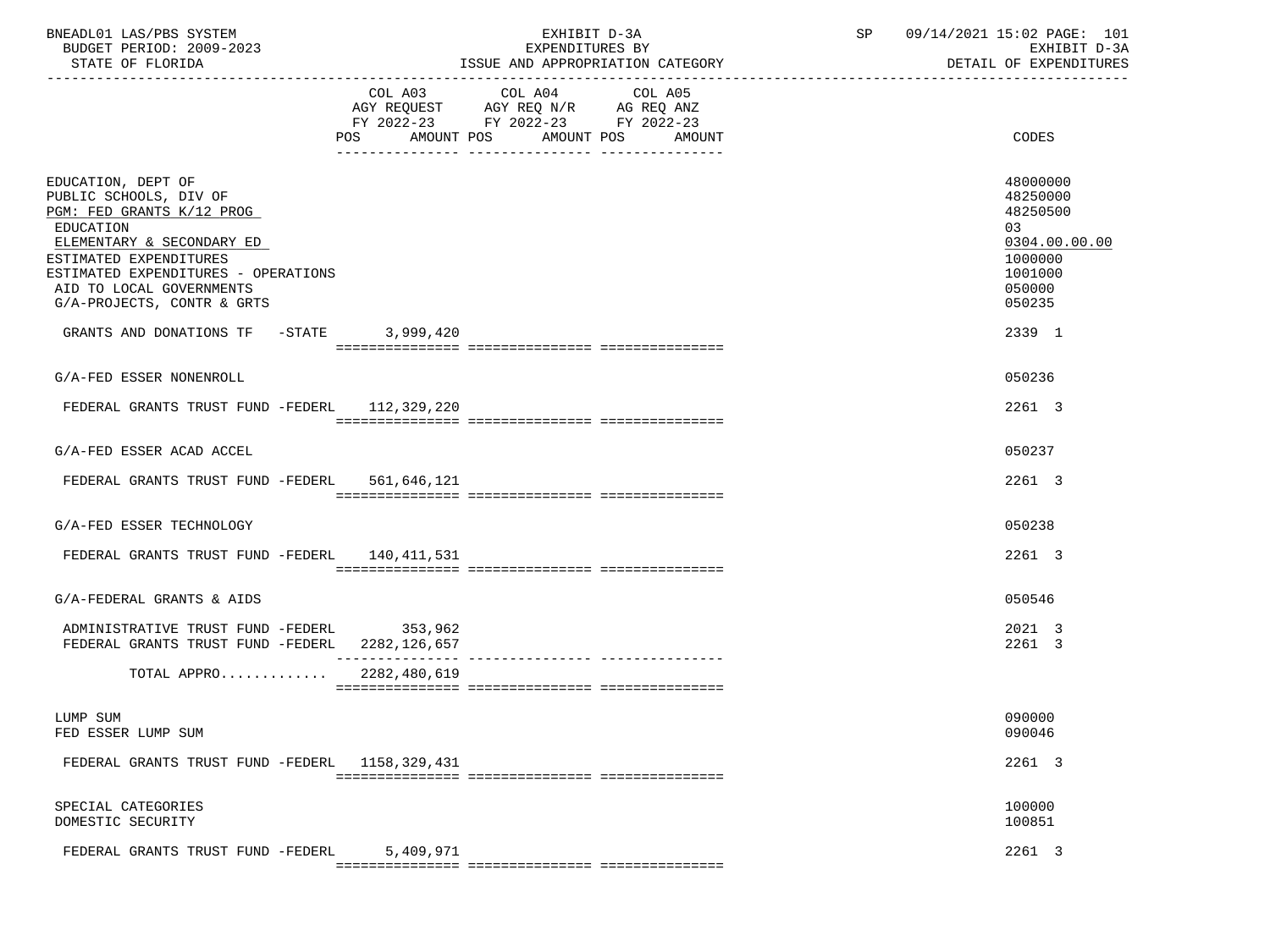| BNEADL01 LAS/PBS SYSTEM<br>BUDGET PERIOD: 2009-2023<br>STATE OF FLORIDA                                                                                                              | EXHIBIT D-3A<br>EXPENDITURES BY<br>ISSUE AND APPROPRIATION CATEGORY                                                                                  | SP<br>----------------------------- | 09/14/2021 15:02 PAGE: 102<br>EXHIBIT D-3A<br>DETAIL OF EXPENDITURES          |
|--------------------------------------------------------------------------------------------------------------------------------------------------------------------------------------|------------------------------------------------------------------------------------------------------------------------------------------------------|-------------------------------------|-------------------------------------------------------------------------------|
|                                                                                                                                                                                      | COL A04<br>COL A03<br>COL A05<br>AGY REQUEST AGY REQ N/R AG REQ ANZ<br>FY 2022-23 FY 2022-23 FY 2022-23<br>AMOUNT POS<br>AMOUNT POS<br>POS<br>AMOUNT |                                     | CODES                                                                         |
| EDUCATION, DEPT OF<br>PUBLIC SCHOOLS, DIV OF<br>PGM: FED GRANTS K/12 PROG<br>EDUCATION<br>ELEMENTARY & SECONDARY ED<br>ESTIMATED EXPENDITURES<br>ESTIMATED EXPENDITURES - OPERATIONS |                                                                                                                                                      |                                     | 48000000<br>48250000<br>48250500<br>03<br>0304.00.00.00<br>1000000<br>1001000 |
| TOTAL: ESTIMATED EXPENDITURES - OPERATIONS<br>TOTAL ISSUE 4264,606,313                                                                                                               |                                                                                                                                                      |                                     | 1001000                                                                       |
| NONRECURRING EXPENDITURES<br>ADDITIONAL FEDERAL FUND<br>AVAILABILITY<br>AID TO LOCAL GOVERNMENTS<br>G/A-FED ESSER NONENROLL                                                          |                                                                                                                                                      |                                     | 2100000<br>2103204<br>050000<br>050236                                        |
| FEDERAL GRANTS TRUST FUND -FEDERL 112,329,220-                                                                                                                                       |                                                                                                                                                      |                                     | 2261 3                                                                        |
| G/A-FED ESSER ACAD ACCEL                                                                                                                                                             |                                                                                                                                                      |                                     | 050237                                                                        |
| FEDERAL GRANTS TRUST FUND -FEDERL 561,646,121-                                                                                                                                       |                                                                                                                                                      |                                     | 2261 3                                                                        |
| G/A-FED ESSER TECHNOLOGY                                                                                                                                                             |                                                                                                                                                      |                                     | 050238                                                                        |
| FEDERAL GRANTS TRUST FUND -FEDERL 140,411,531-                                                                                                                                       |                                                                                                                                                      |                                     | 2261 3                                                                        |
| G/A-FEDERAL GRANTS & AIDS                                                                                                                                                            |                                                                                                                                                      |                                     | 050546                                                                        |
| FEDERAL GRANTS TRUST FUND -FEDERL                                                                                                                                                    | 281,911,236–                                                                                                                                         |                                     | 2261 3                                                                        |
| LUMP SUM<br>FED ESSER LUMP SUM                                                                                                                                                       |                                                                                                                                                      |                                     | 090000<br>090046                                                              |
| FEDERAL GRANTS TRUST FUND -FEDERL 1158, 329, 431-                                                                                                                                    |                                                                                                                                                      |                                     | 2261 3                                                                        |
| TOTAL: ADDITIONAL FEDERAL FUND<br>AVAILABILITY<br>TOTAL ISSUE                                                                                                                        | 2254,627,539-                                                                                                                                        |                                     | 2103204                                                                       |
|                                                                                                                                                                                      |                                                                                                                                                      |                                     |                                                                               |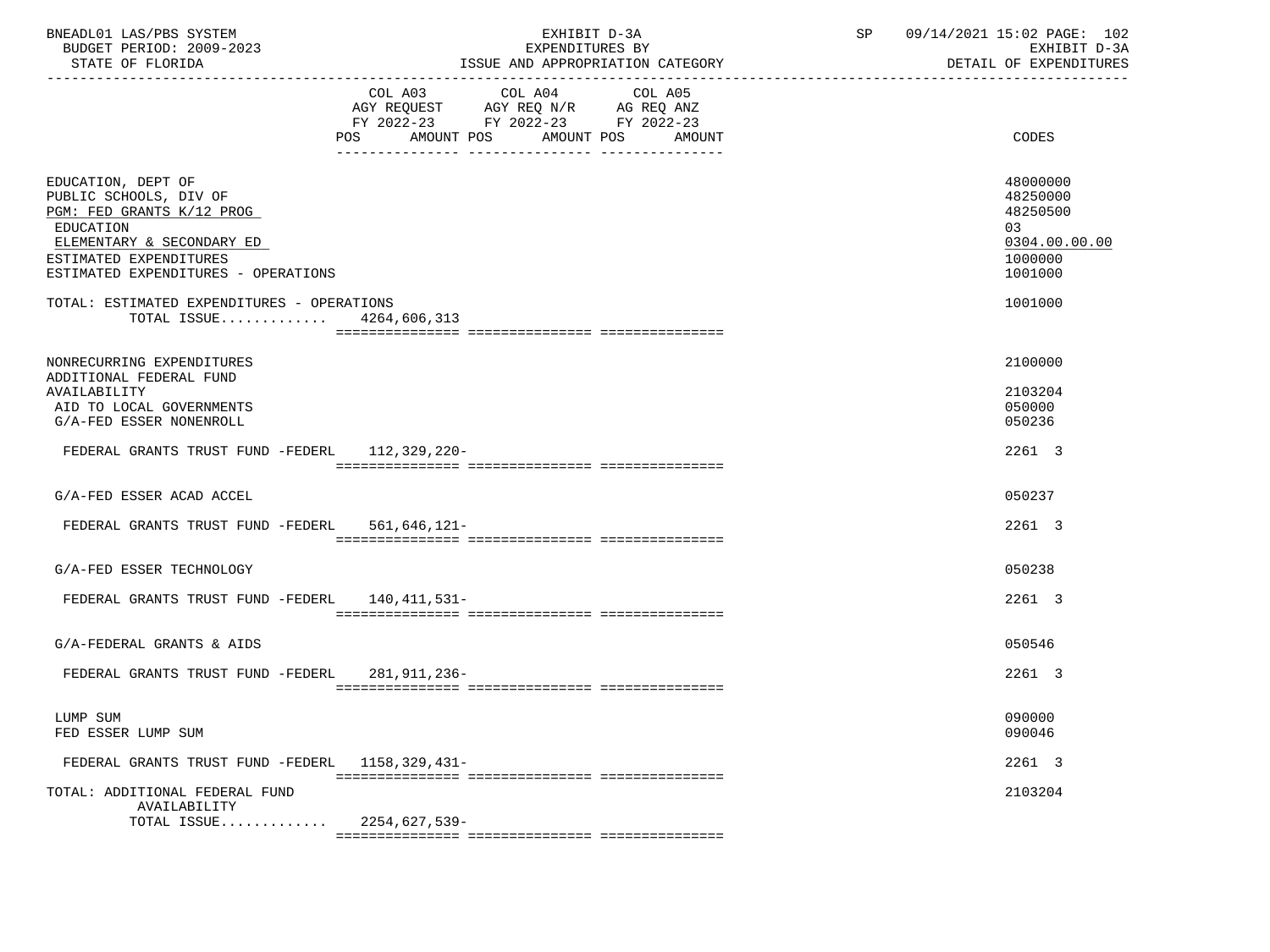| BNEADL01 LAS/PBS SYSTEM<br>BUDGET PERIOD: 2009-2023<br>STATE OF FLORIDA                                                                                                                                                                                                                      |                                                               | EXHIBIT D-3A<br>EXPENDITURES BY | ISSUE AND APPROPRIATION CATEGORY | SP | 09/14/2021 15:02 PAGE: 103<br>EXHIBIT D-3A<br>DETAIL OF EXPENDITURES<br>-----------------         |
|----------------------------------------------------------------------------------------------------------------------------------------------------------------------------------------------------------------------------------------------------------------------------------------------|---------------------------------------------------------------|---------------------------------|----------------------------------|----|---------------------------------------------------------------------------------------------------|
|                                                                                                                                                                                                                                                                                              | FY 2022-23 FY 2022-23 FY 2022-23<br>POS AMOUNT POS AMOUNT POS |                                 | AMOUNT                           |    | CODES                                                                                             |
| EDUCATION, DEPT OF<br>PUBLIC SCHOOLS, DIV OF<br>PGM: FED GRANTS K/12 PROG<br><b>EDUCATION</b><br>ELEMENTARY & SECONDARY ED<br>RESTORE NONRECURRING APPROPRIATION<br>RESTORE NONRECURRING GRANTS AND<br>AIDS FEDERAL GRANTS AND AIDS<br>AID TO LOCAL GOVERNMENTS<br>G/A-FEDERAL GRANTS & AIDS |                                                               |                                 |                                  |    | 48000000<br>48250000<br>48250500<br>03<br>0304.00.00.00<br>5300000<br>5304800<br>050000<br>050546 |
| FEDERAL GRANTS TRUST FUND -STATE 280,309,560 280,309,560                                                                                                                                                                                                                                     |                                                               |                                 |                                  |    | 2261 1                                                                                            |
|                                                                                                                                                                                                                                                                                              |                                                               |                                 |                                  |    |                                                                                                   |
| AGENCY ISSUE NARRATIVE:<br>2022-2023 BUDGET YEAR NARRATIVE:<br>LONG RANGE PROGRAM PLAN:<br>Federal Funds for School Districts (ACT0865)                                                                                                                                                      |                                                               |                                 | IT COMPONENT? NO                 |    |                                                                                                   |
| DEPARTMENT OF EDUCATION GOALS (1008.31(2)(c), FS):<br>1. Highest Student Achievement<br>2. Seamless Articulation and Maximum Access<br>3. Skilled Workforce and Economic Development                                                                                                         |                                                               |                                 |                                  |    |                                                                                                   |
| The restoration of \$280,309,560 in nonrecurring Federal Grants Trust Fund budget authority is requested for increased<br>federal program awards.                                                                                                                                            |                                                               |                                 |                                  |    |                                                                                                   |
| This request aligns with the following strategy contained in Florida's Five Year Statewide Strategic Plan for Economic<br>Development:<br>1.2 Provide a comprehensive pre-K through post-secondary education to prepare students for becoming successful workers,                            |                                                               |                                 |                                  |    |                                                                                                   |
| TOTAL: ELEMENTARY & SECONDARY ED<br>BY FUND TYPE<br>TRUST FUNDS                                                                                                                                                                                                                              | 2290,288,334                                                  | 280,309,560                     |                                  |    | 0304.00.00.00<br>2000                                                                             |

=============== =============== ===============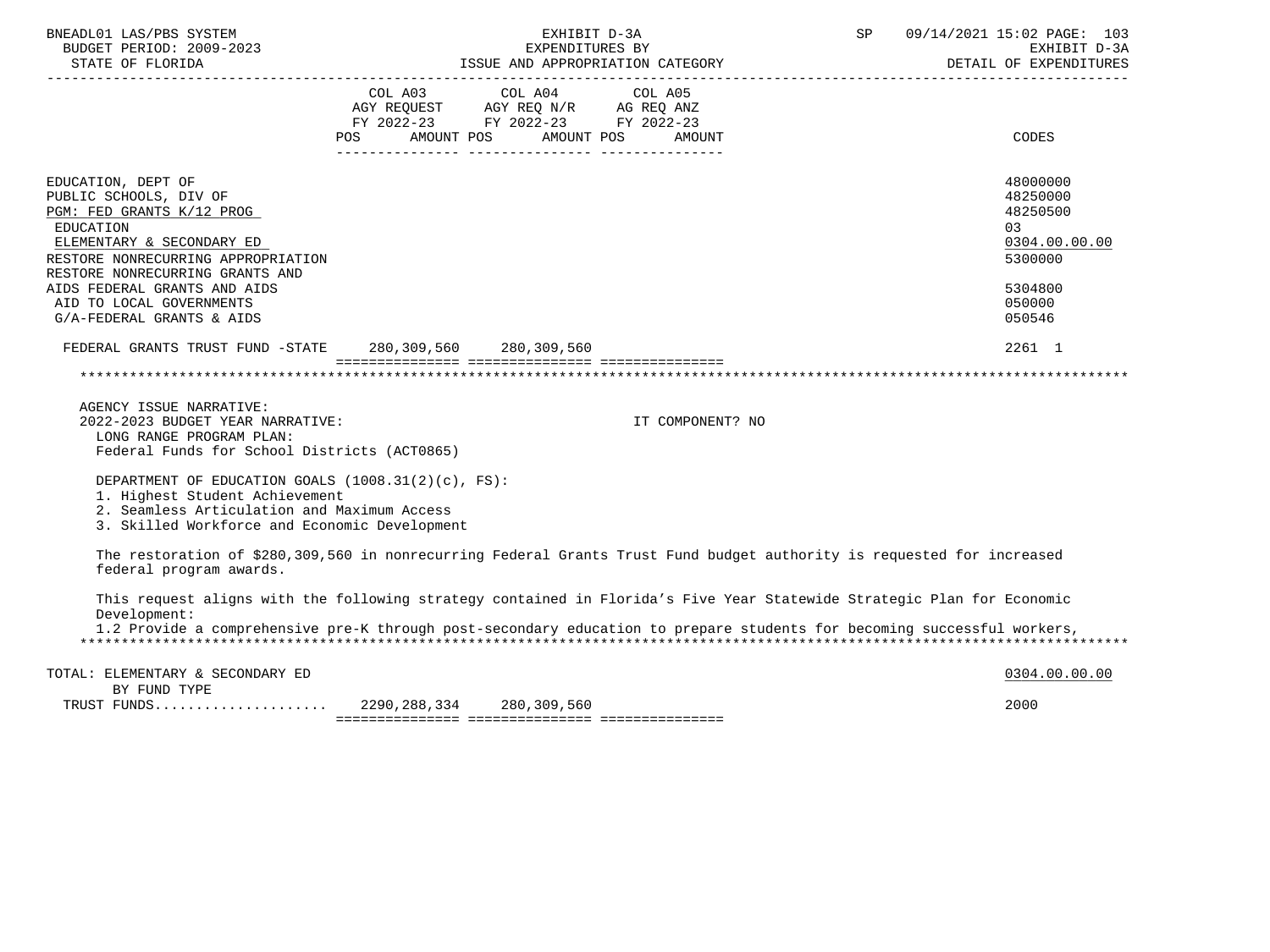| BNEADL01 LAS/PBS SYSTEM<br>BUDGET PERIOD: 2009-2023<br>STATE OF FLORIDA                                                                                                                                                                          |                                      | EXHIBIT D-3A<br>EXPENDITURES BY                                                                                                       | ISSUE AND APPROPRIATION CATEGORY | SP 09/14/2021 15:02 PAGE: 104<br>EXHIBIT D-3A<br>DETAIL OF EXPENDITURES                           |
|--------------------------------------------------------------------------------------------------------------------------------------------------------------------------------------------------------------------------------------------------|--------------------------------------|---------------------------------------------------------------------------------------------------------------------------------------|----------------------------------|---------------------------------------------------------------------------------------------------|
|                                                                                                                                                                                                                                                  |                                      | COL A03 COL A04 COL A05<br>AGY REQUEST AGY REQ N/R AG REQ ANZ<br>FY 2022-23 FY 2022-23 FY 2022-23<br>POS AMOUNT POS AMOUNT POS AMOUNT |                                  | CODES                                                                                             |
| EDUCATION, DEPT OF<br>PUBLIC SCHOOLS, DIV OF<br>PGM: ED MEDIA & TECH SERV<br>GOV OPERATIONS/SUPPORT<br>INFORMATION TECHNOLOGY<br>ESTIMATED EXPENDITURES<br>ESTIMATED EXPENDITURES - OPERATIONS<br>SPECIAL CATEGORIES<br>CAPITOL TECHNICAL CENTER |                                      |                                                                                                                                       |                                  | 48000000<br>48250000<br>48250600<br>16<br>1603.00.00.00<br>1000000<br>1001000<br>100000<br>100301 |
| GENERAL REVENUE FUND -STATE 224,624                                                                                                                                                                                                              | ____________________________________ |                                                                                                                                       |                                  | 1000 1                                                                                            |
| G/A-PUBLIC BROADCASTING                                                                                                                                                                                                                          |                                      |                                                                                                                                       |                                  | 102816                                                                                            |
| GENERAL REVENUE FUND -STATE 9,714,053                                                                                                                                                                                                            |                                      |                                                                                                                                       |                                  | 1000 1                                                                                            |
| TOTAL: ESTIMATED EXPENDITURES - OPERATIONS<br>TOTAL ISSUE 9,938,677                                                                                                                                                                              |                                      |                                                                                                                                       |                                  | 1001000                                                                                           |
| TOTAL: INFORMATION TECHNOLOGY<br>BY FUND TYPE<br>GENERAL REVENUE FUND 9.938.677                                                                                                                                                                  |                                      |                                                                                                                                       |                                  | 1603.00.00.00<br>1000                                                                             |
|                                                                                                                                                                                                                                                  |                                      |                                                                                                                                       |                                  |                                                                                                   |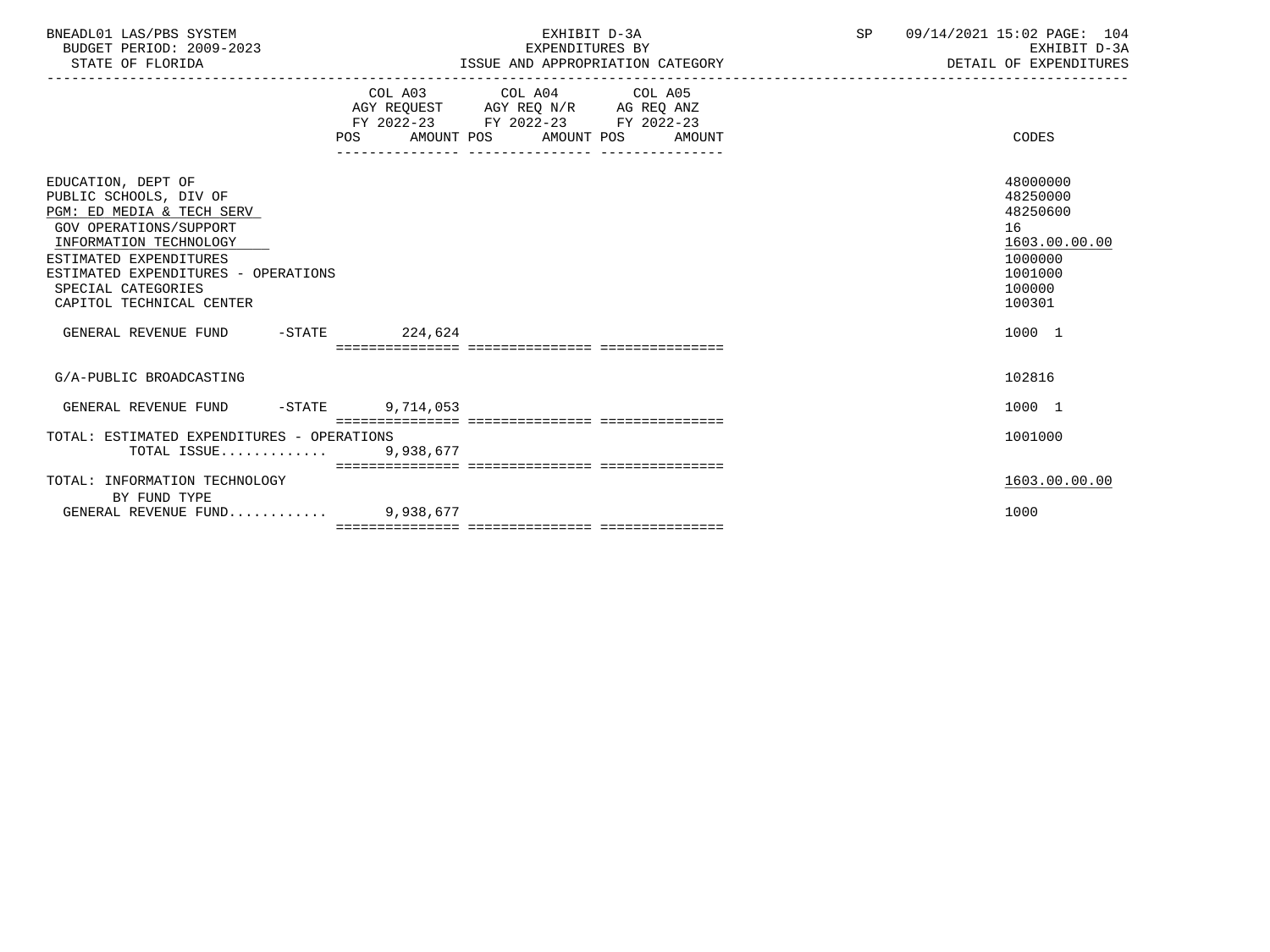| BNEADL01 LAS/PBS SYSTEM<br>BUDGET PERIOD: 2009-2023<br>STATE OF FLORIDA                                                                                                                                                                             | EXHIBIT D-3A<br>EXPENDITURES BY<br>ISSUE AND APPROPRIATION CATEGORY                                                                                                 | SP                | 09/14/2021 15:02 PAGE: 105<br>EXHIBIT D-3A<br>DETAIL OF EXPENDITURES                              |
|-----------------------------------------------------------------------------------------------------------------------------------------------------------------------------------------------------------------------------------------------------|---------------------------------------------------------------------------------------------------------------------------------------------------------------------|-------------------|---------------------------------------------------------------------------------------------------|
|                                                                                                                                                                                                                                                     | COL A03 COL A04<br>AGY REQUEST AGY REQ N/R AG REQ ANZ<br>FY 2022-23 FY 2022-23 FY 2022-23<br>POS<br>AMOUNT POS<br>AMOUNT POS<br>--- --------------- --------------- | COL A05<br>AMOUNT | CODES                                                                                             |
| EDUCATION, DEPT OF<br>PUBLIC SCHOOLS, DIV OF<br>PGM: WORKFORCE EDUCATION<br>ECONOMIC OPPORTUNITIES<br>WORKFORCE SERVICES<br>ESTIMATED EXPENDITURES<br>ESTIMATED EXPENDITURES - OPERATIONS<br>AID TO LOCAL GOVERNMENTS<br>PERFORMANCE BASED INCENTIV |                                                                                                                                                                     |                   | 48000000<br>48250000<br>48250800<br>11<br>1102.00.00.00<br>1000000<br>1001000<br>050000<br>050035 |
| GENERAL REVENUE FUND                                                                                                                                                                                                                                | $-STATE$ 6,500,000                                                                                                                                                  |                   | 1000 1                                                                                            |
| G/A-ABE FED FLOW-THROUGH                                                                                                                                                                                                                            |                                                                                                                                                                     |                   | 050050                                                                                            |
| FEDERAL GRANTS TRUST FUND -FEDERL 46,606,798                                                                                                                                                                                                        |                                                                                                                                                                     |                   | 2261 3                                                                                            |
| $G/A$ - FED GEER                                                                                                                                                                                                                                    |                                                                                                                                                                     |                   | 050245                                                                                            |
| FEDERAL GRANTS TRUST FUND -FEDERL 15,000,000                                                                                                                                                                                                        |                                                                                                                                                                     |                   | 2261 3                                                                                            |
| WORKFORCE DEVELOPMENT                                                                                                                                                                                                                               |                                                                                                                                                                     |                   | 050562                                                                                            |
| GENERAL REVENUE FUND<br>-MATCH                                                                                                                                                                                                                      | -STATE 211,282,288<br>54,423,291                                                                                                                                    |                   | 1000 1<br>1000 2                                                                                  |
| TOTAL GENERAL REVENUE FUND                                                                                                                                                                                                                          | 265,705,579                                                                                                                                                         |                   | 1000                                                                                              |
| EDUCATIONAL ENHANCEMENT TF-STATE 106,651,312                                                                                                                                                                                                        |                                                                                                                                                                     |                   | 2178 1                                                                                            |
| TOTAL APPRO 372,356,891                                                                                                                                                                                                                             |                                                                                                                                                                     |                   |                                                                                                   |
| G/A CAREER OPPORTUNITIES                                                                                                                                                                                                                            |                                                                                                                                                                     |                   | 051310                                                                                            |
| GENERAL REVENUE FUND                                                                                                                                                                                                                                | $-STATE$ 10,000,000                                                                                                                                                 |                   | 1000 1                                                                                            |
| G/A-VOCATIONAL FORMULA FDS                                                                                                                                                                                                                          |                                                                                                                                                                     |                   | 051333                                                                                            |
| FEDERAL GRANTS TRUST FUND -FEDERL                                                                                                                                                                                                                   | 73,997,159                                                                                                                                                          |                   | 2261 3                                                                                            |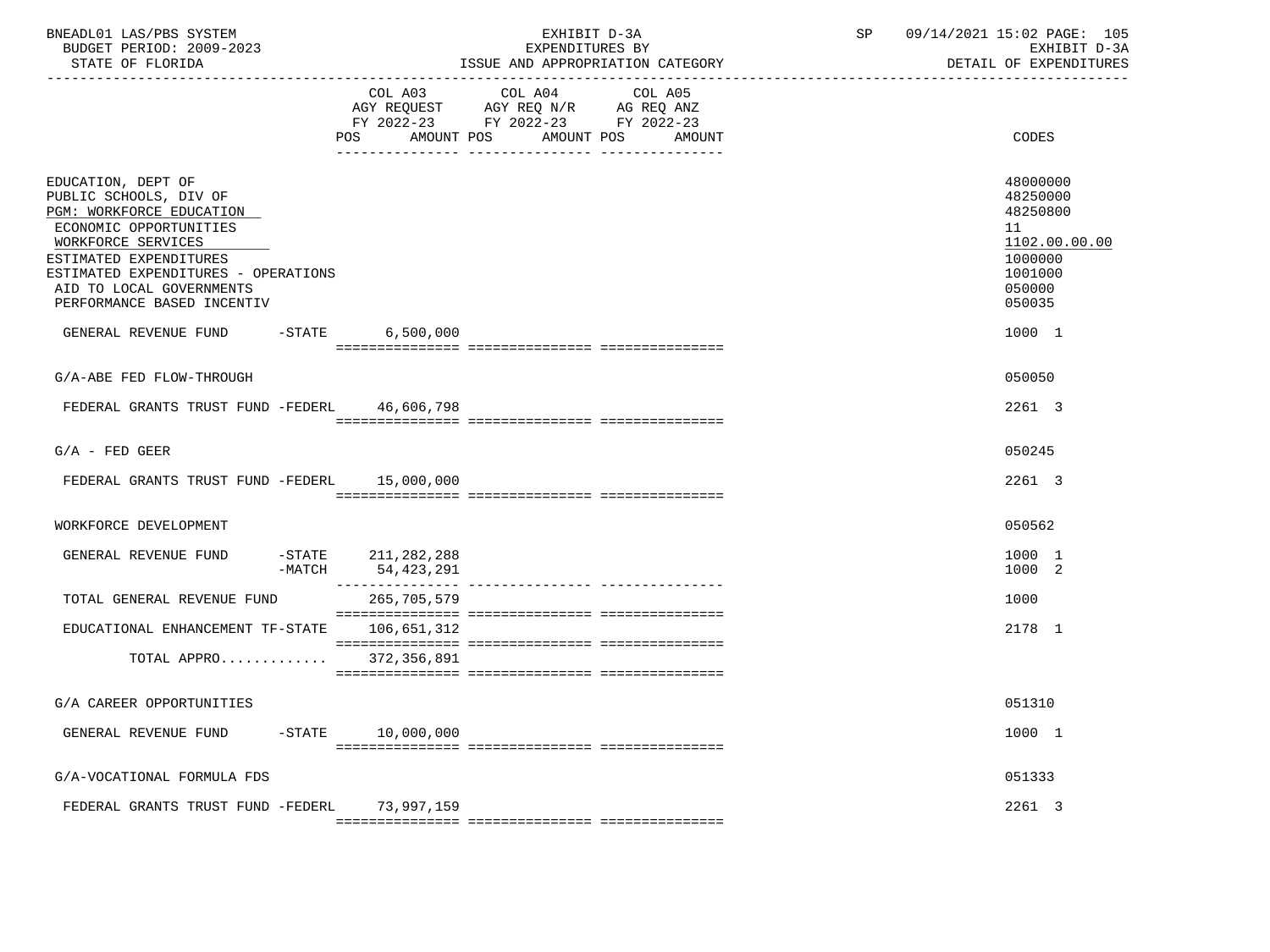| BNEADL01 LAS/PBS SYSTEM<br>BUDGET PERIOD: 2009-2023<br>STATE OF FLORIDA                                                                                                                                                                       |                  | EXHIBIT D-3A<br>EXPENDITURES BY<br>ISSUE AND APPROPRIATION CATEGORY                                                   |                   | SP 09/14/2021 15:02 PAGE: 106<br>EXHIBIT D-3A<br>DETAIL OF EXPENDITURES                           |
|-----------------------------------------------------------------------------------------------------------------------------------------------------------------------------------------------------------------------------------------------|------------------|-----------------------------------------------------------------------------------------------------------------------|-------------------|---------------------------------------------------------------------------------------------------|
|                                                                                                                                                                                                                                               | POS              | COL A03 COL A04<br>AGY REQUEST AGY REQ N/R AG REQ ANZ<br>FY 2022-23 FY 2022-23 FY 2022-23<br>AMOUNT POS<br>AMOUNT POS | COL A05<br>AMOUNT | CODES                                                                                             |
| EDUCATION, DEPT OF<br>PUBLIC SCHOOLS, DIV OF<br>PGM: WORKFORCE EDUCATION<br>ECONOMIC OPPORTUNITIES<br>WORKFORCE SERVICES<br>ESTIMATED EXPENDITURES<br>ESTIMATED EXPENDITURES - OPERATIONS<br>SPECIAL CATEGORIES<br>G/A-STRAT STWD INITIATIVES |                  |                                                                                                                       |                   | 48000000<br>48250000<br>48250800<br>11<br>1102.00.00.00<br>1000000<br>1001000<br>100000<br>104026 |
| GENERAL REVENUE FUND                                                                                                                                                                                                                          | $-STATE$         | 2,000,000                                                                                                             |                   | 1000 1                                                                                            |
| G/A-SCHOOL/INSTRUCT ENHANC                                                                                                                                                                                                                    |                  |                                                                                                                       |                   | 104052                                                                                            |
| GENERAL REVENUE FUND<br>TOTAL: ESTIMATED EXPENDITURES - OPERATIONS<br>TOTAL ISSUE                                                                                                                                                             | -STATE 1,326,857 | 527,787,705                                                                                                           |                   | 1000 1<br>1001000                                                                                 |
| NONRECURRING EXPENDITURES<br>SMART HORIZONS ONLINE CAREER<br>EDUCATION<br>SPECIAL CATEGORIES<br>G/A-SCHOOL/INSTRUCT ENHANC                                                                                                                    |                  |                                                                                                                       |                   | 2100000<br>2103119<br>100000<br>104052                                                            |
| GENERAL REVENUE FUND -STATE                                                                                                                                                                                                                   |                  | 700,000-                                                                                                              |                   | 1000 1                                                                                            |
| OPEN DOOR GRANT PROGRAM<br>AID TO LOCAL GOVERNMENTS<br>$G/A$ - FED GEER                                                                                                                                                                       |                  |                                                                                                                       |                   | 2103347<br>050000<br>050245                                                                       |
| FEDERAL GRANTS TRUST FUND -FEDERL 15,000,000-                                                                                                                                                                                                 |                  |                                                                                                                       |                   | 2261 3                                                                                            |
| THE BRIDGES COMPETITIVE SMALL<br>BUSINESS INITIATIVE<br>SPECIAL CATEGORIES<br>G/A-SCHOOL/INSTRUCT ENHANC<br>GENERAL REVENUE FUND                                                                                                              | $-$ STATE        | $350,000 -$                                                                                                           |                   | 2103348<br>100000<br>104052<br>1000 1                                                             |
|                                                                                                                                                                                                                                               |                  |                                                                                                                       |                   |                                                                                                   |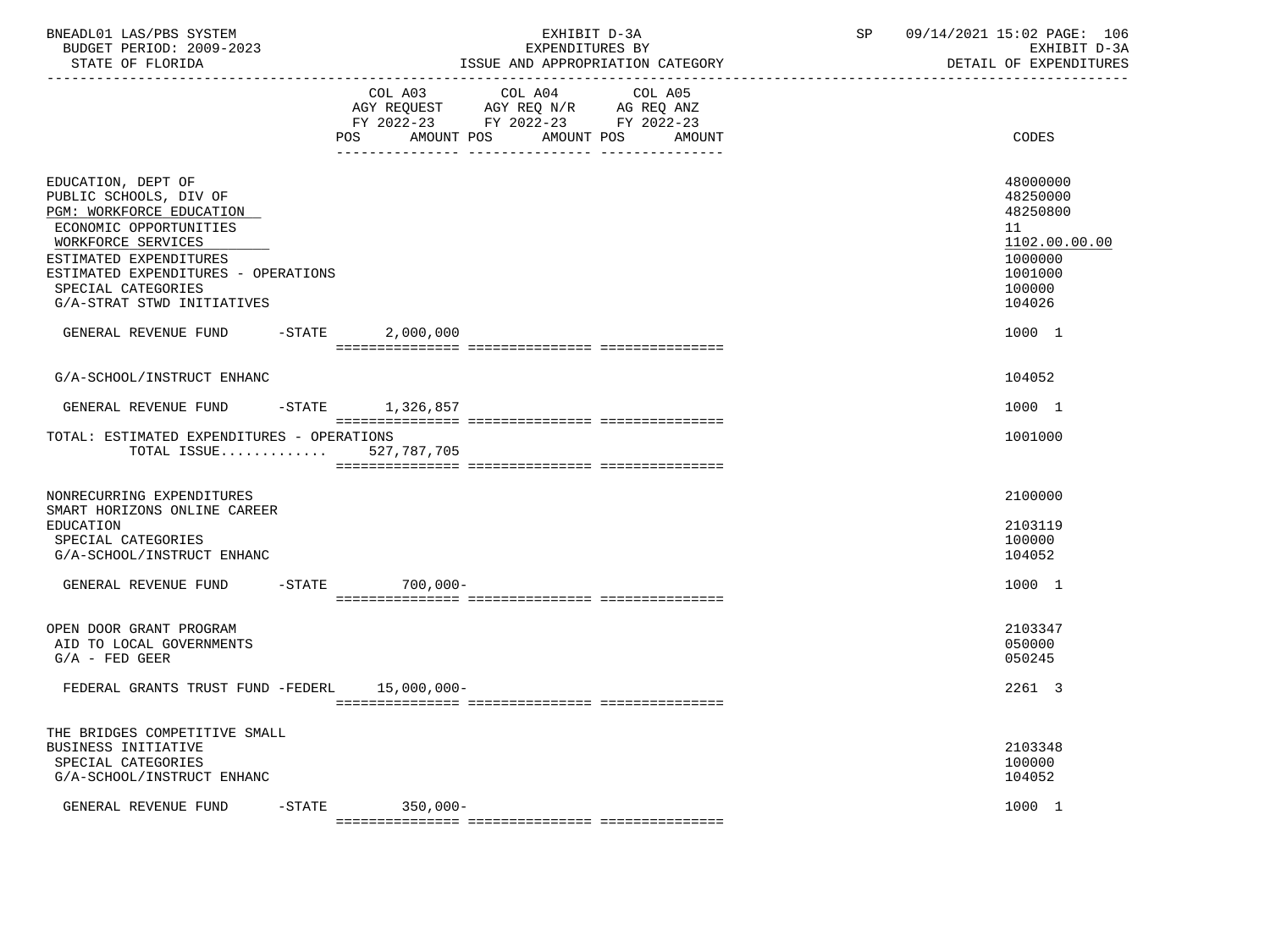| BNEADL01 LAS/PBS SYSTEM<br>BUDGET PERIOD: 2009-2023<br>STATE OF FLORIDA                                                                                                                                                         |           | EXHIBIT D-3A<br>EXPENDITURES BY<br>ISSUE AND APPROPRIATION CATEGORY |                                                                                                                                       |  |  |  | 09/14/2021 15:02 PAGE: 107<br>SP<br>EXHIBIT D-3A<br>DETAIL OF EXPENDITURES |  |
|---------------------------------------------------------------------------------------------------------------------------------------------------------------------------------------------------------------------------------|-----------|---------------------------------------------------------------------|---------------------------------------------------------------------------------------------------------------------------------------|--|--|--|----------------------------------------------------------------------------|--|
|                                                                                                                                                                                                                                 |           |                                                                     | COL A03 COL A04 COL A05<br>AGY REQUEST AGY REQ N/R AG REQ ANZ<br>FY 2022-23 FY 2022-23 FY 2022-23<br>POS AMOUNT POS AMOUNT POS AMOUNT |  |  |  | CODES                                                                      |  |
| EDUCATION, DEPT OF<br>PUBLIC SCHOOLS, DIV OF<br>PGM: WORKFORCE EDUCATION<br>ECONOMIC OPPORTUNITIES<br>WORKFORCE SERVICES<br>NONRECURRING EXPENDITURES<br>EDUCATIONAL OPPORTUNITIES LEADING<br>TO EMPLOYMENT - CH. 2021-162, LOF |           |                                                                     |                                                                                                                                       |  |  |  | 48000000<br>48250000<br>48250800<br>11<br>1102.00.00.00<br>2100000         |  |
| (SB 366)<br>SPECIAL CATEGORIES<br>G/A-STRAT STWD INITIATIVES                                                                                                                                                                    |           |                                                                     |                                                                                                                                       |  |  |  | 2103349<br>100000<br>104026                                                |  |
| GENERAL REVENUE FUND -STATE 2,000,000-                                                                                                                                                                                          |           |                                                                     |                                                                                                                                       |  |  |  | 1000 1                                                                     |  |
| VETO THE BRIDGES COMPETITIVE SMALL<br>BUSINESS INITIATIVE (SENATE FORM<br>2095) (HB 3319)<br>SPECIAL CATEGORIES<br>G/A-SCHOOL/INSTRUCT ENHANC                                                                                   |           |                                                                     |                                                                                                                                       |  |  |  | 2103350<br>100000<br>104052                                                |  |
| GENERAL REVENUE FUND -STATE 350,000                                                                                                                                                                                             |           |                                                                     |                                                                                                                                       |  |  |  | 1000 1                                                                     |  |
| LOTUS HOUSE WOMEN'S EMPLOYMENT<br>AND EDUCATION PROGRAM<br>SPECIAL CATEGORIES<br>G/A-SCHOOL/INSTRUCT ENHANC                                                                                                                     |           |                                                                     |                                                                                                                                       |  |  |  | 2103672<br>100000<br>104052                                                |  |
| GENERAL REVENUE FUND -STATE 100,000-                                                                                                                                                                                            |           |                                                                     |                                                                                                                                       |  |  |  | 1000 1                                                                     |  |
| WEST TECH EDUCATION CENTER ADULT<br>VOCATIONAL TRAINING<br>SPECIAL CATEGORIES<br>G/A-SCHOOL/INSTRUCT ENHANC                                                                                                                     |           |                                                                     |                                                                                                                                       |  |  |  | 2103945<br>100000<br>104052                                                |  |
| GENERAL REVENUE FUND                                                                                                                                                                                                            | $-$ STATE | 426,857-                                                            |                                                                                                                                       |  |  |  | 1000 1                                                                     |  |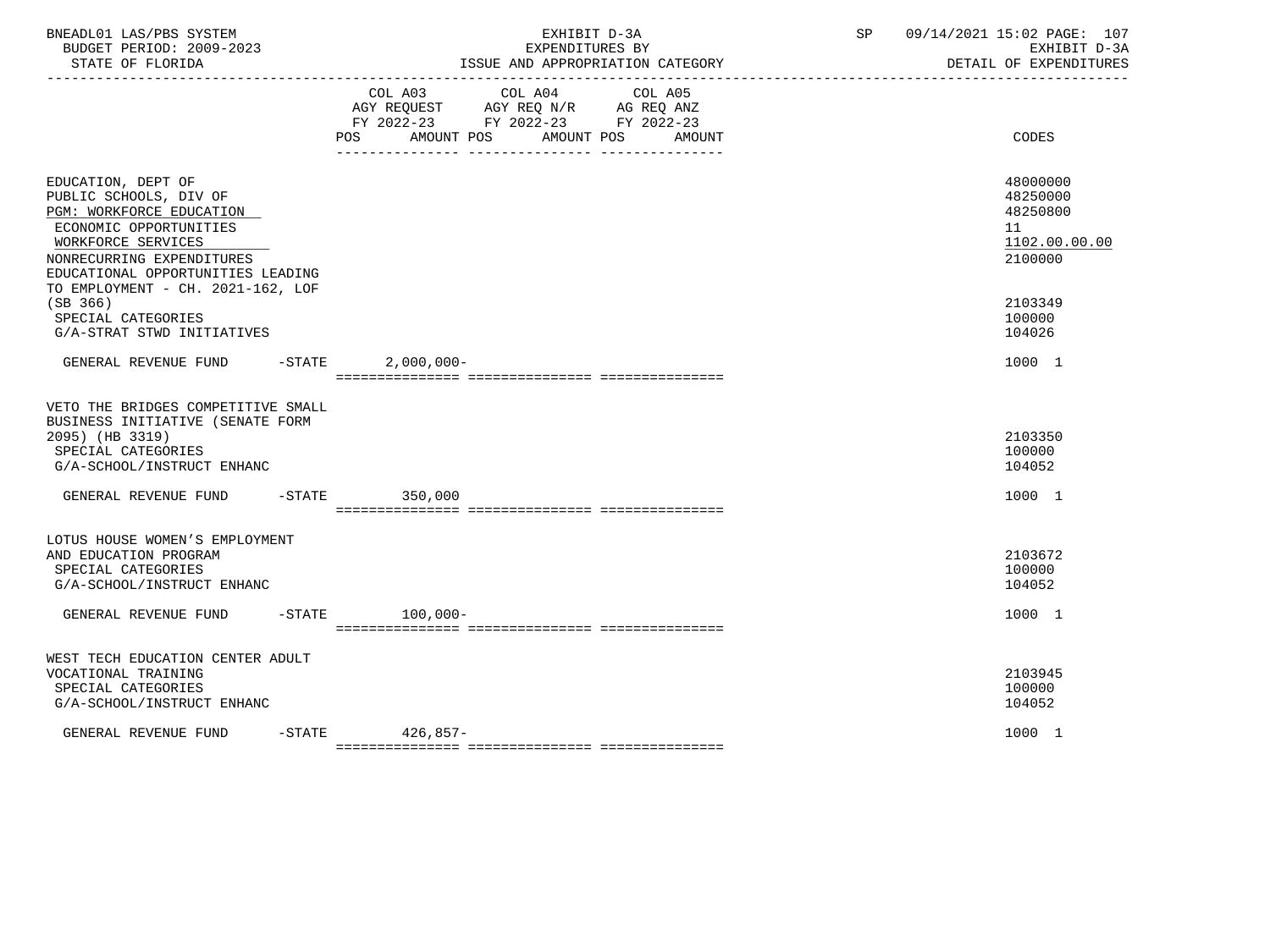| BNEADL01 LAS/PBS SYSTEM<br>BUDGET PERIOD: 2009-2023<br>STATE OF FLORIDA                                                                                                                                                           | EXHIBIT D-3A<br>EXPENDITURES BY                                                                                       | SP 09/14/2021 15:02 PAGE: 108<br>EXHIBIT D-3A<br>ISSUE AND APPROPRIATION CATEGORY<br>DETAIL OF EXPENDITURES |                                                                                  |               |
|-----------------------------------------------------------------------------------------------------------------------------------------------------------------------------------------------------------------------------------|-----------------------------------------------------------------------------------------------------------------------|-------------------------------------------------------------------------------------------------------------|----------------------------------------------------------------------------------|---------------|
|                                                                                                                                                                                                                                   | COL A03 COL A04 COL A05<br>AGY REQUEST AGY REQ N/R AG REQ ANZ<br>FY 2022-23 FY 2022-23 FY 2022-23<br>________________ | POS AMOUNT POS AMOUNT POS AMOUNT                                                                            | <b>CODES</b>                                                                     |               |
| EDUCATION, DEPT OF<br>PUBLIC SCHOOLS, DIV OF<br>PGM: WORKFORCE EDUCATION<br>ECONOMIC OPPORTUNITIES<br>WORKFORCE SERVICES<br>WORKLOAD<br>INCREASE IN ADULT BASIC EDUCATION<br>AID TO LOCAL GOVERNMENTS<br>G/A-ABE FED FLOW-THROUGH |                                                                                                                       |                                                                                                             | 48000000<br>48250000<br>48250800<br>11<br>3000000<br>3007030<br>050000<br>050050 | 1102.00.00.00 |
| FEDERAL GRANTS TRUST FUND -FEDERL 2,694,911                                                                                                                                                                                       |                                                                                                                       |                                                                                                             | 2261 3                                                                           |               |
|                                                                                                                                                                                                                                   | ecesse essessesses                                                                                                    |                                                                                                             |                                                                                  |               |
| AGENCY ISSUE NARRATIVE:<br>2022-2023 BUDGET YEAR NARRATIVE:<br>LONG RANGE PROGRAM PLAN:<br>State Grants to Districts and Community Colleges (ACT3050)                                                                             |                                                                                                                       | IT COMPONENT? NO                                                                                            |                                                                                  |               |
| DEPARTMENT OF EDUCATION GOALS (1008.31(2)(c), F.S.):<br>1. Highest Student Achievement<br>2. Seamless Articulation and Maximum Access                                                                                             |                                                                                                                       |                                                                                                             |                                                                                  |               |

3. Skilled Workforce and Economic Development

 An increase of \$2,694,911 is requested in recurring Federal Grants Trust Fund budget authority. The federal grant award has increased significantly over the prior level. In addition to the annual award amount, authority is needed for carry-forward funds from the prior year.

 This request aligns with the following strategy contained in Florida's Five Year Statewide Strategic Plan for Economic Development:

#1.4 Expand recruitment for and access to education and training programs for talent in underserved areas and populations to close local workforce skills gaps.

\*\*\*\*\*\*\*\*\*\*\*\*\*\*\*\*\*\*\*\*\*\*\*\*\*\*\*\*\*\*\*\*\*\*\*\*\*\*\*\*\*\*\*\*\*\*\*\*\*\*\*\*\*\*\*\*\*\*\*\*\*\*\*\*\*\*\*\*\*\*\*\*\*\*\*\*\*\*\*\*\*\*\*\*\*\*\*\*\*\*\*\*\*\*\*\*\*\*\*\*\*\*\*\*\*\*\*\*\*\*\*\*\*\*\*\*\*\*\*\*\*\*\*\*\*\*\*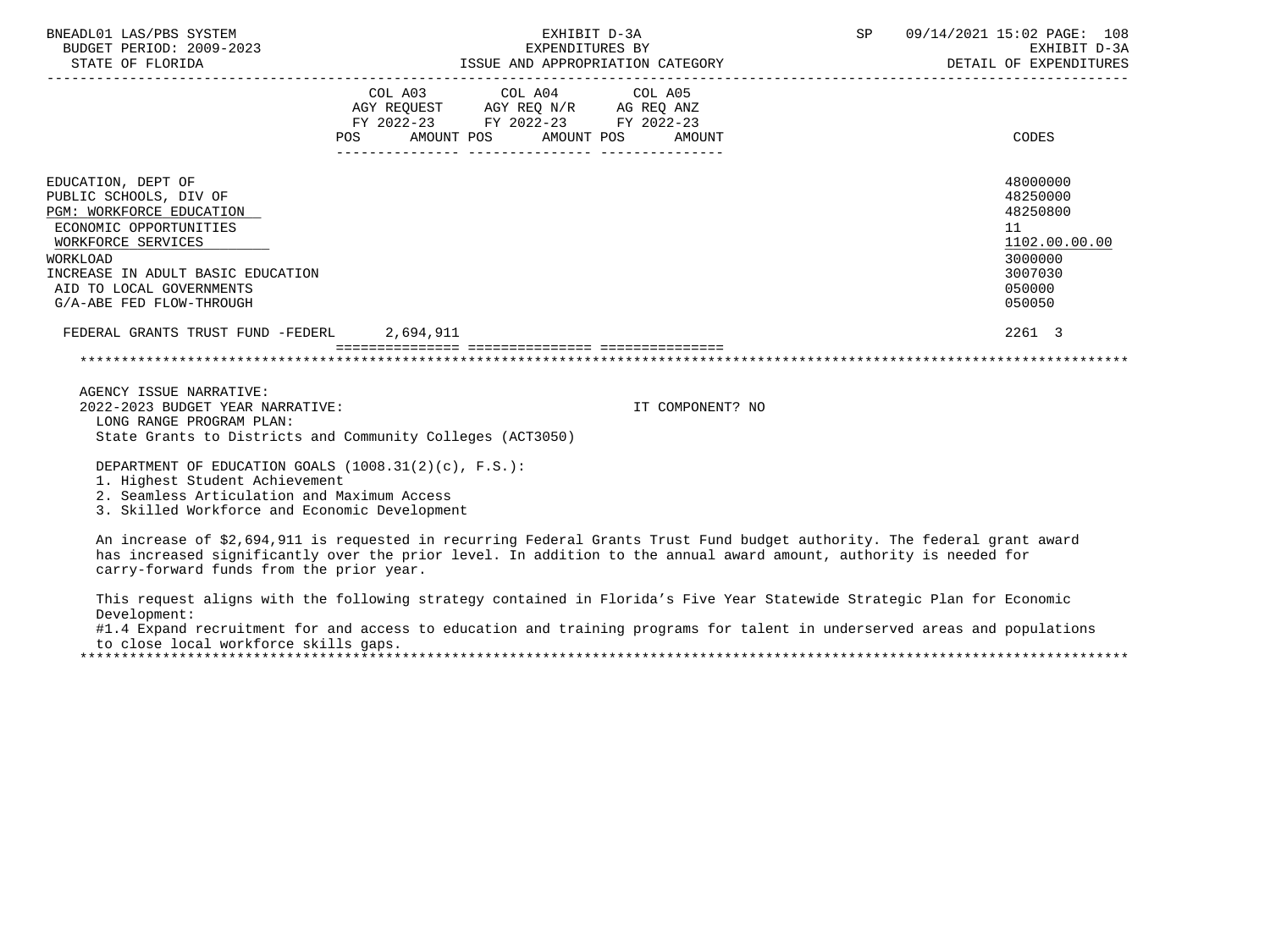| BNEADL01 LAS/PBS SYSTEM<br>BUDGET PERIOD: 2009-2023<br>STATE OF FLORIDA                                                                                                                                                            |                                                                                                                                                                              | EXHIBIT D-3A<br>EXPENDITURES BY | ISSUE AND APPROPRIATION CATEGORY | SP | 09/14/2021 15:02 PAGE: 109<br>EXHIBIT D-3A<br>DETAIL OF EXPENDITURES                              |
|------------------------------------------------------------------------------------------------------------------------------------------------------------------------------------------------------------------------------------|------------------------------------------------------------------------------------------------------------------------------------------------------------------------------|---------------------------------|----------------------------------|----|---------------------------------------------------------------------------------------------------|
|                                                                                                                                                                                                                                    | $\begin{tabular}{llll} AGY & REQUEST \qquad & AGY & REQ & N/R \qquad & AG & REQ & ANZ \end{tabular}$<br>FY 2022-23 FY 2022-23 FY 2022-23<br>POS AMOUNT POS AMOUNT POS AMOUNT | COL A03 COL A04 COL A05         |                                  |    | CODES                                                                                             |
| EDUCATION, DEPT OF<br>PUBLIC SCHOOLS, DIV OF<br>PGM: WORKFORCE EDUCATION<br>ECONOMIC OPPORTUNITIES<br>WORKFORCE SERVICES<br><b>ENHANCEMENTS</b><br>OPEN DOOR GRANT PROGRAM<br>AID TO LOCAL GOVERNMENTS<br>G/A OPEN DOOR GRANT PRGM |                                                                                                                                                                              |                                 |                                  |    | 48000000<br>48250000<br>48250800<br>11<br>1102.00.00.00<br>4000000<br>4000395<br>050000<br>050246 |
| GENERAL REVENUE FUND -STATE 15,000,000 15,000,000                                                                                                                                                                                  |                                                                                                                                                                              |                                 |                                  |    | 1000 1                                                                                            |
|                                                                                                                                                                                                                                    |                                                                                                                                                                              |                                 |                                  |    |                                                                                                   |
| AGENCY ISSUE NARRATIVE:<br>2022-2023 BUDGET YEAR NARRATIVE:<br>LONG RANGE PROGRAM PLAN:<br>State Grants to Districts and Community Colleges (ACT3050)                                                                              |                                                                                                                                                                              |                                 | IT COMPONENT? NO                 |    |                                                                                                   |
| DEPARTMENT OF EDUCATION GOALS $(1008.31(2)(c), F.S.):$                                                                                                                                                                             |                                                                                                                                                                              |                                 |                                  |    |                                                                                                   |

3. Skilled Workforce and Economic Development

 An increase of \$35,000,000 is requested in nonrecurring General Revenue funds for the Open Door Program. Of these funds, \$15,000,000 is in the Workforce Education Budget Entity (48250800) and \$20,000,000 is in the Florida Colleges Budget Entity (48400600). The Program provides grants to school district career centers, charter technical career centers and Florida College System institutions for two types of student grants: Last Dollar Grant and Student Investment Grant. Funds may be used to support short-term, high-demand career and technical education credentialing and certificate programs linked to the Master Credential List. Students must meet the following criteria to receive funds under both the Last Dollar Grant and the Student Investment Grant programs:

- (a) Be admitted to and enrolled full-time in an eligible program at an eligible institution;
- (b) Be a resident of this state as determined under Section 1009.21, F. S.;
- (c) Be unemployed, underemployed or furloughed;
- (d) Complete the Free Application for Federal Student Aid (FAFSA) for each academic year in which the grant is sought.

 This request aligns with the following strategy contained in Florida's Five Year Statewide Strategic Plan for Economic Development:

 #1.4 Expand recruitment for and access to education and training programs for talent in underserved areas and populations to close local workforce skills gaps.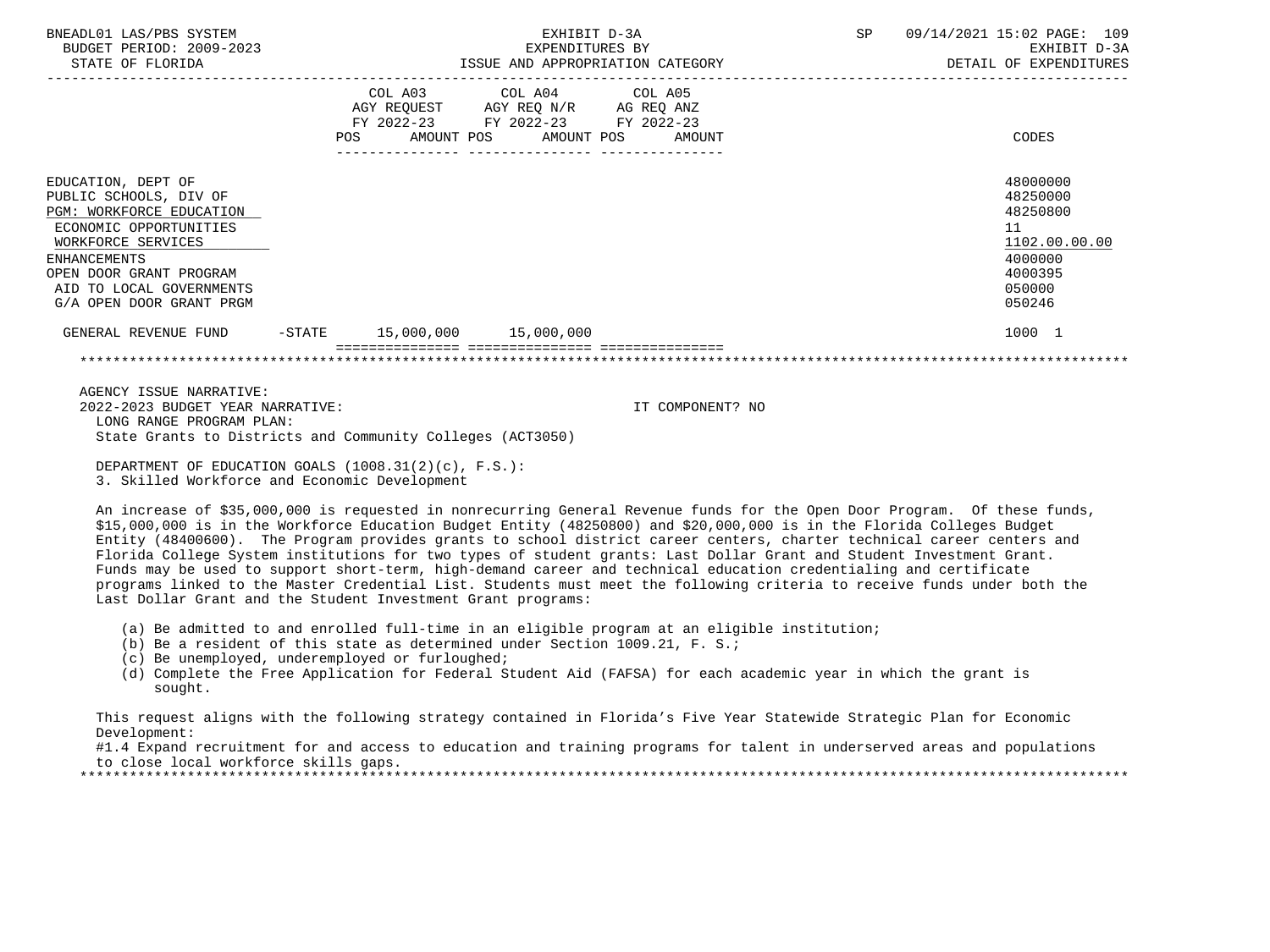| BNEADL01 LAS/PBS SYSTEM<br>BUDGET PERIOD: 2009-2023<br>STATE OF FLORIDA                                                                                                                                                                                                                       | EXHIBIT D-3A<br>EXPENDITURES BY                                                                                                | ISSUE AND APPROPRIATION CATEGORY | SP 09/14/2021 15:02 PAGE: 110<br>EXHIBIT D-3A<br>DETAIL OF EXPENDITURES                           |
|-----------------------------------------------------------------------------------------------------------------------------------------------------------------------------------------------------------------------------------------------------------------------------------------------|--------------------------------------------------------------------------------------------------------------------------------|----------------------------------|---------------------------------------------------------------------------------------------------|
|                                                                                                                                                                                                                                                                                               | COL A03 COL A04 COL A05<br>AGY REQUEST AGY REQ N/R AG REQ ANZ<br>FY 2022-23 FY 2022-23 FY 2022-23<br>POS AMOUNT POS AMOUNT POS | AMOUNT                           | CODES                                                                                             |
| EDUCATION, DEPT OF<br>PUBLIC SCHOOLS, DIV OF<br>PGM: WORKFORCE EDUCATION<br>ECONOMIC OPPORTUNITIES<br>WORKFORCE SERVICES<br>RESTORE NONRECURRING APPROPRIATION<br>RESTORE NONRECURRING EDUCATIONAL<br>OPPORTUNITIES LEADING TO EMPLOYMENT<br>SPECIAL CATEGORIES<br>G/A-STRAT STWD INITIATIVES |                                                                                                                                |                                  | 48000000<br>48250000<br>48250800<br>11<br>1102.00.00.00<br>5300000<br>5300230<br>100000<br>104026 |
| GENERAL REVENUE FUND -STATE 2,000,000 2,000,000                                                                                                                                                                                                                                               |                                                                                                                                |                                  | 1000 1                                                                                            |
|                                                                                                                                                                                                                                                                                               |                                                                                                                                |                                  |                                                                                                   |
| AGENCY ISSUE NARRATIVE:<br>2022-2023 BUDGET YEAR NARRATIVE:<br>LONG RANGE PROGRAM PLAN:                                                                                                                                                                                                       |                                                                                                                                | IT COMPONENT? NO                 |                                                                                                   |
| DEPARTMENT OF EDUCATION GOALS $(1008.31(2)(c)$ , F.S.):<br>3. Skilled Workforce and Economic Development                                                                                                                                                                                      |                                                                                                                                |                                  |                                                                                                   |

 The restoration of \$2,000,000 in nonrecurring General Revenue funds is requested to continue funding the reimbursement for workers' compensation insurance premiums as authorized in section 446.54, Florida Statutes. School districts and Florida College System institutions are considered employers of students 18 years of age or younger when they are participating in unpaid work-based learning opportunities. As such, school districts and colleges must cover these students under their workers' compensation insurance programs. These funds are used to reimburse the districts and colleges for the proportionate share of the costs of workers' compensation insurance premiums needed to provide workers' compensation coverage for eligible students.

 This request aligns with the following strategy contained in Florida's Five Year Statewide Strategic Plan for Economic Development:

 #1.4 Expand recruitment for and access to education and training programs for talent in underserved areas and populations to close local workforce skills gaps.

| TOTAL: WORKFORCE SERVICES |             |            | 1102.00.00.00 |
|---------------------------|-------------|------------|---------------|
| BY FUND TYPE              |             |            |               |
| GENERAL REVENUE FUND      | 299,305,579 | 17,000,000 | 1000          |
| TRUST FUNDS               | 229,950,180 |            | 2000          |
| TOTAL PROG COMP           | 529,255,759 | 17,000,000 |               |
|                           |             |            |               |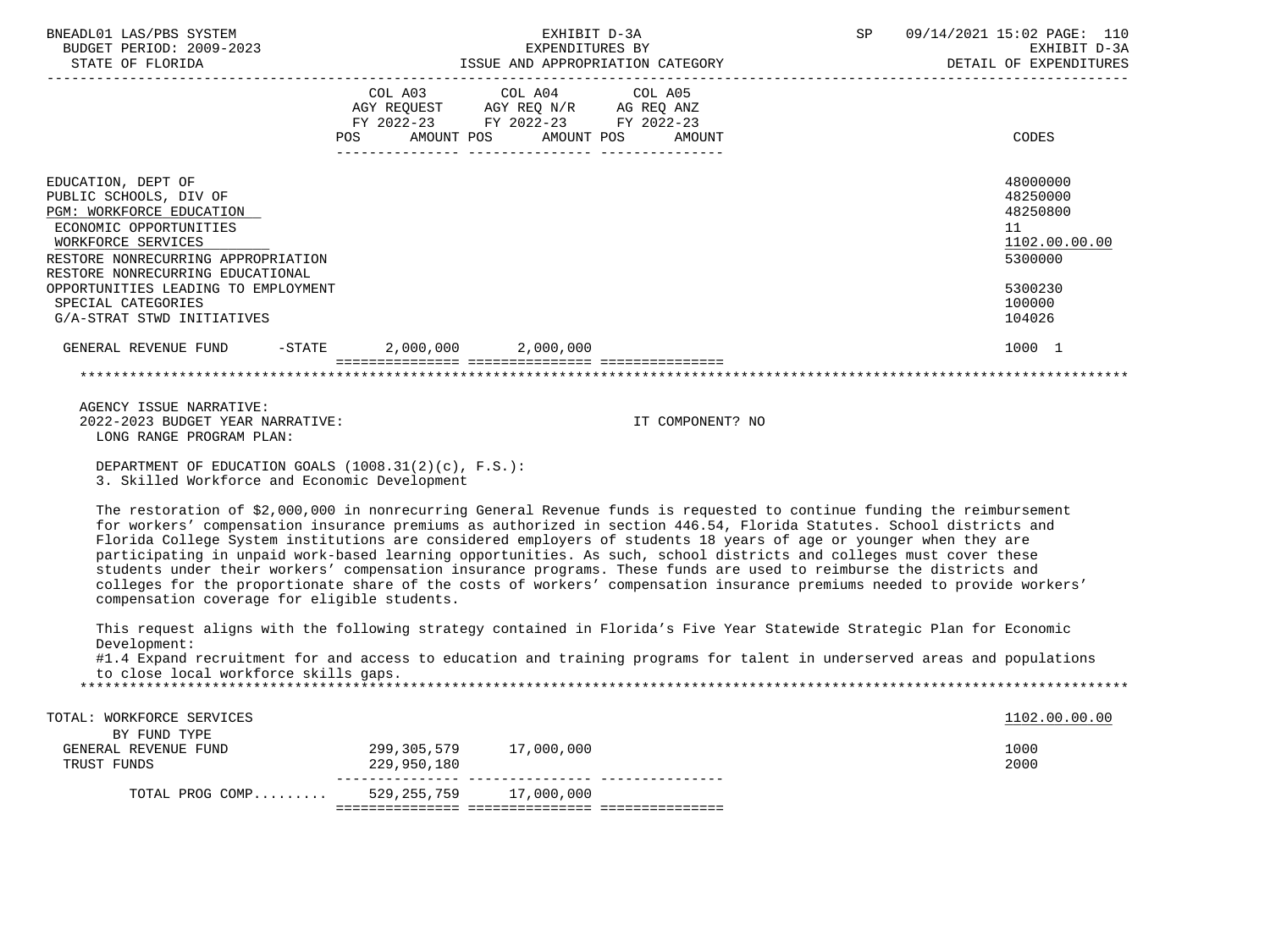| BNEADL01 LAS/PBS SYSTEM<br>BUDGET PERIOD: 2009-2023<br>STATE OF FLORIDA                                                                                                                                                                     |                   |                              | EXHIBIT D-3A<br>EXPENDITURES BY<br>ISSUE AND APPROPRIATION CATEGORY<br>-----------------------------                 | SP | 09/14/2021 15:02 PAGE: 111<br>EXHIBIT D-3A<br>DETAIL OF EXPENDITURES                              |
|---------------------------------------------------------------------------------------------------------------------------------------------------------------------------------------------------------------------------------------------|-------------------|------------------------------|----------------------------------------------------------------------------------------------------------------------|----|---------------------------------------------------------------------------------------------------|
|                                                                                                                                                                                                                                             |                   | COL A03<br>AMOUNT POS<br>POS | COL A04<br>COL A05<br>AGY REQUEST AGY REQ N/R AG REQ ANZ<br>FY 2022-23 FY 2022-23 FY 2022-23<br>AMOUNT POS<br>AMOUNT |    | CODES                                                                                             |
| EDUCATION, DEPT OF<br>FLORIDA COLLEGES, DIV OF<br>PGM: FLORIDA COLLEGES<br>EDUCATION<br>OTHER POSTSECONDARY EDUC<br>ESTIMATED EXPENDITURES<br>ESTIMATED EXPENDITURES - OPERATIONS<br>AID TO LOCAL GOVERNMENTS<br>PERFORMANCE BASED INCENTIV |                   |                              |                                                                                                                      |    | 48000000<br>48400000<br>48400600<br>03<br>0305.07.00.00<br>1000000<br>1001000<br>050000<br>050035 |
| GENERAL REVENUE FUND                                                                                                                                                                                                                        |                   | $-STATE$ 14,000,000          |                                                                                                                      |    | 1000 1                                                                                            |
| STUDENT SUCCESS INCENTIVES                                                                                                                                                                                                                  |                   |                              |                                                                                                                      |    | 050040                                                                                            |
| GENERAL REVENUE FUND                                                                                                                                                                                                                        |                   | $-STATE$ 25,000,000          |                                                                                                                      |    | 1000 1                                                                                            |
| G/A-FL COLL SYS PRG FUND                                                                                                                                                                                                                    |                   |                              |                                                                                                                      |    | 050217                                                                                            |
| GENERAL REVENUE FUND -STATE 1096,466,294<br>EDUCATIONAL ENHANCEMENT TF-STATE 196,932,429                                                                                                                                                    |                   | _______________              | __________________________________                                                                                   |    | 1000 1<br>2178 1                                                                                  |
| TOTAL APPRO $1293,398,723$                                                                                                                                                                                                                  |                   |                              |                                                                                                                      |    |                                                                                                   |
| $G/A$ - FED GEER                                                                                                                                                                                                                            |                   |                              |                                                                                                                      |    | 050245                                                                                            |
| FEDERAL GRANTS TRUST FUND -FEDERL 20,000,000                                                                                                                                                                                                |                   |                              |                                                                                                                      |    | 2261 3                                                                                            |
| $G/A$ - FL POST ACAD LIB NET                                                                                                                                                                                                                |                   |                              |                                                                                                                      |    | 052311                                                                                            |
| GENERAL REVENUE FUND                                                                                                                                                                                                                        | $-$ STATE         | 9,076,322                    |                                                                                                                      |    | 1000 1                                                                                            |
| SPECIAL CATEGORIES<br>COMM ON COMMUNITY SERVICE                                                                                                                                                                                             |                   |                              |                                                                                                                      |    | 100000<br>103644                                                                                  |
| GENERAL REVENUE FUND                                                                                                                                                                                                                        | $-\mathtt{STATE}$ | 983,182                      |                                                                                                                      |    | 1000 1                                                                                            |
| TOTAL: ESTIMATED EXPENDITURES - OPERATIONS<br>TOTAL ISSUE 1362,458,227                                                                                                                                                                      |                   |                              |                                                                                                                      |    | 1001000                                                                                           |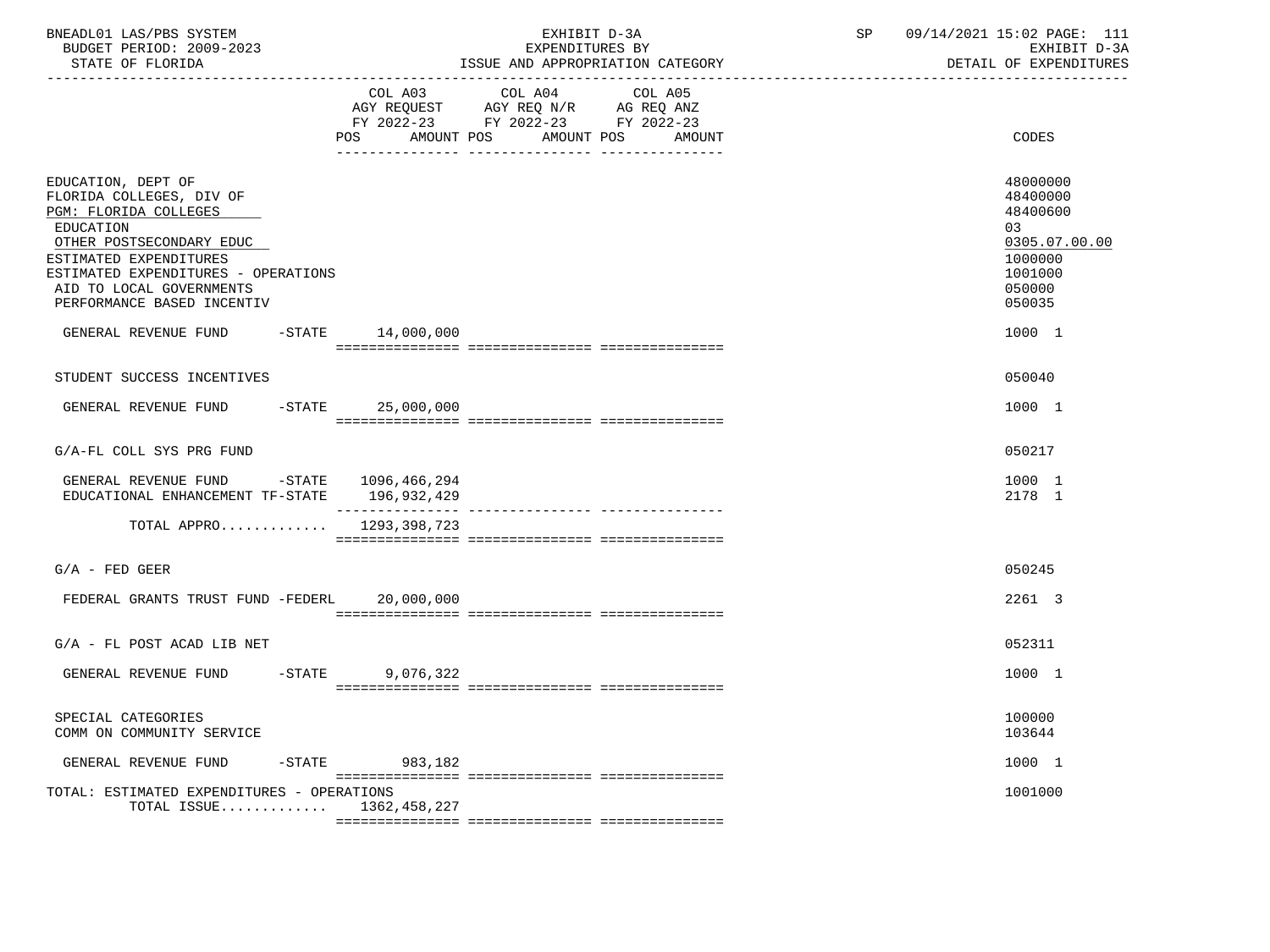| BNEADL01 LAS/PBS SYSTEM<br>BUDGET PERIOD: 2009-2023<br>STATE OF FLORIDA                                                                                                                                                                                           |           | EXHIBIT D-3A<br>EXPENDITURES BY<br>ISSUE AND APPROPRIATION CATEGORY                                                                   | 09/14/2021 15:02 PAGE: 112<br>SP<br>EXHIBIT D-3A<br>DETAIL OF EXPENDITURES                        |
|-------------------------------------------------------------------------------------------------------------------------------------------------------------------------------------------------------------------------------------------------------------------|-----------|---------------------------------------------------------------------------------------------------------------------------------------|---------------------------------------------------------------------------------------------------|
|                                                                                                                                                                                                                                                                   |           | COL A03 COL A04 COL A05<br>AGY REQUEST AGY REQ N/R AG REQ ANZ<br>FY 2022-23 FY 2022-23 FY 2022-23<br>POS AMOUNT POS AMOUNT POS AMOUNT | CODES                                                                                             |
| EDUCATION, DEPT OF<br>FLORIDA COLLEGES, DIV OF<br>PGM: FLORIDA COLLEGES<br>EDUCATION<br>OTHER POSTSECONDARY EDUC<br>NONRECURRING EXPENDITURES<br>SOUTH FLORIDA STATE COLLEGE<br>CLINICAL IMMERSION CENTER<br>AID TO LOCAL GOVERNMENTS<br>G/A-FL COLL SYS PRG FUND |           |                                                                                                                                       | 48000000<br>48400000<br>48400600<br>03<br>0305.07.00.00<br>2100000<br>2103C05<br>050000<br>050217 |
| GENERAL REVENUE FUND                                                                                                                                                                                                                                              |           | $-STATE$ 1,000,000-                                                                                                                   | 1000 1                                                                                            |
| TALLAHASSEE COMMUNITY COLLEGE -<br>LEON WORKS EXPO AND JUNIOR<br>APPRENTICESHIP PROGRAM<br>AID TO LOCAL GOVERNMENTS<br>G/A-FL COLL SYS PRG FUND                                                                                                                   |           |                                                                                                                                       | 2103C07<br>050000<br>050217                                                                       |
| GENERAL REVENUE FUND                                                                                                                                                                                                                                              |           | $-STATE$<br>$50,000-$                                                                                                                 | 1000 1                                                                                            |
| TALLAHASSEE COMMUNITY COLLEGE -<br>NURSING PROGRAM EXPANSION<br>AID TO LOCAL GOVERNMENTS<br>G/A-FL COLL SYS PRG FUND<br>GENERAL REVENUE FUND                                                                                                                      |           | $-$ STATE<br>$500,000 -$                                                                                                              | 2103C08<br>050000<br>050217<br>1000 1                                                             |
|                                                                                                                                                                                                                                                                   |           |                                                                                                                                       |                                                                                                   |
| DAYTONA STATE COLLEGE - CRITICAL<br>NURSING AND HEALTH SCIENCES IN<br>FLAGLER COUNTY<br>AID TO LOCAL GOVERNMENTS<br>G/A-FL COLL SYS PRG FUND                                                                                                                      |           |                                                                                                                                       | 2103C12<br>050000<br>050217                                                                       |
| GENERAL REVENUE FUND                                                                                                                                                                                                                                              | $-$ STATE | $200,000-$                                                                                                                            | 1000 1                                                                                            |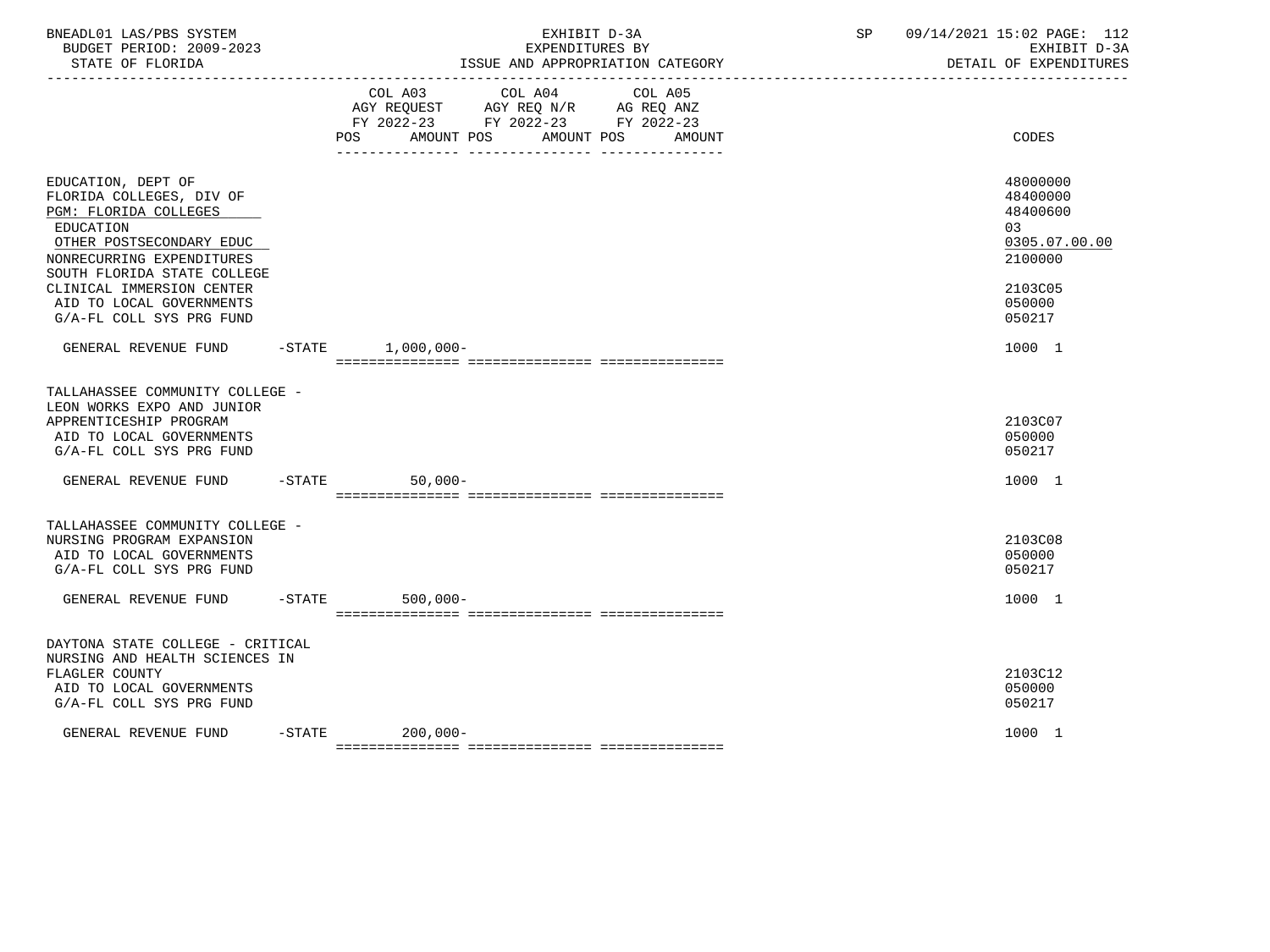| BNEADL01 LAS/PBS SYSTEM<br>BUDGET PERIOD: 2009-2023<br>STATE OF FLORIDA                                                                                                                                                  | EXHIBIT D-3A<br>EXPENDITURES BY<br>ISSUE AND APPROPRIATION CATEGORY                                                                      | 09/14/2021 15:02 PAGE: 113<br>SP<br>EXHIBIT D-3A<br>DETAIL OF EXPENDITURES                        |
|--------------------------------------------------------------------------------------------------------------------------------------------------------------------------------------------------------------------------|------------------------------------------------------------------------------------------------------------------------------------------|---------------------------------------------------------------------------------------------------|
|                                                                                                                                                                                                                          | COL A03 COL A04<br>COL A05<br>AGY REQUEST AGY REQ N/R AG REQ ANZ<br>FY 2022-23 FY 2022-23 FY 2022-23<br>POS AMOUNT POS AMOUNT POS AMOUNT | CODES                                                                                             |
| EDUCATION, DEPT OF<br>FLORIDA COLLEGES, DIV OF<br>PGM: FLORIDA COLLEGES<br>EDUCATION<br>OTHER POSTSECONDARY EDUC<br>NONRECURRING EXPENDITURES<br>OPEN DOOR GRANT PROGRAM<br>AID TO LOCAL GOVERNMENTS<br>$G/A$ - FED GEER |                                                                                                                                          | 48000000<br>48400000<br>48400600<br>03<br>0305.07.00.00<br>2100000<br>2103347<br>050000<br>050245 |
| FEDERAL GRANTS TRUST FUND -FEDERL 20,000,000-                                                                                                                                                                            |                                                                                                                                          | 2261 3                                                                                            |
| JULY IN NOVEMBER - THE STORY OF THE<br>1920 OCOEE ELECTION DAY RIOTS<br>AID TO LOCAL GOVERNMENTS<br>G/A-FL COLL SYS PRG FUND                                                                                             |                                                                                                                                          | 2103351<br>050000<br>050217                                                                       |
| GENERAL REVENUE FUND -STATE 1,000,000-                                                                                                                                                                                   |                                                                                                                                          | 1000 1                                                                                            |
| SAINT PETERSBURG COLLEGE - LAW<br>ENFORCEMENT SIMULATION CITY<br>AID TO LOCAL GOVERNMENTS<br>G/A-FL COLL SYS PRG FUND                                                                                                    |                                                                                                                                          | 2103352<br>050000<br>050217                                                                       |
| GENERAL REVENUE FUND -STATE 510,000-                                                                                                                                                                                     |                                                                                                                                          | 1000 1                                                                                            |
| PASCO-HERNANDO STATE COLLEGE -<br>INSTRUCTIONAL AND PERFORMING ARTS<br>CENTER<br>AID TO LOCAL GOVERNMENTS<br>G/A-FL COLL SYS PRG FUND                                                                                    |                                                                                                                                          | 2103355<br>050000<br>050217                                                                       |
| GENERAL REVENUE FUND -STATE 1,000,000-                                                                                                                                                                                   |                                                                                                                                          | 1000 1                                                                                            |
| SAINT PETERSBURG COLLEGE MIDTOWN<br>CAMPUS DIGITAL INCLUSION AND<br><b>ENHANCEMENTS</b><br>AID TO LOCAL GOVERNMENTS<br>G/A-FL COLL SYS PRG FUND                                                                          |                                                                                                                                          | 2103356<br>050000<br>050217                                                                       |
| GENERAL REVENUE FUND<br>$-STATE$                                                                                                                                                                                         | $674,484-$                                                                                                                               | 1000 1                                                                                            |
|                                                                                                                                                                                                                          |                                                                                                                                          |                                                                                                   |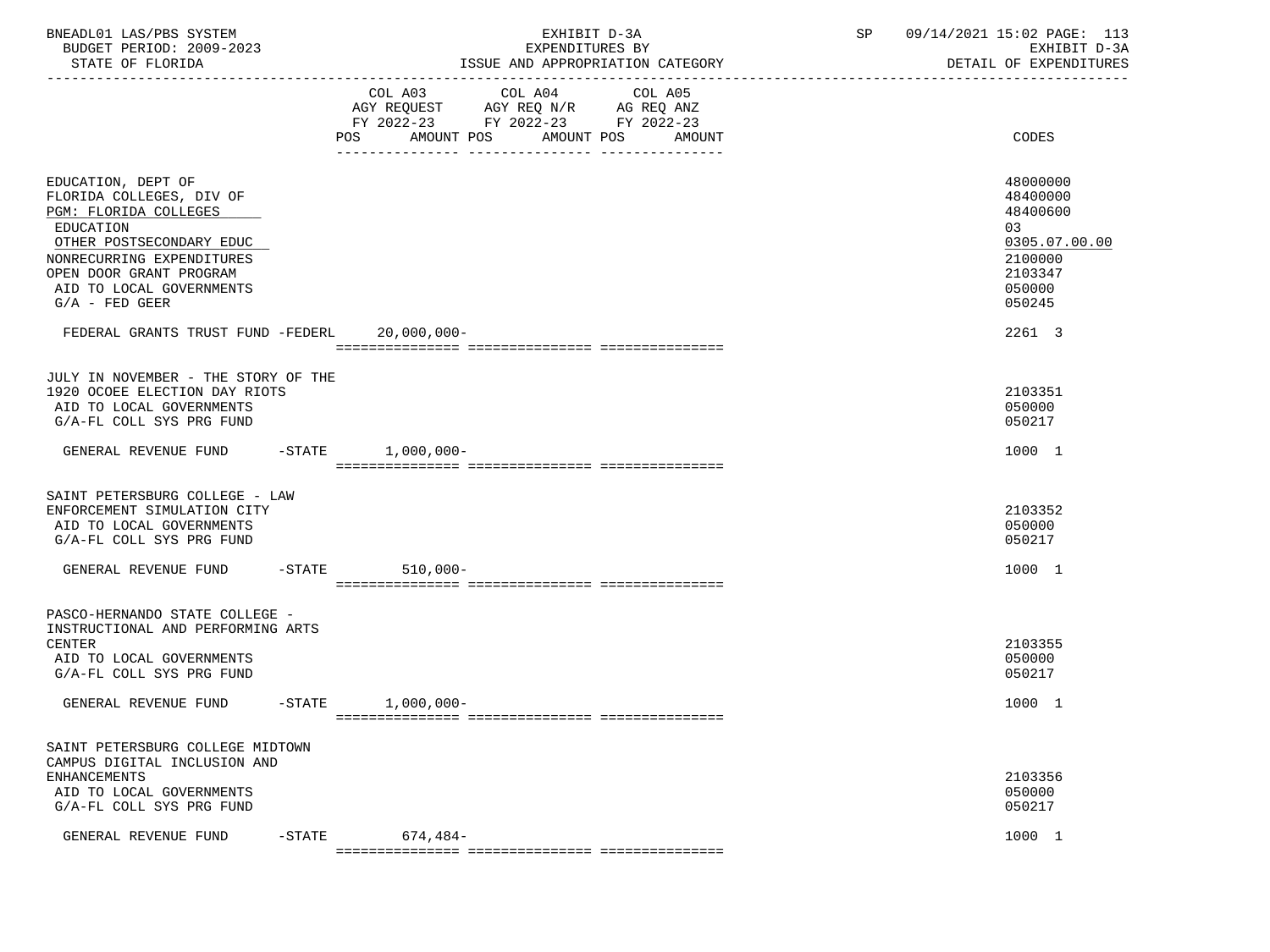| BNEADL01 LAS/PBS SYSTEM<br>BUDGET PERIOD: 2009-2023<br>STATE OF FLORIDA                                                                                                          | EXHIBIT D-3A<br>EXPENDITURES BY<br>ISSUE AND APPROPRIATION CATEGORY                                                                      | 09/14/2021 15:02 PAGE: 114<br>SP<br>EXHIBIT D-3A<br>DETAIL OF EXPENDITURES |
|----------------------------------------------------------------------------------------------------------------------------------------------------------------------------------|------------------------------------------------------------------------------------------------------------------------------------------|----------------------------------------------------------------------------|
|                                                                                                                                                                                  | COL A03 COL A04<br>COL A05<br>AGY REQUEST AGY REQ N/R AG REQ ANZ<br>FY 2022-23 FY 2022-23 FY 2022-23<br>POS AMOUNT POS AMOUNT POS AMOUNT | CODES                                                                      |
| EDUCATION, DEPT OF<br>FLORIDA COLLEGES, DIV OF<br>PGM: FLORIDA COLLEGES<br><b>EDUCATION</b><br>OTHER POSTSECONDARY EDUC<br>NONRECURRING EXPENDITURES<br>SEMINOLE STATE COLLEGE - |                                                                                                                                          | 48000000<br>48400000<br>48400600<br>03<br>0305.07.00.00<br>2100000         |
| CONSTRUCTION TRADES PROGRAM<br>AID TO LOCAL GOVERNMENTS<br>G/A-FL COLL SYS PRG FUND                                                                                              |                                                                                                                                          | 2103358<br>050000<br>050217                                                |
| GENERAL REVENUE FUND -STATE 250,000-                                                                                                                                             |                                                                                                                                          | 1000 1                                                                     |
| VETO PASCO-HERNANDO STATE COLLEGE -<br>INSTRUCTIONAL AND PERFORMING ARTS<br>CENTER (SENATE FORM 1756) (HB 2683)<br>AID TO LOCAL GOVERNMENTS<br>G/A-FL COLL SYS PRG FUND          |                                                                                                                                          | 2103359<br>050000<br>050217                                                |
| GENERAL REVENUE FUND -STATE 1,000,000                                                                                                                                            |                                                                                                                                          | 1000 1                                                                     |
| VETO SAINT PETERSBURG COLLEGE -<br>MIDTOWN CAMPUS DIGITAL INCLUSION<br>AND ENHANCEMENTS (SENATE FORM 1419)<br>(HB 3481)<br>AID TO LOCAL GOVERNMENTS<br>G/A-FL COLL SYS PRG FUND  |                                                                                                                                          | 2103360<br>050000<br>050217                                                |
| GENERAL REVENUE FUND -STATE 674,484                                                                                                                                              |                                                                                                                                          | 1000 1                                                                     |
| VETO STATE COLLEGE OF FLORIDA,<br>MANATEE-SARASOTA - NURSING CENTER<br>OF EXCELLENCE (SENATE FORM 1097)<br>AID TO LOCAL GOVERNMENTS<br>G/A-FL COLL SYS PRG FUND                  |                                                                                                                                          | 2103361<br>050000<br>050217                                                |
| GENERAL REVENUE FUND                                                                                                                                                             | $-$ STATE<br>250,000                                                                                                                     | 1000 1                                                                     |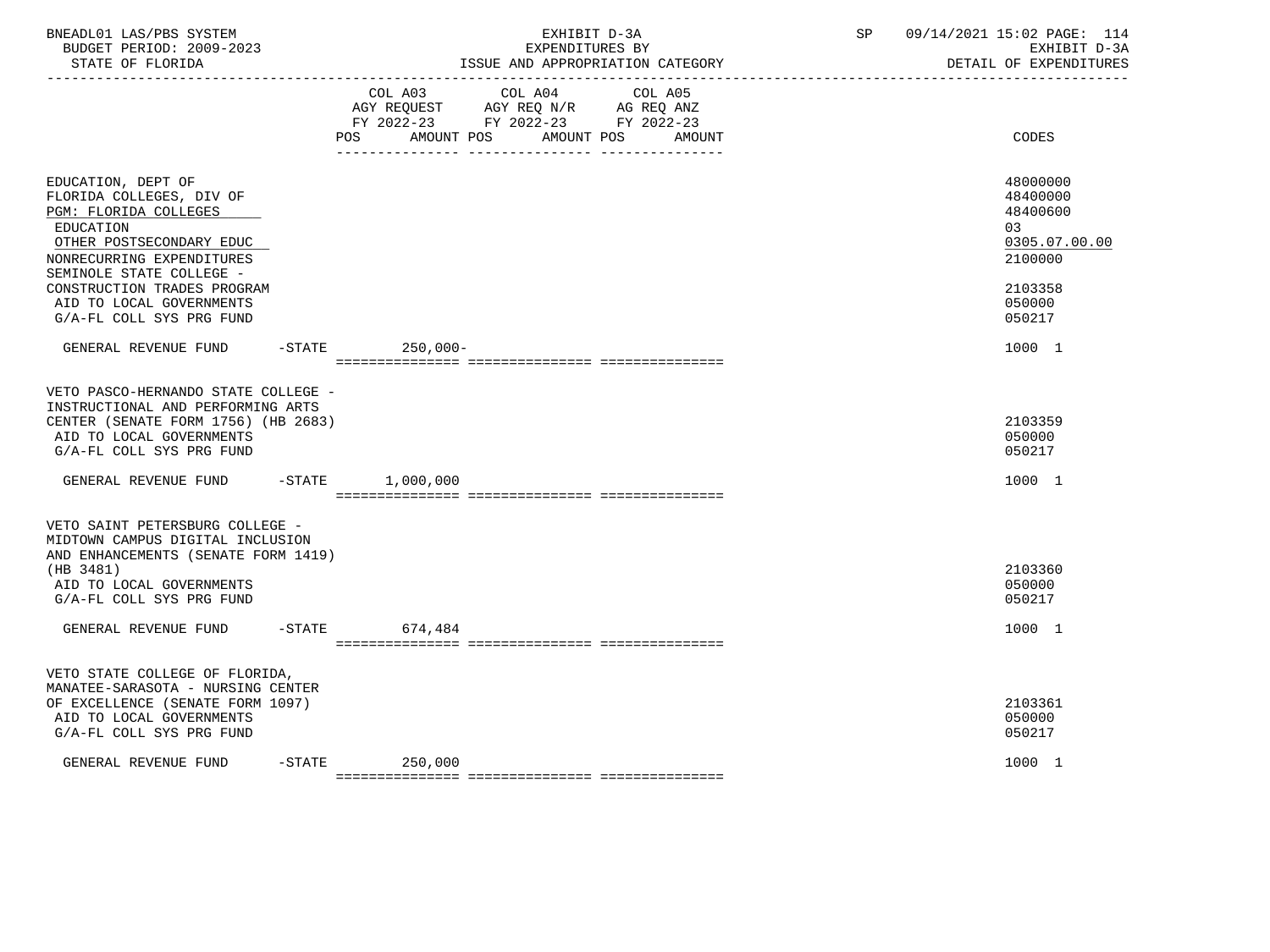| BNEADL01 LAS/PBS SYSTEM<br>BUDGET PERIOD: 2009-2023                                                                                                                                                                        |                                                                                                                              | EXHIBIT D-3A<br>EXPENDITURES BY                                                                                                                                                                                                                 | 09/14/2021 15:02 PAGE: 115<br>SP<br>EXHIBIT D-3A<br>DETAIL OF EXPENDITURES |
|----------------------------------------------------------------------------------------------------------------------------------------------------------------------------------------------------------------------------|------------------------------------------------------------------------------------------------------------------------------|-------------------------------------------------------------------------------------------------------------------------------------------------------------------------------------------------------------------------------------------------|----------------------------------------------------------------------------|
|                                                                                                                                                                                                                            | POS FOR THE POST OF THE STATE STATE STATE STATE STATE STATE STATE STATE STATE STATE STATE STATE STATE STATE ST<br>AMOUNT POS | COL A03 COL A04 COL A05<br>$\begin{tabular}{lllllll} AGY & \texttt{REQUEST} & \texttt{AGY} & \texttt{REG} & \texttt{N/R} & \texttt{AG} & \texttt{REQ} & \texttt{ANZ} \end{tabular}$<br>FY 2022-23 FY 2022-23 FY 2022-23<br>AMOUNT POS<br>AMOUNT | CODES                                                                      |
| EDUCATION, DEPT OF<br>FLORIDA COLLEGES, DIV OF<br>PGM: FLORIDA COLLEGES<br><b>EDUCATION</b><br>OTHER POSTSECONDARY EDUC<br>NONRECURRING EXPENDITURES<br>VETO TALLAHASSEE COMMUNITY COLLEGE<br>- LEON WORKS EXPO AND JUNIOR |                                                                                                                              |                                                                                                                                                                                                                                                 | 48000000<br>48400000<br>48400600<br>03<br>0305.07.00.00<br>2100000         |
| APPRENTICESHIP PROGRAM (SENATE FORM<br>1538) (HB 3355)<br>AID TO LOCAL GOVERNMENTS<br>G/A-FL COLL SYS PRG FUND                                                                                                             |                                                                                                                              |                                                                                                                                                                                                                                                 | 2103362<br>050000<br>050217                                                |
| GENERAL REVENUE FUND -STATE                                                                                                                                                                                                | 50,000                                                                                                                       |                                                                                                                                                                                                                                                 | 1000 1                                                                     |
| VETO VALENCIA COLLEGE - JULY IN<br>NOVEMBER THE STORY OF THE 1920<br>OCOEE ELECTION DAY RIOTS (SENATE<br>FORM 1632)<br>AID TO LOCAL GOVERNMENTS<br>G/A-FL COLL SYS PRG FUND                                                |                                                                                                                              |                                                                                                                                                                                                                                                 | 2103363<br>050000<br>050217                                                |
| GENERAL REVENUE FUND -STATE 1,000,000                                                                                                                                                                                      |                                                                                                                              |                                                                                                                                                                                                                                                 | 1000 1                                                                     |
| STATE COLLEGE OF FLORIDA, MANATEE-<br>SARASOTA - NURSING CENTER OF<br><b>EXCELLENCE</b><br>AID TO LOCAL GOVERNMENTS<br>G/A-FL COLL SYS PRG FUND                                                                            |                                                                                                                              |                                                                                                                                                                                                                                                 | 2103952<br>050000<br>050217                                                |
| GENERAL REVENUE FUND                                                                                                                                                                                                       | $-STATE$ 250,000-                                                                                                            |                                                                                                                                                                                                                                                 | 1000 1                                                                     |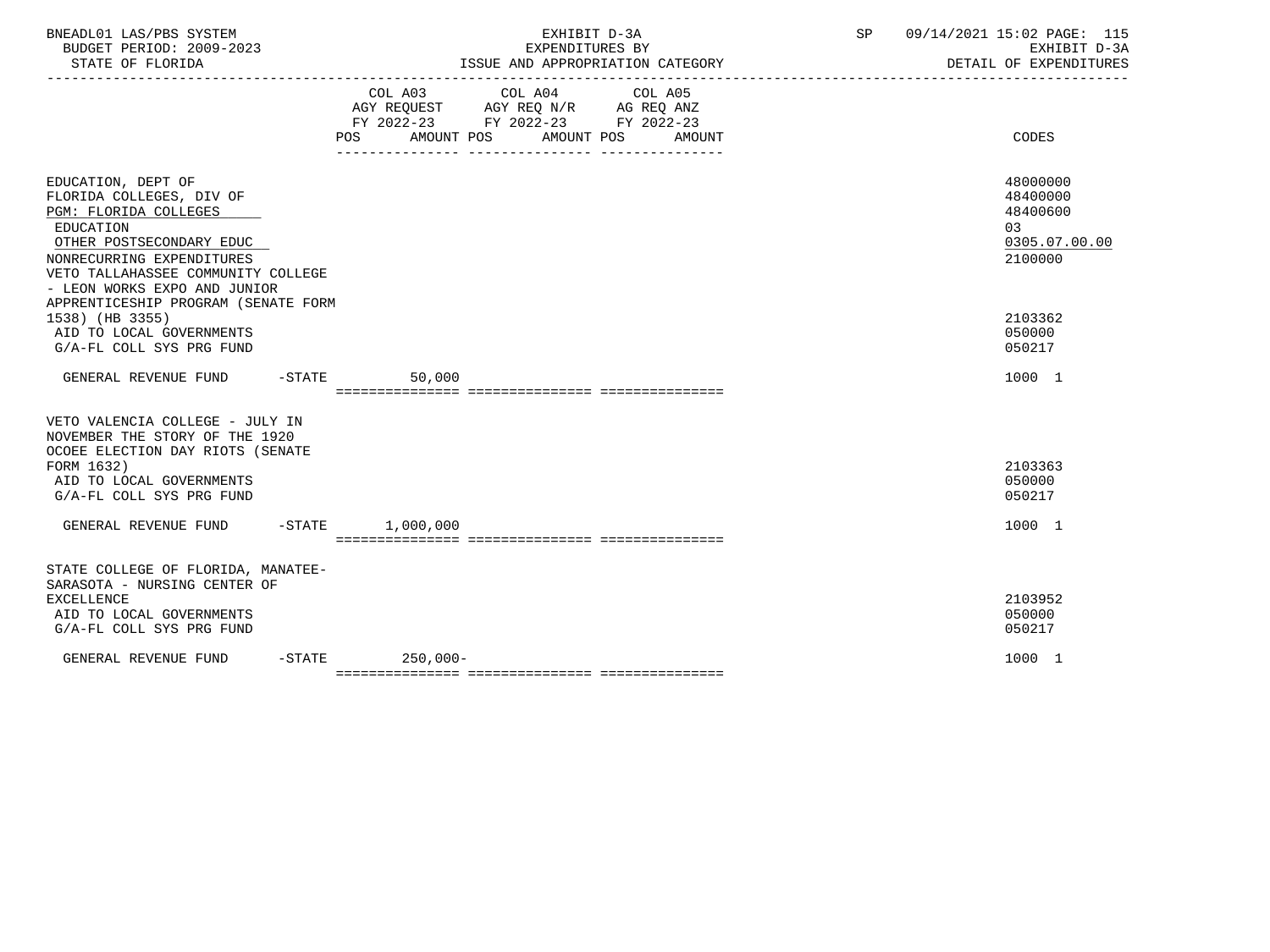| BNEADL01 LAS/PBS SYSTEM<br>BUDGET PERIOD: 2009-2023<br>STATE OF FLORIDA                                                                                                                                                    |                                                                                                                                                                                                                                  | EXHIBIT D-3A<br>EXPENDITURES BY | ISSUE AND APPROPRIATION CATEGORY | SP | 09/14/2021 15:02 PAGE: 116<br>EXHIBIT D-3A<br>DETAIL OF EXPENDITURES                              |
|----------------------------------------------------------------------------------------------------------------------------------------------------------------------------------------------------------------------------|----------------------------------------------------------------------------------------------------------------------------------------------------------------------------------------------------------------------------------|---------------------------------|----------------------------------|----|---------------------------------------------------------------------------------------------------|
|                                                                                                                                                                                                                            | $\begin{tabular}{lllllll} AGY & \texttt{REQUEST} & \texttt{AGY} & \texttt{REG} & \texttt{N/R} & \texttt{AG} & \texttt{REQ} & \texttt{ANZ} \end{tabular}$<br>FY 2022-23 FY 2022-23 FY 2022-23<br>POS AMOUNT POS AMOUNT POS AMOUNT | COL A03 COL A04 COL A05         |                                  |    | CODES                                                                                             |
| EDUCATION, DEPT OF<br>FLORIDA COLLEGES, DIV OF<br>PGM: FLORIDA COLLEGES<br>EDUCATION<br>OTHER POSTSECONDARY EDUC<br><b>ENHANCEMENTS</b><br>OPEN DOOR GRANT PROGRAM<br>AID TO LOCAL GOVERNMENTS<br>G/A OPEN DOOR GRANT PRGM |                                                                                                                                                                                                                                  |                                 |                                  |    | 48000000<br>48400000<br>48400600<br>03<br>0305.07.00.00<br>4000000<br>4000395<br>050000<br>050246 |
| GENERAL REVENUE FUND -STATE 20,000,000 20,000,000                                                                                                                                                                          |                                                                                                                                                                                                                                  |                                 |                                  |    | 1000 1                                                                                            |
|                                                                                                                                                                                                                            |                                                                                                                                                                                                                                  |                                 |                                  |    |                                                                                                   |
| AGENCY ISSUE NARRATIVE:<br>2022-2023 BUDGET YEAR NARRATIVE:<br>LONG RANGE PROGRAM PLAN:<br>State Grants to Districts and Community Colleges (ACT3050)<br>DEPARTMENT OF EDUCATION GOALS $(1008.31(2)(c)$ . F.S.):           |                                                                                                                                                                                                                                  |                                 | IT COMPONENT? NO                 |    |                                                                                                   |

3. Skilled Workforce and Economic Development

 An increase of \$35,000,000 is requested in nonrecurring General Revenue funds for the Open Door Program. Of these funds, \$15,000,000 is in the Workforce Education Budget Entity (48250800) and \$20,000,000 is in the Florida Colleges Budget Entity (48400600). The Program provides grants to school district career centers, charter technical career centers and Florida College System institutions for two types of student grants: Last Dollar Grant and Student Investment Grant. Funds may be used to support short-term, high-demand career and technical education credentialing and certificate programs linked to the Master Credential List. Students must meet the following criteria to receive funds under both the Last Dollar Grant and the Student Investment Grant programs:

- (a) Be admitted to and enrolled full-time in an eligible program at an eligible institution;
- (b) Be a resident of this state as determined under Section 1009.21, F. S.;
- (c) Be unemployed, underemployed or furloughed;
- (d) Complete the Free Application for Federal Student Aid (FAFSA) for each academic year in which the grant is sought.

 This request aligns with the following strategy contained in Florida's Five Year Statewide Strategic Plan for Economic Development:

 #1.4 Expand recruitment for and access to education and training programs for talent in underserved areas and populations to close local workforce skills gaps.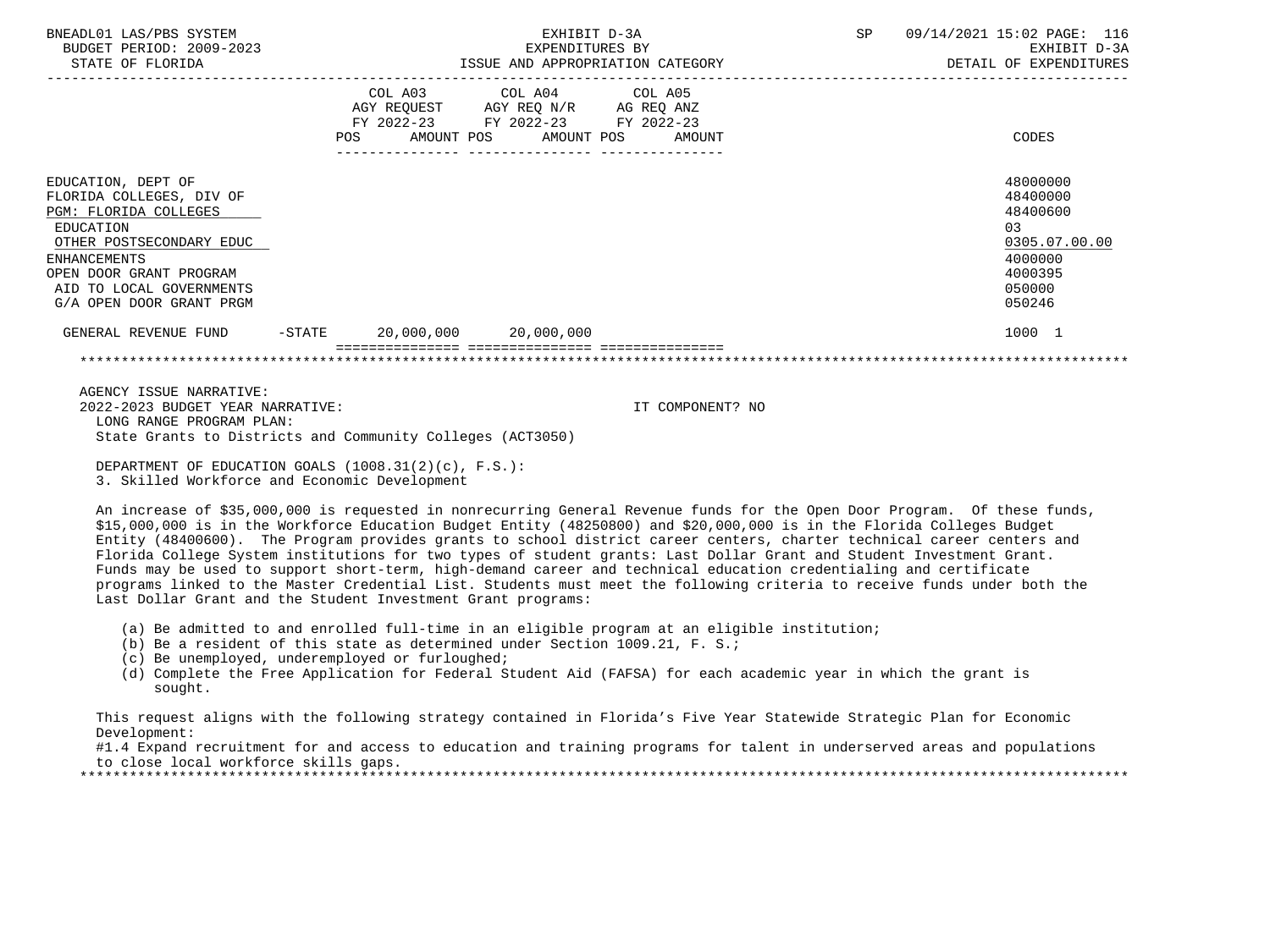| BNEADL01 LAS/PBS SYSTEM<br>BUDGET PERIOD: 2009-2023<br>STATE OF FLORIDA                                          |              | EXHIBIT D-3A<br>EXPENDITURES BY<br>ISSUE AND APPROPRIATION CATEGORY                                                               | SP | 09/14/2021 15:02 PAGE: 117<br>EXHIBIT D-3A<br>DETAIL OF EXPENDITURES |
|------------------------------------------------------------------------------------------------------------------|--------------|-----------------------------------------------------------------------------------------------------------------------------------|----|----------------------------------------------------------------------|
|                                                                                                                  | POS          | COL A03 COL A04 COL A05<br>AGY REQUEST AGY REQ N/R AG REQ ANZ<br>FY 2022-23 FY 2022-23 FY 2022-23<br>AMOUNT POS AMOUNT POS AMOUNT |    | CODES                                                                |
| EDUCATION, DEPT OF<br>FLORIDA COLLEGES, DIV OF<br>PGM: FLORIDA COLLEGES<br>EDUCATION<br>OTHER POSTSECONDARY EDUC |              |                                                                                                                                   |    | 48000000<br>48400000<br>48400600<br>03<br>0305.07.00.00              |
| TOTAL: OTHER POSTSECONDARY EDUC<br>BY FUND TYPE<br>GENERAL REVENUE FUND                                          | 1163,065,798 | 20,000,000                                                                                                                        |    | 0305.07.00.00<br>1000                                                |
| TRUST FUNDS<br>TOTAL PROG COMP $1359,998,227$ 20,000,000                                                         | 196,932,429  |                                                                                                                                   |    | 2000                                                                 |
|                                                                                                                  |              |                                                                                                                                   |    |                                                                      |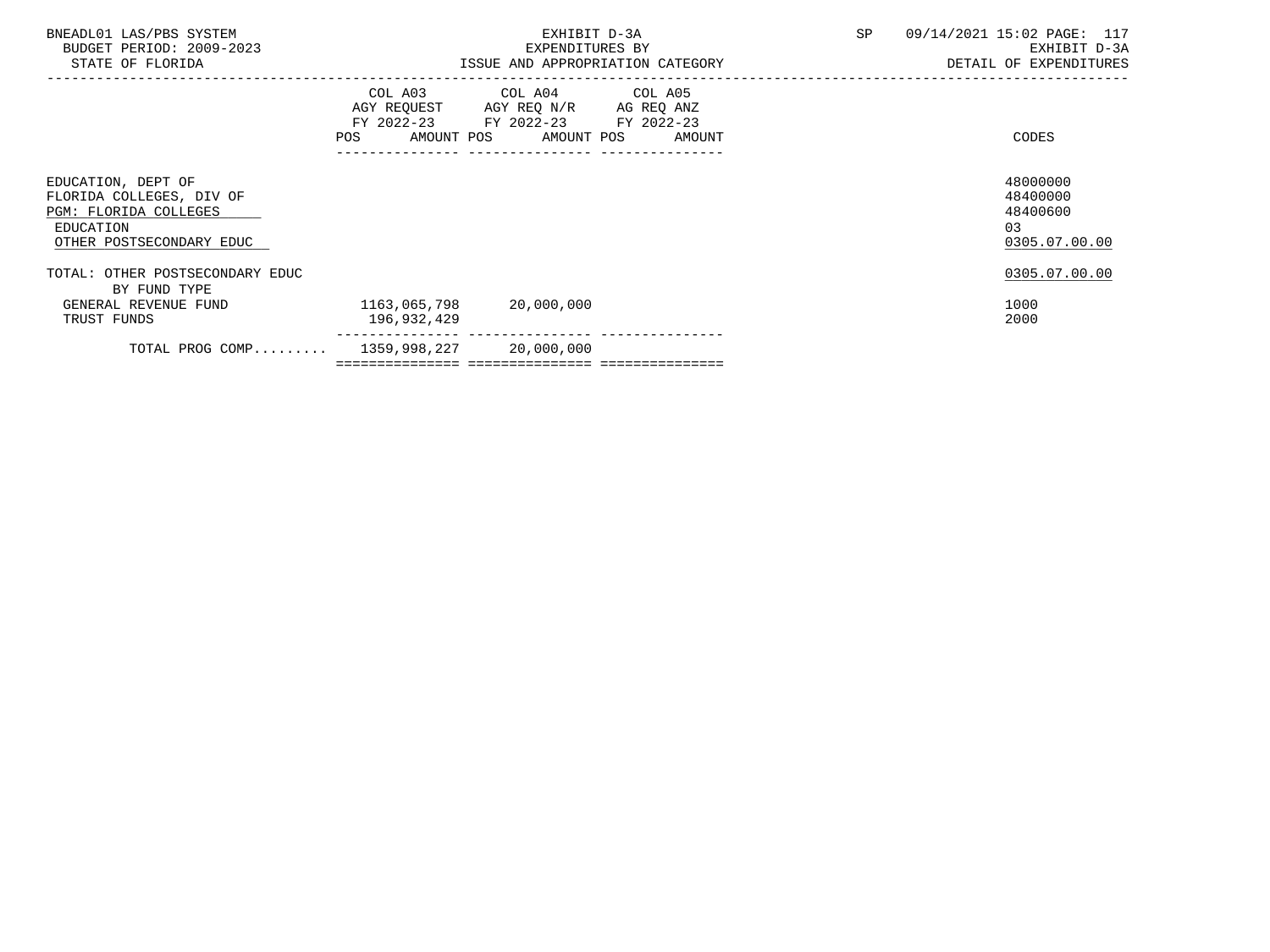| BNEADL01 LAS/PBS SYSTEM<br>BUDGET PERIOD: 2009-2023<br>STATE OF FLORIDA                                                                                                                           |                 |                                | EXHIBIT D-3A<br>EXPENDITURES BY<br>ISSUE AND APPROPRIATION CATEGORY                                                              | SP | 09/14/2021 15:02 PAGE: 118<br>EXHIBIT D-3A<br>DETAIL OF EXPENDITURES         |
|---------------------------------------------------------------------------------------------------------------------------------------------------------------------------------------------------|-----------------|--------------------------------|----------------------------------------------------------------------------------------------------------------------------------|----|------------------------------------------------------------------------------|
|                                                                                                                                                                                                   |                 | COL A03                        | COL A04<br>COL A05<br>AGY REQUEST AGY REQ N/R AG REQ ANZ<br>FY 2022-23 FY 2022-23 FY 2022-23<br>POS AMOUNT POS AMOUNT POS AMOUNT |    | <b>CODES</b>                                                                 |
| EDUCATION, DEPT OF<br>STATE BOARD OF EDUCATION<br>EDUCATION<br>PK-20 EXECUTIVE BUDGET<br>ESTIMATED EXPENDITURES<br>ESTIMATED EXPENDITURES - OPERATIONS<br>SALARY RATE<br>SALARY RATE 51, 201, 752 |                 |                                |                                                                                                                                  |    | 48000000<br>48800000<br>0.3<br>0312.00.00.00<br>1000000<br>1001000<br>000000 |
| SALARIES AND BENEFITS                                                                                                                                                                             |                 |                                |                                                                                                                                  |    | 010000                                                                       |
| GENERAL REVENUE FUND                                                                                                                                                                              | $-MATCH$        | -STATE 13,509,776<br>1,039,336 |                                                                                                                                  |    | 1000 1<br>1000 2                                                             |
| TOTAL GENERAL REVENUE FUND                                                                                                                                                                        |                 | 14,549,112                     |                                                                                                                                  |    | 1000                                                                         |
| ADMINISTRATIVE TRUST FUND -FEDERL                                                                                                                                                                 |                 | 7,586,866                      |                                                                                                                                  |    | 2021 3                                                                       |
| ED CERTIFICATION/SVC TF                                                                                                                                                                           | $-STATE$        | 5,517,196                      |                                                                                                                                  |    | 2176 1                                                                       |
| DIV UNIV FAC CONST ADM TF -STATE                                                                                                                                                                  |                 | 3,133,330                      |                                                                                                                                  |    | 2222 1                                                                       |
| FEDERAL GRANTS TRUST FUND -FEDERL                                                                                                                                                                 | $-{\rm RECPNT}$ | 23,870,475<br>427,792          |                                                                                                                                  |    | 2261 3<br>2261 9                                                             |
| TOTAL FEDERAL GRANTS TRUST FUND                                                                                                                                                                   |                 | 24, 298, 267                   |                                                                                                                                  |    | 2261                                                                         |
| INSTITUTE ASSESSMENT TF -STATE                                                                                                                                                                    |                 | 2,888,092                      |                                                                                                                                  |    | 2380 1                                                                       |
| STUDENT LOAN OPERATING TF -FEDERL                                                                                                                                                                 |                 | 7,331,525                      |                                                                                                                                  |    | 2397 3                                                                       |
| NURS STDNT LOAN FORGIVE TF-STATE 78,720                                                                                                                                                           |                 |                                |                                                                                                                                  |    | 2505 1                                                                       |
| OPERATING TRUST FUND                                                                                                                                                                              |                 | -STATE 310.198                 |                                                                                                                                  |    | 2510 1                                                                       |
| TEACHER CERT EXAM TF                                                                                                                                                                              |                 | $-$ STATE 422, 420             |                                                                                                                                  |    | 2727 1                                                                       |
| WORKING CAPITAL TRUST FUND-STATE                                                                                                                                                                  |                 | 5,936,540                      |                                                                                                                                  |    | 2792 1                                                                       |
| TOTAL POSITIONS 934.00<br>TOTAL APPRO 72,052,266                                                                                                                                                  |                 |                                |                                                                                                                                  |    |                                                                              |
|                                                                                                                                                                                                   |                 |                                |                                                                                                                                  |    |                                                                              |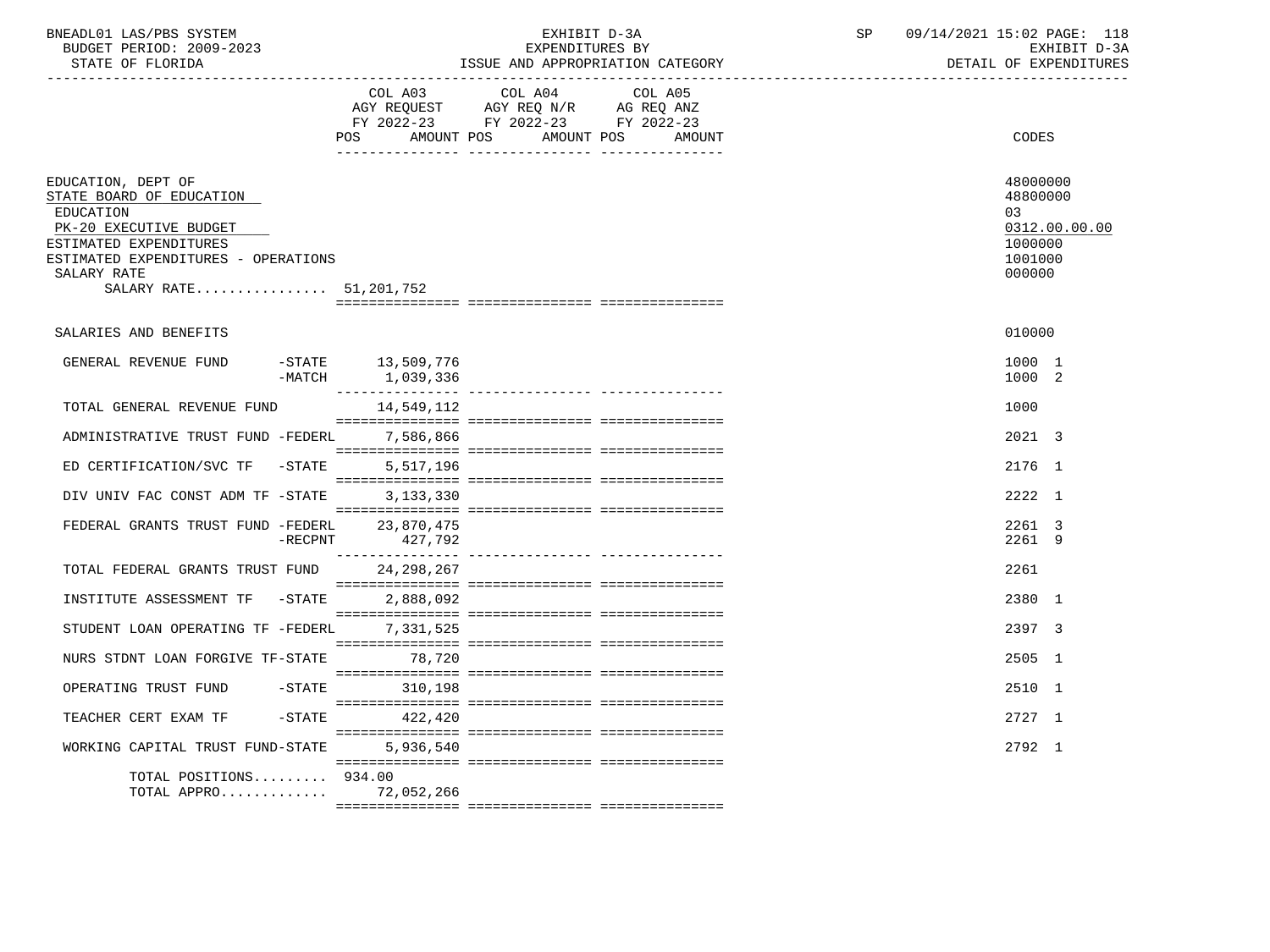| BNEADL01 LAS/PBS SYSTEM |                          |
|-------------------------|--------------------------|
|                         | BUDGET PERIOD: 2009-2023 |

| BNEADL01 LAS/PBS SYSTEM<br>BUDGET PERIOD: 2009-2023<br>STATE OF FLORIDA                                                                                                           |                 |                       | EXHIBIT D-3A<br>EXPENDITURES BY<br>ISSUE AND APPROPRIATION CATEGORY                                     | SP                | 09/14/2021 15:02 PAGE: 119<br>EXHIBIT D-3A<br>DETAIL OF EXPENDITURES |  |                                                                             |
|-----------------------------------------------------------------------------------------------------------------------------------------------------------------------------------|-----------------|-----------------------|---------------------------------------------------------------------------------------------------------|-------------------|----------------------------------------------------------------------|--|-----------------------------------------------------------------------------|
|                                                                                                                                                                                   |                 | POS<br>AMOUNT POS     | COL A03 COL A04<br>AGY REQUEST AGY REQ N/R AG REQ ANZ<br>FY 2022-23 FY 2022-23 FY 2022-23<br>AMOUNT POS | COL A05<br>AMOUNT |                                                                      |  | CODES                                                                       |
| EDUCATION, DEPT OF<br>STATE BOARD OF EDUCATION<br>EDUCATION<br>PK-20 EXECUTIVE BUDGET<br>ESTIMATED EXPENDITURES<br>ESTIMATED EXPENDITURES - OPERATIONS<br>OTHER PERSONAL SERVICES |                 |                       |                                                                                                         |                   |                                                                      |  | 48000000<br>48800000<br>03<br>0312.00.00.00<br>1000000<br>1001000<br>030000 |
| GENERAL REVENUE FUND                                                                                                                                                              | -MATCH          | -STATE 242,723<br>231 |                                                                                                         |                   |                                                                      |  | 1000 1<br>1000 2                                                            |
| TOTAL GENERAL REVENUE FUND                                                                                                                                                        |                 | 242,954               |                                                                                                         |                   |                                                                      |  | 1000                                                                        |
| ADMINISTRATIVE TRUST FUND -FEDERL 140,473                                                                                                                                         |                 |                       |                                                                                                         |                   |                                                                      |  | 2021 3                                                                      |
| ED CERTIFICATION/SVC TF -STATE 94,347                                                                                                                                             |                 |                       |                                                                                                         |                   |                                                                      |  | 2176 1                                                                      |
| DIV UNIV FAC CONST ADM TF -STATE 41,618                                                                                                                                           |                 |                       |                                                                                                         |                   |                                                                      |  | 2222 1                                                                      |
| FEDERAL GRANTS TRUST FUND -FEDERL 518,858                                                                                                                                         | $-{\rm RECPNT}$ | 14,500                |                                                                                                         |                   |                                                                      |  | 2261 3<br>2261 9                                                            |
| TOTAL FEDERAL GRANTS TRUST FUND                                                                                                                                                   |                 | 533,358               |                                                                                                         |                   |                                                                      |  | 2261                                                                        |
| INSTITUTE ASSESSMENT TF -STATE 221,752                                                                                                                                            |                 |                       |                                                                                                         |                   |                                                                      |  | 2380 1                                                                      |
| STUDENT LOAN OPERATING TF -FEDERL                                                                                                                                                 |                 | 24,981                |                                                                                                         |                   |                                                                      |  | 2397 3                                                                      |
| OPERATING TRUST FUND -STATE                                                                                                                                                       |                 | 5,005                 |                                                                                                         |                   |                                                                      |  | 2510 1                                                                      |
| WORKING CAPITAL TRUST FUND-STATE 57,725                                                                                                                                           |                 |                       |                                                                                                         |                   |                                                                      |  | 2792 1                                                                      |
| TOTAL APPRO                                                                                                                                                                       |                 | 1,362,213             |                                                                                                         |                   |                                                                      |  |                                                                             |
| <b>EXPENSES</b>                                                                                                                                                                   |                 |                       |                                                                                                         |                   |                                                                      |  | 040000                                                                      |

| GENERAL REVENUE FUND              | $-$ STATE<br>$-MATCH$ | 4,256,044<br>79,596 |      | 1000 1<br>1000 2 |  |
|-----------------------------------|-----------------------|---------------------|------|------------------|--|
| TOTAL GENERAL REVENUE FUND        |                       | 4,335,640           | 1000 |                  |  |
| ADMINISTRATIVE TRUST FUND -FEDERL |                       | 1,456,375           |      | 2021 3           |  |
| ED CERTIFICATION/SVC TF -STATE    |                       | 1,009,523           |      | 2176 1           |  |
| ED MEDIA & TECHNOLOGY TF -STATE   |                       | 133,426             |      | 2183 1           |  |
| DIV UNIV FAC CONST ADM TF -STATE  |                       | 898,664             |      | 2222 1           |  |
|                                   |                       |                     |      |                  |  |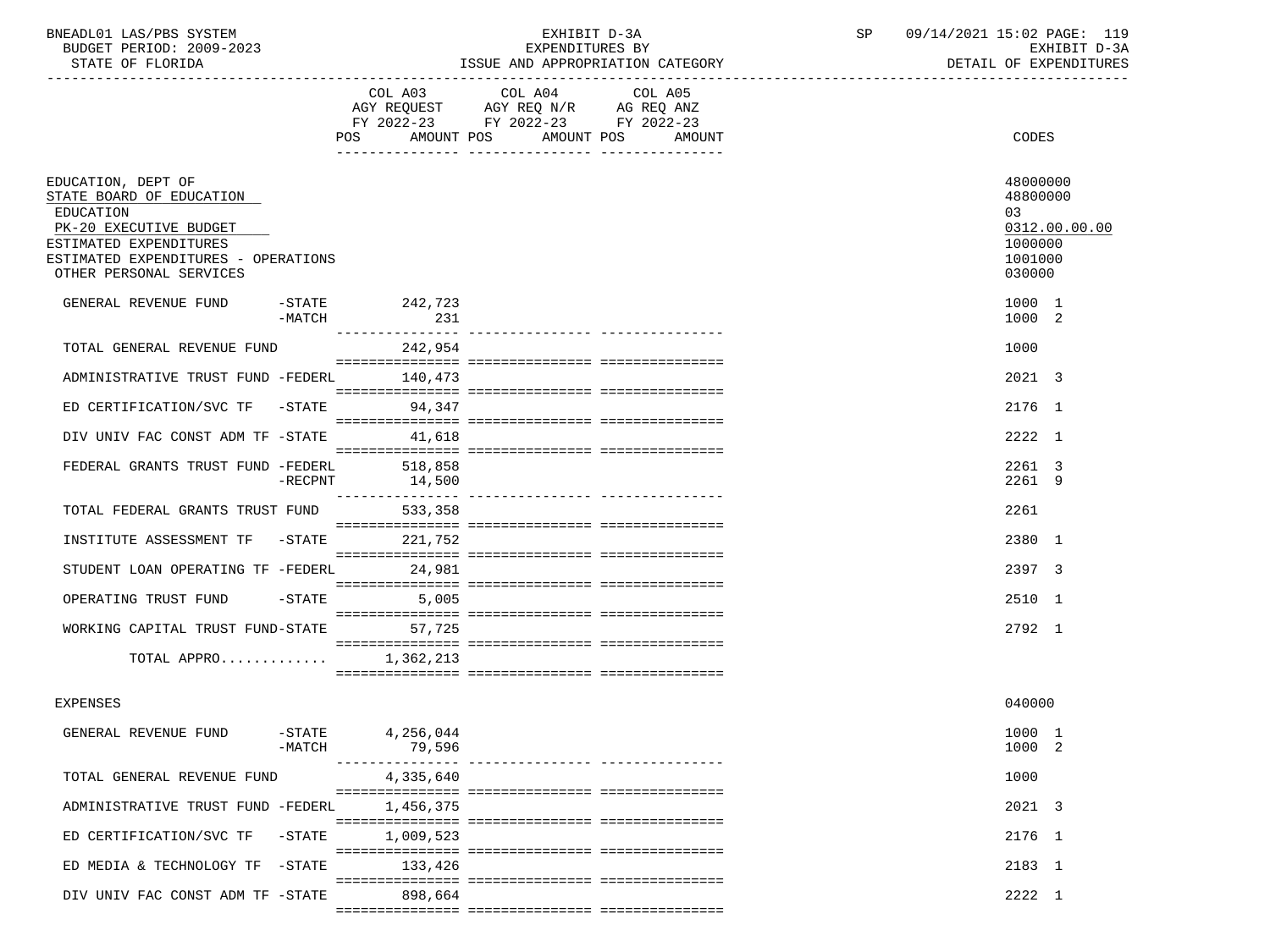| BNEADL01 LAS/PBS SYSTEM  | EXHIBIT D-3A                     | 09/14/2021 15:02 PAGE: 120 |
|--------------------------|----------------------------------|----------------------------|
| BUDGET PERIOD: 2009-2023 | EXPENDITURES BY                  | EXHIBIT D-3A               |
| STATE OF FLORIDA         | ISSUE AND APPROPRIATION CATEGORY | DETAIL OF EXPENDITURES     |

|                                                |                                   | FY 2022-23 FY 2022-23 FY 2022-23<br>POS AMOUNT POS AMOUNT POS | AMOUNT | CODES                |               |
|------------------------------------------------|-----------------------------------|---------------------------------------------------------------|--------|----------------------|---------------|
|                                                |                                   |                                                               |        |                      |               |
| EDUCATION, DEPT OF<br>STATE BOARD OF EDUCATION |                                   |                                                               |        | 48000000<br>48800000 |               |
| <b>EDUCATION</b><br>PK-20 EXECUTIVE BUDGET     |                                   |                                                               |        | 03                   | 0312.00.00.00 |
| ESTIMATED EXPENDITURES                         |                                   |                                                               |        | 1000000              |               |
| ESTIMATED EXPENDITURES - OPERATIONS            |                                   |                                                               |        | 1001000              |               |
| <b>EXPENSES</b>                                |                                   |                                                               |        | 040000               |               |
| FEDERAL GRANTS TRUST FUND -FEDERL              | 2,094,009                         |                                                               |        | 2261 3               |               |
|                                                | $-RECPNT$<br>94,654               |                                                               |        | 2261 9               |               |
| TOTAL FEDERAL GRANTS TRUST FUND                | 2,188,663                         |                                                               |        | 2261                 |               |
| GRANTS AND DONATIONS TF -STATE                 | 48,433                            |                                                               |        | 2339 1               |               |
| INSTITUTE ASSESSMENT TF -STATE                 | 540.776                           |                                                               |        | 2380 1               |               |
|                                                |                                   |                                                               |        |                      |               |
| STUDENT LOAN OPERATING TF -FEDERL              | 800,556                           |                                                               |        | 2397 3               |               |
| NURS STDNT LOAN FORGIVE TF-STATE               | 39,050                            |                                                               |        | 2505 1               |               |
| OPERATING TRUST FUND -STATE 295,667            |                                   |                                                               |        | 2510 1               |               |
| TEACHER CERT EXAM TF                           | $-$ STATE<br>135,350              |                                                               |        | 2727 1               |               |
|                                                |                                   |                                                               |        |                      |               |
| WORKING CAPITAL TRUST FUND-STATE               | 706,077                           |                                                               |        | 2792 1               |               |
| TOTAL APPRO $12,588,200$                       |                                   |                                                               |        |                      |               |
|                                                |                                   |                                                               |        |                      |               |
| OPERATING CAPITAL OUTLAY                       |                                   |                                                               |        | 060000               |               |
| GENERAL REVENUE FUND                           | $-$ STATE 43,190                  |                                                               |        | 1000 1               |               |
|                                                | -MATCH<br>2,780<br>______________ |                                                               |        | 1000 2               |               |
| TOTAL GENERAL REVENUE FUND                     | 45,970                            |                                                               |        | 1000                 |               |
| ADMINISTRATIVE TRUST FUND -FEDERL              | 144,428                           |                                                               |        | 2021 3               |               |
|                                                |                                   |                                                               |        |                      |               |
| ED CERTIFICATION/SVC TF -STATE 7,440           |                                   |                                                               |        | 2176 1               |               |
| DIV UNIV FAC CONST ADM TF -STATE               | 15,000                            |                                                               |        | 2222 1               |               |
| FEDERAL GRANTS TRUST FUND -FEDERL              | 233,511                           |                                                               |        | 2261 3               |               |
|                                                | $-$ RECPNT<br>8,245               |                                                               |        | 2261 9               |               |
| TOTAL FEDERAL GRANTS TRUST FUND                | 241,756                           |                                                               |        | 2261                 |               |
|                                                |                                   |                                                               |        |                      |               |
| INSTITUTE ASSESSMENT TF -STATE                 | 16,375                            |                                                               |        | 2380 1               |               |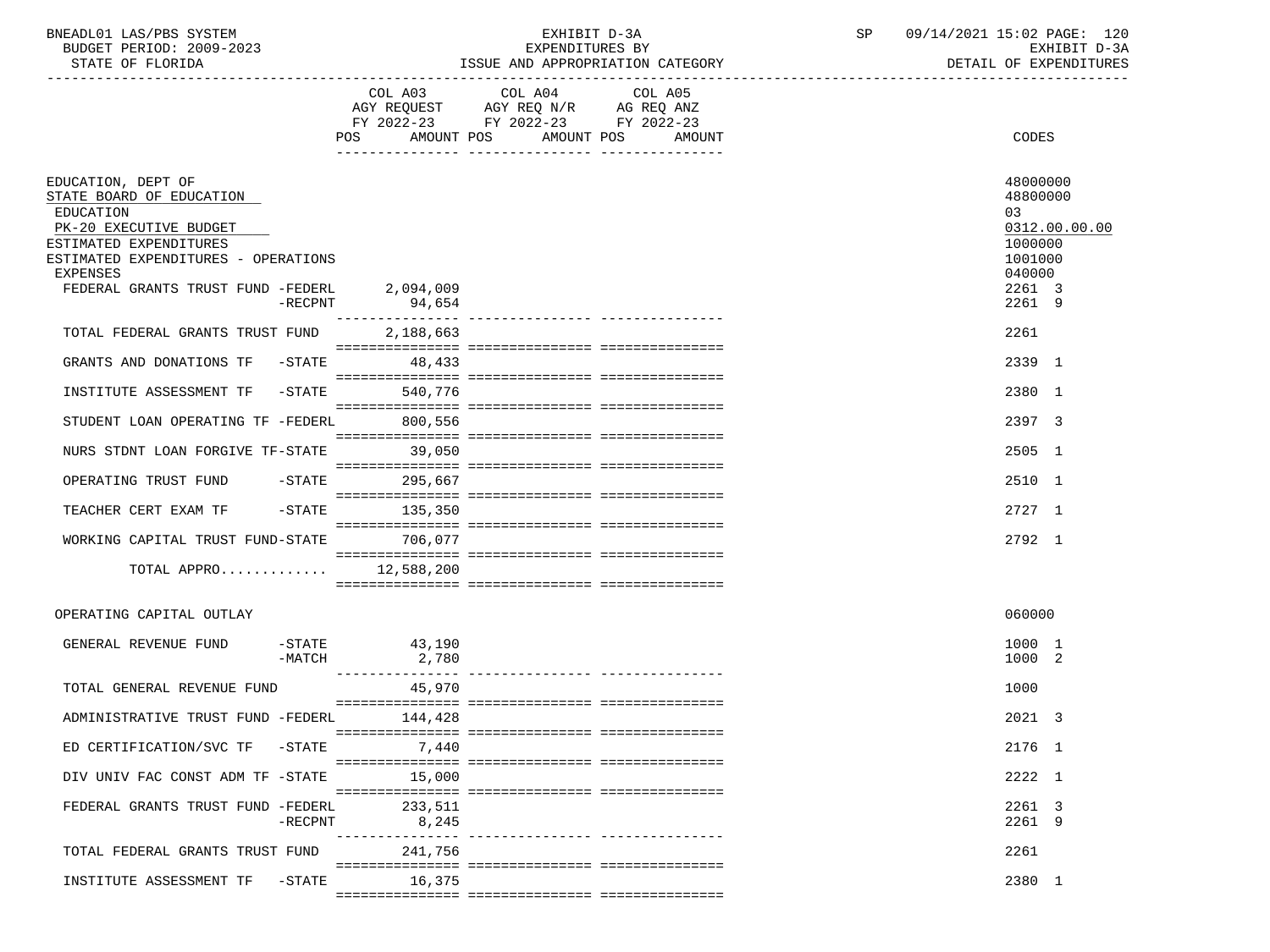| BNEADL01 LAS/PBS SYSTEM  | EXHIBI.<br>$D = 5P$ | $15:02$ PAGE:<br>14/2021<br>09/1 | 101<br>⊥∠⊥ |
|--------------------------|---------------------|----------------------------------|------------|
| BUDGET PERIOD: 2009-2023 | EXPENDITURES BY     | D-3A<br>EXHIBIT                  |            |
|                          |                     | ----------------------           |            |

STATE OF FLORIDA **ISSUE AND APPROPRIATION CATEGORY ISSUE AND APPROPRIATION** CATEGORY

|                                               |                      | $\begin{tabular}{lllllllllll} &\multicolumn{4}{l}{{\text{COL A03}}}&\multicolumn{4}{l}{\text{COL A04}}&\multicolumn{4}{l}{\text{COL A05}}\\ &\multicolumn{4}{l}{\text{AGY REQUEST}}&\multicolumn{4}{l}{\text{AGY REQ ANZ}}\\ \multicolumn{4}{l}{\text{AGY REQUEST}}&\multicolumn{4}{l}{\text{AGY REQ ANZ}}\\ \end{tabular}$ |                                  |               |
|-----------------------------------------------|----------------------|-----------------------------------------------------------------------------------------------------------------------------------------------------------------------------------------------------------------------------------------------------------------------------------------------------------------------------|----------------------------------|---------------|
|                                               |                      | FY 2022-23 FY 2022-23 FY 2022-23                                                                                                                                                                                                                                                                                            |                                  |               |
|                                               |                      |                                                                                                                                                                                                                                                                                                                             |                                  |               |
|                                               |                      |                                                                                                                                                                                                                                                                                                                             | POS AMOUNT POS AMOUNT POS AMOUNT | CODES         |
|                                               |                      |                                                                                                                                                                                                                                                                                                                             |                                  |               |
|                                               |                      |                                                                                                                                                                                                                                                                                                                             |                                  |               |
| EDUCATION, DEPT OF                            |                      |                                                                                                                                                                                                                                                                                                                             |                                  | 48000000      |
| STATE BOARD OF EDUCATION                      |                      |                                                                                                                                                                                                                                                                                                                             |                                  | 48800000      |
| EDUCATION                                     |                      |                                                                                                                                                                                                                                                                                                                             |                                  | 03            |
| PK-20 EXECUTIVE BUDGET                        |                      |                                                                                                                                                                                                                                                                                                                             |                                  | 0312.00.00.00 |
| ESTIMATED EXPENDITURES                        |                      |                                                                                                                                                                                                                                                                                                                             |                                  | 1000000       |
|                                               |                      |                                                                                                                                                                                                                                                                                                                             |                                  |               |
| ESTIMATED EXPENDITURES - OPERATIONS           |                      |                                                                                                                                                                                                                                                                                                                             |                                  | 1001000       |
| OPERATING CAPITAL OUTLAY                      |                      |                                                                                                                                                                                                                                                                                                                             |                                  | 060000        |
| STUDENT LOAN OPERATING TF -FEDERL             | 55,960               |                                                                                                                                                                                                                                                                                                                             |                                  | 2397 3        |
|                                               |                      |                                                                                                                                                                                                                                                                                                                             |                                  |               |
| NURS STDNT LOAN FORGIVE TF-STATE              | 6,000                |                                                                                                                                                                                                                                                                                                                             |                                  | 2505 1        |
|                                               |                      |                                                                                                                                                                                                                                                                                                                             |                                  |               |
| OPERATING TRUST FUND<br>-STATE                | 5,000                |                                                                                                                                                                                                                                                                                                                             |                                  | 2510 1        |
|                                               |                      |                                                                                                                                                                                                                                                                                                                             |                                  |               |
| $-$ STATE                                     |                      |                                                                                                                                                                                                                                                                                                                             |                                  |               |
| TEACHER CERT EXAM TF                          | 3,150                |                                                                                                                                                                                                                                                                                                                             |                                  | 2727 1        |
|                                               |                      |                                                                                                                                                                                                                                                                                                                             |                                  |               |
| WORKING CAPITAL TRUST FUND-STATE 47,921       |                      |                                                                                                                                                                                                                                                                                                                             |                                  | 2792 1        |
|                                               |                      |                                                                                                                                                                                                                                                                                                                             |                                  |               |
| TOTAL APPRO                                   | 589,000              |                                                                                                                                                                                                                                                                                                                             |                                  |               |
|                                               |                      |                                                                                                                                                                                                                                                                                                                             |                                  |               |
|                                               |                      |                                                                                                                                                                                                                                                                                                                             |                                  |               |
| LUMP SUM                                      |                      |                                                                                                                                                                                                                                                                                                                             |                                  | 090000        |
| FED ESSER SEA RSV LUMP SUM                    |                      |                                                                                                                                                                                                                                                                                                                             |                                  | 090047        |
|                                               |                      |                                                                                                                                                                                                                                                                                                                             |                                  |               |
|                                               |                      |                                                                                                                                                                                                                                                                                                                             |                                  |               |
| FEDERAL GRANTS TRUST FUND -FEDERL 255,009,999 |                      |                                                                                                                                                                                                                                                                                                                             |                                  | 2261 3        |
|                                               |                      |                                                                                                                                                                                                                                                                                                                             |                                  |               |
|                                               |                      |                                                                                                                                                                                                                                                                                                                             |                                  |               |
| SPECIAL CATEGORIES                            |                      |                                                                                                                                                                                                                                                                                                                             |                                  | 100000        |
| ASSESSMENT AND EVALUATION                     |                      |                                                                                                                                                                                                                                                                                                                             |                                  | 100147        |
|                                               |                      |                                                                                                                                                                                                                                                                                                                             |                                  |               |
| GENERAL REVENUE FUND -STATE 48,226,311        |                      |                                                                                                                                                                                                                                                                                                                             |                                  | 1000 1        |
| ADMINISTRATIVE TRUST FUND -FEDERL 2,315,367   |                      |                                                                                                                                                                                                                                                                                                                             |                                  | 2021 3        |
| FEDERAL GRANTS TRUST FUND -FEDERL 70,376,441  |                      |                                                                                                                                                                                                                                                                                                                             |                                  | 2261 3        |
|                                               |                      |                                                                                                                                                                                                                                                                                                                             |                                  |               |
| TEACHER CERT EXAM TF                          | $-$ STATE 13,783,900 |                                                                                                                                                                                                                                                                                                                             |                                  | 2727 1        |
|                                               |                      |                                                                                                                                                                                                                                                                                                                             |                                  |               |
| TOTAL APPRO                                   | 134,702,019          |                                                                                                                                                                                                                                                                                                                             |                                  |               |
|                                               |                      |                                                                                                                                                                                                                                                                                                                             |                                  |               |
|                                               |                      |                                                                                                                                                                                                                                                                                                                             |                                  |               |
| TRANS TO DIV ADM HEARINGS                     |                      |                                                                                                                                                                                                                                                                                                                             |                                  | 100565        |
|                                               |                      |                                                                                                                                                                                                                                                                                                                             |                                  |               |
| GENERAL REVENUE FUND<br>$-$ STATE             | 260,876              |                                                                                                                                                                                                                                                                                                                             |                                  | 1000 1        |
|                                               |                      |                                                                                                                                                                                                                                                                                                                             |                                  |               |
|                                               |                      |                                                                                                                                                                                                                                                                                                                             |                                  |               |
|                                               |                      |                                                                                                                                                                                                                                                                                                                             |                                  |               |
| CONTRACTED SERVICES                           |                      |                                                                                                                                                                                                                                                                                                                             |                                  | 100777        |
|                                               |                      |                                                                                                                                                                                                                                                                                                                             |                                  |               |
| GENERAL REVENUE FUND<br>$-$ STATE             | 1,468,183            |                                                                                                                                                                                                                                                                                                                             |                                  | 1000 1        |
| $-MATCH$                                      | 31,817               |                                                                                                                                                                                                                                                                                                                             |                                  | 1000 2        |
|                                               |                      |                                                                                                                                                                                                                                                                                                                             |                                  |               |
| TOTAL GENERAL REVENUE FUND                    | 1,500,000            |                                                                                                                                                                                                                                                                                                                             |                                  | 1000          |
|                                               |                      |                                                                                                                                                                                                                                                                                                                             |                                  |               |
|                                               |                      |                                                                                                                                                                                                                                                                                                                             |                                  |               |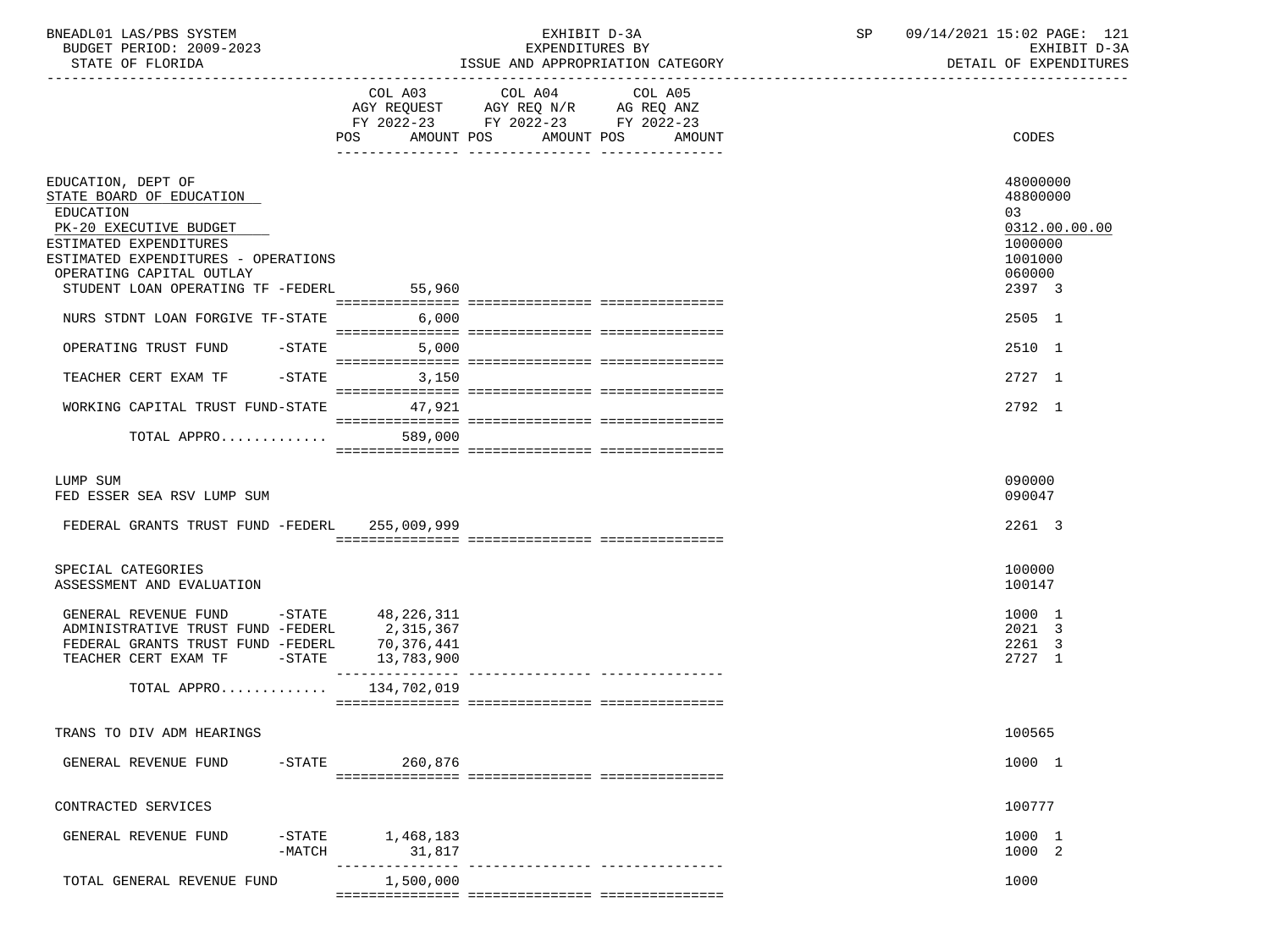## BNEADL01 LAS/PBS SYSTEM EXHIBIT D-3A SP 09/14/2021 15:02 PAGE: 122 BUDGET PERIOD: 2009-2023 EXPENDITURES BY EXHIBIT D-3A ISSUE AND APPROPRIATION CATEGORY

|                                                                                                                                                                              | POS<br>AMOUNT POS    | COL A03 COL A04 COL A05<br>AGY REQUEST AGY REQ N/R AG REQ ANZ<br>FY 2022-23 FY 2022-23 FY 2022-23 | AMOUNT POS<br>AMOUNT | CODES                                                                       |  |
|------------------------------------------------------------------------------------------------------------------------------------------------------------------------------|----------------------|---------------------------------------------------------------------------------------------------|----------------------|-----------------------------------------------------------------------------|--|
|                                                                                                                                                                              |                      |                                                                                                   |                      |                                                                             |  |
| EDUCATION, DEPT OF<br>STATE BOARD OF EDUCATION<br>EDUCATION<br>PK-20 EXECUTIVE BUDGET<br>ESTIMATED EXPENDITURES<br>ESTIMATED EXPENDITURES - OPERATIONS<br>SPECIAL CATEGORIES |                      |                                                                                                   |                      | 48000000<br>48800000<br>03<br>0312.00.00.00<br>1000000<br>1001000<br>100000 |  |
| CONTRACTED SERVICES                                                                                                                                                          |                      |                                                                                                   |                      | 100777                                                                      |  |
| ADMINISTRATIVE TRUST FUND -FEDERL 739,054                                                                                                                                    |                      |                                                                                                   |                      | 2021 3                                                                      |  |
| ED CERTIFICATION/SVC TF -STATE                                                                                                                                               | 1,402,736            |                                                                                                   |                      | 2176 1                                                                      |  |
| DIV UNIV FAC CONST ADM TF -STATE                                                                                                                                             | 488,200              |                                                                                                   |                      | 2222 1                                                                      |  |
|                                                                                                                                                                              |                      |                                                                                                   |                      |                                                                             |  |
| FEDERAL GRANTS TRUST FUND -FEDERL                                                                                                                                            | 21,467,369           |                                                                                                   |                      | 2261 3                                                                      |  |
| GRANTS AND DONATIONS TF -STATE                                                                                                                                               | 50,000               |                                                                                                   |                      | 2339 1                                                                      |  |
| INSTITUTE ASSESSMENT TF<br>-STATE                                                                                                                                            | 405,405              |                                                                                                   |                      | 2380 1                                                                      |  |
| STUDENT LOAN OPERATING TF -FEDERL                                                                                                                                            | 14,115,208           |                                                                                                   |                      | 2397 3                                                                      |  |
|                                                                                                                                                                              |                      |                                                                                                   |                      |                                                                             |  |
| NURS STDNT LOAN FORGIVE TF-STATE                                                                                                                                             | 19,893               |                                                                                                   |                      | 2505 1                                                                      |  |
| OPERATING TRUST FUND<br>$-$ STATE                                                                                                                                            | 374,193              |                                                                                                   |                      | 2510 1                                                                      |  |
| TEACHER CERT EXAM TF<br>$-$ STATE                                                                                                                                            | 4,242,250            |                                                                                                   |                      | 2727 1                                                                      |  |
| WORKING CAPITAL TRUST FUND-STATE                                                                                                                                             | 943,604              |                                                                                                   |                      | 2792 1                                                                      |  |
|                                                                                                                                                                              |                      |                                                                                                   |                      |                                                                             |  |
| TOTAL APPRO                                                                                                                                                                  | 45,747,912           |                                                                                                   |                      |                                                                             |  |
|                                                                                                                                                                              |                      |                                                                                                   |                      |                                                                             |  |
| ED FAC RES & DEV PROJ                                                                                                                                                        |                      |                                                                                                   |                      | 102405                                                                      |  |
| DIV UNIV FAC CONST ADM TF -STATE                                                                                                                                             | 200,000              |                                                                                                   |                      | 2222 1                                                                      |  |
|                                                                                                                                                                              |                      |                                                                                                   |                      |                                                                             |  |
| RISK MANAGEMENT INSURANCE                                                                                                                                                    |                      |                                                                                                   |                      | 103241                                                                      |  |
| $-$ STATE<br>GENERAL REVENUE FUND                                                                                                                                            | 101,092              |                                                                                                   |                      | 1000 1                                                                      |  |
| $-MATCH$                                                                                                                                                                     | 6,153                |                                                                                                   |                      | 1000 2                                                                      |  |
| TOTAL GENERAL REVENUE FUND                                                                                                                                                   | ---------<br>107,245 |                                                                                                   |                      | 1000                                                                        |  |
| ADMINISTRATIVE TRUST FUND -FEDERL                                                                                                                                            | 52,051               |                                                                                                   |                      | 2021 3                                                                      |  |
| ED CERTIFICATION/SVC TF<br>$-STATE$                                                                                                                                          | 30,534               |                                                                                                   |                      | 2176 1                                                                      |  |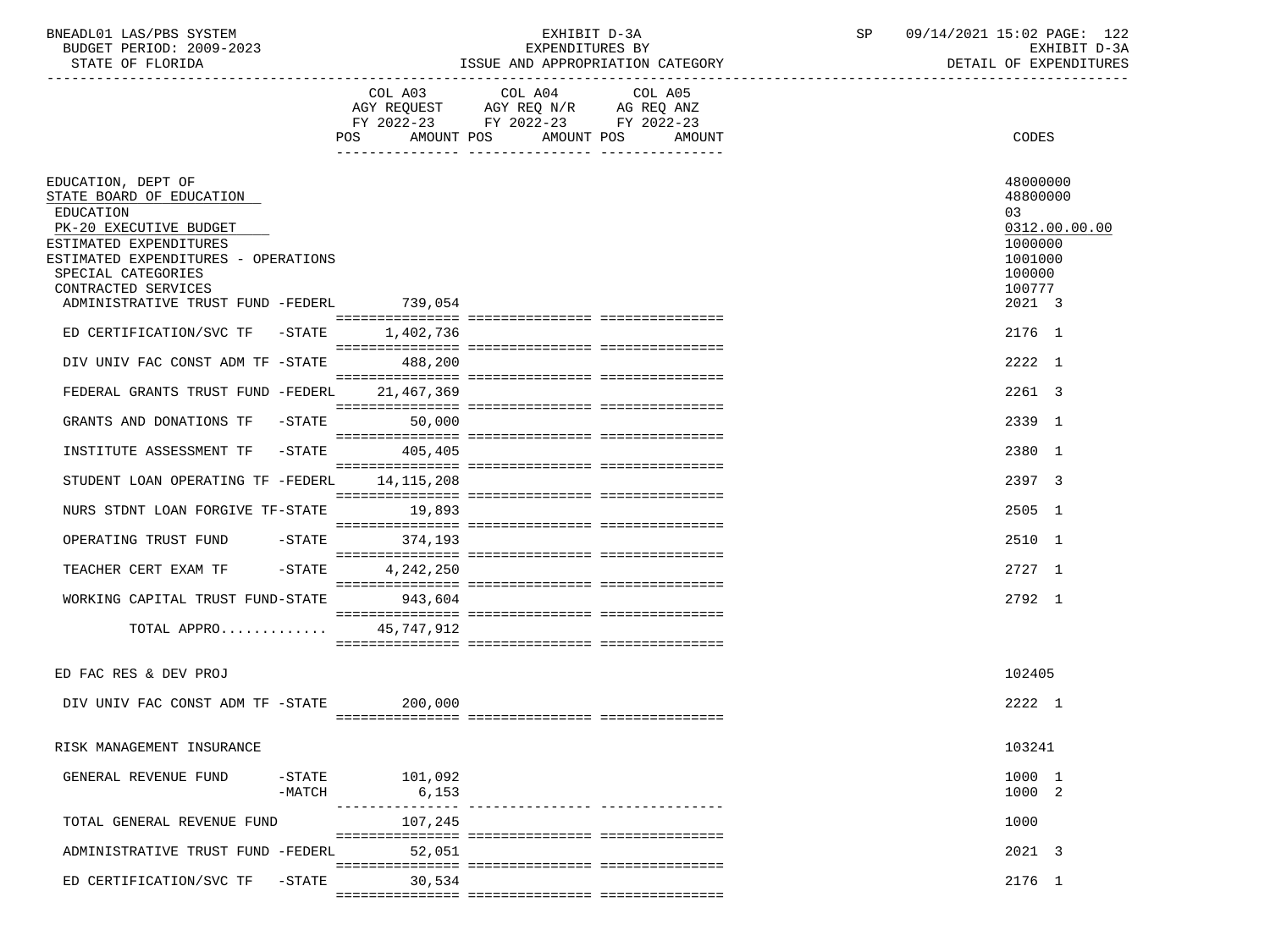| BNEADL01 LAS/PBS SYSTEM  | EXHIBIT D-3A                     | 09/14/2021 15:02 PAGE: 1<br>123 |
|--------------------------|----------------------------------|---------------------------------|
| BUDGET PERIOD: 2009-2023 | EXPENDITURES BY                  | EXHIBIT D-3A                    |
| STATE OF FLORIDA         | ISSUE AND APPROPRIATION CATEGORY | DETAIL OF EXPENDITURES          |

|                                                                                                                 |                                    | FY 2022-23 FY 2022-23 FY 2022-23 |  |                                       |               |
|-----------------------------------------------------------------------------------------------------------------|------------------------------------|----------------------------------|--|---------------------------------------|---------------|
|                                                                                                                 | POS AMOUNT POS AMOUNT POS AMOUNT   |                                  |  | CODES                                 |               |
|                                                                                                                 |                                    |                                  |  |                                       |               |
| EDUCATION, DEPT OF<br>STATE BOARD OF EDUCATION<br>EDUCATION<br>PK-20 EXECUTIVE BUDGET<br>ESTIMATED EXPENDITURES |                                    |                                  |  | 48000000<br>48800000<br>03<br>1000000 | 0312.00.00.00 |
| ESTIMATED EXPENDITURES - OPERATIONS<br>SPECIAL CATEGORIES                                                       |                                    |                                  |  | 1001000<br>100000                     |               |
| RISK MANAGEMENT INSURANCE<br>DIV UNIV FAC CONST ADM TF -STATE 14,623                                            |                                    |                                  |  | 103241<br>2222 1                      |               |
| FEDERAL GRANTS TRUST FUND -FEDERL<br>-RECPNT                                                                    | 88,651<br>456<br>_________________ |                                  |  | 2261 3<br>2261 9                      |               |
| TOTAL FEDERAL GRANTS TRUST FUND 89,107                                                                          |                                    |                                  |  | 2261                                  |               |
| INSTITUTE ASSESSMENT TF -STATE 3,880                                                                            |                                    |                                  |  | 2380 1                                |               |
| STUDENT LOAN OPERATING TF -FEDERL                                                                               | 84,660                             |                                  |  | 2397 3                                |               |
| NURS STDNT LOAN FORGIVE TF-STATE                                                                                | 395                                |                                  |  | 2505 1                                |               |
| OPERATING TRUST FUND                                                                                            | $-STATE$ 3,926                     |                                  |  | 2510 1                                |               |
| TEACHER CERT EXAM TF                                                                                            | $-STATE$<br>1,640                  |                                  |  | 2727 1                                |               |
| WORKING CAPITAL TRUST FUND-STATE 25,558<br>TOTAL APPRO $413,619$                                                |                                    |                                  |  | 2792 1                                |               |
|                                                                                                                 |                                    |                                  |  |                                       |               |
| TR/DMS/HR SVCS/STW CONTRCT                                                                                      |                                    |                                  |  | 107040                                |               |
| GENERAL REVENUE FUND<br>$-MATCH$                                                                                | $-$ STATE $114,447$<br>5,440       |                                  |  | 1000 1<br>1000 2                      |               |
| TOTAL GENERAL REVENUE FUND                                                                                      | 119,887                            |                                  |  | 1000                                  |               |
| ADMINISTRATIVE TRUST FUND -FEDERL 20,708                                                                        |                                    |                                  |  | 2021 3                                |               |
| ED CERTIFICATION/SVC TF -STATE                                                                                  | 17,217                             |                                  |  | 2176 1                                |               |
| DIV UNIV FAC CONST ADM TF -STATE                                                                                | 11,252                             |                                  |  | 2222 1                                |               |
| FEDERAL GRANTS TRUST FUND -FEDERL                                                                               | 70,949                             |                                  |  | 2261 3                                |               |
| INSTITUTE ASSESSMENT TF -STATE                                                                                  | 8,833                              |                                  |  | 2380 1                                |               |
| STUDENT LOAN OPERATING TF -FEDERL                                                                               | 42,589                             |                                  |  | 2397 3                                |               |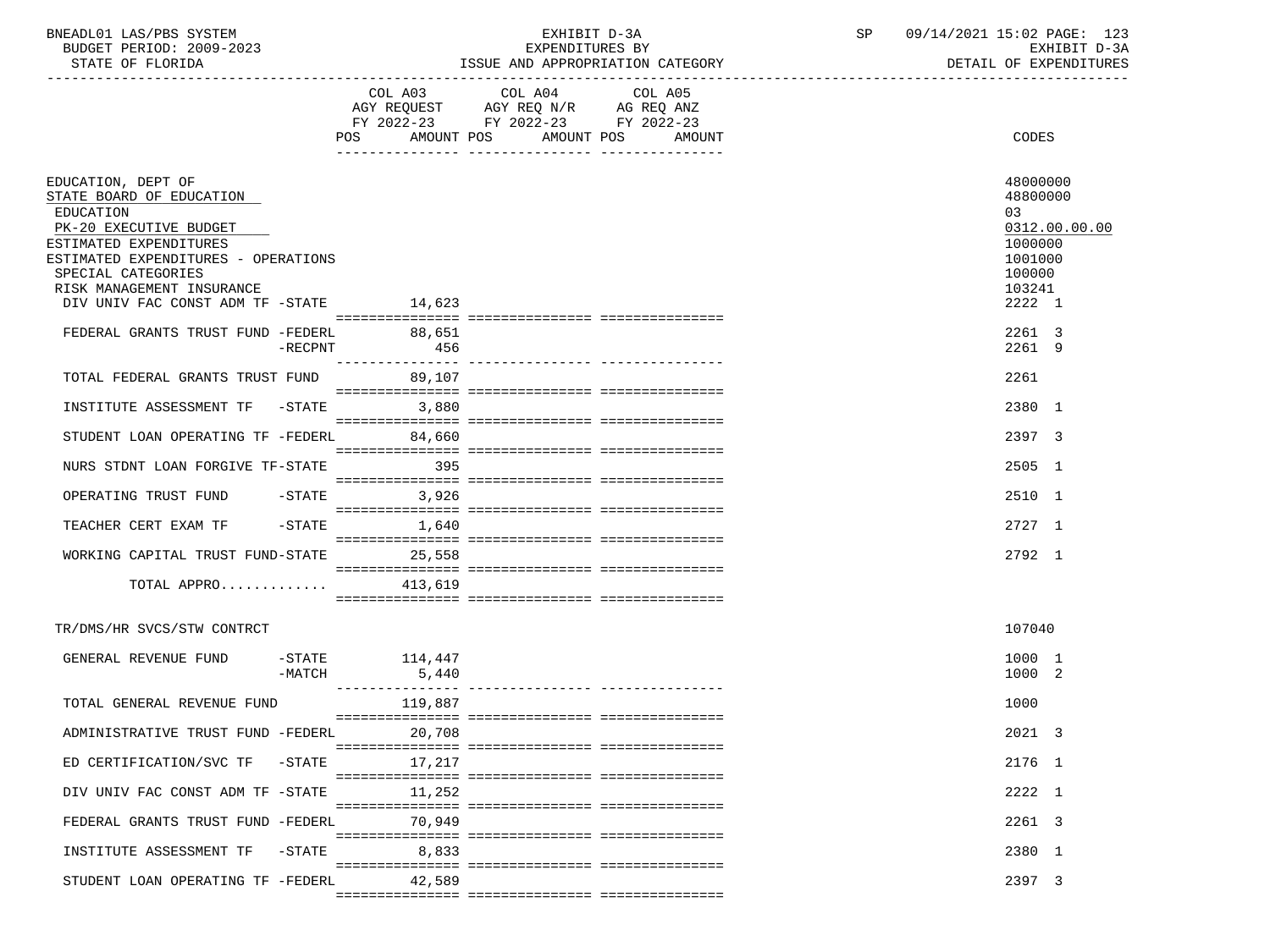| BNEADL01 LAS/PBS SYSTEM |                          |
|-------------------------|--------------------------|
|                         | BUDGET PERIOD: 2009-2023 |

## BUDGET PERIOD: 2009-2023 EXPENDITURES BY EXHIBIT D-3A ISSUE AND APPROPRIATION CATEGORY

|                                                                                                                                                                                                                            |                                                                        | FY 2022-23 FY 2022-23 FY 2022-23 |                                 |                                                          |
|----------------------------------------------------------------------------------------------------------------------------------------------------------------------------------------------------------------------------|------------------------------------------------------------------------|----------------------------------|---------------------------------|----------------------------------------------------------|
|                                                                                                                                                                                                                            | POS AMOUNT POS AMOUNT POS                                              |                                  | AMOUNT                          | CODES                                                    |
| EDUCATION, DEPT OF<br>STATE BOARD OF EDUCATION<br>EDUCATION<br>PK-20 EXECUTIVE BUDGET<br>ESTIMATED EXPENDITURES                                                                                                            |                                                                        |                                  |                                 | 48000000<br>48800000<br>03<br>0312.00.00.00<br>1000000   |
| ESTIMATED EXPENDITURES - OPERATIONS<br>SPECIAL CATEGORIES                                                                                                                                                                  |                                                                        |                                  |                                 | 1001000<br>100000                                        |
| TR/DMS/HR SVCS/STW CONTRCT<br>NURS STDNT LOAN FORGIVE TF-STATE                                                                                                                                                             | 293                                                                    |                                  |                                 | 107040<br>2505 1                                         |
| OPERATING TRUST FUND<br>$-\mathtt{STATE}$                                                                                                                                                                                  | 2,765                                                                  |                                  |                                 | 2510 1                                                   |
| TEACHER CERT EXAM TF<br>$-$ STATE                                                                                                                                                                                          | 1,724                                                                  |                                  |                                 | 2727 1                                                   |
| WORKING CAPITAL TRUST FUND-STATE                                                                                                                                                                                           | 25,512                                                                 |                                  |                                 | 2792 1                                                   |
| TOTAL APPRO                                                                                                                                                                                                                | 321,729                                                                |                                  |                                 |                                                          |
| DATA PROCESSING SERVICES<br>DP ASSESSMENT (DMS)                                                                                                                                                                            |                                                                        |                                  |                                 | 210000<br>210004                                         |
| GENERAL REVENUE FUND -STATE 108,113<br>ADMINISTRATIVE TRUST FUND -FEDERL<br>DIV UNIV FAC CONST ADM TF -STATE<br>FEDERAL GRANTS TRUST FUND -FEDERL<br>STUDENT LOAN OPERATING TF -FEDERL<br>WORKING CAPITAL TRUST FUND-STATE | 8 <sup>8</sup><br>3,351<br>43<br>122,740<br>13,402<br>________________ |                                  |                                 | 1000 1<br>2021 3<br>2222 1<br>2261 3<br>2397 3<br>2792 1 |
| TOTAL APPRO                                                                                                                                                                                                                | 247,657                                                                |                                  |                                 |                                                          |
| EDU TECH/INFORMATION SRVCS                                                                                                                                                                                                 |                                                                        |                                  |                                 | 210020                                                   |
| GENERAL REVENUE FUND<br>$-MATCH$                                                                                                                                                                                           | -STATE 5,418,474<br>127,584                                            |                                  |                                 | 1000 1<br>1000 2                                         |
| TOTAL GENERAL REVENUE FUND                                                                                                                                                                                                 | 5,546,058                                                              |                                  |                                 | 1000                                                     |
| ADMINISTRATIVE TRUST FUND -FEDERL                                                                                                                                                                                          | 1,737,037                                                              |                                  |                                 | 2021 3                                                   |
| ED CERTIFICATION/SVC TF -STATE                                                                                                                                                                                             | 1,186,173                                                              |                                  |                                 | 2176 1                                                   |
| DIV UNIV FAC CONST ADM TF -STATE                                                                                                                                                                                           | 341.871                                                                |                                  |                                 | 2222 1                                                   |
| FEDERAL GRANTS TRUST FUND -FEDERL<br>$-$ RECPNT                                                                                                                                                                            | 2,847,149<br>719                                                       |                                  | --------------- --------------- | 2261 3<br>2261 9                                         |
| TOTAL FEDERAL GRANTS TRUST FUND 2,847,868                                                                                                                                                                                  |                                                                        |                                  |                                 | 2261                                                     |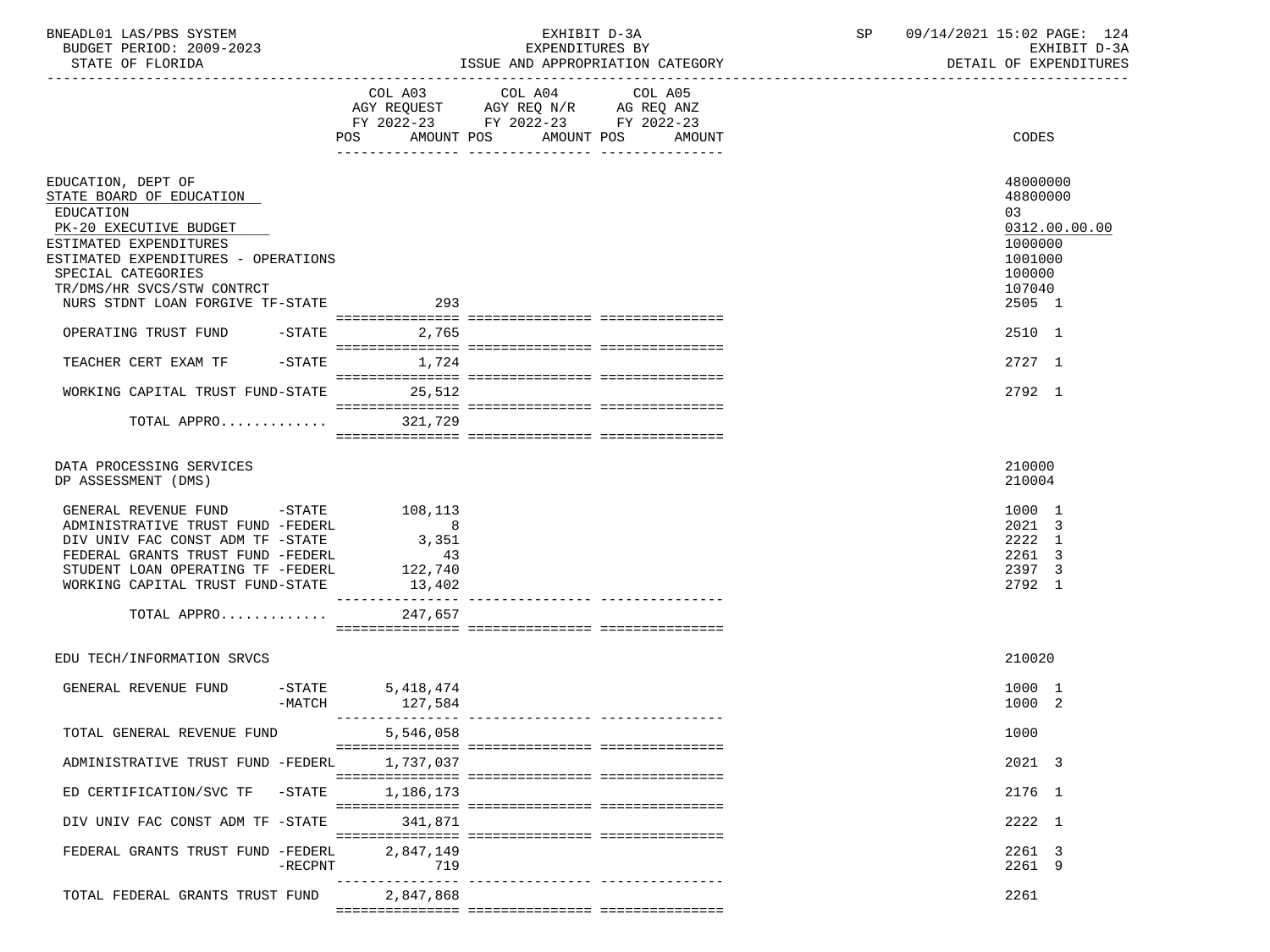| BNEADL01 LAS/PBS SYSTEM  | EXHIBIT D-3A    |  | 09/14/2021 15:02 PAGE: 125 |  |
|--------------------------|-----------------|--|----------------------------|--|
| BUDGET PERIOD: 2009-2023 | EXPENDITURES BY |  | EXHIBIT D-3A               |  |

|                                                                                                                                                                                                                                                            | COL A03<br>AMOUNT POS<br>POS | COL A04<br>AGY REQUEST AGY REQ N/R AG REQ ANZ<br>FY 2022-23 FY 2022-23 FY 2022-23 | COL A05<br>AMOUNT POS AMOUNT | CODES                                                                                           |
|------------------------------------------------------------------------------------------------------------------------------------------------------------------------------------------------------------------------------------------------------------|------------------------------|-----------------------------------------------------------------------------------|------------------------------|-------------------------------------------------------------------------------------------------|
|                                                                                                                                                                                                                                                            |                              |                                                                                   |                              |                                                                                                 |
| EDUCATION, DEPT OF<br>STATE BOARD OF EDUCATION<br>EDUCATION<br>PK-20 EXECUTIVE BUDGET<br>ESTIMATED EXPENDITURES<br>ESTIMATED EXPENDITURES - OPERATIONS<br>DATA PROCESSING SERVICES<br>EDU TECH/INFORMATION SRVCS<br>INSTITUTE ASSESSMENT TF -STATE 319,372 |                              |                                                                                   |                              | 48000000<br>48800000<br>03<br>0312.00.00.00<br>1000000<br>1001000<br>210000<br>210020<br>2380 1 |
|                                                                                                                                                                                                                                                            |                              |                                                                                   |                              |                                                                                                 |
| STUDENT LOAN OPERATING TF -FEDERL 1, 119, 675                                                                                                                                                                                                              |                              |                                                                                   |                              | 2397 3                                                                                          |
| NURS STDNT LOAN FORGIVE TF-STATE                                                                                                                                                                                                                           | 16,841                       |                                                                                   |                              | 2505 1                                                                                          |
| OPERATING TRUST FUND                                                                                                                                                                                                                                       | -STATE 94,965                |                                                                                   |                              | 2510 1                                                                                          |
| $-STATE$<br>TEACHER CERT EXAM TF                                                                                                                                                                                                                           | 70,204                       |                                                                                   |                              | 2727 1                                                                                          |
| WORKING CAPITAL TRUST FUND-STATE 1,247,243                                                                                                                                                                                                                 |                              |                                                                                   |                              | 2792 1                                                                                          |
| TOTAL APPRO                                                                                                                                                                                                                                                | 14,527,307                   |                                                                                   |                              |                                                                                                 |
| NORTHWEST REGIONAL DC                                                                                                                                                                                                                                      |                              |                                                                                   |                              | 210023                                                                                          |
| GENERAL REVENUE FUND<br>-MATCH                                                                                                                                                                                                                             | $-STATE$ 1,806,550           |                                                                                   |                              | 1000 1<br>1000 2                                                                                |
| TOTAL GENERAL REVENUE FUND                                                                                                                                                                                                                                 | 1,838,332                    |                                                                                   |                              | 1000                                                                                            |
| ADMINISTRATIVE TRUST FUND -FEDERL                                                                                                                                                                                                                          | 10,286                       |                                                                                   |                              | 2021 3                                                                                          |
| ED CERTIFICATION/SVC TF -STATE 72,085                                                                                                                                                                                                                      |                              |                                                                                   |                              | 2176 1                                                                                          |
| DIV UNIV FAC CONST ADM TF -STATE                                                                                                                                                                                                                           | 2,083                        |                                                                                   |                              | 2222 1                                                                                          |
| FEDERAL GRANTS TRUST FUND -FEDERL                                                                                                                                                                                                                          | 28, 223                      |                                                                                   |                              | 2261 3                                                                                          |
| STUDENT LOAN OPERATING TF -FEDERL 705,650                                                                                                                                                                                                                  |                              |                                                                                   |                              | 2397 3                                                                                          |
| TEACHER CERT EXAM TF -STATE                                                                                                                                                                                                                                | 42,045                       |                                                                                   |                              | 2727 1                                                                                          |
| WORKING CAPITAL TRUST FUND-STATE                                                                                                                                                                                                                           | 4,372,253                    |                                                                                   |                              | 2792 1                                                                                          |
| TOTAL APPRO                                                                                                                                                                                                                                                | 7,070,957                    |                                                                                   |                              |                                                                                                 |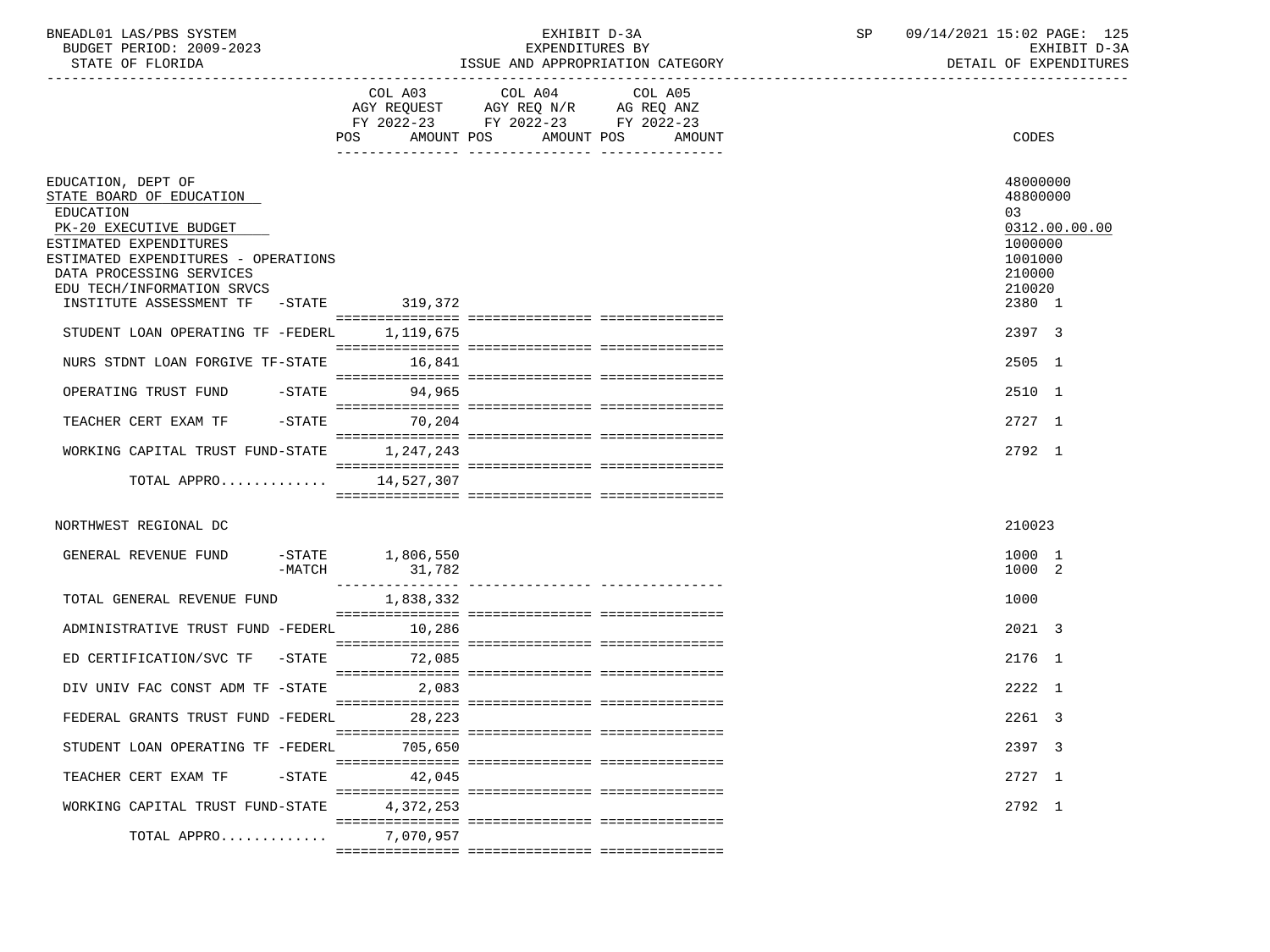| BNEADL01 LAS/PBS SYSTEM<br>BUDGET PERIOD: 2009-2023<br>STATE OF FLORIDA                                                                                |           | EXHIBIT D-3A<br>EXPENDITURES BY<br>ISSUE AND APPROPRIATION CATEGORY                                                                            | SP and the set of the set of the set of the set of the set of the set of the set of the set of the set of the s | 09/14/2021 15:02 PAGE: 126<br>EXHIBIT D-3A<br>DETAIL OF EXPENDITURES |
|--------------------------------------------------------------------------------------------------------------------------------------------------------|-----------|------------------------------------------------------------------------------------------------------------------------------------------------|-----------------------------------------------------------------------------------------------------------------|----------------------------------------------------------------------|
|                                                                                                                                                        |           | COL A03<br>COL A04<br>COL A05<br>AGY REQUEST AGY REQ N/R AG REQ ANZ<br>FY 2022-23 FY 2022-23 FY 2022-23<br>POS AMOUNT POS<br>AMOUNT POS AMOUNT |                                                                                                                 | CODES                                                                |
| EDUCATION, DEPT OF<br>STATE BOARD OF EDUCATION<br>EDUCATION<br>PK-20 EXECUTIVE BUDGET<br>ESTIMATED EXPENDITURES<br>ESTIMATED EXPENDITURES - OPERATIONS |           |                                                                                                                                                |                                                                                                                 | 48000000<br>48800000<br>03<br>0312.00.00.00<br>1000000<br>1001000    |
| TOTAL: ESTIMATED EXPENDITURES - OPERATIONS<br>TOTAL POSITIONS 934.00<br>TOTAL ISSUE 545,093,754<br>TOTAL SALARY RATE 51,201,752                        |           |                                                                                                                                                |                                                                                                                 | 1001000                                                              |
| SALARY INCREASES FOR FY 2021-22 -<br>STATE EMPLOYEE MINIMUM WAGE<br>INCREASE - EFFECTIVE 7/1/2021<br>SALARY RATE<br>SALARY RATE 188,061                |           |                                                                                                                                                |                                                                                                                 | 1001030<br>000000                                                    |
| SALARIES AND BENEFITS                                                                                                                                  |           |                                                                                                                                                |                                                                                                                 | 010000                                                               |
| GENERAL REVENUE FUND                                                                                                                                   | $-MATCH$  | $-$ STATE 41,756                                                                                                                               |                                                                                                                 | 1000 1<br>1000 2                                                     |
| TOTAL GENERAL REVENUE FUND                                                                                                                             |           | 44,967                                                                                                                                         |                                                                                                                 | 1000                                                                 |
| ADMINISTRATIVE TRUST FUND -FEDERL                                                                                                                      |           | 23,465                                                                                                                                         |                                                                                                                 | 2021 3                                                               |
| ED CERTIFICATION/SVC TF -STATE 17,069                                                                                                                  |           |                                                                                                                                                |                                                                                                                 | 2176 1                                                               |
| DIV UNIV FAC CONST ADM TF -STATE 9,693                                                                                                                 |           |                                                                                                                                                |                                                                                                                 | 2222 1                                                               |
| FEDERAL GRANTS TRUST FUND -FEDERL 73,818                                                                                                               | -RECPNT   | 1,322                                                                                                                                          |                                                                                                                 | 2261 3<br>2261 9                                                     |
| TOTAL FEDERAL GRANTS TRUST FUND                                                                                                                        |           | 75,140                                                                                                                                         |                                                                                                                 | 2261                                                                 |
| INSTITUTE ASSESSMENT TF -STATE                                                                                                                         |           | 8,936                                                                                                                                          |                                                                                                                 | 2380 1                                                               |
| STUDENT LOAN OPERATING TF -FEDERL                                                                                                                      |           | 22,685                                                                                                                                         |                                                                                                                 | 2397 3                                                               |
| NURS STDNT LOAN FORGIVE TF-STATE                                                                                                                       |           | 245                                                                                                                                            |                                                                                                                 | 2505 1                                                               |
| OPERATING TRUST FUND                                                                                                                                   | $-$ STATE | 958                                                                                                                                            |                                                                                                                 | 2510 1                                                               |
| TEACHER CERT EXAM TF                                                                                                                                   | $-$ STATE | 1,315                                                                                                                                          |                                                                                                                 | 2727 1                                                               |
| WORKING CAPITAL TRUST FUND-STATE                                                                                                                       |           | 18,362                                                                                                                                         |                                                                                                                 | 2792 1                                                               |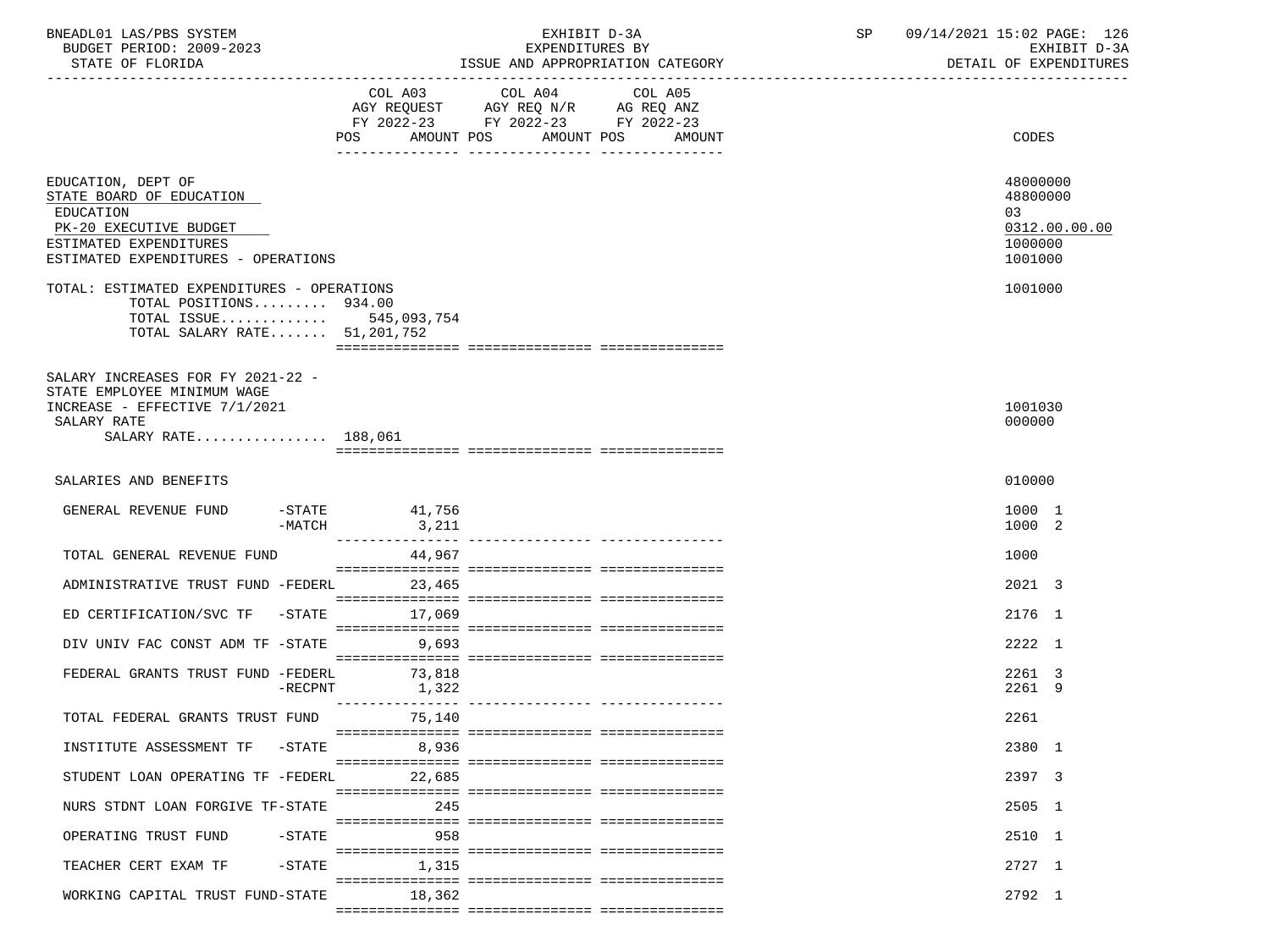| BNEADL01 LAS/PBS SYSTEM<br>BUDGET PERIOD: 2009-2023<br>STATE OF FLORIDA                                                                              |                       |                        | EXHIBIT D-3A<br>EXPENDITURES BY<br>ISSUE AND APPROPRIATION CATEGORY                                                                                                                                                                                          |        | SP 09/14/2021 15:02 PAGE: 127<br>DETAIL OF EXPENDITURES | EXHIBIT D-3A  |
|------------------------------------------------------------------------------------------------------------------------------------------------------|-----------------------|------------------------|--------------------------------------------------------------------------------------------------------------------------------------------------------------------------------------------------------------------------------------------------------------|--------|---------------------------------------------------------|---------------|
|                                                                                                                                                      |                       |                        | COL A03 COL A04 COL A05<br>$\begin{tabular}{lllllllll} \bf AGY & \bf REQUEST & \bf AGY & \bf REQ & \tt N/R & \tt AG & \tt REQ & \tt ANZ \\ \bf FY & \tt 2022-23 & \tt FY & \tt 2022-23 & \tt FY & \tt 2022-23 \\ \end{tabular}$<br>POS AMOUNT POS AMOUNT POS | AMOUNT | CODES                                                   |               |
| EDUCATION, DEPT OF<br>STATE BOARD OF EDUCATION<br>EDUCATION<br>PK-20 EXECUTIVE BUDGET<br>ESTIMATED EXPENDITURES<br>SALARY INCREASES FOR FY 2021-22 - |                       |                        |                                                                                                                                                                                                                                                              |        | 48000000<br>48800000<br>0.3<br>1000000                  | 0312.00.00.00 |
| STATE EMPLOYEE MINIMUM WAGE<br>INCREASE - EFFECTIVE 7/1/2021<br>SALARIES AND BENEFITS<br>TOTAL APPRO 222,835                                         |                       |                        |                                                                                                                                                                                                                                                              |        | 1001030<br>010000                                       |               |
|                                                                                                                                                      |                       |                        |                                                                                                                                                                                                                                                              |        |                                                         |               |
| OTHER PERSONAL SERVICES                                                                                                                              |                       |                        |                                                                                                                                                                                                                                                              |        | 030000                                                  |               |
| GENERAL REVENUE FUND                                                                                                                                 | -MATCH                | $-STATE$<br>6,259<br>5 |                                                                                                                                                                                                                                                              |        | 1000 1<br>1000 2                                        |               |
| TOTAL GENERAL REVENUE FUND                                                                                                                           |                       | 6,264                  |                                                                                                                                                                                                                                                              |        | 1000                                                    |               |
| ADMINISTRATIVE TRUST FUND -FEDERL                                                                                                                    |                       | 3,622                  |                                                                                                                                                                                                                                                              |        | 2021 3                                                  |               |
| ED CERTIFICATION/SVC TF -STATE                                                                                                                       |                       | 2,432                  |                                                                                                                                                                                                                                                              |        | 2176 1                                                  |               |
| DIV UNIV FAC CONST ADM TF -STATE 1,073                                                                                                               |                       |                        |                                                                                                                                                                                                                                                              |        | 2222 1                                                  |               |
| FEDERAL GRANTS TRUST FUND -FEDERL 13,379                                                                                                             | -RECPNT               | 373                    |                                                                                                                                                                                                                                                              |        | 2261 3<br>2261 9                                        |               |
| TOTAL FEDERAL GRANTS TRUST FUND 13,752                                                                                                               |                       |                        |                                                                                                                                                                                                                                                              |        | 2261                                                    |               |
| INSTITUTE ASSESSMENT TF -STATE                                                                                                                       |                       | 5,718                  |                                                                                                                                                                                                                                                              |        | 2380 1                                                  |               |
| STUDENT LOAN OPERATING TF -FEDERL                                                                                                                    |                       | 644                    |                                                                                                                                                                                                                                                              |        | 2397 3                                                  |               |
| OPERATING TRUST FUND -STATE 129                                                                                                                      |                       |                        |                                                                                                                                                                                                                                                              |        | 2510 1                                                  |               |
|                                                                                                                                                      |                       |                        |                                                                                                                                                                                                                                                              |        |                                                         |               |
| WORKING CAPITAL TRUST FUND-STATE                                                                                                                     |                       | 1,488                  |                                                                                                                                                                                                                                                              |        | 2792 1                                                  |               |
| TOTAL APPRO                                                                                                                                          |                       | 35,122                 |                                                                                                                                                                                                                                                              |        |                                                         |               |
| DATA PROCESSING SERVICES<br>EDU TECH/INFORMATION SRVCS                                                                                               |                       |                        |                                                                                                                                                                                                                                                              |        | 210000<br>210020                                        |               |
| GENERAL REVENUE FUND                                                                                                                                 | $-$ STATE<br>$-MATCH$ | 5,501<br>130           |                                                                                                                                                                                                                                                              |        | 1000 1<br>1000 2                                        |               |
| TOTAL GENERAL REVENUE FUND                                                                                                                           |                       | 5,631                  |                                                                                                                                                                                                                                                              |        | 1000                                                    |               |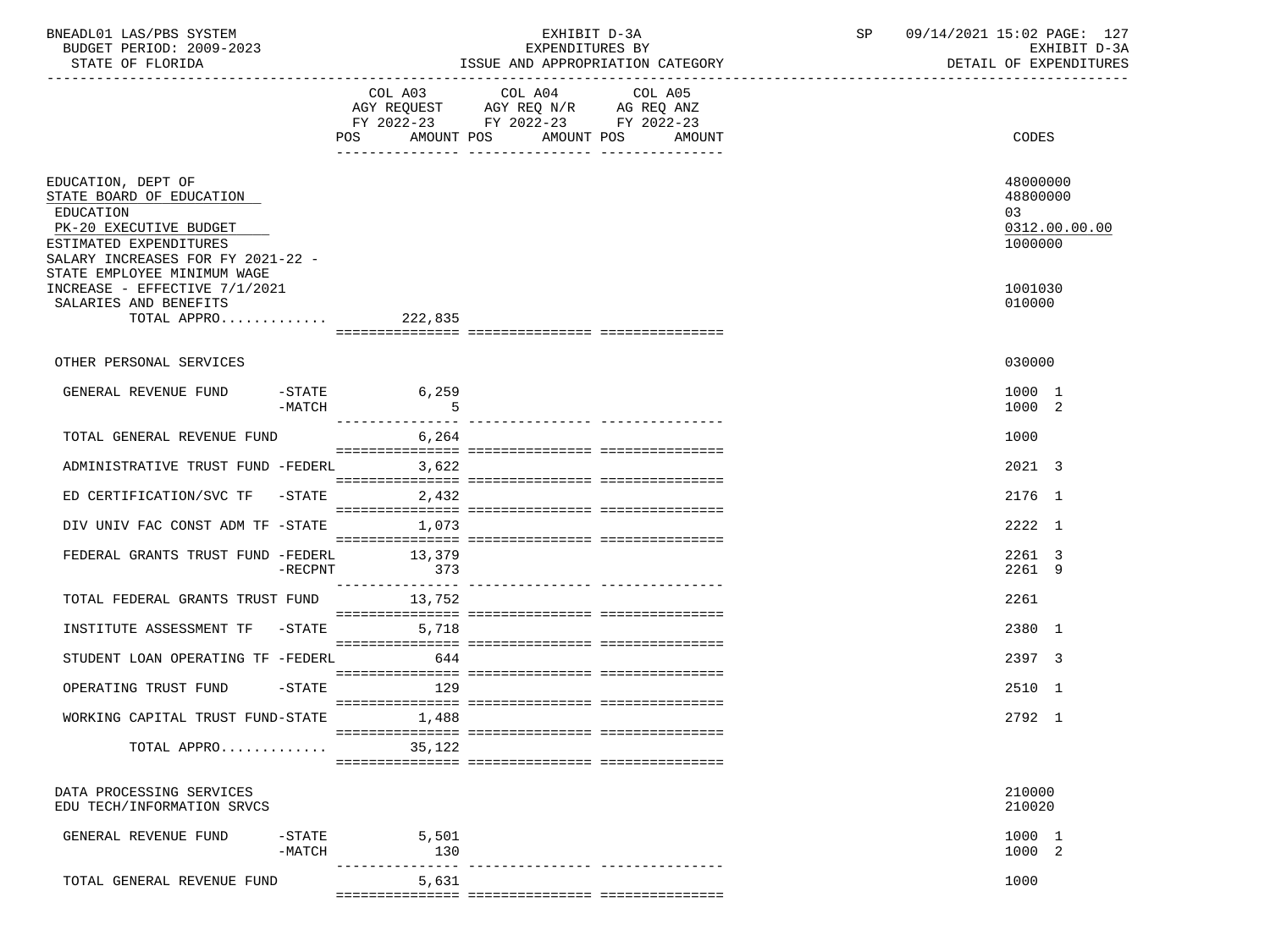| BNEADL01 LAS/PBS SYSTEM |                  |                          |  | RXHIRIT D-3A              |  |
|-------------------------|------------------|--------------------------|--|---------------------------|--|
|                         |                  | BUDGET PERIOD: 2009-2023 |  | EXPENDITURES BY           |  |
|                         | STATE OF FLORIDA |                          |  | ISSUE AND APPROPRIATION C |  |

## EXHIBIT D-3A SP 09/14/2021 15:02 PAGE: 128<br>KPENDITURES BY SEREDIT D-3A

DETAIL OF EXPENDITURES

| , <del>. .</del> . <del>. .</del><br>∩⊓<br>LORIDA | $ \alpha$ $\alpha$ $\tau$ $\tau$<br><b>ATT</b><br>. TOTA<br>LOOUL<br>CAILGONI<br>FINUFINIAI.<br><b>AIL</b> | . טועב |
|---------------------------------------------------|------------------------------------------------------------------------------------------------------------|--------|
|                                                   |                                                                                                            |        |

 COL A03 COL A04 COL A05 AGY REQUEST AGY REQ N/R AG REQ ANZ

|                                                                                                                                                                   | FY 2022-23<br>AMOUNT POS<br>POS | FY 2022-23<br>AMOUNT POS | FY 2022-23 | AMOUNT |  | CODES                                 |               |
|-------------------------------------------------------------------------------------------------------------------------------------------------------------------|---------------------------------|--------------------------|------------|--------|--|---------------------------------------|---------------|
| EDUCATION, DEPT OF<br>STATE BOARD OF EDUCATION<br><b>EDUCATION</b><br>PK-20 EXECUTIVE BUDGET<br>ESTIMATED EXPENDITURES<br>SALARY INCREASES FOR FY 2021-22 -       |                                 |                          |            |        |  | 48000000<br>48800000<br>03<br>1000000 | 0312.00.00.00 |
| STATE EMPLOYEE MINIMUM WAGE<br>INCREASE - EFFECTIVE 7/1/2021<br>DATA PROCESSING SERVICES<br>EDU TECH/INFORMATION SRVCS<br>ADMINISTRATIVE TRUST FUND -FEDERL 1,763 |                                 |                          |            |        |  | 1001030<br>210000<br>210020<br>2021 3 |               |
| ED CERTIFICATION/SVC TF<br>$-$ STATE                                                                                                                              | 1,204                           |                          |            |        |  | 2176 1                                |               |
| DIV UNIV FAC CONST ADM TF -STATE                                                                                                                                  | 347                             |                          |            |        |  | 2222 1                                |               |
| FEDERAL GRANTS TRUST FUND -FEDERL<br>$-$ RECPNT                                                                                                                   | 2,890<br>$\sim$ 1               |                          |            |        |  | 2261 3<br>2261 9                      |               |
| TOTAL FEDERAL GRANTS TRUST FUND                                                                                                                                   | 2,891                           |                          |            |        |  | 2261                                  |               |
| INSTITUTE ASSESSMENT TF<br>$-$ STATE                                                                                                                              | 324                             |                          |            |        |  | 2380 1                                |               |
| STUDENT LOAN OPERATING TF -FEDERL                                                                                                                                 | 1,137                           |                          |            |        |  | 2397 3                                |               |
| NURS STDNT LOAN FORGIVE TF-STATE                                                                                                                                  | 17                              |                          |            |        |  | 2505 1                                |               |
| OPERATING TRUST FUND<br>$-$ STATE                                                                                                                                 | 96                              |                          |            |        |  | 2510 1                                |               |
| $-STATE$<br>TEACHER CERT EXAM TF                                                                                                                                  | 71                              |                          |            |        |  | 2727 1                                |               |
| WORKING CAPITAL TRUST FUND-STATE                                                                                                                                  | 1,266                           |                          |            |        |  | 2792 1                                |               |
| TOTAL APPRO                                                                                                                                                       | 14,747                          |                          |            |        |  |                                       |               |
| TOTAL: SALARY INCREASES FOR FY 2021-22 -<br>STATE EMPLOYEE MINIMUM WAGE<br>INCREASE - EFFECTIVE $7/1/2021$<br>TOTAL ISSUE<br>TOTAL SALARY RATE 188,061            | 272,704                         |                          |            |        |  | 1001030                               |               |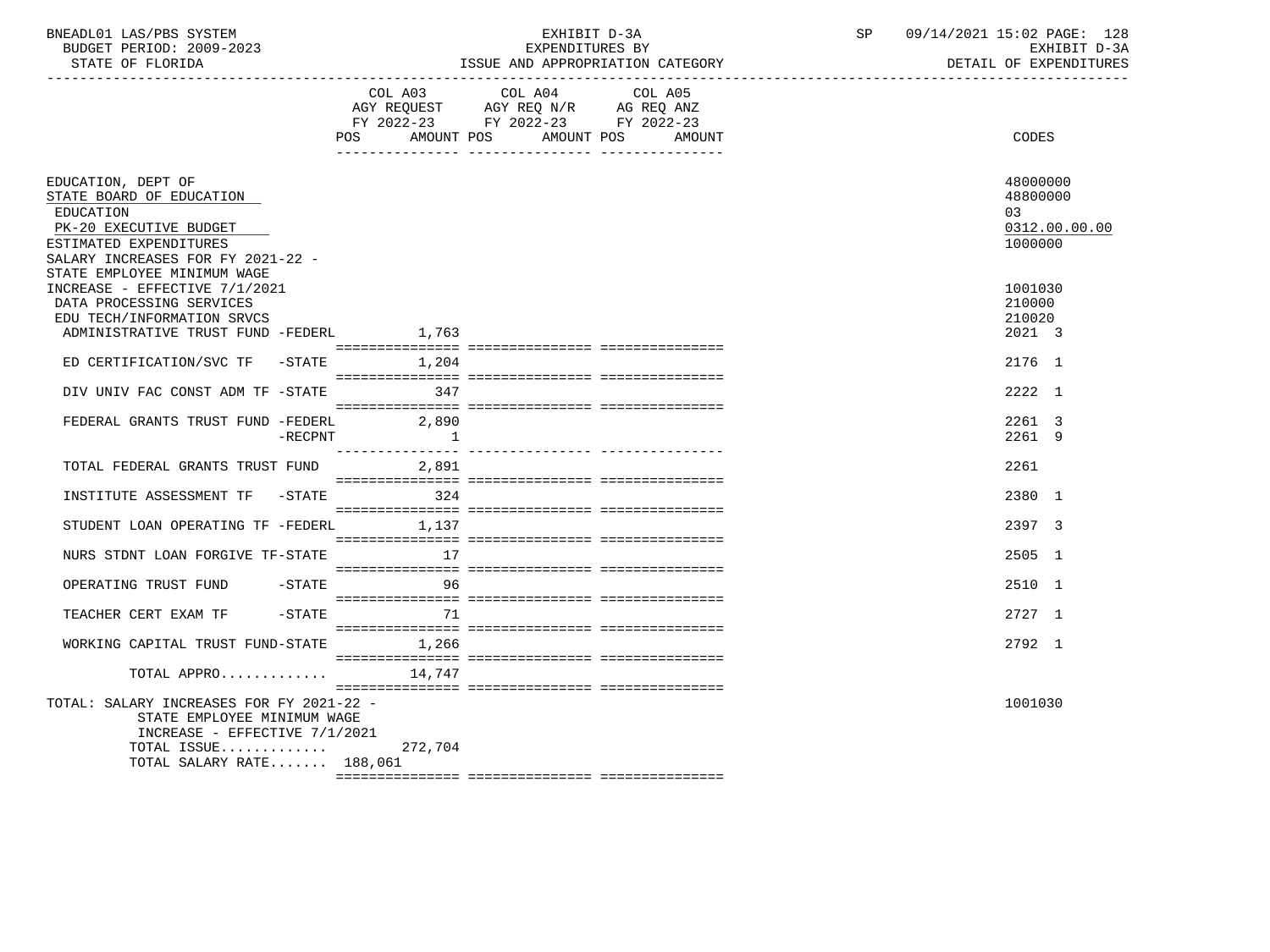| BNEADL01 LAS/PBS SYSTEM<br>BUDGET PERIOD: 2009-2023<br>STATE OF FLORIDA                                                                                                                                         |                   |                          | EXHIBIT D-3A<br>EXPENDITURES BY                                                                   | ISSUE AND APPROPRIATION CATEGORY | SP | 09/14/2021 15:02 PAGE: 129<br>EXHIBIT D-3A<br>DETAIL OF EXPENDITURES |
|-----------------------------------------------------------------------------------------------------------------------------------------------------------------------------------------------------------------|-------------------|--------------------------|---------------------------------------------------------------------------------------------------|----------------------------------|----|----------------------------------------------------------------------|
|                                                                                                                                                                                                                 |                   |                          | COL A03 COL A04 COL A05<br>AGY REQUEST AGY REQ N/R AG REQ ANZ<br>FY 2022-23 FY 2022-23 FY 2022-23 |                                  |    |                                                                      |
|                                                                                                                                                                                                                 |                   | AMOUNT POS<br>POS        | AMOUNT POS                                                                                        | AMOUNT                           |    | CODES                                                                |
| EDUCATION, DEPT OF<br>STATE BOARD OF EDUCATION<br>EDUCATION<br>PK-20 EXECUTIVE BUDGET<br>ESTIMATED EXPENDITURES<br>FLORIDA RETIREMENT SYSTEM<br>ADJUSTMENT - FY 2021-22 - NORMAL<br>COST AND UNFUNDED ACTUARIAL |                   |                          |                                                                                                   |                                  |    | 48000000<br>48800000<br>03<br>0312.00.00.00<br>1000000               |
| LIABILITY<br>SALARIES AND BENEFITS                                                                                                                                                                              |                   |                          |                                                                                                   |                                  |    | 1001070<br>010000                                                    |
| GENERAL REVENUE FUND                                                                                                                                                                                            | -MATCH            | $-STATE$ 82,407<br>6,336 |                                                                                                   |                                  |    | 1000 1<br>1000 2                                                     |
| TOTAL GENERAL REVENUE FUND                                                                                                                                                                                      |                   | 88,743                   |                                                                                                   |                                  |    | 1000                                                                 |
| ADMINISTRATIVE TRUST FUND -FEDERL 46,307                                                                                                                                                                        |                   |                          |                                                                                                   |                                  |    | 2021 3                                                               |
| ED CERTIFICATION/SVC TF -STATE 33,686                                                                                                                                                                           |                   |                          |                                                                                                   |                                  |    | 2176 1                                                               |
| DIV UNIV FAC CONST ADM TF -STATE 19,130                                                                                                                                                                         |                   |                          |                                                                                                   |                                  |    | 2222 1                                                               |
| FEDERAL GRANTS TRUST FUND -FEDERL 145,679                                                                                                                                                                       | $-$ RECPNT        | 2,610                    |                                                                                                   |                                  |    | 2261 3<br>2261 9                                                     |
| TOTAL FEDERAL GRANTS TRUST FUND                                                                                                                                                                                 |                   | 148,289                  |                                                                                                   |                                  |    | 2261                                                                 |
| INSTITUTE ASSESSMENT TF -STATE                                                                                                                                                                                  |                   | 17,635                   |                                                                                                   |                                  |    | 2380 1                                                               |
| STUDENT LOAN OPERATING TF -FEDERL 44,768                                                                                                                                                                        |                   |                          |                                                                                                   |                                  |    | 2397 3                                                               |
| NURS STDNT LOAN FORGIVE TF-STATE                                                                                                                                                                                |                   | 484                      |                                                                                                   |                                  |    | 2505 1                                                               |
| OPERATING TRUST FUND -STATE                                                                                                                                                                                     |                   | 1,891                    |                                                                                                   |                                  |    | 2510 1                                                               |
| TEACHER CERT EXAM TF                                                                                                                                                                                            |                   | $-$ STATE 2,595          |                                                                                                   |                                  |    | 2727 1                                                               |
| WORKING CAPITAL TRUST FUND-STATE                                                                                                                                                                                |                   | 36,237                   |                                                                                                   |                                  |    | 2792 1                                                               |
| TOTAL APPRO                                                                                                                                                                                                     |                   | 439,765                  |                                                                                                   |                                  |    |                                                                      |
|                                                                                                                                                                                                                 |                   |                          |                                                                                                   |                                  |    |                                                                      |
| DATA PROCESSING SERVICES<br>DP ASSESSMENT (DMS)                                                                                                                                                                 |                   |                          |                                                                                                   |                                  |    | 210000<br>210004                                                     |
| GENERAL REVENUE FUND<br>DIV UNIV FAC CONST ADM TF -STATE<br>STUDENT LOAN OPERATING TF -FEDERL<br>WORKING CAPITAL TRUST FUND-STATE                                                                               | $-\mathtt{STATE}$ | 171<br>5<br>194<br>21    |                                                                                                   |                                  |    | 1000 1<br>2222 1<br>2397 3<br>2792 1                                 |

--------------- --------------- ---------------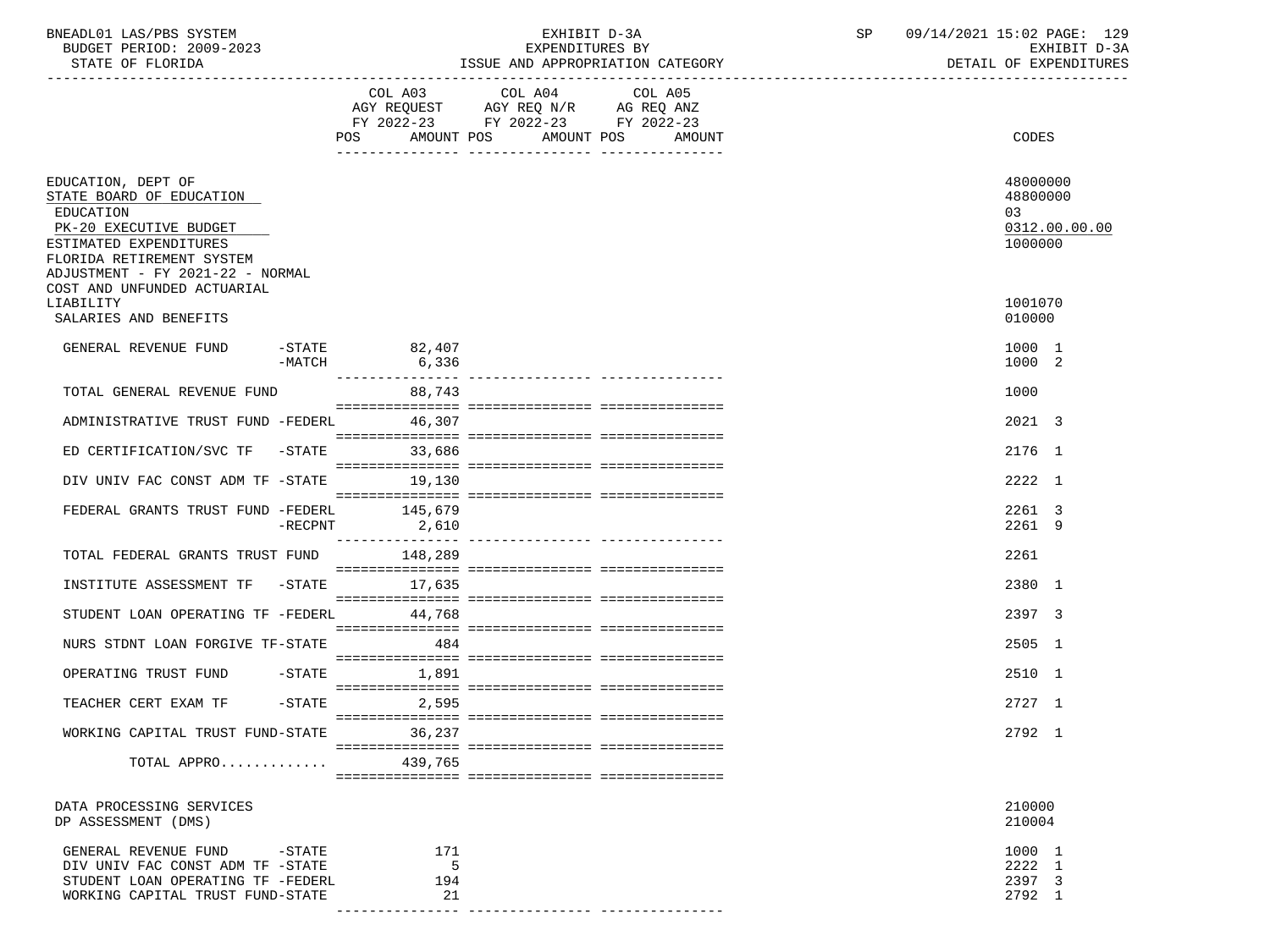| BNEADL01 LAS/PBS SYSTEM<br>BUDGET PERIOD: 2009-2023<br>STATE OF FLORIDA                                                                                                                                                      |              | EXHIBIT D-3A<br>EXPENDITURES BY<br>ISSUE AND APPROPRIATION CATEGORY                                                                   | SP | 09/14/2021 15:02 PAGE: 130<br>EXHIBIT D-3A<br>DETAIL OF EXPENDITURES |
|------------------------------------------------------------------------------------------------------------------------------------------------------------------------------------------------------------------------------|--------------|---------------------------------------------------------------------------------------------------------------------------------------|----|----------------------------------------------------------------------|
|                                                                                                                                                                                                                              |              | COL A03 COL A04 COL A05<br>AGY REQUEST AGY REQ N/R AG REQ ANZ<br>FY 2022-23 FY 2022-23 FY 2022-23<br>POS AMOUNT POS AMOUNT POS AMOUNT |    | CODES                                                                |
| EDUCATION, DEPT OF<br>STATE BOARD OF EDUCATION<br>EDUCATION<br>PK-20 EXECUTIVE BUDGET<br>ESTIMATED EXPENDITURES<br>FLORIDA RETIREMENT SYSTEM<br>ADJUSTMENT - FY 2021-22 - NORMAL<br>COST AND UNFUNDED ACTUARIAL<br>LIABILITY |              |                                                                                                                                       |    | 48000000<br>48800000<br>03<br>0312.00.00.00<br>1000000<br>1001070    |
| DATA PROCESSING SERVICES<br>DP ASSESSMENT (DMS)<br>$\texttt{TOTAL} \texttt{APPRO}.\dots \dots \dots \dots \dots \qquad \qquad \texttt{391}$                                                                                  |              |                                                                                                                                       |    | 210000<br>210004                                                     |
| EDU TECH/INFORMATION SRVCS                                                                                                                                                                                                   |              |                                                                                                                                       |    | 210020                                                               |
| GENERAL REVENUE FUND -STATE 10,856<br>-MATCH                                                                                                                                                                                 | 256          |                                                                                                                                       |    | 1000 1<br>1000 2                                                     |
| TOTAL GENERAL REVENUE FUND                                                                                                                                                                                                   | 11,112       |                                                                                                                                       |    | 1000                                                                 |
| ADMINISTRATIVE TRUST FUND -FEDERL 3,480                                                                                                                                                                                      |              |                                                                                                                                       |    | 2021 3                                                               |
| ED CERTIFICATION/SVC TF $-$ STATE 2,377                                                                                                                                                                                      |              |                                                                                                                                       |    | 2176 1                                                               |
| DIV UNIV FAC CONST ADM TF -STATE                                                                                                                                                                                             | 685          |                                                                                                                                       |    | 2222 1                                                               |
| FEDERAL GRANTS TRUST FUND -FEDERL 5,704<br>$-$ RECPNT                                                                                                                                                                        | $\mathbf{1}$ |                                                                                                                                       |    | 2261 3<br>2261 9                                                     |
| TOTAL FEDERAL GRANTS TRUST FUND 5,705                                                                                                                                                                                        |              |                                                                                                                                       |    | 2261                                                                 |
| INSTITUTE ASSESSMENT TF -STATE                                                                                                                                                                                               | 640          |                                                                                                                                       |    | 2380 1                                                               |
| STUDENT LOAN OPERATING TF -FEDERL 2,243                                                                                                                                                                                      |              |                                                                                                                                       |    | 2397 3                                                               |
| NURS STDNT LOAN FORGIVE TF-STATE                                                                                                                                                                                             | 34           |                                                                                                                                       |    | 2505 1                                                               |
| OPERATING TRUST FUND<br>$-$ STATE                                                                                                                                                                                            | 190          |                                                                                                                                       |    | 2510 1                                                               |
| TEACHER CERT EXAM TF<br>$-$ STATE                                                                                                                                                                                            | 141          |                                                                                                                                       |    | 2727 1                                                               |
| WORKING CAPITAL TRUST FUND-STATE                                                                                                                                                                                             | 2,499        |                                                                                                                                       |    | 2792 1                                                               |
| TOTAL APPRO                                                                                                                                                                                                                  | 29,106       |                                                                                                                                       |    |                                                                      |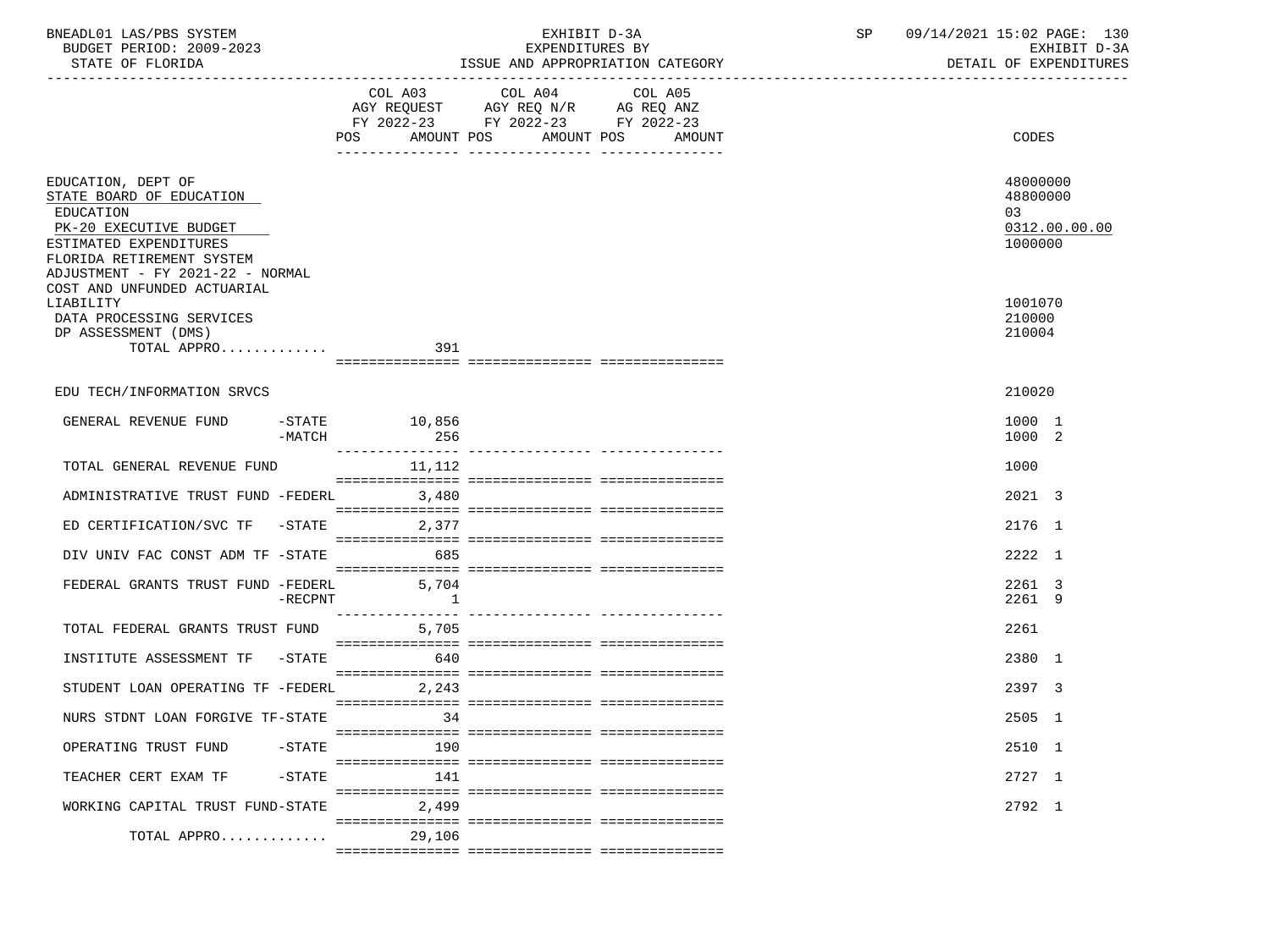| BNEADL01 LAS/PBS SYSTEM<br>BUDGET PERIOD: 2009-2023<br>STATE OF FLORIDA                                                                                                                                                      |           |       | EXPENDITURES BY                                                                                   | EXHIBIT D-3A<br>ISSUE AND APPROPRIATION CATEGORY | SP | 09/14/2021 15:02 PAGE: 131<br>EXHIBIT D-3A<br>DETAIL OF EXPENDITURES |
|------------------------------------------------------------------------------------------------------------------------------------------------------------------------------------------------------------------------------|-----------|-------|---------------------------------------------------------------------------------------------------|--------------------------------------------------|----|----------------------------------------------------------------------|
|                                                                                                                                                                                                                              |           |       | COL A03 COL A04 COL A05<br>AGY REQUEST AGY REQ N/R AG REQ ANZ<br>FY 2022-23 FY 2022-23 FY 2022-23 | POS AMOUNT POS AMOUNT POS AMOUNT                 |    | <b>CODES</b>                                                         |
| EDUCATION, DEPT OF<br>STATE BOARD OF EDUCATION<br>EDUCATION<br>PK-20 EXECUTIVE BUDGET<br>ESTIMATED EXPENDITURES<br>FLORIDA RETIREMENT SYSTEM<br>ADJUSTMENT - FY 2021-22 - NORMAL<br>COST AND UNFUNDED ACTUARIAL<br>LIABILITY |           |       |                                                                                                   |                                                  |    | 48000000<br>48800000<br>03<br>0312.00.00.00<br>1000000<br>1001070    |
| TOTAL: FLORIDA RETIREMENT SYSTEM<br>ADJUSTMENT - FY 2021-22 - NORMAL<br>COST AND UNFUNDED ACTUARIAL<br>LIABILITY<br>TOTAL ISSUE $469,262$                                                                                    |           |       |                                                                                                   |                                                  |    | 1001070                                                              |
| CASUALTY INSURANCE PREMIUM<br>ADJUSTMENT<br>SPECIAL CATEGORIES<br>RISK MANAGEMENT INSURANCE                                                                                                                                  |           |       |                                                                                                   |                                                  |    | 1001090<br>100000<br>103241                                          |
| GENERAL REVENUE FUND -STATE 5,879                                                                                                                                                                                            | $-MATCH$  | 358   |                                                                                                   |                                                  |    | 1000 1<br>1000 2                                                     |
| TOTAL GENERAL REVENUE FUND                                                                                                                                                                                                   |           | 6,237 |                                                                                                   |                                                  |    | 1000                                                                 |
| ADMINISTRATIVE TRUST FUND -FEDERL<br>ED CERTIFICATION/SVC TF -STATE 1,776                                                                                                                                                    |           | 3,028 |                                                                                                   |                                                  |    | 2021 3<br>2176 1                                                     |
| DIV UNIV FAC CONST ADM TF -STATE                                                                                                                                                                                             |           | 851   |                                                                                                   |                                                  |    | 2222 1                                                               |
| FEDERAL GRANTS TRUST FUND -FEDERL 5,157                                                                                                                                                                                      | $-RECPNT$ | 27    |                                                                                                   |                                                  |    | 2261 3<br>2261 9                                                     |
| TOTAL FEDERAL GRANTS TRUST FUND                                                                                                                                                                                              |           | 5,184 |                                                                                                   |                                                  |    | 2261                                                                 |
| INSTITUTE ASSESSMENT TF -STATE                                                                                                                                                                                               |           | 226   |                                                                                                   |                                                  |    | 2380 1                                                               |
| STUDENT LOAN OPERATING TF -FEDERL                                                                                                                                                                                            |           | 4,925 |                                                                                                   |                                                  |    | 2397 3                                                               |
| NURS STDNT LOAN FORGIVE TF-STATE                                                                                                                                                                                             |           | 23    |                                                                                                   |                                                  |    | 2505 1                                                               |
| OPERATING TRUST FUND                                                                                                                                                                                                         | $-$ STATE | 228   |                                                                                                   |                                                  |    | 2510 1                                                               |
| TEACHER CERT EXAM TF                                                                                                                                                                                                         | $-$ STATE | 95    |                                                                                                   |                                                  |    | 2727 1                                                               |
| WORKING CAPITAL TRUST FUND-STATE                                                                                                                                                                                             |           | 1,487 |                                                                                                   |                                                  |    | 2792 1                                                               |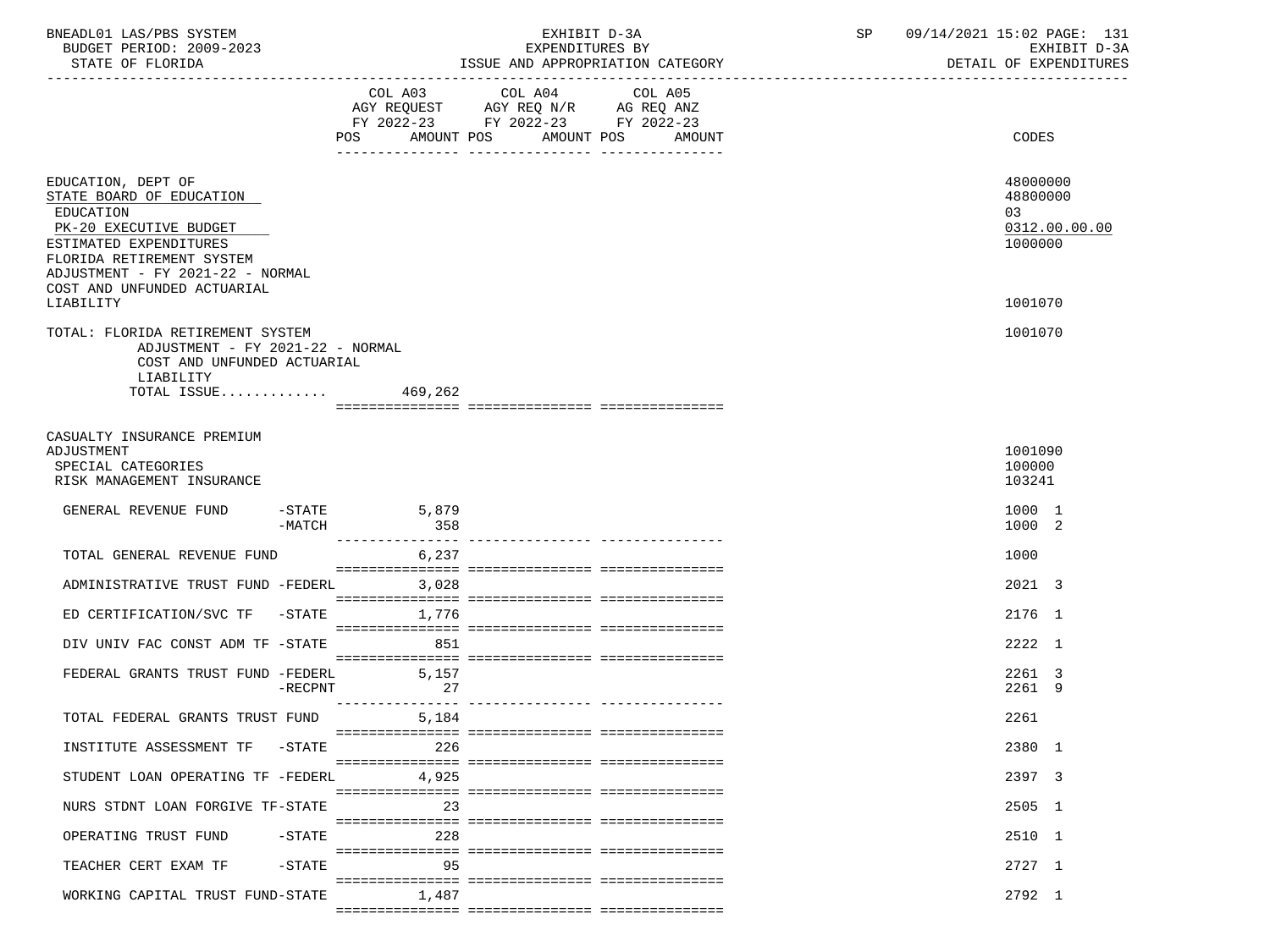| BNEADL01 LAS/PBS SYSTEM<br>BUDGET PERIOD: 2009-2023<br>STATE OF FLORIDA<br>_______________________________                                                  |                     |                         | EXHIBIT D-3A                                                                                                                  | EXPENDITURES BY<br>ISSUE AND APPROPRIATION CATEGORY | SP | 09/14/2021 15:02 PAGE: 132<br>EXHIBIT D-3A<br>DETAIL OF EXPENDITURES |
|-------------------------------------------------------------------------------------------------------------------------------------------------------------|---------------------|-------------------------|-------------------------------------------------------------------------------------------------------------------------------|-----------------------------------------------------|----|----------------------------------------------------------------------|
|                                                                                                                                                             |                     | POS<br>AMOUNT POS       | COL A03 COL A04<br>AGY REQUEST AGY REQ N/R AG REQ ANZ<br>FY 2022-23 FY 2022-23 FY 2022-23<br>____ _______________ ___________ | COL A05<br>AMOUNT POS<br>AMOUNT                     |    | <b>CODES</b>                                                         |
| EDUCATION, DEPT OF<br>STATE BOARD OF EDUCATION<br>EDUCATION<br>PK-20 EXECUTIVE BUDGET<br>ESTIMATED EXPENDITURES<br>CASUALTY INSURANCE PREMIUM<br>ADJUSTMENT |                     |                         |                                                                                                                               |                                                     |    | 48000000<br>48800000<br>03<br>0312.00.00.00<br>1000000<br>1001090    |
| SPECIAL CATEGORIES<br>RISK MANAGEMENT INSURANCE<br>TOTAL APPRO 24,060                                                                                       |                     |                         |                                                                                                                               |                                                     |    | 100000<br>103241                                                     |
| DATA PROCESSING SERVICES<br>EDU TECH/INFORMATION SRVCS                                                                                                      |                     |                         |                                                                                                                               |                                                     |    | 210000<br>210020                                                     |
| GENERAL REVENUE FUND                                                                                                                                        | $-$ STATE<br>-MATCH | 400<br>17               |                                                                                                                               |                                                     |    | 1000 1<br>1000 2                                                     |
| TOTAL GENERAL REVENUE FUND                                                                                                                                  |                     | ----------------<br>417 |                                                                                                                               |                                                     |    | 1000                                                                 |
| ADMINISTRATIVE TRUST FUND -FEDERL                                                                                                                           |                     | 241                     |                                                                                                                               |                                                     |    | 2021 3                                                               |
| ED CERTIFICATION/SVC TF -STATE                                                                                                                              |                     | 164                     |                                                                                                                               |                                                     |    | 2176 1                                                               |
| DIV UNIV FAC CONST ADM TF -STATE                                                                                                                            |                     | 47                      |                                                                                                                               |                                                     |    | 2222 1                                                               |
| FEDERAL GRANTS TRUST FUND -FEDERL                                                                                                                           |                     | 394                     |                                                                                                                               |                                                     |    | 2261 3                                                               |
| INSTITUTE ASSESSMENT TF -STATE                                                                                                                              |                     | 44                      |                                                                                                                               |                                                     |    | 2380 1                                                               |
| STUDENT LOAN OPERATING TF -FEDERL                                                                                                                           |                     | 155                     |                                                                                                                               |                                                     |    | 2397 3                                                               |
| NURS STDNT LOAN FORGIVE TF-STATE                                                                                                                            |                     | 2                       |                                                                                                                               |                                                     |    | 2505 1                                                               |
| OPERATING TRUST FUND                                                                                                                                        | $-\mathtt{STATE}$   | 13                      |                                                                                                                               |                                                     |    | 2510 1                                                               |
| TEACHER CERT EXAM TF                                                                                                                                        | $-$ STATE           | 10                      |                                                                                                                               |                                                     |    | 2727 1                                                               |
| TOTAL APPRO                                                                                                                                                 |                     | 1,487                   |                                                                                                                               |                                                     |    |                                                                      |
| TOTAL: CASUALTY INSURANCE PREMIUM<br>ADJUSTMENT<br>TOTAL ISSUE                                                                                              |                     | 25,547                  |                                                                                                                               |                                                     |    | 1001090                                                              |
|                                                                                                                                                             |                     |                         |                                                                                                                               |                                                     |    |                                                                      |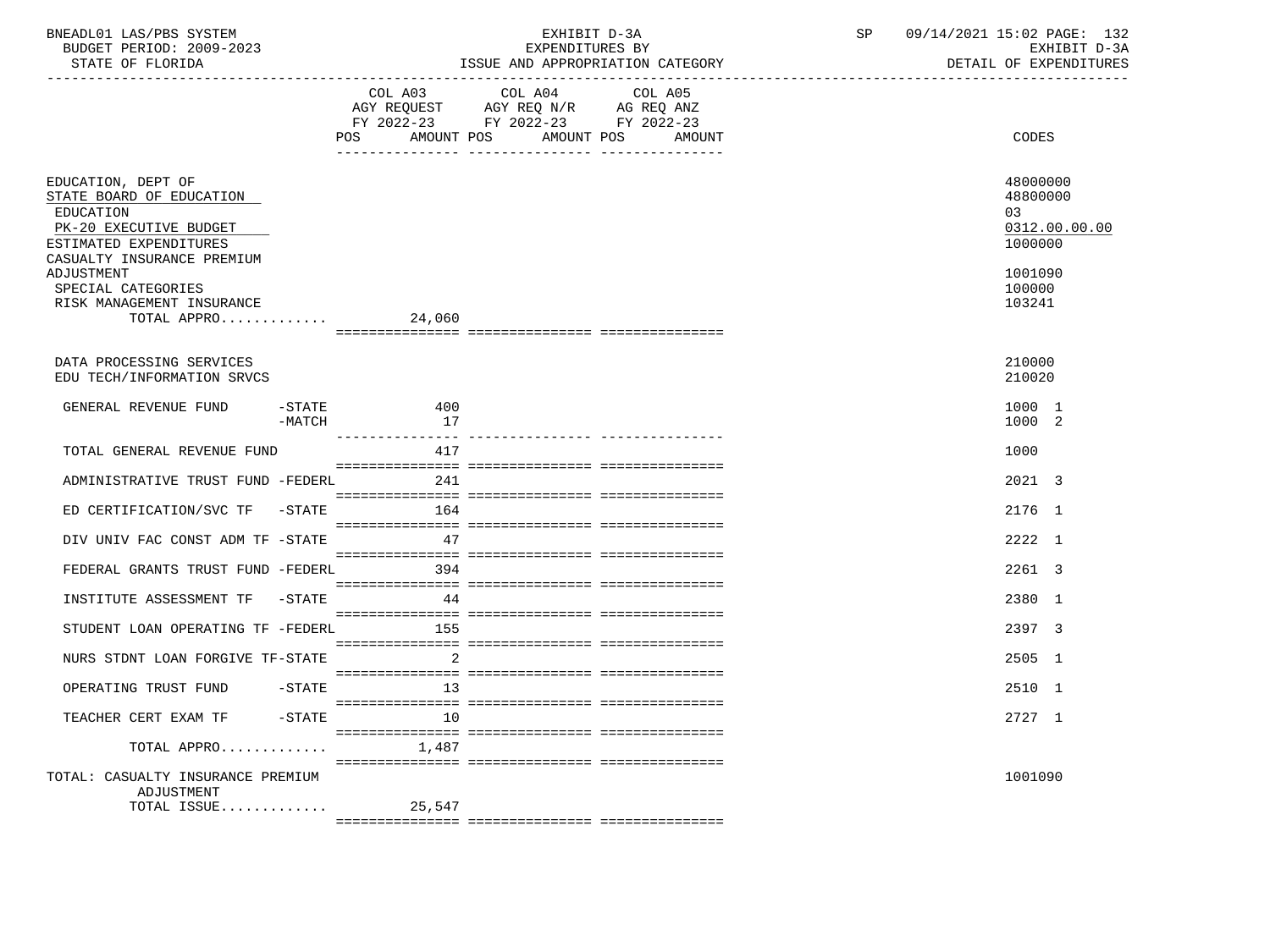| BNEADL01 LAS/PBS SYSTEM |                          |
|-------------------------|--------------------------|
|                         | BUDGET PERIOD: 2009-2023 |

| BNEADL01 LAS/PBS SYSTEM<br>BUDGET PERIOD: 2009-2023<br>STATE OF FLORIDA                                                                                                                                               |          |                              | EXHIBIT D-3A<br>EXPENDITURES BY<br>ISSUE AND APPROPRIATION CATEGORY                                                                   | SP | 09/14/2021 15:02 PAGE: 133<br>EXHIBIT D-3A<br>DETAIL OF EXPENDITURES                  |
|-----------------------------------------------------------------------------------------------------------------------------------------------------------------------------------------------------------------------|----------|------------------------------|---------------------------------------------------------------------------------------------------------------------------------------|----|---------------------------------------------------------------------------------------|
|                                                                                                                                                                                                                       |          |                              | COL A03 COL A04 COL A05<br>AGY REQUEST AGY REQ N/R AG REQ ANZ<br>FY 2022-23 FY 2022-23 FY 2022-23<br>POS AMOUNT POS AMOUNT POS AMOUNT |    | CODES                                                                                 |
| EDUCATION, DEPT OF<br>STATE BOARD OF EDUCATION<br>EDUCATION<br>PK-20 EXECUTIVE BUDGET<br>ESTIMATED EXPENDITURES<br>REALLOCATION OF HUMAN RESOURCES<br>OUTSOURCING<br>SPECIAL CATEGORIES<br>TR/DMS/HR SVCS/STW CONTRCT |          |                              |                                                                                                                                       |    | 48000000<br>48800000<br>03<br>0312.00.00.00<br>1000000<br>1005900<br>100000<br>107040 |
| GENERAL REVENUE FUND                                                                                                                                                                                                  | $-MATCH$ | -STATE 8,874-<br>-MATCH 422- |                                                                                                                                       |    | 1000 1<br>1000 2                                                                      |
| TOTAL GENERAL REVENUE FUND                                                                                                                                                                                            |          | 9,296-                       |                                                                                                                                       |    | 1000                                                                                  |
| ADMINISTRATIVE TRUST FUND -FEDERL 1,606-                                                                                                                                                                              |          |                              |                                                                                                                                       |    | 2021 3                                                                                |
| ED CERTIFICATION/SVC TF -STATE 1,335-                                                                                                                                                                                 |          |                              |                                                                                                                                       |    | 2176 1                                                                                |
| DIV UNIV FAC CONST ADM TF -STATE 672-                                                                                                                                                                                 |          |                              |                                                                                                                                       |    | 2222 1                                                                                |
| FEDERAL GRANTS TRUST FUND -FEDERL 5,501-                                                                                                                                                                              |          |                              |                                                                                                                                       |    | 2261 3                                                                                |
| INSTITUTE ASSESSMENT TF -STATE 685-                                                                                                                                                                                   |          |                              |                                                                                                                                       |    | 2380 1                                                                                |
| STUDENT LOAN OPERATING TF -FEDERL 3,302-                                                                                                                                                                              |          |                              |                                                                                                                                       |    | 2397 3                                                                                |
| NURS STDNT LOAN FORGIVE TF-STATE 23-                                                                                                                                                                                  |          |                              |                                                                                                                                       |    | 2505 1                                                                                |
| OPERATING TRUST FUND -STATE                                                                                                                                                                                           |          | $214-$                       |                                                                                                                                       |    | 2510 1                                                                                |
| TEACHER CERT EXAM TF                                                                                                                                                                                                  |          | $-$ STATE $134-$             |                                                                                                                                       |    | $2727$ 1                                                                              |
| WORKING CAPITAL TRUST FUND-STATE 1,978-                                                                                                                                                                               |          |                              |                                                                                                                                       |    | 2792 1                                                                                |
| TOTAL APPRO                                                                                                                                                                                                           |          | 24,946-                      |                                                                                                                                       |    |                                                                                       |
| CEASE EMERICATOR INFORMATION                                                                                                                                                                                          |          |                              |                                                                                                                                       |    |                                                                                       |

| STATE ENTERPRISE INFORMATION      |          |         |
|-----------------------------------|----------|---------|
| TECHNOLOGY DISTRIBUTION           |          | 1006600 |
| DATA PROCESSING SERVICES          |          | 210000  |
| DP ASSESSMENT (DMS)               |          | 210004  |
| GENERAL REVENUE FUND<br>-STATE    | 1,442-   | 1000 1  |
| DIV UNIV FAC CONST ADM TF -STATE  | $45 -$   | 2222 1  |
| STUDENT LOAN OPERATING TF -FEDERL | $1.637-$ | 2397 3  |
| WORKING CAPITAL TRUST FUND-STATE  | $179-$   | 2792 1  |
|                                   |          |         |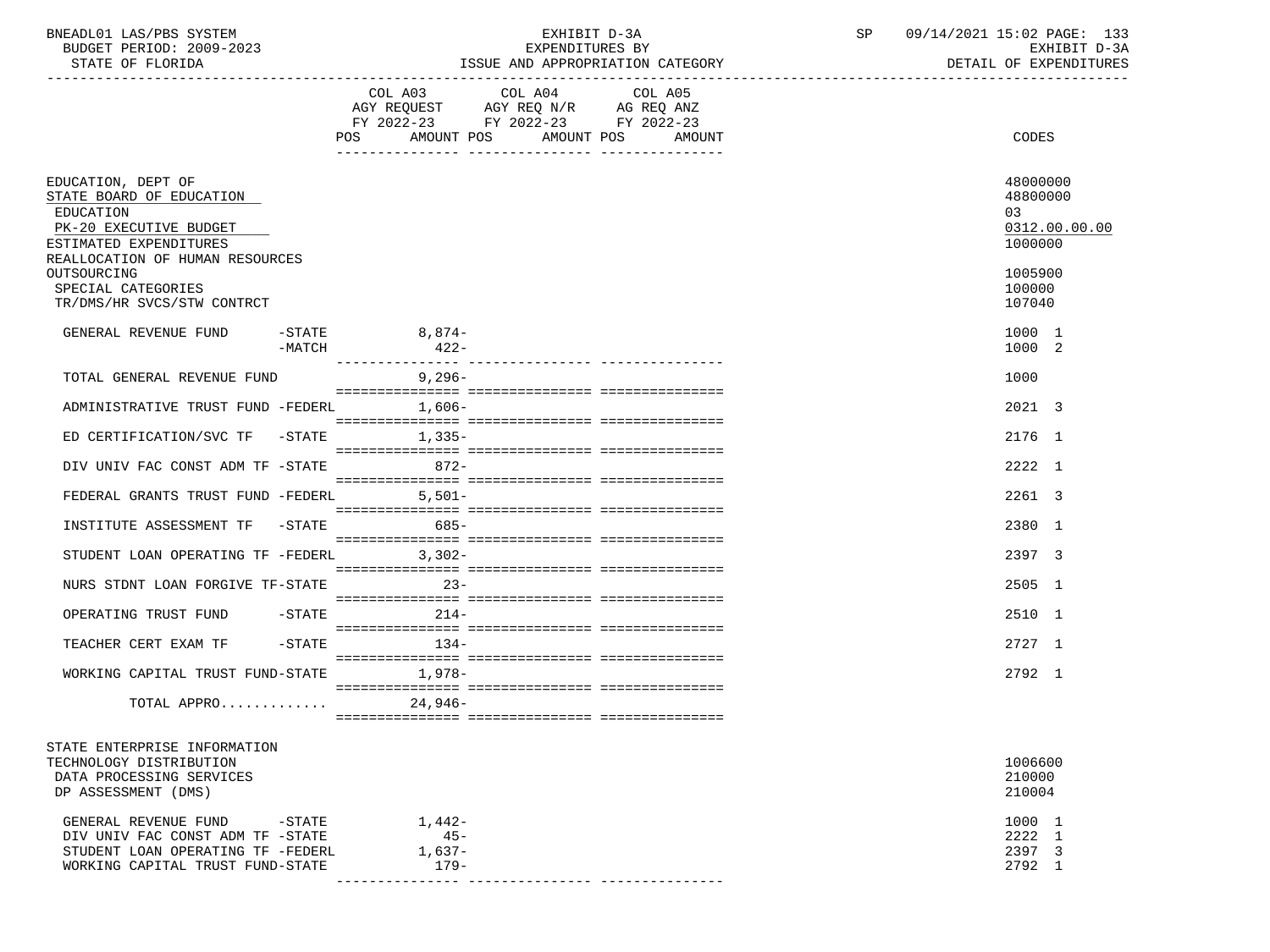| BNEADL01 LAS/PBS SYSTEM<br>BUDGET PERIOD: 2009-2023<br>STATE OF FLORIDA                                                                                                                                                                                                                                                                                    | EXHIBIT D-3A<br>EXPENDITURES BY<br>ISSUE AND APPROPRIATION CATEGORY                                                                         | 09/14/2021 15:02 PAGE: 134<br>SP<br>EXHIBIT D-3A<br>DETAIL OF EXPENDITURES              |
|------------------------------------------------------------------------------------------------------------------------------------------------------------------------------------------------------------------------------------------------------------------------------------------------------------------------------------------------------------|---------------------------------------------------------------------------------------------------------------------------------------------|-----------------------------------------------------------------------------------------|
|                                                                                                                                                                                                                                                                                                                                                            | COL A03 COL A04 COL A05<br>AGY REQUEST AGY REQ N/R AG REQ ANZ<br>FY 2022-23 FY 2022-23 FY 2022-23<br>POS<br>AMOUNT POS AMOUNT POS<br>AMOUNT | CODES                                                                                   |
| EDUCATION, DEPT OF<br>STATE BOARD OF EDUCATION<br>EDUCATION<br>PK-20 EXECUTIVE BUDGET<br>ESTIMATED EXPENDITURES<br>STATE ENTERPRISE INFORMATION<br>TECHNOLOGY DISTRIBUTION<br>DATA PROCESSING SERVICES                                                                                                                                                     |                                                                                                                                             | 48000000<br>48800000<br>03<br>0312.00.00.00<br>1000000<br>1006600<br>210000             |
| DP ASSESSMENT (DMS)<br>TOTAL APPRO                                                                                                                                                                                                                                                                                                                         | $3,303-$                                                                                                                                    | 210004                                                                                  |
| DATA PROCESSING ASSESSMENT BASE<br><b>BUDGET ADJUSTMENT</b><br>DATA PROCESSING SERVICES<br>DP ASSESSMENT (DMS)<br>GENERAL REVENUE FUND -STATE 4,175-<br>ADMINISTRATIVE TRUST FUND -FEDERL<br>DIV UNIV FAC CONST ADM TF -STATE<br>FEDERAL GRANTS TRUST FUND -FEDERL<br>STUDENT LOAN OPERATING TF -FEDERL<br>WORKING CAPITAL TRUST FUND-STATE<br>TOTAL APPRO | $1 -$<br>$129 -$<br>$2 -$<br>$4,739-$<br>517-<br>$9,563-$                                                                                   | 1006800<br>210000<br>210004<br>1000 1<br>2021 3<br>2222 1<br>2261 3<br>2397 3<br>2792 1 |
| NONRECURRING EXPENDITURES<br>ADDITIONAL FEDERAL FUND<br>AVAILABILITY<br>LUMP SUM<br>FED ESSER SEA RSV LUMP SUM                                                                                                                                                                                                                                             |                                                                                                                                             | 2100000<br>2103204<br>090000<br>090047                                                  |
| FEDERAL GRANTS TRUST FUND -FEDERL 255,009,999-                                                                                                                                                                                                                                                                                                             |                                                                                                                                             | 2261 3                                                                                  |
| WORKFORCE DEVELOPMENT METRICS<br><b>DASHBOARD</b><br><b>EXPENSES</b>                                                                                                                                                                                                                                                                                       |                                                                                                                                             | 2103365<br>040000                                                                       |
| GENERAL REVENUE FUND -STATE                                                                                                                                                                                                                                                                                                                                | $8,252-$                                                                                                                                    | 1000 1                                                                                  |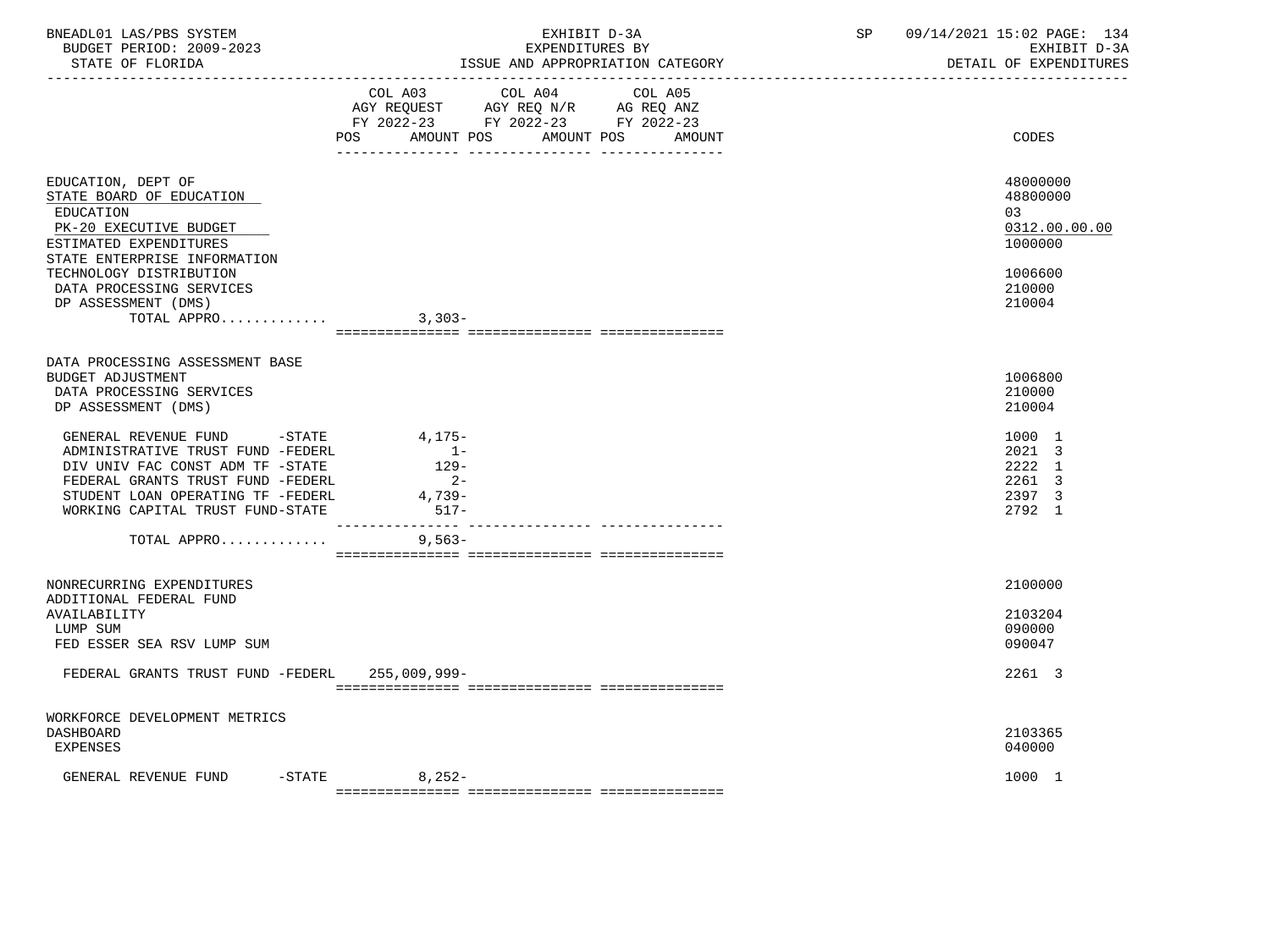| BNEADL01 LAS/PBS SYSTEM |                  |                          |  | EXHIBIT D-3A                     |
|-------------------------|------------------|--------------------------|--|----------------------------------|
|                         |                  | BUDGET PERIOD: 2009-2023 |  | EXPENDITURES BY                  |
|                         | STATE OF FLORIDA |                          |  | ISSUE AND APPROPRIATION CATEGORY |

|                                                                                                                                                                                           | COL A04 COL A05<br>COL A03<br>AGY REQUEST AGY REQ N/R AG REQ ANZ              |                                                                                       |
|-------------------------------------------------------------------------------------------------------------------------------------------------------------------------------------------|-------------------------------------------------------------------------------|---------------------------------------------------------------------------------------|
|                                                                                                                                                                                           | FY 2022-23 FY 2022-23 FY 2022-23<br>AMOUNT POS<br>AMOUNT POS<br>POS<br>AMOUNT | CODES                                                                                 |
| EDUCATION, DEPT OF<br>STATE BOARD OF EDUCATION<br>EDUCATION<br>PK-20 EXECUTIVE BUDGET<br>NONRECURRING EXPENDITURES<br>STUDENT LITERACY<br>SPECIAL CATEGORIES<br>ASSESSMENT AND EVALUATION |                                                                               | 48000000<br>48800000<br>03<br>0312.00.00.00<br>2100000<br>2103366<br>100000<br>100147 |
| FEDERAL GRANTS TRUST FUND -FEDERL 8,000,000-                                                                                                                                              |                                                                               | 2261 3                                                                                |
| CONTRACTED SERVICES                                                                                                                                                                       |                                                                               | 100777                                                                                |
| FEDERAL GRANTS TRUST FUND -FEDERL                                                                                                                                                         | $6,500,000 -$                                                                 | 2261 3                                                                                |
| TOTAL: STUDENT LITERACY<br>TOTAL ISSUE $14,500,000-$                                                                                                                                      |                                                                               | 2103366                                                                               |
| EARLY LEARNING AND EARLY GRADES<br><b>SUCCESS</b><br>SPECIAL CATEGORIES<br>ASSESSMENT AND EVALUATION                                                                                      |                                                                               | 2103367<br>100000<br>100147                                                           |
| FEDERAL GRANTS TRUST FUND -FEDERL                                                                                                                                                         | $7,500,000 -$                                                                 | 2261 3                                                                                |
| FUND SHIFT FROM GENERAL REVENUE TO<br>FEDERAL GRANTS TRUST FUND - DELETE<br>SALARIES AND BENEFITS                                                                                         |                                                                               | 2103368<br>010000                                                                     |
| GENERAL REVENUE FUND<br>$ STATE$                                                                                                                                                          | 8,564,710                                                                     | 1000 1                                                                                |
| SPECIAL CATEGORIES<br>ASSESSMENT AND EVALUATION                                                                                                                                           |                                                                               | 100000<br>100147                                                                      |
| GENERAL REVENUE FUND -STATE 14,722,564                                                                                                                                                    |                                                                               | 1000 1                                                                                |
| CONTRACTED SERVICES                                                                                                                                                                       |                                                                               | 100777                                                                                |
| GENERAL REVENUE FUND -STATE 13,090,599                                                                                                                                                    |                                                                               | 1000 1                                                                                |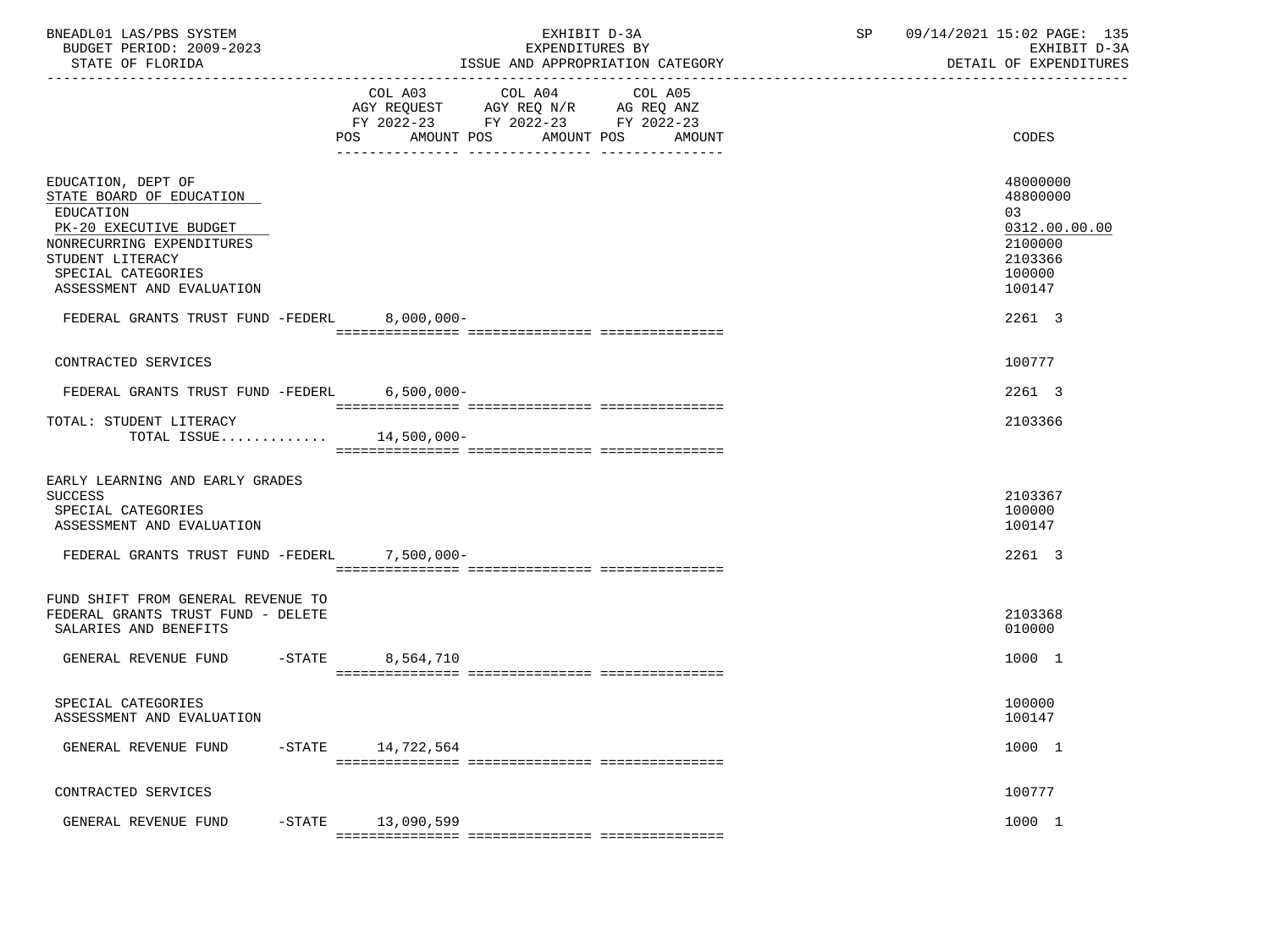| BNEADL01 LAS/PBS SYSTEM<br>BUDGET PERIOD: 2009-2023<br>STATE OF FLORIDA                                                                                                                        | EXHIBIT D-3A<br>EXPENDITURES BY<br>ISSUE AND APPROPRIATION CATEGORY                                                                                                               | SP and the set of the set of the set of the set of the set of the set of the set of the set of the set of the set of the set of the set of the set of the set of the set of the set of the set of the set of the set of the se<br>09/14/2021 15:02 PAGE: 136<br>EXHIBIT D-3A<br>DETAIL OF EXPENDITURES |
|------------------------------------------------------------------------------------------------------------------------------------------------------------------------------------------------|-----------------------------------------------------------------------------------------------------------------------------------------------------------------------------------|--------------------------------------------------------------------------------------------------------------------------------------------------------------------------------------------------------------------------------------------------------------------------------------------------------|
|                                                                                                                                                                                                | COL A03 COL A04 COL A05<br>AGY REQUEST AGY REQ N/R AG REQ ANZ<br>FY 2022-23 FY 2022-23 FY 2022-23<br>POS<br>AMOUNT POS<br>AMOUNT POS<br>AMOUNT<br>____ _______________ __________ | CODES                                                                                                                                                                                                                                                                                                  |
| EDUCATION, DEPT OF<br>STATE BOARD OF EDUCATION<br>EDUCATION<br>PK-20 EXECUTIVE BUDGET<br>NONRECURRING EXPENDITURES<br>FUND SHIFT FROM GENERAL REVENUE TO<br>FEDERAL GRANTS TRUST FUND - DELETE |                                                                                                                                                                                   | 48000000<br>48800000<br>03<br>0312.00.00.00<br>2100000<br>2103368                                                                                                                                                                                                                                      |
| TOTAL: FUND SHIFT FROM GENERAL REVENUE TO<br>FEDERAL GRANTS TRUST FUND - DELETE<br>TOTAL ISSUE 36,377,873                                                                                      |                                                                                                                                                                                   | 2103368                                                                                                                                                                                                                                                                                                |
| FUND SHIFT FROM GENERAL REVENUE TO<br>FEDERAL GRANTS TRUST FUND - ADD<br>SALARIES AND BENEFITS                                                                                                 |                                                                                                                                                                                   | 2103369<br>010000                                                                                                                                                                                                                                                                                      |
| FEDERAL GRANTS TRUST FUND -FEDERL 8,564,710-                                                                                                                                                   |                                                                                                                                                                                   | 2261 3                                                                                                                                                                                                                                                                                                 |
| SPECIAL CATEGORIES<br>ASSESSMENT AND EVALUATION                                                                                                                                                |                                                                                                                                                                                   | 100000<br>100147                                                                                                                                                                                                                                                                                       |
| FEDERAL GRANTS TRUST FUND -FEDERL                                                                                                                                                              | 14,722,564-                                                                                                                                                                       | 2261 3                                                                                                                                                                                                                                                                                                 |
| CONTRACTED SERVICES                                                                                                                                                                            |                                                                                                                                                                                   | 100777                                                                                                                                                                                                                                                                                                 |
| FEDERAL GRANTS TRUST FUND -FEDERL 13,090,599-                                                                                                                                                  |                                                                                                                                                                                   | 2261 3                                                                                                                                                                                                                                                                                                 |
| TOTAL: FUND SHIFT FROM GENERAL REVENUE TO<br>FEDERAL GRANTS TRUST FUND - ADD<br>TOTAL ISSUE 36,377,873-                                                                                        |                                                                                                                                                                                   | 2103369                                                                                                                                                                                                                                                                                                |
| PATHWAYS TO A CAREER OPPORTUNITY<br>(PCO) GRANTS<br>EXPENSES                                                                                                                                   |                                                                                                                                                                                   | 2103371<br>040000                                                                                                                                                                                                                                                                                      |
| GENERAL REVENUE FUND                                                                                                                                                                           | $-STATE$ 8, 252-                                                                                                                                                                  | 1000 1                                                                                                                                                                                                                                                                                                 |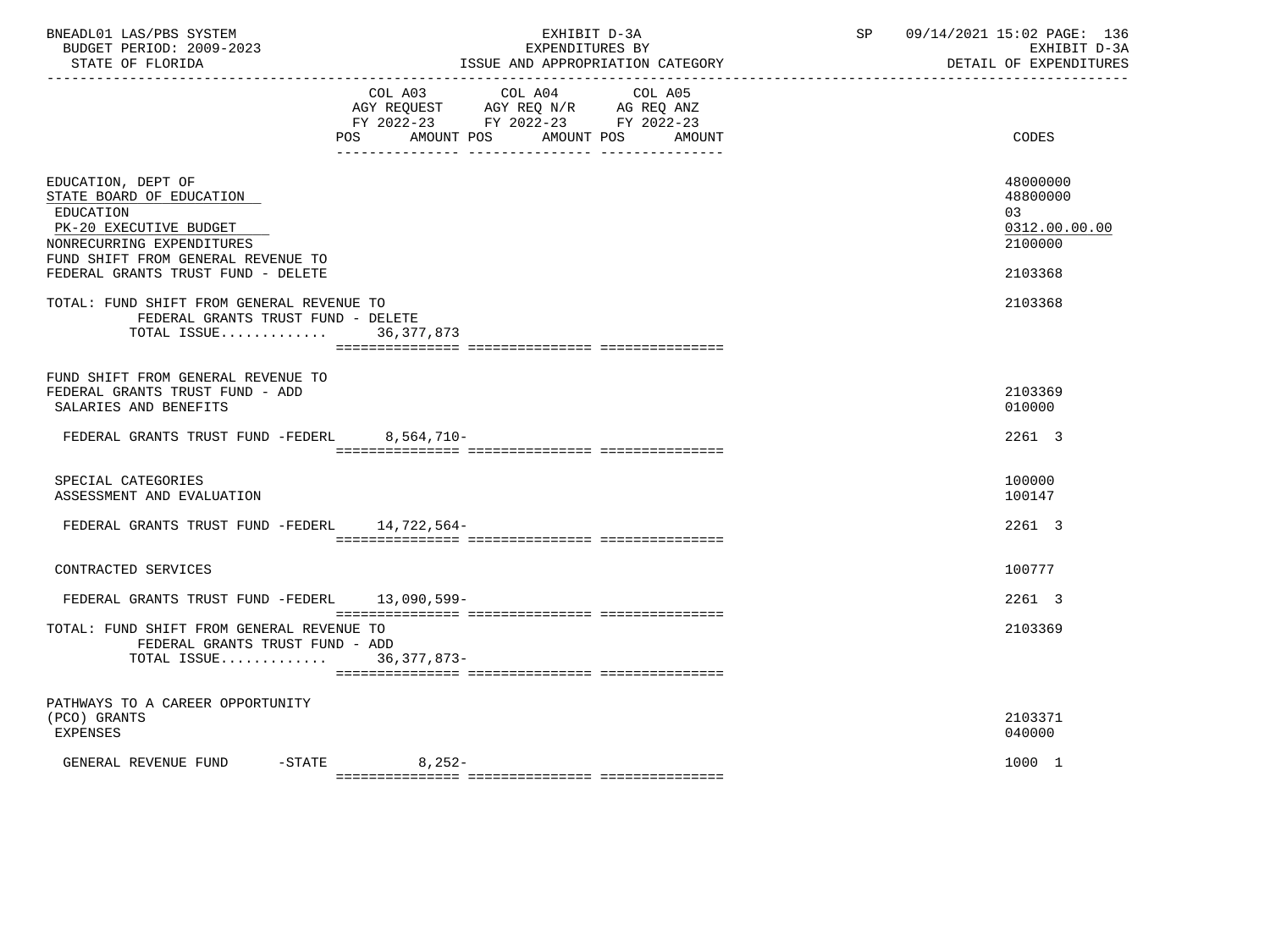| BNEADL01 LAS/PBS SYSTEM<br>BUDGET PERIOD: 2009-2023                                                                                                                                                                     |                                                                                                                                | EXHIBIT D-3A<br>EXPENDITURES BY | SP | 09/14/2021 15:02 PAGE: 137<br>EXHIBIT D-3A<br>DETAIL OF EXPENDITURES                   |
|-------------------------------------------------------------------------------------------------------------------------------------------------------------------------------------------------------------------------|--------------------------------------------------------------------------------------------------------------------------------|---------------------------------|----|----------------------------------------------------------------------------------------|
|                                                                                                                                                                                                                         | COL A03 COL A04 COL A05<br>AGY REQUEST AGY REQ N/R AG REQ ANZ<br>FY 2022-23 FY 2022-23 FY 2022-23<br>POS AMOUNT POS AMOUNT POS | AMOUNT                          |    | CODES                                                                                  |
| EDUCATION, DEPT OF<br>STATE BOARD OF EDUCATION<br>EDUCATION<br>PK-20 EXECUTIVE BUDGET<br>NONRECURRING EXPENDITURES<br>NUMBER ONE STANDARDS PROFESSIONAL<br>DEVELOPMENT<br>SPECIAL CATEGORIES<br>CONTRACTED SERVICES     |                                                                                                                                |                                 |    | 48000000<br>48800000<br>0.3<br>0312.00.00.00<br>2100000<br>2103372<br>100000<br>100777 |
| GENERAL REVENUE FUND -STATE 1,500,000-                                                                                                                                                                                  |                                                                                                                                |                                 |    | 1000 1                                                                                 |
| WORKLOAD<br>STATEWIDE ASSESSMENT AND EVALUATION<br>- INCREASES<br>SPECIAL CATEGORIES<br>ASSESSMENT AND EVALUATION                                                                                                       |                                                                                                                                |                                 |    | 3000000<br>3001720<br>100000<br>100147                                                 |
| GENERAL REVENUE FUND -STATE 15,500,000                                                                                                                                                                                  |                                                                                                                                |                                 |    | 1000 1                                                                                 |
|                                                                                                                                                                                                                         |                                                                                                                                |                                 |    |                                                                                        |
| AGENCY ISSUE NARRATIVE:<br>2022-2023 BUDGET YEAR NARRATIVE:                                                                                                                                                             | LONG RANGE PROGRAM PLAN: Assessment and Evaluation (ACT 0635)                                                                  | IT COMPONENT? NO                |    |                                                                                        |
| DEPARTMENT OF EDUCATION GOALS (1008.31(2)(c), F.S.):<br>1. Highest Student Achievement<br>2. Seamless Articulation and Maximum Access<br>3. Skilled Workforce and Economic Development<br>4. Quality Efficient Services |                                                                                                                                |                                 |    |                                                                                        |

 An increase of \$15,500,000 in recurring General Revenue funds is requested for the unified VPK-8 progress monitoring program. During the 2021 legislative session, HB7011 passed creating subsection(8)of section 1008.25 F.S. which required the Department to procure and require the use of a statewide, standardized coordinated screening and progress monitoring system for all students enrolled in Voluntary Prekindergarten (VPK) Education Programs, and students enrolled in grades  $K-8$  public schools. Non-recurring federal funds were appropriated by the Legislature for the fiscal year 2021-22; however, the progress monitoring system is required to be administered annually throughout the year to students in Grades VPK-8.

 This request aligns with the following strategy contained in Florida's Five Year Statewide Strategic Plan for Economic Development:

 1.2 Provide a comprehensive pre-K through post-secondary education to prepare students for becoming successful workers, entrepreneurs and leaders. \*\*\*\*\*\*\*\*\*\*\*\*\*\*\*\*\*\*\*\*\*\*\*\*\*\*\*\*\*\*\*\*\*\*\*\*\*\*\*\*\*\*\*\*\*\*\*\*\*\*\*\*\*\*\*\*\*\*\*\*\*\*\*\*\*\*\*\*\*\*\*\*\*\*\*\*\*\*\*\*\*\*\*\*\*\*\*\*\*\*\*\*\*\*\*\*\*\*\*\*\*\*\*\*\*\*\*\*\*\*\*\*\*\*\*\*\*\*\*\*\*\*\*\*\*\*\*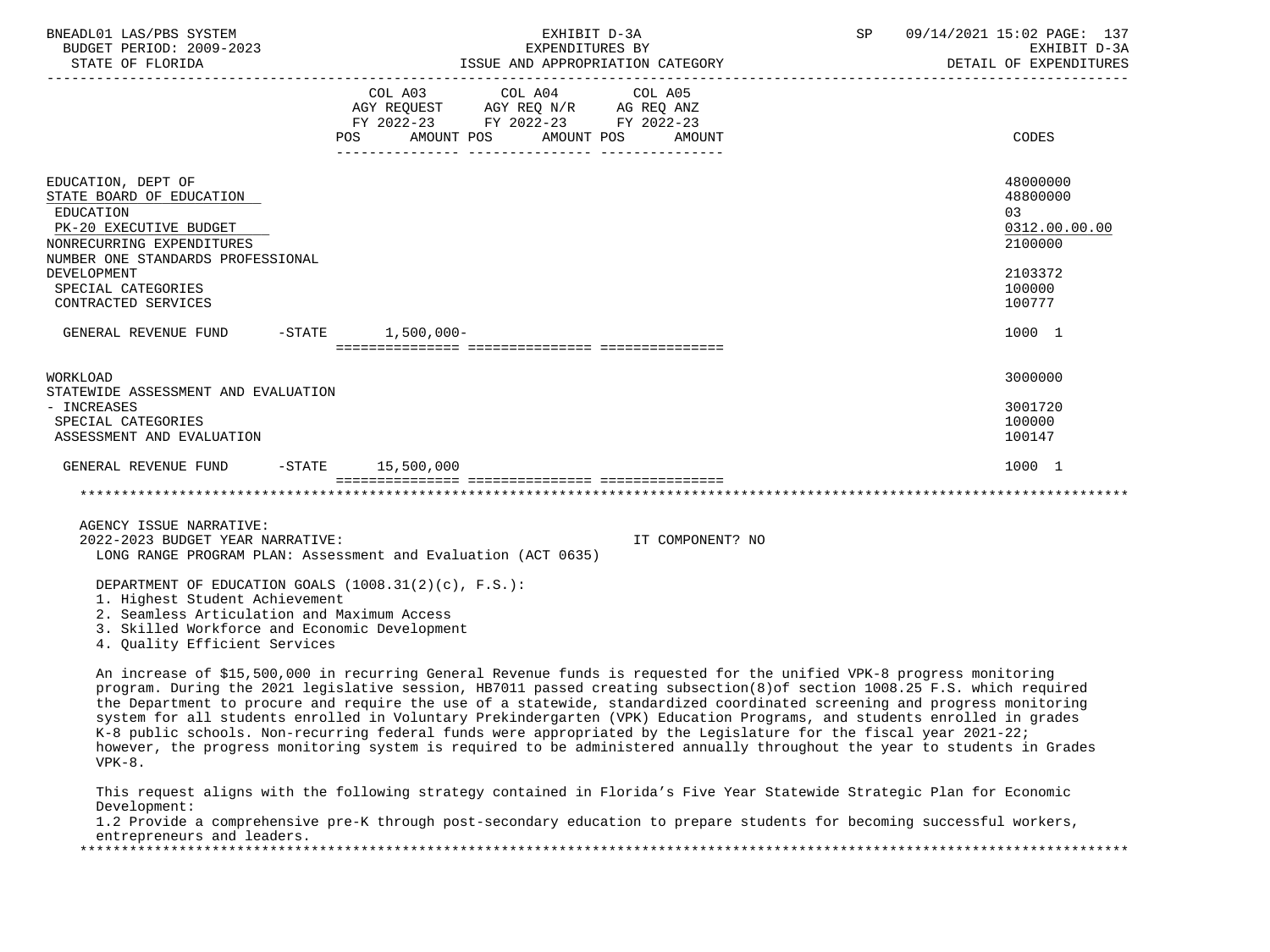| BNEADL01 LAS/PBS SYSTEM<br>BUDGET PERIOD: 2009-2023<br>STATE OF FLORIDA                                                                                              |     | EXHIBIT D-3A<br>EXPENDITURES BY<br>ISSUE AND APPROPRIATION CATEGORY                                                                                                                                                     |  |                       | SP               | 09/14/2021 15:02 PAGE: 138<br>EXHIBIT D-3A<br>DETAIL OF EXPENDITURES |                                                                                       |
|----------------------------------------------------------------------------------------------------------------------------------------------------------------------|-----|-------------------------------------------------------------------------------------------------------------------------------------------------------------------------------------------------------------------------|--|-----------------------|------------------|----------------------------------------------------------------------|---------------------------------------------------------------------------------------|
|                                                                                                                                                                      | POS | COL A03 COL A04 COL A05<br>$\begin{tabular}{lllllll} AGY & \texttt{REQUEST} & \texttt{AGY} & \texttt{REG} & \texttt{N/R} & \texttt{AG} & \texttt{REQ} & \texttt{ANZ} \end{tabular}$<br>FY 2022-23 FY 2022-23 FY 2022-23 |  | AMOUNT POS AMOUNT POS | AMOUNT           |                                                                      | CODES                                                                                 |
| EDUCATION, DEPT OF<br>STATE BOARD OF EDUCATION<br>EDUCATION<br>PK-20 EXECUTIVE BUDGET<br>WORKLOAD<br>LITIGATION EXPENSE<br>SPECIAL CATEGORIES<br>CONTRACTED SERVICES |     |                                                                                                                                                                                                                         |  |                       |                  |                                                                      | 48000000<br>48800000<br>03<br>0312.00.00.00<br>3000000<br>3005900<br>100000<br>100777 |
| GENERAL REVENUE FUND -STATE 1,000,000                                                                                                                                |     |                                                                                                                                                                                                                         |  |                       |                  |                                                                      | 1000 1                                                                                |
|                                                                                                                                                                      |     |                                                                                                                                                                                                                         |  |                       |                  |                                                                      |                                                                                       |
| AGENCY ISSUE NARRATIVE:<br>2022-2023 BUDGET YEAR NARRATIVE:<br>LONG RANGE PROGRAM PLAN:<br>All activities                                                            |     |                                                                                                                                                                                                                         |  |                       | IT COMPONENT? NO |                                                                      |                                                                                       |

DEPARTMENT OF EDUCATION GOALS (1008.31(2)(c), F.S.):

1. Highest Student Achievement

2. Seamless Articulation and Maximum Access

3. Skilled Workforce and Economic Development

4. Quality Efficient Services

 An increase of \$1,000,000 in recurring General Revenue is requested to fund the continued series of legal challenges brought against education policies. The department has had a significant increase in the number of cases to address over the last few years. The department's resources have continued to dwindle as a result of the growth in legal expenditures. It is projected that the legal challenges are likely to continue. This request will provide the funds needed to address the legal costs without hindering the department from acquiring other services that are needed

 This request aligns with the following strategy contained in Florida's Five Year Statewide Strategic Plan for Economic Development:

 1.1 Continue to align education and workforce development programs to foster employment opportunities and develop and retain talented workers with the skills to meet current and future employer needs.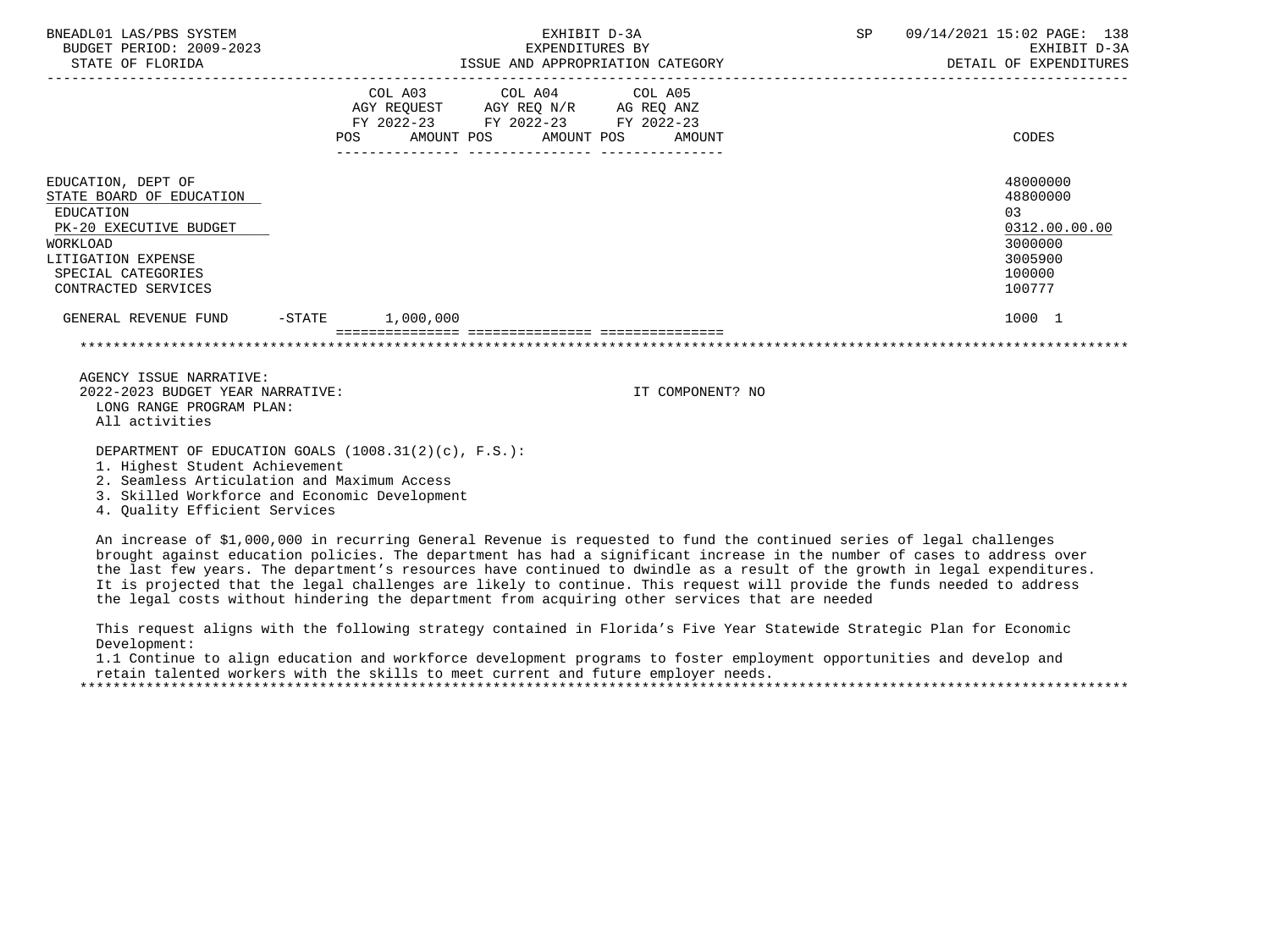| BNEADL01 LAS/PBS SYSTEM<br>BUDGET PERIOD: 2009-2023<br>STATE OF FLORIDA                                                                                                                                         |     | EXHIBIT D-3A<br>EXPENDITURES BY<br>ISSUE AND APPROPRIATION CATEGORY                                                        | SP                | 09/14/2021 15:02 PAGE: 139<br>EXHIBIT D-3A<br>DETAIL OF EXPENDITURES |                                                        |
|-----------------------------------------------------------------------------------------------------------------------------------------------------------------------------------------------------------------|-----|----------------------------------------------------------------------------------------------------------------------------|-------------------|----------------------------------------------------------------------|--------------------------------------------------------|
|                                                                                                                                                                                                                 | POS | COL A03 COL A04 COL A05<br>AGY REQUEST AGY REQ N/R AG REQ ANZ<br>FY 2022-23 FY 2022-23 FY 2022-23<br>AMOUNT POS AMOUNT POS | AMOUNT            |                                                                      | CODES                                                  |
| EDUCATION, DEPT OF<br>STATE BOARD OF EDUCATION<br>EDUCATION<br>PK-20 EXECUTIVE BUDGET<br>PROGRAM OR SERVICE-LEVEL<br>INFORMATION TECHNOLOGY<br>WORKFORCE DEVELOPMENT INFORMATION<br>SYSTEM CAREER AND TECHNICAL |     |                                                                                                                            |                   |                                                                      | 48000000<br>48800000<br>03<br>0312.00.00.00<br>3630000 |
| EDUCATION DATA ANALYTICS DASHBOARD<br>SPECIAL CATEGORIES<br>CONTRACTED SERVICES                                                                                                                                 |     |                                                                                                                            |                   |                                                                      | 36301C0<br>100000<br>100777                            |
| GENERAL REVENUE FUND -STATE 745,000                                                                                                                                                                             |     |                                                                                                                            |                   |                                                                      | 1000 1                                                 |
|                                                                                                                                                                                                                 |     |                                                                                                                            |                   |                                                                      |                                                        |
| AGENCY ISSUE NARRATIVE:<br>2022-2023 BUDGET YEAR NARRATIVE:<br>LONG RANGE PROGRAM PLAN:<br>ALL ACTIVITIES                                                                                                       |     |                                                                                                                            | IT COMPONENT? YES |                                                                      |                                                        |
| DEPARTMENT OF EDUCATION GOALS (1008.31(2)(C), F.S.):<br>1. Highest Student Achievement<br>2 Coomlogg Articulation and Maximum Aggoog                                                                            |     |                                                                                                                            |                   |                                                                      |                                                        |

2. Seamless Articulation and Maximum Access

3. Skilled Workforce and Economic Development

4. Quality Efficient Services

 An increase of \$745,000 in recurring General Revenue is requested for continued operational costs for the Workforce Development Information System Career and Technical Education (CTE) Data Analytics Dashboard. The CTE Data Analytics Dashboard project was created to provide an interoperable data analytics tool for all of Florida's workforce education and training programs (degree and non-degree) through the state's selected vendor. It aims to secure realtime, accurate, and comprehensive data capabilities to provide persistent and reliable analytics for the Department of Education and authorized stakeholders. The interactive, interoperable data analytics tool/solution will function as a business intelligence tool, with the ability to ingest and integrate large volumes of data, aggregate, analyze, and summarize the data in the form of lucid, clear, and user friendly key performance indicators. The key state stakeholders that this tool will support are the Florida Department of Education, Florida Department of Economic Opportunity, Florida Department of Children and Families, and the Office of Reimagining Education and Career Help (REACH) within the Executive Office of the Governor.

 This request aligns with the following strategy contained in Florida's Five Year Statewide Strategic Plan for Economic Development:

 1.4 Expand recruitment for and access to education and training programs for talent in underserved areas and populations to close local workforce skills gaps.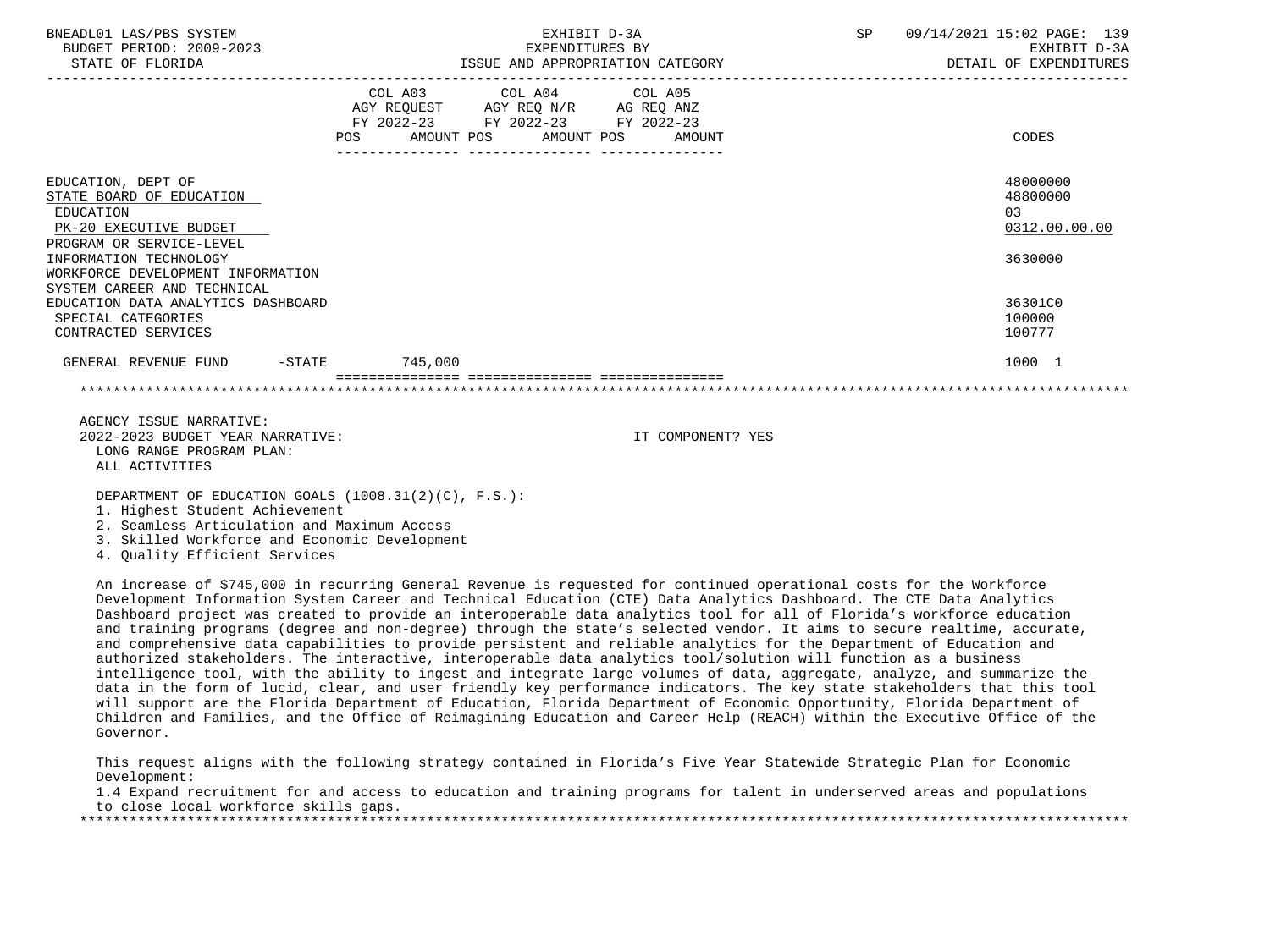|                                                                                       | EXHIBIT D-3A<br>EXPENDITURES BY | SP                                | 09/14/2021 15:02 PAGE: 140<br>EXHIBIT D-3A<br>DETAIL OF EXPENDITURES                                                                                                      |
|---------------------------------------------------------------------------------------|---------------------------------|-----------------------------------|---------------------------------------------------------------------------------------------------------------------------------------------------------------------------|
|                                                                                       |                                 |                                   | CODES                                                                                                                                                                     |
|                                                                                       |                                 |                                   | 48000000<br>48800000<br>0.3<br>0312.00.00.00                                                                                                                              |
|                                                                                       |                                 |                                   | 0312.00.00.00                                                                                                                                                             |
| 129,135,496<br>155,406,456                                                            |                                 |                                   | 1000<br>2000                                                                                                                                                              |
| TOTAL POSITIONS 934.00<br>TOTAL PROG COMP 284,541,952<br>TOTAL SALARY RATE 51,389,813 |                                 |                                   |                                                                                                                                                                           |
|                                                                                       |                                 | ---------------- ---------------- | ISSUE AND APPROPRIATION CATEGORY<br>COL A03 COL A04 COL A05<br>AGY REQUEST AGY REQ N/R AG REQ ANZ<br>FY 2022-23 FY 2022-23 FY 2022-23<br>POS AMOUNT POS AMOUNT POS AMOUNT |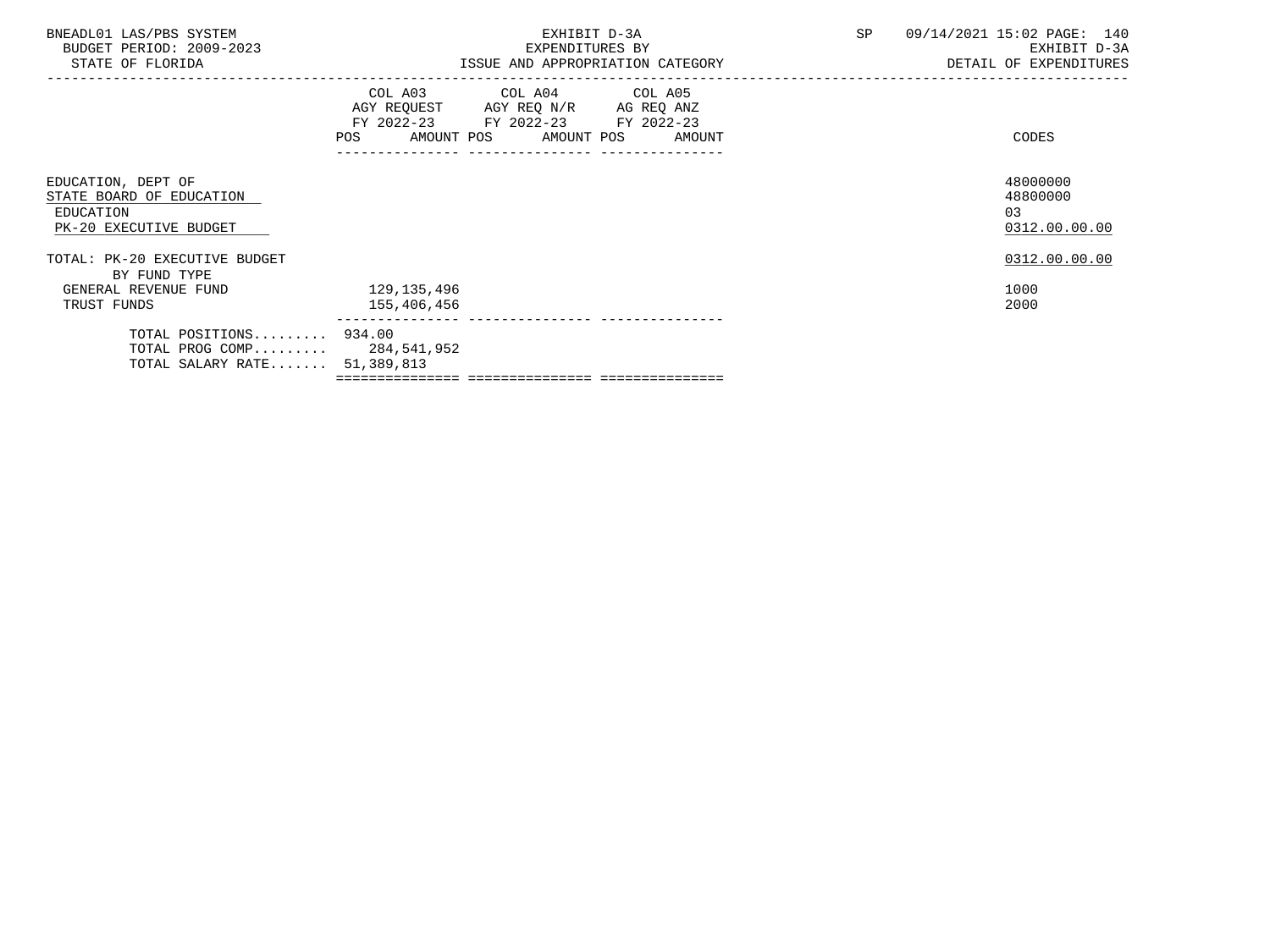| BNEADL01 LAS/PBS SYSTEM<br>BUDGET PERIOD: 2009-2023<br>STATE OF FLORIDA                                                                                                                                                                   |                               | EXHIBIT D-3A<br>EXPENDITURES BY<br>ISSUE AND APPROPRIATION CATEGORY                                                          | SP 09/14/2021 15:02 PAGE: 141<br>EXHIBIT D-3A<br>DETAIL OF EXPENDITURES                           |
|-------------------------------------------------------------------------------------------------------------------------------------------------------------------------------------------------------------------------------------------|-------------------------------|------------------------------------------------------------------------------------------------------------------------------|---------------------------------------------------------------------------------------------------|
|                                                                                                                                                                                                                                           | AMOUNT POS<br>POS             | COL A03 COL A04<br>COL A05<br>AGY REQUEST AGY REQ N/R AG REQ ANZ<br>FY 2022-23 FY 2022-23 FY 2022-23<br>AMOUNT POS<br>AMOUNT | CODES                                                                                             |
| EDUCATION, DEPT OF<br>UNIVERSITIES, DIVISION OF<br>PGM: EDUC/GEN ACTIVITIES<br>EDUCATION<br>EDUC/GEN ACTIVITIES<br>ESTIMATED EXPENDITURES<br>ESTIMATED EXPENDITURES - OPERATIONS<br>AID TO LOCAL GOVERNMENTS<br>G/A-MOFFITT CANCER CENTER |                               |                                                                                                                              | 48000000<br>48900000<br>48900100<br>03<br>0305.01.00.00<br>1000000<br>1001000<br>050000<br>050333 |
| GENERAL REVENUE FUND -STATE 10,576,930                                                                                                                                                                                                    |                               |                                                                                                                              | 1000 1                                                                                            |
| G/A-EDUCATION & GENERAL                                                                                                                                                                                                                   |                               |                                                                                                                              | 052310                                                                                            |
| GENERAL REVENUE FUND<br>-MATCH                                                                                                                                                                                                            | -STATE 2347,660,180<br>24,178 |                                                                                                                              | 1000 1<br>1000 2                                                                                  |
| TOTAL GENERAL REVENUE FUND                                                                                                                                                                                                                | 2347,684,358                  |                                                                                                                              | 1000                                                                                              |
| ED/GEN STUD & OTHR FEES TF-STATE 1791,677,200                                                                                                                                                                                             |                               |                                                                                                                              | 2164 1                                                                                            |
| EDUCATIONAL ENHANCEMENT TF-STATE                                                                                                                                                                                                          | 464,518,872                   |                                                                                                                              | 2178 1                                                                                            |
| PHOSPHATE RESEARCH TF -STATE                                                                                                                                                                                                              | 5,234,908                     |                                                                                                                              | 2530 1                                                                                            |
| TOTAL APPRO $4609, 115, 338$                                                                                                                                                                                                              |                               |                                                                                                                              |                                                                                                   |
| $G/A$ - FL POST ACAD LIB NET                                                                                                                                                                                                              |                               |                                                                                                                              | 052311                                                                                            |
| GENERAL REVENUE FUND -STATE 11,836,500                                                                                                                                                                                                    |                               |                                                                                                                              | 1000 1                                                                                            |
| G/A-FAMU/FSU COLLEGE ENG                                                                                                                                                                                                                  |                               |                                                                                                                              | 052312                                                                                            |
| GENERAL REVENUE FUND<br>$-$ STATE                                                                                                                                                                                                         | 14,636,475                    |                                                                                                                              | 1000 1                                                                                            |
| $G/A-IFAS$                                                                                                                                                                                                                                |                               |                                                                                                                              | 052315                                                                                            |
| GENERAL REVENUE FUND<br>$-$ STATE<br>EDUCATIONAL ENHANCEMENT TF-STATE                                                                                                                                                                     | 160,113,899<br>17,079,571     |                                                                                                                              | 1000 1<br>2178 1                                                                                  |
| TOTAL APPRO                                                                                                                                                                                                                               | 177, 193, 470                 |                                                                                                                              |                                                                                                   |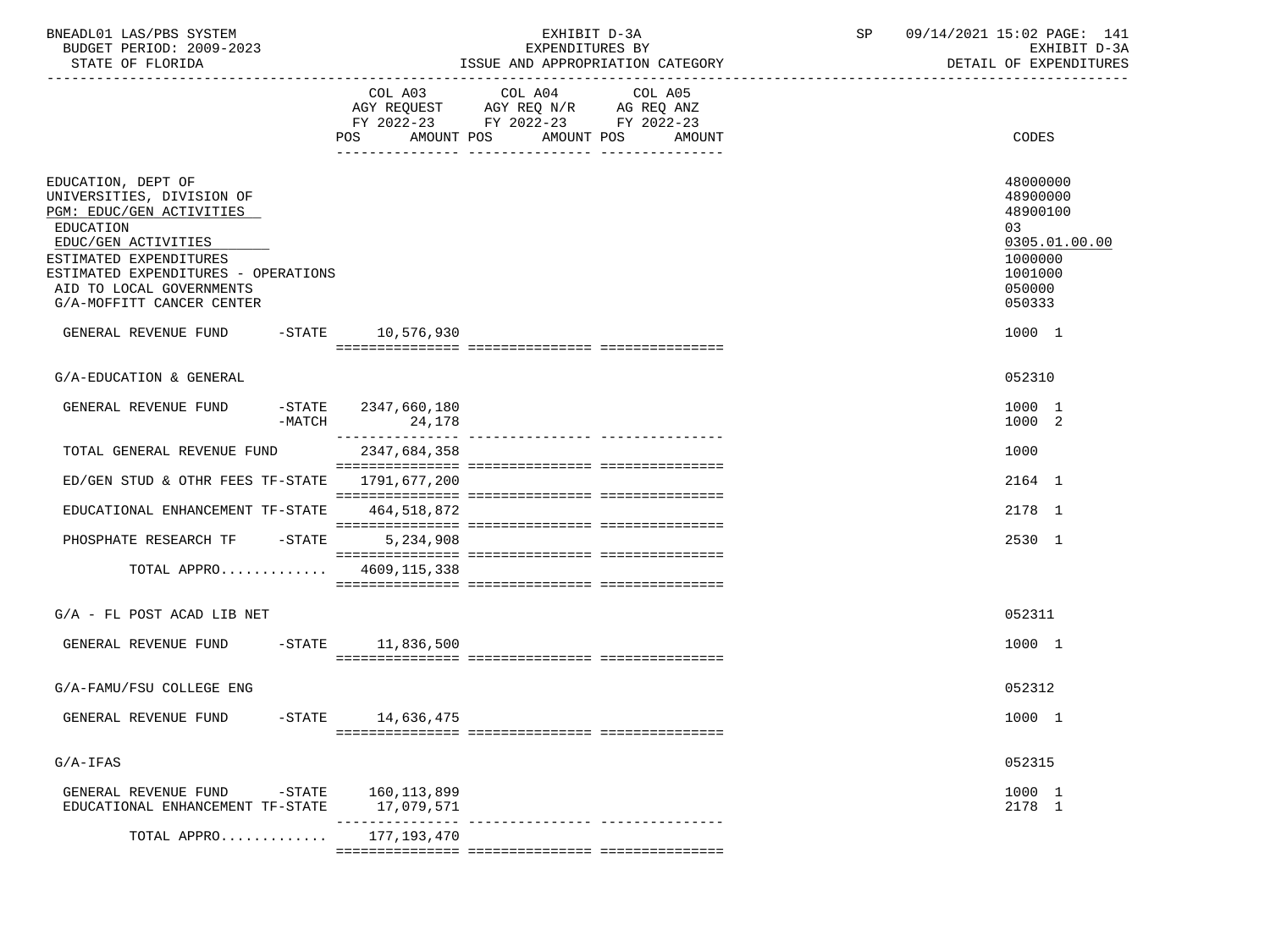| BNEADL01 LAS/PBS SYSTEM |                  |                          | EXHIBIT D-3A                     |  |
|-------------------------|------------------|--------------------------|----------------------------------|--|
|                         |                  | BUDGET PERIOD: 2009-2023 | EXPENDITURES BY                  |  |
|                         | STATE OF FLORIDA |                          | ISSUE AND APPROPRIATION CATEGORY |  |

|                                                                                                                                                                                                                                          | COL A03<br>AMOUNT POS<br><b>POS</b> | COL A04<br>$\begin{tabular}{lllllll} AGY & \texttt{REQUEST} & \texttt{AGY REQ} & \texttt{N/R} & \texttt{AG REQ} & \texttt{ANZ} \end{tabular}$<br>FY 2022-23 FY 2022-23 FY 2022-23 | COL A05<br>AMOUNT POS<br>AMOUNT | CODES                                                                                             |
|------------------------------------------------------------------------------------------------------------------------------------------------------------------------------------------------------------------------------------------|-------------------------------------|-----------------------------------------------------------------------------------------------------------------------------------------------------------------------------------|---------------------------------|---------------------------------------------------------------------------------------------------|
| EDUCATION, DEPT OF<br>UNIVERSITIES, DIVISION OF<br>PGM: EDUC/GEN ACTIVITIES<br>EDUCATION<br>EDUC/GEN ACTIVITIES<br>ESTIMATED EXPENDITURES<br>ESTIMATED EXPENDITURES - OPERATIONS<br>AID TO LOCAL GOVERNMENTS<br>G/A - USF MEDICAL CENTER |                                     |                                                                                                                                                                                   |                                 | 48000000<br>48900000<br>48900100<br>03<br>0305.01.00.00<br>1000000<br>1001000<br>050000<br>052320 |
| GENERAL REVENUE FUND -STATE 69,382,951<br>ED/GEN STUD & OTHR FEES TF-STATE 65,542,305<br>EDUCATIONAL ENHANCEMENT TF-STATE                                                                                                                | 12,740,542                          |                                                                                                                                                                                   |                                 | 1000 1<br>2164 1<br>2178 1                                                                        |
| TOTAL APPRO                                                                                                                                                                                                                              | 147,665,798                         |                                                                                                                                                                                   |                                 |                                                                                                   |
| $G/A$ - UF HEALTH CENTER                                                                                                                                                                                                                 |                                     |                                                                                                                                                                                   |                                 | 052325                                                                                            |
| $-\mathtt{STATE}$<br>GENERAL REVENUE FUND<br>$-MATCH$                                                                                                                                                                                    | 106,235,433<br>2,360,729            |                                                                                                                                                                                   |                                 | 1000 1<br>1000 2                                                                                  |
| TOTAL GENERAL REVENUE FUND                                                                                                                                                                                                               | 108,596,162                         |                                                                                                                                                                                   |                                 | 1000                                                                                              |
| ED/GEN STUD & OTHR FEES TF-STATE                                                                                                                                                                                                         | 37,517,537                          |                                                                                                                                                                                   |                                 | 2164 1                                                                                            |
| EDUCATIONAL ENHANCEMENT TF-STATE                                                                                                                                                                                                         | 7,898,617                           |                                                                                                                                                                                   |                                 | 2178 1                                                                                            |
| TOTAL APPRO $154,012,316$                                                                                                                                                                                                                |                                     |                                                                                                                                                                                   |                                 |                                                                                                   |
| G/A - FSU MEDICAL SCHOOL                                                                                                                                                                                                                 |                                     |                                                                                                                                                                                   |                                 | 052335                                                                                            |
| GENERAL REVENUE FUND -STATE 35,359,083<br>ED/GEN STUD & OTHR FEES TF-STATE 14,898,434<br>EDUCATIONAL ENHANCEMENT TF-STATE                                                                                                                | 824,574<br>________________         |                                                                                                                                                                                   |                                 | 1000 1<br>2164 1<br>2178 1                                                                        |
| TOTAL APPRO                                                                                                                                                                                                                              | 51,082,091                          |                                                                                                                                                                                   |                                 |                                                                                                   |
| UCF MEDICAL SCHOOL                                                                                                                                                                                                                       |                                     |                                                                                                                                                                                   |                                 | 052337                                                                                            |
| GENERAL REVENUE FUND -STATE 31,104,247<br>$ED/GEN$ STUD & OTHR FEES TF-STATE $18,346,940$                                                                                                                                                |                                     |                                                                                                                                                                                   |                                 | 1000 1<br>2164 1                                                                                  |
| TOTAL APPRO                                                                                                                                                                                                                              | 49,451,187                          |                                                                                                                                                                                   |                                 |                                                                                                   |

 $=$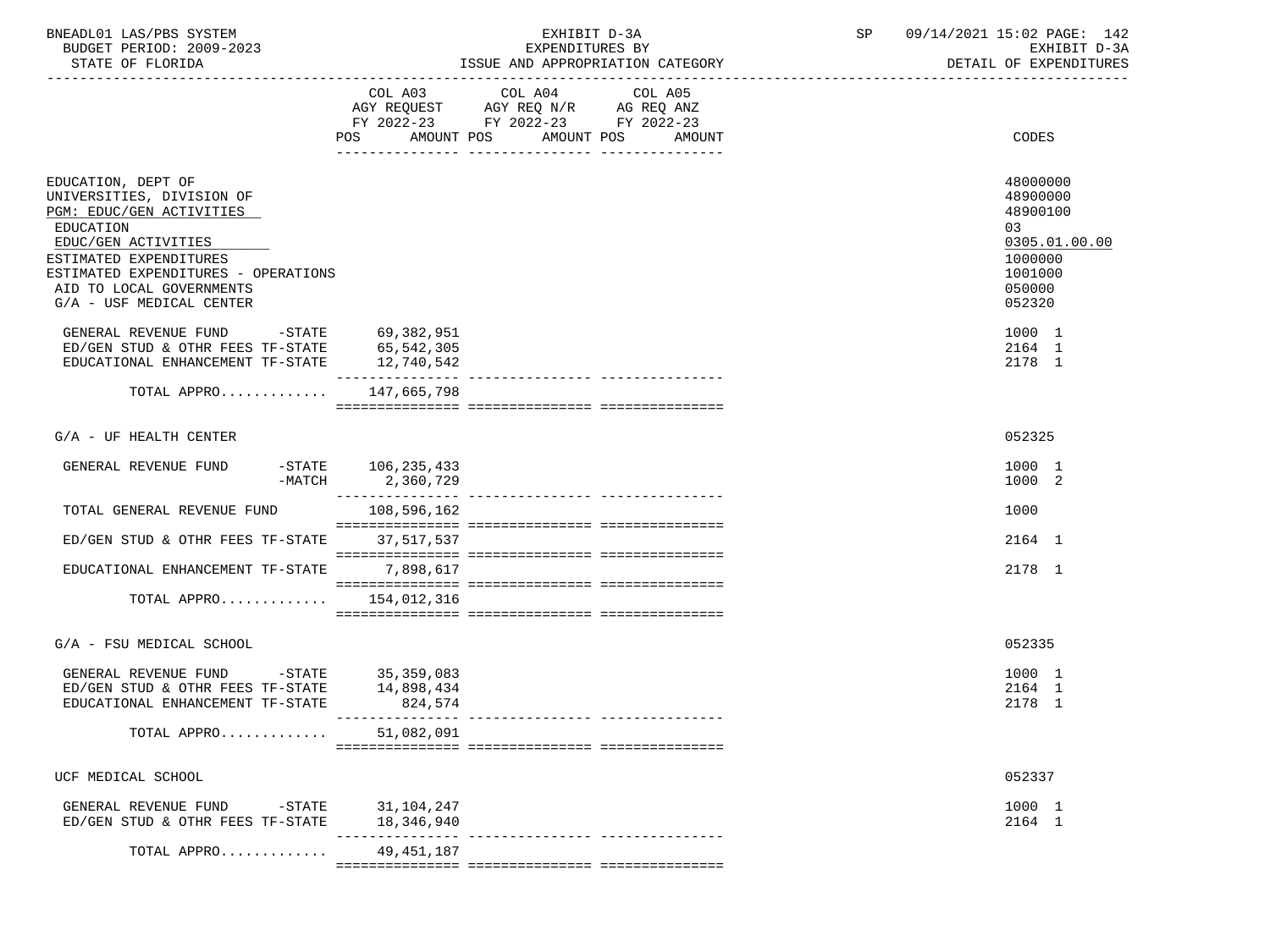| BNEADL01 LAS/PBS SYSTEM<br>BUDGET PERIOD: 2009-2023<br>STATE OF FLORIDA                                                                                                                                                            |                     | EXHIBIT D-3A<br>EXPENDITURES BY<br>ISSUE AND APPROPRIATION CATEGORY                                                       | ------------------------------ | SP 09/14/2021 15:02 PAGE: 143<br>EXHIBIT D-3A<br>DETAIL OF EXPENDITURES                           |  |
|------------------------------------------------------------------------------------------------------------------------------------------------------------------------------------------------------------------------------------|---------------------|---------------------------------------------------------------------------------------------------------------------------|--------------------------------|---------------------------------------------------------------------------------------------------|--|
|                                                                                                                                                                                                                                    | AMOUNT POS<br>POS   | COL A03 COL A04<br>COL A05<br>AGY REQUEST AGY REQ N/R AG REQ ANZ<br>FY 2022-23 FY 2022-23 FY 2022-23<br>AMOUNT POS AMOUNT |                                | CODES                                                                                             |  |
| EDUCATION, DEPT OF<br>UNIVERSITIES, DIVISION OF<br>PGM: EDUC/GEN ACTIVITIES<br>EDUCATION<br>EDUC/GEN ACTIVITIES<br>ESTIMATED EXPENDITURES<br>ESTIMATED EXPENDITURES - OPERATIONS<br>AID TO LOCAL GOVERNMENTS<br>FIU MEDICAL SCHOOL |                     |                                                                                                                           |                                | 48000000<br>48900000<br>48900100<br>03<br>0305.01.00.00<br>1000000<br>1001000<br>050000<br>052339 |  |
| GENERAL REVENUE FUND -STATE 33,153,594<br>ED/GEN STUD & OTHR FEES TF-STATE 18,787,129                                                                                                                                              |                     |                                                                                                                           |                                | 1000 1<br>2164 1                                                                                  |  |
| TOTAL APPRO                                                                                                                                                                                                                        | 51,940,723          |                                                                                                                           |                                |                                                                                                   |  |
| FAU MEDICAL SCHOOL                                                                                                                                                                                                                 |                     |                                                                                                                           |                                | 052341                                                                                            |  |
| GENERAL REVENUE FUND -STATE 16,747,039<br>ED/GEN STUD & OTHR FEES TF-STATE 10,717,381                                                                                                                                              |                     |                                                                                                                           |                                | 1000 1<br>2164 1                                                                                  |  |
| TOTAL APPRO 27,464,420                                                                                                                                                                                                             |                     |                                                                                                                           |                                |                                                                                                   |  |
| G/A-STUDENT FINANCIAL AID                                                                                                                                                                                                          |                     |                                                                                                                           |                                | 052350                                                                                            |  |
| GENERAL REVENUE FUND                                                                                                                                                                                                               | -STATE 7, 140, 378  |                                                                                                                           |                                | 1000 1                                                                                            |  |
| G/A-FL POST COMP TRANS PRG                                                                                                                                                                                                         |                     |                                                                                                                           |                                | 052351                                                                                            |  |
| GENERAL REVENUE FUND<br>$-$ STATE                                                                                                                                                                                                  | 8,984,565           |                                                                                                                           |                                | 1000 1                                                                                            |  |
| G/A-INST HUMAN & MACH COGN                                                                                                                                                                                                         |                     |                                                                                                                           |                                | 052353                                                                                            |  |
| GENERAL REVENUE FUND<br>$-$ STATE                                                                                                                                                                                                  | 4,039,184           |                                                                                                                           |                                | 1000 1                                                                                            |  |
| SPECIAL CATEGORIES<br>RISK MANAGEMENT INSURANCE                                                                                                                                                                                    |                     |                                                                                                                           |                                | 100000<br>103241                                                                                  |  |
| GENERAL REVENUE FUND<br>$-$ STATE<br>PHOSPHATE RESEARCH TF<br>$-$ STATE                                                                                                                                                            | 23,870,698<br>4,831 |                                                                                                                           |                                | 1000 1<br>2530 1                                                                                  |  |
| TOTAL APPRO                                                                                                                                                                                                                        | 23,875,529          |                                                                                                                           |                                |                                                                                                   |  |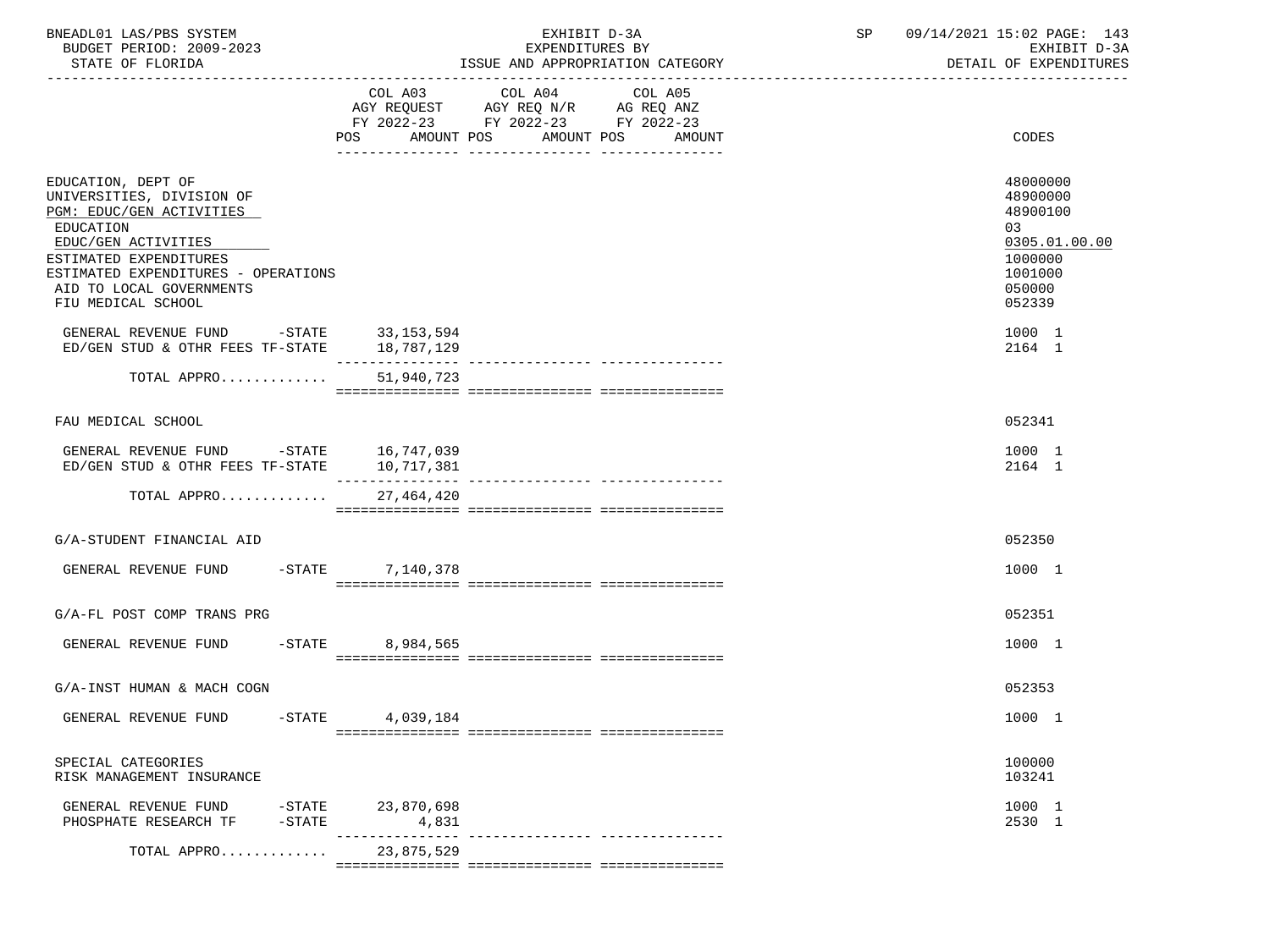| BNEADL01 LAS/PBS SYSTEM<br>BUDGET PERIOD: 2009-2023<br>STATE OF FLORIDA                                                                                                          |                  | EXHIBIT D-3A<br>EXPENDITURES BY<br>ISSUE AND APPROPRIATION CATEGORY<br>_________________________________ | SP | 09/14/2021 15:02 PAGE: 144<br>EXHIBIT D-3A<br>DETAIL OF EXPENDITURES          |
|----------------------------------------------------------------------------------------------------------------------------------------------------------------------------------|------------------|----------------------------------------------------------------------------------------------------------|----|-------------------------------------------------------------------------------|
|                                                                                                                                                                                  |                  | COL A03 COL A04 COL A05<br>FY 2022-23 FY 2022-23 FY 2022-23<br>POS AMOUNT POS AMOUNT POS<br>AMOUNT       |    | CODES                                                                         |
| EDUCATION, DEPT OF<br>UNIVERSITIES, DIVISION OF<br>PGM: EDUC/GEN ACTIVITIES<br>EDUCATION<br>EDUC/GEN ACTIVITIES<br>ESTIMATED EXPENDITURES<br>ESTIMATED EXPENDITURES - OPERATIONS |                  |                                                                                                          |    | 48000000<br>48900000<br>48900100<br>03<br>0305.01.00.00<br>1000000<br>1001000 |
| TOTAL: ESTIMATED EXPENDITURES - OPERATIONS<br>TOTAL ISSUE 5349,014,904                                                                                                           |                  |                                                                                                          |    | 1001000                                                                       |
| CASUALTY INSURANCE PREMIUM<br>ADJUSTMENT<br>SPECIAL CATEGORIES<br>RISK MANAGEMENT INSURANCE                                                                                      |                  |                                                                                                          |    | 1001090<br>100000<br>103241                                                   |
| GENERAL REVENUE FUND -STATE 33,848-<br>PHOSPHATE RESEARCH TF -STATE 2,876-                                                                                                       |                  |                                                                                                          |    | 1000 1<br>2530 1                                                              |
| TOTAL APPRO 36,724-                                                                                                                                                              |                  |                                                                                                          |    |                                                                               |
| NONRECURRING EXPENDITURES<br>FLORIDA STATE UNIVERSITY - AMERICAN<br>LEGION BOYS AND GIRLS STATE HOUSING<br>AID TO LOCAL GOVERNMENTS<br>G/A-EDUCATION & GENERAL                   |                  |                                                                                                          |    | 2100000<br>2103250<br>050000<br>052310                                        |
| GENERAL REVENUE FUND -STATE 200,000-                                                                                                                                             |                  |                                                                                                          |    | 1000 1                                                                        |
| JOHNSON MATCHING GIFT PROGRAM<br>AID TO LOCAL GOVERNMENTS<br>G/A-EDUCATION & GENERAL                                                                                             |                  |                                                                                                          |    | 2103373<br>050000<br>052310                                                   |
| GENERAL REVENUE FUND                                                                                                                                                             | $-STATE$ 20,000- |                                                                                                          |    | 1000 1                                                                        |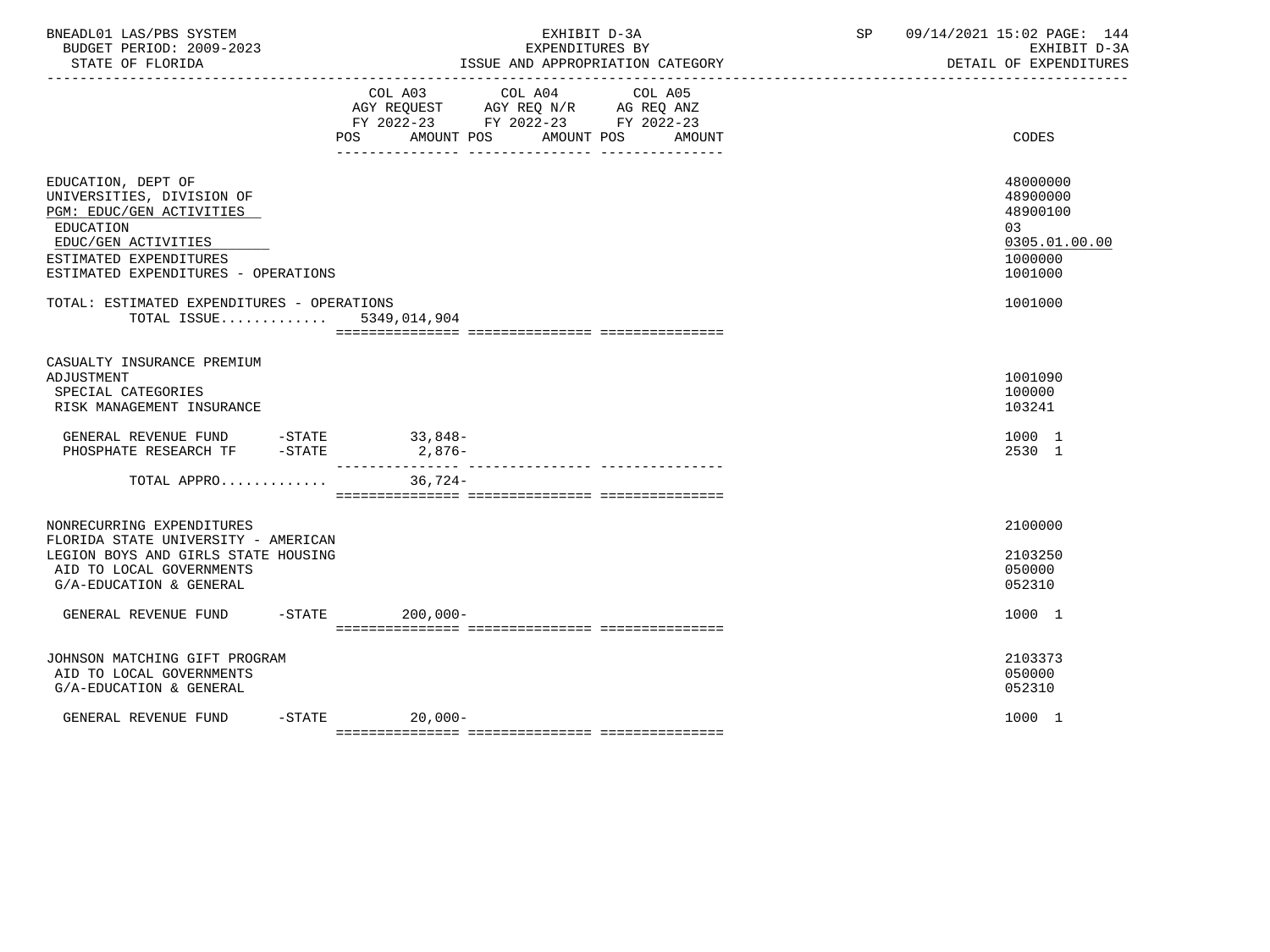| BNEADL01 LAS/PBS SYSTEM<br>BUDGET PERIOD: 2009-2023<br>STATE OF FLORIDA<br>------------------                                                                                  | EXHIBIT D-3A<br>EXPENDITURES BY<br>ISSUE AND APPROPRIATION CATEGORY                                                                      | 09/14/2021 15:02 PAGE: 145<br>SP<br>EXHIBIT D-3A<br>DETAIL OF EXPENDITURES |
|--------------------------------------------------------------------------------------------------------------------------------------------------------------------------------|------------------------------------------------------------------------------------------------------------------------------------------|----------------------------------------------------------------------------|
|                                                                                                                                                                                | COL A03 COL A04 COL A05<br>AGY REQUEST AGY REQ N/R AG REQ ANZ<br>FY 2022-23 FY 2022-23 FY 2022-23<br>POS AMOUNT POS AMOUNT POS<br>AMOUNT | CODES                                                                      |
| EDUCATION, DEPT OF<br>UNIVERSITIES, DIVISION OF<br>PGM: EDUC/GEN ACTIVITIES<br>EDUCATION<br>EDUC/GEN ACTIVITIES<br>NONRECURRING EXPENDITURES<br>UNIVERSITY OF FLORIDA HEALTH - |                                                                                                                                          | 48000000<br>48900000<br>48900100<br>03<br>0305.01.00.00<br>2100000         |
| ALZHEIMER'S AND DEMENTIA RESEARCH<br>AID TO LOCAL GOVERNMENTS<br>$G/A$ - UF HEALTH CENTER                                                                                      |                                                                                                                                          | 2103375<br>050000<br>052325                                                |
| GENERAL REVENUE FUND -STATE 2,500,000-                                                                                                                                         |                                                                                                                                          | 1000 1                                                                     |
| NEW WORLDS READING INITIATIVE<br>AID TO LOCAL GOVERNMENTS<br>G/A-EDUCATION & GENERAL                                                                                           |                                                                                                                                          | 2103376<br>050000<br>052310                                                |
| GENERAL REVENUE FUND -STATE                                                                                                                                                    | 75,000,000-                                                                                                                              | 1000 1                                                                     |
| VETO FLORIDA INTERNATIONAL<br>UNIVERSITY - THE WASHINGTON CENTER<br>SCHOLARSHIPS (SENATE FORM 1048) (HB<br>2217<br>AID TO LOCAL GOVERNMENTS<br>G/A-EDUCATION & GENERAL         |                                                                                                                                          | 2103377<br>050000<br>052310                                                |
| GENERAL REVENUE FUND                                                                                                                                                           | $-$ STATE 250,000                                                                                                                        | 1000 1                                                                     |
| INSTITUTE OF FOOD AND AGRICULTURAL<br>SCIENCES (IFAS) RESEARCH AND<br>EXTENSION WORKLOAD<br>AID TO LOCAL GOVERNMENTS<br>$G/A-IFAS$                                             |                                                                                                                                          | 2103684<br>050000<br>052315                                                |
| GENERAL REVENUE FUND                                                                                                                                                           | $-STATE$ 1, 437, 630-                                                                                                                    | 1000 1                                                                     |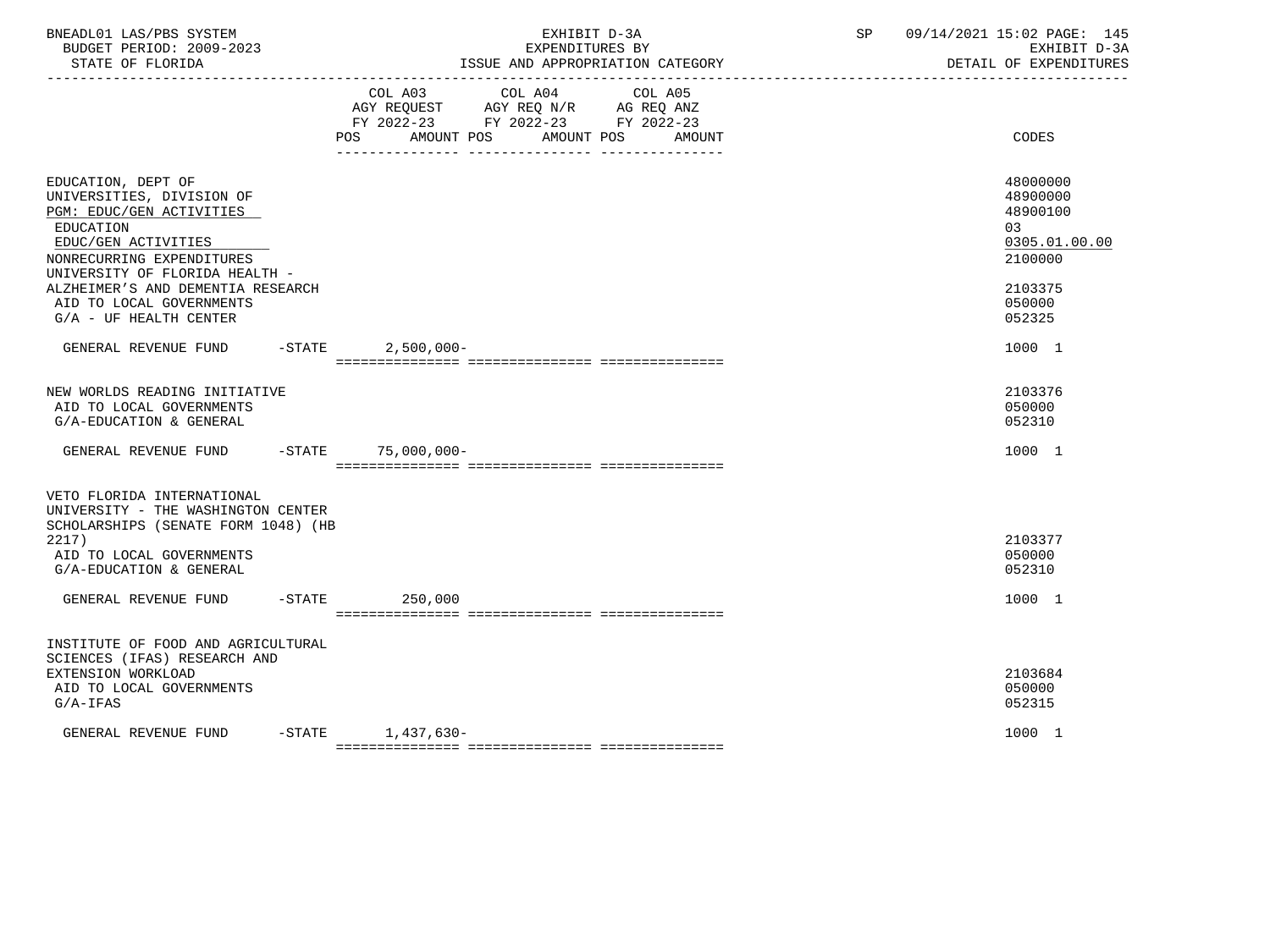| BNEADL01 LAS/PBS SYSTEM<br>BUDGET PERIOD: 2009-2023<br>STATE OF FLORIDA                                                                                                                                               | EXHIBIT D-3A<br>EXPENDITURES BY<br>ISSUE AND APPROPRIATION CATEGORY                                                                   | 09/14/2021 15:02 PAGE: 146<br>SP<br>EXHIBIT D-3A<br>DETAIL OF EXPENDITURES |
|-----------------------------------------------------------------------------------------------------------------------------------------------------------------------------------------------------------------------|---------------------------------------------------------------------------------------------------------------------------------------|----------------------------------------------------------------------------|
|                                                                                                                                                                                                                       | COL A03 COL A04 COL A05<br>AGY REQUEST AGY REQ N/R AG REQ ANZ<br>FY 2022-23 FY 2022-23 FY 2022-23<br>POS AMOUNT POS AMOUNT POS AMOUNT | CODES                                                                      |
| EDUCATION, DEPT OF<br>UNIVERSITIES, DIVISION OF<br>PGM: EDUC/GEN ACTIVITIES<br>EDUCATION<br>EDUC/GEN ACTIVITIES<br>NONRECURRING EXPENDITURES<br>FLORIDA INTERNATIONAL UNIVERSITY<br>WASHINGTON CENTER FOR INTERNSHIPS |                                                                                                                                       | 48000000<br>48900000<br>48900100<br>03<br>0305.01.00.00<br>2100000         |
| AND ACADEMIC SEMINARS<br>AID TO LOCAL GOVERNMENTS<br>G/A-EDUCATION & GENERAL                                                                                                                                          |                                                                                                                                       | 2103716<br>050000<br>052310                                                |
| GENERAL REVENUE FUND                                                                                                                                                                                                  | -STATE 250,000-                                                                                                                       | 1000 1                                                                     |
| UNIVERSITY OF CENTRAL FLORIDA -<br>POST TRAUMATIC STRESS DISORDER<br>CLINIC FOR FLORIDA VETERANS AND<br>FIRST RESPONDERS<br>AID TO LOCAL GOVERNMENTS<br>G/A-EDUCATION & GENERAL                                       |                                                                                                                                       | 2103829<br>050000<br>052310                                                |
| GENERAL REVENUE FUND -STATE                                                                                                                                                                                           | $1,050,000-$                                                                                                                          | 1000 1                                                                     |
| UNIVERSITY OF SOUTH FLORIDA ST PETE<br>- CITIZEN SCHOLAR PARTNERSHIP<br>AID TO LOCAL GOVERNMENTS<br>G/A-EDUCATION & GENERAL                                                                                           |                                                                                                                                       | 2103835<br>050000<br>052310                                                |
| GENERAL REVENUE FUND -STATE 306,176-                                                                                                                                                                                  |                                                                                                                                       | 1000 1                                                                     |
| UNIVERSITY OF FLORIDA HEALTH CENTER<br>- ADVANCED TRAINING OF PEDIATRIC<br>CHILD ABUSE SPECIALISTS<br>AID TO LOCAL GOVERNMENTS<br>$G/A$ - UF HEALTH CENTER                                                            |                                                                                                                                       | 2103849<br>050000<br>052325                                                |
| GENERAL REVENUE FUND                                                                                                                                                                                                  | $-STATE$ 300,000-                                                                                                                     | 1000 1                                                                     |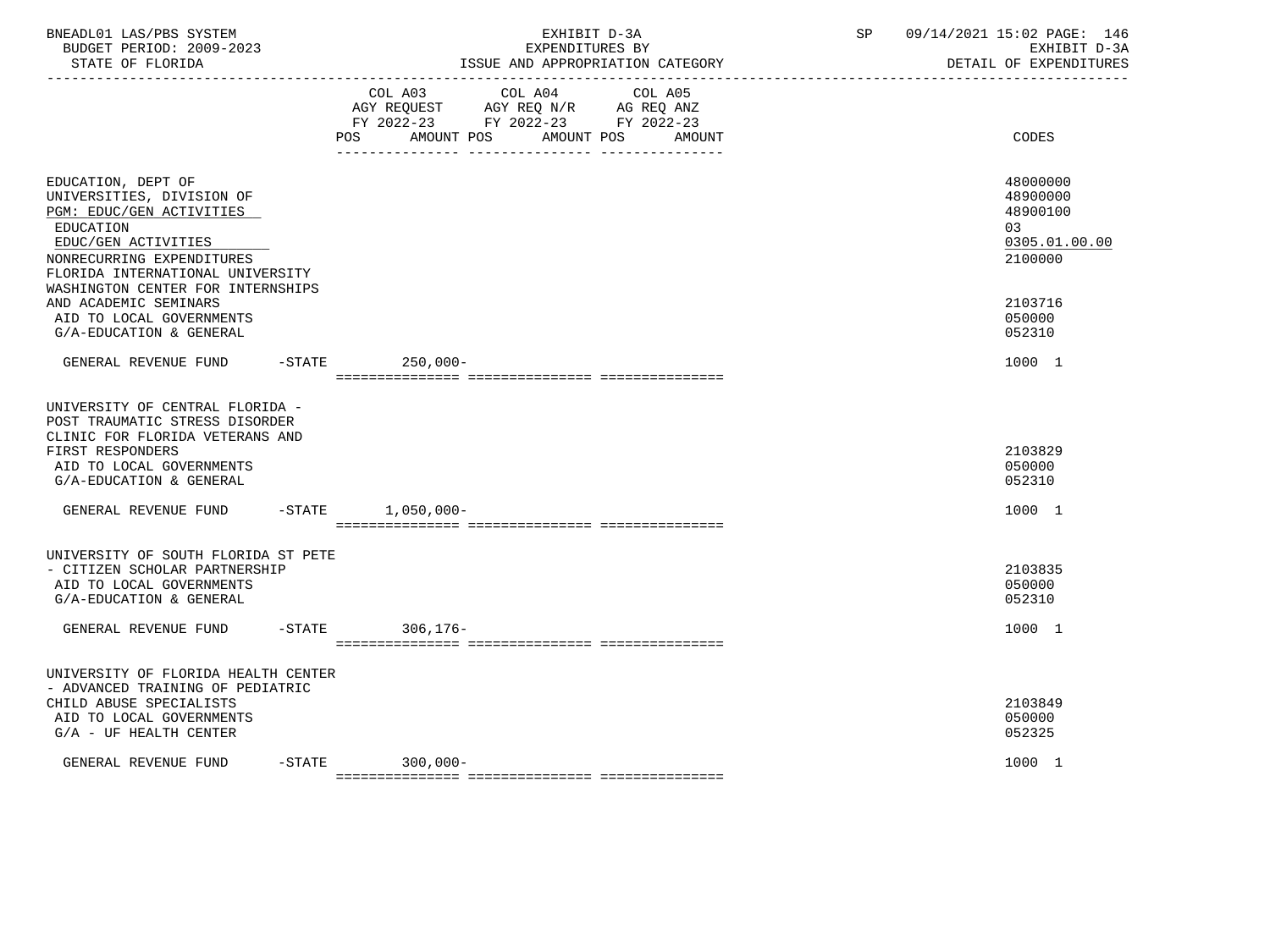| BNEADL01 LAS/PBS SYSTEM<br>BUDGET PERIOD: 2009-2023<br>STATE OF FLORIDA                                                                                                                                                                                               | EXHIBIT D-3A<br>EXPENDITURES BY<br>ISSUE AND APPROPRIATION CATEGORY                                                                                     | SP | 09/14/2021 15:02 PAGE: 147<br>EXHIBIT D-3A<br>DETAIL OF EXPENDITURES                               |
|-----------------------------------------------------------------------------------------------------------------------------------------------------------------------------------------------------------------------------------------------------------------------|---------------------------------------------------------------------------------------------------------------------------------------------------------|----|----------------------------------------------------------------------------------------------------|
|                                                                                                                                                                                                                                                                       | COL A03 COL A04 COL A05<br>AGY REQUEST AGY REQ $N/R$ AG REQ ANZ<br>FY 2022-23 FY 2022-23 FY 2022-23<br><b>POS</b><br>AMOUNT POS<br>AMOUNT POS<br>AMOUNT |    | CODES                                                                                              |
| EDUCATION, DEPT OF<br>UNIVERSITIES, DIVISION OF<br>PGM: EDUC/GEN ACTIVITIES<br>EDUCATION<br>EDUC/GEN ACTIVITIES<br>NONRECURRING EXPENDITURES<br>STATE INVESTMENT IN UNIVERSITY<br>PERFORMANCE BASED INCENTIVES<br>AID TO LOCAL GOVERNMENTS<br>G/A-EDUCATION & GENERAL |                                                                                                                                                         |    | 48000000<br>48900000<br>48900100<br>0.3<br>0305.01.00.00<br>2100000<br>2103925<br>050000<br>052310 |
| GENERAL REVENUE FUND -STATE 265,000,000-                                                                                                                                                                                                                              |                                                                                                                                                         |    | 1000 1                                                                                             |
| WORKLOAD<br>INSTITUTE OF FOOD AND AGRICULTURAL<br>SCIENCES (IFAS) RESEARCH AND                                                                                                                                                                                        |                                                                                                                                                         |    | 3000000                                                                                            |
| EXTENSION WORKLOAD<br>AID TO LOCAL GOVERNMENTS<br>$G/A-IFAS$                                                                                                                                                                                                          |                                                                                                                                                         |    | 3001100<br>050000<br>052315                                                                        |
| GENERAL REVENUE FUND                                                                                                                                                                                                                                                  | $-$ STATE<br>3,615,000                                                                                                                                  |    | 1000 1                                                                                             |
|                                                                                                                                                                                                                                                                       |                                                                                                                                                         |    |                                                                                                    |

2022-2023 BUDGET YEAR NARRATIVE: IT COMPONENT? NO

 For fiscal year 2022-2023, the University of Florida - Institute of Food and Agricultural Sciences (UF-IFAS) requests \$3.6 million in recurring state funds to support the increasing demands of research and extension workload efforts at UF-IFAS.

 The UF/IFAS Workload Formula is a cost-to-continue funding formula or model that responds to increased research and extension workload demand. It was developed at the request of and approved by the Florida Board of Governors (BOG) in 2004. These funds are requested to provide for increased demand for IFAS research and extension activities based on the delivery of research information to UF/IFAS clientele throughout Florida.

 The request for UF/IFAS Workload addresses three priorities of the University of Florida (UF) in their strategic plan: (1) to have an "exceptional academic environment, achieved by a diverse community of students, faculty, and staff;" (2) "growth in research and scholarship that improves the lives of the world's citizens;" and 3) to have "a physical infrastructure and efficient administration and support structure that enable preeminence".

 The model uses extension delivery methods to measure increases in workload by both extension and research faculty in the form of workload delivery units. The model uses non-traditional teaching methods (such as field consultations, office consultations, telephone and email requests, group workshops, and printed materials) and converts these contacts to the equivalent of student FTEs. These delivery methods are converted by multiplying by a factor to account for level of effort and then dividing by 40, which is the number used to convert student credit hours to FTEs. The total UF/IFAS research and extension budget (General Revenue) is divided by this number to determine the value of a workload delivery unit.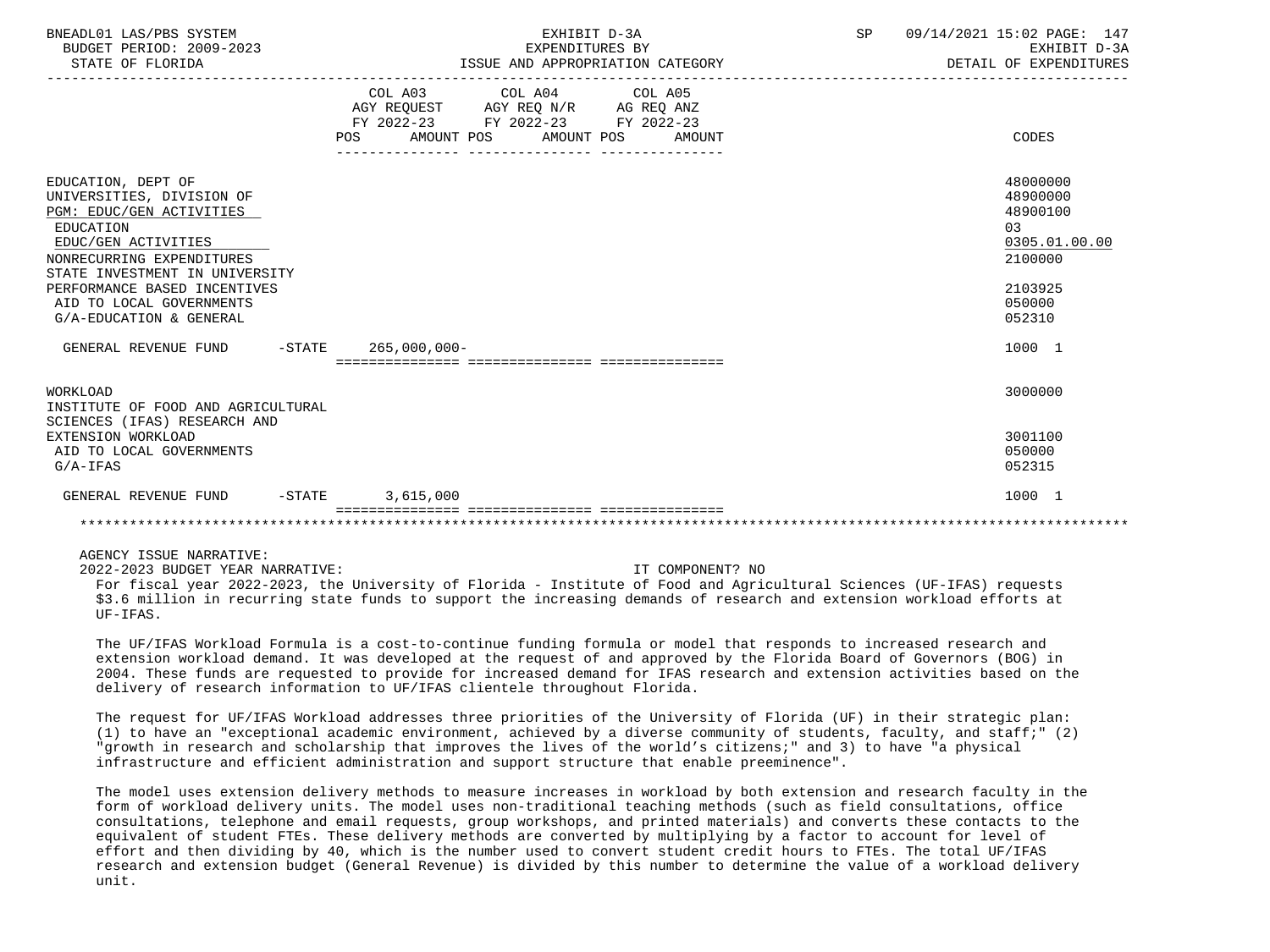| BNEADL01 LAS/PBS SYSTEM<br>BUDGET PERIOD: 2009-2023<br>STATE OF FLORIDA                                                                                           | EXHIBIT D-3A<br>EXPENDITURES BY<br>ISSUE AND APPROPRIATION CATEGORY |                                                                                                                            |        | <b>SP</b> | 09/14/2021 15:02 PAGE: 148<br>EXHIBIT D-3A<br>DETAIL OF EXPENDITURES |
|-------------------------------------------------------------------------------------------------------------------------------------------------------------------|---------------------------------------------------------------------|----------------------------------------------------------------------------------------------------------------------------|--------|-----------|----------------------------------------------------------------------|
|                                                                                                                                                                   | POS                                                                 | COL A03 COL A04 COL A05<br>AGY REQUEST AGY REQ N/R AG REQ ANZ<br>FY 2022-23 FY 2022-23 FY 2022-23<br>AMOUNT POS AMOUNT POS | AMOUNT |           | CODES                                                                |
| EDUCATION, DEPT OF<br>UNIVERSITIES, DIVISION OF<br>PGM: EDUC/GEN ACTIVITIES<br>EDUCATION<br>EDUC/GEN ACTIVITIES<br>WORKLOAD<br>INSTITUTE OF FOOD AND AGRICULTURAL |                                                                     |                                                                                                                            |        |           | 48000000<br>48900000<br>48900100<br>03<br>0305.01.00.00<br>3000000   |
| SCIENCES (IFAS) RESEARCH AND<br>EXTENSION WORKLOAD                                                                                                                |                                                                     |                                                                                                                            |        |           | 3001100                                                              |

 According to the most recent National Science Foundation figures, the University of Florida has ranked first or second among U.S. universities in total agricultural sciences research expenditures since 2001. Topics most actively researched include agricultural artificial intelligence, pest and disease management, nutrition management, improved crop varieties, biotechnology, livestock, irrigation, and food safety. In human systems, studies included global competitiveness, labor-saving technologies, marketing, consumer behavior, youth development, and human nutrition.

 UF/IFAS has a \$610 million economic contribution to the state, supplying 8,862 jobs according to a UF Economic Report in 2017-2018. Sponsored research accounted for \$141.6 million dollars for the 2019-2020 year.

 UF/IFAS Extension and Research cover a broad and diverse set of issues supporting Floridians. A few examples of return on investment: Workforce training - increasing income by as much as 23%; creating new industries such as blueberries (industry did not exist in Florida 12 years ago), now a nearly \$70 million industry; family Nutrition Program taught 13,767 classes reaching more than 85,936 youth and adults in 40 counties by influencing personal shopping and eating behaviors, increasing food access, and improving the health of local communities in 2020; from 2015-2020, 894 cultivar licenses were granted and 255 crop varieties released in the past decade--67% obtained by Florida-based growers. For example, 95% of commercial strawberries and 85% of blueberries planted in Florida are UF/IFAS varieties.

 This request primarily meets the "Innovation and Economic Development" strategy 2.2 focus by: Support public, military and private industry partnerships and integrated efforts related to research and development, innovative technology transfer and commercialization from Florida's Strategic Plan for Economic Development 2018-2023. \*\*\*\*\*\*\*\*\*\*\*\*\*\*\*\*\*\*\*\*\*\*\*\*\*\*\*\*\*\*\*\*\*\*\*\*\*\*\*\*\*\*\*\*\*\*\*\*\*\*\*\*\*\*\*\*\*\*\*\*\*\*\*\*\*\*\*\*\*\*\*\*\*\*\*\*\*\*\*\*\*\*\*\*\*\*\*\*\*\*\*\*\*\*\*\*\*\*\*\*\*\*\*\*\*\*\*\*\*\*\*\*\*\*\*\*\*\*\*\*\*\*\*\*\*\*\*

| STATE FIRE MARSHAL INSPECTIONS<br>AID TO LOCAL GOVERNMENTS<br>G/A-EDUCATION & GENERAL |          |           | 3003100<br>050000<br>052310 |
|---------------------------------------------------------------------------------------|----------|-----------|-----------------------------|
| GENERAL REVENUE FUND                                                                  | $-STATE$ | 2,663,766 | 1000                        |
|                                                                                       |          |           |                             |

AGENCY ISSUE NARRATIVE:

2022-2023 BUDGET YEAR NARRATIVE: IT COMPONENT? NO

 Pursuant to section 633.218, Florida Statutes, the State Fire Marshal (SFM) is required to inspect all state-owned buildings on a recurring basis, and high-hazard occupancies must be inspected annually. The 4,000 plus buildings of the SUS generally fall in the category of both state-owned and high hazard, and thus all university facilities are inspected every year by SFM employees.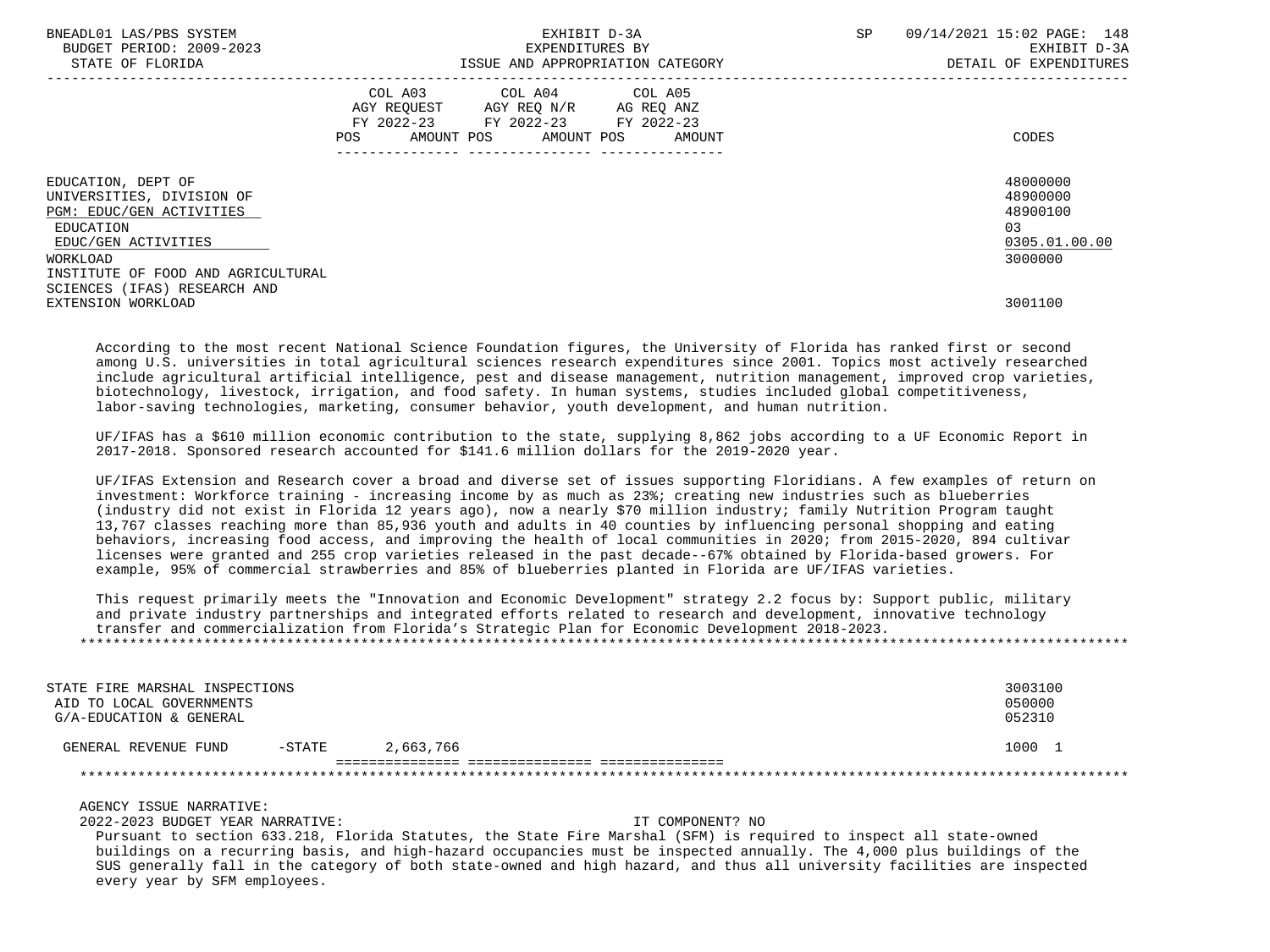| BNEADL01 LAS/PBS SYSTEM<br>BUDGET PERIOD: 2009-2023<br>STATE OF FLORIDA                                                                                       | EXHIBIT D-3A<br>EXPENDITURES BY<br>ISSUE AND APPROPRIATION CATEGORY                                                                               | 09/14/2021 15:02 PAGE: 149<br>SP<br>EXHIBIT D-3A<br>DETAIL OF EXPENDITURES                |
|---------------------------------------------------------------------------------------------------------------------------------------------------------------|---------------------------------------------------------------------------------------------------------------------------------------------------|-------------------------------------------------------------------------------------------|
|                                                                                                                                                               | COL A03 COL A04 COL A05<br>AGY REOUEST<br>AGY REQ N/R<br>AG REQ ANZ<br>FY 2022-23 FY 2022-23 FY 2022-23<br>AMOUNT POS AMOUNT POS<br>POS<br>AMOUNT | CODES                                                                                     |
| EDUCATION, DEPT OF<br>UNIVERSITIES, DIVISION OF<br>PGM: EDUC/GEN ACTIVITIES<br>EDUCATION<br>EDUC/GEN ACTIVITIES<br>WORKLOAD<br>STATE FIRE MARSHAL INSPECTIONS |                                                                                                                                                   | 48000000<br>48900000<br>48900100<br>0 <sub>3</sub><br>0305.01.00.00<br>3000000<br>3003100 |

 According to the SFM, the universities are the only state-owned buildings that are inspected by the SFM without a fee assessment. The State University System (SUS) and SFM have been in discussions regarding the annual inspections and the fees associated. Section 633.218, Florida Statutes, provides that each state department must include in its annual budget proposal a request for sufficient funds to cover the costs of any fees imposed by the SFM services, including inspection fees.

 The SUS requests recurring appropriations in the amount of \$2,663,766 for fiscal year 2021-2022 to cover the annual SMS inspection costs for each university as follows:

- Florida A&M University: \$130,888
- Florida Atlantic University: \$207,431
- Florida Gulf Coast University: \$97,789
- Florida International University: \$282,687
- Florida Polytechnic University: \$13,734
- Florida State University: \$455,210
- New College of Florida: \$19,283
- University of Central Florida: \$249,483
- University of Florida: \$670,592
- University of North Florida: \$85,112
- University of South Florida: \$386,757
- University of West Florida: \$64,800
- Total: \$2,663,766

 This request primarily meets the "Civic and Governance Systems" strategic initiative 5.4: Provide local, regional and statewide assistance for the protection, provision and resiliency of resources and infrastructure from Florida's Strategic Plan for Economic Development 2018-2023. \*\*\*\*\*\*\*\*\*\*\*\*\*\*\*\*\*\*\*\*\*\*\*\*\*\*\*\*\*\*\*\*\*\*\*\*\*\*\*\*\*\*\*\*\*\*\*\*\*\*\*\*\*\*\*\*\*\*\*\*\*\*\*\*\*\*\*\*\*\*\*\*\*\*\*\*\*\*\*\*\*\*\*\*\*\*\*\*\*\*\*\*\*\*\*\*\*\*\*\*\*\*\*\*\*\*\*\*\*\*\*\*\*\*\*\*\*\*\*\*\*\*\*\*\*\*\*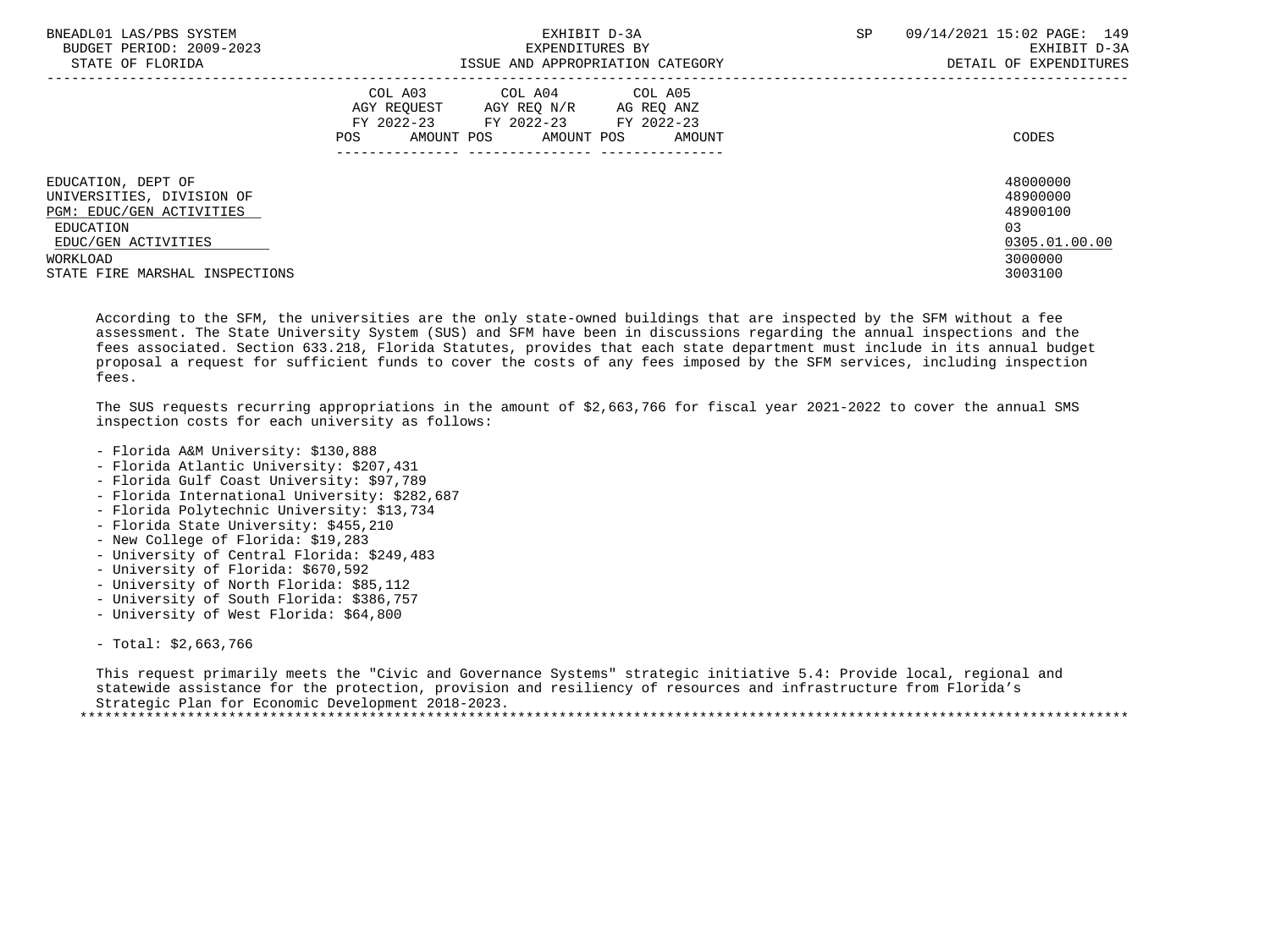| BNEADL01 LAS/PBS SYSTEM<br>BUDGET PERIOD: 2009-2023<br>STATE OF FLORIDA                                                                                                                                                | EXHIBIT D-3A<br>EXPENDITURES BY<br>ISSUE AND APPROPRIATION CATEGORY                                                                                | 09/14/2021 15:02 PAGE: 150<br>SP<br>EXHIBIT D-3A<br>DETAIL OF EXPENDITURES                         |
|------------------------------------------------------------------------------------------------------------------------------------------------------------------------------------------------------------------------|----------------------------------------------------------------------------------------------------------------------------------------------------|----------------------------------------------------------------------------------------------------|
|                                                                                                                                                                                                                        | COL A03 COL A04 COL A05<br>AGY REQUEST AGY REQ N/R AG REQ ANZ<br>FY 2022-23 FY 2022-23 FY 2022-23<br>AMOUNT POS AMOUNT POS<br><b>POS</b><br>AMOUNT | CODES                                                                                              |
| EDUCATION, DEPT OF<br>UNIVERSITIES, DIVISION OF<br>PGM: EDUC/GEN ACTIVITIES<br>EDUCATION<br>EDUC/GEN ACTIVITIES<br>WORKLOAD<br>METRIC BASED PERFORMANCE FUNDING<br>AID TO LOCAL GOVERNMENTS<br>G/A-EDUCATION & GENERAL |                                                                                                                                                    | 48000000<br>48900000<br>48900100<br>0.3<br>0305.01.00.00<br>3000000<br>3008200<br>050000<br>052310 |
| $-$ STATE<br>GENERAL REVENUE FUND                                                                                                                                                                                      | 280,000,000                                                                                                                                        | 1000 1                                                                                             |
|                                                                                                                                                                                                                        |                                                                                                                                                    |                                                                                                    |

2022-2023 BUDGET YEAR NARRATIVE: IT COMPONENT? NO

 The State University System (SUS) requests \$280 million in state investment for Performance-Based Funding; comprised of a \$265 million restoration of nonrecurring funds as recurring state funding, and an additional \$15 million in new state recurring funds. The result would be a total of \$575 million available to the system to support performance funding. Of the \$575 million, \$280 million is requested in state investment dollars and the remaining \$295 million as institutional investment funds.

 During the 2021 legislative session, the Legislature and the Governor appropriated \$265 million as nonrecurring state investment funds and \$295 million in recurring institutional investment funds, for a total of \$560 million made available to support the Performance-Based Funding initiative. Previously from 2014 to 2020, the state investment portion was appropriated as recurring funding. The state investment portion of performance funding has remained level at \$265 million for the last four years.

 Based on continued feedback from the institutions, the majority of performance funding is used to increase student progression towards degrees of strategic emphasis, enhance research activities through additional faculty hires, develop programs and initiatives to support student access and success, and search for various research opportunities.

 The Performance-Based Funding Model includes ten metrics that evaluate the institutions on a range of student-focused service deliveries such as retention, graduation, degree production, jobs, and affordability. The model is structured around four guiding principles: 1) use metrics that align with SUS Strategic Plan goals; 2) reward Excellence or Improvement, 3) have a few clear, simple metrics, and 4) acknowledge the unique mission of the different institutions. Detailed information regarding the Performance-Based Funding Model is available from the Board General Office.

 This request primarily meets the "Talent Supply and Education" strategic initiative 1.2: Provide a comprehensive pre-K through postsecondary education to prepare students for becoming successful workers, entrepreneurs and leaders from Florida's Strategic Plan for Economic Development 2018-2023.

\*\*\*\*\*\*\*\*\*\*\*\*\*\*\*\*\*\*\*\*\*\*\*\*\*\*\*\*\*\*\*\*\*\*\*\*\*\*\*\*\*\*\*\*\*\*\*\*\*\*\*\*\*\*\*\*\*\*\*\*\*\*\*\*\*\*\*\*\*\*\*\*\*\*\*\*\*\*\*\*\*\*\*\*\*\*\*\*\*\*\*\*\*\*\*\*\*\*\*\*\*\*\*\*\*\*\*\*\*\*\*\*\*\*\*\*\*\*\*\*\*\*\*\*\*\*\*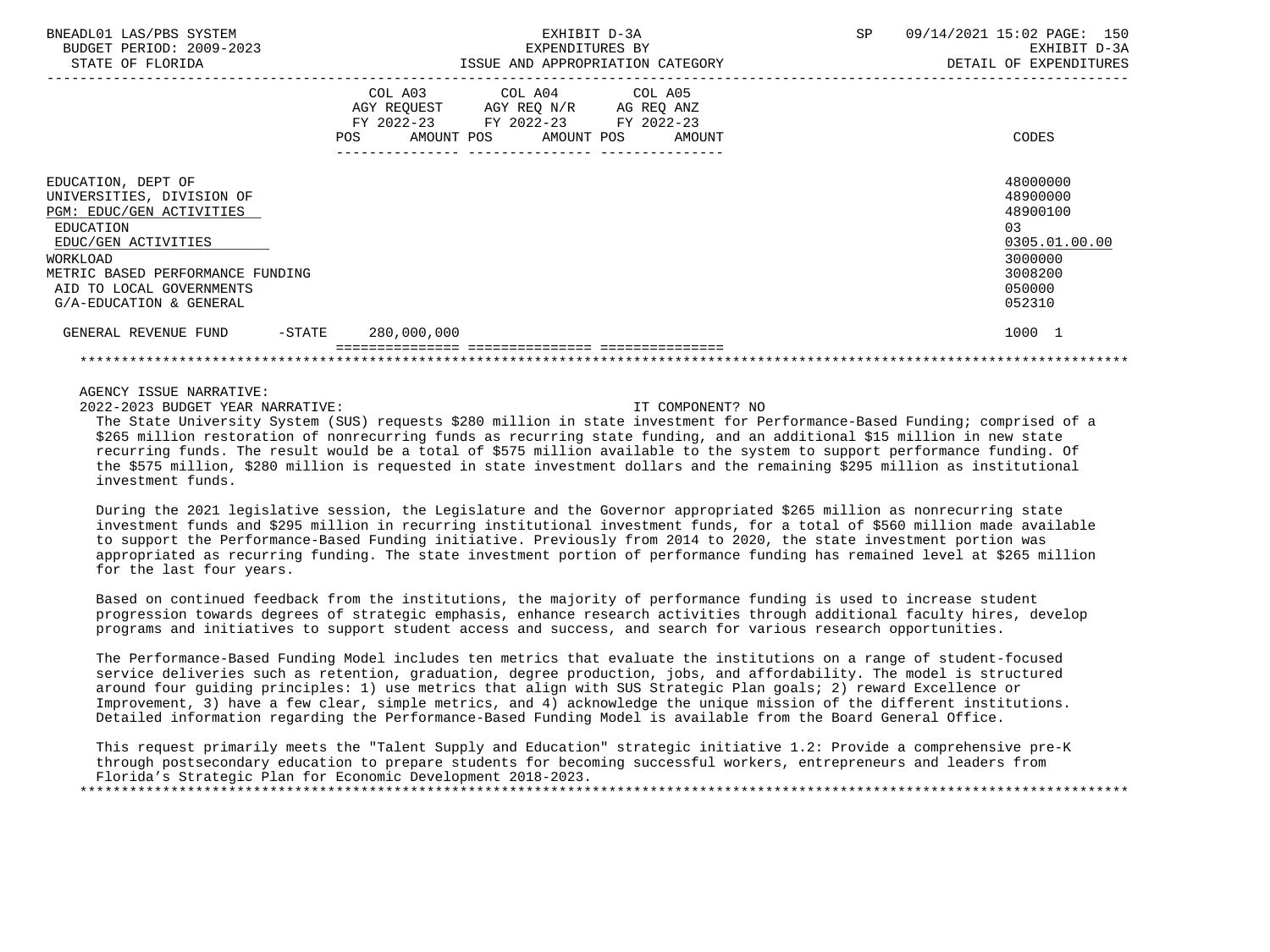| BNEADL01 LAS/PBS SYSTEM<br>BUDGET PERIOD: 2009-2023<br>STATE OF FLORIDA                                                                                         |  | EXPENDITURES BY                                                                                                                       | EXHIBIT D-3A | ISSUE AND APPROPRIATION CATEGORY | SP | 09/14/2021 15:02 PAGE: 151<br>EXHIBIT D-3A<br>DETAIL OF EXPENDITURES           |
|-----------------------------------------------------------------------------------------------------------------------------------------------------------------|--|---------------------------------------------------------------------------------------------------------------------------------------|--------------|----------------------------------|----|--------------------------------------------------------------------------------|
|                                                                                                                                                                 |  | COL A03 COL A04 COL A05<br>AGY REQUEST AGY REQ N/R AG REQ ANZ<br>FY 2022-23 FY 2022-23 FY 2022-23<br>POS AMOUNT POS AMOUNT POS AMOUNT |              |                                  |    | CODES                                                                          |
| EDUCATION, DEPT OF<br>UNIVERSITIES, DIVISION OF<br>PGM: EDUC/GEN ACTIVITIES<br>EDUCATION<br>EDUC/GEN ACTIVITIES<br>WORKLOAD<br>PREEMINENCE/NATIONAL RANKING AND |  |                                                                                                                                       |              |                                  |    | 48000000<br>48900000<br>48900100<br>0 <sub>3</sub><br>0305.01.00.00<br>3000000 |
| UNIVERSITIES OF DISTINCTION<br>AID TO LOCAL GOVERNMENTS<br>G/A-EDUCATION & GENERAL                                                                              |  |                                                                                                                                       |              |                                  |    | 3008250<br>050000<br>052310                                                    |
| GENERAL REVENUE FUND -STATE 237, 129, 121 10, 535, 570                                                                                                          |  |                                                                                                                                       |              |                                  |    | 1000 1                                                                         |
|                                                                                                                                                                 |  |                                                                                                                                       |              |                                  |    |                                                                                |

 2022-2023 BUDGET YEAR NARRATIVE: IT COMPONENT? NO This issue requests \$237.1 million for the State University System (SUS) in support of Preeminence/National Rankings (\$150,000,000) and the Universities of Distinction initiative (\$87,129,121).

Preeminence/National Ranking

 Florida's preeminent state research universities program, as established in section 1001.7065, Florida Statutes, rewards high-achieving universities based on twelve academic and research excellence metrics including graduation rates, student retention rates, research expenditures, and the number of total patents awarded. Preeminence is the highest designation that a research university can achieve from the State of Florida.

 The collaborative partnership between the Board of Governors and the Legislature confirms the joint commitment to provide funding and governance to elevate the academic and research preeminence of Florida's highest-performing state research universities. Emphasis will be placed on participation of preeminent universities, national rankings, increases in research, increased endowments through giving, and hiring of world-class faculty.

 The Board of Governors' recommended Preeminence/National Ranking allocations for FY 2022-23: University of Florida: \$50 million Florida State University: \$50 million University of South Florida: \$50 million Total: \$150 million

 The successful funding of the preeminent universities has contributed to the rise of three of our state universities in the national rankings. In the last five years, the University of Florida has jumped 15 spots to the #6 ranked public university in the nation, Florida State University has moved up 21 spots to #19, and the University of South Florida has ascended 48 spots to #46. The focus on national rankings reflects the fact that these universities are recognized not only for their academic and research missions in Florida, but nationally as well. These preeminent schools are a destination for some of the top minds in the nation.

Universities of Distinction

The Legislature identified the importance of recognizing and investing in universities that can attain national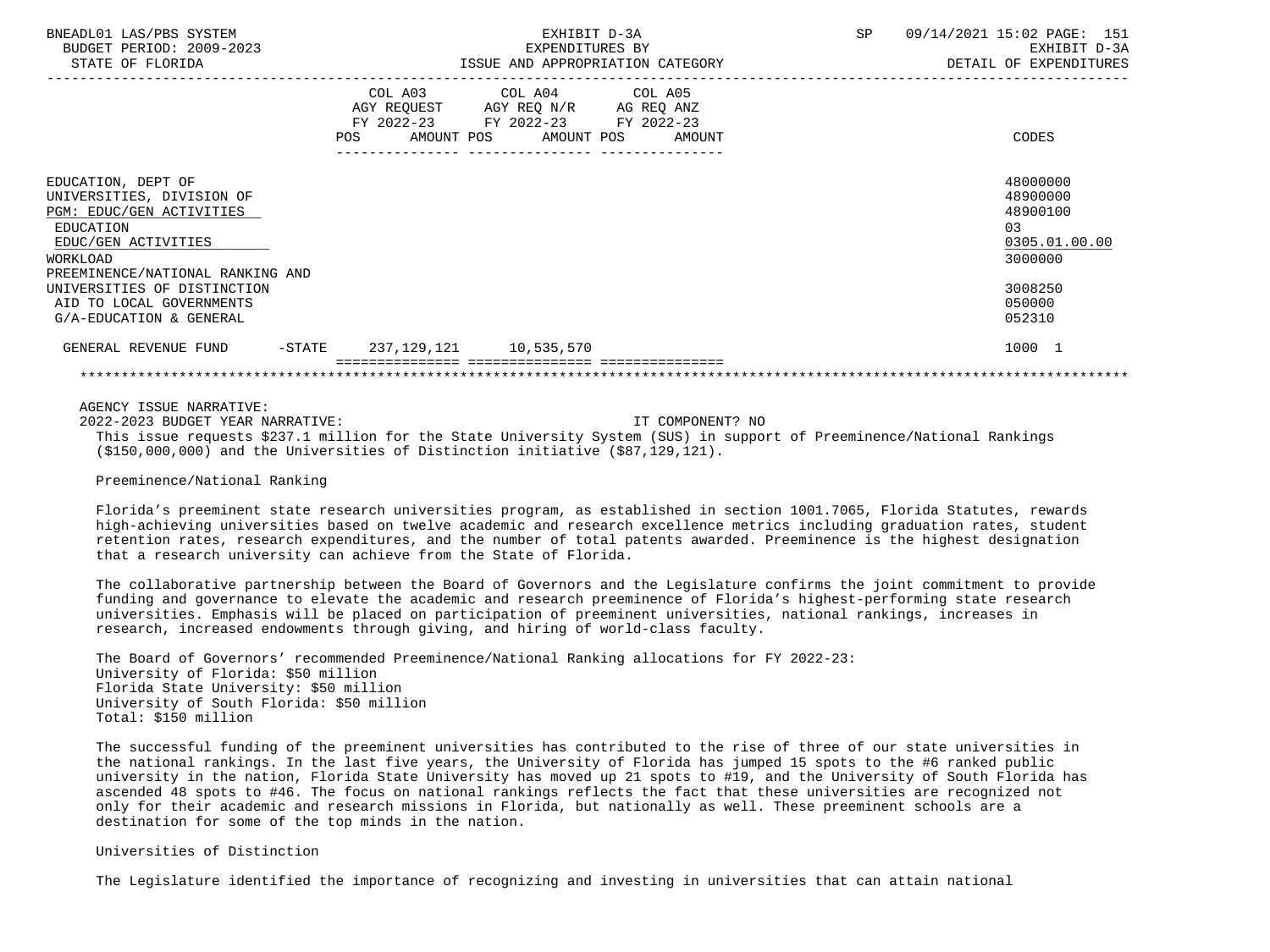| BNEADL01 LAS/PBS SYSTEM<br>BUDGET PERIOD: 2009-2023<br>STATE OF FLORIDA | EXHIBIT D-3A<br>EXPENDITURES BY<br>ISSUE AND APPROPRIATION CATEGORY                                                                            | 09/14/2021 15:02 PAGE: 152<br><b>SP</b><br>EXHIBIT D-3A<br>DETAIL OF EXPENDITURES |
|-------------------------------------------------------------------------|------------------------------------------------------------------------------------------------------------------------------------------------|-----------------------------------------------------------------------------------|
|                                                                         | COL A03 COL A04 COL A05<br>AGY REOUEST AGY REO N/R<br>AG REQ ANZ<br>FY 2022-23 FY 2022-23 FY 2022-23<br>AMOUNT POS AMOUNT POS<br>POS<br>AMOUNT | CODES                                                                             |
| EDUCATION, DEPT OF<br>UNIVERSITIES, DIVISION OF                         |                                                                                                                                                | 48000000<br>48900000                                                              |
| PGM: EDUC/GEN ACTIVITIES                                                |                                                                                                                                                | 48900100                                                                          |
| EDUCATION                                                               |                                                                                                                                                | 03                                                                                |
| EDUC/GEN ACTIVITIES<br>WORKLOAD<br>PREEMINENCE/NATIONAL RANKING AND     |                                                                                                                                                | 0305.01.00.00<br>3000000                                                          |
| UNIVERSITIES OF DISTINCTION                                             |                                                                                                                                                | 3008250                                                                           |

 excellence in a core competency. Universities of Distinction is a path towards excellence for non-preeminent universities that will produce high-quality talent to diversify Florida's economy, stimulate innovation, and provide a return on investment to the state.

The Universities of Distinction's key goals are:

 - Focus on a core competency unique to the State University System and one that achieves excellence at the national or state level.

- Meet state workforce needs now and into the future, including needs that may further diversify Florida's economy.

- Foster an innovation economy that focuses on areas such as health, security, and STEM.

 The Universities of Distinction initiative is designed to support the nine non-preeminent institutions in the State University System. Institutions participate in Universities of Distinction by submitting a proposal to the Board of Governors identifying the program that is a core competence capable of reaching national or state excellence. Proposals demonstrate a unique focus for the institution. This initiative should be flexible to allow for the distinctive array of strengths across the system. As part of the proposal, each institution is required to identify metrics for measuring success. Metrics will include at least one measure demonstrating accomplishment in year one and at least two metrics that demonstrate a return on investment for the state. Since institutions elect to elevate existing programs to excellent ones, they must identify appropriate metrics and/or rankings to demonstrate this ascension.

 The Board of Governors' recommended Universities of Distinction allocations for FY 2022-23: Florida Agricultural and Mechanical University: \$6 million Florida Atlantic University: \$18 million (\$5.3 million nonrecurring) Florida Gulf Coast University: \$4 million Florida Polytechnic University: \$3.5 million (\$228,570 nonrecurring) Florida International University: \$15.1 million New College of Florida: \$525,000 (\$25,000 nonrecurring) University of Central Florida: \$21.8 million (\$3 million nonrecurring) University of North Florida: \$2.8 million (\$1.8 million nonrecurring) University of West Florida: \$15.2 million Total: \$87.1 million (\$10.3 million nonrecurring)

 This request primarily meets two strategic initiatives: 1) "Talent Supply and Education" 1.2 - Provide a comprehensive pre-k through postsecondary education to prepare students for becoming successful workers, entrepreneurs, and leaders; and 2) "Innovation and Economic Development" 2.2 - Support public, military, and private industry partnerships and integrated efforts related to research and development, innovative technology transfers and commercialization; from Florida's Strategic Plan for Economic Development 2018-2023. \*\*\*\*\*\*\*\*\*\*\*\*\*\*\*\*\*\*\*\*\*\*\*\*\*\*\*\*\*\*\*\*\*\*\*\*\*\*\*\*\*\*\*\*\*\*\*\*\*\*\*\*\*\*\*\*\*\*\*\*\*\*\*\*\*\*\*\*\*\*\*\*\*\*\*\*\*\*\*\*\*\*\*\*\*\*\*\*\*\*\*\*\*\*\*\*\*\*\*\*\*\*\*\*\*\*\*\*\*\*\*\*\*\*\*\*\*\*\*\*\*\*\*\*\*\*\*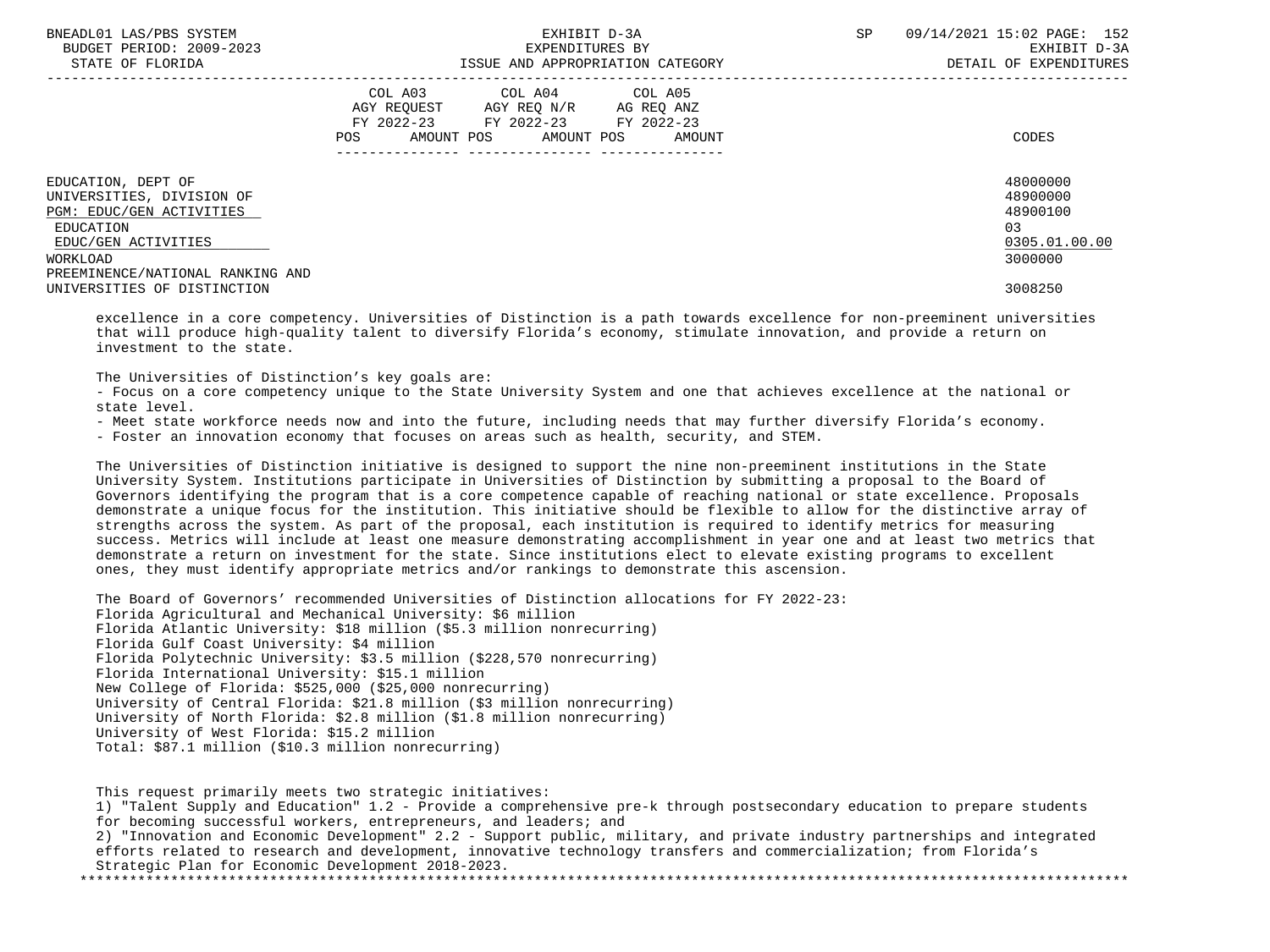| BNEADL01 LAS/PBS SYSTEM<br>BUDGET PERIOD: 2009-2023<br>STATE OF FLORIDA                                                                                                                                                  |           |                                                                                                                            | EXHIBIT D-3A<br>EXPENDITURES BY<br>ISSUE AND APPROPRIATION CATEGORY |        | SP | 09/14/2021 15:02 PAGE: 153<br>EXHIBIT D-3A<br>DETAIL OF EXPENDITURES                              |
|--------------------------------------------------------------------------------------------------------------------------------------------------------------------------------------------------------------------------|-----------|----------------------------------------------------------------------------------------------------------------------------|---------------------------------------------------------------------|--------|----|---------------------------------------------------------------------------------------------------|
|                                                                                                                                                                                                                          | POS       | COL A03 COL A04 COL A05<br>AGY REQUEST AGY REQ N/R AG REQ ANZ<br>FY 2022-23 FY 2022-23 FY 2022-23<br>AMOUNT POS AMOUNT POS |                                                                     | AMOUNT |    | CODES                                                                                             |
| EDUCATION, DEPT OF<br>UNIVERSITIES, DIVISION OF<br>PGM: EDUC/GEN ACTIVITIES<br>EDUCATION<br>EDUC/GEN ACTIVITIES<br><b>ENHANCEMENTS</b><br>MOFFITT CANCER CENTER<br>AID TO LOCAL GOVERNMENTS<br>G/A-MOFFITT CANCER CENTER |           |                                                                                                                            |                                                                     |        |    | 48000000<br>48900000<br>48900100<br>03<br>0305.01.00.00<br>4000000<br>4000410<br>050000<br>050333 |
| GENERAL REVENUE FUND                                                                                                                                                                                                     | $-$ STATE | 20,207,731                                                                                                                 |                                                                     |        |    | 1000 1                                                                                            |
|                                                                                                                                                                                                                          |           |                                                                                                                            |                                                                     |        |    |                                                                                                   |

2022-2023 BUDGET YEAR NARRATIVE: IT COMPONENT? NO

 For fiscal year 2022-2023, Moffitt Cancer Center requests \$20.2 million for a total proposed budget of \$30.8 million to support cancer research, training, and professional development for faculty and graduate students.

 Moffitt is the only National Cancer Institute (NCI)-designated Comprehensive Cancer Center in Florida and is the leading educational facility for oncology in the State. As part of the State University System, and a Statutory Teaching Hospital accredited by the ACGME (Accreditation Council for Graduate Medical Education), Moffitt educates more trainees in cancer care and research than any other Florida institution.

 Current year funding of \$10.6 million contributes to the education and training of over 2,600 students either rotating or working full time at Moffitt Cancer Center. These students include:

- Full-Time Medical Residents and Fellows
- Post-Doctoral fellows, who have a robust training program
	- +145 trainees currently

 - Post-Doctoral fellows attract grants in cancer biology, epidemiology, cancer care, and delivery, drug discovery, immunology & health outcomes

 - Medical Residents and Fellows who rotate annually through training programs utilizing a Physician-Scientist Mentorship Program

- Undergraduate and Advanced Practice Nursing Students
- Radiologists & Medical Physics Graduate Students
- Nutrition Therapists
- Medical and Physician Assistants
- Pharmacy Students
- Health Navigators

 Moffitt's educational programs start as early as high school with summer internship programs with the Integrated Mathematical Oncology Department. Moffitt works in collaboration with the University of South Florida to offer an accredited Ph.D. program in Cancer Biology which is funded by the Moffitt Cancer Center. Taught exclusively by Moffitt faculty members, it has produced more than 70 graduates and currently has 54 active students. The training program expanded its Cancer Biology degree to include three additional majors: 1) Integrated Mathematical Oncology; 2) Chemical Biology; and 3) Cancer Immunology Immunotherapy. With four majors, the program now contributes to training a more diverse group of tomorrow's scientists and has increased its enrolled student population by 50% since prior requests.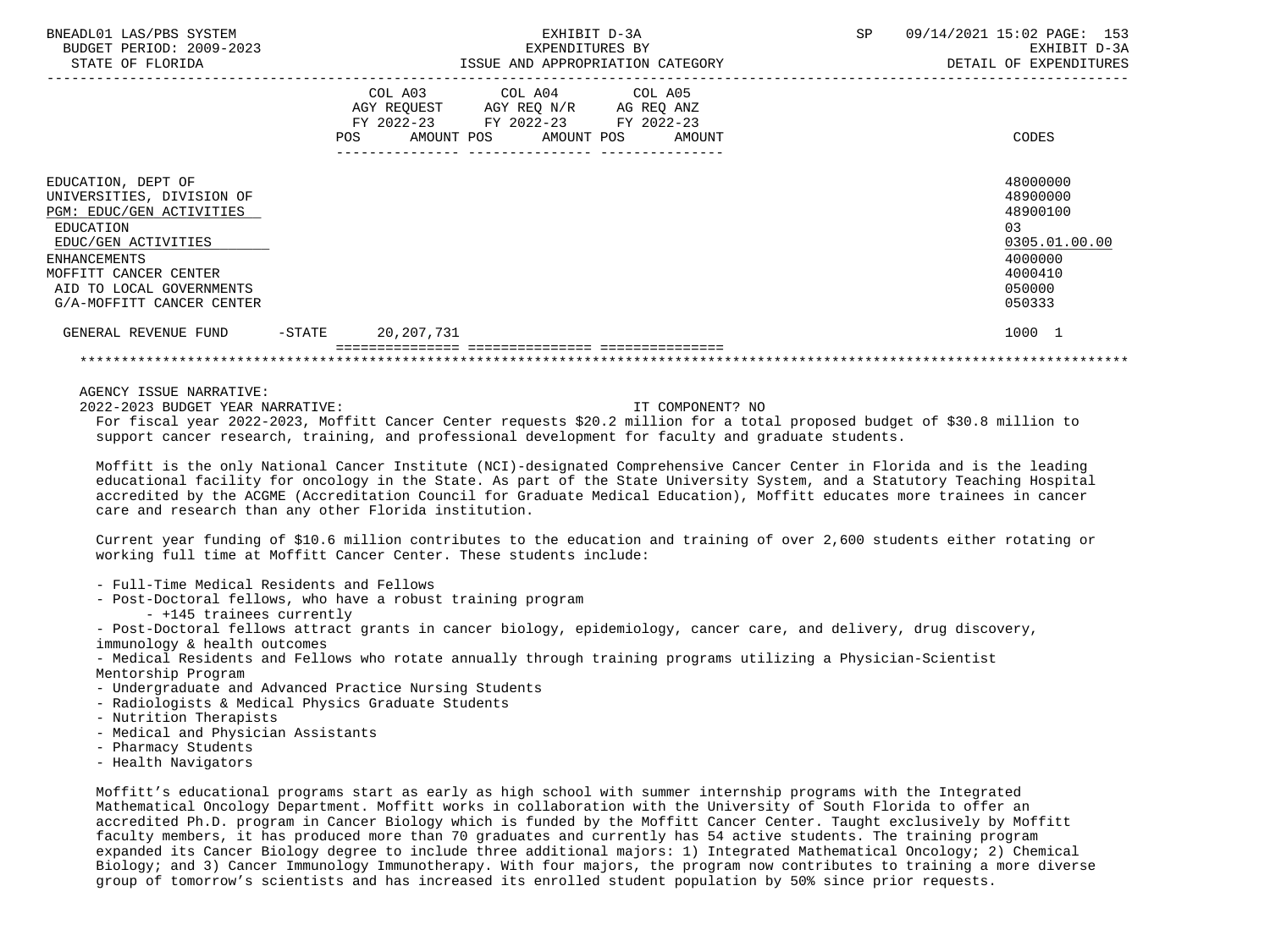| BNEADL01 LAS/PBS SYSTEM<br>BUDGET PERIOD: 2009-2023<br>STATE OF FLORIDA                                                                                  | EXHIBIT D-3A<br>EXPENDITURES BY<br>ISSUE AND APPROPRIATION CATEGORY                                                                                  | 09/14/2021 15:02 PAGE: 154<br><b>SP</b><br>EXHIBIT D-3A<br>DETAIL OF EXPENDITURES      |
|----------------------------------------------------------------------------------------------------------------------------------------------------------|------------------------------------------------------------------------------------------------------------------------------------------------------|----------------------------------------------------------------------------------------|
| EDUCATION, DEPT OF<br>UNIVERSITIES, DIVISION OF<br>PGM: EDUC/GEN ACTIVITIES<br>EDUCATION<br>EDUC/GEN ACTIVITIES<br>ENHANCEMENTS<br>MOFFITT CANCER CENTER | COL A03 COL A04 COL A05<br>AGY REOUEST<br>AGY REO N/R<br>AG REO ANZ<br>FY 2022-23 FY 2022-23 FY 2022-23<br>AMOUNT POS<br>AMOUNT POS<br>AMOUNT<br>POS | CODES<br>48000000<br>48900000<br>48900100<br>03<br>0305.01.00.00<br>4000000<br>4000410 |
|                                                                                                                                                          |                                                                                                                                                      |                                                                                        |

 According to Moffitt administrators, the State of Florida is facing a critical shortage of oncologists as the next generation reaches the peak cancer age.

 several reductions occurred during the recession that ended in June 2009 and the appropriation has still not been restored to the 2008 level. While education programs have remained strong, growth and expansion have not been to the levels needed.

 In addition, the state appropriations also fund a portion of the infrastructure necessary for the diverse set of training programs to succeed. These activities include protected time for faculty to train and mentor students and other trainees and the maintenance of a wide array of scientific literature and periodicals, which continues to increase as Moffitt expands into new research areas.

Examples of initiatives to be funded from the \$20.2M request include:

- Medical Residents, Fellow and Other Training Positions (\$13,159.000)

- Research Graduate Training and Other Research Education (\$3,666,445)
- Other Organizational Training and Education (\$3,382,286)

This request primarily meets two strategic initiatives:

 1) "Talent Supply and Education" - Provide a comprehensive pre-k through postsecondary education to prepare students for becoming successful workers, entrepreneurs and leaders; and

 2) "Innovation and Economic Development" - Support public, military, and private industry partnerships and integrated efforts related to research and development, innovative technology transfer and commercialization; from Florida's Strategic Plan for Economic Development 2018-2023.

\*\*\*\*\*\*\*\*\*\*\*\*\*\*\*\*\*\*\*\*\*\*\*\*\*\*\*\*\*\*\*\*\*\*\*\*\*\*\*\*\*\*\*\*\*\*\*\*\*\*\*\*\*\*\*\*\*\*\*\*\*\*\*\*\*\*\*\*\*\*\*\*\*\*\*\*\*\*\*\*\*\*\*\*\*\*\*\*\*\*\*\*\*\*\*\*\*\*\*\*\*\*\*\*\*\*\*\*\*\*\*\*\*\*\*\*\*\*\*\*\*\*\*\*\*\*\*

| JOHNSON MATCHING GIFT PROGRAM |          |        |       | 4001290 |
|-------------------------------|----------|--------|-------|---------|
| AID TO LOCAL GOVERNMENTS      |          |        |       | 050000  |
| G/A-EDUCATION & GENERAL       |          |        |       | 052310  |
| GENERAL REVENUE FUND          | $-STATE$ | 10.000 | 5,000 | 1000    |
|                               |          |        |       |         |
|                               |          |        |       |         |

AGENCY ISSUE NARRATIVE:

2022-2023 BUDGET YEAR NARRATIVE: IT COMPONENT? NO

 This issue requests \$10,000 (\$5,000 nonrecurring) in additional state matching funding for the Theodore R. and Vivian M. Johnson Scholarship Program (Johnson Scholarship Program). Established in section 1009.74, the Johnson Scholarship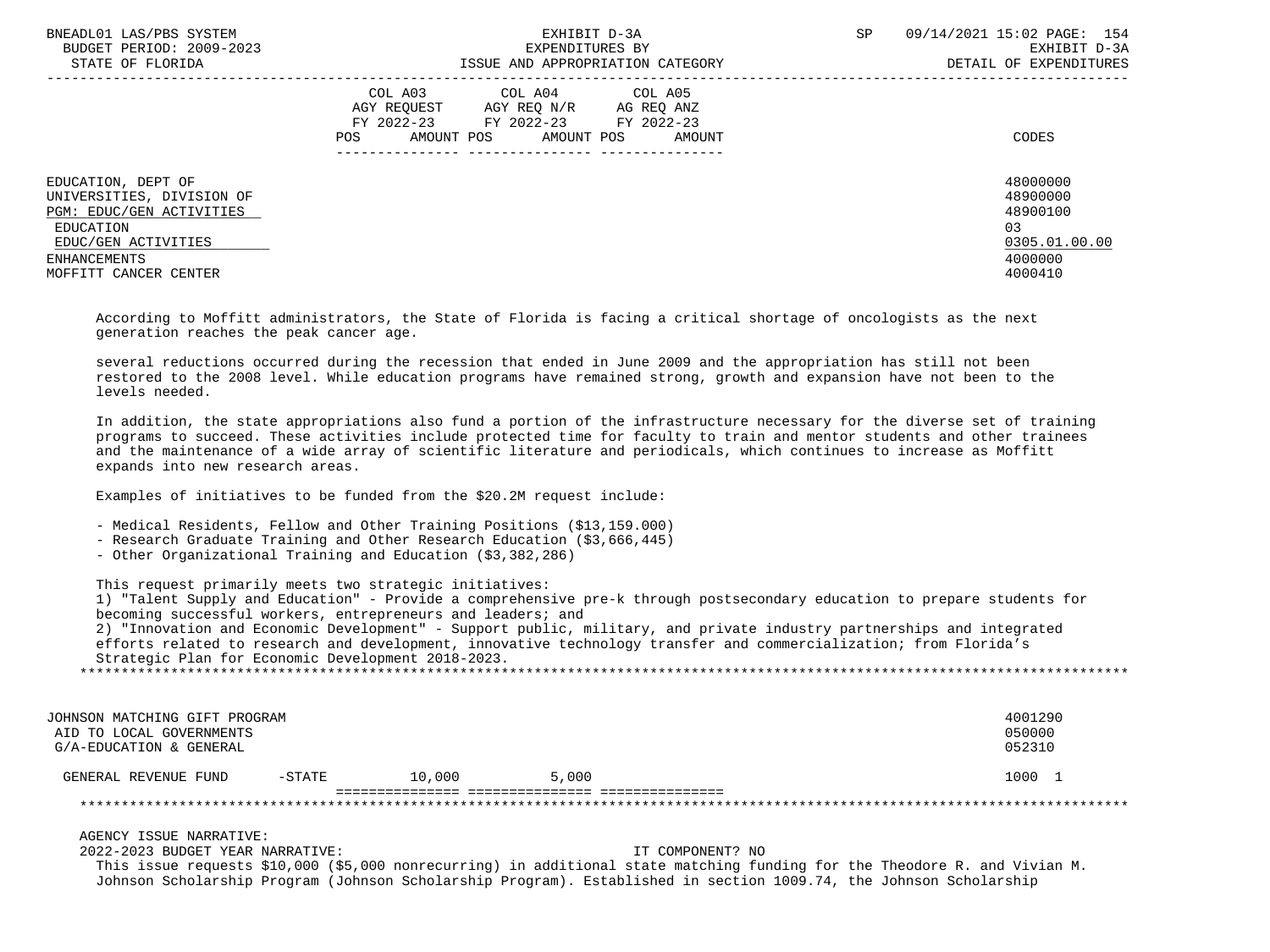| BNEADL01 LAS/PBS SYSTEM<br>BUDGET PERIOD: 2009-2023                                                                             | EXHIBIT D-3A<br>EXPENDITURES BY                                                                                                                         | SP<br>09/14/2021 15:02 PAGE: 155<br>EXHIBIT D-3A                    |
|---------------------------------------------------------------------------------------------------------------------------------|---------------------------------------------------------------------------------------------------------------------------------------------------------|---------------------------------------------------------------------|
| STATE OF FLORIDA                                                                                                                | ISSUE AND APPROPRIATION CATEGORY                                                                                                                        | DETAIL OF EXPENDITURES                                              |
|                                                                                                                                 | COL A03 COL A04 COL A05<br>AGY REOUEST<br>AGY REO N/R AG REO ANZ<br>FY 2022-23<br>FY 2022-23<br>FY 2022-23<br>AMOUNT POS<br>AMOUNT POS<br>POS<br>AMOUNT | CODES                                                               |
| EDUCATION, DEPT OF<br>UNIVERSITIES, DIVISION OF<br>PGM: EDUC/GEN ACTIVITIES<br>EDUCATION<br>EDUC/GEN ACTIVITIES<br>ENHANCEMENTS |                                                                                                                                                         | 48000000<br>48900000<br>48900100<br>0.3<br>0305.01.00.00<br>4000000 |
| JOHNSON MATCHING GIFT PROGRAM                                                                                                   |                                                                                                                                                         | 4001290                                                             |

 Program provides scholarships to benefit disabled students with demonstrated financial need while attending a state university in Florida. For FY 2021-2022, the Governor and Legislature appropriated \$257,500 in recurring general revenue funds in support of the 50% state matching requirement for the program. For the 2022-23 fiscal year, the Johnson Scholarship Foundation notified the Board of Governors that it is increasing its ongoing support of the scholarships program to an annual total of \$525,000. An incremental increase of \$5,000 is requested in recurring general revenue funds to fully fund the \$262,500 state matching requirement for the program.

 Of the requested incremental funding, \$5,000 is a nonrecurring request to address the FY 2021-22 50% state matching requirement. The Johnson Foundation began providing the increased support amount for the program effective in 2021-22; thus, the nonrecurring request for \$5,000 is to retroactively fund the increased state matching requirement of \$262,500 (\$257,500 + \$5,000) for FY 2021-22.

 This request primarily meets the "Talent Supply and Education" strategic initiative 1.4: Expand recruitment for and access to education and training programs for talent in underserved areas and populations to close workforce skills gaps from Florida's Strategic Plan for Economic Development 2018-2023. \*\*\*\*\*\*\*\*\*\*\*\*\*\*\*\*\*\*\*\*\*\*\*\*\*\*\*\*\*\*\*\*\*\*\*\*\*\*\*\*\*\*\*\*\*\*\*\*\*\*\*\*\*\*\*\*\*\*\*\*\*\*\*\*\*\*\*\*\*\*\*\*\*\*\*\*\*\*\*\*\*\*\*\*\*\*\*\*\*\*\*\*\*\*\*\*\*\*\*\*\*\*\*\*\*\*\*\*\*\*\*\*\*\*\*\*\*\*\*\*\*\*\*\*\*\*\*

| FLORIDA AGRICULTURAL AND MECHANICAL |           |         |
|-------------------------------------|-----------|---------|
| UNIVERSITY (FAMU) - FLORIDA STATE   |           |         |
| UNIVERSITY (FSU) COLLEGE OF         |           |         |
| ENGINEERING                         |           | 4002300 |
| AID TO LOCAL GOVERNMENTS            |           | 050000  |
| G/A-FAMU/FSU COLLEGE ENG            |           | 052312  |
| $-$ STATE<br>GENERAL REVENUE FUND   | 6.620.000 | 1000 1  |
|                                     |           |         |
|                                     |           |         |

AGENCY ISSUE NARRATIVE:

2022-2023 BUDGET YEAR NARRATIVE: IT COMPONENT? NO

 For fiscal year 2022-2023, the Florida A&M University-Florida State University Joint College of Engineering (FAMU-FSU COE) requests an amount of \$6.6 million in recurring funds for a total proposed budget of \$21.2 million to continue the improvement of academic quality, research rigor, and overall efficiency and effectiveness of the Joint College of Engineering.

Funds will be used to support the following initiatives:

 - Support for (undergraduate) student success(\$1.353M): Salary & Fringe (\$264K Salary + \$79K Fringe); Non-Salary Expenses Related to Student Success (\$1,010,000). These activities require hiring four dedicated staff members for advising and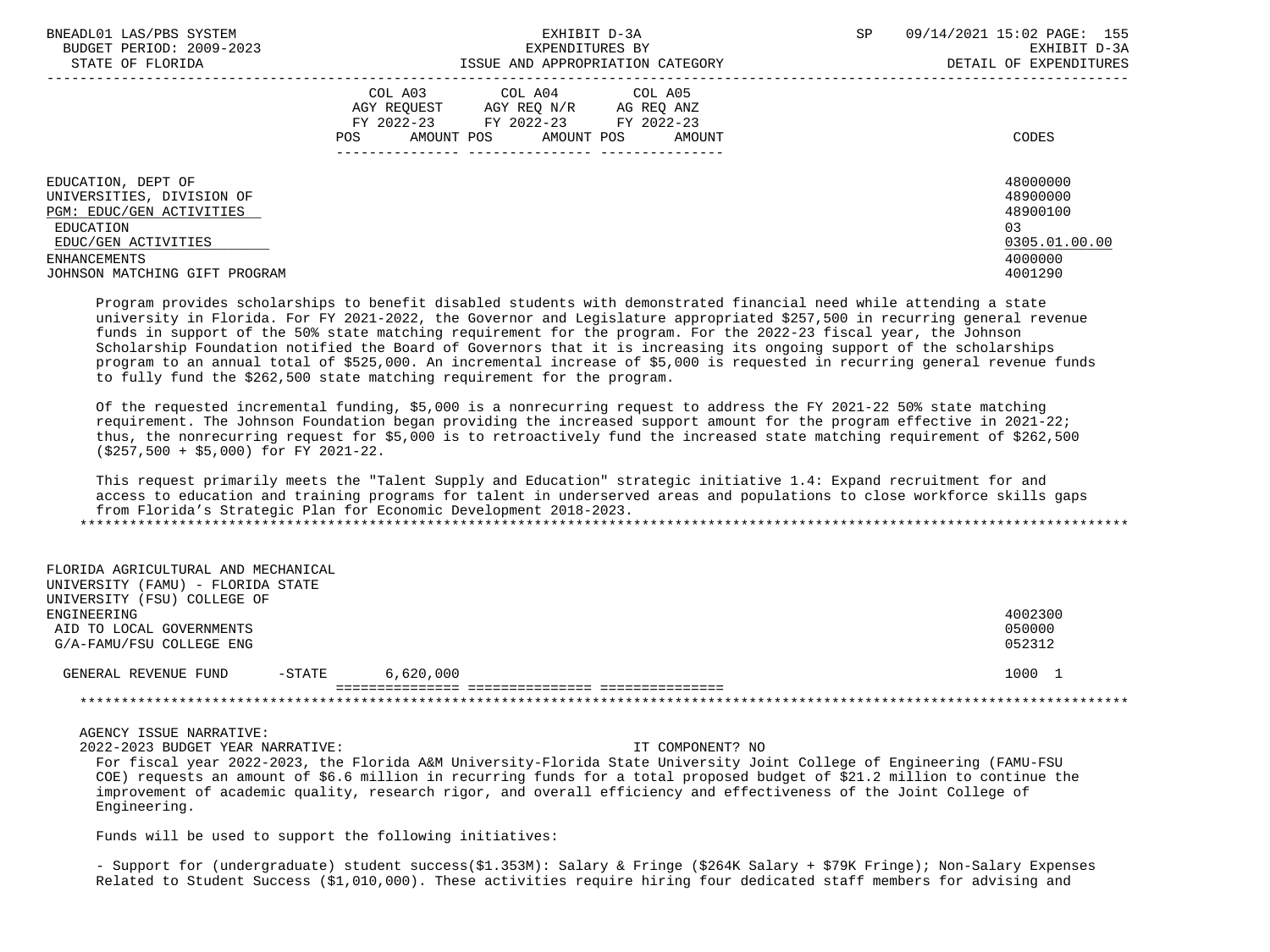| BNEADL01 LAS/PBS SYSTEM<br>BUDGET PERIOD: 2009-2023<br>STATE OF FLORIDA                                                         |     | EXHIBIT D-3A<br>EXPENDITURES BY<br>ISSUE AND APPROPRIATION CATEGORY                                                    | SP         | 09/14/2021 15:02 PAGE: 156<br>EXHIBIT D-3A<br>DETAIL OF EXPENDITURES |                                                                    |
|---------------------------------------------------------------------------------------------------------------------------------|-----|------------------------------------------------------------------------------------------------------------------------|------------|----------------------------------------------------------------------|--------------------------------------------------------------------|
|                                                                                                                                 | POS | COL A03 COL A04 COL A05<br>AGY REOUEST AGY REO N/R AG REO ANZ<br>FY 2022-23 FY 2022-23<br>AMOUNT POS AMOUNT POS AMOUNT | FY 2022-23 |                                                                      | CODES                                                              |
| EDUCATION, DEPT OF<br>UNIVERSITIES, DIVISION OF<br>PGM: EDUC/GEN ACTIVITIES<br>EDUCATION<br>EDUC/GEN ACTIVITIES<br>ENHANCEMENTS |     |                                                                                                                        |            |                                                                      | 48000000<br>48900000<br>48900100<br>03<br>0305.01.00.00<br>4000000 |
| FLORIDA AGRICULTURAL AND MECHANICAL<br>UNIVERSITY (FAMU) - FLORIDA STATE<br>UNIVERSITY (FSU) COLLEGE OF<br>ENGINEERING          |     |                                                                                                                        |            |                                                                      | 4002300                                                            |

 mentoring, and the renovation and equipping of three new laboratories for design projects and expansion of online distance learning capabilities.

 - Strengthen graduate student programs (\$641K): Salary & Fringe (\$66K Salary + \$19K Fringe); Non-Salary Expenses Related to Graduate Programs (\$555K). Graduate students provide the highly skilled labor for engineering firms in Florida, provide a backbone for in-house research efforts, and leverage the opportunities for undergraduate students to engage in research activities.

 - Building Programs for Increased Educational and Research Impact (\$4.626M): Salary & Fringe (\$1.69M Salary + \$436K Fringe); Non-Salary Expenses Related to Building Programs (\$2.5M). The joint college invests in program building through faculty and infrastructure that will advance areas of great strength and/or opportunities for research, including aerospace, robotics, sensors and biomaterials, and artificial intelligence and deep learning. The integration of advanced research and graduate education is a prerequisite to offering a top-ranked undergraduate engineering education, which includes access to leading-edge faculty and research opportunities for undergraduates. Graduate degrees are in themselves important to advance the State's economy.

 This request primarily meets the "Talent Supply and Education" strategic initiative 1.3: Increase and retain the number of graduates in high-demand fields including science, technology, engineering and mathematics (STEM), health and others to meet Florida's needs from Florida's Strategic Plan for Economic Development 2018-2023. \*\*\*\*\*\*\*\*\*\*\*\*\*\*\*\*\*\*\*\*\*\*\*\*\*\*\*\*\*\*\*\*\*\*\*\*\*\*\*\*\*\*\*\*\*\*\*\*\*\*\*\*\*\*\*\*\*\*\*\*\*\*\*\*\*\*\*\*\*\*\*\*\*\*\*\*\*\*\*\*\*\*\*\*\*\*\*\*\*\*\*\*\*\*\*\*\*\*\*\*\*\*\*\*\*\*\*\*\*\*\*\*\*\*\*\*\*\*\*\*\*\*\*\*\*\*\*

| FINTECH - FINANCIAL TECHNOLOGY |           |            |         |
|--------------------------------|-----------|------------|---------|
| INITIATIVE                     |           |            | 4003070 |
| AID TO LOCAL GOVERNMENTS       |           |            | 050000  |
| G/A-EDUCATION & GENERAL        |           |            | 052310  |
| GENERAL REVENUE FUND           | $-$ STATE | 10,000,000 | 1000 1  |
|                                |           |            |         |
|                                |           |            |         |

AGENCY ISSUE NARRATIVE:

2022-2023 BUDGET YEAR NARRATIVE: IT COMPONENT? NO

 For fiscal year 2022-2023, this request is for \$10,000,000 in recurring funding for the University of Florida's (UF) Financial Technology (FinTech) and Artificial Intelligence (AI) initiatives in order to build and exploit UF's opportunities in AI and data science to strengthen UF, the State University System (SUS), and Florida's economy. The funding will be used to hire faculty, industry liaisons, support staff, and graduate and post-doctoral students, expand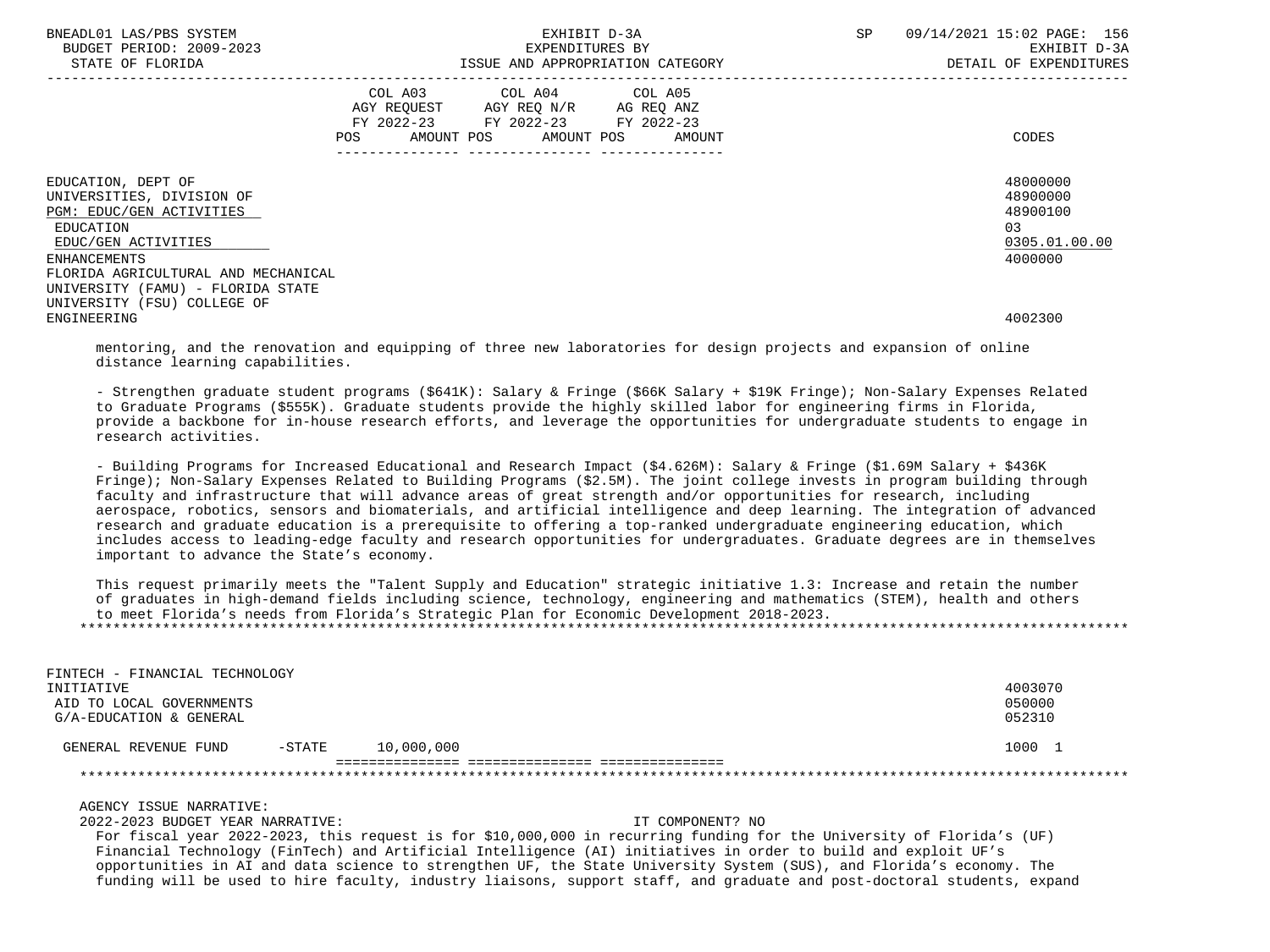| BNEADL01 LAS/PBS SYSTEM<br>BUDGET PERIOD: 2009-2023<br>STATE OF FLORIDA                                                                                           | EXHIBIT D-3A<br>EXPENDITURES BY<br>ISSUE AND APPROPRIATION CATEGORY                                                                         | 09/14/2021 15:02 PAGE: 157<br>SP<br>EXHIBIT D-3A<br>DETAIL OF EXPENDITURES     |
|-------------------------------------------------------------------------------------------------------------------------------------------------------------------|---------------------------------------------------------------------------------------------------------------------------------------------|--------------------------------------------------------------------------------|
|                                                                                                                                                                   | COL A03 COL A04 COL A05<br>AGY REQUEST AGY REQ N/R AG REQ ANZ<br>FY 2022-23 FY 2022-23 FY 2022-23<br>AMOUNT POS AMOUNT POS<br>POS<br>AMOUNT | CODES                                                                          |
| EDUCATION, DEPT OF<br>UNIVERSITIES, DIVISION OF<br>PGM: EDUC/GEN ACTIVITIES<br>EDUCATION<br>EDUC/GEN ACTIVITIES<br>ENHANCEMENTS<br>FINTECH - FINANCIAL TECHNOLOGY |                                                                                                                                             | 48000000<br>48900000<br>48900100<br>0 <sub>3</sub><br>0305.01.00.00<br>4000000 |
| INITIATIVE                                                                                                                                                        |                                                                                                                                             | 4003070                                                                        |

student internship opportunities, and provide for operating expenses related to this initiative.

 FinTech is a major and rapidly growing factor in the global economy, business landscape, and fabric of modern society. FinTech covers the evolving intersection of financial services and technology. It is a catchall term for any technology used to augment, streamline, digitize or transform the broad umbrella of financial services and transactions. Underlying technologies include blockchain (crypto payments and digital currencies), mobile applications, cybersecurity, encryption, Internet of Things (IOT), artificial intelligence (AI), machine learning, and cloud-based data management. FinTech improves speed, security, customization, and access to financial services and transactions. FinTech platforms and services are used across virtually every industry and geographical market.

 Florida has the potential to become a global player in the financial services and insurance industries. More than 370,000 professionals already work in the state's finance and insurance industries, and Florida universities are already among nation's top producers of talent in these industries. Florida is well positioned to become a key FinTech player with several vibrant FinTech clusters across the state. This sector is essential to Florida's economy, with the financial services industry one of the state's fastest-growing sectors. Florida has made it a priority to create a regulatory environment so the FinTech industry can thrive.

 UF is fortunate to have one of the world's most powerful artificial intelligence supercomputers, with outstanding faculty expertise in business analytics and AI and investment in additional faculty expertise underway. With HiPerGator AI, the university has the infrastructure to analyze large data sets that the industry needs to understand.

 New faculty in the Warrington College of Business, Herbert Wertheim College of Engineering, and Levin College of Law will directly serve the FinTech communities and Florida through research, graduate and undergraduate programs, continuing education, consulting projects, and outreach that leverage HiPerGator AI and UF's growing expertise in artificial intelligence, security, business analytics, and data science. They will include a FinTech Action Corps of liaisons who work directly with companies to pinpoint their problems and needs, identify UF expertise to address them, and serve as a bridge between UF and the companies to resolve the problems.

 The FinTech Action Corps will leverage UF's growing array of FinTech resources in consultation with companies in the sector. FinTech companies are specialized in a specific domain and technology, and often do not have the resources or expertise to address emerging governance, management, legal, and technical challenges within their organizations. With an expanded pool of faculty and liaisons who have experience in the FinTech industry and the ability to leverage student teams and university computing resources, UF will be well-positioned to offer expert consulting help in emerging governance, management, legal, and technical challenges to FinTech companies. The FinTech Action Corps, enabled by this initiative, will support Governor DeSantis' vision of making Florida a top destination for FinTech companies and providing the applicable workforce training needed to bolster, grow, and maintain a vibrant FinTech industry.

 This request primarily meets the "Innovation and Economic Development" strategic initiative 2.1: Transition established clusters to serve new markets and expand emerging talent and innovation clusters from Florida's Strategic Plan for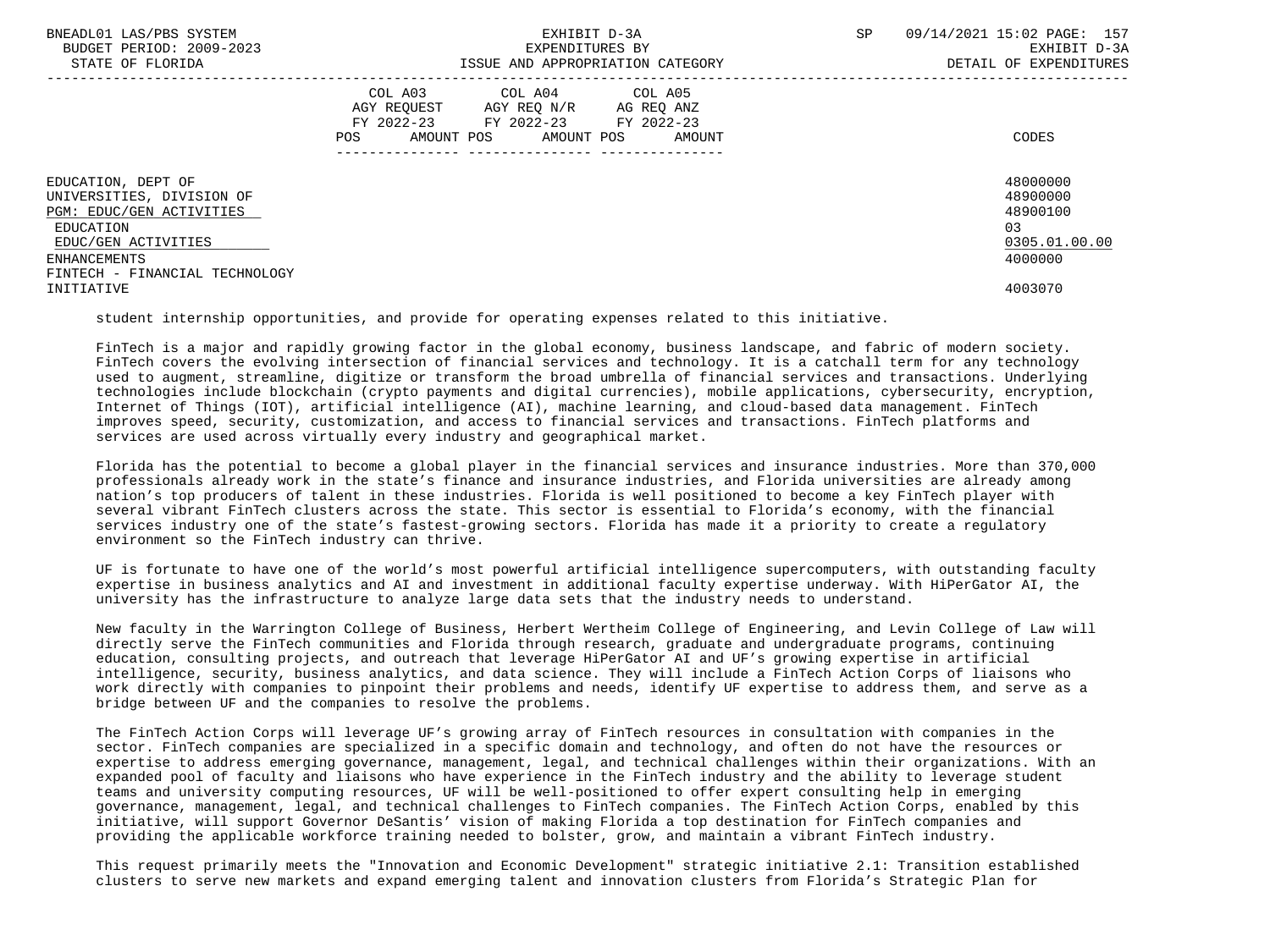| BNEADL01 LAS/PBS SYSTEM<br>BUDGET PERIOD: 2009-2023<br>STATE OF FLORIDA                                                                                                                |           | EXHIBIT D-3A<br>EXPENDITURES BY                                                                   | ISSUE AND APPROPRIATION CATEGORY | SP | 09/14/2021 15:02 PAGE: 158<br>EXHIBIT D-3A<br>DETAIL OF EXPENDITURES          |
|----------------------------------------------------------------------------------------------------------------------------------------------------------------------------------------|-----------|---------------------------------------------------------------------------------------------------|----------------------------------|----|-------------------------------------------------------------------------------|
|                                                                                                                                                                                        | POS       | COL A03 COL A04 COL A05<br>AGY REQUEST AGY REQ N/R AG REQ ANZ<br>FY 2022-23 FY 2022-23 FY 2022-23 | AMOUNT POS AMOUNT POS AMOUNT     |    | CODES                                                                         |
| EDUCATION, DEPT OF<br>UNIVERSITIES, DIVISION OF<br>PGM: EDUC/GEN ACTIVITIES<br>EDUCATION<br>EDUC/GEN ACTIVITIES<br><b>ENHANCEMENTS</b><br>FINTECH - FINANCIAL TECHNOLOGY<br>INITIATIVE |           |                                                                                                   |                                  |    | 48000000<br>48900000<br>48900100<br>03<br>0305.01.00.00<br>4000000<br>4003070 |
| Economic Development 2018-2023.                                                                                                                                                        |           |                                                                                                   |                                  |    |                                                                               |
| INSTITUTE FOR HUMAN AND MACHINE<br>COGNITION<br>AID TO LOCAL GOVERNMENTS<br>G/A-INST HUMAN & MACH COGN                                                                                 |           |                                                                                                   |                                  |    | 4005845<br>050000<br>052353                                                   |
| $-STATE$<br>GENERAL REVENUE FUND                                                                                                                                                       | 5,398,180 |                                                                                                   |                                  |    | 1000 1                                                                        |
|                                                                                                                                                                                        |           |                                                                                                   |                                  |    |                                                                               |
| AGENCY ISSUE NARRATIVE:                                                                                                                                                                |           |                                                                                                   |                                  |    |                                                                               |

2022-2023 BUDGET YEAR NARRATIVE: IT COMPONENT? NO

 For fiscal year 2022-2023, the Institute for Human and Machine Cognition (IHMC) is requesting \$5.4 million in recurring general revenue funds to enhance and grow current operations at its Pensacola and Ocala, Florida, locations.

 The recurring request of \$5.4 million will enable the Institute to continue its operations while expanding its research of national significance. IHMC's continued growth in both downtown Pensacola and downtown Ocala, is driven in large part through the successful recruitment of top scientists and engineers to Florida. Maintaining prominence in AI and robotics while developing strength in emerging research areas is vital to IHMC's continued growth and of critical importance to our national defense, economic development, and broader societal needs.

 IHMC is a world-renowned research institute working in the areas of artificial intelligence, human performance, cyber security, robotics, assistive technologies, natural language understanding, data mining, and other related high technology fields. A 501(c)3 statewide research institute created pursuant to Section 1004.447 F.S., IHMC is part of the State University System of Florida with formal research affiliations with Florida Atlantic University, Florida Institute of Technology, University of Central Florida, University of Florida, University of South Florida, University of West Florida, MOTE Marine, the Moffitt Cancer Center, and the Andrews Research Institute. IHMC's federal research clients include NASA, Army, Navy, Air Force, Defense Advanced Research Projects Agency, Intelligence Advanced Research Projects Activity including work for special operations communities in human performance enhancement and resilience in extreme environments.

 A recognized economic driver, IHMC has been honored with the top U.S. Department of Commerce Award for Excellence in Technology-Driven Economic Development. IHMC has also received national recognition for its community outreach initiatives, including its highly popular public evening lecture series, summer robotics camp, and youth-oriented science and educational outreach initiatives (Science Saturdays and I LOVE Science). In 2016, IHMC launched its STEM-Talk Series, a free podcast series featuring some of the most interesting people in science and technology. With 124 episodes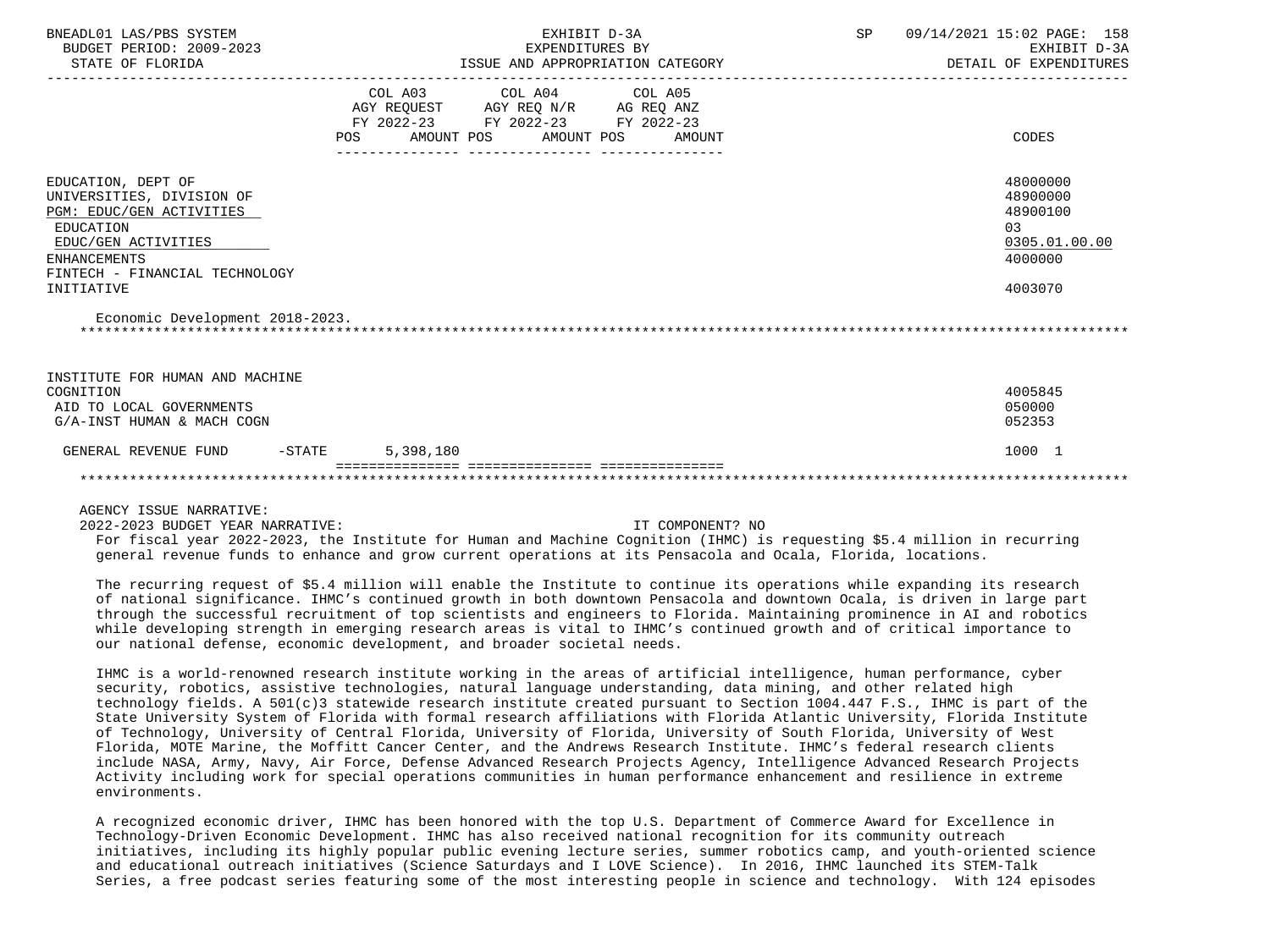| BNEADL01 LAS/PBS SYSTEM<br>BUDGET PERIOD: 2009-2023 |     | EXHIBIT D-3A<br>EXPENDITURES BY                                                                                                      | SP | 09/14/2021 15:02 PAGE: 159<br>EXHIBIT D-3A |  |
|-----------------------------------------------------|-----|--------------------------------------------------------------------------------------------------------------------------------------|----|--------------------------------------------|--|
| STATE OF FLORIDA                                    |     | ISSUE AND APPROPRIATION CATEGORY                                                                                                     |    | DETAIL OF EXPENDITURES                     |  |
|                                                     | POS | COL A03 COL A04 COL A05<br>AGY REQUEST AGY REQ N/R AG REQ ANZ<br>FY 2022-23 FY 2022-23 FY 2022-23<br>AMOUNT POS AMOUNT POS<br>AMOUNT |    | CODES                                      |  |
| EDUCATION, DEPT OF<br>UNIVERSITIES, DIVISION OF     |     |                                                                                                                                      |    | 48000000<br>48900000                       |  |
| PGM: EDUC/GEN ACTIVITIES                            |     |                                                                                                                                      |    | 48900100                                   |  |
| EDUCATION                                           |     |                                                                                                                                      |    | 03                                         |  |
| EDUC/GEN ACTIVITIES                                 |     |                                                                                                                                      |    | 0305.01.00.00                              |  |
| ENHANCEMENTS                                        |     |                                                                                                                                      |    | 4000000                                    |  |
| INSTITUTE FOR HUMAN AND MACHINE                     |     |                                                                                                                                      |    |                                            |  |
| COGNITION                                           |     |                                                                                                                                      |    | 4005845                                    |  |

 online, STEM-Talk has maintained a five-star rating with nearly three million listeners and twice has been awarded first-place in the Science and Medicine Category of the 12th Annual People's Choice Podcast Awards. IHMC's scientists and researchers continue to bring honors and recognition to Florida.

 Researchers at IHMC pioneer technologies aimed at leveraging and extending human capabilities. Active research areas include knowledge modeling and sharing, adjustable autonomy, robotics, advanced interfaces and displays, human/machine teaming, intelligent data understanding, software agents, cyber security, machine learning, natural language understanding, expertise studies, improved human performance and resilience, and other related areas. IHMC prides itself on a broad and interdisciplinary approach to addressing societal issues and creating advanced technological solutions, thus its research staff including well-known computer scientists, cognitive psychologists, neuroscientists, physicians, and engineers.

 This request primarily meets the "Talent Supply and Education" strategic initiative 1.3: Increase and retain the number of graduates in high-demand fields including science, technology, engineering and mathematics (STEM), health and others to meet Florida's needs from Florida's Strategic Plan for Economic Development 2018-2023. \*\*\*\*\*\*\*\*\*\*\*\*\*\*\*\*\*\*\*\*\*\*\*\*\*\*\*\*\*\*\*\*\*\*\*\*\*\*\*\*\*\*\*\*\*\*\*\*\*\*\*\*\*\*\*\*\*\*\*\*\*\*\*\*\*\*\*\*\*\*\*\*\*\*\*\*\*\*\*\*\*\*\*\*\*\*\*\*\*\*\*\*\*\*\*\*\*\*\*\*\*\*\*\*\*\*\*\*\*\*\*\*\*\*\*\*\*\*\*\*\*\*\*\*\*\*\*

| ESTABLISH BUDGET AUTHORITY FOR     |            |         |
|------------------------------------|------------|---------|
| BASE STUDENT TUITION & FEE REVENUE |            | 4630000 |
| AID TO LOCAL GOVERNMENTS           |            | 050000  |
| G/A-EDUCATION & GENERAL            |            | 052310  |
| ED/GEN STUD & OTHR FEES TF-STATE   | 15,839,887 | 2164 1  |
|                                    |            |         |
|                                    |            |         |

## AGENCY ISSUE NARRATIVE:

2022-2023 BUDGET YEAR NARRATIVE: IT COMPONENT? NO

 For fiscal year 2022-2023, the State University System requests \$15.8 million in additional budget authority for Florida Gulf Coast University (\$2.1M) and the University of Central Florida (\$13.7M) for the Student and Other Fees Trust Fund (SFTF). The two universities have determined that existing authority will not be sufficient to fully expend future tuition and student fees collections. This additional expenditure authority requirement is primarily due to growth and retention in the student population and is not related to any tuition or fee increase.

 For FY 2021-22, the University of Central Florida projects \$13.7M in new tuition revenue collections. This calculation is based on the most recent student credit hour data for undergraduate and graduate students, with \$331.8M in total net revenue collections expected in the current year. The \$13.7M increase will better align with tuition & fee collections through the end of FY 2021-22. UCF is projecting minimal growth in student enrollments for FY 2022-23, and when coupled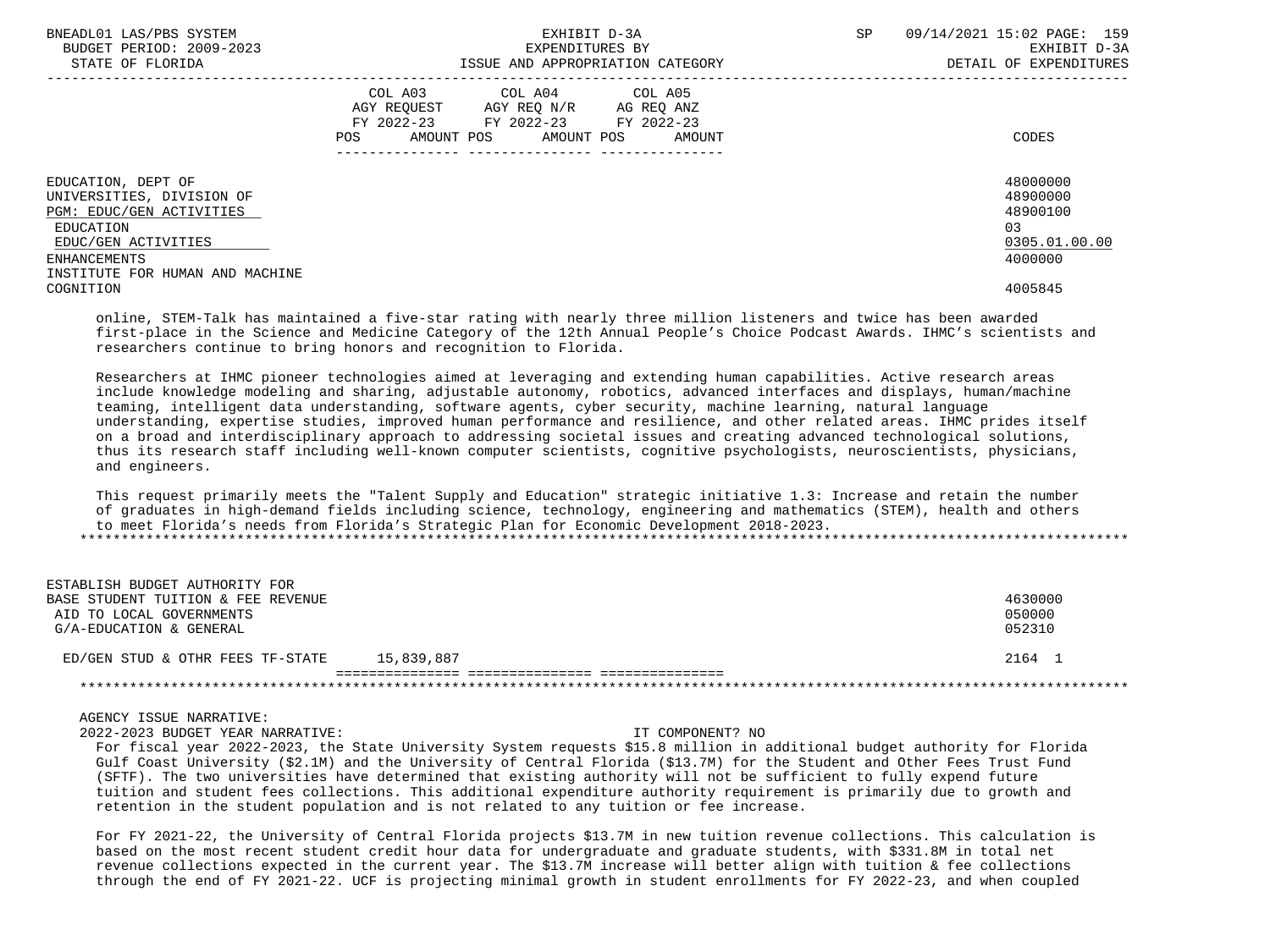| BNEADL01 LAS/PBS SYSTEM<br>BUDGET PERIOD: 2009-2023                                                                                               | EXHIBIT D-3A<br>EXPENDITURES BY                                                                                                                   | SP | 09/14/2021 15:02 PAGE: 160<br>EXHIBIT D-3A              |
|---------------------------------------------------------------------------------------------------------------------------------------------------|---------------------------------------------------------------------------------------------------------------------------------------------------|----|---------------------------------------------------------|
| STATE OF FLORIDA                                                                                                                                  | ISSUE AND APPROPRIATION CATEGORY                                                                                                                  |    | DETAIL OF EXPENDITURES                                  |
|                                                                                                                                                   | COL A03 COL A04 COL A05<br>AGY REOUEST<br>AGY REO N/R<br>AG REO ANZ<br>FY 2022-23 FY 2022-23 FY 2022-23<br>AMOUNT POS AMOUNT POS<br>AMOUNT<br>POS |    | CODES                                                   |
| EDUCATION, DEPT OF<br>UNIVERSITIES, DIVISION OF<br>PGM: EDUC/GEN ACTIVITIES<br>EDUCATION<br>EDUC/GEN ACTIVITIES<br>ESTABLISH BUDGET AUTHORITY FOR |                                                                                                                                                   |    | 48000000<br>48900000<br>48900100<br>03<br>0305.01.00.00 |
| BASE STUDENT TUITION & FEE REVENUE                                                                                                                |                                                                                                                                                   |    | 4630000                                                 |

 with additional state-mandated waivers for undergraduate students it has been determined that the \$13.7M incremental increase will be sufficient through FY23 given current tuition and fees assumptions.

 In just the last five years, Florida Gulf Coast University has experienced a 2.4% growth in fall enrollment and is on target to set a record-breaking first-time-in-college (FTIC) admission. For the first time ever FGCU is looking at an incoming FTIC cohort of 2,972 students. Applications are up 7.3% over this time last year, deposits are up 31.6%, and orientation registrations up 37.2% respectively. Over the last five years, the institution has averaged a 3% growth in bottom-line tuition collected at the university and is expecting similar growth in future years. The requested additional \$2.1 million in SFTF authority will enable the university to fully utilize the incremental tuition and fee collections from these new (and retained) students in support of their educational goals.

 This request primarily meets the "Talent Supply and Education" strategic initiative 1.1: Continue to align education and workforce development programs to foster employment opportunities and develop and retain talented workers with the skills to meet current and future employer needs from Florida's Strategic Plan for Economic Development 2018-2023. \*\*\*\*\*\*\*\*\*\*\*\*\*\*\*\*\*\*\*\*\*\*\*\*\*\*\*\*\*\*\*\*\*\*\*\*\*\*\*\*\*\*\*\*\*\*\*\*\*\*\*\*\*\*\*\*\*\*\*\*\*\*\*\*\*\*\*\*\*\*\*\*\*\*\*\*\*\*\*\*\*\*\*\*\*\*\*\*\*\*\*\*\*\*\*\*\*\*\*\*\*\*\*\*\*\*\*\*\*\*\*\*\*\*\*\*\*\*\*\*\*\*\*\*\*\*\*

| TRANSFERS<br>TRANSFER BETWEEN APPROPRIATION<br>CATEGORIES - TO UNIVERSITY OF                    |           |         | 6400000                     |
|-------------------------------------------------------------------------------------------------|-----------|---------|-----------------------------|
| CENTRAL FLORIDA EDUCATION AND<br>GENERAL<br>AID TO LOCAL GOVERNMENTS<br>G/A-EDUCATION & GENERAL |           |         | 6401230<br>050000<br>052310 |
| GENERAL REVENUE FUND                                                                            | $-$ STATE | 322,972 | 1000 1                      |
|                                                                                                 |           |         |                             |

AGENCY ISSUE NARRATIVE:

2022-2023 BUDGET YEAR NARRATIVE: IT COMPONENT? NO

 This issue requests a revenue-neutral transfer of recurring resources between appropriation categories from the University of Central Florida College of Medicine (UCF-MS) to the University of Central Florida main campus (UCF-E&G) for composite fringe benefits rate adjustments.

 This request primarily meets the "Talent Supply and Education" strategic initiative 1.3: Increase and retain the number of graduates in high-demand fields including science, technology, engineering and mathematics (STEM), health and others to meet Florida's needs from Florida's Strategic Plan for Economic Development 2018-2023. \*\*\*\*\*\*\*\*\*\*\*\*\*\*\*\*\*\*\*\*\*\*\*\*\*\*\*\*\*\*\*\*\*\*\*\*\*\*\*\*\*\*\*\*\*\*\*\*\*\*\*\*\*\*\*\*\*\*\*\*\*\*\*\*\*\*\*\*\*\*\*\*\*\*\*\*\*\*\*\*\*\*\*\*\*\*\*\*\*\*\*\*\*\*\*\*\*\*\*\*\*\*\*\*\*\*\*\*\*\*\*\*\*\*\*\*\*\*\*\*\*\*\*\*\*\*\*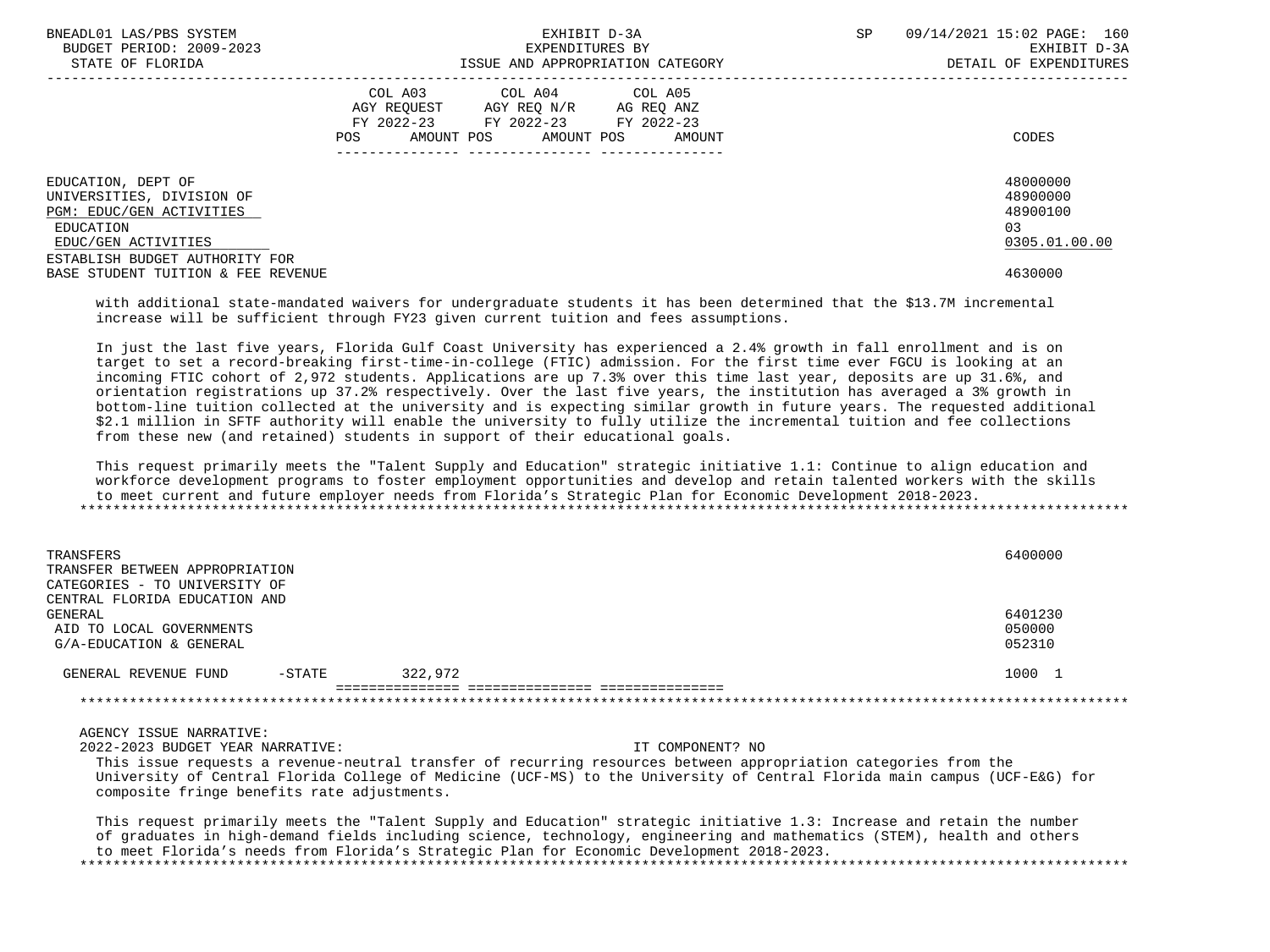| BNEADL01 LAS/PBS SYSTEM                                                                                                                                                                                                                                                                                                                                                                                                                                                                                                                                                                                                                                                            | EXHIBIT D-3A                                                                      |                                     | SP                               | 09/14/2021 15:02 PAGE: 161 |                                        |
|------------------------------------------------------------------------------------------------------------------------------------------------------------------------------------------------------------------------------------------------------------------------------------------------------------------------------------------------------------------------------------------------------------------------------------------------------------------------------------------------------------------------------------------------------------------------------------------------------------------------------------------------------------------------------------|-----------------------------------------------------------------------------------|-------------------------------------|----------------------------------|----------------------------|----------------------------------------|
| BUDGET PERIOD: 2009-2023<br>STATE OF FLORIDA                                                                                                                                                                                                                                                                                                                                                                                                                                                                                                                                                                                                                                       |                                                                                   | EXPENDITURES BY                     | ISSUE AND APPROPRIATION CATEGORY |                            | EXHIBIT D-3A<br>DETAIL OF EXPENDITURES |
|                                                                                                                                                                                                                                                                                                                                                                                                                                                                                                                                                                                                                                                                                    | COL A03<br>AGY REQUEST AGY REQ N/R AG REQ ANZ<br>FY 2022-23 FY 2022-23 FY 2022-23 | COL A04                             | COL A05                          |                            |                                        |
|                                                                                                                                                                                                                                                                                                                                                                                                                                                                                                                                                                                                                                                                                    | POS<br>AMOUNT POS                                                                 | AMOUNT POS                          | AMOUNT                           |                            | <b>CODES</b>                           |
| EDUCATION, DEPT OF                                                                                                                                                                                                                                                                                                                                                                                                                                                                                                                                                                                                                                                                 |                                                                                   |                                     |                                  |                            | 48000000                               |
| UNIVERSITIES, DIVISION OF<br>PGM: EDUC/GEN ACTIVITIES                                                                                                                                                                                                                                                                                                                                                                                                                                                                                                                                                                                                                              |                                                                                   |                                     |                                  |                            | 48900000<br>48900100                   |
| EDUCATION<br>EDUC/GEN ACTIVITIES                                                                                                                                                                                                                                                                                                                                                                                                                                                                                                                                                                                                                                                   |                                                                                   |                                     |                                  |                            | 03<br>0305.01.00.00                    |
| TRANSFERS                                                                                                                                                                                                                                                                                                                                                                                                                                                                                                                                                                                                                                                                          |                                                                                   |                                     |                                  |                            | 6400000                                |
| TRANSFER BETWEEN APPROPRIATION                                                                                                                                                                                                                                                                                                                                                                                                                                                                                                                                                                                                                                                     |                                                                                   |                                     |                                  |                            |                                        |
| CATEGORIES - FROM UNIVERSITY OF<br>CENTRAL FLORIDA MEDICAL SCHOOL                                                                                                                                                                                                                                                                                                                                                                                                                                                                                                                                                                                                                  |                                                                                   |                                     |                                  |                            | 6401240                                |
| AID TO LOCAL GOVERNMENTS<br>UCF MEDICAL SCHOOL                                                                                                                                                                                                                                                                                                                                                                                                                                                                                                                                                                                                                                     |                                                                                   |                                     |                                  |                            | 050000<br>052337                       |
| GENERAL REVENUE FUND                                                                                                                                                                                                                                                                                                                                                                                                                                                                                                                                                                                                                                                               | -STATE 322,972-                                                                   |                                     |                                  |                            | 1000 1                                 |
|                                                                                                                                                                                                                                                                                                                                                                                                                                                                                                                                                                                                                                                                                    |                                                                                   |                                     |                                  |                            |                                        |
| 2022-2023 BUDGET YEAR NARRATIVE:<br>This issue requests a revenue-neutral transfer of recurring resources between appropriation categories from the<br>University of Central Florida College of Medicine (UCF-MS) to the University of Central Florida main campus (UCF-E&G) for<br>composite fringe benefits rate adjustments.<br>This request primarily meets the "Talent Supply and Education" strategic initiative 1.3: Increase and retain the number<br>of graduates in high-demand fields including science, technology, engineering and mathematics (STEM), health and others<br>to meet Florida's needs from Florida's Strategic Plan for Economic Development 2018-2023. |                                                                                   |                                     |                                  |                            |                                        |
| TRANSFER BETWEEN APPROPRIATION<br>CATEGORIES - FROM UNIVERSITY OF                                                                                                                                                                                                                                                                                                                                                                                                                                                                                                                                                                                                                  |                                                                                   |                                     |                                  |                            |                                        |
| SOUTH FLORIDA EDUCATIONAL & GENERAL                                                                                                                                                                                                                                                                                                                                                                                                                                                                                                                                                                                                                                                |                                                                                   |                                     |                                  |                            | 6401320                                |
| AID TO LOCAL GOVERNMENTS<br>G/A-EDUCATION & GENERAL                                                                                                                                                                                                                                                                                                                                                                                                                                                                                                                                                                                                                                |                                                                                   |                                     |                                  |                            | 050000<br>052310                       |
| GENERAL REVENUE FUND<br>-STATE                                                                                                                                                                                                                                                                                                                                                                                                                                                                                                                                                                                                                                                     | $640, 367 -$                                                                      |                                     |                                  |                            | 1000 1                                 |
| *******************************                                                                                                                                                                                                                                                                                                                                                                                                                                                                                                                                                                                                                                                    |                                                                                   | *********************************** |                                  |                            |                                        |
| AGENCY ISSUE NARRATIVE:<br>2022-2023 BUDGET YEAR NARRATIVE:<br>This issue requests a revenue-neutral transfer of recurring resources between appropriation categories from the<br>University of South Florida-Tampa (USF-E&G) to the University of South Florida Medical Center (USF-MC) to properly align<br>resources appropriated to the university for strategic investments including custodial support for medical buildings from<br>Tampa Facilities (\$450,128) and the College of Public Health faculty support (\$190,239).                                                                                                                                              |                                                                                   |                                     | IT COMPONENT? NO                 |                            |                                        |
| This request primarily meets the "Talent Supply and Education" strategic initiative 1.3: Increase and retain the number<br>of graduates in high-demand fields including science, technology, engineering and mathematics (STEM), health and others<br>to meet Florida's needs from Florida's Strategic Plan for Economic Development 2018-2023.                                                                                                                                                                                                                                                                                                                                    |                                                                                   |                                     |                                  | *****************          |                                        |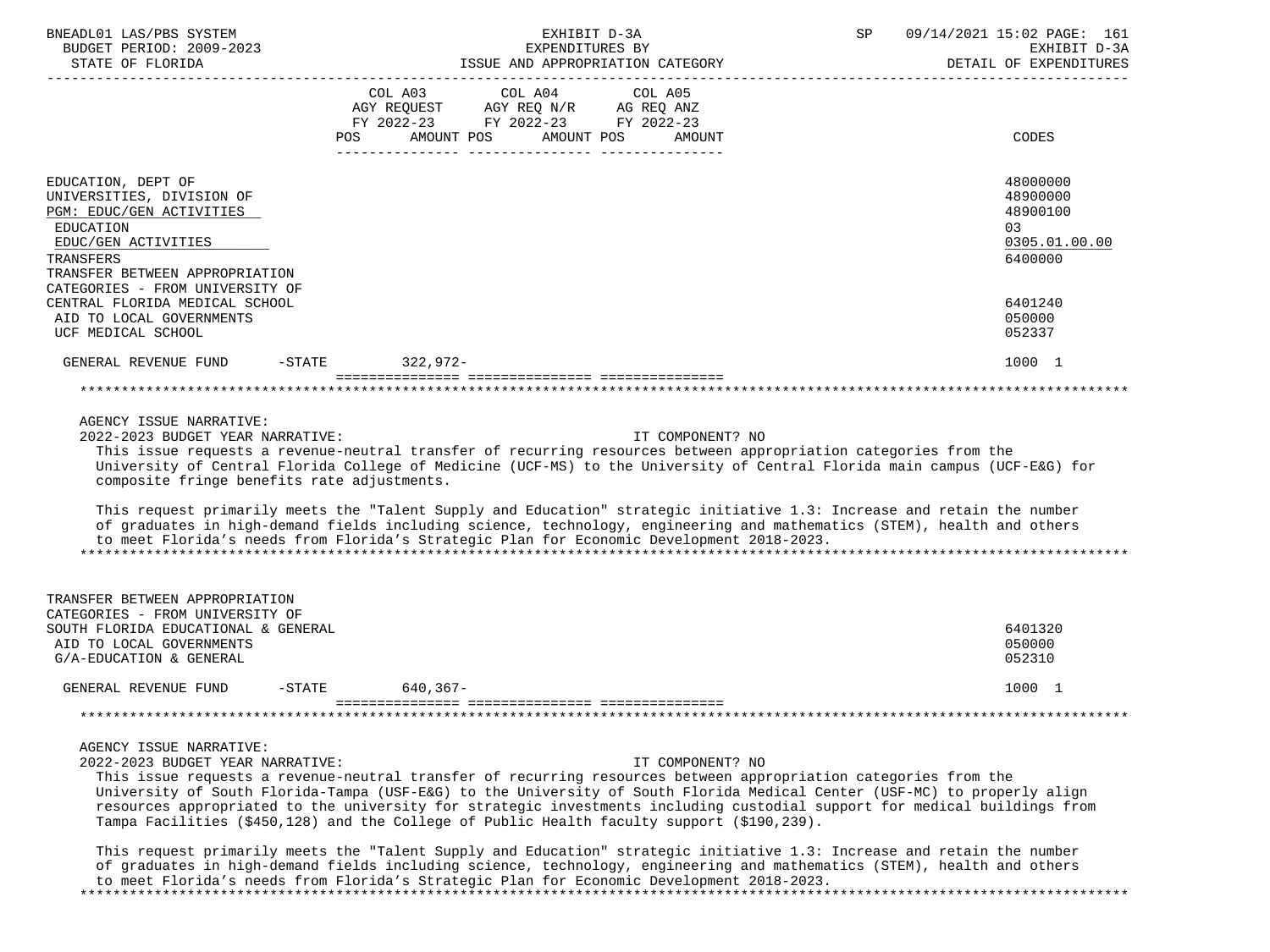| BNEADL01 LAS/PBS SYSTEM                                                                                                                                                                                              |           |                 |                                    |            | EXHIBIT D-3A |                  | SP | 09/14/2021 15:02 PAGE: 162             |
|----------------------------------------------------------------------------------------------------------------------------------------------------------------------------------------------------------------------|-----------|-----------------|------------------------------------|------------|--------------|------------------|----|----------------------------------------|
| BUDGET PERIOD: 2009-2023                                                                                                                                                                                             |           | EXPENDITURES BY |                                    |            |              |                  |    | EXHIBIT D-3A<br>DETAIL OF EXPENDITURES |
|                                                                                                                                                                                                                      |           |                 |                                    |            |              |                  |    |                                        |
|                                                                                                                                                                                                                      |           |                 | COL A03 COL A04 COL A05            |            |              |                  |    |                                        |
|                                                                                                                                                                                                                      |           |                 | AGY REQUEST AGY REQ N/R AG REQ ANZ |            |              |                  |    |                                        |
|                                                                                                                                                                                                                      |           |                 | FY 2022-23 FY 2022-23 FY 2022-23   |            |              |                  |    |                                        |
|                                                                                                                                                                                                                      | POS       |                 | AMOUNT POS                         | AMOUNT POS |              | AMOUNT           |    | CODES                                  |
|                                                                                                                                                                                                                      |           |                 |                                    |            |              |                  |    |                                        |
| EDUCATION, DEPT OF                                                                                                                                                                                                   |           |                 |                                    |            |              |                  |    | 48000000                               |
| UNIVERSITIES, DIVISION OF                                                                                                                                                                                            |           |                 |                                    |            |              |                  |    | 48900000                               |
| PGM: EDUC/GEN ACTIVITIES                                                                                                                                                                                             |           |                 |                                    |            |              |                  |    | 48900100                               |
| EDUCATION                                                                                                                                                                                                            |           |                 |                                    |            |              |                  |    | 03                                     |
| EDUC/GEN ACTIVITIES                                                                                                                                                                                                  |           |                 |                                    |            |              |                  |    | 0305.01.00.00                          |
| TRANSFERS                                                                                                                                                                                                            |           |                 |                                    |            |              |                  |    | 6400000                                |
| TRANSFER BETWEEN APPROPRIATION                                                                                                                                                                                       |           |                 |                                    |            |              |                  |    |                                        |
| CATEGORIES - FROM UNIVERSITY OF                                                                                                                                                                                      |           |                 |                                    |            |              |                  |    |                                        |
| SOUTH FLORIDA EDUCATIONAL & GENERAL                                                                                                                                                                                  |           |                 |                                    |            |              |                  |    |                                        |
| TO UNIVERSITY OF SOUTH FLORIDA MED                                                                                                                                                                                   |           |                 |                                    |            |              |                  |    | 6401325                                |
| AID TO LOCAL GOVERNMENTS                                                                                                                                                                                             |           |                 |                                    |            |              |                  |    | 050000                                 |
| G/A - USF MEDICAL CENTER                                                                                                                                                                                             |           |                 |                                    |            |              |                  |    | 052320                                 |
| GENERAL REVENUE FUND                                                                                                                                                                                                 | $-STATE$  | 640,367         |                                    |            |              |                  |    | 1000 1                                 |
|                                                                                                                                                                                                                      |           |                 |                                    |            |              |                  |    |                                        |
|                                                                                                                                                                                                                      |           |                 |                                    |            |              |                  |    |                                        |
| AGENCY ISSUE NARRATIVE:                                                                                                                                                                                              |           |                 |                                    |            |              |                  |    |                                        |
| 2022-2023 BUDGET YEAR NARRATIVE:                                                                                                                                                                                     |           |                 |                                    |            |              | IT COMPONENT? NO |    |                                        |
| This issue requests a revenue-neutral transfer of recurring resources between appropriation categories from the                                                                                                      |           |                 |                                    |            |              |                  |    |                                        |
| University of South Florida-Tampa (USF-E&G) to the University of South Florida Medical Center (USF-MC) to properly align                                                                                             |           |                 |                                    |            |              |                  |    |                                        |
| resources appropriated to the university for strategic investments including custodial support for medical buildings from                                                                                            |           |                 |                                    |            |              |                  |    |                                        |
| Tampa Facilities (\$450,128) and the College of Public Health faculty support (\$190,239).                                                                                                                           |           |                 |                                    |            |              |                  |    |                                        |
|                                                                                                                                                                                                                      |           |                 |                                    |            |              |                  |    |                                        |
| This request primarily meets the "Talent Supply and Education" strategic initiative 1.3: Increase and retain the number                                                                                              |           |                 |                                    |            |              |                  |    |                                        |
| of graduates in high-demand fields including science, technology, engineering and mathematics (STEM), health and others<br>to meet Florida's needs from Florida's Strategic Plan for Economic Development 2018-2023. |           |                 |                                    |            |              |                  |    |                                        |
|                                                                                                                                                                                                                      |           |                 |                                    |            |              |                  |    |                                        |
|                                                                                                                                                                                                                      |           |                 |                                    |            |              |                  |    |                                        |
|                                                                                                                                                                                                                      |           |                 |                                    |            |              |                  |    |                                        |
| TRANSFER BETWEEN APPROPRIATION                                                                                                                                                                                       |           |                 |                                    |            |              |                  |    |                                        |
| CATEGORIES - TO UNIVERSITY OF                                                                                                                                                                                        |           |                 |                                    |            |              |                  |    |                                        |
| FLORIDA INSTITUTE OF FOOD AND                                                                                                                                                                                        |           |                 |                                    |            |              |                  |    |                                        |
| AGRICULTURAL SCIENCES (IFAS)                                                                                                                                                                                         |           |                 |                                    |            |              |                  |    | 6401680                                |
| AID TO LOCAL GOVERNMENTS                                                                                                                                                                                             |           |                 |                                    |            |              |                  |    | 050000                                 |
| $G/A-IFAS$                                                                                                                                                                                                           |           |                 |                                    |            |              |                  |    | 052315                                 |
| GENERAL REVENUE FUND                                                                                                                                                                                                 | $-$ STATE | 418,087         |                                    |            |              |                  |    | 1000 1                                 |
|                                                                                                                                                                                                                      |           |                 |                                    |            |              |                  |    |                                        |
|                                                                                                                                                                                                                      |           |                 |                                    |            |              |                  |    |                                        |
| AGENCY ISSUE NARRATIVE:                                                                                                                                                                                              |           |                 |                                    |            |              |                  |    |                                        |
| 2022-2023 BUDGET YEAR NARRATIVE:                                                                                                                                                                                     |           |                 |                                    |            |              | IT COMPONENT? NO |    |                                        |
| This issue requests a revenue-neutral transfer of recurring resources between appropriation categories from the                                                                                                      |           |                 |                                    |            |              |                  |    |                                        |
| University of Florida main campus (UF-E&G) to University of Florida Institute of Food and Agricultural Sciences (UF/IFAS)                                                                                            |           |                 |                                    |            |              |                  |    |                                        |
| for faculty promotions and minimum wage increases.                                                                                                                                                                   |           |                 |                                    |            |              |                  |    |                                        |
|                                                                                                                                                                                                                      |           |                 |                                    |            |              |                  |    |                                        |
| This request primarily meets the "Talent Supply and Education" strategic initiative 1.3: Increase and retain the number                                                                                              |           |                 |                                    |            |              |                  |    |                                        |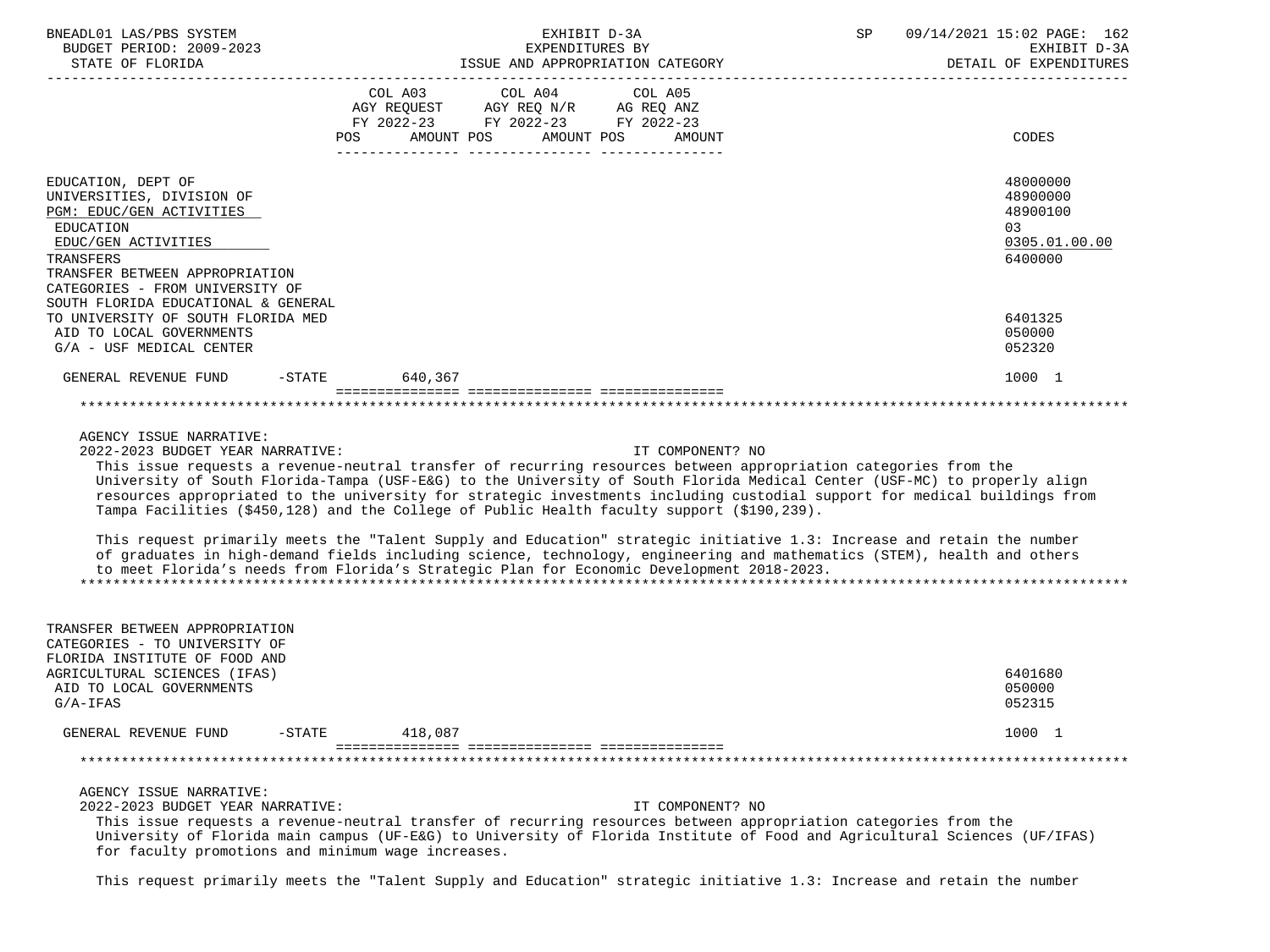| BNEADL01 LAS/PBS SYSTEM<br>BUDGET PERIOD: 2009-2023                                                                                                            |                    | EXHIBIT D-3A<br>EXPENDITURES BY                                                                                          | SP                                                                                                                                                                                                                                                               | 09/14/2021 15:02 PAGE: 163<br>EXHIBIT D-3A<br>DETAIL OF EXPENDITURES |
|----------------------------------------------------------------------------------------------------------------------------------------------------------------|--------------------|--------------------------------------------------------------------------------------------------------------------------|------------------------------------------------------------------------------------------------------------------------------------------------------------------------------------------------------------------------------------------------------------------|----------------------------------------------------------------------|
|                                                                                                                                                                | COL A03<br>POS     | COL A04<br>COL A05<br>AGY REQUEST AGY REQ N/R AG REQ ANZ<br>FY 2022-23 FY 2022-23 FY 2022-23<br>AMOUNT POS<br>AMOUNT POS | AMOUNT                                                                                                                                                                                                                                                           | CODES                                                                |
|                                                                                                                                                                |                    |                                                                                                                          |                                                                                                                                                                                                                                                                  |                                                                      |
| EDUCATION, DEPT OF<br>UNIVERSITIES, DIVISION OF<br>PGM: EDUC/GEN ACTIVITIES<br>EDUCATION<br>EDUC/GEN ACTIVITIES<br>TRANSFERS<br>TRANSFER BETWEEN APPROPRIATION |                    |                                                                                                                          |                                                                                                                                                                                                                                                                  | 48000000<br>48900000<br>48900100<br>03<br>0305.01.00.00<br>6400000   |
| CATEGORIES - TO UNIVERSITY OF<br>FLORIDA INSTITUTE OF FOOD AND<br>AGRICULTURAL SCIENCES (IFAS)                                                                 |                    |                                                                                                                          |                                                                                                                                                                                                                                                                  | 6401680                                                              |
| to meet Florida's needs from Florida's Strategic Plan for Economic Development 2018-2023.                                                                      |                    |                                                                                                                          | of graduates in high-demand fields including science, technology, engineering and mathematics (STEM), health and others                                                                                                                                          |                                                                      |
| TRANSFER BETWEEN APPROPRIATION<br>CATEGORIES - FROM UNIVERSITY OF<br>FLORIDA E&G TO INSTITUTE OF FOOD<br>AND AGRICULTURAL SCIENCES (IFAS)                      |                    |                                                                                                                          |                                                                                                                                                                                                                                                                  | 6401685                                                              |
| AID TO LOCAL GOVERNMENTS<br>G/A-EDUCATION & GENERAL                                                                                                            |                    |                                                                                                                          |                                                                                                                                                                                                                                                                  | 050000<br>052310                                                     |
| GENERAL REVENUE FUND                                                                                                                                           | $-$ STATE 418,087- |                                                                                                                          |                                                                                                                                                                                                                                                                  | 1000 1                                                               |
|                                                                                                                                                                |                    |                                                                                                                          |                                                                                                                                                                                                                                                                  |                                                                      |
| AGENCY ISSUE NARRATIVE:<br>2022-2023 BUDGET YEAR NARRATIVE:<br>for faculty promotions and minimum wage increases.                                              |                    |                                                                                                                          | IT COMPONENT? NO<br>This issue requests a revenue-neutral transfer of recurring resources between appropriation categories from the<br>University of Florida main campus (UF-E&G) to University of Florida Institute of Food and Agricultural Sciences (UF/IFAS) |                                                                      |
| to meet Florida's needs from Florida's Strategic Plan for Economic Development 2018-2023.                                                                      |                    |                                                                                                                          | This request primarily meets the "Talent Supply and Education" strategic initiative 1.3: Increase and retain the number<br>of graduates in high-demand fields including science, technology, engineering and mathematics (STEM), health and others               |                                                                      |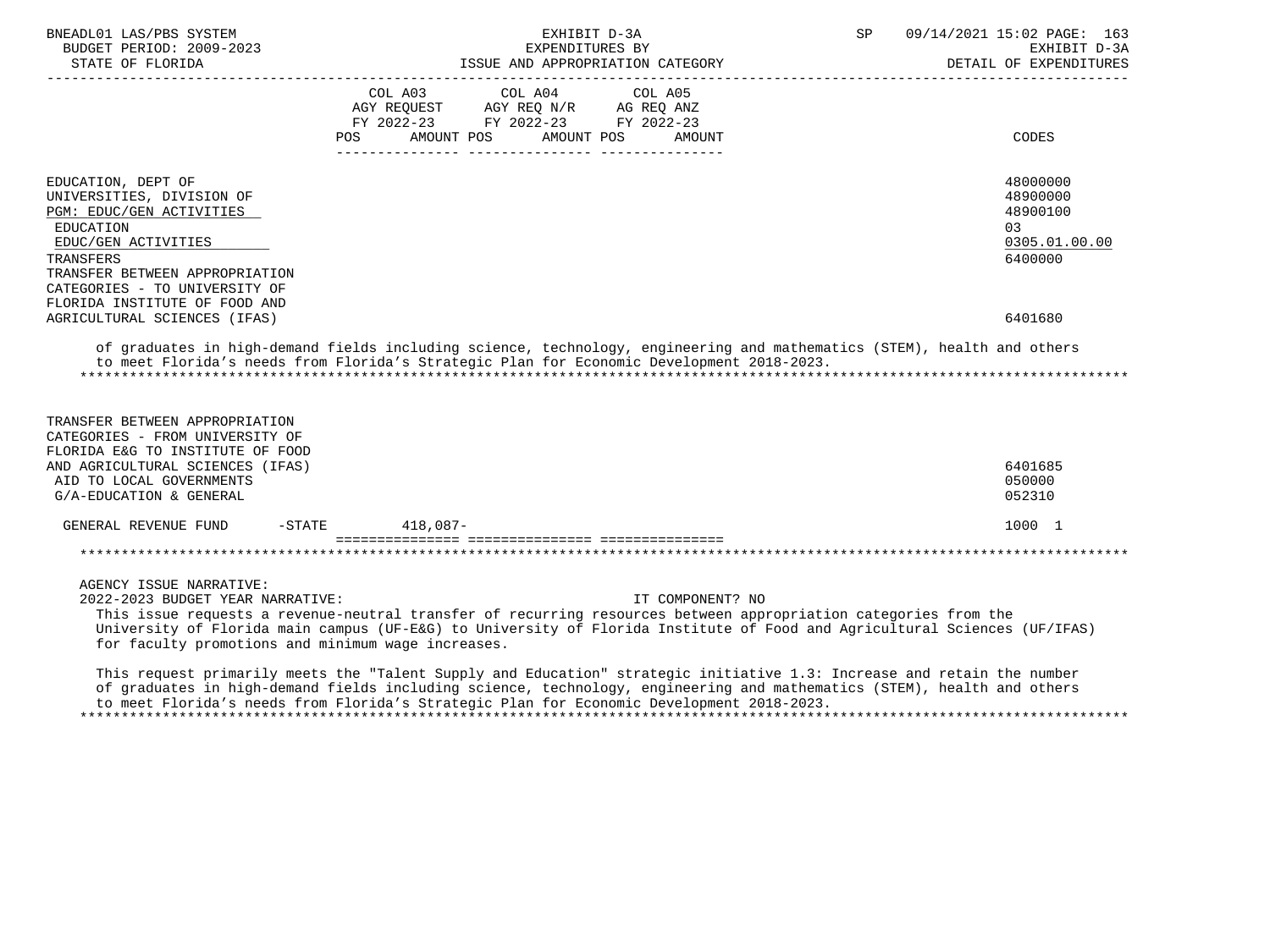| BNEADL01 LAS/PBS SYSTEM<br>BUDGET PERIOD: 2009-2023                                                                                                              | EXHIBIT D-3A<br>SP<br>EXPENDITURES BY                                                                                                                                                                                                                                                                                                                                                       | 09/14/2021 15:02 PAGE: 164<br>EXHIBIT D-3A<br>DETAIL OF EXPENDITURES |
|------------------------------------------------------------------------------------------------------------------------------------------------------------------|---------------------------------------------------------------------------------------------------------------------------------------------------------------------------------------------------------------------------------------------------------------------------------------------------------------------------------------------------------------------------------------------|----------------------------------------------------------------------|
|                                                                                                                                                                  | COL A03 COL A04 COL A05<br>AGY REQUEST AGY REQ N/R AG REQ ANZ<br>FY 2022-23 FY 2022-23 FY 2022-23<br>AMOUNT POS AMOUNT POS<br>POS<br>AMOUNT                                                                                                                                                                                                                                                 | CODES                                                                |
|                                                                                                                                                                  |                                                                                                                                                                                                                                                                                                                                                                                             |                                                                      |
| EDUCATION, DEPT OF<br>UNIVERSITIES, DIVISION OF<br>PGM: EDUC/GEN ACTIVITIES<br>EDUCATION<br>EDUC/GEN ACTIVITIES<br>TRANSFERS<br>TRANSFER BUDGET AUTHORITY WITHIN |                                                                                                                                                                                                                                                                                                                                                                                             | 48000000<br>48900000<br>48900100<br>03<br>0305.01.00.00<br>6400000   |
| APPROPRIATION CATEGORY - FROM                                                                                                                                    |                                                                                                                                                                                                                                                                                                                                                                                             |                                                                      |
| UNIVERSITY OF SOUTH FLORIDA ST                                                                                                                                   |                                                                                                                                                                                                                                                                                                                                                                                             |                                                                      |
| PETERSBURG<br>AID TO LOCAL GOVERNMENTS<br>G/A-EDUCATION & GENERAL                                                                                                |                                                                                                                                                                                                                                                                                                                                                                                             | 6403420<br>050000<br>052310                                          |
| ED/GEN STUD & OTHR FEES TF-STATE 650,000-                                                                                                                        |                                                                                                                                                                                                                                                                                                                                                                                             | 2164 1                                                               |
|                                                                                                                                                                  |                                                                                                                                                                                                                                                                                                                                                                                             |                                                                      |
|                                                                                                                                                                  |                                                                                                                                                                                                                                                                                                                                                                                             |                                                                      |
| AGENCY ISSUE NARRATIVE:<br>2022-2023 BUDGET YEAR NARRATIVE:<br>with consolidation.                                                                               | IT COMPONENT? NO<br>This issue requests a revenue-neutral transfer of budget authority within appropriation category from the University of<br>South Florida- St. Petersburg (USF-SP) to the University of South Florida-Sarasota Manatee (USF-SM) to allow for<br>utilization as the campus has experienced a substantial growth in collections due to enrollment growth partly associated |                                                                      |
|                                                                                                                                                                  | This request primarily meets the "Talent Supply and Education" strategic initiative 1.3: Increase and retain the number<br>of graduates in high-demand fields including science, technology, engineering and mathematics (STEM), health and others<br>to meet Florida's needs from Florida's Strategic Plan for Economic Development 2018-2023.                                             |                                                                      |
| TRANSFER BUDGET AUTHORITY WITHIN<br>APPROPRIATION CATEGORY - TO<br>UNIVERSITY OF SOUTH FLORIDA<br>SARASOTA/MANATEE                                               |                                                                                                                                                                                                                                                                                                                                                                                             | 6403430                                                              |
| AID TO LOCAL GOVERNMENTS<br>G/A-EDUCATION & GENERAL                                                                                                              |                                                                                                                                                                                                                                                                                                                                                                                             | 050000<br>052310                                                     |
| ED/GEN STUD & OTHR FEES TF-STATE                                                                                                                                 | 650,000                                                                                                                                                                                                                                                                                                                                                                                     | 2164 1                                                               |
|                                                                                                                                                                  |                                                                                                                                                                                                                                                                                                                                                                                             |                                                                      |
|                                                                                                                                                                  |                                                                                                                                                                                                                                                                                                                                                                                             |                                                                      |
| AGENCY ISSUE NARRATIVE:<br>2022-2023 BUDGET YEAR NARRATIVE:<br>with consolidation.                                                                               | IT COMPONENT? NO<br>This issue requests a revenue-neutral transfer of budget authority within appropriation category from the University of<br>South Florida- St. Petersburg (USF-SP) to the University of South Florida-Sarasota Manatee (USF-SM) to allow for<br>utilization as the campus has experienced a substantial growth in collections due to enrollment growth partly associated |                                                                      |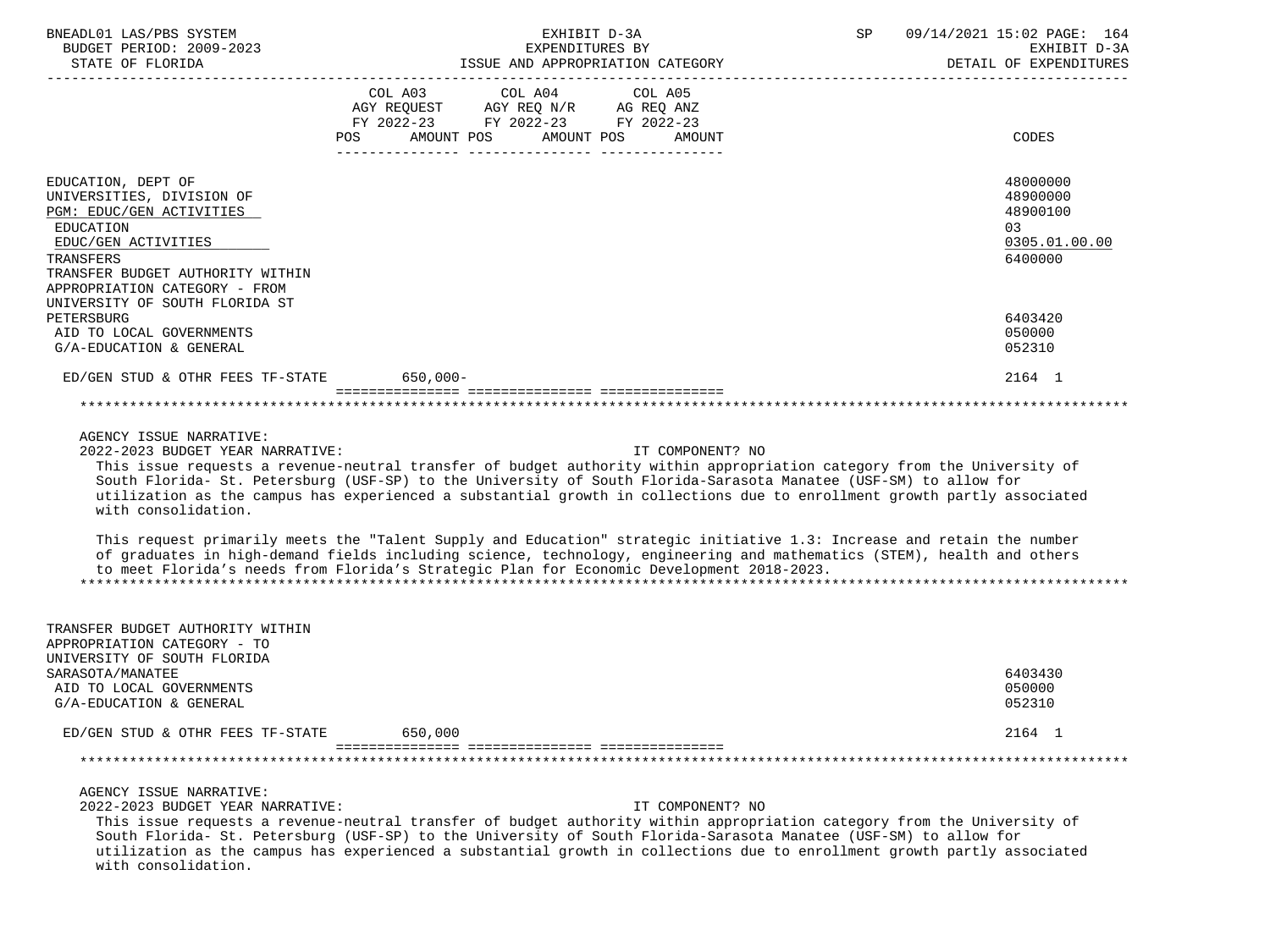| TOTAL PROG COMP 5584,648,059 10,540,570                                                                                                                                                                                                                                                                                                                                       |                                                                        |                                 |                                  |    |                                            |
|-------------------------------------------------------------------------------------------------------------------------------------------------------------------------------------------------------------------------------------------------------------------------------------------------------------------------------------------------------------------------------|------------------------------------------------------------------------|---------------------------------|----------------------------------|----|--------------------------------------------|
| BY FUND TYPE<br>GENERAL REVENUE FUND<br>TRUST FUNDS                                                                                                                                                                                                                                                                                                                           | 2481,625,852                                                           | 3103,022,207 10,540,570         |                                  |    | 1000<br>2000                               |
| This request primarily meets the "Talent Supply and Education" strategic initiative 1.3: Increase and retain the number<br>of graduates in high-demand fields including science, technology, engineering and mathematics (STEM), health and others<br>to meet Florida's needs from Florida's Strategic Plan for Economic Development 2018-2023.<br>TOTAL: EDUC/GEN ACTIVITIES |                                                                        |                                 |                                  |    | 0305.01.00.00                              |
| TRANSFER BUDGET AUTHORITY WITHIN<br>APPROPRIATION CATEGORY - TO<br>UNIVERSITY OF SOUTH FLORIDA<br>SARASOTA/MANATEE                                                                                                                                                                                                                                                            |                                                                        |                                 |                                  |    | 6403430                                    |
| EDUC/GEN ACTIVITIES<br>TRANSFERS                                                                                                                                                                                                                                                                                                                                              |                                                                        |                                 |                                  |    | 0305.01.00.00<br>6400000                   |
| PGM: EDUC/GEN ACTIVITIES<br>EDUCATION                                                                                                                                                                                                                                                                                                                                         |                                                                        |                                 |                                  |    | 48900100<br>0.3                            |
| EDUCATION, DEPT OF<br>UNIVERSITIES, DIVISION OF                                                                                                                                                                                                                                                                                                                               |                                                                        |                                 |                                  |    | 48000000<br>48900000                       |
|                                                                                                                                                                                                                                                                                                                                                                               |                                                                        |                                 |                                  |    |                                            |
|                                                                                                                                                                                                                                                                                                                                                                               | <b>POS</b>                                                             | AMOUNT POS AMOUNT POS           | AMOUNT                           |    | CODES                                      |
|                                                                                                                                                                                                                                                                                                                                                                               | AGY REQUEST AGY REQ N/R AG REQ ANZ<br>FY 2022-23 FY 2022-23 FY 2022-23 |                                 |                                  |    |                                            |
|                                                                                                                                                                                                                                                                                                                                                                               |                                                                        | COL A03 COL A04 COL A05         |                                  |    |                                            |
| STATE OF FLORIDA                                                                                                                                                                                                                                                                                                                                                              |                                                                        |                                 | ISSUE AND APPROPRIATION CATEGORY |    | DETAIL OF EXPENDITURES                     |
| BNEADL01 LAS/PBS SYSTEM<br>BUDGET PERIOD: 2009-2023                                                                                                                                                                                                                                                                                                                           |                                                                        | EXHIBIT D-3A<br>EXPENDITURES BY |                                  | SP | 09/14/2021 15:02 PAGE: 165<br>EXHIBIT D-3A |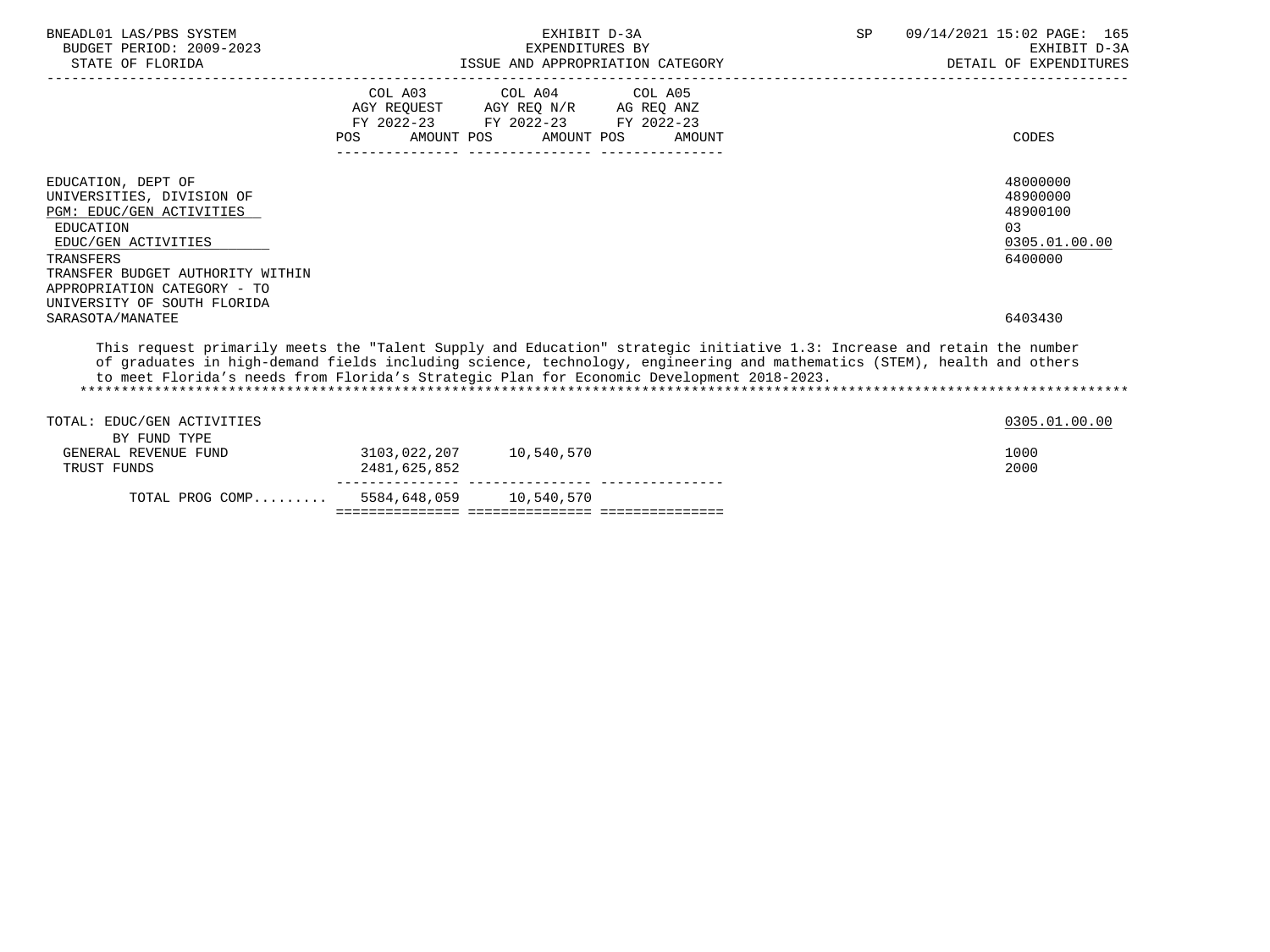| COL A03 COL A04 COL A05<br>AGY REQUEST AGY REQ N/R AG REQ ANZ<br>FY 2022-23 FY 2022-23 FY 2022-23<br>POS AMOUNT POS AMOUNT POS<br>AMOUNT<br>EDUCATION, DEPT OF<br>UNIVERSITIES, DIVISION OF<br>BD OF GOVERNORS<br>GOV OPERATIONS/SUPPORT<br>16<br>EXEC LEADERSHIP/SUPPRT SVC<br>ESTIMATED EXPENDITURES<br>ESTIMATED EXPENDITURES - OPERATIONS<br>SALARY RATE<br>SALARY RATE 5,238,229<br>SALARIES AND BENEFITS<br>GENERAL REVENUE FUND -STATE 6,406,759<br>DIV UNIV FAC CONST ADM TF -STATE 837,496<br>TOTAL POSITIONS 65.00<br>TOTAL APPRO 7,244,255<br>OTHER PERSONAL SERVICES<br>GENERAL REVENUE FUND -STATE 51,310<br>DIV UNIV FAC CONST ADM TF -STATE<br>15,589<br>OPERATIONS AND MAINT TF -STATE<br>5,196<br>________________<br>TOTAL APPRO<br>72,095<br>EXPENSES<br>736,982<br>144,799<br>GENERAL REVENUE FUND -STATE<br>DIV UNIV FAC CONST ADM TF -STATE<br>OPERATIONS AND MAINT TF -STATE<br>12,000<br>TOTAL APPRO 893,781<br>OPERATING CAPITAL OUTLAY<br>GENERAL REVENUE FUND -STATE 11,782 | BNEADL01 LAS/PBS SYSTEM<br>BUDGET PERIOD: 2009-2023<br>STATE OF FLORIDA | EXHIBIT D-3A<br>EXPENDITURES BY | ISSUE AND APPROPRIATION CATEGORY | SP 09/14/2021 15:02 PAGE: 166<br>EXHIBIT D-3A<br>DETAIL OF EXPENDITURES           |  |
|--------------------------------------------------------------------------------------------------------------------------------------------------------------------------------------------------------------------------------------------------------------------------------------------------------------------------------------------------------------------------------------------------------------------------------------------------------------------------------------------------------------------------------------------------------------------------------------------------------------------------------------------------------------------------------------------------------------------------------------------------------------------------------------------------------------------------------------------------------------------------------------------------------------------------------------------------------------------------------------------------------|-------------------------------------------------------------------------|---------------------------------|----------------------------------|-----------------------------------------------------------------------------------|--|
|                                                                                                                                                                                                                                                                                                                                                                                                                                                                                                                                                                                                                                                                                                                                                                                                                                                                                                                                                                                                        |                                                                         |                                 |                                  | CODES                                                                             |  |
|                                                                                                                                                                                                                                                                                                                                                                                                                                                                                                                                                                                                                                                                                                                                                                                                                                                                                                                                                                                                        |                                                                         |                                 |                                  | 48000000<br>48900000<br>48900300<br>1602.00.00.00<br>1000000<br>1001000<br>000000 |  |
|                                                                                                                                                                                                                                                                                                                                                                                                                                                                                                                                                                                                                                                                                                                                                                                                                                                                                                                                                                                                        |                                                                         |                                 |                                  | 010000                                                                            |  |
|                                                                                                                                                                                                                                                                                                                                                                                                                                                                                                                                                                                                                                                                                                                                                                                                                                                                                                                                                                                                        |                                                                         |                                 |                                  | 1000 1<br>2222 1                                                                  |  |
|                                                                                                                                                                                                                                                                                                                                                                                                                                                                                                                                                                                                                                                                                                                                                                                                                                                                                                                                                                                                        |                                                                         |                                 |                                  |                                                                                   |  |
|                                                                                                                                                                                                                                                                                                                                                                                                                                                                                                                                                                                                                                                                                                                                                                                                                                                                                                                                                                                                        |                                                                         |                                 |                                  | 030000                                                                            |  |
|                                                                                                                                                                                                                                                                                                                                                                                                                                                                                                                                                                                                                                                                                                                                                                                                                                                                                                                                                                                                        |                                                                         |                                 |                                  | 1000 1<br>2222 1<br>2516 1                                                        |  |
|                                                                                                                                                                                                                                                                                                                                                                                                                                                                                                                                                                                                                                                                                                                                                                                                                                                                                                                                                                                                        |                                                                         |                                 |                                  |                                                                                   |  |
|                                                                                                                                                                                                                                                                                                                                                                                                                                                                                                                                                                                                                                                                                                                                                                                                                                                                                                                                                                                                        |                                                                         |                                 |                                  | 040000                                                                            |  |
|                                                                                                                                                                                                                                                                                                                                                                                                                                                                                                                                                                                                                                                                                                                                                                                                                                                                                                                                                                                                        |                                                                         |                                 |                                  | 1000 1<br>2222 1<br>2516 1                                                        |  |
|                                                                                                                                                                                                                                                                                                                                                                                                                                                                                                                                                                                                                                                                                                                                                                                                                                                                                                                                                                                                        |                                                                         |                                 |                                  |                                                                                   |  |
|                                                                                                                                                                                                                                                                                                                                                                                                                                                                                                                                                                                                                                                                                                                                                                                                                                                                                                                                                                                                        |                                                                         |                                 |                                  | 060000                                                                            |  |
| DIV UNIV FAC CONST ADM TF -STATE<br>5,950                                                                                                                                                                                                                                                                                                                                                                                                                                                                                                                                                                                                                                                                                                                                                                                                                                                                                                                                                              |                                                                         |                                 |                                  | 1000 1<br>2222 1                                                                  |  |
| 17,732<br>TOTAL APPRO                                                                                                                                                                                                                                                                                                                                                                                                                                                                                                                                                                                                                                                                                                                                                                                                                                                                                                                                                                                  |                                                                         |                                 |                                  |                                                                                   |  |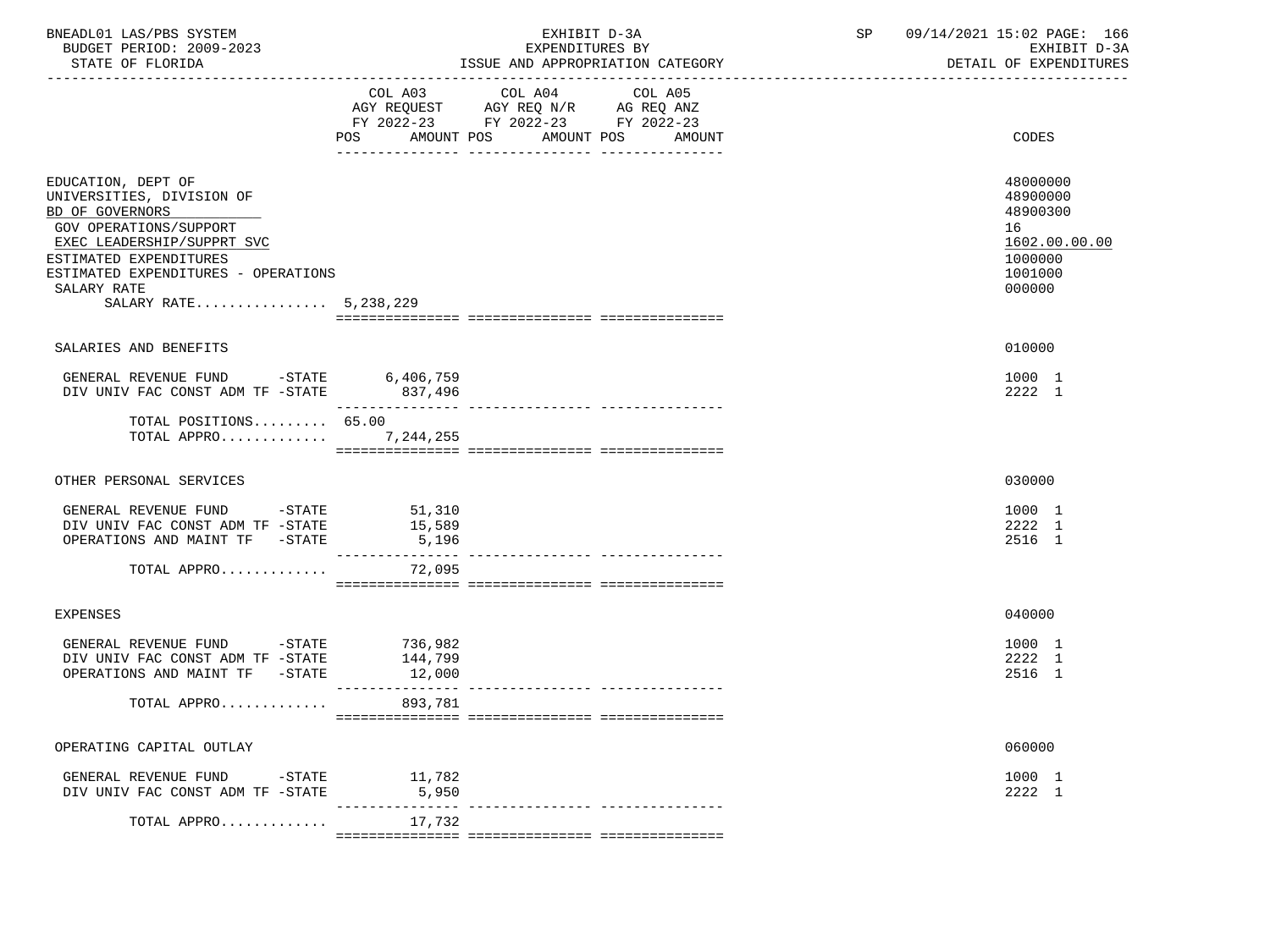| BNEADL01 LAS/PBS SYSTEM<br>BUDGET PERIOD: 2009-2023<br>STATE OF FLORIDA                                                                                                                                                                                                                                     |                   | EXHIBIT D-3A<br>EXPENDITURES BY<br>ISSUE AND APPROPRIATION CATEGORY                                                                         | SP<br>------------------------------------- | 09/14/2021 15:02 PAGE: 167<br>EXHIBIT D-3A<br>DETAIL OF EXPENDITURES                                                  |
|-------------------------------------------------------------------------------------------------------------------------------------------------------------------------------------------------------------------------------------------------------------------------------------------------------------|-------------------|---------------------------------------------------------------------------------------------------------------------------------------------|---------------------------------------------|-----------------------------------------------------------------------------------------------------------------------|
|                                                                                                                                                                                                                                                                                                             |                   | COL A03 COL A04<br>COL A05<br>AGY REQUEST AGY REQ N/R AG REQ ANZ<br>FY 2022-23 FY 2022-23 FY 2022-23<br>POS AMOUNT POS AMOUNT POS<br>AMOUNT |                                             | CODES                                                                                                                 |
| EDUCATION, DEPT OF<br>UNIVERSITIES, DIVISION OF<br>BD OF GOVERNORS<br>GOV OPERATIONS/SUPPORT<br>EXEC LEADERSHIP/SUPPRT SVC<br>ESTIMATED EXPENDITURES<br>ESTIMATED EXPENDITURES - OPERATIONS<br>SPECIAL CATEGORIES<br>CONTRACTED SERVICES<br>GENERAL REVENUE FUND -STATE<br>DIV UNIV FAC CONST ADM TF -STATE | 784,903<br>70,000 |                                                                                                                                             |                                             | 48000000<br>48900000<br>48900300<br>16<br>1602.00.00.00<br>1000000<br>1001000<br>100000<br>100777<br>1000 1<br>2222 1 |
| OPERATIONS AND MAINT TF -STATE<br>TOTAL APPRO                                                                                                                                                                                                                                                               | 3,000<br>857,903  |                                                                                                                                             |                                             | 2516 1                                                                                                                |
| RISK MANAGEMENT INSURANCE                                                                                                                                                                                                                                                                                   |                   |                                                                                                                                             |                                             | 103241                                                                                                                |
| GENERAL REVENUE FUND                                                                                                                                                                                                                                                                                        | $-STATE$ 12, 214  |                                                                                                                                             |                                             | 1000 1                                                                                                                |
| TR/DMS/HR SVCS/STW CONTRCT                                                                                                                                                                                                                                                                                  |                   |                                                                                                                                             |                                             | 107040                                                                                                                |
| GENERAL REVENUE FUND -STATE 17,150<br>DIV UNIV FAC CONST ADM TF -STATE 4,279                                                                                                                                                                                                                                |                   |                                                                                                                                             |                                             | 1000 1<br>2222 1                                                                                                      |
| TOTAL APPRO                                                                                                                                                                                                                                                                                                 | 21,429            |                                                                                                                                             |                                             |                                                                                                                       |
| <b>BOG PROJECTS</b>                                                                                                                                                                                                                                                                                         |                   |                                                                                                                                             |                                             | 109680                                                                                                                |
| GENERAL REVENUE FUND -STATE                                                                                                                                                                                                                                                                                 | 5,000,000         |                                                                                                                                             |                                             | 1000 1                                                                                                                |
| DATA PROCESSING SERVICES<br>NORTHWEST REGIONAL DC                                                                                                                                                                                                                                                           |                   |                                                                                                                                             |                                             | 210000<br>210023                                                                                                      |
| GENERAL REVENUE FUND<br>$-$ STATE                                                                                                                                                                                                                                                                           | 349.859           |                                                                                                                                             |                                             | 1000 1                                                                                                                |
| TOTAL: ESTIMATED EXPENDITURES - OPERATIONS<br>TOTAL POSITIONS 65.00<br>TOTAL ISSUE<br>TOTAL SALARY RATE $5,238,229$                                                                                                                                                                                         | 14,469,268        |                                                                                                                                             |                                             | 1001000                                                                                                               |
|                                                                                                                                                                                                                                                                                                             |                   |                                                                                                                                             |                                             |                                                                                                                       |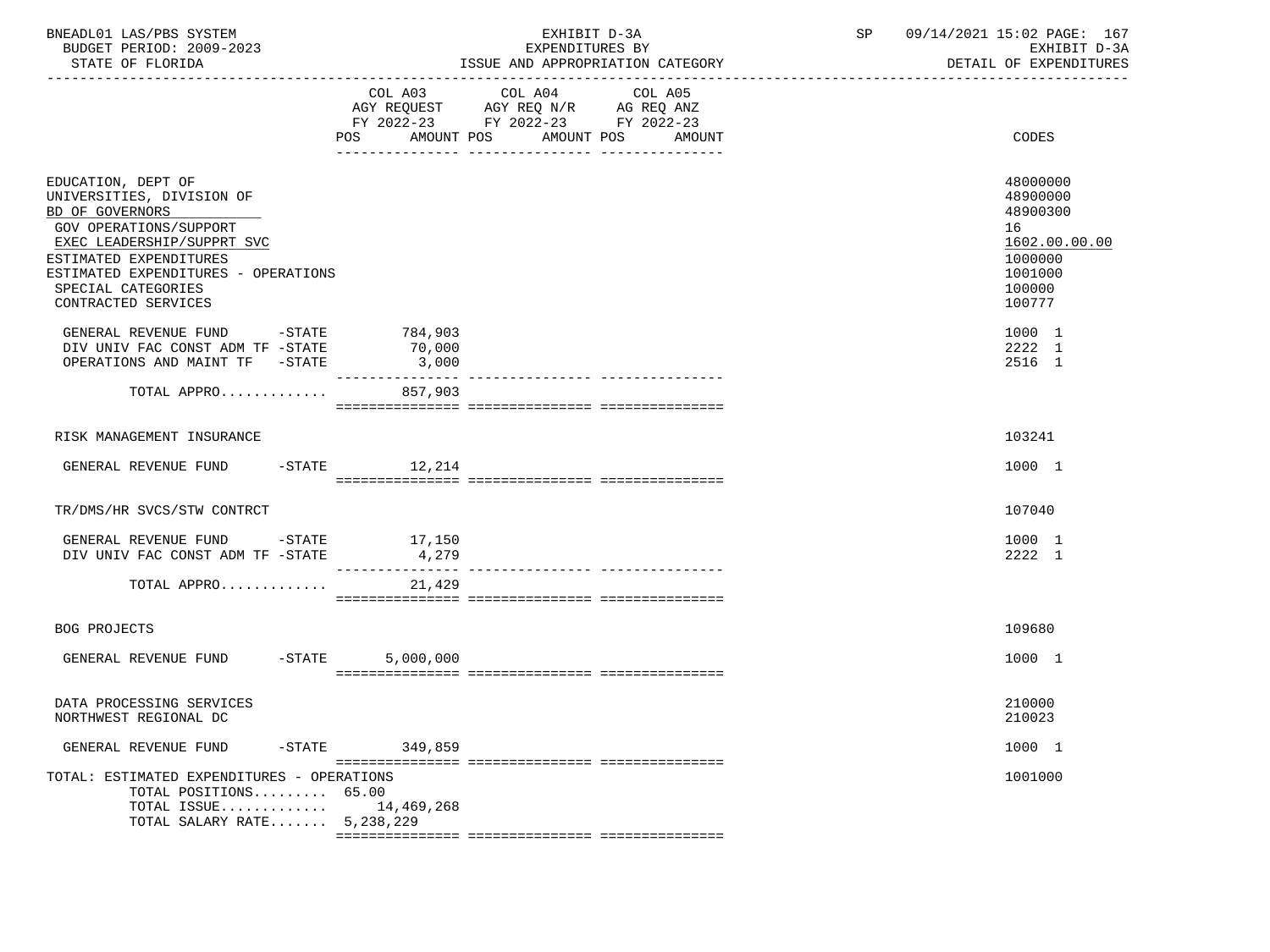| BNEADL01 LAS/PBS SYSTEM<br>BUDGET PERIOD: 2009-2023<br>STATE OF FLORIDA                                                                                                                   | EXHIBIT D-3A<br>EXPENDITURES BY<br>ISSUE AND APPROPRIATION CATEGORY        | SP 09/14/2021 15:02 PAGE: 168<br>EXHIBIT D-3A<br>DETAIL OF EXPENDITURES |
|-------------------------------------------------------------------------------------------------------------------------------------------------------------------------------------------|----------------------------------------------------------------------------|-------------------------------------------------------------------------|
|                                                                                                                                                                                           | FY 2022-23 FY 2022-23 FY 2022-23<br>POS<br>AMOUNT POS AMOUNT POS<br>AMOUNT | CODES                                                                   |
| EDUCATION, DEPT OF<br>UNIVERSITIES, DIVISION OF<br>BD OF GOVERNORS<br>GOV OPERATIONS/SUPPORT<br>EXEC LEADERSHIP/SUPPRT SVC<br>ESTIMATED EXPENDITURES<br>SALARY INCREASES FOR FY 2021-22 - |                                                                            | 48000000<br>48900000<br>48900300<br>16<br>1602.00.00.00<br>1000000      |
| STATE EMPLOYEE MINIMUM WAGE<br>INCREASE - EFFECTIVE 7/1/2021<br>OTHER PERSONAL SERVICES                                                                                                   |                                                                            | 1001030<br>030000                                                       |
| GENERAL REVENUE FUND -STATE<br>DIV UNIV FAC CONST ADM TF -STATE<br>OPERATIONS AND MAINT TF -STATE                                                                                         | 1,323<br>401<br>133<br>---------------                                     | 1000 1<br>2222 1<br>2516 1                                              |
| TOTAL APPRO                                                                                                                                                                               | 1,857                                                                      |                                                                         |
| FLORIDA RETIREMENT SYSTEM<br>ADJUSTMENT - FY 2021-22 - NORMAL<br>COST AND UNFUNDED ACTUARIAL<br>LIABILITY<br>SALARIES AND BENEFITS                                                        |                                                                            | 1001070<br>010000                                                       |
| GENERAL REVENUE FUND -STATE 43,746<br>DIV UNIV FAC CONST ADM TF -STATE                                                                                                                    | 5,718                                                                      | 1000 1<br>2222 1                                                        |
| TOTAL APPRO                                                                                                                                                                               | 49,464                                                                     |                                                                         |
| CASUALTY INSURANCE PREMIUM<br>ADJUSTMENT<br>SPECIAL CATEGORIES<br>RISK MANAGEMENT INSURANCE                                                                                               |                                                                            | 1001090<br>100000<br>103241                                             |
| GENERAL REVENUE FUND -STATE 2,927-                                                                                                                                                        |                                                                            | 1000 1                                                                  |
| REALLOCATION OF HUMAN RESOURCES<br>OUTSOURCING<br>SPECIAL CATEGORIES<br>TR/DMS/HR SVCS/STW CONTRCT                                                                                        |                                                                            | 1005900<br>100000<br>107040                                             |
| GENERAL REVENUE FUND -STATE 1,249-<br>DIV UNIV FAC CONST ADM TF -STATE                                                                                                                    | $312-$<br>---------------- ----------------<br>________________            | 1000 1<br>2222 1                                                        |
| TOTAL APPRO                                                                                                                                                                               | 1,561–<br>, concessorescent concessorescent concessorescent                |                                                                         |